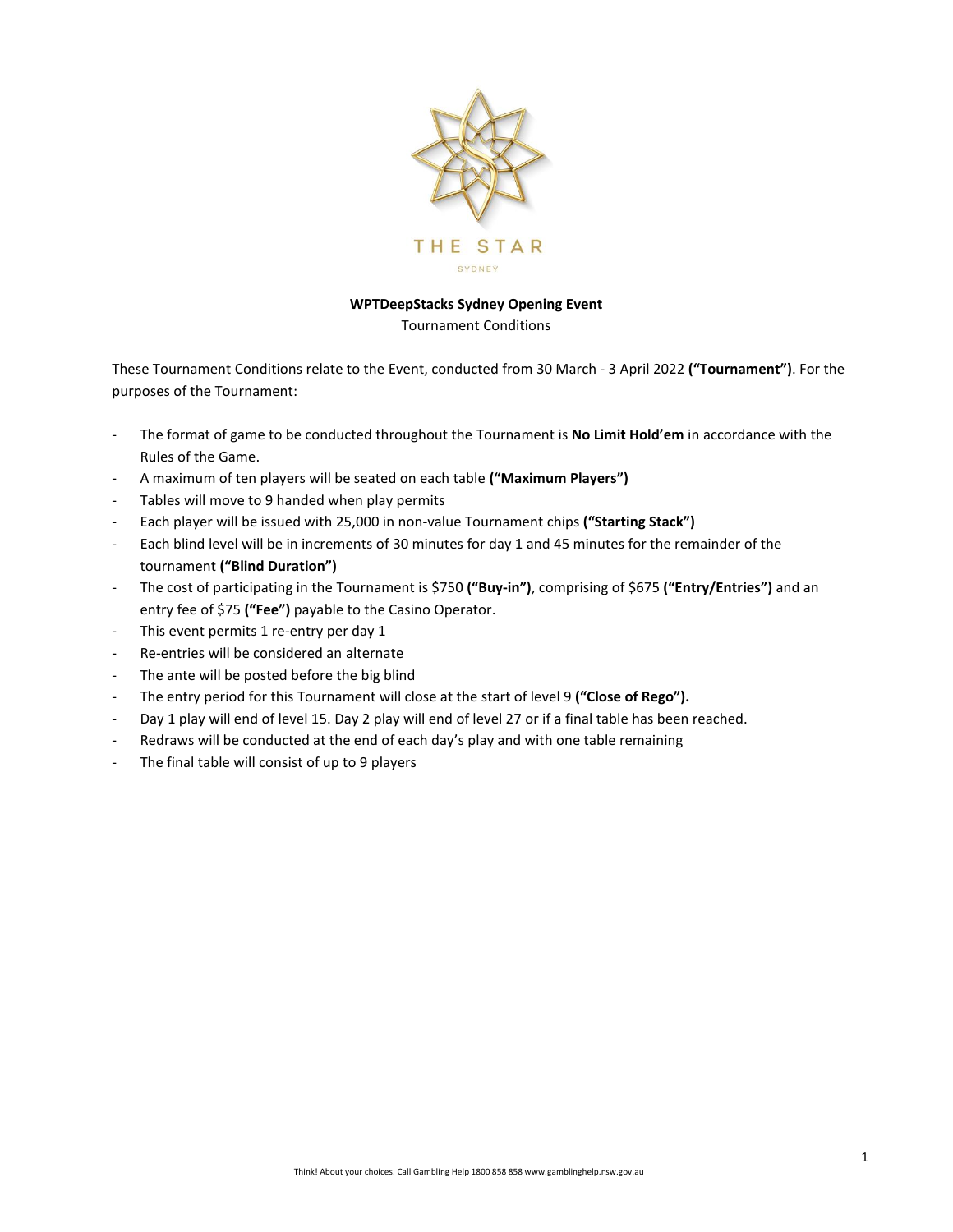#### **Tournament Structure**

| <b>LEVEL</b>       | <b>DAY</b>   | <b>DURATION</b>  | <b>SMALL BLIND</b> | <b>BIG BLIND</b> | <b>BB ANTE</b> |
|--------------------|--------------|------------------|--------------------|------------------|----------------|
| LEVEL 1            | $\mathbf{1}$ | <b>30 MIN</b>    | 100                | 100              | 100            |
| LEVEL 2            | $\mathbf{1}$ | <b>30 MIN</b>    | 100                | 200              | 200            |
| LEVEL 3            | $\mathbf 1$  | <b>30 MIN</b>    | 200                | 300              | 300            |
| LEVEL 4            | $\mathbf{1}$ | <b>30 MIN</b>    | 200                | 400              | 400            |
| <b>BREAK</b>       | $\mathbf{1}$ | <b>20 MIN</b>    |                    |                  |                |
| LEVEL 5            | 1            | <b>30 MIN</b>    | 300                | 500              | 500            |
| LEVEL 6            | $\mathbf 1$  | <b>30 MIN</b>    | 300                | 600              | 600            |
| LEVEL <sub>7</sub> | $\mathbf{1}$ | <b>30 MIN</b>    | 400                | 800              | 800            |
| LEVEL 8            | $\mathbf 1$  | <b>30 MIN</b>    | 500                | 1,000            | 1,000          |
| <b>BREAK</b>       | 1            | <b>10 MIN</b>    |                    |                  |                |
| LEVEL 9            | $\mathbf 1$  | <b>30 MIN</b>    | 600                | 1,200            | 1,200          |
| LEVEL 10           | $\mathbf{1}$ | <b>30 MIN</b>    | 800                | 1,600            | 1,600          |
| LEVEL 11           | $\mathbf 1$  | <b>30 MIN</b>    | 1,000              | 2,000            | 2,000          |
| LEVEL 12           | $\mathbf{1}$ | <b>30 MIN</b>    | 1,500              | 2,500            | 2,500          |
| <b>BREAK</b>       | $\mathbf 1$  | <b>10 MIN</b>    |                    |                  |                |
| LEVEL 13           | $\mathbf{1}$ | <b>30 MIN</b>    | 1,500              | 3,000            | 3,000          |
| LEVEL 14           | $\mathbf 1$  | <b>30 MIN</b>    | 2,000              | 4,000            | 4,000          |
| LEVEL 15           | $\mathbf{1}$ | <b>30 MIN</b>    | 3,000              | 5,000            | 5,000          |
|                    |              | <b>END DAY 1</b> |                    |                  |                |
| LEVEL 16           | $\mathbf{2}$ | <b>45 MIN</b>    | 3,000              | 6,000            | 6,000          |
| LEVEL 17           | 2            | <b>45 MIN</b>    | 4,000              | 8,000            | 8,000          |
| LEVEL 18           | 2            | <b>45 MIN</b>    | 5,000              | 10,000           | 10,000         |
| <b>BREAK</b>       | 2            | <b>20 MIN</b>    |                    |                  |                |
| LEVEL 19           | 2            | <b>45 MIN</b>    | 6,000              | 12,000           | 12,000         |
| LEVEL 20           | 2            | <b>45 MIN</b>    | 10,000             | 15,000           | 15,000         |
| LEVEL 21           | 2            | <b>45 MIN</b>    | 10,000             | 20,000           | 20,000         |
| <b>BREAK</b>       | $\mathbf 2$  | <b>10 MIN</b>    |                    |                  |                |
| LEVEL 22           | 2            | <b>45 MIN</b>    | 15,000             | 25,000           | 25,000         |
| LEVEL 23           | $\mathbf{2}$ | 45 MIN           | 15,000             | 30,000           | 30,000         |
| LEVEL 24           | 2            | <b>45 MIN</b>    | 20,000             | 40,000           | 40,000         |
| <b>BREAK</b>       | 2            | <b>10 MIN</b>    |                    |                  |                |
| LEVEL 25           | $\mathbf{2}$ | <b>45 MIN</b>    | 25,000             | 50,000           | 50,000         |
| LEVEL 26           | $\mathbf 2$  | <b>45 MIN</b>    | 30,000             | 60,000           | 60,000         |
| LEVEL 27           | $\mathbf{2}$ | <b>45 MIN</b>    | 40,000             | 80,000           | 80,000         |
|                    |              | <b>END DAY 2</b> |                    |                  |                |
| LEVEL 28           | 3            | <b>45 MIN</b>    | 50,000             | 100,000          | 100,000        |
| LEVEL 29           | 3            | <b>45 MIN</b>    | 75,000             | 125,000          | 125,000        |
| LEVEL 30           | 3            | <b>45 MIN</b>    | 75,000             | 150,000          | 150,000        |
| <b>BREAK</b>       | 3            | <b>20 MIN</b>    |                    |                  |                |
| LEVEL 31           | 3            | 45 MIN           | 100,000            | 200,000          | 200,000        |
| LEVEL 32           | 3            | <b>45 MIN</b>    | 125,000            | 250,000          | 250,000        |
| LEVEL 33           | 3            | 45 MIN           | 150,000            | 300,000          | 300,000        |
| <b>BREAK</b>       | 3            | <b>10 MIN</b>    |                    |                  |                |
| LEVEL 34           | з            | <b>45 MIN</b>    | 200,000            | 400,000          | 400,000        |
| LEVEL 35           | 3            | <b>45 MIN</b>    | 250,000            | 500,000          | 500,000        |
| LEVEL 36           | 3            | <b>45 MIN</b>    | 300,000            | 600,000          | 600,000        |
| <b>BREAK</b>       | 3            | <b>10 MIN</b>    |                    |                  |                |
| LEVEL 37           | 3            | <b>45 MIN</b>    | 400,000            | 800,000          | 800,000        |
| LEVEL 38           | 3            | <b>45 MIN</b>    | 500,000            | 1,000,000        | 1,000,000      |
|                    |              |                  |                    |                  |                |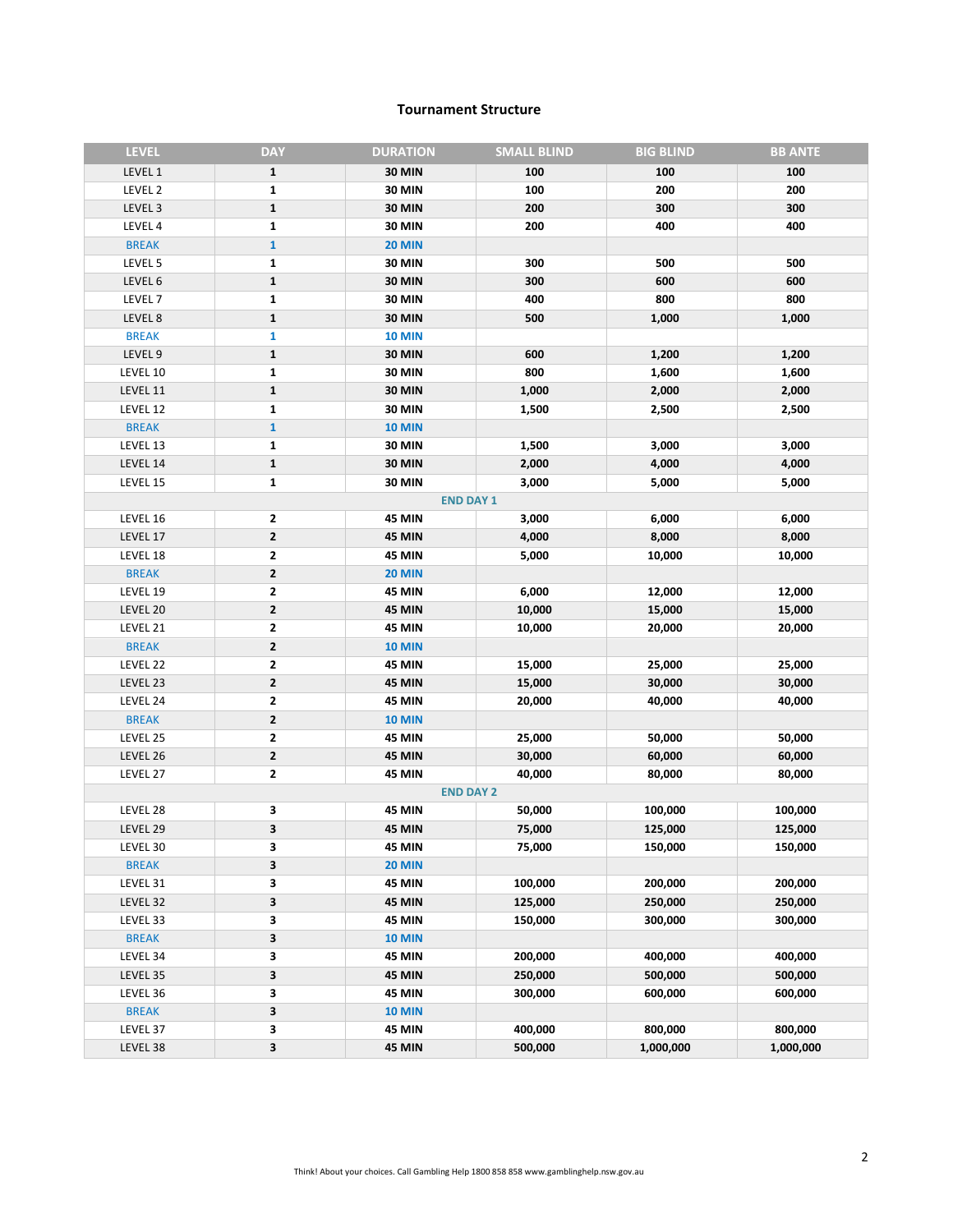### **1. ENTRY AND BUY-IN**

Players may enter the Tournament up until the Close of Rego by paying the Buy-in.

At the completion of play on Days 1A or 1B all players have the option of forfeiting their chips and therefore being able to buy back into the Tournament on a subsequent Day 1. If the player chooses this option, their chips will be removed from play immediately. If the player chooses not to use this option, their remaining chips will be bagged as per normal procedure for the player's return on Day 2 of the Tournament. The final table on Day 3 shall consist of up to 9 players A player that has been eliminated from Days 1A, 1B or 1C who wishes to re-enter for a maximum of 1 re-entry per day 1, will be required to pay the Buy-in again. Players must register at the Buy-in desk.

### **2. TOURNAMENT STRUCTURE**

Each table in the Tournament will have the Maximum Players where possible and is subject to change at the discretion of the Tournament Supervisor.

At the end of the first blind level all the available seats that have not been allocated will have their table stake removed, and then every player who buys-in to the Tournament prior to the end of the second break will be considered an alternate.

Any player that is considered an alternate will be seated with a full Starting Stack when their seat becomes available. The Tournament Supervisor will move players to facilitate the balancing and/or breaking of tables to ensure the efficient running of the Tournament.

Tables will be balanced in order to maximize the number of players and to regulate approximate even numbers of players on each table as player and table numbers reduce.

The method of balancing tables will be: a player who is closest to the left of the big blind on a table with more players will fill the seat closest to the left of the big blind on a table with fewer players in order to even out player numbers.

As players are eliminated (lose all their chips) from the Tournament, the Tournament Supervisor will break tables from play in order to maximize the number of players at each table.

Tables will be broken in a pre-set order, with those players being assigned to empty seats at other tables as needed to ensure reasonable balancing.

## **3. TOURNAMENT CHIPS**

Each player shall be issued with a Starting Stack prior to the start of the Tournament.

The order of wagering will be in accordance with The Star Poker Rules.

Any player removing Tournament chips from the table will be disqualified from the Tournament and excluded from any further Tournaments at The Star.

#### **4. ALLOCATION OF WAGERING AREAS**

Allocation of wagering/seat positions will be done by a manual or electronic system after payment has been made. A Player who has not taken their seat by the commencement of the second break will be disqualified and their remaining chips will be removed from play.

Player (a) who starts at the wrong table/seat with the correct chip stack will remain at that table/seat. Then player (b) whose seat that has been taken will now be seated at player (a) seat. I.E Players will have switched seats. Player (a) will be awarded a 1 round penalty from the next hand that the error has been discovered.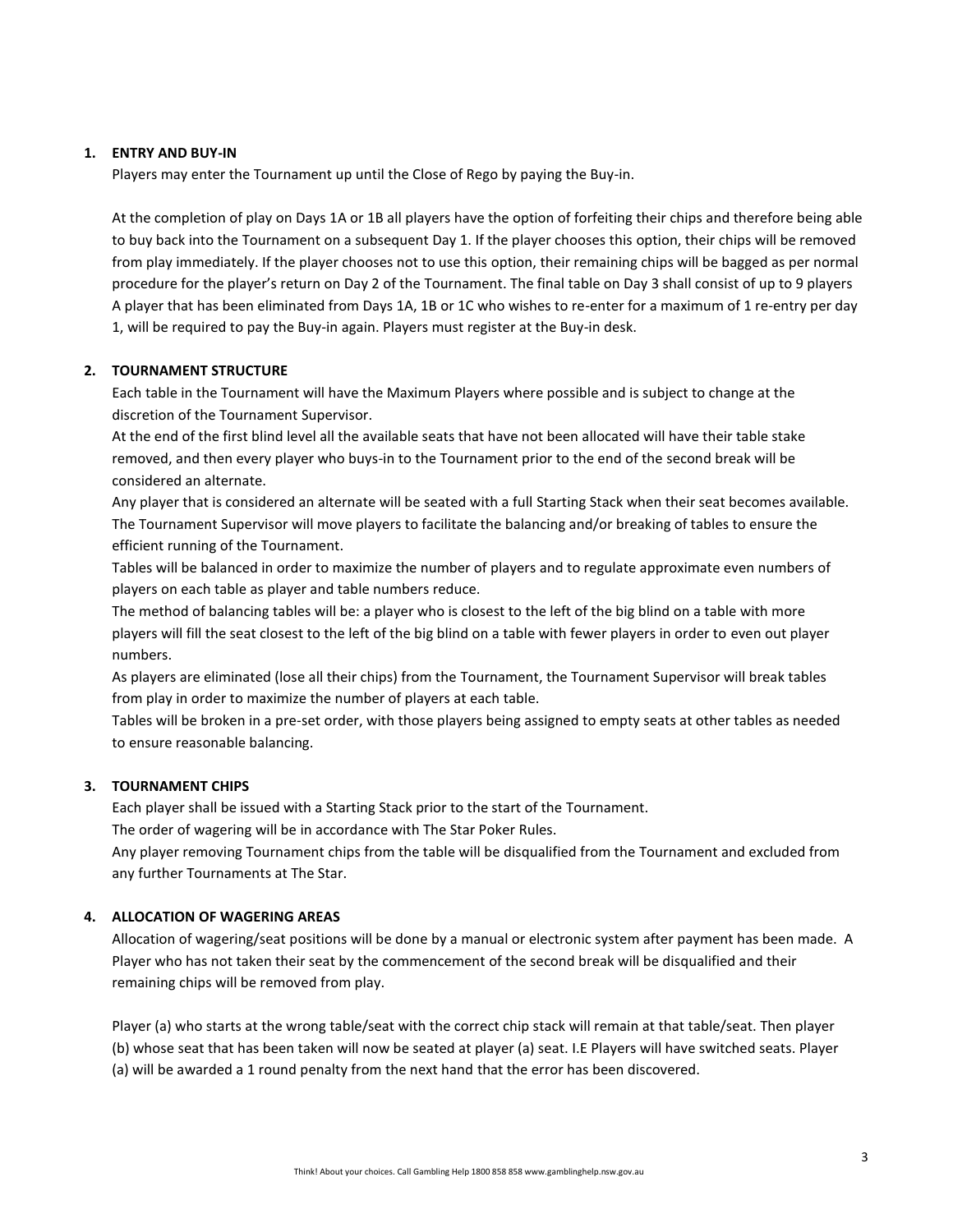Players seated on the new table assume all responsibilities of that position and shall be dealt in immediately. The only variation to this shall be if a new player to a table takes up a position between the small blind and the button, in this case they must wait until the button has passed.

Play will extend to a maximum **15** levels on Day 1 though this may reduce dependant on number. Should play cease on Day 1A before the end of the 15<sup>th</sup> level then play will cease at the same time in all subsequent Day 1's. With up to 15 minutes remaining of the final level on Day 1 a random draw will take place to determine the number of remaining hands for the day (ranging from 2-4 hands). At the completion of play all remaining players shall have their chips counted and placed in secure bags for their return on Day 2. At the completion of play on Days 1A, 1B or 1C all players have the option of forfeiting their chips and therefore being able to buy back into the Tournament on a subsequent Day 1. If the player chooses this option their chips will be removed from play immediately. If the player chooses not to use this option, their remaining chips will be bagged as per normal procedure for the player's return on Day 2 of the Tournament.

# **5. WAGERS**

There is no maximum limit to the size or number of raises permitted in each round of play. The minimum raise must not be lower than the big blind and or must not be less than any previous bet or raise in the betting round, except where a player goes all-in.

Blind levels will increment in accordance to the Blind Duration. The Tournament Supervisor shall increase the blinds at their discretion, providing all players are advised prior to the round of play in which the blinds are to be increased and no wagers have been placed or cards dealt prior to the announcement. Any increase to the blinds will follow the order, as set out below, though may not necessarily progress to the maximum.

## **6. TIME RESTRICTION**

The Tournament Supervisor may impose a time restriction on any player deemed to be taking too long to make a decision.

On being advised by the Tournament Supervisor that the time limit is being imposed the player shall then be given 40 seconds to make and act on their decision. A player who fails to make a decision within the 40-second time limit will have their hand declared dead unless they have the option of check in which case their hand will be considered check.

## **7. ELIGIBLITY FOR ENTRY**

Only persons entitled to enter the casino and gamble, that are Star Club or Sovereign Room members are eligible to enter the Tournament. The Tournament Supervisor may, at their discretion, permit entry to the Tournament for nonmembers.

## **8. PRIZES**

Prize money will be paid in full by cash or cheque by the casino operator at the cage following the conclusion of the Tournament.

## **9. IMAGE, LIKENESS AND RELEASE**

By entering the Tournament, each player acknowledges and agrees to each of the following conditions of entry: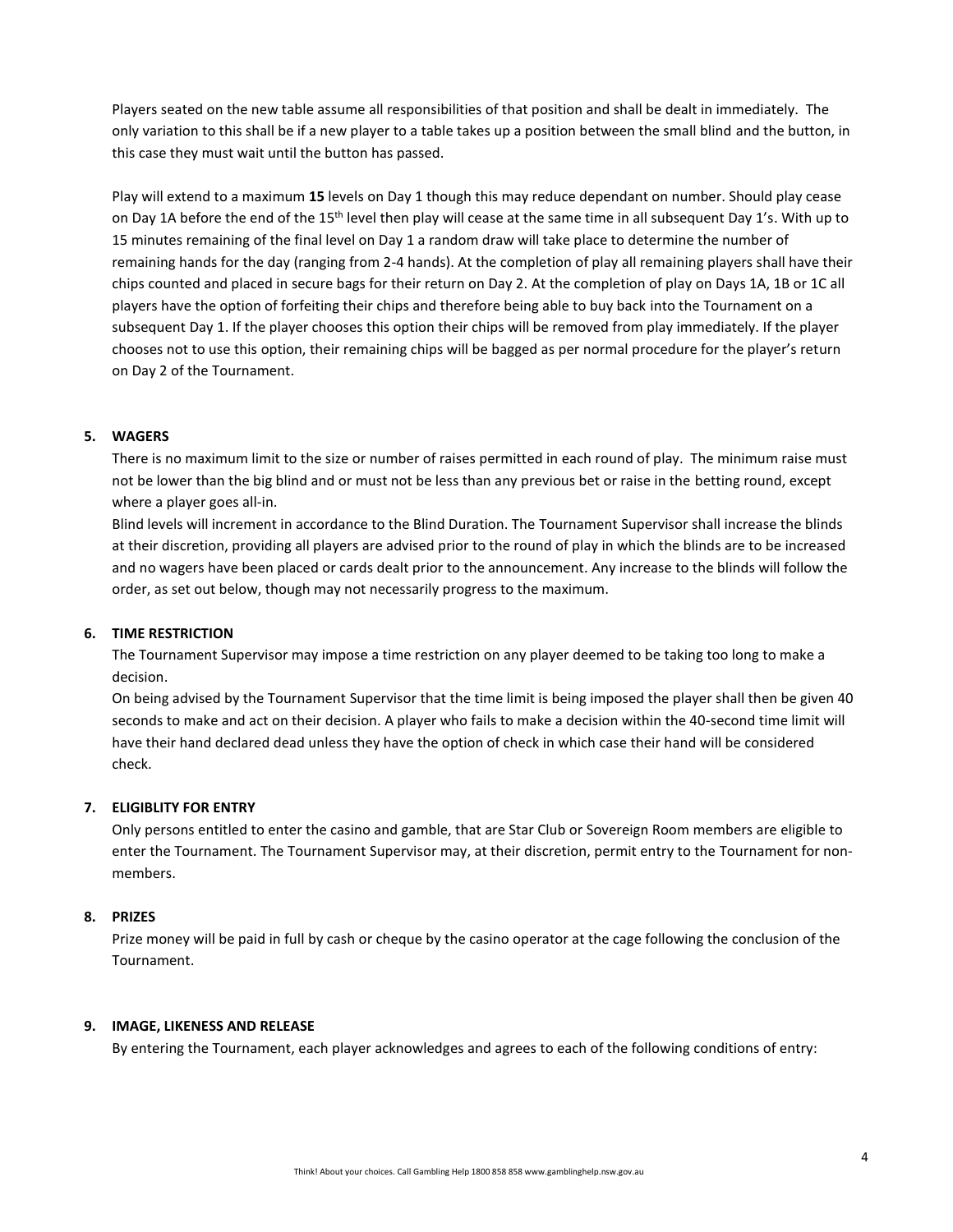- a. the Promoter and its representatives may take still and/or moving images of players, and may use, edit and broadcast such images and likeness, and the player's name, for purposes associated with this Tournament and any promotional purposes of the Promoter, its related entities, and any of their partners, including Peerless Media Ltd, Inc. (WPT), without any further consent, payment or compensation;
- b. the player will comply at all times with The Promoter's directions, including removing or covering up any clothing that, in the opinion of the Promoter, in any way relates to an interactive gambling service, including any online casino or online poker operator;
- c. the player will comply with the Participant Release and Confidentiality Form set out in Annexure 1 to these Tournament Conditions; and
- d. the Promoter, its related entities, and any of their partners, including Peerless Media Ltd, Inc. (WPT), may rely on this acknowledgement at any time.

### **The casino operator may refuse any application.**

**Tournament Conditions may be altered or amended including prize pool without notice at the discretion of the Tournament Supervisor.**

### **10. PLAYER CONDUCT DURING A ROUND OF PLAY**

**10.1.**Players are entitled to a reasonable estimation of an opponent's chip count; thus chips should be kept in countable stacks. Highest denomination chips must be visible and identifiable at all times

**10.2.**Players seated at a table at which a round of play has not concluded must not:

- **10.2.1.** use or refer to any tool, instrument or artificial aid, including electronic devices, except their own wristwatch, and only insofar as the watch is used for displaying the time;
- **10.2.2.** obtain or seek the advice or assistance of other players, bystanders or the Promoter when making decisions about their play (i.e. "one player to a hand");
- **10.2.3.** place foreign chips on the table, other than a maximum of one foreign chip that is being used as a card protector;
- **10.2.4.** alter, supplement or tamper with the whole or part of any chips on any table, except pursuant to an authorised re-buy or add-on;
- **10.2.5.** disclose or reveal a live or folded hand, or a hand that has not yet been tabled;
- **10.2.6.** miscall a hand;
- **10.2.7.** weaken or forfeit their own prospects in a round of play in order to benefit themselves or any other player (i.e. "chip dumping");
- **10.2.8.** refrain from competing against any other player for the purpose of benefiting any player (ie "soft play");
- **10.2.9.** advise, criticise or otherwise comment on play;
- **10.2.10.** leave their seat while their action is pending;
- **10.2.11.** fail to perform a compulsory ante, blind or minimum bet;
- **10.2.12.** attempt to increase table stakes other than as expressly permitted in these Championship Conditions and the Rules; or
- **10.2.13.** Deliberately hide or conceal chips.

### **11. PLAYER CONDUCT AT ALL TIMES DURING A TOURNAMENT**

**11.1.**At all times during a Tournament, players must not carry or otherwise remove any chips from a table unless: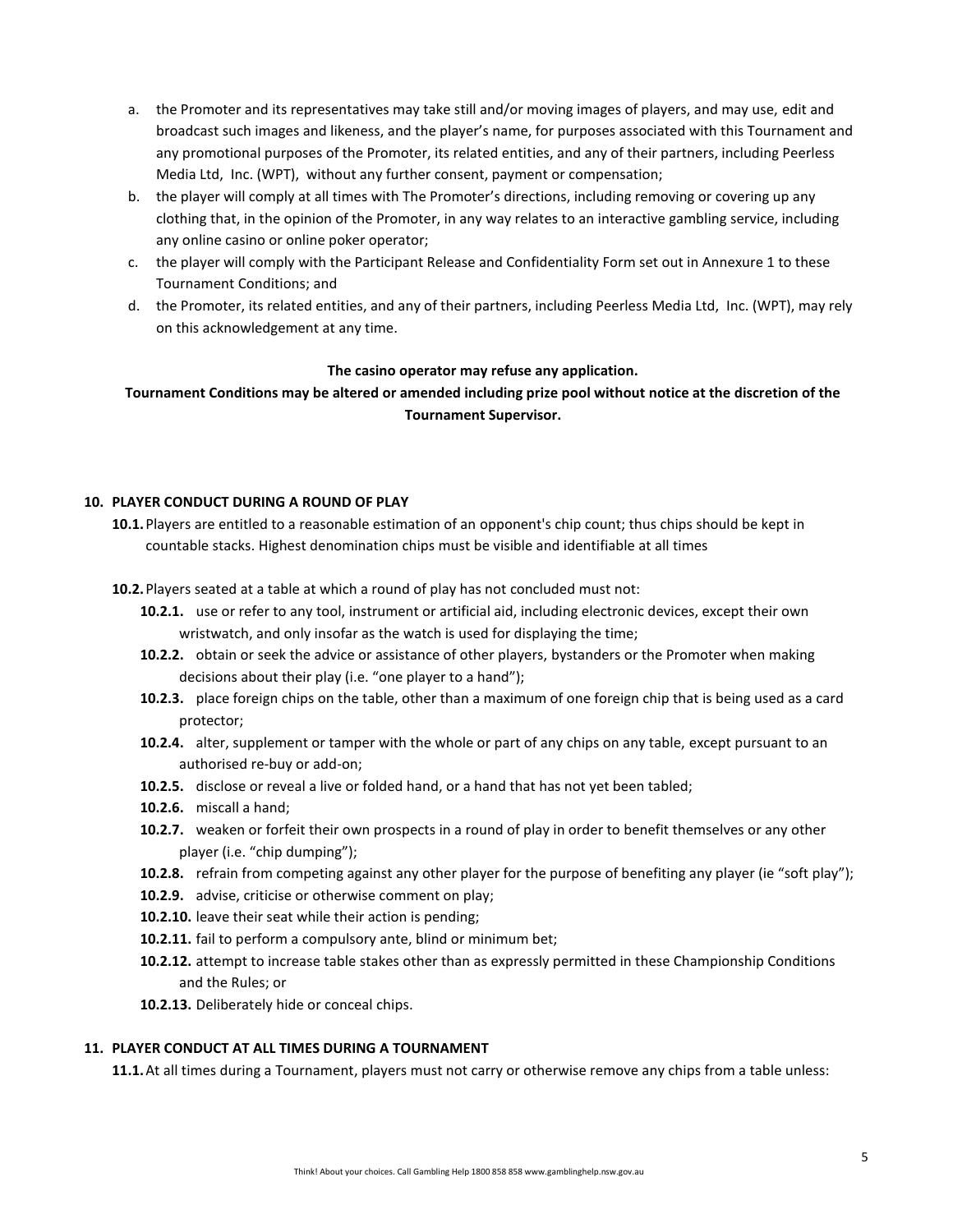- **11.1.1.** the player is following the Promoter's express instructions to take a seating position at a different table; or
- **11.1.2.** The Tournament director (i.e. not merely any representative of the Promoter) expressly authorises the player to do so.
- **11.1.3.** Under these circumstances a chip tray (rack) must be used to transfer the chips

*Note: All chips used for play during the Tournament are the property of the Promoter.*

- **11.2.** At all times during a Tournament, players must not:
	- **11.2.1.** offer unsolicited advice to players participating in a round;
	- **11.2.2.** ask the dealer to reveal the cards that would have come if a player had decided to play their hand (i.e. "rabbit hunt");
	- **11.2.3.** behave unlawfully;
	- **11.2.4.** abuse other players or the Promoter or otherwise behave disruptively, anti-socially or in such a manner as to bring any player, the Promoter or the Tournament into disrepute;
	- **11.2.5.** engage in collusive activity relating to the Tournament;
	- **11.2.6.** speak any language other than English during a round of play;
	- **11.2.7.** display anything, including advertising material or a thing forming part of their apparel, that the Promoter regards as inappropriate;
	- **11.2.8.** without limiting paragraph [11.2.7,](#page-5-0) display any logo pursuant to a sponsorship arrangement that has not been notified to the Promoter; or
	- **11.2.9.** Avoid paying a blind when moving from a broken table.

#### <span id="page-5-0"></span>**12. INVESTIGATIONS AND PENALTIES**

- **12.1.**The Promoter may undertake any lawful act to investigate whether these Tournament Conditions, the Rules or any law has been contravened by any player or bystander in relation to any Tournament. For the avoidance of doubt, the Promoter may count a player's chips or read any unexposed cards.
- **12.2.**It is a condition of a player's ongoing entitlement (if any) to participate in a Tournament that the player performs all their obligations contained in these Tournament Conditions. Subject to the express provisions of these Tournament Conditions and the Rules, the Promoter may remedy the absence (if any) of a player's ongoing entitlement to participate in a Tournament by imposing a range of penalties on the player, including penalties that have effect retrospectively.
- **12.3.**The penalties that the Promoter may impose pursuant to include immediate disqualification from the Tournament, which includes the forfeiture of all chips, Fees and prizes (or entitlements to them).
- **12.4.**The Promoter may impose penalties from the following range of penalties. The penalised player's blinds, antes and / or forced bets will be forfeited for:
	- **12.4.1.** one round;
	- **12.4.2.** 2 rounds;
	- **12.4.3.** 3 rounds; or
	- **12.4.4.** 4 rounds.
	- **12.4.5.** 10 minutes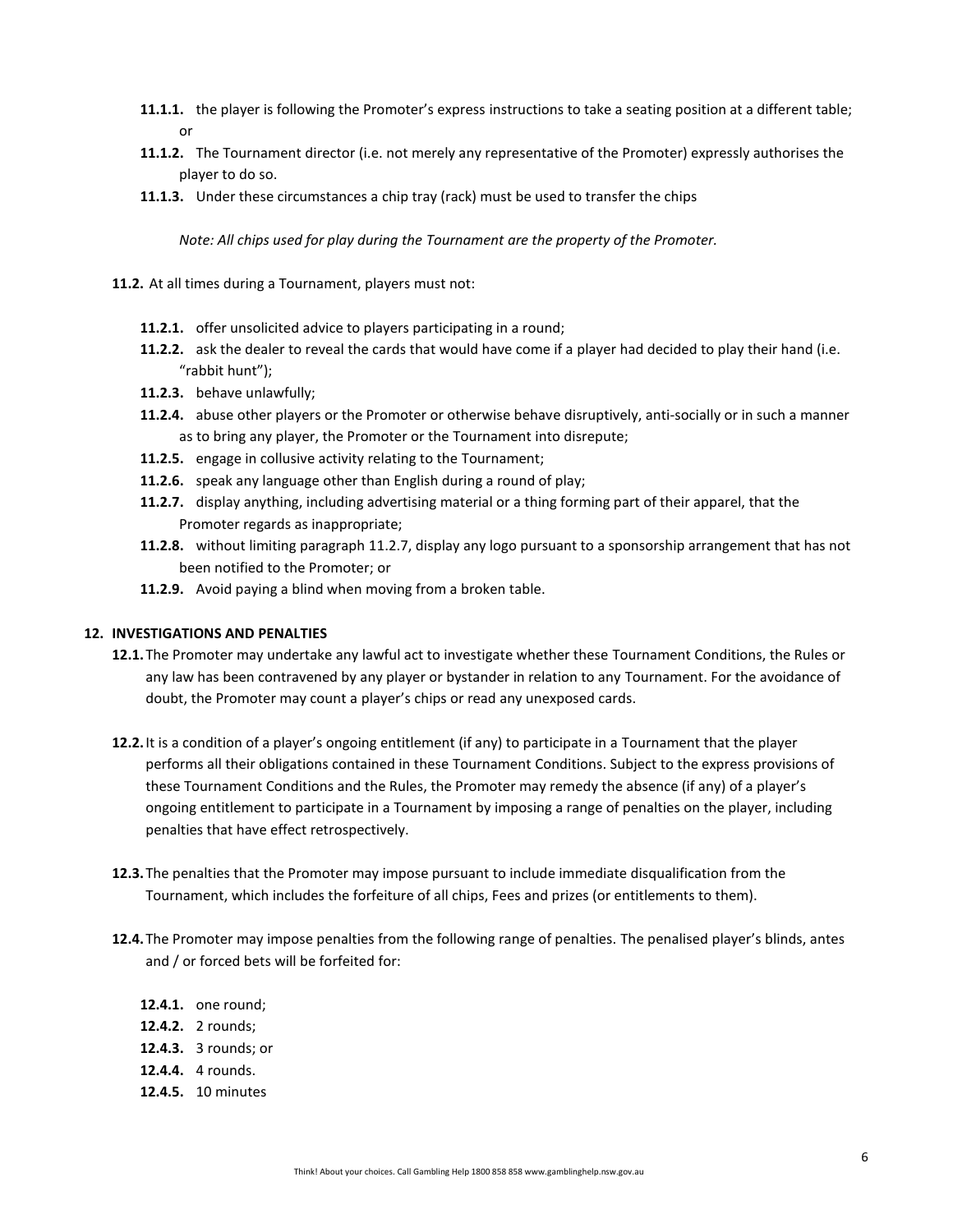In each case, the forfeiture remains in effect until the button returns to the same position it was in when the penalty was imposed after the applicable number of rounds has passed. The conduct of the Tournament will be governed by these Tournament Conditions (as amended), the current edition of the Rules and, where applicable, the laws of New South Wales. In the event of an irreconcilable inconsistency between these Tournament Conditions and the Rules, the Rules will prevail to the extent of the inconsistency.

- **12.5.**Except insofar as these Tournament Conditions expressly provide otherwise, any decision that the Promoter may or must make in relation to the Tournament, including pursuant to any provision of these Tournament Conditions, will be made by the Promoter at its sole and absolute discretion in every respect (including timing) and without imposing any obligation on the Promoter to have or provide reasons for the Promoter's conduct in this regard.
- **12.6.**To the extent that circumstances arise for which these Tournament Conditions or the Rules make no provision or in relation to which the relevant provisions of the Tournament Conditions or Rules are unclear, the Promoter may make a decision regarding those circumstances.
- **12.7.**All decisions made by the Promoter are final and binding. No correspondence will be entered into.
- **12.8.**To the maximum extent permitted by law, and without affecting any rights that cannot be excluded by law, the Promoter is not liable for any loss, damage or injury suffered or sustained (including direct or consequential loss or loss arising from negligence) arising directly or indirectly out of or in connection with the conduct of the Tournaments, including the making, substance and merits of any decision of the Promoter.
- **12.9.**By entering a Tournament, each player authorises the Promoter, subsidiary companies or a third party to unconditional use of the player's name, address, image and likeness (including as embodied or communicated in any photograph, cinematograph film, broadcast or any other medium) for the purpose of promoting and advertising the Promoter, the Promoter's subsidiaries, the Promoter's venues or any third party, without further consideration, notice, review or consent.
- **13.** In these Tournament Conditions:
	- **13.1.**all monetary values expressed in this document are expressed in Australian currency;
	- **13.2.**words used in the singular do not exclude the plural, and vice versa; and
	- **13.3.**Italicised notes do not have operative effect.
	- **13.4.** "**The Promoter**" of the Tournament is The Star Pty Limited ABN 25 060 510 410 of 80 Pyrmont Street, Pyrmont NSW 2009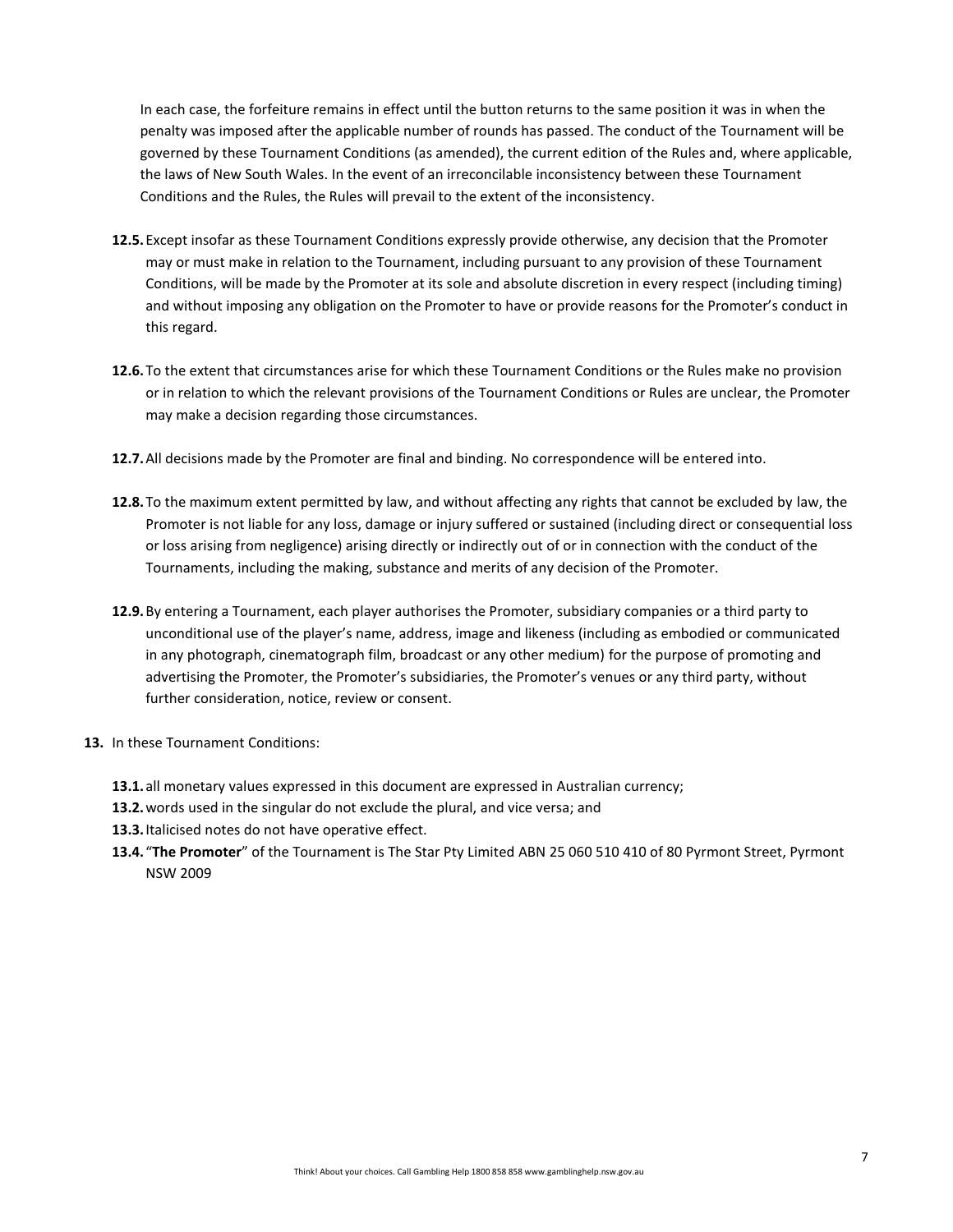# **Pay Table**

| Places Paid       | Δ.<br>$2 - 8$    | $\Delta$<br>$9 - 16$ | $17-24P$            | $\Delta$<br>$25 - 32$ | 33-40 P             | $\Delta$<br>41-48   | $\Delta$<br>49-56   | $\Delta$<br>57-64   | Δ.<br>$65 - 72$     | 73-80 P             | a.<br>81-88      | $\Delta$<br>89-96   | Δ.<br>97-104        | a.<br>105-112    | <u>م</u><br>113-120 | $\Delta$<br>121-128 |
|-------------------|------------------|----------------------|---------------------|-----------------------|---------------------|---------------------|---------------------|---------------------|---------------------|---------------------|------------------|---------------------|---------------------|------------------|---------------------|---------------------|
| 1st               | 100.000%         | 65.000%              | 50.000%             | 45.000%               | 41.000%             | 39.000%             | 37.000%             | 36.000%             | 35.000%             | 34.000%             | 32.250%          | 31.725%             | 30.500%             | 30.000%          | 29.500%             | 29.000%             |
| 2nd               |                  | 35.000%              | 30.000%             | 27.000%               | 25.000%             | 23.000%             | 22.000%             | 21.150%             | 20.000%             | 19.500%             | 19.500%          | 19.000%             | 18.750%             | 18.500%          | 18.250%             | 18.000%             |
| 3rd               |                  |                      | 20.000%             | 17.000%               | 15.000%             | 14.000%             | 13.500%             | 13.250%             | 12.250%             | 12.200%             | 12.125%          | 12.000%             | 11.500%             | 11.100%          | 10.900%             | 10.750%             |
| 4th               |                  |                      |                     | 11.000%               | 11.000%             | 10.000%             | 9.500%              | 9.000%              | 8.750%              | 8.250%              | 8.200%           | 7.750%              | 7.500%              | 7.250%           | 7.000%              | 6.750%              |
| 5th               |                  |                      |                     |                       | 8.000%              | 8.000%              | 7.500%              | 7.000%              | 6.750%              | 6.250%              | 6.250%           | 6.000%              | 5.850%              | 5.600%           | 5.300%              | 5.000%              |
| 6th               |                  |                      |                     |                       |                     | 6.000%              | 6.000%              | 5.500%              | 5.250%              | 5.100%              | 5.000%           | 4.750%              | 4.675%              | 4.600%           | 4.400%              | 4.300%              |
| 7th               |                  |                      |                     |                       |                     |                     | 4.500%              | 4.500%              | 4.500%              | 4.400%              | 4.150%           | 4.000%              | 3.975%              | 3.900%           | 3.800%              | 3.725%              |
| 8th               |                  |                      |                     |                       |                     |                     |                     | 3.600%              | 4.000%              | 3.900%              | 3.500%           | 3.500%              | 3.450%              | 3.400%           | 3.350%              | 3.300%              |
| 9th               |                  |                      |                     |                       |                     |                     |                     |                     | 3.500%              | 3.400%              | 3.225%<br>3.000% | 3.173%<br>2.900%    | 3.050%<br>2.750%    | 3.000%           | 2.950%              | 2.900%<br>2.550%    |
| 10th<br>11th      |                  |                      |                     |                       |                     |                     |                     |                     |                     | 3.000%              | 2.800%           | 2.700%              | 2.750%              | 2.650%<br>2.650% | 2.600%<br>2.600%    | 2.550%              |
| 12th              |                  |                      |                     |                       |                     |                     |                     |                     |                     |                     |                  | 2.502%              | 2.750%              | 2.650%           | 2.600%              | 2.550%              |
| 13th              |                  |                      |                     |                       |                     |                     |                     |                     |                     |                     |                  |                     | 2.500%              | 2.350%           | 2.250%              | 2.225%              |
| 14th              |                  |                      |                     |                       |                     |                     |                     |                     |                     |                     |                  |                     |                     | 2.350%           | 2.250%              | 2.225%              |
| 15th              |                  |                      |                     |                       |                     |                     |                     |                     |                     |                     |                  |                     |                     |                  | 2.250%              | 2.225%              |
| 16th              |                  |                      |                     |                       |                     |                     |                     |                     |                     |                     |                  |                     |                     |                  |                     | 1.950%              |
|                   |                  |                      |                     |                       |                     |                     |                     |                     |                     |                     |                  |                     |                     |                  |                     |                     |
| Places Paid       | Δ.<br>129-136    | $\Delta$<br>137-144  | $\Delta$<br>145-152 | $\Delta$<br>153-160   | $\Delta$<br>161-168 | $\Delta$<br>169-176 | $\Delta$<br>177-184 | $\Delta$<br>185-192 | <u>م</u><br>193-200 | <u>م</u><br>201-208 | a,<br>209-216    | $\Delta$<br>217-224 | $\Delta$<br>225-232 | a.<br>233-240    | <u>م</u><br>241-248 | Δ.<br>249-256       |
| 1st               | 28.250%          | 27.950%              | 27.606%             | 26.877%               | 26.581%             | 26.283%             | 25.906%             | 25.340%             | 24.893%             | 24.598%             | 24.297%          | 23.848%             | 23.565%             | 23.377%          | 23.177%             | 22.976%             |
| 2nd               | 17.875%          | 17.600%              | 17.500%             | 17.435%               | 17.415%             | 17.390%             | 17.375%             | 17.286%             | 17.138%             | 17.073%             | 16.863%          | 16.681%             | 16.548%             | 16.418%          | 16.285%             | 16.146%             |
| 3rd               | 10.600%          | 10.450%              | 10.300%             | 10.275%               | 10.260%             | 10.255%             | 10.250%             | 10.250%             | 10.250%             | 10.250%             | 10.250%          | 10.250%             | 10.250%             | 10.250%          | 10.250%             | 10.250%             |
| 4th               | 6.500%           | 6.300%               | 6.253%              | 6.250%                | 6.245%              | 6.240%              | 6.235%              | 6.235%              | 6.235%              | 6.235%              | 6.235%           | 6.235%              | 6.235%              | 6.235%           | 6.235%              | 6.235%              |
| 5th               | 4.950%           | 4.900%               | 4.850%              | 4.825%                | 4.820%              | 4.815%              | 4.815%              | 4.815%              | 4.815%              | 4.815%              | 4.815%           | 4.815%              | 4.815%              | 4.815%           | 4.815%              | 4.815%              |
| 6th               | 4.200%           | 4.100%               | 4.005%              | 4.000%                | 3.995%              | 3.990%              | 3.990%              | 3.990%              | 3.990%              | 3.990%              | 3.990%           | 3.990%              | 3.990%              | 3.990%           | 3.990%              | 3.990%              |
| 7th               | 3.650%           | 3.550%               | 3.500%              | 3.475%                | 3.460%              | 3.450%              | 3.400%              | 3.400%              | 3.400%              | 3.400%              | 3.400%           | 3.400%              | 3.400%              | 3.400%           | 3.400%              | 3.350%              |
| 8th               | 3.200%           | 3.155%               | 3.125%              | 3.120%                | 3.050%              | 3.019%              | 2.990%              | 2.965%              | 2.940%              | 2.930%              | 2.910%           | 2.900%              | 2.900%              | 2.900%           | 2.900%              | 2.800%              |
| 9th               | 2.825%           | 2.795%               | 2.761%              | 2.688%                | 2.658%              | 2.628%              | 2.591%              | 2.544%              | 2.489%              | 2.460%              | 2.430%           | 2.385%              | 2.357%              | 2.338%           | 2.318%              | 2.298%              |
| 10th              | 2.500%           | 2.450%               | 2.400%              | 2.350%                | 2.300%              | 2.240%              | 2.200%              | 2.190%              | 2.165%              | 2.140%              | 2.100%           | 2.100%              | 2.058%              | 2.000%           | 1.965%              | 1.955%              |
| 11th              | 2.500%           | 2.450%               | 2.400%              | 2.350%                | 2.300%              | 2.240%              | 2.200%              | 2.190%              | 2.165%              | 2.140%              | 2.100%           | 2.100%              | 2.058%              | 2.000%           | 1.965%              | 1.955%              |
| 12th              | 2.500%           | 2.450%               | 2.400%              | 2.350%                | 2.300%              | 2.240%              | 2.200%              | 2.190%              | 2.165%              | 2.140%              | 2.100%           | 2.100%              | 2.058%              | 2.000%           | 1.965%              | 1.955%              |
| 13th<br>14th      | 2.200%<br>2.200% | 2.125%<br>2.125%     | 2.050%<br>2.050%    | 2.025%<br>2.025%      | 1.950%<br>1.950%    | 1.895%<br>1.895%    | 1.850%<br>1.850%    | 1.850%<br>1.850%    | 1.850%<br>1.850%    | 1.820%<br>1.820%    | 1.800%<br>1.800% | 1.800%<br>1.800%    | 1.765%<br>1.765%    | 1.725%<br>1.725% | 1.690%<br>1.690%    | 1.680%<br>1.680%    |
| 15th              | 2.200%           | 2.125%               | 2.050%              | 2.025%                | 1.950%              | 1.895%              | 1.850%              | 1.850%              | 1.850%              | 1.820%              | 1.800%           | 1.800%              | 1.765%              | 1.725%           | 1.690%              | 1.680%              |
| 16th              | 1.925%           | 1.825%               | 1.750%              | 1.710%                | 1.620%              | 1.575%              | 1.550%              | 1.535%              | 1.535%              | 1.500%              | 1.500%           | 1.500%              | 1.472%              | 1.450%           | 1.415%              | 1.410%              |
| 17th              | 1.925%           | 1.825%               | 1.750%              | 1.710%                | 1.620%              | 1.575%              | 1.550%              | 1.535%              | 1.535%              | 1.500%              | 1.500%           | 1.500%              | 1.472%              | 1.450%           | 1.415%              | 1.410%              |
| 18th              |                  | 1.825%               | 1.750%              | 1.710%                | 1.620%              | 1.575%              | 1.550%              | 1.535%              | 1.535%              | 1.500%              | 1.500%           | 1.500%              | 1.472%              | 1.450%           | 1.415%              | 1.410%              |
| 19th              |                  |                      | 1.500%              | 1.400%                | 1.302%              | 1.275%              | 1.250%              | 1.225%              | 1.225%              | 1.200%              | 1.200%           | 1.200%              | 1.179%              | 1.179%           | 1.162%              | 1.155%              |
| $\overline{20th}$ |                  |                      |                     | 1.400%                | 1.302%              | 1.275%              | 1.250%              | 1.225%              | 1.225%              | 1.200%              | 1.200%           | 1.200%              | 1.179%              | 1.179%           | 1.162%              | 1.155%              |
| 21st              |                  |                      |                     |                       | 1.302%              | 1.275%              | 1.250%              | 1.225%              | 1.225%              | 1.200%              | 1.200%           | 1.200%              | 1.179%              | 1.179%           | 1.162%              | 1.155%              |
| 22nd              |                  |                      |                     |                       |                     | 0.975%              | 0.949%              | 0.925%              | 0.925%              | 0.925%              | 0.925%           | 0.925%              | 0.925%              | 0.920%           | 0.920%              | 0.910%              |
| 23rd              |                  |                      |                     |                       |                     |                     | 0.949%              | 0.925%              | 0.925%              | 0.925%              | 0.925%           | 0.925%              | 0.925%              | 0.920%           | 0.920%              | 0.910%              |
| 24th              |                  |                      |                     |                       |                     |                     |                     | 0.925%              | 0.925%              | 0.925%              | 0.925%           | 0.925%              | 0.925%              | 0.920%           | 0.920%              | 0.910%              |
| 25th              |                  |                      |                     |                       |                     |                     |                     |                     | 0.750%              | 0.747%              | 0.745%           | 0.743%              | 0.787%              | 0.795%           | 0.806%              | 0.790%              |
| 26th              |                  |                      |                     |                       |                     |                     |                     |                     |                     | 0.747%              | 0.745%           | 0.743%              | 0.787%              | 0.795%           | 0.806%              | 0.790%              |
| 27th              |                  |                      |                     |                       |                     |                     |                     |                     |                     |                     | 0.745%           | 0.743%              | 0.787%              | 0.795%           | 0.806%              | 0.790%              |
| 28th              |                  |                      |                     |                       |                     |                     |                     |                     |                     |                     |                  | 0.692%              | 0.691%              | 0.690%           | 0.689%              | 0.688%              |
| 29th              |                  |                      |                     |                       |                     |                     |                     |                     |                     |                     |                  |                     | 0.691%              | 0.690%           | 0.689%              | 0.688%              |
| 30th              |                  |                      |                     |                       |                     |                     |                     |                     |                     |                     |                  |                     |                     | 0.690%           | 0.689%              | 0.688%              |
| 31st              |                  |                      |                     |                       |                     |                     |                     |                     |                     |                     |                  |                     |                     |                  | 0.689%              | 0.688%              |
| 32nd              |                  |                      |                     |                       |                     |                     |                     |                     |                     |                     |                  |                     |                     |                  |                     | 0.688%              |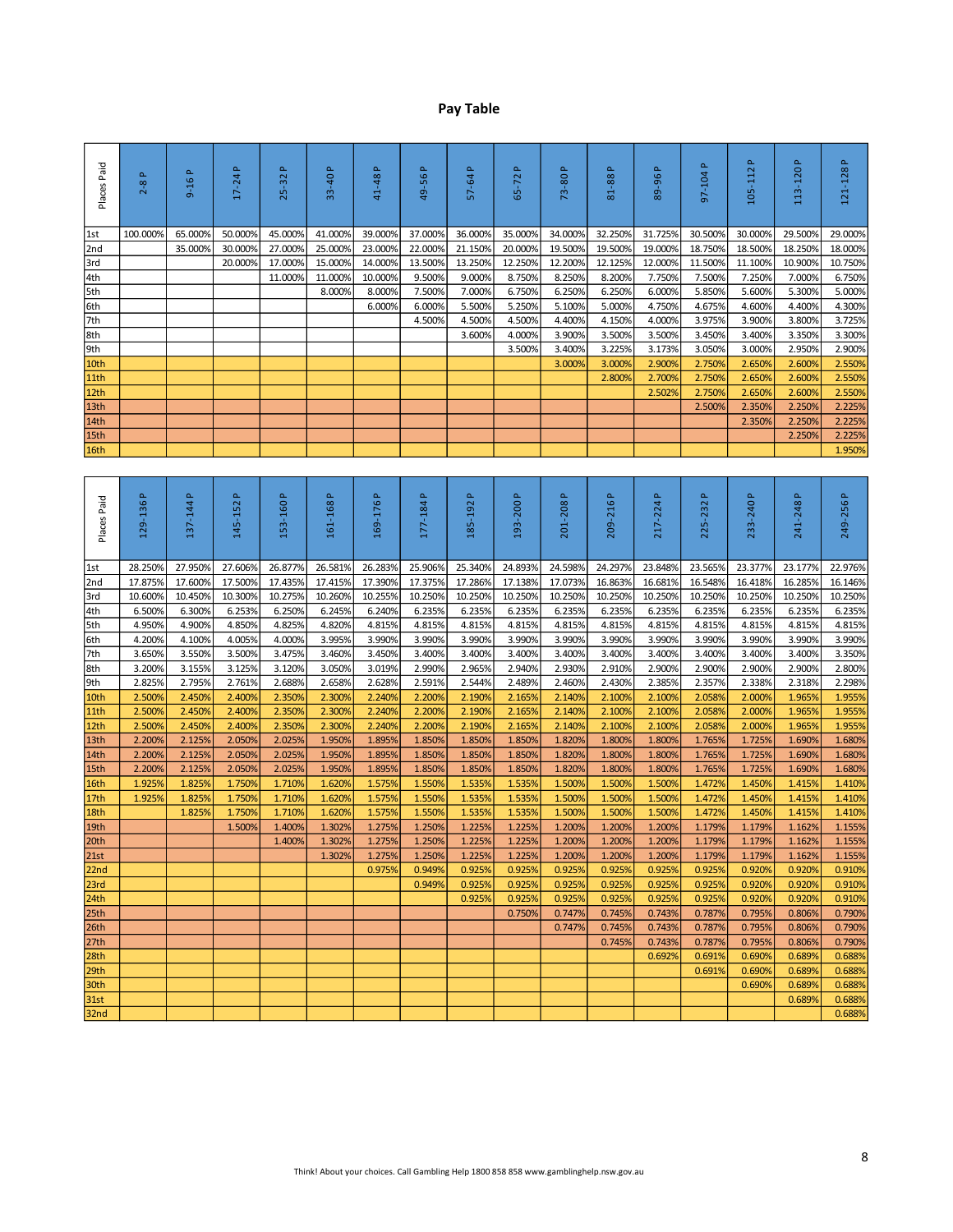| $\Delta$<br>257-264 | $\Delta$<br>265-272                                                                                                                                                                                    | 273-280P                                                                                                                                                                                     | $\Delta$<br>281-288                                                                                                                                                                          | Δ.<br>289-296                                                                                                                                                                                          | $\Delta$<br>297-304                                                                                                                                                                                             | Δ.<br>305-312                                                                                                                                                                                                             | $\Delta$<br>313-320                                                                                                                                                                                                                           | $\Delta$<br>321-328                                                                                                                                                                                                                                     | a.<br>329-336                                                                                                                                                                                                                                 | Δ.<br>337-344                                                                                                                                                                                                                       | $\Delta$<br>345-352                                                                                                                                                                                                                           | $\Delta$<br>353-360                                                                                                                                                                                                                                                         | Δ.<br>361-368                                                                                                                                                                                                                                                     | 369-376P                                                                                                                                                                                                                                                                              | 377-384 P                                                                                                                                                                                                                                                                   |
|---------------------|--------------------------------------------------------------------------------------------------------------------------------------------------------------------------------------------------------|----------------------------------------------------------------------------------------------------------------------------------------------------------------------------------------------|----------------------------------------------------------------------------------------------------------------------------------------------------------------------------------------------|--------------------------------------------------------------------------------------------------------------------------------------------------------------------------------------------------------|-----------------------------------------------------------------------------------------------------------------------------------------------------------------------------------------------------------------|---------------------------------------------------------------------------------------------------------------------------------------------------------------------------------------------------------------------------|-----------------------------------------------------------------------------------------------------------------------------------------------------------------------------------------------------------------------------------------------|---------------------------------------------------------------------------------------------------------------------------------------------------------------------------------------------------------------------------------------------------------|-----------------------------------------------------------------------------------------------------------------------------------------------------------------------------------------------------------------------------------------------|-------------------------------------------------------------------------------------------------------------------------------------------------------------------------------------------------------------------------------------|-----------------------------------------------------------------------------------------------------------------------------------------------------------------------------------------------------------------------------------------------|-----------------------------------------------------------------------------------------------------------------------------------------------------------------------------------------------------------------------------------------------------------------------------|-------------------------------------------------------------------------------------------------------------------------------------------------------------------------------------------------------------------------------------------------------------------|---------------------------------------------------------------------------------------------------------------------------------------------------------------------------------------------------------------------------------------------------------------------------------------|-----------------------------------------------------------------------------------------------------------------------------------------------------------------------------------------------------------------------------------------------------------------------------|
| 22.776%             | 22.576%                                                                                                                                                                                                | 22.376%                                                                                                                                                                                      | 22.177%                                                                                                                                                                                      | 22.044%                                                                                                                                                                                                | 21.969%                                                                                                                                                                                                         | 21.847%                                                                                                                                                                                                                   | 21.726%                                                                                                                                                                                                                                       | 21.605%                                                                                                                                                                                                                                                 | 21.484%                                                                                                                                                                                                                                       | 21.363%                                                                                                                                                                                                                             | 21.242%                                                                                                                                                                                                                                       | 21.121%                                                                                                                                                                                                                                                                     | 21.000%                                                                                                                                                                                                                                                           | 20.910%                                                                                                                                                                                                                                                                               | 20.820%                                                                                                                                                                                                                                                                     |
|                     |                                                                                                                                                                                                        |                                                                                                                                                                                              |                                                                                                                                                                                              |                                                                                                                                                                                                        |                                                                                                                                                                                                                 |                                                                                                                                                                                                                           |                                                                                                                                                                                                                                               |                                                                                                                                                                                                                                                         |                                                                                                                                                                                                                                               |                                                                                                                                                                                                                                     |                                                                                                                                                                                                                                               |                                                                                                                                                                                                                                                                             |                                                                                                                                                                                                                                                                   |                                                                                                                                                                                                                                                                                       | 14.579%                                                                                                                                                                                                                                                                     |
|                     |                                                                                                                                                                                                        |                                                                                                                                                                                              |                                                                                                                                                                                              |                                                                                                                                                                                                        |                                                                                                                                                                                                                 |                                                                                                                                                                                                                           |                                                                                                                                                                                                                                               |                                                                                                                                                                                                                                                         |                                                                                                                                                                                                                                               |                                                                                                                                                                                                                                     |                                                                                                                                                                                                                                               |                                                                                                                                                                                                                                                                             |                                                                                                                                                                                                                                                                   |                                                                                                                                                                                                                                                                                       | 9.373%                                                                                                                                                                                                                                                                      |
|                     |                                                                                                                                                                                                        |                                                                                                                                                                                              |                                                                                                                                                                                              |                                                                                                                                                                                                        |                                                                                                                                                                                                                 |                                                                                                                                                                                                                           |                                                                                                                                                                                                                                               |                                                                                                                                                                                                                                                         |                                                                                                                                                                                                                                               |                                                                                                                                                                                                                                     |                                                                                                                                                                                                                                               |                                                                                                                                                                                                                                                                             |                                                                                                                                                                                                                                                                   |                                                                                                                                                                                                                                                                                       | 6.175%<br>4.755%                                                                                                                                                                                                                                                            |
|                     |                                                                                                                                                                                                        |                                                                                                                                                                                              |                                                                                                                                                                                              |                                                                                                                                                                                                        |                                                                                                                                                                                                                 |                                                                                                                                                                                                                           |                                                                                                                                                                                                                                               |                                                                                                                                                                                                                                                         |                                                                                                                                                                                                                                               |                                                                                                                                                                                                                                     |                                                                                                                                                                                                                                               |                                                                                                                                                                                                                                                                             |                                                                                                                                                                                                                                                                   |                                                                                                                                                                                                                                                                                       | 3.938%                                                                                                                                                                                                                                                                      |
| 3.350%              | 3.350%                                                                                                                                                                                                 | 3.350%                                                                                                                                                                                       | 3.345%                                                                                                                                                                                       | 3.345%                                                                                                                                                                                                 | 3.340%                                                                                                                                                                                                          | 3.335%                                                                                                                                                                                                                    | 3.335%                                                                                                                                                                                                                                        | 3.330%                                                                                                                                                                                                                                                  | 3.325%                                                                                                                                                                                                                                        | 3.320%                                                                                                                                                                                                                              | 3.315%                                                                                                                                                                                                                                        | 3.310%                                                                                                                                                                                                                                                                      | 3.305%                                                                                                                                                                                                                                                            | 3.300%                                                                                                                                                                                                                                                                                | 3.300%                                                                                                                                                                                                                                                                      |
| 2.800%              | 2.800%                                                                                                                                                                                                 | 2.800%                                                                                                                                                                                       | 2.775%                                                                                                                                                                                       | 2.750%                                                                                                                                                                                                 | 2.745%                                                                                                                                                                                                          | 2.740%                                                                                                                                                                                                                    | 2.740%                                                                                                                                                                                                                                        | 2.735%                                                                                                                                                                                                                                                  | 2.730%                                                                                                                                                                                                                                        | 2.725%                                                                                                                                                                                                                              | 2.715%                                                                                                                                                                                                                                        | 2.705%                                                                                                                                                                                                                                                                      | 2.700%                                                                                                                                                                                                                                                            | 2.698%                                                                                                                                                                                                                                                                                | 2.689%                                                                                                                                                                                                                                                                      |
| 2.278%              | 2.258%                                                                                                                                                                                                 | 2.238%                                                                                                                                                                                       | 2.218%                                                                                                                                                                                       | 2.204%                                                                                                                                                                                                 | 2.197%                                                                                                                                                                                                          | 2.185%                                                                                                                                                                                                                    | 2.173%                                                                                                                                                                                                                                        | 2.161%                                                                                                                                                                                                                                                  | 2.148%                                                                                                                                                                                                                                        | 2.136%                                                                                                                                                                                                                              | 2.124%                                                                                                                                                                                                                                        | 2.112%                                                                                                                                                                                                                                                                      | 2.100%                                                                                                                                                                                                                                                            | 2.091%                                                                                                                                                                                                                                                                                | 2.082%                                                                                                                                                                                                                                                                      |
|                     |                                                                                                                                                                                                        |                                                                                                                                                                                              |                                                                                                                                                                                              |                                                                                                                                                                                                        |                                                                                                                                                                                                                 |                                                                                                                                                                                                                           |                                                                                                                                                                                                                                               |                                                                                                                                                                                                                                                         |                                                                                                                                                                                                                                               |                                                                                                                                                                                                                                     |                                                                                                                                                                                                                                               |                                                                                                                                                                                                                                                                             |                                                                                                                                                                                                                                                                   |                                                                                                                                                                                                                                                                                       | 1.742%                                                                                                                                                                                                                                                                      |
|                     |                                                                                                                                                                                                        |                                                                                                                                                                                              |                                                                                                                                                                                              |                                                                                                                                                                                                        |                                                                                                                                                                                                                 |                                                                                                                                                                                                                           |                                                                                                                                                                                                                                               |                                                                                                                                                                                                                                                         |                                                                                                                                                                                                                                               |                                                                                                                                                                                                                                     |                                                                                                                                                                                                                                               |                                                                                                                                                                                                                                                                             |                                                                                                                                                                                                                                                                   |                                                                                                                                                                                                                                                                                       | 1.742%                                                                                                                                                                                                                                                                      |
|                     |                                                                                                                                                                                                        |                                                                                                                                                                                              |                                                                                                                                                                                              |                                                                                                                                                                                                        |                                                                                                                                                                                                                 |                                                                                                                                                                                                                           |                                                                                                                                                                                                                                               |                                                                                                                                                                                                                                                         |                                                                                                                                                                                                                                               |                                                                                                                                                                                                                                     |                                                                                                                                                                                                                                               |                                                                                                                                                                                                                                                                             |                                                                                                                                                                                                                                                                   |                                                                                                                                                                                                                                                                                       | 1.742%<br>1.475%                                                                                                                                                                                                                                                            |
|                     |                                                                                                                                                                                                        |                                                                                                                                                                                              |                                                                                                                                                                                              |                                                                                                                                                                                                        |                                                                                                                                                                                                                 |                                                                                                                                                                                                                           |                                                                                                                                                                                                                                               |                                                                                                                                                                                                                                                         |                                                                                                                                                                                                                                               |                                                                                                                                                                                                                                     |                                                                                                                                                                                                                                               |                                                                                                                                                                                                                                                                             |                                                                                                                                                                                                                                                                   |                                                                                                                                                                                                                                                                                       | 1.475%                                                                                                                                                                                                                                                                      |
| 1.652%              | 1.625%                                                                                                                                                                                                 | 1.610%                                                                                                                                                                                       | 1.590%                                                                                                                                                                                       | 1.585%                                                                                                                                                                                                 | 1.575%                                                                                                                                                                                                          | 1.565%                                                                                                                                                                                                                    | 1.555%                                                                                                                                                                                                                                        | 1.550%                                                                                                                                                                                                                                                  | 1.540%                                                                                                                                                                                                                                        | 1.535%                                                                                                                                                                                                                              | 1.520%                                                                                                                                                                                                                                        | 1.510%                                                                                                                                                                                                                                                                      | 1.490%                                                                                                                                                                                                                                                            | 1.480%                                                                                                                                                                                                                                                                                | 1.475%                                                                                                                                                                                                                                                                      |
| 1.390%              | 1.361%                                                                                                                                                                                                 | 1.353%                                                                                                                                                                                       | 1.329%                                                                                                                                                                                       | 1.320%                                                                                                                                                                                                 | 1.310%                                                                                                                                                                                                          | 1.305%                                                                                                                                                                                                                    | 1.300%                                                                                                                                                                                                                                        | 1.291%                                                                                                                                                                                                                                                  | 1.280%                                                                                                                                                                                                                                        | 1.270%                                                                                                                                                                                                                              | 1.255%                                                                                                                                                                                                                                        | 1.245%                                                                                                                                                                                                                                                                      | 1.225%                                                                                                                                                                                                                                                            | 1.213%                                                                                                                                                                                                                                                                                | 1.208%                                                                                                                                                                                                                                                                      |
| 1.390%              | 1.361%                                                                                                                                                                                                 | 1.353%                                                                                                                                                                                       | 1.329%                                                                                                                                                                                       | 1.320%                                                                                                                                                                                                 | 1.310%                                                                                                                                                                                                          | 1.305%                                                                                                                                                                                                                    | 1.300%                                                                                                                                                                                                                                        | 1.291%                                                                                                                                                                                                                                                  | 1.280%                                                                                                                                                                                                                                        | 1.270%                                                                                                                                                                                                                              | 1.255%                                                                                                                                                                                                                                        | 1.245%                                                                                                                                                                                                                                                                      | 1.225%                                                                                                                                                                                                                                                            | 1.213%                                                                                                                                                                                                                                                                                | 1.208%                                                                                                                                                                                                                                                                      |
| 1.390%              | 1.361%                                                                                                                                                                                                 | 1.353%                                                                                                                                                                                       | 1.329%                                                                                                                                                                                       | 1.320%                                                                                                                                                                                                 | 1.310%                                                                                                                                                                                                          | 1.305%                                                                                                                                                                                                                    | 1.300%                                                                                                                                                                                                                                        | 1.291%                                                                                                                                                                                                                                                  | 1.280%                                                                                                                                                                                                                                        | 1.270%                                                                                                                                                                                                                              | 1.255%                                                                                                                                                                                                                                        | 1.245%                                                                                                                                                                                                                                                                      | 1.225%                                                                                                                                                                                                                                                            | 1.213%                                                                                                                                                                                                                                                                                | 1.208%                                                                                                                                                                                                                                                                      |
|                     |                                                                                                                                                                                                        |                                                                                                                                                                                              |                                                                                                                                                                                              |                                                                                                                                                                                                        |                                                                                                                                                                                                                 |                                                                                                                                                                                                                           |                                                                                                                                                                                                                                               |                                                                                                                                                                                                                                                         |                                                                                                                                                                                                                                               |                                                                                                                                                                                                                                     |                                                                                                                                                                                                                                               |                                                                                                                                                                                                                                                                             |                                                                                                                                                                                                                                                                   |                                                                                                                                                                                                                                                                                       | 1.005%                                                                                                                                                                                                                                                                      |
|                     |                                                                                                                                                                                                        |                                                                                                                                                                                              |                                                                                                                                                                                              |                                                                                                                                                                                                        |                                                                                                                                                                                                                 |                                                                                                                                                                                                                           |                                                                                                                                                                                                                                               |                                                                                                                                                                                                                                                         |                                                                                                                                                                                                                                               |                                                                                                                                                                                                                                     |                                                                                                                                                                                                                                               |                                                                                                                                                                                                                                                                             |                                                                                                                                                                                                                                                                   |                                                                                                                                                                                                                                                                                       | 1.005%                                                                                                                                                                                                                                                                      |
|                     |                                                                                                                                                                                                        |                                                                                                                                                                                              |                                                                                                                                                                                              |                                                                                                                                                                                                        |                                                                                                                                                                                                                 |                                                                                                                                                                                                                           |                                                                                                                                                                                                                                               |                                                                                                                                                                                                                                                         |                                                                                                                                                                                                                                               |                                                                                                                                                                                                                                     |                                                                                                                                                                                                                                               |                                                                                                                                                                                                                                                                             |                                                                                                                                                                                                                                                                   |                                                                                                                                                                                                                                                                                       | 1.005%<br>0.830%                                                                                                                                                                                                                                                            |
|                     |                                                                                                                                                                                                        |                                                                                                                                                                                              |                                                                                                                                                                                              |                                                                                                                                                                                                        |                                                                                                                                                                                                                 |                                                                                                                                                                                                                           |                                                                                                                                                                                                                                               |                                                                                                                                                                                                                                                         |                                                                                                                                                                                                                                               |                                                                                                                                                                                                                                     |                                                                                                                                                                                                                                               |                                                                                                                                                                                                                                                                             |                                                                                                                                                                                                                                                                   |                                                                                                                                                                                                                                                                                       | 0.830%                                                                                                                                                                                                                                                                      |
| 0.900%              | 0.900%                                                                                                                                                                                                 | 0.877%                                                                                                                                                                                       | 0.873%                                                                                                                                                                                       | 0.870%                                                                                                                                                                                                 | 0.874%                                                                                                                                                                                                          | 0.874%                                                                                                                                                                                                                    | 0.870%                                                                                                                                                                                                                                        | 0.865%                                                                                                                                                                                                                                                  | 0.860%                                                                                                                                                                                                                                        | 0.854%                                                                                                                                                                                                                              | 0.848%                                                                                                                                                                                                                                        | 0.845%                                                                                                                                                                                                                                                                      | 0.835%                                                                                                                                                                                                                                                            | 0.830%                                                                                                                                                                                                                                                                                | 0.830%                                                                                                                                                                                                                                                                      |
| 0.780%              | 0.775%                                                                                                                                                                                                 | 0.714%                                                                                                                                                                                       | 0.773%                                                                                                                                                                                       | 0.770%                                                                                                                                                                                                 | 0.761%                                                                                                                                                                                                          | 0.760%                                                                                                                                                                                                                    | 0.755%                                                                                                                                                                                                                                        | 0.750%                                                                                                                                                                                                                                                  | 0.745%                                                                                                                                                                                                                                        | 0.738%                                                                                                                                                                                                                              | 0.735%                                                                                                                                                                                                                                        | 0.728%                                                                                                                                                                                                                                                                      | 0.722%                                                                                                                                                                                                                                                            | 0.720%                                                                                                                                                                                                                                                                                | 0.700%                                                                                                                                                                                                                                                                      |
| 0.780%              | 0.775%                                                                                                                                                                                                 | 0.714%                                                                                                                                                                                       | 0.773%                                                                                                                                                                                       | 0.770%                                                                                                                                                                                                 | 0.761%                                                                                                                                                                                                          | 0.760%                                                                                                                                                                                                                    | 0.755%                                                                                                                                                                                                                                        | 0.750%                                                                                                                                                                                                                                                  | 0.745%                                                                                                                                                                                                                                        | 0.738%                                                                                                                                                                                                                              | 0.735%                                                                                                                                                                                                                                        | 0.728%                                                                                                                                                                                                                                                                      | 0.722%                                                                                                                                                                                                                                                            | 0.720%                                                                                                                                                                                                                                                                                | 0.700%                                                                                                                                                                                                                                                                      |
| 0.780%              | 0.775%                                                                                                                                                                                                 | 0.714%                                                                                                                                                                                       | 0.773%                                                                                                                                                                                       | 0.770%                                                                                                                                                                                                 | 0.761%                                                                                                                                                                                                          | 0.760%                                                                                                                                                                                                                    |                                                                                                                                                                                                                                               | 0.750%                                                                                                                                                                                                                                                  | 0.745%                                                                                                                                                                                                                                        | 0.738%                                                                                                                                                                                                                              |                                                                                                                                                                                                                                               | 0.728%                                                                                                                                                                                                                                                                      | 0.722%                                                                                                                                                                                                                                                            | 0.720%                                                                                                                                                                                                                                                                                | 0.700%                                                                                                                                                                                                                                                                      |
|                     |                                                                                                                                                                                                        |                                                                                                                                                                                              |                                                                                                                                                                                              |                                                                                                                                                                                                        |                                                                                                                                                                                                                 |                                                                                                                                                                                                                           |                                                                                                                                                                                                                                               |                                                                                                                                                                                                                                                         |                                                                                                                                                                                                                                               |                                                                                                                                                                                                                                     |                                                                                                                                                                                                                                               |                                                                                                                                                                                                                                                                             |                                                                                                                                                                                                                                                                   |                                                                                                                                                                                                                                                                                       | 0.580%                                                                                                                                                                                                                                                                      |
|                     |                                                                                                                                                                                                        |                                                                                                                                                                                              |                                                                                                                                                                                              |                                                                                                                                                                                                        |                                                                                                                                                                                                                 |                                                                                                                                                                                                                           |                                                                                                                                                                                                                                               |                                                                                                                                                                                                                                                         |                                                                                                                                                                                                                                               |                                                                                                                                                                                                                                     |                                                                                                                                                                                                                                               |                                                                                                                                                                                                                                                                             |                                                                                                                                                                                                                                                                   |                                                                                                                                                                                                                                                                                       | 0.580%<br>0.580%                                                                                                                                                                                                                                                            |
|                     |                                                                                                                                                                                                        |                                                                                                                                                                                              |                                                                                                                                                                                              |                                                                                                                                                                                                        |                                                                                                                                                                                                                 |                                                                                                                                                                                                                           |                                                                                                                                                                                                                                               |                                                                                                                                                                                                                                                         |                                                                                                                                                                                                                                               |                                                                                                                                                                                                                                     |                                                                                                                                                                                                                                               |                                                                                                                                                                                                                                                                             |                                                                                                                                                                                                                                                                   |                                                                                                                                                                                                                                                                                       | 0.580%                                                                                                                                                                                                                                                                      |
|                     | 0.686%                                                                                                                                                                                                 | 0.714%                                                                                                                                                                                       | 0.694%                                                                                                                                                                                       | 0.678%                                                                                                                                                                                                 | 0.660%                                                                                                                                                                                                          |                                                                                                                                                                                                                           |                                                                                                                                                                                                                                               |                                                                                                                                                                                                                                                         | 0.630%                                                                                                                                                                                                                                        | 0.623%                                                                                                                                                                                                                              |                                                                                                                                                                                                                                               | 0.614%                                                                                                                                                                                                                                                                      |                                                                                                                                                                                                                                                                   | 0.585%                                                                                                                                                                                                                                                                                | 0.580%                                                                                                                                                                                                                                                                      |
| 0.687%              | 0.6869                                                                                                                                                                                                 | 0.714%                                                                                                                                                                                       | 0.694%                                                                                                                                                                                       | 0.678%                                                                                                                                                                                                 | 0.660%                                                                                                                                                                                                          | 0.650%                                                                                                                                                                                                                    | 0.640%                                                                                                                                                                                                                                        | 0.635%                                                                                                                                                                                                                                                  | 0.630%                                                                                                                                                                                                                                        | 0.623%                                                                                                                                                                                                                              | 0.6209                                                                                                                                                                                                                                        | 0.614%                                                                                                                                                                                                                                                                      | 0.590%                                                                                                                                                                                                                                                            | 0.585%                                                                                                                                                                                                                                                                                | 0.580%                                                                                                                                                                                                                                                                      |
|                     | 0.686%                                                                                                                                                                                                 | 0.714%                                                                                                                                                                                       | 0.694%                                                                                                                                                                                       | 0.678%                                                                                                                                                                                                 | 0.660%                                                                                                                                                                                                          | 0.650%                                                                                                                                                                                                                    | 0.640%                                                                                                                                                                                                                                        | 0.635%                                                                                                                                                                                                                                                  | 0.630%                                                                                                                                                                                                                                        | 0.623%                                                                                                                                                                                                                              | 0.620%                                                                                                                                                                                                                                        | 0.614%                                                                                                                                                                                                                                                                      | 0.590%                                                                                                                                                                                                                                                            | 0.585%                                                                                                                                                                                                                                                                                | 0.580%                                                                                                                                                                                                                                                                      |
|                     |                                                                                                                                                                                                        | 0.714%                                                                                                                                                                                       | 0.694%                                                                                                                                                                                       | 0.678%                                                                                                                                                                                                 | 0.660%                                                                                                                                                                                                          | 0.650%                                                                                                                                                                                                                    | 0.640%                                                                                                                                                                                                                                        | 0.635%                                                                                                                                                                                                                                                  | 0.630%                                                                                                                                                                                                                                        | 0.623%                                                                                                                                                                                                                              | 0.620%                                                                                                                                                                                                                                        | 0.614%                                                                                                                                                                                                                                                                      | 0.590%                                                                                                                                                                                                                                                            | 0.585%                                                                                                                                                                                                                                                                                | 0.580%                                                                                                                                                                                                                                                                      |
|                     |                                                                                                                                                                                                        |                                                                                                                                                                                              |                                                                                                                                                                                              |                                                                                                                                                                                                        |                                                                                                                                                                                                                 |                                                                                                                                                                                                                           |                                                                                                                                                                                                                                               |                                                                                                                                                                                                                                                         |                                                                                                                                                                                                                                               |                                                                                                                                                                                                                                     |                                                                                                                                                                                                                                               |                                                                                                                                                                                                                                                                             |                                                                                                                                                                                                                                                                   |                                                                                                                                                                                                                                                                                       | 0.580%                                                                                                                                                                                                                                                                      |
|                     |                                                                                                                                                                                                        |                                                                                                                                                                                              |                                                                                                                                                                                              |                                                                                                                                                                                                        |                                                                                                                                                                                                                 |                                                                                                                                                                                                                           |                                                                                                                                                                                                                                               |                                                                                                                                                                                                                                                         |                                                                                                                                                                                                                                               |                                                                                                                                                                                                                                     |                                                                                                                                                                                                                                               |                                                                                                                                                                                                                                                                             |                                                                                                                                                                                                                                                                   |                                                                                                                                                                                                                                                                                       | 0.526%<br>0.526%                                                                                                                                                                                                                                                            |
|                     |                                                                                                                                                                                                        |                                                                                                                                                                                              |                                                                                                                                                                                              |                                                                                                                                                                                                        |                                                                                                                                                                                                                 |                                                                                                                                                                                                                           |                                                                                                                                                                                                                                               |                                                                                                                                                                                                                                                         |                                                                                                                                                                                                                                               |                                                                                                                                                                                                                                     |                                                                                                                                                                                                                                               |                                                                                                                                                                                                                                                                             |                                                                                                                                                                                                                                                                   |                                                                                                                                                                                                                                                                                       | 0.526%                                                                                                                                                                                                                                                                      |
|                     |                                                                                                                                                                                                        |                                                                                                                                                                                              |                                                                                                                                                                                              |                                                                                                                                                                                                        |                                                                                                                                                                                                                 |                                                                                                                                                                                                                           | 0.531%                                                                                                                                                                                                                                        | 0.520%                                                                                                                                                                                                                                                  | 0.514%                                                                                                                                                                                                                                        | 0.511%                                                                                                                                                                                                                              | 0.510%                                                                                                                                                                                                                                        | 0.509%                                                                                                                                                                                                                                                                      | 0.543%                                                                                                                                                                                                                                                            | 0.536%                                                                                                                                                                                                                                                                                | 0.526%                                                                                                                                                                                                                                                                      |
|                     |                                                                                                                                                                                                        |                                                                                                                                                                                              |                                                                                                                                                                                              |                                                                                                                                                                                                        |                                                                                                                                                                                                                 |                                                                                                                                                                                                                           |                                                                                                                                                                                                                                               | 0.520%                                                                                                                                                                                                                                                  | 0.514%                                                                                                                                                                                                                                        | 0.511%                                                                                                                                                                                                                              | 0.510%                                                                                                                                                                                                                                        | 0.509%                                                                                                                                                                                                                                                                      | 0.543%                                                                                                                                                                                                                                                            | 0.536%                                                                                                                                                                                                                                                                                | 0.526%                                                                                                                                                                                                                                                                      |
|                     |                                                                                                                                                                                                        |                                                                                                                                                                                              |                                                                                                                                                                                              |                                                                                                                                                                                                        |                                                                                                                                                                                                                 |                                                                                                                                                                                                                           |                                                                                                                                                                                                                                               |                                                                                                                                                                                                                                                         | 0.514%                                                                                                                                                                                                                                        | 0.511%                                                                                                                                                                                                                              | 0.510%                                                                                                                                                                                                                                        | 0.509%                                                                                                                                                                                                                                                                      | 0.543%                                                                                                                                                                                                                                                            | 0.536%                                                                                                                                                                                                                                                                                | 0.526%                                                                                                                                                                                                                                                                      |
|                     |                                                                                                                                                                                                        |                                                                                                                                                                                              |                                                                                                                                                                                              |                                                                                                                                                                                                        |                                                                                                                                                                                                                 |                                                                                                                                                                                                                           |                                                                                                                                                                                                                                               |                                                                                                                                                                                                                                                         |                                                                                                                                                                                                                                               |                                                                                                                                                                                                                                     |                                                                                                                                                                                                                                               |                                                                                                                                                                                                                                                                             |                                                                                                                                                                                                                                                                   |                                                                                                                                                                                                                                                                                       | 0.526%                                                                                                                                                                                                                                                                      |
|                     |                                                                                                                                                                                                        |                                                                                                                                                                                              |                                                                                                                                                                                              |                                                                                                                                                                                                        |                                                                                                                                                                                                                 |                                                                                                                                                                                                                           |                                                                                                                                                                                                                                               |                                                                                                                                                                                                                                                         |                                                                                                                                                                                                                                               |                                                                                                                                                                                                                                     |                                                                                                                                                                                                                                               |                                                                                                                                                                                                                                                                             |                                                                                                                                                                                                                                                                   |                                                                                                                                                                                                                                                                                       | 0.526%<br>0.526%                                                                                                                                                                                                                                                            |
|                     |                                                                                                                                                                                                        |                                                                                                                                                                                              |                                                                                                                                                                                              |                                                                                                                                                                                                        |                                                                                                                                                                                                                 |                                                                                                                                                                                                                           |                                                                                                                                                                                                                                               |                                                                                                                                                                                                                                                         |                                                                                                                                                                                                                                               |                                                                                                                                                                                                                                     |                                                                                                                                                                                                                                               |                                                                                                                                                                                                                                                                             |                                                                                                                                                                                                                                                                   |                                                                                                                                                                                                                                                                                       | 0.485%                                                                                                                                                                                                                                                                      |
|                     |                                                                                                                                                                                                        |                                                                                                                                                                                              |                                                                                                                                                                                              |                                                                                                                                                                                                        |                                                                                                                                                                                                                 |                                                                                                                                                                                                                           |                                                                                                                                                                                                                                               |                                                                                                                                                                                                                                                         |                                                                                                                                                                                                                                               |                                                                                                                                                                                                                                     |                                                                                                                                                                                                                                               |                                                                                                                                                                                                                                                                             |                                                                                                                                                                                                                                                                   | 0.490%                                                                                                                                                                                                                                                                                | 0.485%                                                                                                                                                                                                                                                                      |
|                     |                                                                                                                                                                                                        |                                                                                                                                                                                              |                                                                                                                                                                                              |                                                                                                                                                                                                        |                                                                                                                                                                                                                 |                                                                                                                                                                                                                           |                                                                                                                                                                                                                                               |                                                                                                                                                                                                                                                         |                                                                                                                                                                                                                                               |                                                                                                                                                                                                                                     |                                                                                                                                                                                                                                               |                                                                                                                                                                                                                                                                             |                                                                                                                                                                                                                                                                   |                                                                                                                                                                                                                                                                                       | 0.485%                                                                                                                                                                                                                                                                      |
|                     |                                                                                                                                                                                                        |                                                                                                                                                                                              |                                                                                                                                                                                              |                                                                                                                                                                                                        |                                                                                                                                                                                                                 |                                                                                                                                                                                                                           |                                                                                                                                                                                                                                               |                                                                                                                                                                                                                                                         |                                                                                                                                                                                                                                               |                                                                                                                                                                                                                                     |                                                                                                                                                                                                                                               |                                                                                                                                                                                                                                                                             |                                                                                                                                                                                                                                                                   |                                                                                                                                                                                                                                                                                       | 9                                                                                                                                                                                                                                                                           |
|                     | 16.023%<br>10.250%<br>6.235%<br>4.815%<br>3.990%<br>1.925%<br>1.925%<br>1.925%<br>1.652%<br>1.652%<br>1.140%<br>1.140%<br>1.140%<br>0.900%<br>0.900%<br>0.687%<br>0.687%<br>0.687%<br>0.687%<br>0.6879 | 15.894%<br>10.222%<br>6.235%<br>4.815%<br>3.990%<br>1.900%<br>1.900%<br>1.900%<br>1.625%<br>1.625%<br>1.125%<br>1.125%<br>1.125%<br>0.900%<br>0.900%<br>0.686%<br>0.686%<br>0.686%<br>0.686% | 15.762%<br>10.138%<br>6.230%<br>4.810%<br>3.985%<br>1.875%<br>1.875%<br>1.875%<br>1.610%<br>1.610%<br>1.104%<br>1.104%<br>1.104%<br>0.877%<br>0.877%<br>0.714%<br>0.714%<br>0.714%<br>0.714% | 15.600%<br>10.054%<br>6.225%<br>4.805%<br>3.980%<br>1.870%<br>1.870%<br>1.870%<br>1.590%<br>1.590%<br>1.090%<br>1.090%<br>1.090%<br>0.873%<br>0.873%<br>0.694%<br>0.694%<br>0.694%<br>0.694%<br>0.694% | 15.500%<br>9.970%<br>6.225%<br>4.805%<br>3.980%<br>1.865%<br>1.865%<br>1.865%<br>1.585%<br>1.585%<br>1.080%<br>1.080%<br>1.080%<br>0.870%<br>0.870%<br>0.678%<br>0.678%<br>0.678%<br>0.678%<br>0.678%<br>0.605% | 15.414%<br>9.910%<br>6.220%<br>4.800%<br>3.975%<br>1.850%<br>1.850%<br>1.850%<br>1.575%<br>1.575%<br>1.070%<br>1.070%<br>1.070%<br>0.874%<br>0.874%<br>0.660%<br>0.660%<br>0.660%<br>0.660%<br>0.660%<br>0.585%<br>0.585% | 15.325%<br>9.855%<br>6.215%<br>4.795%<br>3.970%<br>1.840%<br>1.840%<br>1.840%<br>1.565%<br>1.565%<br>1.067%<br>1.067%<br>1.067%<br>0.874%<br>0.874%<br>0.650%<br>0.650%<br>0.650%<br>0.650%<br>0.650%<br>0.650%<br>0.550%<br>0.550%<br>0.550% | 15.237%<br>9.800%<br>6.215%<br>4.795%<br>3.970%<br>1.830%<br>1.830%<br>1.830%<br>1.555%<br>1.555%<br>1.065%<br>1.065%<br>1.065%<br>0.870%<br>0.870%<br>0.755%<br>0.640%<br>0.640%<br>0.640%<br>0.640%<br>0.640%<br>0.640%<br>0.531%<br>0.531%<br>0.531% | 15.143%<br>9.738%<br>6.210%<br>4.790%<br>3.965%<br>1.820%<br>1.820%<br>1.820%<br>1.550%<br>1.550%<br>1.060%<br>1.060%<br>1.060%<br>0.865%<br>0.865%<br>0.635%<br>0.635%<br>0.635%<br>0.635%<br>0.635%<br>0.635%<br>0.520%<br>0.520%<br>0.520% | 15.057%<br>9.682%<br>6.205%<br>4.785%<br>3.960%<br>1.810%<br>1.810%<br>1.810%<br>1.540%<br>1.540%<br>1.055%<br>1.055%<br>1.055%<br>0.860%<br>0.860%<br>0.630%<br>0.630%<br>0.630%<br>0.630%<br>0.630%<br>0.514%<br>0.514%<br>0.514% | 14.970%<br>9.626%<br>6.200%<br>4.780%<br>3.955%<br>1.800%<br>1.800%<br>1.800%<br>1.535%<br>1.535%<br>1.050%<br>1.050%<br>1.050%<br>0.854%<br>0.854%<br>0.623%<br>0.623%<br>0.623%<br>0.623%<br>0.623%<br>0.511%<br>0.511%<br>0.511%<br>0.511% | 14.879%<br>9.566%<br>6.195%<br>4.775%<br>3.950%<br>1.790%<br>1.790%<br>1.790%<br>1.520%<br>1.520%<br>1.045%<br>1.045%<br>1.045%<br>0.8489<br>0.848%<br>0.735%<br>0.620%<br>0.620%<br>0.620%<br>0.6209<br>0.6209<br>0.620%<br>0.510%<br>0.510%<br>0.510%<br>0.510%<br>0.510% | 14.788%<br>9.508%<br>6.190%<br>4.770%<br>3.945%<br>1.780%<br>1.780%<br>1.780%<br>1.510%<br>1.510%<br>1.040%<br>1.040%<br>1.040%<br>0.845%<br>0.845%<br>0.614%<br>0.614%<br>0.614%<br>0.614%<br>0.614%<br>0.509%<br>0.509%<br>0.509%<br>0.509%<br>0.509%<br>0.509% | 14.700%<br>9.452%<br>6.185%<br>4.765%<br>3.940%<br>1.760%<br>1.760%<br>1.760%<br>1.490%<br>1.490%<br>1.020%<br>1.020%<br>1.020%<br>0.835%<br>0.835%<br>0.590%<br>0.590%<br>0.590%<br>0.590%<br>0.590%<br>0.590%<br>0.543%<br>0.543%<br>0.543%<br>0.543%<br>0.543%<br>0.543%<br>0.500% | 14.639%<br>9.411%<br>6.181%<br>4.760%<br>3.938%<br>1.748%<br>1.748%<br>1.748%<br>1.480%<br>1.480%<br>1.010%<br>1.010%<br>1.010%<br>0.830%<br>0.830%<br>0.585%<br>0.585%<br>0.585%<br>0.585%<br>0.585%<br>0.536%<br>0.536%<br>0.536%<br>0.536%<br>0.536%<br>0.536%<br>0.490% |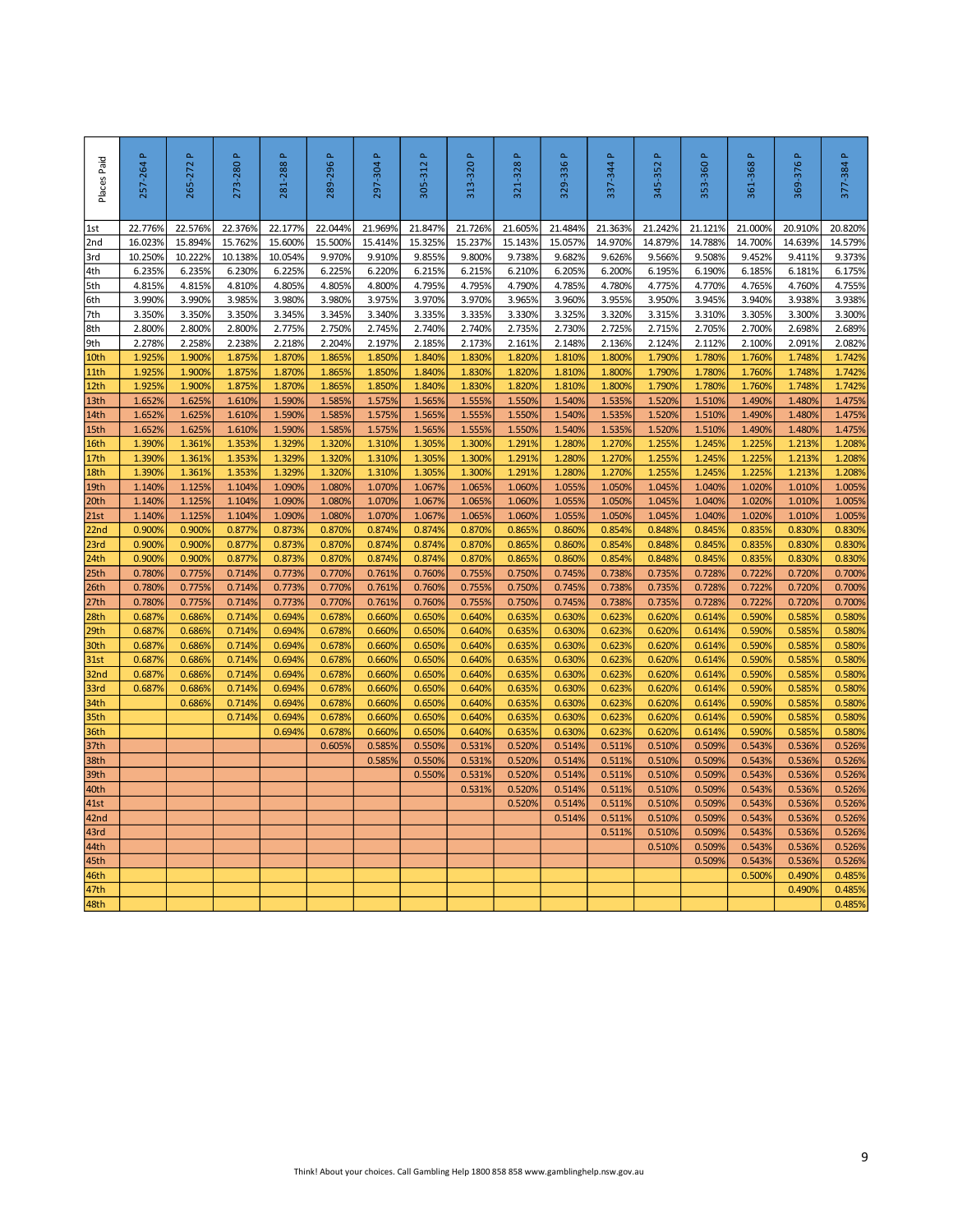| Places Paid  | $\Delta$<br>385-392 | 393-400 P         | 401-408P          | 409-416P          | $\Delta$<br>417-424 | $\mathbf{r}$<br>425-432 | 433-440 P         | 441-448 P                                                                              | 449-456 P         | 457-464 P         | $\Delta$<br>465-472 | 472-480 P         | 481-488P          | 489-496P          | 497-504P          | 505-512P          |
|--------------|---------------------|-------------------|-------------------|-------------------|---------------------|-------------------------|-------------------|----------------------------------------------------------------------------------------|-------------------|-------------------|---------------------|-------------------|-------------------|-------------------|-------------------|-------------------|
| $1st$        | 20.730%             | 20.640%           | 20.550%           | 20.460%           | 20.370%             | 20.280%                 | 20.190%           | 20.100%                                                                                | 20.026%           | 19.951%           | 19.877%             | 19.8029           | 19.728%           | 19.653%           | 19.579%           | 19.504%           |
| 2nd<br>3rd   | 14.517%<br>9.333%   | 14.458%<br>9.294% | 14.395%<br>9.256% | 14.334%<br>9.215% | 14.271%<br>9.175%   | 14.214%<br>9.139%       | 14.162%<br>9.109% | 14.089%<br>9.060%                                                                      | 14.042%<br>9.030% | 13.964%<br>8.972% | 13.913%<br>8.940%   | 13.8659<br>8.910% | 13.820%<br>8.885% | 13.774%<br>8.857% | 13.724%<br>8.825% | 13.672%<br>8.793% |
| 4th          | 6.170%              | 6.165%            | 6.160%            | 6.155%            | 6.150%              | 6.145%                  | 6.140%            | 6.135%                                                                                 | 6.130%            | 6.125%            | 6.120%              | 6.115%            | 6.114%            | 6.114%            | 6.114%            | 6.113%            |
| 5th          | 4.750%              | 4.745%            | 4.740%            | 4.735%            | 4.730%              | 4.725%                  | 4.720%            | 4.715%                                                                                 | 4.710%            | 4.705%            | 4.700%              | 4.695%            | 4.693%            | 4.693%            | 4.693%            | 4.692%            |
| 6th          | 3.935%              | 3.930%            | 3.925%            | 3.925%            | 3.920%              | 3.920%                  | 3.920%            | 3.915%                                                                                 | 3.915%            | 3.915%            | 3.914%              | 3.913%            | 3.912%            | 3.912%            | 3.912%            | 3.911%            |
| 7th          | 3.295%              | 3.295%            | 3.295%            | 3.295%            | 3.290%              | 3.285%                  | 3.283%            | 3.280%                                                                                 | 3.277%            | 3.275%            | 3.270%              | 3.267%            | 3.265%            | 3.260%            | 3.257%            | 3.255%            |
| 8th          | 2.682%              | 2.679%            | 2.675%            | 2.670%            | 2.662%              | 2.655%                  | 2.650%            | 2.645%                                                                                 | 2.640%            | 2.635%            | 2.627%              | 2.623%            | 2.618%            | 2.610%            | 2.607%            | 2.600%            |
| 9th<br>10th  | 2.073%<br>1.740%    | 2.064%<br>1.735%  | 2.055%<br>1.730%  | 2.046%<br>1.725%  | 2.037%<br>1.720%    | 2.028%<br>1.715%        | 2.019%<br>1.710%  | 2.010%<br>1.705%                                                                       | 2.003%<br>1.636%  | 1.995%<br>1.635%  | 1.988%<br>1.634%    | 1.980%<br>1.633%  | 1.973%<br>1.630%  | 1.965%<br>1.626%  | 1.958%<br>1.622%  | 1.950%<br>1.619%  |
| 11th         | 1.740%              | 1.735%            | 1.730%            | 1.725%            | 1.720%              | 1.715%                  | 1.710%            | 1.705%                                                                                 | 1.636%            | 1.635%            | 1.634%              | 1.633%            | 1.630%            | 1.626%            | 1.622%            | 1.619%            |
| 12th         | 1.740%              | 1.735%            | 1.730%            | 1.725%            | 1.720%              | 1.715%                  | 1.710%            | 1.705%                                                                                 | 1.636%            | 1.635%            | 1.634%              | 1.6339            | 1.630%            | 1.626%            | 1.622%            | 1.619%            |
| 13th         | 1.4659              | 1.460%            | 1.450%            | 1.437%            | 1.430%              | 1.425%                  | 1.420%            | 1.415%                                                                                 | 1.300%            | 1.300%            | 1.295%              | 1.290%            | 1.289%            | 1.2899            | 1.289%            | 1.288%            |
| 14th         | 1.465%              | 1.460%            | 1.450%            | 1.437%            | 1.430%              | 1.425%                  | 1.420%            | 1.415%                                                                                 | 1.300%            | 1.300%            | 1.295%              | 1.290%            | 1.289%            | 1.289%            | 1.289%            | 1.288%            |
| 15th         | 1.465%              | 1.460%            | 1.450%            | 1.437%            | 1.430%              | 1.425%                  | 1.420%            | 1.415%                                                                                 | 1.300%            | 1.300%            | 1.295%              | 1.290%            | 1.289%            | 1.289%            | 1.289%            | 1.288%            |
| 16th         | 1.200%              | 1.195%            | 1.190%            | 1.180%            | 1.175%              | 1.170%                  | 1.165%            | 1.159%<br>1.159%                                                                       | 1.100%            | 1.100%            | 1.095%              | 1.090%            | 1.088%            | 1.0859            | 1.084%            | 1.083%            |
| 17th<br>18th | 1.200%<br>1.200%    | 1.195%<br>1.195%  | 1.190%<br>1.190%  | 1.180%<br>1.180%  | 1.175%<br>1.175%    | 1.170%<br>1.170%        | 1.165%<br>1.165%  | 1.159%                                                                                 | 1.100%<br>1.100%  | 1.100%<br>1.100%  | 1.095%<br>1.095%    | 1.090%<br>1.090%  | 1.088%<br>1.088%  | 1.085%<br>1.085%  | 1.084%<br>1.084%  | 1.083%<br>1.083%  |
| 19th         | 1.000%              | 0.995%            | 0.990%            | 0.980%            | 0.980%              | 0.975%                  | 0.970%            | 0.965%                                                                                 | 0.925%            | 0.925%            | 0.920%              | 0.920%            | 0.917%            | 0.915%            | 0.914%            | 0.913%            |
| 20th         | 1.000%              | 0.995%            | 0.990%            | 0.980%            | 0.980%              | 0.975%                  | 0.970%            | 0.965%                                                                                 | 0.925%            | 0.925%            | 0.920%              | 0.920%            | 0.917%            | 0.915%            | 0.914%            | 0.913%            |
| 21st         | 1.000%              | 0.995%            | 0.990%            | 0.980%            | 0.980%              | 0.975%                  | 0.970%            | 0.965%                                                                                 | 0.925%            | 0.925%            | 0.920%              | 0.920%            | 0.917%            | 0.915%            | 0.914%            | 0.913%            |
| 22nd         | 0.830%              | 0.830%            | 0.833%            | 0.832%            | 0.825%              | 0.821%                  | 0.819%            | 0.815%                                                                                 | 0.775%            | 0.775%            | 0.770%              | 0.770%            | 0.768%            | 0.766%            | 0.765%            | 0.764%            |
| 23rd<br>24th | 0.830%<br>0.830%    | 0.830%<br>0.830%  | 0.833%<br>0.833%  | 0.832%<br>0.832%  | 0.825%<br>0.825%    | 0.821%<br>0.821%        | 0.819%<br>0.819%  | 0.815%<br>0.815%                                                                       | 0.775%<br>0.775%  | 0.775%<br>0.775%  | 0.770%<br>0.770%    | 0.770%<br>0.770%  | 0.768%<br>0.768%  | 0.766%<br>0.766%  | 0.765%<br>0.765%  | 0.764%<br>0.764%  |
| 25th         | 0.700%              | 0.700%            | 0.695%            | 0.685%            | 0.680%              | 0.675%                  | 0.670%            | 0.665%                                                                                 | 0.670%            | 0.670%            | 0.665%              | 0.665%            | 0.662%            | 0.660%            | 0.658%            | 0.657%            |
| 26th         | 0.700%              | 0.700%            | 0.695%            | 0.685%            | 0.680%              | 0.675%                  | 0.670%            | 0.665%                                                                                 | 0.670%            | 0.670%            | 0.665%              | 0.665%            | 0.662%            | 0.660%            | 0.658%            | 0.657%            |
| 27th         | 0.700%              | 0.700%            | 0.695%            | 0.685%            | 0.680%              | 0.675%                  | 0.670%            | 0.665%                                                                                 | 0.670%            | 0.670%            | 0.665%              | 0.665%            | 0.662%            | 0.660%            | 0.658%            | 0.657%            |
| 28th         | 0.570%              | 0.565%            | 0.565%            | 0.560%            | 0.558%              | 0.553%                  | 0.552%            | 0.551%                                                                                 | 0.592%            | 0.587%            | 0.585%              | 0.5809            | 0.575%            | 0.570%            | 0.565%            | 0.563%            |
| 29th         | 0.570%              | 0.565%            | 0.565%            | 0.560%            | 0.558%              | 0.553%                  | 0.552%            | 0.551%                                                                                 | 0.592%            | 0.587%            | 0.585%              | 0.580%            | 0.575%            | 0.570%            | 0.565%            | 0.563%            |
| 30th<br>31st | 0.570%<br>0.570%    | 0.565%<br>0.565%  | 0.565%<br>0.565%  | 0.560%<br>0.560%  | 0.558%<br>0.558%    | 0.553%<br>0.553%        | 0.552%<br>0.552%  | 0.551%<br>0.551%                                                                       | 0.592%<br>0.592%  | 0.587%<br>0.587%  | 0.585%<br>0.585%    | 0.5809<br>0.580%  | 0.575%<br>0.575%  | 0.570%<br>0.570%  | 0.565%<br>0.565%  | 0.563%<br>0.563%  |
| 32nd         | 0.570%              | 0.565%            | 0.565%            | 0.560%            | 0.558%              | 0.553%                  | 0.552%            | 0.551%                                                                                 | 0.592%            | 0.587%            | 0.585%              | 0.580%            | 0.575%            | 0.570%            | 0.565%            | 0.563%            |
| 33rd         | 0.570%              | 0.565%            | 0.565%            | 0.560%            | 0.558%              | 0.553%                  | 0.552%            | 0.551%                                                                                 | 0.592%            | 0.587%            | 0.585%              | 0.580%            | 0.575%            | 0.570%            | 0.565%            | 0.563%            |
| 34th         | 0.570%              | 0.565%            | 0.565%            | 0.560%            | 0.558%              | 0.553%                  | 0.552%            | 0.551%                                                                                 | 0.592%            | 0.587%            | 0.585%              | 0.580%            | 0.575%            | 0.570%            | 0.565%            | 0.563%            |
| 35th         | 0.570%              | 0.565%            | 0.565%            | 0.560%            | 0.558%              | 0.553%                  | 0.552%            | 0.551%                                                                                 | 0.592%            | 0.587%            | 0.585%              | 0.580%            | 0.575%            | 0.570%            | 0.565%            | 0.563%            |
| 36th<br>37th | 0.570%<br>0.520%    | 0.565%<br>0.510%  | 0.565%<br>0.504%  | 0.560%<br>0.500%  | 0.558%<br>0.495%    | 0.553%<br>0.491%        | 0.552%<br>0.486%  | 0.551%<br>0.485%                                                                       | 0.592%<br>0.515%  | 0.587%<br>0.510%  | 0.585%<br>0.506%    | 0.580%<br>0.500%  | 0.575%<br>0.495%  | 0.570%<br>0.490%  | 0.565%<br>0.485%  | 0.563%<br>0.483%  |
| 38th         | 0.520%              | 0.510%            | 0.504%            | 0.500%            | 0.495%              | 0.491%                  | 0.486%            | 0.485%                                                                                 | 0.515%            | 0.510%            | 0.506%              | 0.500%            | 0.495%            | 0.490%            | 0.485%            | 0.483%            |
| 39th         | 0.520%              | 0.510%            | 0.504%            | 0.500%            | 0.495%              | 0.491%                  | 0.486%            | 0.485%                                                                                 | 0.515%            | 0.510%            | 0.506%              | 0.500%            | 0.495%            | 0.490%            | 0.485%            | 0.483%            |
| 40th         | 0.520%              | 0.510%            | 0.504%            | 0.500%            | 0.495%              | 0.491%                  | 0.486%            | 0.485%                                                                                 | 0.515%            | 0.510%            | 0.506%              | 0.500%            | 0.495%            | 0.490%            | 0.485%            | 0.483%            |
| 41st         | 0.520%              | 0.510%            | 0.504%            | 0.500%            | 0.495%              | 0.491%                  | 0.486%            | 0.485%                                                                                 | 0.515%            | 0.510%            | 0.506%              | 0.500%            | 0.495%            | 0.490%            | 0.485%            | 0.483%            |
| 42nd<br>43rd | 0.520%<br>0.520%    | 0.510%<br>0.510%  | 0.504%<br>0.504%  | 0.500%<br>0.500%  | 0.495%<br>0.495%    | 0.491%<br>0.491%        | 0.486%<br>0.486%  | 0.485%<br>0.485%                                                                       | 0.515%<br>0.515%  | 0.510%<br>0.510%  | 0.506%<br>0.506%    | 0.500%<br>0.500%  | 0.495%<br>0.495%  | 0.490%<br>0.490%  | 0.485%<br>0.485%  | 0.483%<br>0.483%  |
| 44th         | 0.520%              | 0.510%            | 0.504%            | 0.500%            | 0.495%              | 0.491%                  | 0.486%            | 0.485%                                                                                 | 0.515%            | 0.510%            | 0.506%              | 0.500%            | 0.495%            | 0.490%            | 0.485%            | 0.483%            |
| 45th         | 0.520%              | 0.510%            | 0.504%            | 0.500%            | 0.495%              | 0.491%                  | 0.486%            | 0.485%                                                                                 | 0.515%            | 0.510%            | 0.506%              | 0.500%            | 0.495%            | 0.490%            | 0.485%            | 0.483%            |
| 46th         | 0.475%              | 0.462%            | 0.444%            | 0.444%            | 0.436%              | 0.430%                  | 0.426%            | 0.425%                                                                                 | 0.439%            | 0.435%            | 0.430%              | 0.426%            | 0.420%            | 0.415%            | 0.410%            | 0.409%            |
| 47th         | 0.475%              | 0.462%            | 0.444%            | 0.444%            | 0.436%              | 0.430%                  | 0.426%            | 0.425%                                                                                 | 0.439%            | 0.435%            | 0.430%              | 0.426%            | 0.420%            | 0.415%            | 0.410%            | 0.409%            |
| 48th         | 0.475%              | 0.462%            | 0.444%            | 0.444%            | 0.436%              | 0.430%                  | 0.426%            | 0.425%                                                                                 | 0.439%            | 0.435%            | 0.430%              | 0.426%            | 0.420%            | 0.415%            | 0.410%            | 0.409%            |
| 49th         | 0.475%              | 0.462%<br>0.462%  | 0.444%<br>0.444%  | 0.444%<br>0.444%  | 0.436%<br>0.436%    | 0.430%<br>0.430%        | 0.426%<br>0.426%  | 0.425%<br>0.425%                                                                       | 0.439%<br>0.439%  | 0.435%<br>0.435%  | 0.430%<br>0.430%    | 0.426%<br>0.426%  | 0.420%<br>0.420%  | 0.415%<br>0.415%  | 0.410%<br>0.410%  | 0.409%<br>0.409%  |
| 50th<br>51st |                     |                   | 0.444%            | 0.444%            | 0.436%              | 0.430%                  | 0.426%            | 0.425%                                                                                 | 0.439%            | 0.435%            | 0.430%              | 0.426%            | 0.420%            | 0.415%            | 0.410%            | 0.409%            |
| 52nd         |                     |                   |                   | 0.444%            | 0.436%              | 0.430%                  | 0.426%            | 0.425%                                                                                 | 0.439%            | 0.435%            | 0.430%              | 0.426%            | 0.420%            | 0.415%            | 0.410%            | 0.409%            |
| 53rd         |                     |                   |                   |                   | 0.436%              | 0.430%                  | 0.426%            | 0.425%                                                                                 | 0.439%            | 0.435%            | 0.430%              | 0.426%            | 0.420%            | 0.415%            | 0.410%            | 0.409%            |
| 54th         |                     |                   |                   |                   |                     | 0.430%                  | 0.426%            | 0.425%                                                                                 | 0.439%            | 0.435%            | 0.430%              | 0.426%            | 0.420%            | 0.415%            | 0.410%            | 0.409%            |
| 55th         |                     |                   |                   |                   |                     |                         | 0.369%            | 0.365%                                                                                 | 0.365%            | 0.365%            | 0.365%              | 0.362%            | 0.360%            | 0.358%            | 0.355%            | 0.350%            |
| 56th         |                     |                   |                   |                   |                     |                         |                   | 0.365%                                                                                 | 0.365%<br>0.365%  | 0.365%<br>0.365%  | 0.365%<br>0.365%    | 0.362%<br>0.362%  | 0.360%<br>0.360%  | 0.358%<br>0.358%  | 0.355%<br>0.355%  | 0.350%<br>0.350%  |
| 57th<br>58th |                     |                   |                   |                   |                     |                         |                   |                                                                                        |                   | 0.365%            | 0.365%              | 0.362%            | 0.360%            | 0.358%            | 0.355%            | 0.350%            |
| 59th         |                     |                   |                   |                   |                     |                         |                   |                                                                                        |                   |                   | 0.365%              | 0.362%            | 0.360%            | 0.358%            | 0.355%            | 0.350%            |
| 60th         |                     |                   |                   |                   |                     |                         |                   |                                                                                        |                   |                   |                     | 0.362%            | 0.360%            | 0.358%            | 0.355%            | 0.350%            |
| 61st         |                     |                   |                   |                   |                     |                         |                   |                                                                                        |                   |                   |                     |                   | 0.360%            | 0.358%            | 0.355%            | 0.350%            |
| 62nd         |                     |                   |                   |                   |                     |                         |                   |                                                                                        |                   |                   |                     |                   |                   | 0.358%            | 0.355%            | 0.350%            |
| 63rd<br>64th |                     |                   |                   |                   |                     |                         |                   |                                                                                        |                   |                   |                     |                   |                   |                   | 0.355%            | 0.350%<br>0.293%  |
|              |                     |                   |                   |                   |                     |                         |                   |                                                                                        |                   |                   |                     |                   |                   |                   |                   |                   |
|              |                     |                   |                   |                   |                     |                         |                   | Think! About your choices. Call Gambling Help 1800 858 858 www.gamblinghelp.nsw.gov.au |                   |                   |                     |                   |                   |                   |                   | 10                |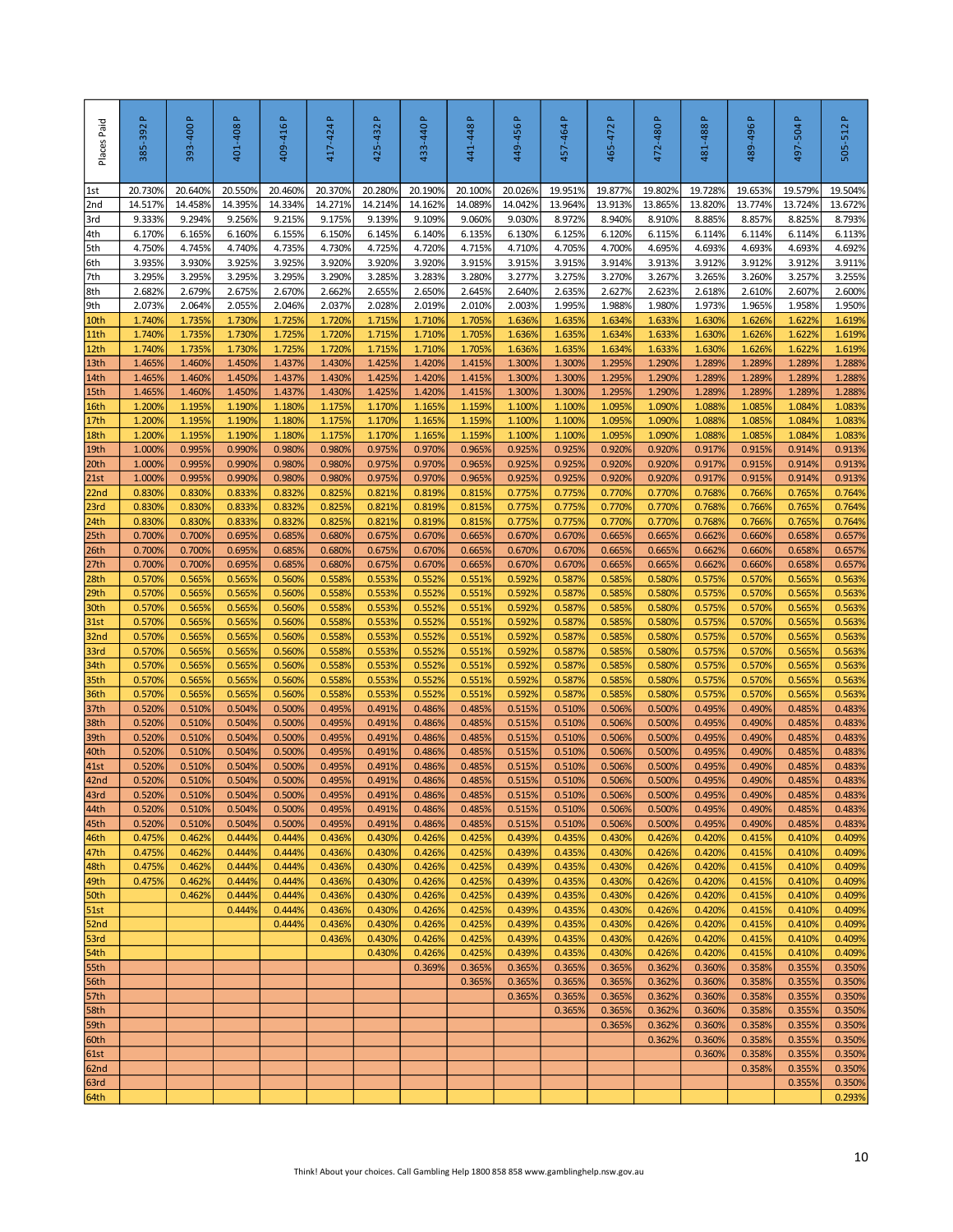| Places Paid      | 513-520P          | 521-528P          | 529-536P          | 537-544 P         | Δ.<br>545-552     | 553-560P          | Δ.<br>561-568     | 569-576P          | $\Delta$<br>577-584 | a,<br>585-592                                                                          | 593-600 P         | 601-608P          | 609-616P          | Δ.<br>617-624     | $\Delta$<br>625-632 | 633-640 P         |
|------------------|-------------------|-------------------|-------------------|-------------------|-------------------|-------------------|-------------------|-------------------|---------------------|----------------------------------------------------------------------------------------|-------------------|-------------------|-------------------|-------------------|---------------------|-------------------|
| 1st              | 19.430%           | 19.377%           | 19.324%           | 19.271%           | 19.218%           | 19.165%           | 19.112%           | 19.059%           | 19.006%             | 18.953%                                                                                | 18.900%           | 18.8539           | 18.806%           | 18.759%           | 18.712%             | 18.665%           |
| 2nd<br>3rd       | 13.620%<br>8.760% | 13.583%<br>8.735% | 13.546%<br>8.711% | 13.508%<br>8.687% | 13.472%<br>8.664% | 13.436%<br>8.640% | 13.397%<br>8.614% | 13.361%<br>8.590% | 13.323%<br>8.568%   | 13.287%<br>8.544%                                                                      | 13.251%<br>8.520% | 13.221%<br>8.502% | 13.188%<br>8.483% | 13.154%<br>8.465% | 13.122%<br>8.446%   | 13.086%<br>8.428% |
| 4th              | 6.112%            | 6.110%            | 6.109%            | 6.108%            | 6.107%            | 6.105%            | 6.104%            | 6.103%            | 6.102%              | 6.101%                                                                                 | 6.100%            | 6.099%            | 6.098%            | 6.097%            | 6.096%              | 6.095%            |
| 5th              | 4.693%            | 4.692%            | 4.691%            | 4.690%            | 4.689%            | 4.687%            | 4.686%            | 4.685%            | 4.684%              | 4.683%                                                                                 | 4.682%            | 4.681%            | 4.680%            | 4.679%            | 4.678%              | 4.677%            |
| 6th              | 3.904%            | 3.900%            | 3.877%            | 3.872%            | 3.870%            | 3.865%            | 3.860%            | 3.855%            | 3.850%              | 3.845%                                                                                 | 3.840%            | 3.832%            | 3.825%            | 3.777%            | 3.769%              | 3.757%            |
| 7th              | 3.245%            | 3.235%            | 3.225%            | 3.218%            | 3.214%            | 3.205%            | 3.200%            | 3.186%            | 3.178%              | 3.169%                                                                                 | 3.160%            | 3.153%            | 3.145%            | 3.138%            | 3.130%              | 3.122%            |
| 8th<br>9th       | 2.590%<br>1.943%  | 2.580%<br>1.938%  | 2.575%<br>1.932%  | 2.569%<br>1.927%  | 2.562%<br>1.922%  | 2.555%<br>1.917%  | 2.544%<br>1.911%  | 2.541%<br>1.906%  | 2.534%<br>1.901%    | 2.527%<br>1.896%                                                                       | 2.520%<br>1.890%  | 2.514%<br>1.885%  | 2.507%<br>1.881%  | 2.501%<br>1.876%  | 2.494%<br>1.871%    | 2.488%<br>1.867%  |
| 10th             | 1.618%            | 1.610%            | 1.605%            | 1.600%            | 1.585%            | 1.583%            | 1.581%            | 1.579%            | 1.578%              | 1.577%                                                                                 | 1.576%            | 1.572%            | 1.570%            | 1.568%            | 1.563%              | 1.545%            |
| 11th             | 1.618%            | 1.610%            | 1.605%            | 1.600%            | 1.585%            | 1.583%            | 1.581%            | 1.579%            | 1.578%              | 1.577%                                                                                 | 1.576%            | 1.572%            | 1.570%            | 1.568%            | 1.563%              | 1.545%            |
| 12th             | 1.618%            | 1.610%            | 1.605%            | 1.600%            | 1.585%            | 1.583%            | 1.581%            | 1.579%            | 1.578%              | 1.577%                                                                                 | 1.576%            | 1.5729            | 1.570%            | 1.568%            | 1.563%              | 1.545%            |
| 13th             | 1.287%            | 1.286%            | 1.2859            | 1.284%            | 1.270%            | 1.267%            | 1.265%            | 1.263%            | 1.262%              | 1.261%                                                                                 | 1.259%            | 1.2559            | 1.251%            | 1.249%            | 1.246%              | 1.230%            |
| 14th<br>15th     | 1.287%<br>1.287%  | 1.286%<br>1.286%  | 1.285%<br>1.285%  | 1.284%<br>1.284%  | 1.270%<br>1.270%  | 1.267%<br>1.267%  | 1.265%<br>1.265%  | 1.263%<br>1.263%  | 1.262%<br>1.262%    | 1.261%<br>1.261%                                                                       | 1.259%<br>1.259%  | 1.2559<br>1.255%  | 1.251%<br>1.251%  | 1.249%<br>1.249%  | 1.246%<br>1.246%    | 1.230%<br>1.230%  |
| 16th             | 1.0829            | 1.078%            | 1.077%            | 1.076%            | 1.060%            | 1.056%            | 1.055%            | 1.053%            | 1.052%              | 1.050%                                                                                 | 1.049%            | 1.047%            | 1.045%            | 1.044%            | 1.041%              | 1.025%            |
| 17th             | 1.082%            | 1.078%            | 1.077%            | 1.076%            | 1.060%            | 1.056%            | 1.055%            | 1.053%            | 1.052%              | 1.050%                                                                                 | 1.049%            | 1.047%            | 1.045%            | 1.044%            | 1.041%              | 1.025%            |
| 18th             | 1.082%            | 1.078%            | 1.077%            | 1.076%            | 1.060%            | 1.056%            | 1.055%            | 1.053%            | 1.052%              | 1.050%                                                                                 | 1.049%            | 1.047%            | 1.045%            | 1.044%            | 1.041%              | 1.025%            |
| 19th             | 0.912%            | 0.910%            | 0.909%            | 0.908%            | 0.895%            | 0.892%            | 0.891%            | 0.889%            | 0.888%              | 0.886%                                                                                 | 0.885%            | 0.883%            | 0.881%            | 0.880%            | 0.877%              | 0.840%            |
| 20th<br>21st     | 0.912%<br>0.912%  | 0.910%            | 0.909%<br>0.909%  | 0.908%<br>0.908%  | 0.895%            | 0.892%            | 0.891%<br>0.891%  | 0.889%<br>0.889%  | 0.888%              | 0.886%                                                                                 | 0.885%            | 0.883%<br>0.883%  | 0.881%<br>0.881%  | 0.880%            | 0.877%              | 0.840%<br>0.840%  |
| 22 <sub>nd</sub> | 0.763%            | 0.910%<br>0.761%  | 0.759%            | 0.758%            | 0.895%<br>0.745%  | 0.892%<br>0.741%  | 0.740%            | 0.738%            | 0.888%<br>0.737%    | 0.886%<br>0.736%                                                                       | 0.885%<br>0.735%  | 0.734%            | 0.733%            | 0.880%<br>0.731%  | 0.877%<br>0.729%    | 0.710%            |
| 23rd             | 0.763%            | 0.761%            | 0.759%            | 0.758%            | 0.745%            | 0.741%            | 0.740%            | 0.738%            | 0.737%              | 0.736%                                                                                 | 0.735%            | 0.734%            | 0.733%            | 0.731%            | 0.729%              | 0.710%            |
| 24th             | 0.763%            | 0.761%            | 0.759%            | 0.758%            | 0.745%            | 0.741%            | 0.740%            | 0.738%            | 0.737%              | 0.736%                                                                                 | 0.735%            | 0.734%            | 0.733%            | 0.731%            | 0.729%              | 0.710%            |
| 25 <sub>th</sub> | 0.656%            | 0.654%            | 0.652%            | 0.651%            | 0.635%            | 0.634%            | 0.630%            | 0.629%            | 0.628%              | 0.626%                                                                                 | 0.625%            | 0.624%            | 0.623%            | 0.622%            | 0.620%              | 0.600%            |
| 26th             | 0.656%            | 0.654%            | 0.652%            | 0.651%            | 0.635%            | 0.634%            | 0.630%            | 0.629%            | 0.628%              | 0.626%                                                                                 | 0.625%            | 0.624%            | 0.623%            | 0.622%            | 0.620%              | 0.600%            |
| 27th<br>28th     | 0.656%<br>0.562%  | 0.654%<br>0.557%  | 0.652%<br>0.554%  | 0.651%<br>0.551%  | 0.635%<br>0.528%  | 0.634%<br>0.526%  | 0.630%<br>0.525%  | 0.629%<br>0.523%  | 0.628%<br>0.522%    | 0.626%<br>0.520%                                                                       | 0.625%<br>0.518%  | 0.624%<br>0.517%  | 0.623%<br>0.515%  | 0.622%<br>0.515%  | 0.620%<br>0.513%    | 0.600%<br>0.493%  |
| 29th             | 0.562%            | 0.557%            | 0.554%            | 0.551%            | 0.528%            | 0.526%            | 0.525%            | 0.523%            | 0.522%              | 0.520%                                                                                 | 0.518%            | 0.517%            | 0.515%            | 0.515%            | 0.513%              | 0.493%            |
| 30th             | 0.562%            | 0.557%            | 0.554%            | 0.551%            | 0.528%            | 0.526%            | 0.525%            | 0.523%            | 0.522%              | 0.520%                                                                                 | 0.518%            | 0.517%            | 0.515%            | 0.515%            | 0.513%              | 0.493%            |
| 31st             | 0.562%            | 0.557%            | 0.554%            | 0.551%            | 0.528%            | 0.526%            | 0.525%            | 0.523%            | 0.522%              | 0.520%                                                                                 | 0.518%            | 0.517%            | 0.515%            | 0.515%            | 0.513%              | 0.493%            |
| 32 <sub>nd</sub> | 0.562%            | 0.557%            | 0.554%            | 0.551%            | 0.528%            | 0.526%            | 0.525%            | 0.523%            | 0.522%              | 0.520%                                                                                 | 0.518%            | 0.517%            | 0.515%            | 0.515%            | 0.513%              | 0.493%            |
| 33rd<br>34th     | 0.562%<br>0.562%  | 0.557%<br>0.557%  | 0.554%<br>0.554%  | 0.551%<br>0.551%  | 0.528%<br>0.528%  | 0.526%<br>0.526%  | 0.525%<br>0.525%  | 0.523%<br>0.523%  | 0.522%<br>0.522%    | 0.520%<br>0.520%                                                                       | 0.518%<br>0.518%  | 0.517%<br>0.517%  | 0.515%<br>0.515%  | 0.515%<br>0.515%  | 0.513%<br>0.513%    | 0.493%<br>0.493%  |
| 35th             | 0.562%            | 0.557%            | 0.554%            | 0.551%            | 0.528%            | 0.526%            | 0.525%            | 0.523%            | 0.522%              | 0.520%                                                                                 | 0.518%            | 0.517%            | 0.515%            | 0.515%            | 0.513%              | 0.493%            |
| 36th             | 0.562%            | 0.557%            | 0.554%            | 0.551%            | 0.528%            | 0.526%            | 0.525%            | 0.523%            | 0.522%              | 0.520%                                                                                 | 0.518%            | 0.517%            | 0.515%            | 0.515%            | 0.513%              | 0.493%            |
| 37th             | 0.4829            | 0.481%            | 0.478%            | 0.475%            | 0.460%            | 0.459%            | 0.457%            | 0.455%            | 0.454%              | 0.452%                                                                                 | 0.450%            | 0.4489            | 0.445%            | 0.445%            | 0.443%              | 0.433%            |
| 38th             | 0.482%            | 0.481%            | 0.478%            | 0.475%            | 0.460%            | 0.459%            | 0.457%            | 0.455%            | 0.454%              | 0.452%                                                                                 | 0.450%            | 0.448%            | 0.445%            | 0.445%            | 0.443%              | 0.433%            |
| 39th<br>40th     | 0.482%<br>0.482%  | 0.481%<br>0.481%  | 0.478%<br>0.478%  | 0.475%<br>0.475%  | 0.460%<br>0.460%  | 0.459%<br>0.459%  | 0.457%<br>0.457%  | 0.455%<br>0.455%  | 0.454%<br>0.454%    | 0.452%<br>0.452%                                                                       | 0.450%<br>0.450%  | 0.4489<br>0.448%  | 0.445%<br>0.445%  | 0.445%<br>0.445%  | 0.443%<br>0.443%    | 0.433%<br>0.433%  |
| 41st             | 0.482%            | 0.481%            | 0.478%            | 0.475%            | 0.460%            | 0.459%            | 0.457%            | 0.455%            | 0.454%              | 0.452%                                                                                 | 0.450%            | 0.448%            | 0.445%            | 0.445%            | 0.443%              | 0.433%            |
| 42nd             | 0.482%            | 0.481%            | 0.478%            | 0.475%            | 0.460%            | 0.459%            | 0.457%            | 0.455%            | 0.454%              | 0.452%                                                                                 | 0.450%            | 0.448%            | 0.445%            | 0.445%            | 0.443%              | 0.433%            |
| 43rd             | 0.482%            | 0.481%            | 0.478%            | 0.475%            | 0.460%            | 0.459%            | 0.457%            | 0.455%            | 0.454%              | 0.452%                                                                                 | 0.450%            | 0.448%            | 0.445%            | 0.445%            | 0.443%              | 0.433%            |
| 44th             | 0.482%            | 0.481%            | 0.478%            | 0.475%            | 0.460%            | 0.459%            | 0.457%            | 0.455%            | 0.454%              | 0.452%                                                                                 | 0.450%            | 0.448%            | 0.445%            | 0.445%            | 0.443%              | 0.433%            |
| 45th<br>46th     | 0.482%<br>0.408%  | 0.481%<br>0.407%  | 0.478%<br>0.406%  | 0.475%<br>0.405%  | 0.460%<br>0.404%  | 0.459%<br>0.401%  | 0.457%<br>0.400%  | 0.455%<br>0.399%  | 0.454%<br>0.398%    | 0.452%<br>0.397%                                                                       | 0.450%<br>0.395%  | 0.448%<br>0.392%  | 0.445%<br>0.390%  | 0.445%<br>0.389%  | 0.443%<br>0.388%    | 0.433%<br>0.383%  |
| 47th             | 0.408%            | 0.407%            | 0.406%            | 0.405%            | 0.404%            | 0.401%            | 0.400%            | 0.399%            | 0.398%              | 0.397%                                                                                 | 0.395%            | 0.392%            | 0.390%            | 0.389%            | 0.388%              | 0.383%            |
| 48th             | 0.408%            | 0.407%            | 0.406%            | 0.405%            | 0.404%            | 0.401%            | 0.400%            | 0.399%            | 0.398%              | 0.397%                                                                                 | 0.395%            | 0.392%            | 0.390%            | 0.389%            | 0.388%              | 0.383%            |
| 49th             | 0.408%            | 0.407%            | 0.406%            | 0.405%            | 0.404%            | 0.401%            | 0.400%            | 0.399%            | 0.398%              | 0.397%                                                                                 | 0.395%            | 0.392%            | 0.390%            | 0.389%            | 0.388%              | 0.383%            |
| 50th<br>51st     | 0.408%<br>0.408%  | 0.407%<br>0.407%  | 0.406%<br>0.406%  | 0.405%<br>0.405%  | 0.404%<br>0.404%  | 0.401%<br>0.401%  | 0.400%<br>0.400%  | 0.399%<br>0.399%  | 0.398%<br>0.398%    | 0.397%<br>0.397%                                                                       | 0.395%<br>0.395%  | 0.392%<br>0.392%  | 0.390%<br>0.390%  | 0.389%<br>0.389%  | 0.388%<br>0.388%    | 0.383%<br>0.383%  |
| 52nd             | 0.408%            | 0.407%            | 0.406%            | 0.405%            | 0.404%            | 0.401%            | 0.400%            | 0.399%            | 0.398%              | 0.397%                                                                                 | 0.395%            | 0.392%            | 0.390%            | 0.389%            | 0.388%              | 0.383%            |
| 53rd             | 0.408%            | 0.407%            | 0.406%            | 0.405%            | 0.404%            | 0.401%            | 0.400%            | 0.399%            | 0.398%              | 0.397%                                                                                 | 0.395%            | 0.392%            | 0.390%            | 0.389%            | 0.388%              | 0.383%            |
| 54th             | 0.408%            | 0.407%            | 0.406%            | 0.405%            | 0.404%            | 0.401%            | 0.400%            | 0.399%            | 0.398%              | 0.397%                                                                                 | 0.395%            | 0.392%            | 0.390%            | 0.389%            | 0.388%              | 0.383%            |
| 55th             | 0.345%            | 0.344%            | 0.343%            | 0.340%            | 0.362%            | 0.357%            | 0.352%            | 0.347%            | 0.345%              | 0.344%                                                                                 | 0.342%            | 0.340%            | 0.339%            | 0.338%            | 0.337%              | 0.343%            |
| 56th<br>57th     | 0.345%<br>0.345%  | 0.344%<br>0.344%  | 0.343%<br>0.343%  | 0.340%<br>0.340%  | 0.362%<br>0.362%  | 0.357%<br>0.357%  | 0.352%<br>0.352%  | 0.347%<br>0.347%  | 0.345%<br>0.345%    | 0.344%<br>0.344%                                                                       | 0.342%<br>0.342%  | 0.340%<br>0.340%  | 0.339%<br>0.339%  | 0.338%<br>0.338%  | 0.337%<br>0.337%    | 0.343%<br>0.343%  |
| 58th             | 0.345%            | 0.344%            | 0.343%            | 0.340%            | 0.362%            | 0.357%            | 0.352%            | 0.347%            | 0.345%              | 0.344%                                                                                 | 0.342%            | 0.340%            | 0.339%            | 0.338%            | 0.337%              | 0.343%            |
| 59th             | 0.345%            | 0.344%            | 0.343%            | 0.340%            | 0.362%            | 0.357%            | 0.352%            | 0.347%            | 0.345%              | 0.344%                                                                                 | 0.342%            | 0.340%            | 0.339%            | 0.338%            | 0.337%              | 0.343%            |
| 60th             | 0.345%            | 0.344%            | 0.343%            | 0.340%            | 0.362%            | 0.357%            | 0.352%            | 0.347%            | 0.345%              | 0.344%                                                                                 | 0.342%            | 0.340%            | 0.339%            | 0.338%            | 0.337%              | 0.343%            |
| 61st             | 0.345%            | 0.344%            | 0.343%            | 0.340%            | 0.362%            | 0.357%            | 0.352%            | 0.347%            | 0.345%              | 0.344%                                                                                 | 0.342%            | 0.340%            | 0.339%            | 0.338%            | 0.337%              | 0.343%            |
| 62nd<br>63rd     | 0.345%<br>0.345%  | 0.344%<br>0.344%  | 0.343%<br>0.343%  | 0.340%<br>0.340%  | 0.362%<br>0.362%  | 0.357%<br>0.357%  | 0.352%<br>0.352%  | 0.347%<br>0.347%  | 0.345%<br>0.345%    | 0.344%<br>0.344%                                                                       | 0.342%<br>0.342%  | 0.340%<br>0.340%  | 0.339%<br>0.339%  | 0.338%<br>0.338%  | 0.337%<br>0.337%    | 0.343%<br>0.343%  |
| 64th             | 0.288%            | 0.284%            | 0.280%            | 0.276%            | 0.321%            | 0.317%            | 0.310%            | 0.305%            | 0.299%              | 0.296%                                                                                 | 0.295%            | 0.294%            | 0.293%            | 0.291%            | 0.290%              | 0.313%            |
|                  |                   |                   |                   |                   |                   |                   |                   |                   |                     | Think! About your choices. Call Gambling Help 1800 858 858 www.gamblinghelp.nsw.gov.au |                   |                   |                   |                   |                     | 11                |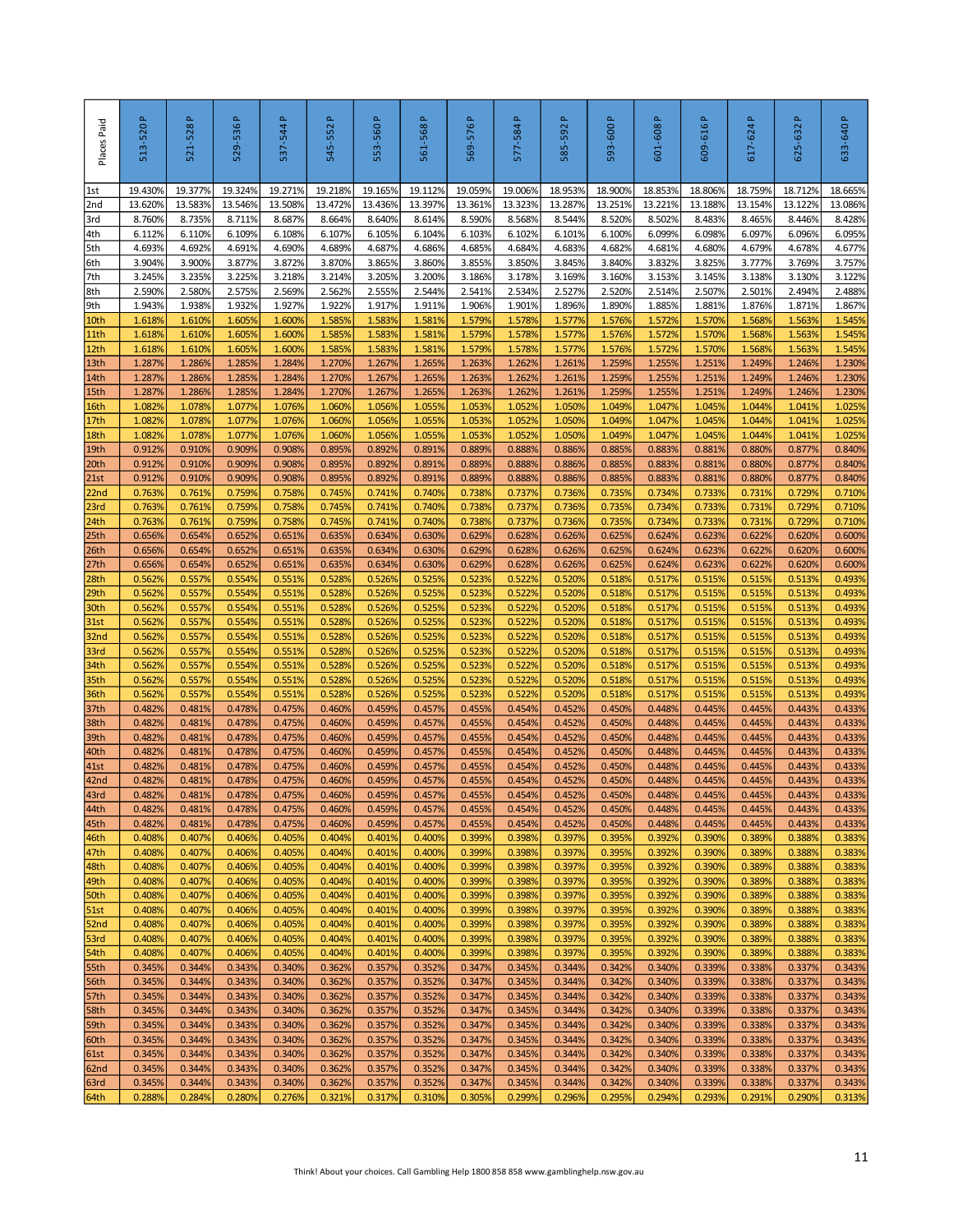| 65th             | 0.288% | 0.284% | 0.280% | 0.276% | 0.321% | 0.317% | 0.310% | 0.305% | 0.299% | 0.296% | 0.295% | 0.294% | 0.293% | 0.291% | 0.290% | 0.313% |
|------------------|--------|--------|--------|--------|--------|--------|--------|--------|--------|--------|--------|--------|--------|--------|--------|--------|
| 66th             |        | 0.284% | 0.280% | 0.276% | 0.321% | 0.317% | 0.310% | 0.305% | 0.299% | 0.296% | 0.295% | 0.294% | 0.293% | 0.291% | 0.290% | 0.313% |
| 67th             |        |        | 0.280% | 0.276% | 0.321% | 0.317% | 0.310% | 0.305% | 0.299% | 0.296% | 0.295% | 0.294% | 0.293% | 0.291% | 0.290% | 0.313% |
| 68th             |        |        |        | 0.276% | 0.321% | 0.317% | 0.310% | 0.305% | 0.299% | 0.296% | 0.295% | 0.294% | 0.293% | 0.291% | 0.290% | 0.313% |
| 69th             |        |        |        |        | 0.321% | 0.317% | 0.310% | 0.305% | 0.299% | 0.296% | 0.295% | 0.294% | 0.293% | 0.291% | 0.290% | 0.313% |
| 70th             |        |        |        |        |        | 0.317% | 0.310% | 0.305% | 0.299% | 0.296% | 0.295% | 0.294% | 0.293% | 0.291% | 0.290% | 0.313% |
| 71st             |        |        |        |        |        |        | 0.310% | 0.305% | 0.299% | 0.296% | 0.295% | 0.294% | 0.293% | 0.291% | 0.290% | 0.313% |
| 72 <sub>nd</sub> |        |        |        |        |        |        |        | 0.305% | 0.299% | 0.296% | 0.295% | 0.294% | 0.293% | 0.291% | 0.290% | 0.313% |
| 73rd             |        |        |        |        |        |        |        |        | 0.257% | 0.253% | 0.250% | 0.249% | 0.248% | 0.245% | 0.245% | 0.285% |
| 74th             |        |        |        |        |        |        |        |        |        | 0.253% | 0.250% | 0.249% | 0.248% | 0.245% | 0.245% | 0.285% |
| 75th             |        |        |        |        |        |        |        |        |        |        | 0.250% | 0.249% | 0.248% | 0.245% | 0.245% | 0.285% |
| 76th             |        |        |        |        |        |        |        |        |        |        |        | 0.249% | 0.248% | 0.245% | 0.245% | 0.285% |
| 77th             |        |        |        |        |        |        |        |        |        |        |        |        | 0.248% | 0.245% | 0.245% | 0.285% |
| 78th             |        |        |        |        |        |        |        |        |        |        |        |        |        | 0.245% | 0.245% | 0.285% |
| 79th             |        |        |        |        |        |        |        |        |        |        |        |        |        |        | 0.245% | 0.285% |
| 80th             |        |        |        |        |        |        |        |        |        |        |        |        |        |        |        | 0.285% |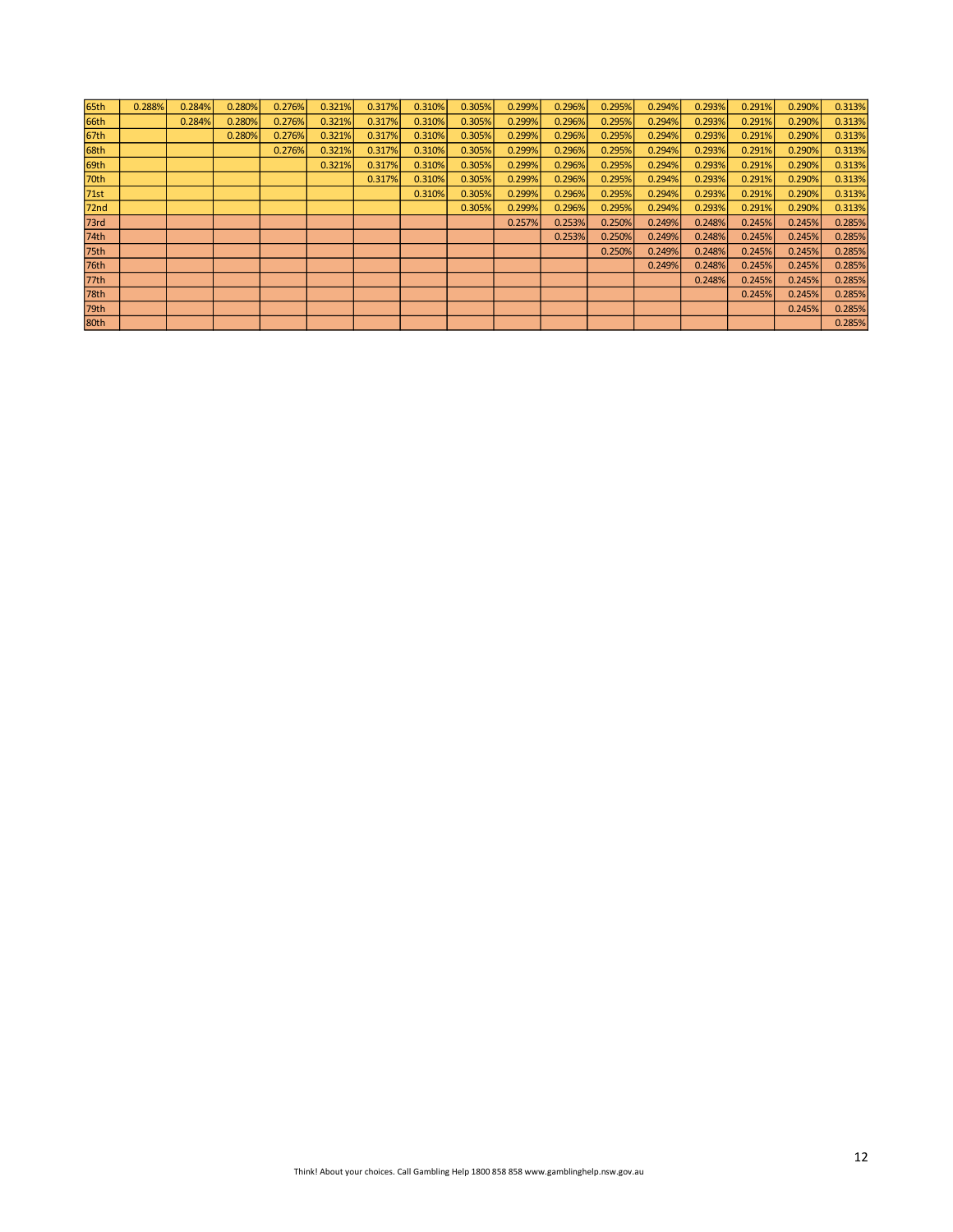| Places Paid              | $\Delta$<br>641-648 | 649-656 P         | $\Delta$<br>657-664 | 665-672P          | 672-680 P         | 681-688P          | 689-696P          | $\Delta$<br>697-704 | $\Delta$<br>705-712 | 713-720 P                                                                              | 721-728P          | 729-736 P         | $\Delta$<br>737-744 | Δ.<br>745-752     | 753-760 P         | 761-768P          |
|--------------------------|---------------------|-------------------|---------------------|-------------------|-------------------|-------------------|-------------------|---------------------|---------------------|----------------------------------------------------------------------------------------|-------------------|-------------------|---------------------|-------------------|-------------------|-------------------|
| 1st                      | 18.616%             | 18.570%           | 18.524%             | 18.470%           | 18.429%           | 18.387%           | 18.346%           | 18.305%             | 18.264%             | 18.223%                                                                                | 18.182%           | 18.141%           | 18.100%             | 18.066%           | 18.032%           | 17.998%           |
| 2nd<br>3rd               | 13.053%<br>8.406%   | 13.020%<br>8.390% | 12.987%<br>8.371%   | 12.950%<br>8.350% | 12.921%<br>8.332% | 12.894%<br>8.314% | 12.863%<br>8.293% | 12.836%<br>8.275%   | 12.807%<br>8.255%   | 12.778%<br>8.237%                                                                      | 12.748%<br>8.218% | 12.7209<br>8.200% | 12.690%<br>8.180%   | 12.667%<br>8.165% | 12.642%<br>8.152% | 12.618%<br>8.139% |
| 4th                      | 6.094%              | 6.093%            | 6.093%              | 6.092%            | 6.091%            | 6.090%            | 6.089%            | 6.088%              | 6.087%              | 6.085%                                                                                 | 6.076%            | 6.065%            | 6.050%              | 6.040%            | 6.030%            | 6.021%            |
| 5th                      | 4.676%              | 4.675%            | 4.670%              | 4.665%            | 4.660%            | 4.655%            | 4.650%            | 4.645%              | 4.640%              | 4.635%                                                                                 | 4.630%            | 4.625%            | 4.620%              | 4.615%            | 4.605%            | 4.600%            |
| 6th                      | 3.749%              | 3.744%            | 3.737%              | 3.730%            | 3.723%            | 3.715%            | 3.707%            | 3.700%              | 3.691%              | 3.684%                                                                                 | 3.676%            | 3.667%            | 3.660%              | 3.654%            | 3.648%            | 3.643%            |
| 7th                      | 3.112%              | 3.106%            | 3.097%              | 3.090%            | 3.084%            | 3.077%            | 3.070%            | 3.064%              | 3.058%              | 3.052%                                                                                 | 3.044%            | 3.036%            | 3.030%              | 3.025%            | 3.020%            | 3.015%            |
| 8th                      | 2.479%              | 2.474%            | 2.466%              | 2.460%            | 2.455%            | 2.449%            | 2.444%            | 2.438%              | 2.433%              | 2.427%                                                                                 | 2.422%            | 2.416%            | 2.410%              | 2.406%            | 2.402%            | 2.398%            |
| 9th<br>10th              | 1.862%<br>1.542%    | 1.857%<br>1.540%  | 1.852%<br>1.539%    | 1.847%<br>1.535%  | 1.843%<br>1.530%  | 1.839%<br>1.525%  | 1.835%<br>1.520%  | 1.831%<br>1.514%    | 1.826%<br>1.510%    | 1.822%<br>1.505%                                                                       | 1.818%<br>1.503%  | 1.814%<br>1.502%  | 1.810%<br>1.501%    | 1.807%<br>1.497%  | 1.803%<br>1.495%  | 1.800%<br>1.490%  |
| 11th                     | 1.542%              | 1.540%            | 1.539%              | 1.535%            | 1.530%            | 1.525%            | 1.520%            | 1.514%              | 1.510%              | 1.505%                                                                                 | 1.503%            | 1.502%            | 1.501%              | 1.497%            | 1.495%            | 1.490%            |
| 12th                     | 1.542%              | 1.540%            | 1.5399              | 1.535%            | 1.530%            | 1.525%            | 1.520%            | 1.514%              | 1.510%              | 1.505%                                                                                 | 1.503%            | 1.502%            | 1.501%              | 1.497%            | 1.495%            | 1.490%            |
| 13th                     | 1.2289              | 1.226%            | 1.225%              | 1.224%            | 1.222%            | 1.220%            | 1.216%            | 1.209%              | 1.205%              | 1.200%                                                                                 | 1.197%            | 1.1969            | 1.195%              | 1.192%            | 1.190%            | 1.185%            |
| 14th                     | 1.2289              | 1.226%            | 1.225%              | 1.224%            | 1.222%            | 1.220%            | 1.216%            | 1.209%              | 1.205%              | 1.200%                                                                                 | 1.197%            | 1.196%            | 1.195%              | 1.192%            | 1.190%            | 1.185%            |
| 15th                     | 1.228%              | 1.226%            | 1.225%              | 1.224%            | 1.222%            | 1.220%            | 1.216%            | 1.209%              | 1.205%              | 1.200%                                                                                 | 1.197%            | 1.196%            | 1.195%              | 1.192%            | 1.190%            | 1.185%            |
| 16th                     | 1.023%<br>1.023%    | 1.021%            | 1.020%<br>1.020%    | 1.019%<br>1.019%  | 1.017%<br>1.017%  | 1.013%            | 1.011%            | 1.005%              | 1.000%<br>1.000%    | 0.995%                                                                                 | 0.993%            | 0.992%<br>0.992%  | 0.991%<br>0.991%    | 0.988%<br>0.988%  | 0.985%<br>0.985%  | 0.981%<br>0.981%  |
| 17th<br>18th             | 1.023%              | 1.021%<br>1.021%  | 1.020%              | 1.019%            | 1.017%            | 1.013%<br>1.013%  | 1.011%<br>1.011%  | 1.005%<br>1.005%    | 1.000%              | 0.995%<br>0.995%                                                                       | 0.993%<br>0.993%  | 0.992%            | 0.991%              | 0.988%            | 0.985%            | 0.981%            |
| 19th                     | 0.839%              | 0.837%            | 0.836%              | 0.835%            | 0.833%            | 0.830%            | 0.828%            | 0.825%              | 0.820%              | 0.815%                                                                                 | 0.814%            | 0.813%            | 0.812%              | 0.809%            | 0.806%            | 0.803%            |
| 20th                     | 0.839%              | 0.837%            | 0.836%              | 0.835%            | 0.833%            | 0.830%            | 0.828%            | 0.825%              | 0.820%              | 0.815%                                                                                 | 0.814%            | 0.813%            | 0.812%              | 0.809%            | 0.806%            | 0.803%            |
| 21st                     | 0.839%              | 0.837%            | 0.836%              | 0.835%            | 0.833%            | 0.830%            | 0.828%            | 0.825%              | 0.820%              | 0.815%                                                                                 | 0.814%            | 0.813%            | 0.812%              | 0.809%            | 0.806%            | 0.803%            |
| 22 <sub>nd</sub>         | 0.709%              | 0.707%            | 0.706%              | 0.705%            | 0.704%            | 0.700%            | 0.699%            | 0.697%              | 0.695%              | 0.693%                                                                                 | 0.692%            | 0.691%            | 0.690%              | 0.688%            | 0.685%            | 0.683%            |
| 23rd<br>24th             | 0.709%<br>0.709%    | 0.707%<br>0.707%  | 0.706%<br>0.706%    | 0.705%<br>0.705%  | 0.704%<br>0.704%  | 0.700%<br>0.700%  | 0.699%<br>0.699%  | 0.697%<br>0.697%    | 0.695%<br>0.695%    | 0.693%<br>0.693%                                                                       | 0.692%<br>0.692%  | 0.691%<br>0.691%  | 0.690%<br>0.690%    | 0.688%<br>0.688%  | 0.685%<br>0.685%  | 0.683%<br>0.683%  |
| 25th                     | 0.599%              | 0.598%            | 0.597%              | 0.596%            | 0.595%            | 0.592%            | 0.589%            | 0.585%              | 0.581%              | 0.578%                                                                                 | 0.577%            | 0.576%            | 0.575%              | 0.573%            | 0.571%            | 0.569%            |
| 26th                     | 0.599%              | 0.598%            | 0.597%              | 0.596%            | 0.595%            | 0.592%            | 0.589%            | 0.585%              | 0.581%              | 0.578%                                                                                 | 0.577%            | 0.576%            | 0.575%              | 0.573%            | 0.571%            | 0.569%            |
| 27th                     | 0.599%              | 0.598%            | 0.597%              | 0.596%            | 0.595%            | 0.592%            | 0.589%            | 0.585%              | 0.581%              | 0.578%                                                                                 | 0.577%            | 0.576%            | 0.575%              | 0.573%            | 0.571%            | 0.569%            |
| 28th                     | 0.492%              | 0.491%            | 0.490%              | 0.489%            | 0.487%            | 0.484%            | 0.480%            | 0.477%              | 0.475%              | 0.473%                                                                                 | 0.472%            | 0.471%            | 0.470%              | 0.469%            | 0.468%            | 0.467%            |
| 29th                     | 0.492%              | 0.491%            | 0.490%              | 0.489%            | 0.487%            | 0.484%            | 0.480%            | 0.477%              | 0.475%              | 0.473%                                                                                 | 0.472%            | 0.471%            | 0.470%              | 0.469%            | 0.468%            | 0.467%            |
| 30th                     | 0.492%              | 0.491%            | 0.490%              | 0.489%            | 0.487%            | 0.484%            | 0.480%            | 0.477%              | 0.475%              | 0.473%                                                                                 | 0.472%            | 0.471%<br>0.471%  | 0.470%              | 0.469%            | 0.468%            | 0.467%            |
| 31st<br>32 <sub>nd</sub> | 0.492%<br>0.492%    | 0.491%<br>0.491%  | 0.490%<br>0.490%    | 0.489%<br>0.489%  | 0.487%<br>0.487%  | 0.484%<br>0.484%  | 0.480%<br>0.480%  | 0.477%<br>0.477%    | 0.475%<br>0.475%    | 0.473%<br>0.473%                                                                       | 0.472%<br>0.472%  | 0.471%            | 0.470%<br>0.470%    | 0.469%<br>0.469%  | 0.468%<br>0.468%  | 0.467%<br>0.467%  |
| 33rd                     | 0.492%              | 0.491%            | 0.490%              | 0.489%            | 0.487%            | 0.484%            | 0.480%            | 0.477%              | 0.475%              | 0.473%                                                                                 | 0.472%            | 0.471%            | 0.470%              | 0.469%            | 0.468%            | 0.467%            |
| 34th                     | 0.492%              | 0.491%            | 0.490%              | 0.489%            | 0.487%            | 0.484%            | 0.480%            | 0.477%              | 0.475%              | 0.473%                                                                                 | 0.472%            | 0.471%            | 0.470%              | 0.469%            | 0.468%            | 0.467%            |
| 35th                     | 0.492%              | 0.491%            | 0.490%              | 0.489%            | 0.487%            | 0.484%            | 0.480%            | 0.477%              | 0.475%              | 0.473%                                                                                 | 0.472%            | 0.471%            | 0.470%              | 0.469%            | 0.468%            | 0.467%            |
| 36th                     | 0.492%              | 0.491%            | 0.490%              | 0.489%            | 0.487%            | 0.484%            | 0.480%            | 0.477%              | 0.475%              | 0.473%                                                                                 | 0.472%            | 0.471%            | 0.470%              | 0.469%            | 0.468%            | 0.467%            |
| 37th                     | 0.432%              | 0.431%<br>0.431%  | 0.430%<br>0.430%    | 0.429%<br>0.429%  | 0.427%<br>0.427%  | 0.425%<br>0.425%  | 0.423%<br>0.423%  | 0.422%<br>0.422%    | 0.420%<br>0.420%    | 0.415%<br>0.415%                                                                       | 0.412%<br>0.412%  | 0.411%<br>0.411%  | 0.410%<br>0.410%    | 0.409%<br>0.409%  | 0.408%<br>0.408%  | 0.407%            |
| 38th<br>39th             | 0.432%<br>0.432%    | 0.431%            | 0.430%              | 0.429%            | 0.427%            | 0.425%            | 0.423%            | 0.422%              | 0.420%              | 0.415%                                                                                 | 0.412%            | 0.411%            | 0.410%              | 0.409%            | 0.408%            | 0.407%<br>0.407%  |
| 40th                     | 0.432%              | 0.431%            | 0.430%              | 0.429%            | 0.427%            | 0.425%            | 0.423%            | 0.422%              | 0.420%              | 0.415%                                                                                 | 0.412%            | 0.411%            | 0.410%              | 0.409%            | 0.408%            | 0.407%            |
| 41st                     | 0.432%              | 0.431%            | 0.430%              | 0.429%            | 0.427%            | 0.425%            | 0.423%            | 0.422%              | 0.420%              | 0.415%                                                                                 | 0.412%            | 0.411%            | 0.410%              | 0.409%            | 0.408%            | 0.407%            |
| 42nd                     | 0.432%              | 0.431%            | 0.430%              | 0.429%            | 0.427%            | 0.425%            | 0.423%            | 0.422%              | 0.420%              | 0.415%                                                                                 | 0.412%            | 0.411%            | 0.410%              | 0.409%            | 0.408%            | 0.407%            |
| 43rd                     | 0.432%              | 0.431%            | 0.430%              | 0.429%            | 0.427%            | 0.425%            | 0.423%            | 0.422%              | 0.420%              | 0.415%                                                                                 | 0.412%            | 0.411%            | 0.410%              | 0.409%            | 0.408%            | 0.407%            |
| 44th<br>45th             | 0.432%<br>0.432%    | 0.431%<br>0.431%  | 0.430%<br>0.430%    | 0.429%<br>0.429%  | 0.427%<br>0.427%  | 0.425%<br>0.425%  | 0.423%<br>0.423%  | 0.422%<br>0.422%    | 0.420%<br>0.420%    | 0.415%<br>0.415%                                                                       | 0.412%<br>0.412%  | 0.411%<br>0.411%  | 0.410%<br>0.410%    | 0.409%<br>0.409%  | 0.408%<br>0.408%  | 0.407%<br>0.407%  |
| 46th                     | 0.382%              | 0.381%            | 0.380%              | 0.379%            | 0.377%            | 0.375%            | 0.374%            | 0.371%              | 0.368%              | 0.367%                                                                                 | 0.365%            | 0.364%            | 0.363%              | 0.362%            | 0.361%            | 0.360%            |
| 47th                     | 0.382%              | 0.381%            | 0.380%              | 0.379%            | 0.377%            | 0.375%            | 0.374%            | 0.371%              | 0.368%              | 0.367%                                                                                 | 0.365%            | 0.364%            | 0.363%              | 0.362%            | 0.361%            | 0.360%            |
| 48th                     | 0.382%              | 0.381%            | 0.380%              | 0.379%            | 0.377%            | 0.375%            | 0.374%            | 0.371%              | 0.368%              | 0.367%                                                                                 | 0.365%            | 0.364%            | 0.363%              | 0.362%            | 0.361%            | 0.360%            |
| 49th                     | 0.382%              | 0.381%            | 0.380%              | 0.379%            | 0.377%            | 0.375%            | 0.374%            | 0.371%              | 0.368%              | 0.367%                                                                                 | 0.365%            | 0.364%            | 0.363%              | 0.362%            | 0.361%            | 0.360%            |
| 50th                     | 0.382%              | 0.381%            | 0.380%              | 0.379%            | 0.377%            | 0.375%            | 0.374%            | 0.371%              | 0.368%              | 0.367%                                                                                 | 0.365%            | 0.364%            | 0.363%              | 0.362%            | 0.361%            | 0.360%            |
| 51st<br>52nd             | 0.382%<br>0.382%    | 0.381%<br>0.381%  | 0.380%<br>0.380%    | 0.379%<br>0.379%  | 0.377%<br>0.377%  | 0.375%<br>0.375%  | 0.374%<br>0.374%  | 0.371%<br>0.371%    | 0.368%<br>0.368%    | 0.367%<br>0.367%                                                                       | 0.365%<br>0.365%  | 0.364%<br>0.364%  | 0.363%<br>0.363%    | 0.362%<br>0.362%  | 0.361%<br>0.361%  | 0.360%<br>0.360%  |
| 53rd                     | 0.382%              | 0.381%            | 0.380%              | 0.379%            | 0.377%            | 0.375%            | 0.374%            | 0.371%              | 0.368%              | 0.367%                                                                                 | 0.365%            | 0.364%            | 0.363%              | 0.362%            | 0.361%            | 0.360%            |
| 54th                     | 0.382%              | 0.381%            | 0.380%              | 0.379%            | 0.377%            | 0.375%            | 0.374%            | 0.371%              | 0.368%              | 0.367%                                                                                 | 0.365%            | 0.364%            | 0.363%              | 0.362%            | 0.361%            | 0.360%            |
| 55th                     | 0.342%              | 0.341%            | 0.340%              | 0.339%            | 0.337%            | 0.335%            | 0.334%            | 0.333%              | 0.332%              | 0.331%                                                                                 | 0.330%            | 0.329%            | 0.328%              | 0.327%            | 0.326%            | 0.325%            |
| 56th                     | 0.342%              | 0.341%            | 0.340%              | 0.339%            | 0.337%            | 0.335%            | 0.334%            | 0.333%              | 0.332%              | 0.331%                                                                                 | 0.330%            | 0.329%            | 0.328%              | 0.327%            | 0.326%            | 0.325%            |
| 57th                     | 0.342%              | 0.341%            | 0.340%              | 0.339%            | 0.337%            | 0.335%            | 0.334%            | 0.333%              | 0.332%              | 0.331%                                                                                 | 0.330%            | 0.329%            | 0.328%              | 0.327%            | 0.326%            | 0.325%            |
| 58th<br>59th             | 0.342%<br>0.342%    | 0.341%<br>0.341%  | 0.340%<br>0.340%    | 0.339%<br>0.339%  | 0.337%<br>0.337%  | 0.335%<br>0.335%  | 0.334%<br>0.334%  | 0.333%<br>0.333%    | 0.332%<br>0.332%    | 0.331%<br>0.331%                                                                       | 0.330%<br>0.330%  | 0.329%<br>0.329%  | 0.328%<br>0.328%    | 0.327%<br>0.327%  | 0.326%<br>0.326%  | 0.325%<br>0.325%  |
| 60th                     | 0.342%              | 0.341%            | 0.340%              | 0.339%            | 0.337%            | 0.335%            | 0.334%            | 0.333%              | 0.332%              | 0.331%                                                                                 | 0.330%            | 0.329%            | 0.328%              | 0.327%            | 0.326%            | 0.325%            |
| 61st                     | 0.342%              | 0.341%            | 0.340%              | 0.339%            | 0.337%            | 0.335%            | 0.334%            | 0.333%              | 0.332%              | 0.331%                                                                                 | 0.330%            | 0.329%            | 0.328%              | 0.327%            | 0.326%            | 0.325%            |
| 62nd                     | 0.342%              | 0.341%            | 0.340%              | 0.339%            | 0.337%            | 0.335%            | 0.334%            | 0.333%              | 0.332%              | 0.331%                                                                                 | 0.330%            | 0.329%            | 0.328%              | 0.327%            | 0.326%            | 0.325%            |
| 63rd                     | 0.342%              | 0.341%            | 0.340%              | 0.339%            | 0.337%            | 0.335%            | 0.334%            | 0.333%              | 0.332%              | 0.331%                                                                                 | 0.330%            | 0.329%            | 0.328%              | 0.327%            | 0.326%            | 0.325%            |
| 64th                     | 0.309%              | 0.307%            | 0.304%              | 0.302%            | 0.300%            | 0.299%            | 0.299%            | 0.300%              | 0.301%              | 0.302%                                                                                 | 0.302%            | 0.301%            | 0.300%              | 0.299%            | 0.298%            | 0.297%            |
|                          |                     |                   |                     |                   |                   |                   |                   |                     |                     | Think! About your choices. Call Gambling Help 1800 858 858 www.gamblinghelp.nsw.gov.au |                   |                   |                     |                   |                   | 13                |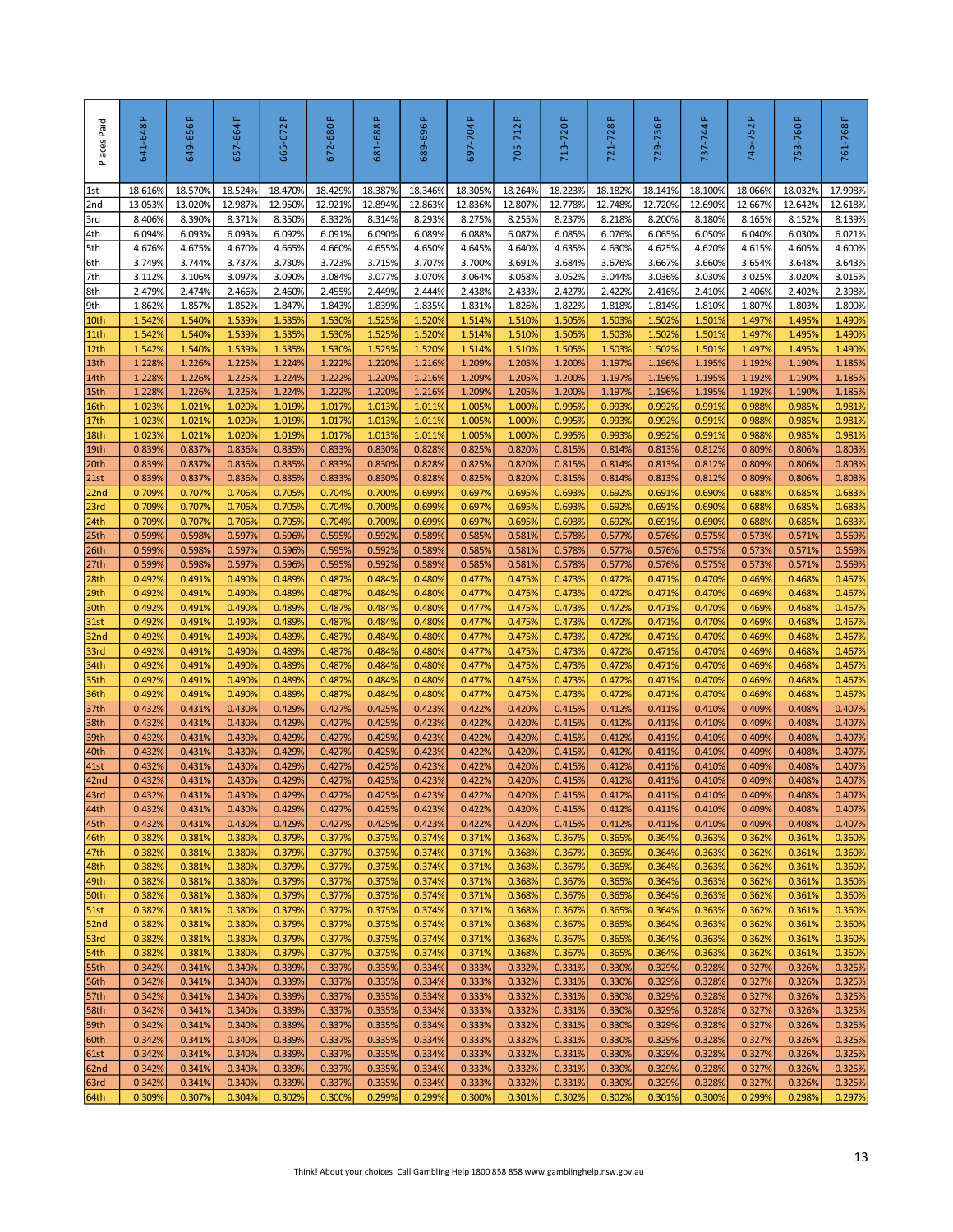| 65th             | 0.309% | 0.307% | 0.304% | 0.302% | 0.300% | 0.299% | 0.299% | 0.300% | 0.301% | 0.302% | 0.302% | 0.301% | 0.300% | 0.299% | 0.298% | 0.297% |
|------------------|--------|--------|--------|--------|--------|--------|--------|--------|--------|--------|--------|--------|--------|--------|--------|--------|
| 66th             | 0.309% | 0.307% | 0.304% | 0.302% | 0.300% | 0.299% | 0.299% | 0.300% | 0.301% | 0.302% | 0.302% | 0.301% | 0.300% | 0.299% | 0.298% | 0.297% |
| 67th             | 0.309% | 0.307% | 0.304% | 0.302% | 0.300% | 0.299% | 0.299% | 0.300% | 0.301% | 0.302% | 0.302% | 0.301% | 0.300% | 0.299% | 0.298% | 0.297% |
| 68th             | 0.309% | 0.307% | 0.304% | 0.302% | 0.300% | 0.299% | 0.299% | 0.300% | 0.301% | 0.302% | 0.302% | 0.301% | 0.300% | 0.299% | 0.298% | 0.297% |
| 69th             | 0.309% | 0.307% | 0.304% | 0.302% | 0.300% | 0.299% | 0.299% | 0.300% | 0.301% | 0.302% | 0.302% | 0.301% | 0.300% | 0.299% | 0.298% | 0.297% |
| 70th             | 0.309% | 0.307% | 0.304% | 0.302% | 0.300% | 0.299% | 0.299% | 0.300% | 0.301% | 0.302% | 0.302% | 0.301% | 0.300% | 0.299% | 0.298% | 0.297% |
| 71st             | 0.309% | 0.307% | 0.304% | 0.302% | 0.300% | 0.299% | 0.299% | 0.300% | 0.301% | 0.302% | 0.302% | 0.301% | 0.300% | 0.299% | 0.298% | 0.297% |
| 72 <sub>nd</sub> | 0.309% | 0.307% | 0.304% | 0.302% | 0.300% | 0.299% | 0.299% | 0.300% | 0.301% | 0.302% | 0.302% | 0.301% | 0.300% | 0.299% | 0.298% | 0.297% |
| 73rd             | 0.280% | 0.275% | 0.272% | 0.271% | 0.271% | 0.272% | 0.272% | 0.273% | 0.274% | 0.275% | 0.275% | 0.273% | 0.272% | 0.271% | 0.270% | 0.269% |
| 74th             | 0.280% | 0.275% | 0.272% | 0.271% | 0.271% | 0.272% | 0.272% | 0.273% | 0.274% | 0.275% | 0.275% | 0.273% | 0.272% | 0.271% | 0.270% | 0.269% |
| 75th             | 0.280% | 0.275% | 0.272% | 0.271% | 0.271% | 0.272% | 0.272% | 0.273% | 0.274% | 0.275% | 0.275% | 0.273% | 0.272% | 0.271% | 0.270% | 0.269% |
| 76th             | 0.280% | 0.275% | 0.272% | 0.271% | 0.271% | 0.272% | 0.272% | 0.273% | 0.274% | 0.275% | 0.275% | 0.273% | 0.272% | 0.271% | 0.270% | 0.269% |
| 77th             | 0.280% | 0.275% | 0.272% | 0.271% | 0.271% | 0.272% | 0.272% | 0.273% | 0.274% | 0.275% | 0.275% | 0.273% | 0.272% | 0.271% | 0.270% | 0.269% |
| 78th             | 0.280% | 0.275% | 0.272% | 0.271% | 0.271% | 0.272% | 0.272% | 0.273% | 0.274% | 0.275% | 0.275% | 0.273% | 0.272% | 0.271% | 0.270% | 0.269% |
| 79th             | 0.280% | 0.275% | 0.272% | 0.271% | 0.271% | 0.272% | 0.272% | 0.273% | 0.274% | 0.275% | 0.275% | 0.273% | 0.272% | 0.271% | 0.270% | 0.269% |
| 80th             | 0.280% | 0.275% | 0.272% | 0.271% | 0.271% | 0.272% | 0.272% | 0.273% | 0.274% | 0.275% | 0.275% | 0.273% | 0.272% | 0.271% | 0.270% | 0.269% |
| <b>81st</b>      | 0.280% | 0.275% | 0.272% | 0.271% | 0.271% | 0.272% | 0.272% | 0.273% | 0.274% | 0.275% | 0.275% | 0.273% | 0.272% | 0.271% | 0.270% | 0.269% |
| 82nd             |        | 0.250% | 0.245% | 0.241% | 0.242% | 0.246% | 0.246% | 0.247% | 0.247% | 0.248% | 0.248% | 0.247% | 0.246% | 0.245% | 0.244% | 0.244% |
| 83rd             |        |        | 0.245% | 0.241% | 0.242% | 0.246% | 0.246% | 0.247% | 0.247% | 0.248% | 0.248% | 0.247% | 0.246% | 0.245% | 0.244% | 0.244% |
| 84th             |        |        |        | 0.241% | 0.242% | 0.246% | 0.246% | 0.247% | 0.247% | 0.248% | 0.248% | 0.247% | 0.246% | 0.245% | 0.244% | 0.244% |
| 85th             |        |        |        |        | 0.242% | 0.246% | 0.246% | 0.247% | 0.247% | 0.248% | 0.248% | 0.247% | 0.246% | 0.245% | 0.244% | 0.244% |
| 86th             |        |        |        |        |        | 0.246% | 0.246% | 0.247% | 0.247% | 0.248% | 0.248% | 0.247% | 0.246% | 0.245% | 0.244% | 0.244% |
| 87th             |        |        |        |        |        |        | 0.246% | 0.247% | 0.247% | 0.248% | 0.248% | 0.247% | 0.246% | 0.245% | 0.244% | 0.244% |
| 88th             |        |        |        |        |        |        |        | 0.247% | 0.247% | 0.248% | 0.248% | 0.247% | 0.246% | 0.245% | 0.244% | 0.244% |
| 89th             |        |        |        |        |        |        |        |        | 0.247% | 0.248% | 0.248% | 0.247% | 0.246% | 0.245% | 0.244% | 0.244% |
| 90th             |        |        |        |        |        |        |        |        |        | 0.248% | 0.248% | 0.247% | 0.246% | 0.245% | 0.244% | 0.244% |
| 91st             |        |        |        |        |        |        |        |        |        |        | 0.222% | 0.221% | 0.219% | 0.219% | 0.219% | 0.219% |
| 92 <sub>nd</sub> |        |        |        |        |        |        |        |        |        |        |        | 0.221% | 0.219% | 0.219% | 0.219% | 0.219% |
| 93rd             |        |        |        |        |        |        |        |        |        |        |        |        | 0.219% | 0.219% | 0.219% | 0.219% |
| 94th             |        |        |        |        |        |        |        |        |        |        |        |        |        | 0.219% | 0.219% | 0.219% |
| 95th             |        |        |        |        |        |        |        |        |        |        |        |        |        |        | 0.219% | 0.219% |
| 96th             |        |        |        |        |        |        |        |        |        |        |        |        |        |        |        | 0.219% |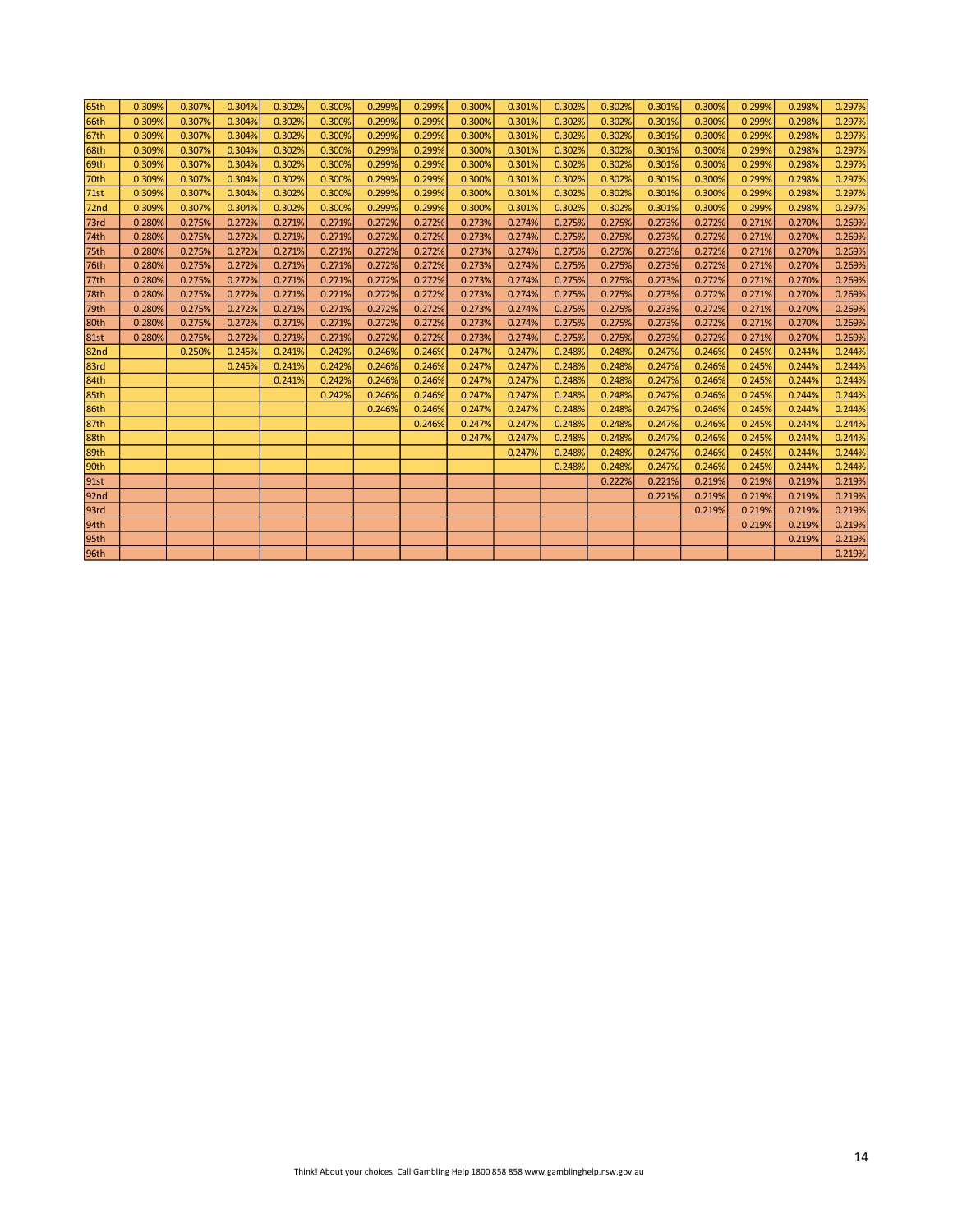| Places Paid              | 769-776 P         | 777-784 P         | 785-792 P         | 793-800 P         | Δ.<br>801-808     | 809-816 P         | 817-824 P         | 825-832P          | 833-840 P         | 841-848 P                                                                              | 849-856P          | 857-864 P         | $\Delta$<br>865-872 | <u>م</u><br>865-880 | 881-888 P         | 889-896P          |
|--------------------------|-------------------|-------------------|-------------------|-------------------|-------------------|-------------------|-------------------|-------------------|-------------------|----------------------------------------------------------------------------------------|-------------------|-------------------|---------------------|---------------------|-------------------|-------------------|
| 1st                      | 17.964%           | 17.930%           | 17.896%           | 17.862%           | 17.8289           | 17.794%           | 17.760%           | 17.732%           | 17.703%           | 17.674%                                                                                | 17.645%           | 17.616%           | 17.587%             | 17.558%             | 17.529%           | 17.500%           |
| 2nd<br>3rd               | 12.595%<br>8.124% | 12.570%<br>8.109% | 12.546%<br>8.096% | 12.522%<br>8.082% | 12.498%<br>8.068% | 12.475%<br>8.054% | 12.450%<br>8.040% | 12.430%<br>8.030% | 12.408%<br>8.018% | 12.386%<br>8.004%                                                                      | 12.365%<br>7.990% | 12.344%<br>7.980% | 12.323%<br>7.967%   | 12.302%<br>7.953%   | 12.281%<br>7.941% | 12.260%<br>7.929% |
| 4th                      | 6.010%            | 6.000%            | 5.990%            | 5.978%            | 5.970%            | 5.960%            | 5.950%            | 5.940%            | 5.930%            | 5.919%                                                                                 | 5.911%            | 5.900%            | 5.890%              | 5.880%              | 5.869%            | 5.860%            |
| 5th                      | 4.590%            | 4.580%            | 4.570%            | 4.560%            | 4.550%            | 4.540%            | 4.530%            | 4.520%            | 4.510%            | 4.500%                                                                                 | 4.490%            | 4.480%            | 4.470%              | 4.460%              | 4.450%            | 4.440%            |
| 6th                      | 3.637%            | 3.630%            | 3.624%            | 3.617%            | 3.613%            | 3.606%            | 3.600%            | 3.594%            | 3.588%            | 3.580%                                                                                 | 3.573%            | 3.568%            | 3.561%              | 3.554%              | 3.546%            | 3.540%            |
| 7th<br>8th               | 3.010%<br>2.394%  | 3.006%<br>2.390%  | 3.000%<br>2.386%  | 2.995%<br>2.382%  | 2.990%<br>2.378%  | 2.984%<br>2.374%  | 2.980%<br>2.370%  | 2.975%<br>2.366%  | 2.969%<br>2.361%  | 2.963%<br>2.357%                                                                       | 2.958%<br>2.352%  | 2.953%<br>2.348%  | 2.948%<br>2.343%    | 2.941%<br>2.338%    | 2.936%<br>2.334%  | 2.930%<br>2.330%  |
| 9th                      | 1.796%            | 1.793%            | 1.791%            | 1.786%            | 1.783%            | 1.779%            | 1.776%            | 1.773%            | 1.770%            | 1.767%                                                                                 | 1.765%            | 1.762%            | 1.759%              | 1.756%              | 1.753%            | 1.750%            |
| 10th                     | 1.485%            | 1.480%            | 1.475%            | 1.470%            | 1.465%            | 1.461%            | 1.455%            | 1.453%            | 1.452%            | 1.450%                                                                                 | 1.445%            | 1.440%            | 1.435%              | 1.431%              | 1.425%            | 1.420%            |
| 11th                     | 1.485%            | 1.480%            | 1.475%            | 1.470%            | 1.465%            | 1.461%            | 1.455%            | 1.453%            | 1.452%            | 1.450%                                                                                 | 1.445%            | 1.440%            | 1.435%              | 1.431%              | 1.425%            | 1.420%            |
| 12th                     | 1.4859            | 1.480%            | 1.475%            | 1.470%            | 1.465%            | 1.461%            | 1.455%            | 1.453%            | 1.452%            | 1.450%                                                                                 | 1.445%            | 1.440%            | 1.435%              | 1.431%              | 1.425%            | 1.420%            |
| 13th<br>14th             | 1.180%<br>1.180%  | 1.175%<br>1.175%  | 1.170%<br>1.170%  | 1.165%<br>1.165%  | 1.160%<br>1.160%  | 1.157%<br>1.157%  | 1.155%<br>1.155%  | 1.153%<br>1.153%  | 1.152%<br>1.152%  | 1.150%<br>1.150%                                                                       | 1.145%<br>1.145%  | 1.140%<br>1.140%  | 1.135%<br>1.135%    | 1.131%<br>1.131%    | 1.125%<br>1.125%  | 1.120%<br>1.120%  |
| 15th                     | 1.180%            | 1.175%            | 1.170%            | 1.165%            | 1.160%            | 1.157%            | 1.155%            | 1.153%            | 1.152%            | 1.150%                                                                                 | 1.145%            | 1.140%            | 1.135%              | 1.131%              | 1.125%            | 1.120%            |
| 16th                     | 0.977%            | 0.972%            | 0.9689            | 0.965%            | 0.962%            | 0.960%            | 0.955%            | 0.953%            | 0.952%            | 0.950%                                                                                 | 0.946%            | 0.940%            | 0.937%              | 0.935%              | 0.932%            | 0.930%            |
| 17th                     | 0.977%            | 0.972%            | 0.968%            | 0.965%            | 0.962%            | 0.960%            | 0.955%            | 0.953%            | 0.952%            | 0.950%                                                                                 | 0.946%            | 0.940%            | 0.937%              | 0.935%              | 0.932%            | 0.930%            |
| 18th<br>19th             | 0.977%<br>0.801%  | 0.972%<br>0.799%  | 0.968%<br>0.796%  | 0.965%<br>0.793%  | 0.962%<br>0.790%  | 0.960%<br>0.788%  | 0.955%<br>0.785%  | 0.953%<br>0.784%  | 0.952%<br>0.783%  | 0.950%<br>0.782%                                                                       | 0.946%<br>0.780%  | 0.940%<br>0.778%  | 0.937%<br>0.776%    | 0.935%<br>0.775%    | 0.932%<br>0.772%  | 0.930%<br>0.771%  |
| 20th                     | 0.801%            | 0.799%            | 0.796%            | 0.793%            | 0.790%            | 0.788%            | 0.785%            | 0.784%            | 0.783%            | 0.782%                                                                                 | 0.780%            | 0.778%            | 0.776%              | 0.775%              | 0.772%            | 0.771%            |
| 21st                     | 0.801%            | 0.799%            | 0.796%            | 0.793%            | 0.790%            | 0.788%            | 0.785%            | 0.784%            | 0.783%            | 0.782%                                                                                 | 0.780%            | 0.778%            | 0.776%              | 0.775%              | 0.772%            | 0.771%            |
| 22 <sub>nd</sub>         | 0.681%            | 0.678%            | 0.675%            | 0.672%            | 0.670%            | 0.668%            | 0.665%            | 0.664%            | 0.663%            | 0.660%                                                                                 | 0.659%            | 0.658%            | 0.657%              | 0.655%              | 0.652%            | 0.651%            |
| 23rd                     | 0.681%            | 0.678%            | 0.675%            | 0.672%            | 0.670%            | 0.668%            | 0.665%            | 0.664%            | 0.663%            | 0.660%                                                                                 | 0.659%            | 0.6589            | 0.657%              | 0.655%              | 0.652%            | 0.651%            |
| 24th<br>25 <sub>th</sub> | 0.681%<br>0.567%  | 0.678%<br>0.564%  | 0.675%<br>0.561%  | 0.672%<br>0.557%  | 0.670%<br>0.555%  | 0.668%<br>0.553%  | 0.665%<br>0.550%  | 0.664%<br>0.549%  | 0.663%<br>0.548%  | 0.660%<br>0.545%                                                                       | 0.659%<br>0.542%  | 0.6589<br>0.540%  | 0.657%<br>0.538%    | 0.655%<br>0.537%    | 0.652%<br>0.534%  | 0.651%<br>0.532%  |
| 26th                     | 0.567%            | 0.564%            | 0.561%            | 0.557%            | 0.555%            | 0.553%            | 0.550%            | 0.549%            | 0.548%            | 0.545%                                                                                 | 0.542%            | 0.540%            | 0.538%              | 0.537%              | 0.534%            | 0.532%            |
| 27th                     | 0.567%            | 0.564%            | 0.561%            | 0.557%            | 0.555%            | 0.553%            | 0.550%            | 0.549%            | 0.548%            | 0.545%                                                                                 | 0.542%            | 0.540%            | 0.538%              | 0.537%              | 0.534%            | 0.532%            |
| 28th                     | 0.4669            | 0.464%            | 0.463%            | 0.462%            | 0.461%            | 0.460%            | 0.460%            | 0.459%            | 0.458%            | 0.457%                                                                                 | 0.456%            | 0.455%            | 0.455%              | 0.454%              | 0.454%            | 0.453%            |
| 29th<br>30th             | 0.466%<br>0.466%  | 0.464%<br>0.464%  | 0.463%<br>0.463%  | 0.462%<br>0.462%  | 0.461%<br>0.461%  | 0.460%<br>0.460%  | 0.460%<br>0.460%  | 0.459%<br>0.459%  | 0.458%<br>0.458%  | 0.457%<br>0.457%                                                                       | 0.456%<br>0.456%  | 0.455%<br>0.455%  | 0.455%<br>0.455%    | 0.454%<br>0.454%    | 0.454%<br>0.454%  | 0.453%<br>0.453%  |
| 31st                     | 0.466%            | 0.464%            | 0.463%            | 0.462%            | 0.461%            | 0.460%            | 0.460%            | 0.459%            | 0.458%            | 0.457%                                                                                 | 0.456%            | 0.455%            | 0.455%              | 0.454%              | 0.454%            | 0.453%            |
| 32 <sub>nd</sub>         | 0.466%            | 0.464%            | 0.463%            | 0.462%            | 0.461%            | 0.460%            | 0.460%            | 0.459%            | 0.458%            | 0.457%                                                                                 | 0.456%            | 0.455%            | 0.455%              | 0.454%              | 0.454%            | 0.453%            |
| 33rd                     | 0.466%            | 0.464%            | 0.463%            | 0.462%            | 0.461%            | 0.460%            | 0.460%            | 0.459%            | 0.458%            | 0.457%                                                                                 | 0.456%            | 0.455%            | 0.455%              | 0.454%              | 0.454%            | 0.453%            |
| 34th                     | 0.466%            | 0.464%            | 0.463%            | 0.462%            | 0.461%            | 0.460%            | 0.460%            | 0.459%            | 0.458%            | 0.457%                                                                                 | 0.456%            | 0.455%            | 0.455%              | 0.454%              | 0.454%            | 0.453%            |
| 35th<br>36th             | 0.466%<br>0.466%  | 0.464%<br>0.464%  | 0.463%<br>0.463%  | 0.462%<br>0.462%  | 0.461%<br>0.461%  | 0.460%<br>0.460%  | 0.460%<br>0.460%  | 0.459%<br>0.459%  | 0.458%<br>0.458%  | 0.457%<br>0.457%                                                                       | 0.456%<br>0.456%  | 0.455%<br>0.455%  | 0.455%<br>0.455%    | 0.454%<br>0.454%    | 0.454%<br>0.454%  | 0.453%<br>0.453%  |
| 37th                     | 0.405%            | 0.403%            | 0.402%            | 0.402%            | 0.401%            | 0.400%            | 0.400%            | 0.399%            | 0.398%            | 0.397%                                                                                 | 0.396%            | 0.395%            | 0.395%              | 0.394%              | 0.394%            | 0.393%            |
| 38th                     | 0.405%            | 0.403%            | 0.402%            | 0.402%            | 0.401%            | 0.400%            | 0.400%            | 0.399%            | 0.398%            | 0.397%                                                                                 | 0.396%            | 0.395%            | 0.395%              | 0.394%              | 0.394%            | 0.393%            |
| 39th                     | 0.405%            | 0.403%            | 0.402%            | 0.402%            | 0.401%            | 0.400%            | 0.400%            | 0.399%            | 0.398%            | 0.397%                                                                                 | 0.396%            | 0.395%            | 0.395%              | 0.394%              | 0.394%            | 0.393%            |
| 40th<br>41st             | 0.405%<br>0.405%  | 0.403%<br>0.403%  | 0.402%<br>0.402%  | 0.402%<br>0.402%  | 0.401%<br>0.401%  | 0.400%<br>0.400%  | 0.400%<br>0.400%  | 0.399%<br>0.399%  | 0.398%<br>0.398%  | 0.397%<br>0.397%                                                                       | 0.396%<br>0.396%  | 0.395%<br>0.395%  | 0.395%<br>0.395%    | 0.394%<br>0.394%    | 0.394%<br>0.394%  | 0.393%<br>0.393%  |
| 42nd                     | 0.405%            | 0.403%            | 0.402%            | 0.402%            | 0.401%            | 0.400%            | 0.400%            | 0.399%            | 0.398%            | 0.397%                                                                                 | 0.396%            | 0.395%            | 0.395%              | 0.394%              | 0.394%            | 0.393%            |
| 43rd                     | 0.405%            | 0.403%            | 0.402%            | 0.402%            | 0.401%            | 0.400%            | 0.400%            | 0.399%            | 0.398%            | 0.397%                                                                                 | 0.396%            | 0395%             | 0.395%              | 0.394%              | 0.394%            | 0.393%            |
| 44th                     | 0.405%            | 0.403%            | 0.402%            | 0.402%            | 0.401%            | 0.400%            | 0.400%            | 0.399%            | 0.398%            | 0.397%                                                                                 | 0.396%            | 0.395%            | 0.395%              | 0.394%              | 0.394%            | 0.393%            |
| 45th<br>46th             | 0.405%<br>0.359%  | 0.403%<br>0.358%  | 0.402%<br>0.357%  | 0.402%<br>0.357%  | 0.401%<br>0.356%  | 0.400%<br>0.355%  | 0.400%<br>0.355%  | 0.399%<br>0.354%  | 0.398%<br>0.353%  | 0.397%<br>0.352%                                                                       | 0.396%<br>0.351%  | 0.395%<br>0.350%  | 0.395%<br>0.349%    | 0.394%<br>0.349%    | 0.394%<br>0.349%  | 0.393%<br>0.348%  |
| 47th                     | 0.359%            | 0.358%            | 0.357%            | 0.357%            | 0.356%            | 0.355%            | 0.355%            | 0.354%            | 0.353%            | 0.352%                                                                                 | 0.351%            | 0.350%            | 0.349%              | 0.349%              | 0.349%            | 0.348%            |
| 48th                     | 0.359%            | 0.358%            | 0.357%            | 0.357%            | 0.356%            | 0.355%            | 0.355%            | 0.354%            | 0.353%            | 0.352%                                                                                 | 0.351%            | 0.350%            | 0.349%              | 0.349%              | 0.349%            | 0.348%            |
| 49th                     | 0.359%            | 0.358%            | 0.357%            | 0.357%            | 0.356%            | 0.355%            | 0.355%            | 0.354%            | 0.353%            | 0.352%                                                                                 | 0.351%            | 0.350%            | 0.349%              | 0.349%              | 0.349%            | 0.348%            |
| 50th<br>51st             | 0.359%<br>0.359%  | 0.358%<br>0.358%  | 0.357%<br>0.357%  | 0.357%<br>0.357%  | 0.356%<br>0.356%  | 0.355%<br>0.355%  | 0.355%<br>0.355%  | 0.354%<br>0.354%  | 0.353%<br>0.353%  | 0.352%<br>0.352%                                                                       | 0.351%<br>0.351%  | 0.350%<br>0.350%  | 0.349%<br>0.349%    | 0.349%<br>0.349%    | 0.349%<br>0.349%  | 0.348%<br>0.348%  |
| 52nd                     | 0.359%            | 0.358%            | 0.357%            | 0.357%            | 0.356%            | 0.355%            | 0.355%            | 0.354%            | 0.353%            | 0.352%                                                                                 | 0.351%            | 0.350%            | 0.349%              | 0.349%              | 0.349%            | 0.348%            |
| 53rd                     | 0.359%            | 0.358%            | 0.357%            | 0.357%            | 0.356%            | 0.355%            | 0.355%            | 0.354%            | 0.353%            | 0.352%                                                                                 | 0.351%            | 0.350%            | 0.349%              | 0.349%              | 0.349%            | 0.348%            |
| 54th                     | 0.359%            | 0.358%            | 0.357%            | 0.357%            | 0.356%            | 0.355%            | 0.355%            | 0.354%            | 0.353%            | 0.352%                                                                                 | 0.351%            | 0.350%            | 0.349%              | 0.349%              | 0.349%            | 0.348%            |
| 55th                     | 0.324%            | 0.323%            | 0.322%            | 0.322%            | 0.322%            | 0.321%            | 0.321%<br>0.321%  | 0.320%            | 0.319%            | 0.319%                                                                                 | 0.318%            | 0.317%            | 0.316%              | 0.315%              | 0.315%            | 0.315%<br>0.315%  |
| 56th<br>57th             | 0.324%<br>0.324%  | 0.323%<br>0.323%  | 0.322%<br>0.322%  | 0.322%<br>0.322%  | 0.322%<br>0.322%  | 0.321%<br>0.321%  | 0.321%            | 0.320%<br>0.320%  | 0.319%<br>0.319%  | 0.319%<br>0.319%                                                                       | 0.318%<br>0.318%  | 0.317%<br>0.317%  | 0.316%<br>0.316%    | 0.315%<br>0.315%    | 0.315%<br>0.315%  | 0.315%            |
| 58th                     | 0.324%            | 0.323%            | 0.322%            | 0.322%            | 0.322%            | 0.321%            | 0.321%            | 0.320%            | 0.319%            | 0.319%                                                                                 | 0.318%            | 0.317%            | 0.316%              | 0.315%              | 0.315%            | 0.315%            |
| 59th                     | 0.324%            | 0.323%            | 0.322%            | 0.322%            | 0.322%            | 0.321%            | 0.321%            | 0.320%            | 0.319%            | 0.319%                                                                                 | 0.318%            | 0.317%            | 0.316%              | 0.315%              | 0.315%            | 0.315%            |
| 60th                     | 0.324%            | 0.323%            | 0.322%            | 0.322%            | 0.322%            | 0.321%            | 0.321%            | 0.320%            | 0.319%            | 0.319%                                                                                 | 0.318%            | 0.317%            | 0.316%              | 0.315%              | 0.315%            | 0.315%            |
| 61st<br>62nd             | 0.324%<br>0.324%  | 0.323%<br>0.323%  | 0.322%<br>0.322%  | 0.322%<br>0.322%  | 0.322%<br>0.322%  | 0.321%<br>0.321%  | 0.321%<br>0.321%  | 0.320%<br>0.320%  | 0.319%<br>0.319%  | 0.319%<br>0.319%                                                                       | 0.318%<br>0.318%  | 0.317%<br>0.317%  | 0.316%<br>0.316%    | 0.315%<br>0.315%    | 0.315%<br>0.315%  | 0.315%<br>0.315%  |
| 63rd                     | 0.324%            | 0.323%            | 0.322%            | 0.322%            | 0.322%            | 0.321%            | 0.321%            | 0.320%            | 0.319%            | 0.319%                                                                                 | 0.318%            | 0.317%            | 0.316%              | 0.315%              | 0.315%            | 0.315%            |
| 64th                     | 0.296%            | 0.295%            | 0.294%            | 0.294%            | 0.293%            | 0.292%            | 0.292%            | 0.291%            | 0.290%            | 0.289%                                                                                 | 0.289%            | 0.289%            | 0.289%              | 0.289%              | 0.289%            | 0.289%            |
|                          |                   |                   |                   |                   |                   |                   |                   |                   |                   | Think! About your choices. Call Gambling Help 1800 858 858 www.gamblinghelp.nsw.gov.au |                   |                   |                     |                     |                   | 15                |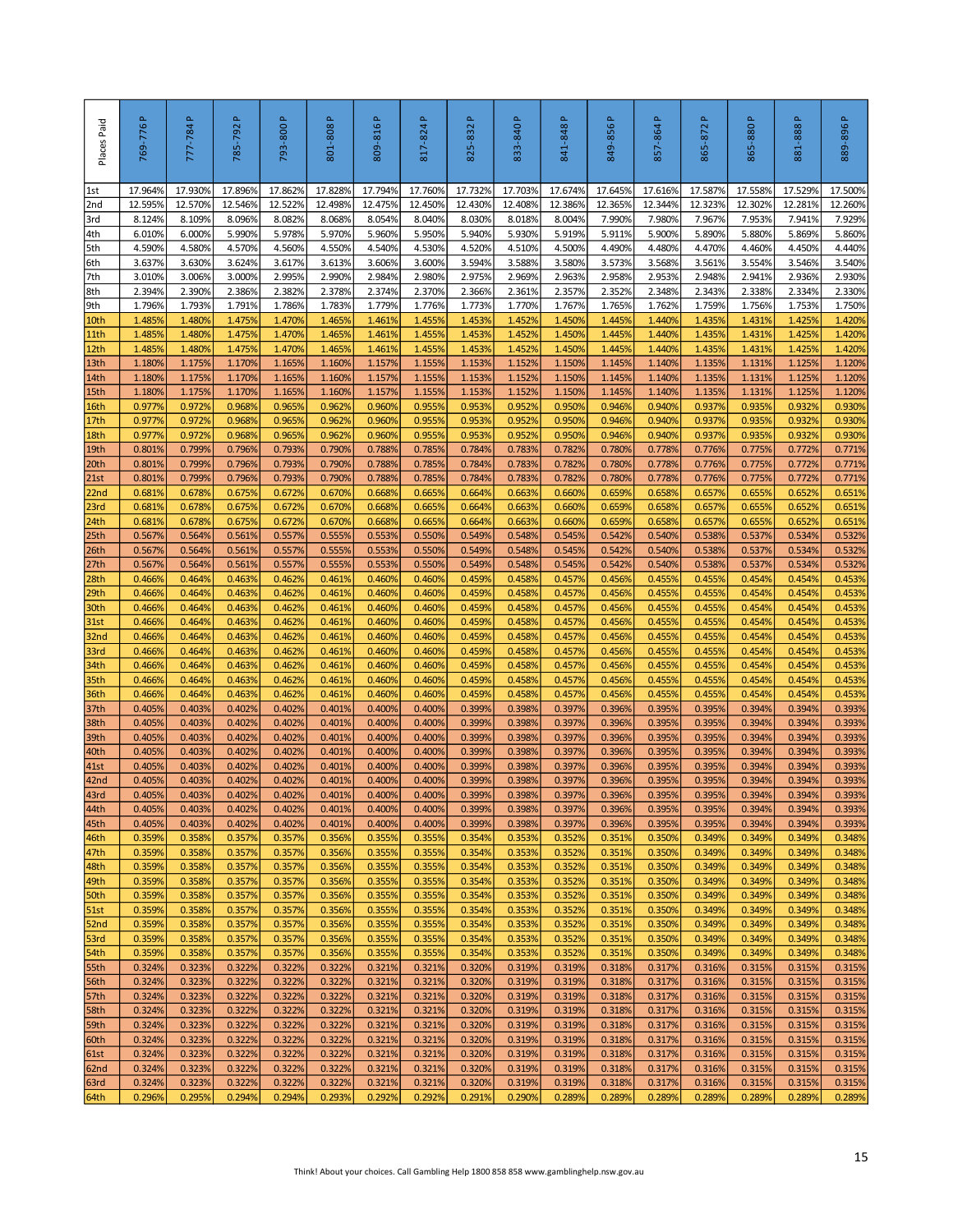| 65th              | 0.296% | 0.295% | 0.294% | 0.294% | 0.293% | 0.292% | 0.292% | 0.291% | 0.290% | 0.289% | 0.289% | 0.289% | 0.289% | 0.289% | 0.289% | 0.289% |
|-------------------|--------|--------|--------|--------|--------|--------|--------|--------|--------|--------|--------|--------|--------|--------|--------|--------|
| 66th              | 0.296% | 0.295% | 0.294% | 0.294% | 0.293% | 0.292% | 0.292% | 0.291% | 0.290% | 0.289% | 0.289% | 0.289% | 0.289% | 0.289% | 0.289% | 0.289% |
| 67th              | 0.296% | 0.295% | 0.294% | 0.294% | 0.293% | 0.292% | 0.292% | 0.291% | 0.290% | 0.289% | 0.289% | 0.289% | 0.289% | 0.289% | 0.289% | 0.289% |
| 68th              | 0.296% | 0.295% | 0.294% | 0.294% | 0.293% | 0.292% | 0.292% | 0.291% | 0.290% | 0.289% | 0.289% | 0.289% | 0.289% | 0.289% | 0.289% | 0.289% |
| 69th              | 0.296% | 0.295% | 0.294% | 0.294% | 0.293% | 0.292% | 0.292% | 0.291% | 0.290% | 0.289% | 0.289% | 0.289% | 0.289% | 0.289% | 0.289% | 0.289% |
| 70th              | 0.296% | 0.295% | 0.294% | 0.294% | 0.293% | 0.292% | 0.292% | 0.291% | 0.290% | 0.289% | 0.289% | 0.289% | 0.289% | 0.289% | 0.289% | 0.289% |
| 71st              | 0.296% | 0.295% | 0.294% | 0.294% | 0.293% | 0.292% | 0.292% | 0.291% | 0.290% | 0.289% | 0.289% | 0.289% | 0.289% | 0.289% | 0.289% | 0.289% |
| 72nd              | 0.296% | 0.295% | 0.294% | 0.294% | 0.293% | 0.292% | 0.292% | 0.291% | 0.290% | 0.289% | 0.289% | 0.289% | 0.289% | 0.289% | 0.289% | 0.289% |
| 73rd              | 0.269% | 0.268% | 0.268% | 0.267% | 0.267% | 0.267% | 0.267% | 0.266% | 0.265% | 0.265% | 0.265% | 0.265% | 0.265% | 0.265% | 0.265% | 0.265% |
| 74th              | 0.269% | 0.268% | 0.268% | 0.267% | 0.267% | 0.267% | 0.267% | 0.266% | 0.265% | 0.265% | 0.265% | 0.265% | 0.265% | 0.265% | 0.265% | 0.265% |
| 75th              | 0.269% | 0.268% | 0.268% | 0.267% | 0.267% | 0.267% | 0.267% | 0.266% | 0.265% | 0.265% | 0.265% | 0.265% | 0.265% | 0.265% | 0.265% | 0.265% |
| 76th              | 0.269% | 0.268% | 0.268% | 0.267% | 0.267% | 0.267% | 0.267% | 0.266% | 0.265% | 0.265% | 0.265% | 0.265% | 0.265% | 0.265% | 0.265% | 0.265% |
| 77th              | 0.269% | 0.268% | 0.268% | 0.267% | 0.267% | 0.267% | 0.267% | 0.266% | 0.265% | 0.265% | 0.265% | 0.265% | 0.265% | 0.265% | 0.265% | 0.265% |
| 78th              | 0.269% | 0.268% | 0.268% | 0.267% | 0.267% | 0.267% | 0.267% | 0.266% | 0.265% | 0.265% | 0.265% | 0.265% | 0.265% | 0.265% | 0.265% | 0.265% |
| 79th              | 0.269% | 0.268% | 0.268% | 0.267% | 0.267% | 0.267% | 0.267% | 0.266% | 0.265% | 0.265% | 0.265% | 0.265% | 0.265% | 0.265% | 0.265% | 0.265% |
| 80th              | 0.269% | 0.268% | 0.268% | 0.267% | 0.267% | 0.267% | 0.267% | 0.266% | 0.265% | 0.265% | 0.265% | 0.265% | 0.265% | 0.265% | 0.265% | 0.265% |
| <b>81st</b>       | 0.269% | 0.268% | 0.268% | 0.267% | 0.267% | 0.267% | 0.267% | 0.266% | 0.265% | 0.265% | 0.265% | 0.265% | 0.265% | 0.265% | 0.265% | 0.265% |
| 82nd              | 0.244% | 0.245% | 0.245% | 0.245% | 0.245% | 0.245% | 0.244% | 0.243% | 0.242% | 0.242% | 0.242% | 0.242% | 0.242% | 0.242% | 0.242% | 0.242% |
| 83rd              | 0.244% | 0.245% | 0.245% | 0.245% | 0.245% | 0.245% | 0.244% | 0.243% | 0.242% | 0.242% | 0.242% | 0.242% | 0.242% | 0.242% | 0.242% | 0.242% |
| 84th              | 0.244% | 0.245% | 0.245% | 0.245% | 0.245% | 0.245% | 0.244% | 0.243% | 0.242% | 0.242% | 0.242% | 0.242% | 0.242% | 0.242% | 0.242% | 0.242% |
| 85th              | 0.244% | 0.245% | 0.245% | 0.245% | 0.245% | 0.245% | 0.244% | 0.243% | 0.242% | 0.242% | 0.242% | 0.242% | 0.242% | 0.242% | 0.242% | 0.242% |
| 86th              | 0.244% | 0.245% | 0.245% | 0.245% | 0.245% | 0.245% | 0.244% | 0.243% | 0.242% | 0.242% | 0.242% | 0.242% | 0.242% | 0.242% | 0.242% | 0.242% |
| 87th              | 0.244% | 0.245% | 0.245% | 0.245% | 0.245% | 0.245% | 0.244% | 0.243% | 0.242% | 0.242% | 0.242% | 0.242% | 0.242% | 0.242% | 0.242% | 0.242% |
| 88th              | 0.244% | 0.245% | 0.245% | 0.245% | 0.245% | 0.245% | 0.244% | 0.243% | 0.242% | 0.242% | 0.242% | 0.242% | 0.242% | 0.242% | 0.242% | 0.242% |
| 89th              | 0.244% | 0.245% | 0.245% | 0.245% | 0.245% | 0.245% | 0.244% | 0.243% | 0.242% | 0.242% | 0.242% | 0.242% | 0.242% | 0.242% | 0.242% | 0.242% |
| 90th              | 0.244% | 0.245% | 0.245% | 0.245% | 0.245% | 0.245% | 0.244% | 0.243% | 0.242% | 0.242% | 0.242% | 0.242% | 0.242% | 0.242% | 0.242% | 0.242% |
| <b>91st</b>       | 0.220% | 0.223% | 0.223% | 0.223% | 0.223% | 0.223% | 0.222% | 0.221% | 0.220% | 0.219% | 0.219% | 0.219% | 0.219% | 0.219% | 0.219% | 0.219% |
| 92nd              | 0.220% | 0.223% | 0.223% | 0.223% | 0.223% | 0.223% | 0.222% | 0.221% | 0.220% | 0.219% | 0.219% | 0.219% | 0.219% | 0.219% | 0.219% | 0.219% |
| 93rd              | 0.220% | 0.223% | 0.223% | 0.223% | 0.223% | 0.223% | 0.222% | 0.221% | 0.220% | 0.219% | 0.219% | 0.219% | 0.219% | 0.219% | 0.219% | 0.219% |
| 94th              | 0.220% | 0.223% | 0.223% | 0.223% | 0.223% | 0.223% | 0.222% | 0.221% | 0.220% | 0.219% | 0.219% | 0.219% | 0.219% | 0.219% | 0.219% | 0.219% |
| 95th              | 0.220% | 0.223% | 0.223% | 0.223% | 0.223% | 0.223% | 0.222% | 0.221% | 0.220% | 0.219% | 0.219% | 0.219% | 0.219% | 0.219% | 0.219% | 0.219% |
| 96th              | 0.220% | 0.223% | 0.223% | 0.223% | 0.223% | 0.223% | 0.222% | 0.221% | 0.220% | 0.219% | 0.219% | 0.219% | 0.219% | 0.219% | 0.219% | 0.219% |
| 97th              | 0.220% | 0.223% | 0.223% | 0.223% | 0.223% | 0.223% | 0.222% | 0.221% | 0.220% | 0.219% | 0.219% | 0.219% | 0.219% | 0.219% | 0.219% | 0.219% |
| 98th              |        | 0.223% | 0.223% | 0.223% | 0.223% | 0.223% | 0.222% | 0.221% | 0.220% | 0.219% | 0.219% | 0.219% | 0.219% | 0.219% | 0.219% | 0.219% |
| 99th              |        |        | 0.223% | 0.223% | 0.223% | 0.223% | 0.222% | 0.221% | 0.220% | 0.219% | 0.219% | 0.219% | 0.219% | 0.219% | 0.219% | 0.219% |
| 100th             |        |        |        | 0.202% | 0.202% | 0.202% | 0.200% | 0.199% | 0.198% | 0.197% | 0.197% | 0.197% | 0.197% | 0.197% | 0.197% | 0.197% |
| <b>101st</b>      |        |        |        |        | 0.202% | 0.202% | 0.200% | 0.199% | 0.198% | 0.197% | 0.197% | 0.197% | 0.197% | 0.197% | 0.197% | 0.197% |
| 102 <sub>nd</sub> |        |        |        |        |        | 0.202% | 0.200% | 0.199% | 0.198% | 0.197% | 0.197% | 0.197% | 0.197% | 0.197% | 0.197% | 0.197% |
| <b>103rd</b>      |        |        |        |        |        |        | 0.200% | 0.199% | 0.198% | 0.197% | 0.197% | 0.197% | 0.197% | 0.197% | 0.197% | 0.197% |
| 104th             |        |        |        |        |        |        |        | 0.199% | 0.198% | 0.197% | 0.197% | 0.197% | 0.197% | 0.197% | 0.197% | 0.197% |
| 105th             |        |        |        |        |        |        |        |        | 0.198% | 0.197% | 0.197% | 0.197% | 0.197% | 0.197% | 0.197% | 0.197% |
| 106th             |        |        |        |        |        |        |        |        |        | 0.197% | 0.197% | 0.197% | 0.197% | 0.197% | 0.197% | 0.197% |
| 107th             |        |        |        |        |        |        |        |        |        |        | 0.197% | 0.197% | 0.197% | 0.197% | 0.197% | 0.197% |
| <b>108th</b>      |        |        |        |        |        |        |        |        |        |        |        | 0.197% | 0.197% | 0.197% | 0.197% | 0.197% |
| 109th             |        |        |        |        |        |        |        |        |        |        |        |        | 0.175% | 0.175% | 0.175% | 0.175% |
| 110th             |        |        |        |        |        |        |        |        |        |        |        |        |        | 0.175% | 0.175% | 0.175% |
| <b>111th</b>      |        |        |        |        |        |        |        |        |        |        |        |        |        |        | 0.175% | 0.175% |
| 112th             |        |        |        |        |        |        |        |        |        |        |        |        |        |        |        | 0.175% |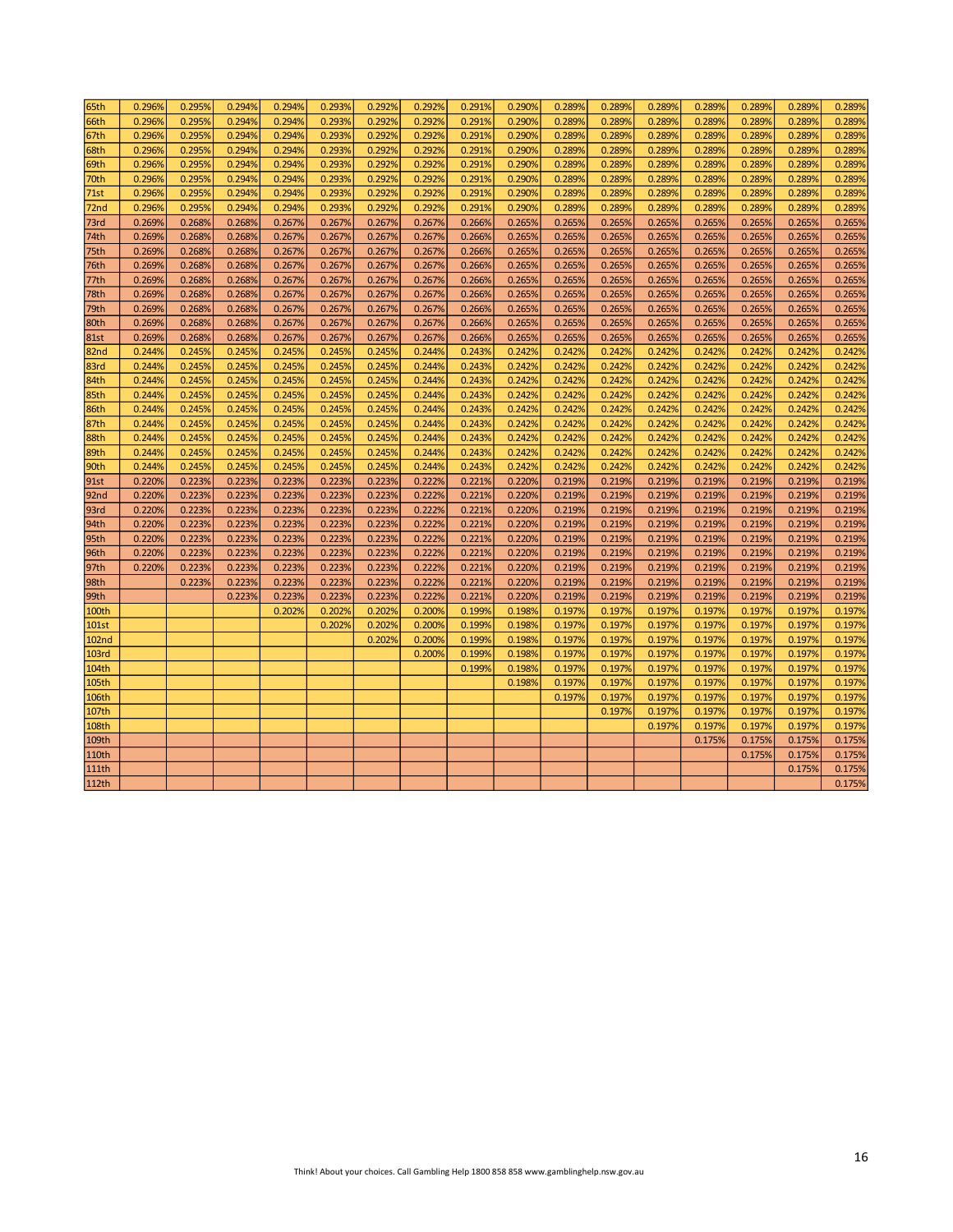| Places Paid              | 897-904 P         | a,<br>905-912     | 913-920P          | 921-928P          | 929-936 P         | 937-944 P         | Δ.<br>945-952     | 953-960P          | 961-968 P         | 969-976P                                                                               | 977-984 P         | $\Delta$<br>985-992 | Δ.<br>993-1000    | Δ.<br>1001-1008   | 1009-1016P        | 1017-1024P        |
|--------------------------|-------------------|-------------------|-------------------|-------------------|-------------------|-------------------|-------------------|-------------------|-------------------|----------------------------------------------------------------------------------------|-------------------|---------------------|-------------------|-------------------|-------------------|-------------------|
| 1st                      | 17.4689           | 17.435%           | 17.403%           | 17.370%           | 17.338%           | 17.306%           | 17.274%           | 17.242%           | 17.210%           | 17.195%                                                                                | 17.170%           | 17.150%             | 17.130%           | 17.110%           | 17.090%           | 17.070%           |
| 2nd<br>3rd               | 12.2389<br>7.917% | 12.216%<br>7.905% | 12.192%<br>7.893% | 12.172%<br>7.880% | 12.148%<br>7.870% | 12.126%<br>7.856% | 12.104%<br>7.845% | 12.081%<br>7.832% | 12.059%<br>7.820% | 12.046%<br>7.812%                                                                      | 12.031%<br>7.801% | 12.0189<br>7.793%   | 12.006%<br>7.784% | 11.989%<br>7.775% | 11.975%<br>7.766% | 11.961%<br>7.756% |
| 4th                      | 5.852%            | 5.843%            | 5.834%            | 5.825%            | 5.814%            | 5.807%            | 5.797%            | 5.788%            | 5.780%            | 5.773%                                                                                 | 5.765%            | 5.758%              | 5.752%            | 5.745%            | 5.736%            | 5.732%            |
| 5th                      | 4.430%            | 4.420%            | 4.410%            | 4.405%            | 4.400%            | 4.395%            | 4.390%            | 4.385%            | 4.380%            | 4.375%                                                                                 | 4.370%            | 4.365%              | 4.360%            | 4.355%            | 4.350%            | 4.345%            |
| 6th                      | 3.535%            | 3.529%            | 3.524%            | 3.516%            | 3.511%            | 3.507%            | 3.501%            | 3.496%            | 3.490%            | 3.486%                                                                                 | 3.482%            | 3.481%              | 3.480%            | 3.479%            | 3.478%            | 3.477%            |
| 7th<br>8th               | 2.925%<br>2.327%  | 2.921%<br>2.323%  | 2.917%<br>2.320%  | 2.912%<br>2.316%  | 2.907%<br>2.312%  | 2.903%<br>2.309%  | 2.899%<br>2.306%  | 2.894%<br>2.303%  | 2.890%<br>2.300%  | 2.889%<br>2.298%                                                                       | 2.888%<br>2.296%  | 2.887%<br>2.294%    | 2.885%<br>2.292%  | 2.883%<br>2.290%  | 2.881%<br>2.288%  | 2.879%<br>2.286%  |
| 9th                      | 1.747%            | 1.744%            | 1.740%            | 1.737%            | 1.734%            | 1.731%            | 1.727%            | 1.724%            | 1.721%            | 1.720%                                                                                 | 1.717%            | 1.715%              | 1.713%            | 1.711%            | 1.709%            | 1.707%            |
| 10th                     | 1.415%            | 1.410%            | 1.408%            | 1.405%            | 1.402%            | 1.400%            | 1.395%            | 1.393%            | 1.388%            | 1.383%                                                                                 | 1.372%            | 1.367%              | 1.361%            | 1.360%            | 1.355%            | 1.350%            |
| 11th                     | 1.415%            | 1.410%            | 1.408%            | 1.405%            | 1.402%            | 1.400%            | 1.395%            | 1.393%            | 1.3889            | 1.383%                                                                                 | 1.372%            | 1.3679              | 1.361%            | 1.360%            | 1.355%            | 1.350%            |
| 12th                     | 1.415%            | 1.410%            | 1.408%            | 1.405%            | 1.402%            | 1.400%            | 1.395%            | 1.393%            | 1.3889            | 1.383%                                                                                 | 1.372%            | 1.3679              | 1.361%            | 1.360%            | 1.355%            | 1.350%            |
| 13th<br>14th             | 1.115%<br>1.115%  | 1.110%<br>1.110%  | 1.1089<br>1.108%  | 1.105%<br>1.105%  | 1.103%<br>1.103%  | 1.100%<br>1.100%  | 1.095%<br>1.095%  | 1.093%<br>1.093%  | 1.087%<br>1.087%  | 1.082%<br>1.082%                                                                       | 1.073%<br>1.073%  | 1.0689<br>1.0689    | 1.061%<br>1.061%  | 1.060%<br>1.060%  | 1.055%<br>1.055%  | 1.050%<br>1.050%  |
| 15th                     | 1.115%            | 1.110%            | 1.108%            | 1.105%            | 1.103%            | 1.100%            | 1.095%            | 1.093%            | 1.087%            | 1.082%                                                                                 | 1.073%            | 1.0689              | 1.061%            | 1.060%            | 1.055%            | 1.050%            |
| 16th                     | 0.925%            | 0.920%            | 0.915%            | 0.913%            | 0.910%            | 0.905%            | 0.902%            | 0.900%            | 0.895%            | 0.890%                                                                                 | 0.883%            | 0.878%              | 0.873%            | 0.871%            | 0.865%            | 0.863%            |
| 17th                     | 0.925%            | 0.920%            | 0.915%            | 0.913%            | 0.910%            | 0.905%            | 0.902%            | 0.900%            | 0.895%            | 0.890%                                                                                 | 0.883%            | 0.878%              | 0.873%            | 0.871%            | 0.865%            | 0.863%            |
| 18th<br>19th             | 0.925%<br>0.770%  | 0.920%<br>0.769%  | 0.915%<br>0.768%  | 0.913%<br>0.765%  | 0.910%<br>0.760%  | 0.905%<br>0.755%  | 0.902%<br>0.750%  | 0.900%<br>0.748%  | 0.895%<br>0.740%  | 0.890%<br>0.735%                                                                       | 0.883%<br>0.727%  | 0.878%<br>0.723%    | 0.873%<br>0.718%  | 0.871%<br>0.717%  | 0.865%<br>0.716%  | 0.863%<br>0.715%  |
| 20th                     | 0.770%            | 0.769%            | 0.768%            | 0.765%            | 0.760%            | 0.755%            | 0.750%            | 0.748%            | 0.740%            | 0.735%                                                                                 | 0.727%            | 0.723%              | 0.718%            | 0.717%            | 0.716%            | 0.715%            |
| 21st                     | 0.770%            | 0.769%            | 0.768%            | 0.765%            | 0.760%            | 0.755%            | 0.750%            | 0.748%            | 0.740%            | 0.735%                                                                                 | 0.727%            | 0.723%              | 0.718%            | 0.717%            | 0.716%            | 0.715%            |
| 22 <sub>nd</sub>         | 0.650%            | 0.647%            | 0.646%            | 0.645%            | 0.640%            | 0.635%            | 0.630%            | 0.627%            | 0.620%            | 0.615%                                                                                 | 0.609%            | 0.603%              | 0.597%            | 0.596%            | 0.595%            | 0.593%            |
| 23rd                     | 0.650%            | 0.647%            | 0.646%            | 0.645%            | 0.640%            | 0.635%            | 0.630%            | 0.627%            | 0.620%            | 0.615%                                                                                 | 0.609%            | 0.603%              | 0.597%            | 0.596%            | 0.595%            | 0.593%            |
| 24th<br>25 <sub>th</sub> | 0.650%<br>0.530%  | 0.647%<br>0.528%  | 0.646%<br>0.527%  | 0.645%<br>0.526%  | 0.640%<br>0.525%  | 0.635%<br>0.523%  | 0.630%<br>0.520%  | 0.627%<br>0.517%  | 0.620%<br>0.515%  | 0.615%<br>0.512%                                                                       | 0.609%<br>0.510%  | 0.603%<br>0.508%    | 0.597%<br>0.507%  | 0.596%<br>0.506%  | 0.595%<br>0.505%  | 0.593%<br>0.504%  |
| 26th                     | 0.530%            | 0.528%            | 0.527%            | 0.526%            | 0.525%            | 0.523%            | 0.520%            | 0.517%            | 0.515%            | 0.512%                                                                                 | 0.510%            | 0.5089              | 0.507%            | 0.506%            | 0.505%            | 0.504%            |
| 27th                     | 0.530%            | 0.528%            | 0.527%            | 0.526%            | 0.525%            | 0.523%            | 0.520%            | 0.517%            | 0.515%            | 0.512%                                                                                 | 0.510%            | 0.508%              | 0.507%            | 0.506%            | 0.505%            | 0.504%            |
| 28th                     | 0.453%            | 0.452%            | 0.452%            | 0.452%            | 0.452%            | 0.452%            | 0.451%            | 0.450%            | 0.449%            | 0.448%                                                                                 | 0.447%            | 0.446%              | 0.444%            | 0.444%            | 0.443%            | 0.442%            |
| 29th                     | 0.453%<br>0.453%  | 0.452%            | 0.452%<br>0.452%  | 0.452%<br>0.452%  | 0.452%<br>0.452%  | 0.452%<br>0.452%  | 0.451%<br>0.451%  | 0.450%<br>0.450%  | 0.449%<br>0.449%  | 0.448%<br>0.448%                                                                       | 0.447%<br>0.447%  | 0.446%<br>0.446%    | 0.444%<br>0.444%  | 0.444%<br>0.444%  | 0.443%<br>0.443%  | 0.442%<br>0.442%  |
| 30 <sub>th</sub><br>31st | 0.453%            | 0.452%<br>0.452%  | 0.452%            | 0.452%            | 0.452%            | 0.452%            | 0.451%            | 0.450%            | 0.449%            | 0.448%                                                                                 | 0.447%            | 0.446%              | 0.444%            | 0.444%            | 0.443%            | 0.442%            |
| 32 <sub>nd</sub>         | 0.453%            | 0.452%            | 0.452%            | 0.452%            | 0.452%            | 0.452%            | 0.451%            | 0.450%            | 0.449%            | 0.448%                                                                                 | 0.447%            | 0.446%              | 0.444%            | 0.444%            | 0.443%            | 0.442%            |
| 33rd                     | 0.453%            | 0.452%            | 0.452%            | 0.452%            | 0.452%            | 0.452%            | 0.451%            | 0.450%            | 0.449%            | 0.448%                                                                                 | 0.447%            | 0.446%              | 0.444%            | 0.444%            | 0.443%            | 0.442%            |
| 34th                     | 0.453%            | 0.452%            | 0.452%            | 0.452%            | 0.452%            | 0.452%            | 0.451%            | 0.450%            | 0.449%            | 0.448%                                                                                 | 0.447%            | 0.446%              | 0.444%            | 0.444%            | 0.443%            | 0.442%            |
| 35th<br>36th             | 0.453%<br>0.453%  | 0.452%<br>0.452%  | 0.452%<br>0.452%  | 0.452%<br>0.452%  | 0.452%<br>0.452%  | 0.452%<br>0.452%  | 0.451%<br>0.451%  | 0.450%<br>0.450%  | 0.449%<br>0.449%  | 0.448%<br>0.448%                                                                       | 0.447%<br>0.447%  | 0.446%<br>0.446%    | 0.444%<br>0.444%  | 0.444%<br>0.444%  | 0.443%<br>0.443%  | 0.442%<br>0.442%  |
| 37th                     | 0.392%            | 0.392%            | 0.391%            | 0.391%            | 0.391%            | 0.390%            | 0.389%            | 0.388%            | 0.387%            | 0.386%                                                                                 | 0.385%            | 0.3849              | 0.384%            | 0.384%            | 0.383%            | 0.382%            |
| 38th                     | 0.392%            | 0.392%            | 0.391%            | 0.391%            | 0.391%            | 0.390%            | 0.389%            | 0.388%            | 0.387%            | 0.386%                                                                                 | 0.385%            | 0.384%              | 0.384%            | 0.384%            | 0.383%            | 0.382%            |
| 39th                     | 0.392%            | 0.392%            | 0.391%            | 0.391%            | 0.391%            | 0.390%            | 0.389%            | 0.388%            | 0.387%            | 0.386%                                                                                 | 0.385%            | 0.384%              | 0.384%            | 0.384%            | 0.383%            | 0.382%            |
| 40th<br>41st             | 0.392%<br>0.392%  | 0.392%<br>0.392%  | 0.391%<br>0.391%  | 0.391%<br>0.391%  | 0.391%<br>0.391%  | 0.390%<br>0.390%  | 0.389%<br>0.389%  | 0.388%<br>0.388%  | 0.387%<br>0.387%  | 0.386%<br>0.386%                                                                       | 0.385%<br>0.385%  | 0.384%<br>0.384%    | 0.384%<br>0.384%  | 0.384%<br>0.384%  | 0.383%<br>0.383%  | 0.382%<br>0.382%  |
| 42nd                     | 0.392%            | 0.392%            | 0.391%            | 0.391%            | 0.391%            | 0.390%            | 0.389%            | 0.388%            | 0.387%            | 0.386%                                                                                 | 0.385%            | 0.384%              | 0.384%            | 0.384%            | 0.383%            | 0.382%            |
| 43rd                     | 0.392%            | 0.392%            | 0.391%            | 0.391%            | 0.391%            | 0.390%            | 0.389%            | 0.388%            | 0.387%            | 0.386%                                                                                 | 0.385%            | 0.384%              | 0.384%            | 0.384%            | 0.383%            | 0.382%            |
| 44th                     | 0.392%            | 0.392%            | 0.391%            | 0.391%            | 0.391%            | 0.390%            | 0.389%            | 0.388%            | 0.387%            | 0.386%                                                                                 | 0.385%            | 0.384%              | 0.384%            | 0.384%            | 0.383%            | 0.382%            |
| 45th<br>46th             | 0.392%<br>0.347%  | 0.392%<br>0.347%  | 0.391%<br>0.346%  | 0.391%<br>0.346%  | 0.391%<br>0.346%  | 0.390%<br>0.345%  | 0.389%<br>0.345%  | 0.388%<br>0.345%  | 0.387%<br>0.345%  | 0.386%<br>0.345%                                                                       | 0.385%<br>0.345%  | 0.384%<br>0.345%    | 0.384%<br>0.344%  | 0.384%<br>0.343%  | 0.383%<br>0.343%  | 0.382%<br>0.342%  |
| 47th                     | 0.347%            | 0.347%            | 0.346%            | 0.346%            | 0.346%            | 0.345%            | 0.345%            | 0.345%            | 0.345%            | 0.345%                                                                                 | 0.345%            | 0.345%              | 0.344%            | 0.343%            | 0.343%            | 0.342%            |
| 48th                     | 0.347%            | 0.347%            | 0.346%            | 0.346%            | 0.346%            | 0.345%            | 0.345%            | 0.345%            | 0.345%            | 0.345%                                                                                 | 0.345%            | 0.345%              | 0.344%            | 0.343%            | 0.343%            | 0.342%            |
| 49th                     | 0.347%            | 0.347%            | 0.346%            | 0.346%            | 0.346%            | 0.345%            | 0.345%            | 0.345%            | 0.345%            | 0.345%                                                                                 | 0.345%            | 0.345%              | 0.344%            | 0.343%            | 0.343%            | 0.342%            |
| 50th<br>51st             | 0.347%<br>0.347%  | 0.347%<br>0.347%  | 0.346%<br>0.346%  | 0.346%<br>0.346%  | 0.346%<br>0.346%  | 0.345%<br>0.345%  | 0.345%<br>0.345%  | 0.345%<br>0.345%  | 0.345%<br>0.345%  | 0.345%<br>0.345%                                                                       | 0.345%<br>0.345%  | 0.345%<br>0.345%    | 0.344%<br>0.344%  | 0.343%<br>0.343%  | 0.343%<br>0.343%  | 0.342%<br>0.342%  |
| 52nd                     | 0.347%            | 0.347%            | 0.346%            | 0.346%            | 0.346%            | 0.345%            | 0.345%            | 0.345%            | 0.345%            | 0.345%                                                                                 | 0.345%            | 0.345%              | 0.344%            | 0.343%            | 0.343%            | 0.342%            |
| 53rd                     | 0.347%            | 0.347%            | 0.346%            | 0.346%            | 0.346%            | 0.345%            | 0.345%            | 0.345%            | 0.345%            | 0.345%                                                                                 | 0.345%            | 0.345%              | 0.344%            | 0.343%            | 0.343%            | 0.342%            |
| 54th                     | 0.347%            | 0.347%            | 0.346%            | 0.346%            | 0.346%            | 0.345%            | 0.345%            | 0.345%            | 0.345%            | 0.345%                                                                                 | 0.345%            | 0.345%              | 0.344%            | 0.343%            | 0.343%            | 0.342%            |
| 55th                     | 0.315%<br>0.315%  | 0.315%<br>0.315%  | 0.314%<br>0.314%  | 0.314%<br>0.314%  | 0.313%<br>0.313%  | 0.313%<br>0.313%  | 0.313%<br>0.313%  | 0.313%<br>0.313%  | 0.313%<br>0.313%  | 0.313%<br>0.313%                                                                       | 0.314%<br>0.314%  | 0.314%<br>0.314%    | 0.314%<br>0.314%  | 0.313%<br>0.313%  | 0.312%<br>0.312%  | 0.312%<br>0.312%  |
| 56th<br>57th             | 0.315%            | 0.315%            | 0.314%            | 0.314%            | 0.313%            | 0.313%            | 0.313%            | 0.313%            | 0.313%            | 0.313%                                                                                 | 0.314%            | 0.314%              | 0.314%            | 0.313%            | 0.312%            | 0.312%            |
| 58th                     | 0.315%            | 0.315%            | 0.314%            | 0.314%            | 0.313%            | 0.313%            | 0.313%            | 0.313%            | 0.313%            | 0.313%                                                                                 | 0.314%            | 0.314%              | 0.314%            | 0.313%            | 0.312%            | 0.312%            |
| 59th                     | 0.315%            | 0.315%            | 0.314%            | 0.314%            | 0.313%            | 0.313%            | 0.313%            | 0.313%            | 0.313%            | 0.313%                                                                                 | 0.314%            | 0.314%              | 0.314%            | 0.313%            | 0.312%            | 0.312%            |
| 60th                     | 0.315%            | 0.315%            | 0.314%            | 0.314%            | 0.313%            | 0.313%            | 0.313%            | 0.313%            | 0.313%            | 0.313%                                                                                 | 0.314%            | 0.314%              | 0.314%            | 0.313%            | 0.312%            | 0.312%            |
| 61st<br>62nd             | 0.315%<br>0.315%  | 0.315%<br>0.315%  | 0.314%<br>0.314%  | 0.314%<br>0.314%  | 0.313%<br>0.313%  | 0.313%<br>0.313%  | 0.313%<br>0.313%  | 0.313%<br>0.313%  | 0.313%<br>0.313%  | 0.313%<br>0.313%                                                                       | 0.314%<br>0.314%  | 0.314%<br>0.314%    | 0.314%<br>0.314%  | 0.313%<br>0.313%  | 0.312%<br>0.312%  | 0.312%<br>0.312%  |
| 63rd                     | 0.315%            | 0.315%            | 0.314%            | 0.314%            | 0.313%            | 0.313%            | 0.313%            | 0.313%            | 0.313%            | 0.313%                                                                                 | 0.314%            | 0.314%              | 0.314%            | 0.313%            | 0.312%            | 0.312%            |
| 64th                     | 0.289%            | 0.289%            | 0.288%            | 0.288%            | 0.287%            | 0.287%            | 0.288%            | 0.288%            | 0.289%            | 0.289%                                                                                 | 0.290%            | 0.290%              | 0.290%            | 0.290%            | 0.289%            | 0.289%            |
|                          |                   |                   |                   |                   |                   |                   |                   |                   |                   | Think! About your choices. Call Gambling Help 1800 858 858 www.gamblinghelp.nsw.gov.au |                   |                     |                   |                   |                   | 17                |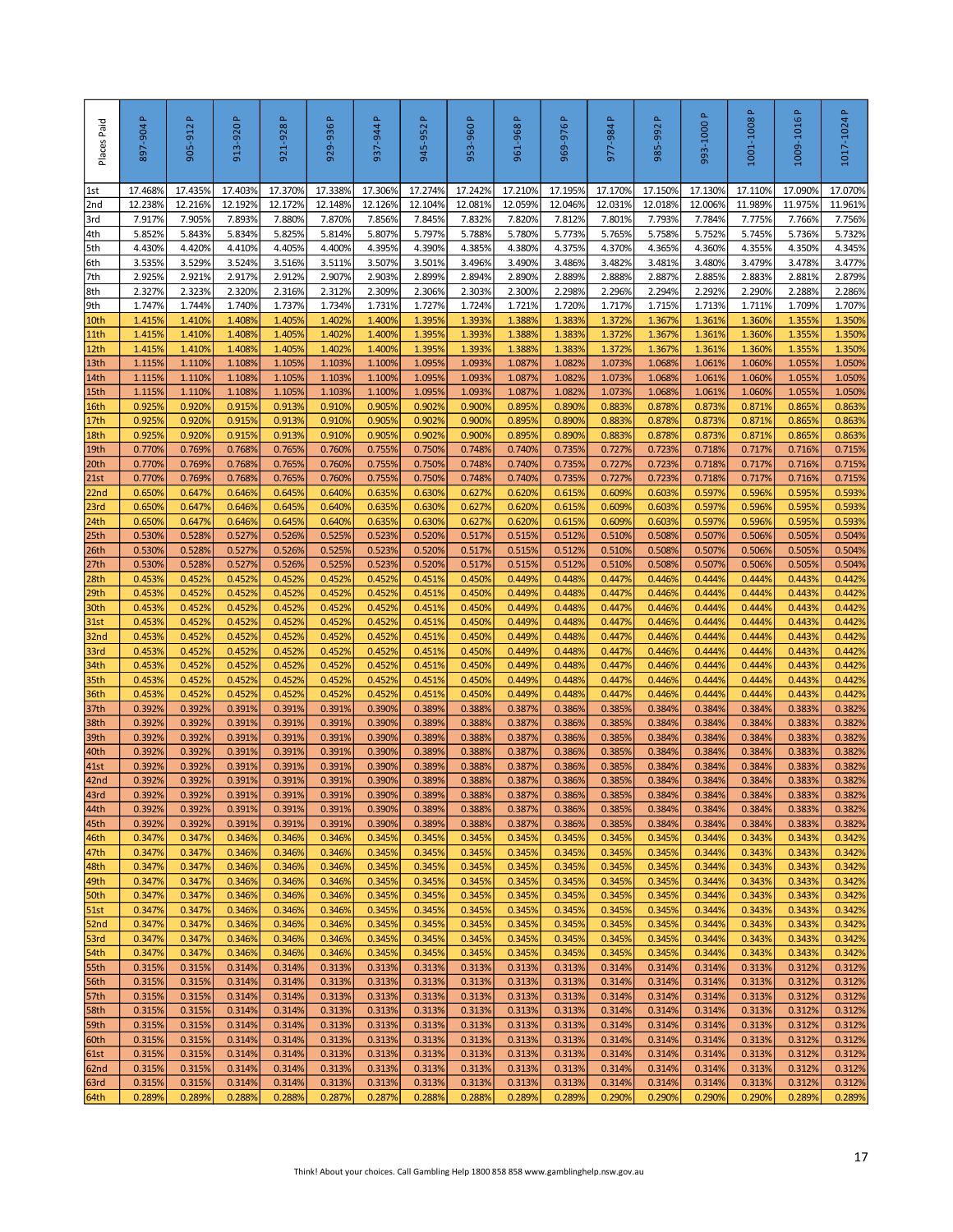| 65th              | 0.289% | 0.289% | 0.288% | 0.288% | 0.287% | 0.287%           | 0.288%           | 0.288% | 0.289% | 0.289% | 0.290%           | 0.290% | 0.290% | 0.290%           | 0.289%           | 0.289% |
|-------------------|--------|--------|--------|--------|--------|------------------|------------------|--------|--------|--------|------------------|--------|--------|------------------|------------------|--------|
| 66th              | 0.289% | 0.289% | 0.288% | 0.288% | 0.287% | 0.287%           | 0.288%           | 0.288% | 0.289% | 0.289% | 0.290%           | 0.290% | 0.290% | 0.290%           | 0.289%           | 0.289% |
| 67th              | 0.289% | 0.289% | 0.288% | 0.288% | 0.287% | 0.287%           | 0.288%           | 0.288% | 0.289% | 0.289% | 0.290%           | 0.290% | 0.290% | 0.290%           | 0.289%           | 0.289% |
| 68th              | 0.289% | 0.289% | 0.288% | 0.288% | 0.287% | 0.287%           | 0.288%           | 0.288% | 0.289% | 0.289% | 0.290%           | 0.290% | 0.290% | 0.290%           | 0.289%           | 0.289% |
| 69th              | 0.289% | 0.289% | 0.288% | 0.288% | 0.287% | 0.287%           | 0.288%           | 0.288% | 0.289% | 0.289% | 0.290%           | 0.290% | 0.290% | 0.290%           | 0.289%           | 0.289% |
| 70th              | 0.289% | 0.289% | 0.288% | 0.288% | 0.287% | 0.287%           | 0.288%           | 0.288% | 0.289% | 0.289% | 0.290%           | 0.290% | 0.290% | 0.290%           | 0.289%           | 0.289% |
| 71st              | 0.289% | 0.289% | 0.288% | 0.288% | 0.287% | 0.287%           | 0.288%           | 0.288% | 0.289% | 0.289% | 0.290%           | 0.290% | 0.290% | 0.290%           | 0.289%           | 0.289% |
| 72nd              | 0.289% | 0.289% | 0.288% | 0.288% | 0.287% | 0.287%           | 0.288%           | 0.288% | 0.289% | 0.289% | 0.290%           | 0.290% | 0.290% | 0.290%           | 0.289%           | 0.289% |
| 73rd              | 0.265% | 0.265% | 0.265% | 0.264% | 0.264% | 0.264%           | 0.265%           | 0.265% | 0.266% | 0.266% | 0.267%           | 0.267% | 0.267% | 0.266%           | 0.266%           | 0.266% |
| 74th              | 0.265% | 0.265% | 0.265% | 0.264% | 0.264% | 0.264%           | 0.265%           | 0.265% | 0.266% | 0.266% | 0.267%           | 0.267% | 0.267% | 0.266%           | 0.266%           | 0.266% |
| 75th              | 0.265% | 0.265% | 0.265% | 0.264% | 0.264% | 0.264%           | 0.265%           | 0.265% | 0.266% | 0.266% | 0.267%           | 0.267% | 0.267% | 0.266%           | 0.266%           | 0.266% |
| 76th              | 0.265% | 0.265% | 0.265% | 0.264% | 0.264% | 0.264%           | 0.265%           | 0.265% | 0.266% | 0.266% | 0.267%           | 0.267% | 0.267% | 0.266%           | 0.266%           | 0.266% |
|                   |        |        |        |        |        |                  |                  |        |        |        |                  |        |        |                  |                  |        |
| 77th              | 0.265% | 0.265% | 0.265% | 0.264% | 0.264% | 0.264%           | 0.265%           | 0.265% | 0.266% | 0.266% | 0.267%           | 0.267% | 0.267% | 0.266%           | 0.266%           | 0.266% |
| 78th              | 0.265% | 0.265% | 0.265% | 0.264% | 0.264% | 0.264%           | 0.265%           | 0.265% | 0.266% | 0.266% | 0.267%           | 0.267% | 0.267% | 0.266%           | 0.266%           | 0.266% |
| 79th              | 0.265% | 0.265% | 0.265% | 0.264% | 0.264% | 0.264%           | 0.265%           | 0.265% | 0.266% | 0.266% | 0.267%           | 0.267% | 0.267% | 0.266%           | 0.266%           | 0.266% |
| 80th              | 0.265% | 0.265% | 0.265% | 0.264% | 0.264% | 0.264%           | 0.265%           | 0.265% | 0.266% | 0.266% | 0.267%           | 0.267% | 0.267% | 0.266%           | 0.266%           | 0.266% |
| <b>81st</b>       | 0.265% | 0.265% | 0.265% | 0.264% | 0.264% | 0.264%           | 0.265%           | 0.265% | 0.266% | 0.266% | 0.267%           | 0.267% | 0.267% | 0.266%           | 0.266%           | 0.266% |
| 82nd              | 0.242% | 0.242% | 0.242% | 0.241% | 0.241% | 0.241%           | 0.242%           | 0.242% | 0.243% | 0.243% | 0.244%           | 0.244% | 0.244% | 0.243%           | 0.243%           | 0.243% |
| 83rd              | 0.242% | 0.242% | 0.242% | 0.241% | 0.241% | 0.241%           | 0.242%           | 0.242% | 0.243% | 0.243% | 0.244%           | 0.244% | 0.244% | 0.243%           | 0.243%           | 0.243% |
| 84th              | 0.242% | 0.242% | 0.242% | 0.241% | 0.241% | 0.241%           | 0.242%           | 0.242% | 0.243% | 0.243% | 0.244%           | 0.244% | 0.244% | 0.243%           | 0.243%           | 0.243% |
| 85th              | 0.242% | 0.242% | 0.242% | 0.241% | 0.241% | 0.241%           | 0.242%           | 0.242% | 0.243% | 0.243% | 0.244%           | 0.244% | 0.244% | 0.243%           | 0.243%           | 0.243% |
| 86th              | 0.242% | 0.242% | 0.242% | 0.241% | 0.241% | 0.241%           | 0.242%           | 0.242% | 0.243% | 0.243% | 0.244%           | 0.244% | 0.244% | 0.243%           | 0.243%           | 0.243% |
| 87th              | 0.242% | 0.242% | 0.242% | 0.241% | 0.241% | 0.241%           | 0.242%           | 0.242% | 0.243% | 0.243% | 0.244%           | 0.244% | 0.244% | 0.243%           | 0.243%           | 0.243% |
| 88th              | 0.2429 | 0.242% | 0.242% | 0.241% | 0.241% | 0.241%           | 0.242%           | 0.242% | 0.243% | 0.243% | 0.244%           | 0.244% | 0.244% | 0.243%           | 0.243%           | 0.243% |
| 89th              | 0.242% | 0.242% | 0.242% | 0.241% | 0.241% | 0.241%           | 0.242%           | 0.242% | 0.243% | 0.243% | 0.244%           | 0.244% | 0.244% | 0.243%           | 0.243%           | 0.243% |
| 90th              | 0.242% | 0.242% | 0.242% | 0.241% | 0.241% | 0.241%           | 0.242%           | 0.242% | 0.243% | 0.243% | 0.244%           | 0.244% | 0.244% | 0.243%           | 0.243%           | 0.243% |
| 91st              | 0.219% | 0.219% | 0.219% | 0.218% | 0.218% | 0.218%           | 0.219%           | 0.219% | 0.220% | 0.220% | 0.221%           | 0.221% | 0.221% | 0.220%           | 0.221%           | 0.221% |
| 92 <sub>nd</sub>  | 0.219% | 0.219% | 0.219% | 0.218% | 0.218% | 0.218%           | 0.219%           | 0.219% | 0.220% | 0.220% | 0.221%           | 0.221% | 0.221% | 0.220%           | 0.221%           | 0.221% |
| 93rd              | 0.219% | 0.219% | 0.219% | 0.218% | 0.218% | 0.218%           | 0.219%           | 0.219% | 0.220% | 0.220% | 0.221%           | 0.221% | 0.221% | 0.220%           | 0.221%           | 0.221% |
| 94th              | 0.219% | 0.219% | 0.219% | 0.218% | 0.218% | 0.218%           | 0.219%           | 0.219% | 0.220% | 0.220% | 0.221%           | 0.221% | 0.221% | 0.220%           | 0.221%           | 0.221% |
| 95th              | 0.219% | 0.219% | 0.219% | 0.218% | 0.218% | 0.218%           | 0.219%           | 0.219% | 0.220% | 0.220% | 0.221%           | 0.221% | 0.221% | 0.220%           | 0.221%           | 0.221% |
| 96th              | 0.219% | 0.219% | 0.219% | 0.218% | 0.218% | 0.218%           | 0.219%           | 0.219% | 0.220% | 0.220% | 0.221%           | 0.221% | 0.221% | 0.220%           | 0.221%           | 0.221% |
| 97th              | 0.219% | 0.219% | 0.219% | 0.218% | 0.218% | 0.218%           | 0.219%           | 0.219% | 0.220% | 0.220% | 0.221%           | 0.221% | 0.221% | 0.220%           | 0.221%           | 0.221% |
| 98th              | 0.219% | 0.219% | 0.219% | 0.218% | 0.218% | 0.218%           | 0.219%           | 0.219% | 0.220% | 0.220% | 0.221%           | 0.221% | 0.221% | 0.220%           | 0.221%           | 0.221% |
| 99th              | 0.219% | 0.219% | 0.219% | 0.218% | 0.218% | 0.218%           | 0.219%           | 0.219% | 0.220% | 0.220% | 0.221%           | 0.221% | 0.221% | 0.220%           | 0.221%           | 0.221% |
| 100th             | 0.1979 | 0.197% | 0.197% | 0.196% | 0.196% | 0.197%           | 0.197%           | 0.197% | 0.198% | 0.198% | 0.199%           | 0.1999 | 0.200% | 0.199%           | 0.199%           | 0.199% |
| <b>101st</b>      | 0.197% | 0.197% | 0.197% | 0.196% | 0.196% | 0.197%           | 0.197%           | 0.197% | 0.198% | 0.198% | 0.199%           | 0.199% | 0.200% | 0.199%           | 0.199%           | 0.199% |
| <b>102nd</b>      | 0.197% | 0.197% | 0.197% | 0.196% | 0.196% | 0.197%           | 0.197%           | 0.197% | 0.198% | 0.198% | 0.199%           | 0.199% | 0.200% | 0.199%           | 0.199%           | 0.199% |
| 103rd             | 0.197% | 0.197% | 0.197% | 0.196% | 0.196% | 0.197%           | 0.197%           | 0.197% | 0.198% | 0.198% | 0.199%           | 0.199% | 0.200% | 0.199%           | 0.199%           | 0.199% |
| 104th             | 0.197% | 0.197% | 0.197% | 0.196% | 0.196% | 0.197%           | 0.197%           | 0.197% | 0.198% | 0.198% | 0.199%           | 0.199% | 0.200% | 0.199%           | 0.199%           | 0.199% |
| 105th             | 0.197% | 0.197% | 0.197% | 0.196% | 0.196% | 0.197%           | 0.197%           | 0.197% | 0.198% | 0.198% | 0.199%           | 0.199% | 0.200% | 0.199%           | 0.199%           | 0.199% |
| 106th             | 0.197% | 0.197% | 0.197% | 0.196% | 0.196% | 0.197%           | 0.197%           | 0.197% | 0.198% | 0.198% | 0.199%           | 0.199% | 0.200% | 0.199%           | 0.199%           | 0.199% |
| 107th             | 0.197% | 0.197% | 0.197% | 0.196% | 0.196% | 0.197%           | 0.197%           | 0.197% | 0.198% | 0.198% | 0.199%           | 0.199% | 0.200% | 0.199%           | 0.199%           | 0.199% |
| <b>108th</b>      | 0.197% | 0.197% | 0.197% | 0.196% | 0.196% | 0.197%           | 0.197%           | 0.197% | 0.198% | 0.198% | 0.199%           | 0.199% | 0.200% | 0.199%           | 0.199%           | 0.199% |
| 109th             | 0.175% | 0.175% | 0.175% | 0.175% | 0.175% | 0.176%           | 0.176%           | 0.176% | 0.177% | 0.177% | 0.178%           | 0.178% | 0.179% | 0.178%           | 0.178%           | 0.177% |
| 110th             | 0.175% | 0.175% | 0.175% | 0.175% | 0.175% | 0.176%           | 0.176%           | 0.176% | 0.177% | 0.177% | 0.178%           | 0.178% | 0.179% | 0.178%           | 0.178%           | 0.177% |
| 111th             | 0.175% | 0.175% | 0.175% | 0.175% | 0.175% | 0.176%           | 0.176%           | 0.176% | 0.177% | 0.177% | 0.178%           | 0.1789 | 0.179% | 0.178%           | 0.178%           | 0.177% |
| <b>112th</b>      | 0.175% | 0.175% | 0.175% | 0.175% | 0.175% | 0.176%           | 0.176%           | 0.176% | 0.177% | 0.177% | 0.178%           | 0.178% | 0.179% | 0.178%           | 0.178%           | 0.177% |
| 113th             | 0.175% | 0.175% | 0.175% | 0.175% | 0.175% | 0.176%           | 0.176%           | 0.176% | 0.177% | 0.177% | 0.178%           | 0.178% | 0.179% | 0.178%           | 0.178%           | 0.177% |
| 114th             |        | 0.175% | 0.175% | 0.175% | 0.175% | 0.176%           | 0.176%           | 0.176% | 0.177% | 0.177% | 0.178%           | 0.178% | 0.179% | 0.178%           | 0.178%           | 0.177% |
| <b>115th</b>      |        |        | 0.175% | 0.175% | 0.175% | 0.176%           | 0.176%           | 0.176% | 0.177% | 0.177% | 0.178%           | 0.178% | 0.179% | 0.178%           | 0.178%           | 0.177% |
| 116th             |        |        |        | 0.175% | 0.175% | 0.176%           | 0.176%           | 0.176% | 0.177% | 0.177% | 0.178%           | 0.178% | 0.179% | 0.178%           | 0.178%           | 0.177% |
|                   |        |        |        |        |        |                  |                  | 0.176% | 0.177% | 0.177% |                  |        | 0.179% |                  |                  |        |
| 117th<br>118th    |        |        |        |        | 0.174% | 0.176%<br>0.159% | 0.176%<br>0.158% | 0.158% | 0.158% | 0.158% | 0.178%<br>0.158% | 0.178% | 0.158% | 0.178%<br>0.157% | 0.178%<br>0.157% | 0.177% |
|                   |        |        |        |        |        |                  |                  |        |        |        |                  | 0.158% |        |                  |                  | 0.157% |
| 119 <sub>th</sub> |        |        |        |        |        |                  | 0.158%           | 0.158% | 0.158% | 0.158% | 0.158%           | 0.158% | 0.158% | 0.157%           | 0.157%           | 0.157% |
| 120th             |        |        |        |        |        |                  |                  | 0.158% | 0.158% | 0.158% | 0.158%           | 0.158% | 0.158% | 0.157%           | 0.157%           | 0.157% |
| 121st             |        |        |        |        |        |                  |                  |        | 0.158% | 0.158% | 0.158%           | 0.158% | 0.158% | 0.157%           | 0.157%           | 0.157% |
| 122nd             |        |        |        |        |        |                  |                  |        |        | 0.158% | 0.158%           | 0.158% | 0.158% | 0.157%           | 0.157%           | 0.157% |
| 123rd             |        |        |        |        |        |                  |                  |        |        |        | 0.158%           | 0.158% | 0.158% | 0.157%           | 0.157%           | 0.157% |
| 124th             |        |        |        |        |        |                  |                  |        |        |        |                  | 0.158% | 0.158% | 0.157%           | 0.157%           | 0.157% |
| 125th             |        |        |        |        |        |                  |                  |        |        |        |                  |        | 0.158% | 0.157%           | 0.157%           | 0.157% |
| 126th             |        |        |        |        |        |                  |                  |        |        |        |                  |        |        | 0.157%           | 0.157%           | 0.157% |
| 127th             |        |        |        |        |        |                  |                  |        |        |        |                  |        |        |                  | 0.148%           | 0.146% |
| 128th             |        |        |        |        |        |                  |                  |        |        |        |                  |        |        |                  |                  | 0.146% |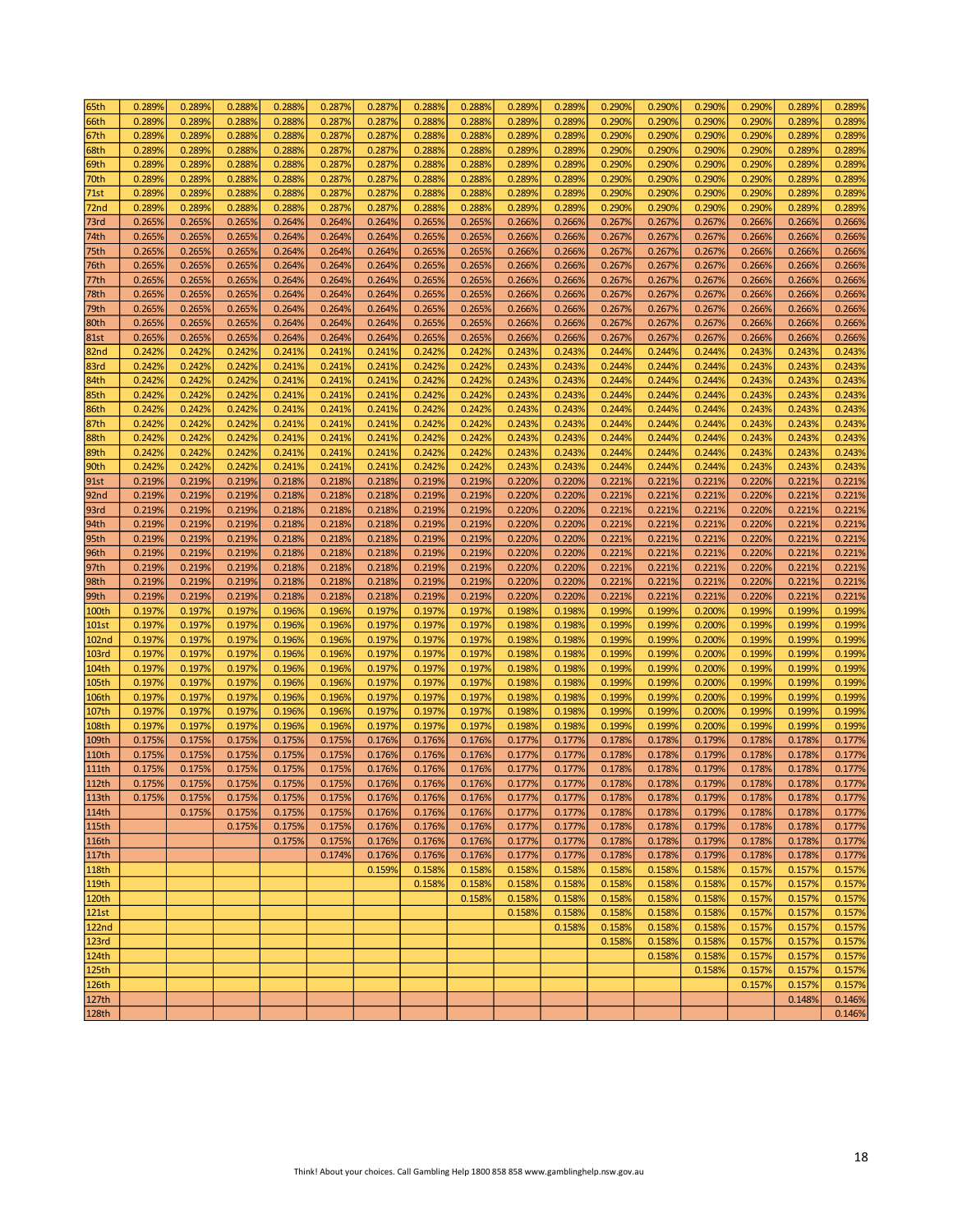| Places Paid              | 1025-1032 P       | 1033-1040 P       | 1041-1048P        | 1049-1056P        | <u>م</u><br>1057-1064 | $\Delta$<br>1065-1072 | 1073-1080 P       | 1081-1088P        | 1089-1096P                                                                             | 1097-1104P        | a,<br>1105-1112   | 1113-1120P        | 1121-1128P        | 1129-1136P        | $\Delta$<br>1137-1144 | $\Delta$<br>1145-1152 |
|--------------------------|-------------------|-------------------|-------------------|-------------------|-----------------------|-----------------------|-------------------|-------------------|----------------------------------------------------------------------------------------|-------------------|-------------------|-------------------|-------------------|-------------------|-----------------------|-----------------------|
| 1st                      | 17.050%           | 17.030%           | 17.010%           | 16.989%           | 16.967%               | 16.946%               | 16.925%           | 16.904%           | 16.883%                                                                                | 16.862%           | 16.841%           | 16.820%           | 16.818%           | 16.815%           | 16.814%               | 16.812%               |
| 2nd<br>3rd               | 11.947%<br>7.748% | 11.934%<br>7.740% | 11.919%<br>7.729% | 11.905%<br>7.722% | 11.890%<br>7.713%     | 11.876%<br>7.705%     | 11.863%<br>7.696% | 11.848%<br>7.687% | 11.831%<br>7.678%                                                                      | 11.818%<br>7.669% | 11.804%<br>7.660% | 11.791%<br>7.651% | 11.788%<br>7.649% | 11.787%<br>7.648% | 11.787%<br>7.647%     | 11.786%<br>7.646%     |
| 4th                      | 5.724%            | 5.717%            | 5.710%            | 5.706%            | 5.701%                | 5.696%                | 5.691%            | 5.688%            | 5.683%                                                                                 | 5.679%            | 5.675%            | 5.671%            | 5.669%            | 5.668%            | 5.667%                | 5.666%                |
| 5th                      | 4.340%            | 4.335%            | 4.330%            | 4.325%            | 4.320%                | 4.315%                | 4.310%            | 4.305%            | 4.300%                                                                                 | 4.296%            | 4.292%            | 4.288%            | 4.284%            | 4.283%            | 4.282%                | 4.281%                |
| 6th                      | 3.476%            | 3.475%            | 3.474%            | 3.473%            | 3.472%                | 3.471%                | 3.470%            | 3.469%            | 3.468%                                                                                 | 3.467%            | 3.466%            | 3.465%            | 3.464%            | 3.463%            | 3.462%                | 3.461%                |
| 7th                      | 2.877%            | 2.875%            | 2.872%            | 2.871%            | 2.870%                | 2.869%                | 2.868%            | 2.867%            | 2.866%                                                                                 | 2.865%            | 2.864%            | 2.863%            | 2.862%            | 2.861%            | 2.860%                | 2.859%                |
| 8th<br>9th               | 2.284%<br>1.705%  | 2.282%<br>1.703%  | 2.279%<br>1.701%  | 2.278%<br>1.699%  | 2.277%<br>1.697%      | 2.276%<br>1.695%      | 2.275%<br>1.693%  | 2.274%<br>1.690%  | 2.273%<br>1.688%                                                                       | 2.272%<br>1.686%  | 2.271%<br>1.684%  | 2.270%<br>1.683%  | 2.269%<br>1.682%  | 2.268%<br>1.682%  | 2.267%<br>1.681%      | 2.266%<br>1.681%      |
| 10th                     | 1.345%            | 1.341%            | 1.336%            | 1.330%            | 1.325%                | 1.320%                | 1.315%            | 1.307%            | 1.306%                                                                                 | 1.303%            | 1.300%            | 1.2989            | 1.296%            | 1.293%            | 1.292%                | 1.290%                |
| 11th                     | 1.345%            | 1.341%            | 1.336%            | 1.330%            | 1.325%                | 1.320%                | 1.315%            | 1.307%            | 1.306%                                                                                 | 1.303%            | 1.300%            | 1.2989            | 1.296%            | 1.293%            | 1.292%                | 1.290%                |
| 12th                     | 1.345%            | 1.341%            | 1.336%            | 1.330%            | 1.325%                | 1.320%                | 1.315%            | 1.307%            | 1.306%                                                                                 | 1.303%            | 1.300%            | 1.2989            | 1.296%            | 1.293%            | 1.292%                | 1.290%                |
| 13th                     | 1.047%            | 1.045%            | 1.043%            | 1.041%            | 1.037%                | 1.035%                | 1.033%            | 1.027%            | 1.026%                                                                                 | 1.023%            | 1.020%            | 1.0189            | 1.016%            | 1.013%            | 1.012%                | 1.011%                |
| 14th<br>15th             | 1.047%<br>1.047%  | 1.045%<br>1.045%  | 1.043%<br>1.043%  | 1.041%<br>1.041%  | 1.037%<br>1.037%      | 1.035%<br>1.035%      | 1.033%<br>1.033%  | 1.027%<br>1.027%  | 1.026%<br>1.026%                                                                       | 1.023%<br>1.023%  | 1.020%<br>1.020%  | 1.018%<br>1.018%  | 1.016%<br>1.016%  | 1.013%<br>1.013%  | 1.012%<br>1.012%      | 1.011%<br>1.011%      |
| 16th                     | 0.860%            | 0.855%            | 0.850%            | 0.849%            | 0.847%                | 0.844%                | 0.841%            | 0.837%            | 0.835%                                                                                 | 0.832%            | 0.830%            | 0.8289            | 0.826%            | 0.823%            | 0.822%                | 0.820%                |
| 17th                     | 0.860%            | 0.855%            | 0.850%            | 0.849%            | 0.847%                | 0.844%                | 0.841%            | 0.837%            | 0.835%                                                                                 | 0.832%            | 0.830%            | 0.828%            | 0.826%            | 0.823%            | 0.822%                | 0.820%                |
| 18th                     | 0.860%            | 0.855%            | 0.850%            | 0.849%            | 0.847%                | 0.844%                | 0.841%            | 0.837%            | 0.835%                                                                                 | 0.832%            | 0.830%            | 0.828%            | 0.826%            | 0.823%            | 0.822%                | 0.820%                |
| 19th                     | 0.712%            | 0.710%            | 0.705%            | 0.704%            | 0.701%                | 0.696%                | 0.693%            | 0.685%            | 0.683%                                                                                 | 0.681%            | 0.679%            | 0.677%            | 0.675%            | 0.673%            | 0.672%                | 0.670%                |
| 20th                     | 0.712%<br>0.712%  | 0.710%<br>0.710%  | 0.705%<br>0.705%  | 0.704%<br>0.704%  | 0.701%<br>0.701%      | 0.696%<br>0.696%      | 0.693%<br>0.693%  | 0.685%<br>0.685%  | 0.683%<br>0.683%                                                                       | 0.681%<br>0.681%  | 0.679%<br>0.679%  | 0.677%<br>0.677%  | 0.675%<br>0.675%  | 0.673%<br>0.673%  | 0.672%<br>0.672%      | 0.670%<br>0.670%      |
| 21st<br>22 <sub>nd</sub> | 0.591%            | 0.590%            | 0.587%            | 0.583%            | 0.580%                | 0.575%                | 0.572%            | 0.567%            | 0.564%                                                                                 | 0.562%            | 0.560%            | 0.559%            | 0.558%            | 0.556%            | 0.554%                | 0.552%                |
| 23rd                     | 0.591%            | 0.590%            | 0.587%            | 0.583%            | 0.580%                | 0.575%                | 0.572%            | 0.567%            | 0.564%                                                                                 | 0.562%            | 0.560%            | 0.559%            | 0.558%            | 0.556%            | 0.554%                | 0.552%                |
| 24th                     | 0.591%            | 0.590%            | 0.587%            | 0.583%            | 0.580%                | 0.575%                | 0.572%            | 0.567%            | 0.564%                                                                                 | 0.562%            | 0.560%            | 0.5599            | 0.558%            | 0.556%            | 0.554%                | 0.552%                |
| 25 <sub>th</sub>         | 0.502%            | 0.501%            | 0.500%            | 0.499%            | 0.498%                | 0.497%                | 0.496%            | 0.495%            | 0.494%                                                                                 | 0.493%            | 0.492%            | 0.491%            | 0.490%            | 0.489%            | 0.487%                | 0.484%                |
| 26th                     | 0.502%            | 0.501%            | 0.500%            | 0.499%            | 0.498%                | 0.497%                | 0.496%            | 0.495%            | 0.494%                                                                                 | 0.493%            | 0.492%            | 0.491%            | 0.490%            | 0.489%            | 0.487%                | 0.484%                |
| 27th<br>28th             | 0.502%<br>0.441%  | 0.501%<br>0.440%  | 0.500%<br>0.439%  | 0.499%<br>0.438%  | 0.498%<br>0.437%      | 0.497%<br>0.436%      | 0.496%<br>0.435%  | 0.495%<br>0.434%  | 0.494%<br>0.433%                                                                       | 0.493%<br>0.432%  | 0.492%<br>0.432%  | 0.491%<br>0.431%  | 0.490%<br>0.430%  | 0.489%<br>0.428%  | 0.487%<br>0.426%      | 0.484%<br>0.422%      |
| 29th                     | 0.441%            | 0.440%            | 0.439%            | 0.438%            | 0.437%                | 0.436%                | 0.435%            | 0.434%            | 0.433%                                                                                 | 0.432%            | 0.432%            | 0.431%            | 0.430%            | 0.428%            | 0.426%                | 0.422%                |
| 30th                     | 0.441%            | 0.440%            | 0.439%            | 0.438%            | 0.437%                | 0.436%                | 0.435%            | 0.434%            | 0.433%                                                                                 | 0.432%            | 0.432%            | 0.431%            | 0.430%            | 0.428%            | 0.426%                | 0.422%                |
| 31st                     | 0.441%            | 0.440%            | 0.439%            | 0.438%            | 0.437%                | 0.436%                | 0.435%            | 0.434%            | 0.433%                                                                                 | 0.432%            | 0.432%            | 0.431%            | 0.430%            | 0.428%            | 0.426%                | 0.422%                |
| 32 <sub>nd</sub>         | 0.441%            | 0.440%            | 0.439%            | 0.438%            | 0.437%                | 0.436%                | 0.435%            | 0.434%            | 0.433%                                                                                 | 0.432%            | 0.432%            | 0.431%            | 0.430%            | 0.428%            | 0.426%                | 0.422%                |
| 33rd<br>34th             | 0.441%<br>0.441%  | 0.440%<br>0.440%  | 0.439%<br>0.439%  | 0.438%<br>0.438%  | 0.437%<br>0.437%      | 0.436%<br>0.436%      | 0.435%<br>0.435%  | 0.434%<br>0.434%  | 0.433%<br>0.433%                                                                       | 0.432%<br>0.432%  | 0.432%<br>0.432%  | 0.431%<br>0.431%  | 0.430%<br>0.430%  | 0.428%<br>0.428%  | 0.426%<br>0.426%      | 0.422%<br>0.422%      |
| 35th                     | 0.441%            | 0.440%            | 0.439%            | 0.438%            | 0.437%                | 0.436%                | 0.435%            | 0.434%            | 0.433%                                                                                 | 0.432%            | 0.432%            | 0.431%            | 0.430%            | 0.428%            | 0.426%                | 0.422%                |
| 36th                     | 0.441%            | 0.440%            | 0.439%            | 0.438%            | 0.437%                | 0.436%                | 0.435%            | 0.434%            | 0.433%                                                                                 | 0.432%            | 0.432%            | 0.431%            | 0.430%            | 0.428%            | 0.426%                | 0.422%                |
| 37th                     | 0.381%            | 0.380%            | 0.379%            | 0.378%            | 0.377%                | 0.376%                | 0.375%            | 0.374%            | 0.373%                                                                                 | 0.372%            | 0.372%            | 0.371%            | 0.370%            | 0.368%            | 0.366%                | 0.362%                |
| 38th                     | 0.381%            | 0.380%            | 0.379%            | 0.378%            | 0.377%                | 0.376%                | 0.375%            | 0.374%            | 0.373%                                                                                 | 0.372%            | 0.372%            | 0.371%            | 0.370%            | 0.368%            | 0.366%                | 0.362%                |
| 39th<br>40th             | 0.381%<br>0.381%  | 0.380%<br>0.380%  | 0.379%<br>0.379%  | 0.378%<br>0.378%  | 0.377%<br>0.377%      | 0.376%<br>0.376%      | 0.375%<br>0.375%  | 0.374%<br>0.374%  | 0.373%<br>0.373%                                                                       | 0.372%<br>0.372%  | 0.372%<br>0.372%  | 0.371%<br>0.371%  | 0.370%<br>0.370%  | 0.368%<br>0.368%  | 0.366%<br>0.366%      | 0.362%<br>0.362%      |
| 41st                     | 0.381%            | 0.380%            | 0.379%            | 0.378%            | 0.377%                | 0.376%                | 0.375%            | 0.374%            | 0.373%                                                                                 | 0.372%            | 0.372%            | 0.371%            | 0.370%            | 0.368%            | 0.366%                | 0.362%                |
| 42 <sub>nd</sub>         | 0.381%            | 0.380%            | 0.379%            | 0.378%            | 0.377%                | 0.376%                | 0.375%            | 0.374%            | 0.373%                                                                                 | 0.372%            | 0.372%            | 0.371%            | 0.370%            | 0.368%            | 0.366%                | 0.362%                |
| 43rd                     | 0.381%            | 0.380%            | 0379%             | 0.378%            | 0.377%                | 0.376%                | 0.375%            | 0.374%            | 0.373%                                                                                 | 0.372%            | 0.372%            | 0.371%            | 0.370%            | 0.368%            | 0.366%                | 0.362%                |
| 44th                     | 0.381%            | 0.380%            | 0.379%            | 0.378%            | 0.377%                | 0.376%                | 0.375%            | 0.374%            | 0.373%                                                                                 | 0.372%            | 0.372%            | 0.371%            | 0.370%            | 0.368%            | 0.366%                | 0.362%                |
| 45th<br>46th             | 0.381%<br>0.341%  | 0.380%<br>0.340%  | 0.379%<br>0.339%  | 0.378%<br>0.337%  | 0.377%<br>0.337%      | 0.376%<br>0.335%      | 0.375%<br>0.334%  | 0.374%<br>0.334%  | 0.373%<br>0.333%                                                                       | 0.372%<br>0.332%  | 0.372%<br>0.332%  | 0.371%<br>0.331%  | 0.370%<br>0.330%  | 0.368%<br>0.328%  | 0.366%<br>0.326%      | 0.362%<br>0.322%      |
| 47th                     | 0.341%            | 0.340%            | 0.339%            | 0.337%            | 0.337%                | 0.335%                | 0.334%            | 0.334%            | 0.333%                                                                                 | 0.332%            | 0.332%            | 0.331%            | 0.330%            | 0.328%            | 0.326%                | 0.322%                |
| 48th                     | 0.341%            | 0.340%            | 0.339%            | 0.337%            | 0.337%                | 0.335%                | 0.334%            | 0.334%            | 0.333%                                                                                 | 0.332%            | 0.332%            | 0.331%            | 0.330%            | 0.328%            | 0.326%                | 0.322%                |
| 49th                     | 0.341%            | 0.340%            | 0.339%            | 0.337%            | 0.337%                | 0.335%                | 0.334%            | 0.334%            | 0.333%                                                                                 | 0.332%            | 0.332%            | 0.331%            | 0.330%            | 0.328%            | 0.326%                | 0.322%                |
| 50th<br>51st             | 0.341%<br>0.341%  | 0.340%<br>0.340%  | 0.339%<br>0.339%  | 0.337%<br>0.337%  | 0.337%<br>0.337%      | 0.335%<br>0.335%      | 0.334%<br>0.334%  | 0.334%<br>0.334%  | 0.333%<br>0.333%                                                                       | 0.332%<br>0.332%  | 0.332%<br>0.332%  | 0.331%<br>0.331%  | 0.330%<br>0.330%  | 0.328%<br>0.328%  | 0.326%<br>0.326%      | 0.322%<br>0.322%      |
| 52nd                     | 0.341%            | 0.340%            | 0.339%            | 0.337%            | 0.337%                | 0.335%                | 0.334%            | 0.334%            | 0.333%                                                                                 | 0.332%            | 0.332%            | 0.331%            | 0.330%            | 0.328%            | 0.326%                | 0.322%                |
| 53rd                     | 0.341%            | 0.340%            | 0.339%            | 0.337%            | 0.337%                | 0.335%                | 0.334%            | 0.334%            | 0.333%                                                                                 | 0.332%            | 0.332%            | 0.331%            | 0.330%            | 0.328%            | 0.326%                | 0.322%                |
| 54th                     | 0.341%            | 0.340%            | 0.339%            | 0.337%            | 0.337%                | 0.335%                | 0.334%            | 0.334%            | 0.333%                                                                                 | 0.332%            | 0.332%            | 0.331%            | 0.330%            | 0.328%            | 0.326%                | 0.322%                |
| 55th                     | 0.311%            | 0.310%            | 0.309%            | 0.307%            | 0.307%                | 0.305%                | 0.304%            | 0.304%            | 0.303%                                                                                 | 0.302%            | 0.301%            | 0.301%            | 0.299%            | 0.298%            | 0.296%                | 0.292%                |
| 56th<br>57th             | 0.311%<br>0.311%  | 0.310%<br>0.310%  | 0.309%<br>0.309%  | 0.307%<br>0.307%  | 0.307%<br>0.307%      | 0.305%<br>0.305%      | 0.304%<br>0.304%  | 0.304%<br>0.304%  | 0.303%<br>0.303%                                                                       | 0.302%<br>0.302%  | 0.301%<br>0.301%  | 0.301%<br>0.301%  | 0.299%<br>0.299%  | 0.298%<br>0.298%  | 0.296%<br>0.296%      | 0.292%<br>0.292%      |
| 58th                     | 0.311%            | 0.310%            | 0.309%            | 0.307%            | 0.307%                | 0.305%                | 0.304%            | 0.304%            | 0.303%                                                                                 | 0.302%            | 0.301%            | 0.301%            | 0.299%            | 0.298%            | 0.296%                | 0.292%                |
| 59th                     | 0.311%            | 0.310%            | 0.309%            | 0.307%            | 0.307%                | 0.305%                | 0.304%            | 0.304%            | 0.303%                                                                                 | 0.302%            | 0.301%            | 0.301%            | 0.299%            | 0.298%            | 0.296%                | 0.292%                |
| 60th                     | 0.311%            | 0.310%            | 0.309%            | 0.307%            | 0.307%                | 0.305%                | 0.304%            | 0.304%            | 0.303%                                                                                 | 0.302%            | 0.301%            | 0.301%            | 0.299%            | 0.298%            | 0.296%                | 0.292%                |
| 61st                     | 0.311%            | 0.310%            | 0.309%            | 0.307%            | 0.307%                | 0.305%                | 0.304%            | 0.304%            | 0.303%                                                                                 | 0.302%            | 0.301%            | 0.301%            | 0.299%            | 0.298%            | 0.296%                | 0.292%                |
| 62nd<br>63rd             | 0.311%<br>0.311%  | 0.310%<br>0.310%  | 0.309%<br>0.309%  | 0.307%<br>0.307%  | 0.307%<br>0.307%      | 0.305%<br>0.305%      | 0.304%<br>0.304%  | 0.304%<br>0.304%  | 0.303%<br>0.303%                                                                       | 0.302%<br>0.302%  | 0.301%<br>0.301%  | 0.301%<br>0.301%  | 0.299%<br>0.299%  | 0.298%<br>0.298%  | 0.296%<br>0.296%      | 0.292%<br>0.292%      |
| 64th                     | 0.288%            | 0.286%            | 0.286%            | 0.285%            | 0.284%                | 0.283%                | 0.283%            | 0.283%            | 0.282%                                                                                 | 0.282%            | 0.281%            | 0.280%            | 0.279%            | 0.278%            | 0.276%                | 0.273%                |
|                          |                   |                   |                   |                   |                       |                       |                   |                   | Think! About your choices. Call Gambling Help 1800 858 858 www.gamblinghelp.nsw.gov.au |                   |                   |                   |                   |                   |                       | 19                    |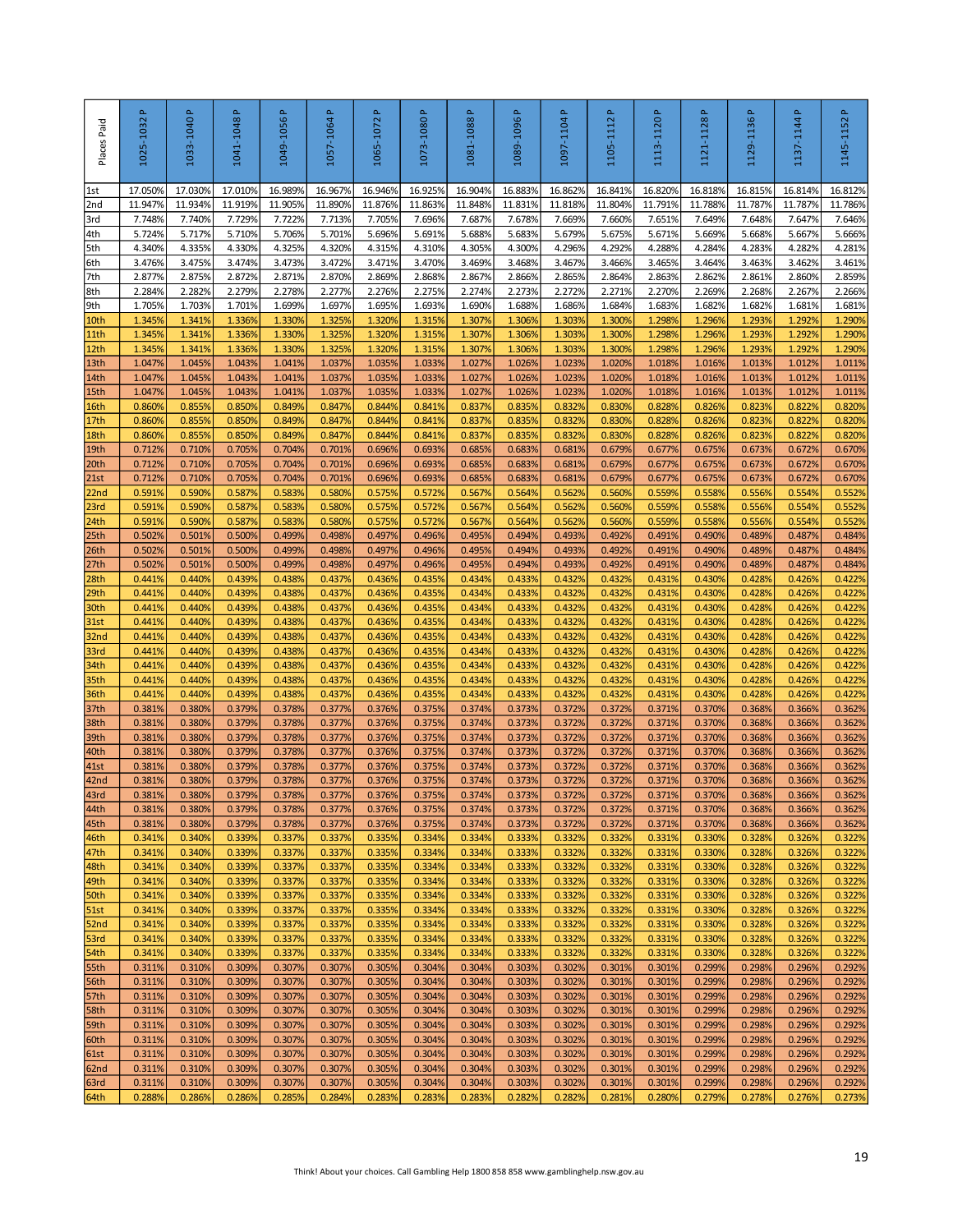| 65th              | 0.2889 | 0.286% | 0.286% | 0.285% | 0.284% | 0.283% | 0.283% | 0.283% | 0.282% | 0.282% | 0.281% | 0.280% | 0.279% | 0.278% | 0.276% | 0.273% |
|-------------------|--------|--------|--------|--------|--------|--------|--------|--------|--------|--------|--------|--------|--------|--------|--------|--------|
| 66th              | 0.2889 | 0.286% | 0.286% | 0.285% | 0.284% | 0.283% | 0.283% | 0.283% | 0.282% | 0.282% | 0.281% | 0.280% | 0.279% | 0.278% | 0.276% | 0.273% |
| 67th              | 0.288% | 0.286% | 0.286% | 0.285% | 0.284% | 0.283% | 0.283% | 0.283% | 0.282% | 0.282% | 0.281% | 0.280% | 0.279% | 0.278% | 0.276% | 0.273% |
| 68th              | 0.288% | 0.286% | 0.286% | 0.285% | 0.284% | 0.283% | 0.283% | 0.283% | 0.282% | 0.282% | 0.281% | 0.280% | 0.279% | 0.278% | 0.276% | 0.273% |
| 69th              | 0.288% | 0.286% | 0.286% | 0.285% | 0.284% | 0.283% | 0.283% | 0.283% | 0.282% | 0.282% | 0.281% | 0.280% | 0.279% | 0.278% | 0.276% | 0.273% |
| 70th              | 0.2889 | 0.286% | 0.286% | 0.285% | 0.284% | 0.283% | 0.283% | 0.283% | 0.282% | 0.282% | 0.281% | 0.280% | 0.279% | 0.278% | 0.276% | 0.273% |
| 71st              | 0.288% | 0.286% | 0.286% | 0.285% | 0.284% | 0.283% | 0.283% | 0.283% | 0.282% | 0.282% | 0.281% | 0.280% | 0.279% | 0.278% | 0.276% | 0.273% |
|                   | 0.288% | 0.286% | 0.286% | 0.285% | 0.284% | 0.283% | 0.283% | 0.283% | 0.282% | 0.282% | 0.281% | 0.280% | 0.279% | 0.278% | 0.276% | 0.273% |
| 72nd              |        |        |        |        |        |        |        |        |        |        |        |        |        |        |        |        |
| 73rd              | 0.265% | 0.264% | 0.264% | 0.263% | 0.263% | 0.262% | 0.262% | 0.262% | 0.262% | 0.262% | 0.261% | 0.260% | 0.259% | 0.258% | 0.256% | 0.255% |
| 74th              | 0.265% | 0.264% | 0.264% | 0.263% | 0.263% | 0.262% | 0.262% | 0.262% | 0.262% | 0.262% | 0.261% | 0.260% | 0.259% | 0.258% | 0.256% | 0.255% |
| 75th              | 0.265% | 0.264% | 0.264% | 0.263% | 0.263% | 0.262% | 0.262% | 0.262% | 0.262% | 0.262% | 0.261% | 0.260% | 0.259% | 0.258% | 0.256% | 0.255% |
| 76th              | 0.265% | 0.264% | 0.264% | 0.263% | 0.263% | 0.262% | 0.262% | 0.262% | 0.262% | 0.262% | 0.261% | 0.260% | 0.259% | 0.258% | 0.256% | 0.255% |
| 77th              | 0.2659 | 0.264% | 0.264% | 0.263% | 0.263% | 0.262% | 0.262% | 0.262% | 0.262% | 0.262% | 0.261% | 0.260% | 0.259% | 0.258% | 0.256% | 0.255% |
| 78th              | 0.265% | 0.264% | 0.264% | 0.263% | 0.263% | 0.262% | 0.262% | 0.262% | 0.262% | 0.262% | 0.261% | 0.260% | 0.259% | 0.258% | 0.256% | 0.255% |
| 79th              | 0.265% | 0.264% | 0.264% | 0.263% | 0.263% | 0.262% | 0.262% | 0.262% | 0.262% | 0.262% | 0.261% | 0.260% | 0.259% | 0.258% | 0.256% | 0.255% |
| 80th              | 0.265% | 0.264% | 0.264% | 0.263% | 0.263% | 0.262% | 0.262% | 0.262% | 0.262% | 0.262% | 0.261% | 0.260% | 0.259% | 0.258% | 0.256% | 0.255% |
| <b>81st</b>       | 0.265% | 0.264% | 0.264% | 0.263% | 0.263% | 0.262% | 0.262% | 0.262% | 0.262% | 0.262% | 0.261% | 0.260% | 0.259% | 0.258% | 0.256% | 0.255% |
| 82nd              | 0.242% | 0.242% | 0.242% | 0.242% | 0.242% | 0.242% | 0.242% | 0.242% | 0.242% | 0.242% | 0.241% | 0.241% | 0.239% | 0.238% | 0.236% | 0.237% |
| 83rd              | 0.242% | 0.242% | 0.242% | 0.242% | 0.242% | 0.242% | 0.242% | 0.242% | 0.242% | 0.242% | 0.241% | 0.241% | 0.239% | 0.238% | 0.236% | 0.237% |
| 84th              | 0.242% | 0.242% | 0.242% | 0.242% | 0.242% | 0.242% | 0.242% | 0.242% | 0.242% | 0.242% | 0.241% | 0.241% | 0.239% | 0.238% | 0.236% | 0.237% |
| 85th              | 0.242% | 0.242% | 0.242% | 0.242% | 0.242% | 0.242% | 0.242% | 0.242% | 0.242% | 0.242% | 0.241% | 0.241% | 0.239% | 0.238% | 0.236% | 0.237% |
| 86th              | 0.242% | 0.242% | 0.242% | 0.242% | 0.242% | 0.242% | 0.242% | 0.242% | 0.242% | 0.242% | 0.241% | 0.241% | 0.239% | 0.238% | 0.236% | 0.237% |
| 87th              | 0.242% | 0.242% | 0.242% | 0.242% | 0.242% | 0.242% | 0.242% | 0.242% | 0.242% | 0.242% | 0.241% | 0.241% | 0.239% | 0.238% | 0.236% | 0.237% |
| 88th              | 0.2429 | 0.242% | 0.242% | 0.242% | 0.242% | 0.242% | 0.242% | 0.242% | 0.242% | 0.242% | 0.241% | 0.241% | 0.239% | 0.238% | 0.236% | 0.237% |
| 89th              | 0.242% | 0.242% | 0.242% | 0.242% | 0.242% | 0.242% | 0.242% | 0.242% | 0.242% | 0.242% | 0.241% | 0.241% | 0.239% | 0.238% | 0.236% | 0.237% |
| 90th              | 0.242% | 0.242% | 0.242% | 0.242% | 0.242% | 0.242% | 0.242% | 0.242% | 0.242% | 0.242% | 0.241% | 0.241% | 0.239% | 0.238% | 0.236% | 0.237% |
| 91st              | 0.221% | 0.221% | 0.221% | 0.222% | 0.222% | 0.222% | 0.222% | 0.222% | 0.222% | 0.222% | 0.222% | 0.222% | 0.220% | 0.219% | 0.217% | 0.220% |
| 92nd              | 0.221% | 0.221% | 0.221% | 0.222% | 0.222% | 0.222% | 0.222% | 0.222% | 0.222% | 0.222% | 0.222% | 0.222% | 0.220% | 0.219% | 0.217% | 0.220% |
| 93rd              | 0.221% | 0.221% | 0.221% | 0.222% | 0.222% | 0.222% | 0.222% | 0.222% | 0.222% | 0.222% | 0.222% | 0.222% | 0.220% | 0.219% | 0.217% | 0.220% |
| 94th              | 0.221% | 0.221% | 0.221% | 0.222% | 0.222% | 0.222% | 0.222% | 0.222% | 0.222% | 0.222% | 0.222% | 0.222% | 0.220% | 0.219% | 0.217% | 0.220% |
| 95th              | 0.221% | 0.221% | 0.221% | 0.222% | 0.222% | 0.222% | 0.222% | 0.222% | 0.222% | 0.222% | 0.222% | 0.222% | 0.220% | 0.219% | 0.217% | 0.220% |
| 96th              | 0.221% | 0.221% | 0.221% | 0.222% | 0.222% | 0.222% | 0.222% | 0.222% | 0.222% | 0.222% | 0.222% | 0.222% | 0.220% | 0.219% | 0.217% | 0.220% |
| 97th              | 0.221% | 0.221% | 0.221% | 0.222% | 0.222% | 0.222% | 0.222% | 0.222% | 0.222% | 0.222% | 0.222% | 0.222% | 0.220% | 0.219% | 0.217% | 0.220% |
|                   | 0.221% | 0.221% | 0.221% | 0.222% | 0.222% | 0.222% | 0.222% | 0.222% | 0.222% | 0.222% | 0.222% | 0.222% | 0.220% | 0.219% | 0.217% | 0.220% |
| 98th              |        |        |        |        |        |        |        |        |        |        |        |        |        |        |        |        |
| 99th              | 0.221% | 0.221% | 0.221% | 0.222% | 0.222% | 0.222% | 0.222% | 0.222% | 0.222% | 0.222% | 0.222% | 0.222% | 0.220% | 0.219% | 0.217% | 0.220% |
| 100th             | 0.2009 | 0.200% | 0.201% | 0.202% | 0.2029 | 0.202% | 0.202% | 0.203% | 0.203% | 0.203% | 0.203% | 0.203% | 0.202% | 0.201% | 0.201% | 0.203% |
| <b>101st</b>      | 0.2009 | 0.200% | 0.201% | 0.202% | 0.202% | 0.202% | 0.202% | 0.203% | 0.203% | 0.203% | 0.203% | 0.203% | 0.202% | 0.201% | 0.200% | 0.203% |
| <b>102nd</b>      | 0.200% | 0.200% | 0.201% | 0.202% | 0.202% | 0.202% | 0.202% | 0.203% | 0.203% | 0.203% | 0.203% | 0.203% | 0.202% | 0.201% | 0.200% | 0.203% |
| 103rd             | 0.200% | 0.200% | 0.201% | 0.202% | 0.202% | 0.202% | 0.202% | 0.203% | 0.203% | 0.203% | 0.203% | 0.203% | 0.202% | 0.201% | 0.200% | 0.203% |
| 104th             | 0.200% | 0.200% | 0.201% | 0.202% | 0.202% | 0.202% | 0.202% | 0.203% | 0.203% | 0.203% | 0.203% | 0.203% | 0.202% | 0.201% | 0.200% | 0.203% |
| 105th             | 0.200% | 0.200% | 0.201% | 0.202% | 0.202% | 0.202% | 0.202% | 0.203% | 0.203% | 0.203% | 0.203% | 0.203% | 0.202% | 0.201% | 0.200% | 0.203% |
| 106th             | 0.200% | 0.200% | 0.201% | 0.202% | 0.202% | 0.202% | 0.202% | 0.203% | 0.203% | 0.203% | 0.203% | 0.203% | 0.202% | 0.201% | 0.200% | 0.203% |
| 107th             | 0.200% | 0.200% | 0.201% | 0.202% | 0.202% | 0.202% | 0.202% | 0.203% | 0.203% | 0.203% | 0.203% | 0.203% | 0.202% | 0.201% | 0.200% | 0.203% |
| <b>108th</b>      | 0.200% | 0.200% | 0.201% | 0.202% | 0.202% | 0.202% | 0.202% | 0.203% | 0.203% | 0.203% | 0.203% | 0.203% | 0.202% | 0.201% | 0.200% | 0.203% |
| 109th             | 0.179% | 0.180% | 0.181% | 0.182% | 0.182% | 0.183% | 0.183% | 0.184% | 0.184% | 0.184% | 0.184% | 0.184% | 0.184% | 0.184% | 0.184% | 0.186% |
| 110th             | 0.179% | 0.1809 | 0.181% | 0.182% | 0.182% | 0.183% | 0.183% | 0.184% | 0.184% | 0.184% | 0.184% | 0.184% | 0.184% | 0.184% | 0.184% | 0.186% |
| 111th             | 0.1799 | 0.1809 | 0.1819 | 0.182% | 0.1829 | 0.183% | 0.183% | 0.184% | 0.1849 | 0.184% | 0.184% | 0.1849 | 0.184% | 0.184% | 0.184% | 0.186% |
| <b>112th</b>      | 0.179% | 0.180% | 0.181% | 0.182% | 0.182% | 0.183% | 0.183% | 0.184% | 0.184% | 0.184% | 0.184% | 0.184% | 0.184% | 0.184% | 0.184% | 0.186% |
| 113th             | 0.179% | 0.180% | 0.181% | 0.182% | 0.182% | 0.183% | 0.183% | 0.184% | 0.184% | 0.184% | 0.184% | 0.184% | 0.184% | 0.184% | 0.184% | 0.186% |
| 114th             | 0.179% | 0.180% | 0.181% | 0.182% | 0.182% | 0.183% | 0.183% | 0.184% | 0.184% | 0.184% | 0.184% | 0.184% | 0.184% | 0.184% | 0.184% | 0.186% |
| 115th             | 0.179% | 0.180% | 0.181% | 0.182% | 0.182% | 0.183% | 0.183% | 0.184% | 0.184% | 0.184% | 0.184% | 0.184% | 0.184% | 0.184% | 0.184% | 0.186% |
| 116th             | 0.179% | 0.180% | 0.181% | 0.182% | 0.182% | 0.183% | 0.183% | 0.184% | 0.184% | 0.184% | 0.184% | 0.184% | 0.184% | 0.184% | 0.184% | 0.186% |
| 117th             | 0.179% | 0.180% | 0.181% | 0.182% | 0.182% | 0.183% | 0.183% | 0.184% | 0.184% | 0.184% | 0.184% | 0.184% | 0.184% | 0.184% | 0.184% | 0.186% |
| 118 <sub>th</sub> | 0.158% | 0.160% | 0.161% | 0.162% | 0.162% | 0.164% | 0.164% | 0.165% | 0.165% | 0.165% | 0.165% | 0.165% | 0.166% | 0.167% | 0.168% | 0.169% |
| 119th             | 0.158% | 0.160% | 0.161% | 0.162% | 0.162% | 0.164% | 0.164% | 0.165% | 0.165% | 0.165% | 0.165% | 0.165% | 0.166% | 0.167% | 0.168% | 0.169% |
| 120th             | 0.158% | 0.160% | 0.161% | 0.162% | 0.162% | 0.164% | 0.164% | 0.165% | 0.165% | 0.165% | 0.165% | 0.165% | 0.166% | 0.167% | 0.168% | 0.169% |
| 121st             | 0.158% | 0.160% | 0.161% | 0.162% | 0.162% | 0.164% | 0.164% | 0.165% | 0.165% | 0.165% | 0.165% | 0.165% | 0.166% | 0.167% | 0.168% | 0.169% |
| 122 <sub>nd</sub> | 0.158% | 0.160% | 0.161% | 0.162% | 0.162% | 0.164% | 0.164% | 0.165% | 0.165% | 0.165% | 0.165% | 0.165% | 0.166% | 0.167% | 0.168% | 0.169% |
| 123rd             | 0.158% | 0.160% | 0.161% | 0.162% | 0.162% | 0.164% | 0.164% | 0.165% | 0.165% | 0.165% | 0.165% | 0.165% | 0.166% | 0.167% | 0.168% | 0.169% |
| 124th             | 0.158% | 0.160% | 0.161% | 0.162% | 0.162% | 0.164% | 0.164% | 0.165% | 0.165% | 0.165% | 0.165% | 0.165% | 0.166% | 0.167% | 0.168% | 0.169% |
|                   |        |        |        |        |        |        |        |        |        |        |        |        |        |        |        |        |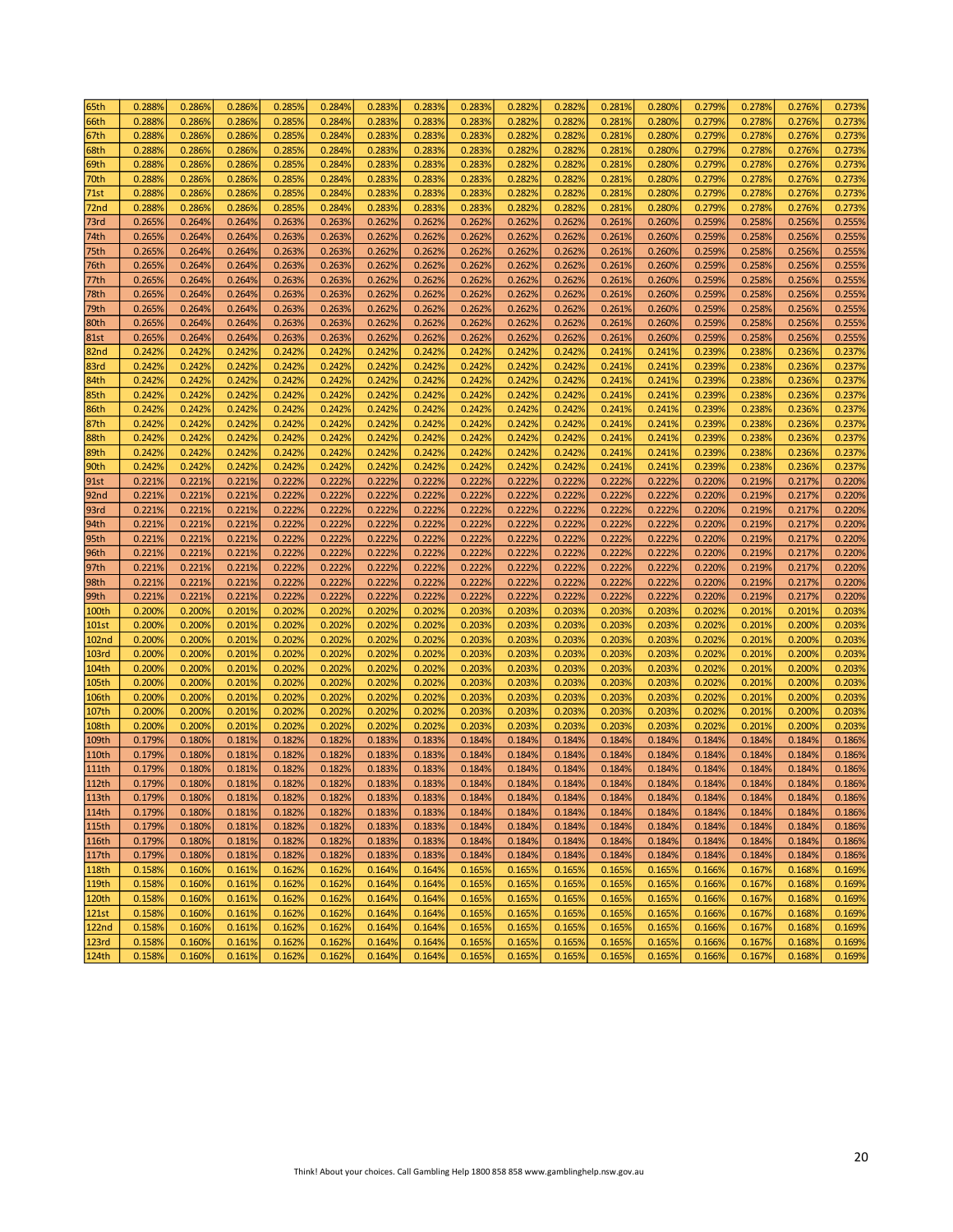| 125 <sub>th</sub> | 0.158% | 0.160% | 0.161% | 0.162% | 0.162% | 0.164% | 0.164% | 0.165% | 0.165% | 0.165% | 0.165% | 0.165% | 0.166% | 0.167% | 0.168% | 0.169% |
|-------------------|--------|--------|--------|--------|--------|--------|--------|--------|--------|--------|--------|--------|--------|--------|--------|--------|
| 126th             | 0.158% | 0.160% | 0.161% | 0.162% | 0.162% | 0.164% | 0.164% | 0.165% | 0.165% | 0.165% | 0.165% | 0.165% | 0.166% | 0.167% | 0.168% | 0.169% |
| 127th             | 0.145% | 0.144% | 0.143% | 0.142% | 0.142% | 0.145% | 0.145% | 0.146% | 0.146% | 0.146% | 0.146% | 0.146% | 0.148% | 0.150% | 0.152% | 0.152% |
| 128th             | 0.145% | 0.144% | 0.143% | 0.142% | 0.142% | 0.145% | 0.145% | 0.146% | 0.146% | 0.146% | 0.146% | 0.146% | 0.148% | 0.150% | 0.152% | 0.152% |
| 129th             | 0.145% | 0.144% | 0.143% | 0.142% | 0.142% | 0.145% | 0.145% | 0.146% | 0.146% | 0.146% | 0.146% | 0.146% | 0.148% | 0.150% | 0.152% | 0.152% |
| 130th             |        | 0.144% | 0.143% | 0.142% | 0.142% | 0.145% | 0.145% | 0.146% | 0.146% | 0.146% | 0.146% | 0.146% | 0.148% | 0.150% | 0.152% | 0.152% |
| 131st             |        |        | 0.143% | 0.142% | 0.142% | 0.145% | 0.145% | 0.146% | 0.146% | 0.146% | 0.146% | 0.146% | 0.148% | 0.150% | 0.152% | 0.152% |
| 132 <sub>nd</sub> |        |        |        | 0.142% | 0.142% | 0.145% | 0.145% | 0.146% | 0.146% | 0.146% | 0.146% | 0.146% | 0.148% | 0.150% | 0.152% | 0.152% |
| 133rd             |        |        |        |        | 0.142% | 0.145% | 0.145% | 0.146% | 0.146% | 0.146% | 0.146% | 0.146% | 0.148% | 0.150% | 0.152% | 0.152% |
| 134th             |        |        |        |        |        | 0.145% | 0.145% | 0.146% | 0.146% | 0.146% | 0.146% | 0.146% | 0.148% | 0.150% | 0.152% | 0.152% |
| 135th             |        |        |        |        |        |        | 0.145% | 0.146% | 0.146% | 0.146% | 0.146% | 0.146% | 0.148% | 0.150% | 0.152% | 0.152% |
| 136th             |        |        |        |        |        |        |        | 0.137% | 0.137% | 0.136% | 0.135% | 0.134% | 0.133% | 0.133% | 0.136% | 0.136% |
| 137th             |        |        |        |        |        |        |        |        | 0.137% | 0.136% | 0.135% | 0.134% | 0.133% | 0.133% | 0.136% | 0.136% |
| 138th             |        |        |        |        |        |        |        |        |        | 0.136% | 0.135% | 0.134% | 0.133% | 0.133% | 0.136% | 0.136% |
| 139th             |        |        |        |        |        |        |        |        |        |        | 0.135% | 0.134% | 0.133% | 0.133% | 0.136% | 0.136% |
| 140th             |        |        |        |        |        |        |        |        |        |        |        | 0.134% | 0.133% | 0.133% | 0.136% | 0.136% |
| 141st             |        |        |        |        |        |        |        |        |        |        |        |        | 0.133% | 0.133% | 0.136% | 0.136% |
| 142 <sub>nd</sub> |        |        |        |        |        |        |        |        |        |        |        |        |        | 0.133% | 0.136% | 0.136% |
| 143rd             |        |        |        |        |        |        |        |        |        |        |        |        |        |        | 0.136% | 0.136% |
| 144th             |        |        |        |        |        |        |        |        |        |        |        |        |        |        |        | 0.136% |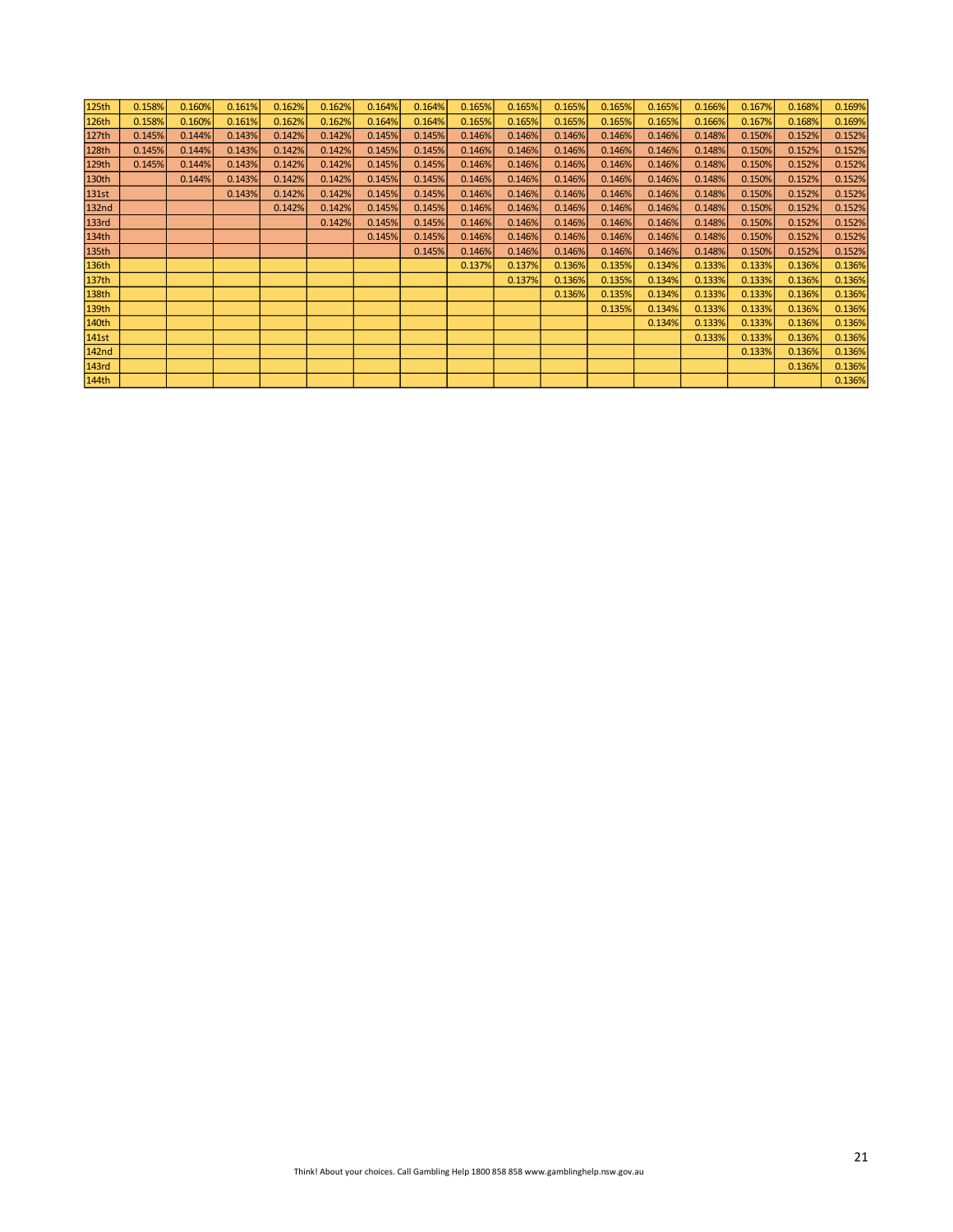| Places Paid  | 1153-1160P       | $\Delta$<br>1161-1168 | 1169-1176P       | Δ.<br>1177-1184  | $\Delta$<br>1185-1192 | 1193-1200P       | 1201-1208P       | 1209-1216P                                                                             | $\Delta$<br>1217-1224 | م<br>1225-1232   | 1233-1240 P      | 1241-1248P       | 1249-1256P       | Δ.<br>1257-1264  | $\Delta$<br>1265-1272 | 1273-1280P       |
|--------------|------------------|-----------------------|------------------|------------------|-----------------------|------------------|------------------|----------------------------------------------------------------------------------------|-----------------------|------------------|------------------|------------------|------------------|------------------|-----------------------|------------------|
| $1st$        | 16.811%          | 16.807%               | 16.806%          | 16.804%          | 16.802%               | 16.801%          | 16.798%          | 16.796%                                                                                | 16.793%               | 16.791%          | 16.789%          | 16.787%          | 16.783%          | 16.781%          | 16.781%               | 16.770%          |
| 2nd          | 11.785%          | 11.784%               | 11.783%          | 11.782%          | 11.781%               | 11.780%          | 11.779%          | 11.778%                                                                                | 11.777%               | 11.775%          | 11.774%          | 11.773%          | 11.772%          | 11.771%          | 11.771%               | 11.768%          |
| 3rd<br>4th   | 7.645%<br>5.665% | 7.644%<br>5.664%      | 7.643%<br>5.663% | 7.642%<br>5.662% | 7.641%<br>5.661%      | 7.640%<br>5.660% | 7.638%<br>5.658% | 7.635%<br>5.655%                                                                       | 7.633%<br>5.653%      | 7.630%<br>5.650% | 7.628%<br>5.647% | 7.626%<br>5.646% | 7.624%<br>5.644% | 7.621%<br>5.641% | 7.620%<br>5.640%      | 7.619%<br>5.639% |
| 5th          | 4.280%           | 4.279%                | 4.278%           | 4.277%           | 4.276%                | 4.275%           | 4.274%           | 4.273%                                                                                 | 4.272%                | 4.271%           | 4.270%           | 4.269%           | 4.268%           | 4.267%           | 4.266%                | 4.265%           |
| 6th          | 3.460%           | 3.459%                | 3.458%           | 3.457%           | 3.456%                | 3.455%           | 3.454%           | 3.453%                                                                                 | 3.452%                | 3.451%           | 3.450%           | 3.449%           | 3.448%           | 3.447%           | 3.446%                | 3.445%           |
| 7th          | 2.858%           | 2.857%                | 2.856%           | 2.855%           | 2.854%                | 2.853%           | 2.852%           | 2.851%                                                                                 | 2.850%                | 2.849%           | 2.848%           | 2.847%           | 2.846%           | 2.845%           | 2.844%                | 2.843%           |
| 8th<br>9th   | 2.265%<br>1.681% | 2.264%<br>1.681%      | 2.263%<br>1.681% | 2.262%<br>1.680% | 2.261%<br>1.680%      | 2.260%<br>1.680% | 2.258%<br>1.680% | 2.257%<br>1.680%                                                                       | 2.256%<br>1.679%      | 2.255%<br>1.679% | 2.254%<br>1.679% | 2.253%<br>1.679% | 2.252%<br>1.678% | 2.250%<br>1.678% | 2.250%<br>1.678%      | 2.249%<br>1.677% |
| 10th         | 1.289%           | 1.288%                | 1.287%           | 1.287%           | 1.286%                | 1.285%           | 1.284%           | 1.283%                                                                                 | 1.282%                | 1.281%           | 1.280%           | 1.279%           | 1.278%           | 1.276%           | 1.275%                | 1.274%           |
| 11th         | 1.2899           | 1.288%                | 1.287%           | 1.287%           | 1.286%                | 1.285%           | 1.284%           | 1.283%                                                                                 | 1.282%                | 1.281%           | 1.280%           | 1.279%           | 1.278%           | 1.276%           | 1.275%                | 1.274%           |
| 12th         | 1.2899           | 1.288%                | 1.287%           | 1.287%           | 1.286%                | 1.285%           | 1.284%           | 1.283%                                                                                 | 1.282%                | 1.281%           | 1.280%           | 1.2799           | 1.278%           | 1.276%           | 1.275%                | 1.274%           |
| 13th<br>14th | 1.0099<br>1.009% | 1.008%<br>1.008%      | 1.006%<br>1.006% | 1.005%<br>1.005% | 1.004%<br>1.004%      | 1.002%<br>1.002% | 1.001%<br>1.001% | 1.000%<br>1.000%                                                                       | 0.998%<br>0.998%      | 0.998%<br>0.998% | 0.997%<br>0.997% | 0.996%<br>0.996% | 0.994%<br>0.994% | 0.993%<br>0.993% | 0.992%<br>0.992%      | 0.990%<br>0.990% |
| 15th         | 1.009%           | 1.008%                | 1.006%           | 1.005%           | 1.004%                | 1.002%           | 1.001%           | 1.000%                                                                                 | 0.998%                | 0.998%           | 0.997%           | 0.996%           | 0.994%           | 0.993%           | 0.992%                | 0.990%           |
| 16th         | 0.819%           | 0.818%                | 0.817%           | 0.816%           | 0.814%                | 0.813%           | 0.811%           | 0.810%                                                                                 | 0.808%                | 0.808%           | 0.807%           | 0.806%           | 0.803%           | 0.801%           | 0.800%                | 0.799%           |
| 17th         | 0.819%           | 0.818%                | 0.817%           | 0.816%           | 0.814%                | 0.813%           | 0.811%           | 0.810%                                                                                 | 0.808%                | 0.808%           | 0.807%           | 0.806%           | 0.803%           | 0.801%           | 0.800%                | 0.799%           |
| 18th<br>19th | 0.819%<br>0.669% | 0.818%<br>0.668%      | 0.817%<br>0.667% | 0.816%<br>0.666% | 0.814%<br>0.664%      | 0.813%<br>0.663% | 0.811%<br>0.662% | 0.810%<br>0.661%                                                                       | 0.808%<br>0.659%      | 0.808%<br>0.659% | 0.807%<br>0.658% | 0.806%<br>0.657% | 0.803%<br>0.654% | 0.801%<br>0.652% | 0.800%<br>0.651%      | 0.799%<br>0.650% |
| 20th         | 0.669%           | 0.668%                | 0.667%           | 0.666%           | 0.664%                | 0.663%           | 0.662%           | 0.661%                                                                                 | 0.659%                | 0.659%           | 0.658%           | 0.657%           | 0.654%           | 0.652%           | 0.651%                | 0.650%           |
| 21st         | 0.669%           | 0.668%                | 0.667%           | 0.666%           | 0.664%                | 0.663%           | 0.662%           | 0.661%                                                                                 | 0.659%                | 0.659%           | 0.658%           | 0.657%           | 0.654%           | 0.652%           | 0.651%                | 0.650%           |
| 22nd         | 0.551%           | 0.550%                | 0.549%           | 0.548%           | 0.547%                | 0.546%           | 0.545%           | 0.544%                                                                                 | 0.543%                | 0.542%           | 0.541%           | 0.540%           | 0.538%           | 0.536%           | 0.535%                | 0.534%           |
| 23rd<br>24th | 0.551%<br>0.551% | 0.550%<br>0.550%      | 0.549%<br>0.549% | 0.548%<br>0.548% | 0.547%<br>0.547%      | 0.546%<br>0.546% | 0.545%<br>0.545% | 0.544%<br>0.544%                                                                       | 0.543%<br>0.543%      | 0.542%<br>0.542% | 0.541%<br>0.541% | 0.540%<br>0.540% | 0.538%<br>0.538% | 0.536%<br>0.536% | 0.535%<br>0.535%      | 0.534%<br>0.534% |
| 25th         | 0.483%           | 0.482%                | 0.481%           | 0.480%           | 0.479%                | 0.478%           | 0.477%           | 0.476%                                                                                 | 0.475%                | 0.474%           | 0.473%           | 0.472%           | 0.467%           | 0.465%           | 0.464%                | 0.463%           |
| 26th         | 0.483%           | 0.482%                | 0.481%           | 0.480%           | 0.479%                | 0.478%           | 0.477%           | 0.476%                                                                                 | 0.475%                | 0.474%           | 0.473%           | 0.472%           | 0.467%           | 0.465%           | 0.464%                | 0.463%           |
| 27th         | 0.483%           | 0.482%                | 0.481%           | 0.480%           | 0.479%                | 0.478%           | 0.477%           | 0.476%                                                                                 | 0.475%                | 0.474%           | 0.473%           | 0.472%           | 0.467%           | 0.465%           | 0.464%                | 0.463%           |
| 28th<br>29th | 0.422%<br>0.422% | 0.420%<br>0.420%      | 0.419%<br>0.419% | 0.418%<br>0.418% | 0.417%<br>0.417%      | 0.416%<br>0.416% | 0.415%<br>0.415% | 0.414%<br>0.414%                                                                       | 0.412%<br>0.412%      | 0.410%<br>0.410% | 0.408%<br>0.408% | 0.404%<br>0.404% | 0.402%<br>0.402% | 0.401%<br>0.401% | 0.400%<br>0.400%      | 0.399%<br>0.399% |
| 30th         | 0.422%           | 0.420%                | 0.419%           | 0.418%           | 0.417%                | 0.416%           | 0.415%           | 0.414%                                                                                 | 0.412%                | 0.410%           | 0.408%           | 0.404%           | 0.402%           | 0.401%           | 0.400%                | 0.399%           |
| 31st         | 0.422%           | 0.420%                | 0.419%           | 0.418%           | 0.417%                | 0.416%           | 0.415%           | 0.414%                                                                                 | 0.412%                | 0.410%           | 0.408%           | 0.404%           | 0.402%           | 0.401%           | 0.400%                | 0.399%           |
| 32nd         | 0.422%           | 0.420%                | 0.419%           | 0.418%           | 0.417%                | 0.416%           | 0.415%           | 0.414%                                                                                 | 0.412%                | 0.410%           | 0.408%           | 0.404%           | 0.402%           | 0.401%           | 0.400%                | 0.399%           |
| 33rd<br>34th | 0.422%<br>0.422% | 0.420%<br>0.420%      | 0.419%<br>0.419% | 0.418%<br>0.418% | 0.417%<br>0.417%      | 0.416%<br>0.416% | 0.415%<br>0.415% | 0.414%<br>0.414%                                                                       | 0.412%<br>0.412%      | 0.410%<br>0.410% | 0.408%<br>0.408% | 0.404%<br>0.404% | 0.402%<br>0.402% | 0.401%<br>0.401% | 0.400%<br>0.400%      | 0.399%<br>0.399% |
| 35th         | 0.422%           | 0.420%                | 0.419%           | 0.418%           | 0.417%                | 0.416%           | 0.415%           | 0.414%                                                                                 | 0.412%                | 0.410%           | 0.408%           | 0.404%           | 0.402%           | 0.401%           | 0.400%                | 0.399%           |
| 36th         | 0.422%           | 0.420%                | 0.419%           | 0.418%           | 0.417%                | 0.416%           | 0.415%           | 0.414%                                                                                 | 0.412%                | 0.410%           | 0.408%           | 0.404%           | 0.402%           | 0.401%           | 0.400%                | 0.399%           |
| 37th         | 0.361%           | 0.359%                | 0.359%           | 0.358%           | 0.357%                | 0.356%           | 0.355%           | 0.354%                                                                                 | 0.352%                | 0.349%           | 0.347%           | 0.344%           | 0.342%           | 0.341%           | 0.340%                | 0.339%           |
| 38th<br>39th | 0.361%<br>0.361% | 0.359%<br>0.359%      | 0.359%<br>0.359% | 0.358%<br>0.358% | 0.357%<br>0.357%      | 0.356%<br>0.356% | 0.355%<br>0.355% | 0.354%<br>0.354%                                                                       | 0.352%<br>0.352%      | 0.349%<br>0.349% | 0.347%<br>0.347% | 0.344%<br>0.344% | 0.342%<br>0.342% | 0.341%<br>0.341% | 0.340%<br>0.340%      | 0.339%<br>0.339% |
| 40th         | 0.361%           | 0.359%                | 0.359%           | 0.358%           | 0.357%                | 0.356%           | 0.355%           | 0.354%                                                                                 | 0.352%                | 0.349%           | 0.347%           | 0.344%           | 0.342%           | 0.341%           | 0.340%                | 0.339%           |
| 41st         | 0.361%           | 0.359%                | 0.359%           | 0.358%           | 0.357%                | 0.356%           | 0.355%           | 0.354%                                                                                 | 0.352%                | 0.349%           | 0.347%           | 0.344%           | 0.342%           | 0.341%           | 0.340%                | 0.339%           |
| 42nd         | 0.361%<br>0.361% | 0.359%<br>0.359%      | 0.359%<br>0.359% | 0.358%<br>0.358% | 0.357%<br>0.357%      | 0.356%<br>0.356% | 0.355%<br>0.355% | 0.354%<br>0.354%                                                                       | 0.352%<br>0.352%      | 0.349%<br>0.349% | 0.347%<br>0.347% | 0.344%<br>0.344% | 0.342%<br>0.342% | 0.341%<br>0.341% | 0.340%<br>0.340%      | 0.339%<br>0.339% |
| 43rd<br>44th | 0.361%           | 0.359%                | 0.359%           | 0.358%           | 0.357%                | 0.356%           | 0.355%           | 0.354%                                                                                 | 0.352%                | 0.349%           | 0.347%           | 0.344%           | 0.342%           | 0.341%           | 0.340%                | 0.339%           |
| 45th         | 0.361%           | 0.359%                | 0.359%           | 0.358%           | 0.357%                | 0.356%           | 0.355%           | 0.354%                                                                                 | 0.352%                | 0.349%           | 0.347%           | 0.344%           | 0.342%           | 0.341%           | 0.340%                | 0.339%           |
| 46th         | 0.321%           | 0.319%                | 0.318%           | 0.317%           | 0.316%                | 0.315%           | 0.314%           | 0.313%                                                                                 | 0.311%                | 0.307%           | 0.305%           | 0.303%           | 0.302%           | 0.301%           | 0.300%                | 0.299%           |
| 47th         | 0.321%           | 0.319%                | 0.318%           | 0.317%           | 0.316%                | 0.315%           | 0.314%           | 0.313%                                                                                 | 0.311%                | 0.307%<br>0.307% | 0.305%           | 0.303%           | 0.302%           | 0.301%           | 0.300%                | 0.299%           |
| 48th<br>49th | 0.321%<br>0.321% | 0.319%<br>0.319%      | 0.318%<br>0.318% | 0.317%<br>0.317% | 0.316%<br>0.316%      | 0.315%<br>0.315% | 0.314%<br>0.314% | 0.313%<br>0.313%                                                                       | 0.311%<br>0.311%      | 0.307%           | 0.305%<br>0.305% | 0.303%<br>0.303% | 0.302%<br>0.302% | 0.301%<br>0.301% | 0.300%<br>0.300%      | 0.299%<br>0.299% |
| 50th         | 0.321%           | 0.319%                | 0.318%           | 0.317%           | 0.316%                | 0.315%           | 0.314%           | 0.313%                                                                                 | 0.311%                | 0.307%           | 0.305%           | 0.303%           | 0.302%           | 0.301%           | 0.300%                | 0.299%           |
| 51st         | 0.321%           | 0.319%                | 0.318%           | 0.317%           | 0.316%                | 0.315%           | 0.314%           | 0.313%                                                                                 | 0.311%                | 0.307%           | 0.305%           | 0.303%           | 0.302%           | 0.301%           | 0.300%                | 0.299%           |
| 52nd         | 0.321%<br>0.321% | 0.319%                | 0.318%<br>0.318% | 0.317%           | 0.316%<br>0.316%      | 0.315%<br>0.315% | 0.314%           | 0.313%<br>0.313%                                                                       | 0.311%<br>0.311%      | 0.307%<br>0.307% | 0.305%<br>0.305% | 0.303%           | 0.302%<br>0.302% | 0.301%<br>0.301% | 0.300%                | 0.299%<br>0.299% |
| 53rd<br>54th | 0.321%           | 0.319%<br>0.319%      | 0.318%           | 0.317%<br>0.317% | 0.316%                | 0.315%           | 0.314%<br>0.314% | 0.313%                                                                                 | 0.311%                | 0.307%           | 0.305%           | 0.303%<br>0.303% | 0.302%           | 0.301%           | 0.300%<br>0.300%      | 0.299%           |
| 55th         | 0.291%           | 0.289%                | 0.288%           | 0.287%           | 0.284%                | 0.283%           | 0.283%           | 0.281%                                                                                 | 0.279%                | 0.275%           | 0.273%           | 0.273%           | 0.272%           | 0.271%           | 0.269%                | 0.269%           |
| 56th         | 0.291%           | 0.289%                | 0.288%           | 0.287%           | 0.284%                | 0.283%           | 0.283%           | 0.281%                                                                                 | 0.279%                | 0.275%           | 0.273%           | 0.273%           | 0.272%           | 0.271%           | 0.269%                | 0.269%           |
| 57th         | 0.291%           | 0.289%                | 0.288%           | 0.287%           | 0.284%                | 0.283%           | 0.283%           | 0.281%                                                                                 | 0.279%                | 0.275%           | 0.273%           | 0.273%           | 0.272%           | 0.271%           | 0.269%                | 0.269%           |
| 58th<br>59th | 0.291%<br>0.291% | 0.289%<br>0.289%      | 0.288%<br>0.288% | 0.287%<br>0.287% | 0.284%<br>0.284%      | 0.283%<br>0.283% | 0.283%<br>0.283% | 0.281%<br>0.281%                                                                       | 0.279%<br>0.279%      | 0.275%<br>0.275% | 0.273%<br>0.273% | 0.273%<br>0.273% | 0.272%<br>0.272% | 0.271%<br>0.271% | 0.269%<br>0.269%      | 0.269%<br>0.269% |
| 60th         | 0.291%           | 0.289%                | 0.288%           | 0.287%           | 0.284%                | 0.283%           | 0.283%           | 0.281%                                                                                 | 0.279%                | 0.275%           | 0.273%           | 0.273%           | 0.272%           | 0.271%           | 0.269%                | 0.269%           |
| 61st         | 0.291%           | 0.289%                | 0.288%           | 0.287%           | 0.284%                | 0.283%           | 0.283%           | 0.281%                                                                                 | 0.279%                | 0.275%           | 0.273%           | 0.273%           | 0.272%           | 0.271%           | 0.269%                | 0.269%           |
| 62nd         | 0.291%           | 0.289%                | 0.288%           | 0.287%           | 0.284%                | 0.283%           | 0.283%           | 0.281%                                                                                 | 0.279%                | 0.275%           | 0.273%           | 0.273%           | 0.272%           | 0.271%           | 0.269%                | 0.269%           |
| 63rd<br>64th | 0.291%<br>0.272% | 0.289%<br>0.270%      | 0.288%<br>0.268% | 0.287%<br>0.267% | 0.284%<br>0.264%      | 0.283%<br>0.263% | 0.283%<br>0.262% | 0.281%<br>0.259%                                                                       | 0.279%<br>0.258%      | 0.275%<br>0.255% | 0.273%<br>0.253% | 0.273%<br>0.252% | 0.272%<br>0.252% | 0.271%<br>0.251% | 0.269%<br>0.249%      | 0.269%<br>0.248% |
|              |                  |                       |                  |                  |                       |                  |                  |                                                                                        |                       |                  |                  |                  |                  |                  |                       |                  |
|              |                  |                       |                  |                  |                       |                  |                  | Think! About your choices. Call Gambling Help 1800 858 858 www.gamblinghelp.nsw.gov.au |                       |                  |                  |                  |                  |                  |                       | 22               |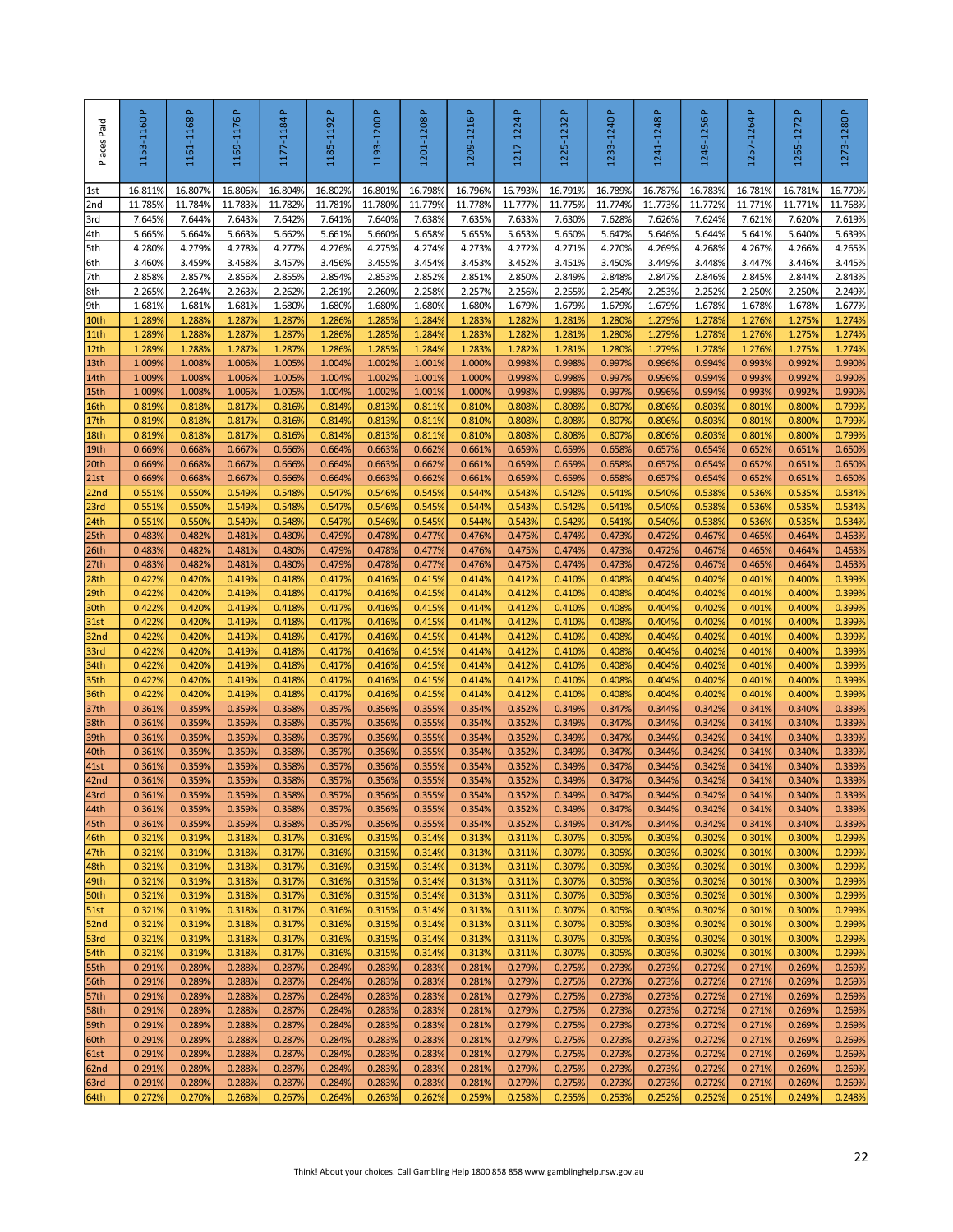| 65th         | 0.272% | 0.270% | 0.268% | 0.267% | 0.264% | 0.263% | 0.262% | 0.259% | 0.258% | 0.255% | 0.253% | 0.252% | 0.252% | 0.251% | 0.249% | 0.248% |
|--------------|--------|--------|--------|--------|--------|--------|--------|--------|--------|--------|--------|--------|--------|--------|--------|--------|
| 66th         | 0.272% | 0.270% | 0.268% | 0.267% | 0.264% | 0.263% | 0.262% | 0.259% | 0.258% | 0.255% | 0.253% | 0.252% | 0.252% | 0.251% | 0.249% | 0.248% |
| 67th         | 0.272% | 0.270% | 0.268% | 0.267% | 0.264% | 0.263% | 0.262% | 0.259% | 0.258% | 0.255% | 0.253% | 0.252% | 0.252% | 0.251% | 0.249% | 0.248% |
| 68th         | 0.272% | 0.270% | 0.268% | 0.267% | 0.264% | 0.263% | 0.262% | 0.259% | 0.258% | 0.255% | 0.253% | 0.252% | 0.252% | 0.251% | 0.249% | 0.248% |
|              |        |        | 0.268% |        | 0.264% |        |        | 0.259% |        | 0.255% |        | 0.252% | 0.252% | 0.251% |        |        |
| 69th         | 0.272% | 0.270% |        | 0.267% |        | 0.263% | 0.262% |        | 0.258% |        | 0.253% |        |        |        | 0.249% | 0.248% |
| 70th         | 0.272% | 0.270% | 0.268% | 0.267% | 0.264% | 0.263% | 0.262% | 0.259% | 0.258% | 0.255% | 0.253% | 0.252% | 0.252% | 0.251% | 0.249% | 0.248% |
| 71st         | 0.272% | 0.270% | 0.268% | 0.267% | 0.264% | 0.263% | 0.262% | 0.259% | 0.258% | 0.255% | 0.253% | 0.252% | 0.252% | 0.251% | 0.249% | 0.248% |
| 72nd         | 0.272% | 0.270% | 0.268% | 0.267% | 0.264% | 0.263% | 0.262% | 0.259% | 0.258% | 0.255% | 0.253% | 0.252% | 0.252% | 0.251% | 0.249% | 0.248% |
| 73rd         | 0.253% | 0.251% | 0.249% | 0.248% | 0.245% | 0.242% | 0.241% | 0.239% | 0.238% | 0.238% | 0.238% | 0.238% | 0.238% | 0.237% | 0.235% | 0.234% |
| 74th         | 0.253% | 0.251% | 0.249% | 0.248% | 0.245% | 0.242% | 0.241% | 0.239% | 0.238% | 0.238% | 0.238% | 0.238% | 0.238% | 0.237% | 0.235% | 0.234% |
| 75th         | 0.253% | 0.251% | 0.249% | 0.248% | 0.245% | 0.242% | 0.241% | 0.239% | 0.238% | 0.238% | 0.238% | 0.238% | 0.238% | 0.237% | 0.235% | 0.234% |
| 76th         | 0.253% | 0.251% | 0.249% | 0.248% | 0.245% | 0.242% | 0.241% | 0.239% | 0.238% | 0.238% | 0.238% | 0.238% | 0.238% | 0.237% | 0.235% | 0.234% |
| 77th         | 0.253% | 0.251% | 0.249% | 0.248% | 0.245% | 0.242% | 0.241% | 0.239% | 0.238% | 0.238% | 0.238% | 0.238% | 0.238% | 0.237% | 0.235% | 0.234% |
| 78th         | 0.253% | 0.251% | 0.249% | 0.248% | 0.245% | 0.242% | 0.241% | 0.239% | 0.238% | 0.238% | 0.238% | 0.238% | 0.238% | 0.237% | 0.235% | 0.234% |
| 79th         | 0.253% | 0.251% | 0.249% | 0.248% | 0.245% | 0.242% | 0.241% | 0.239% | 0.238% | 0.238% | 0.238% | 0.238% | 0.238% | 0.237% | 0.235% | 0.234% |
| 80th         | 0.253% | 0.251% | 0.249% | 0.248% | 0.245% | 0.242% | 0.241% | 0.239% | 0.238% | 0.238% | 0.238% | 0.238% | 0.238% | 0.237% | 0.235% | 0.234% |
| 81st         | 0.253% | 0.251% | 0.249% | 0.248% | 0.245% | 0.242% | 0.241% | 0.239% | 0.238% | 0.238% | 0.238% | 0.238% | 0.238% | 0.237% | 0.235% | 0.234% |
| 82nd         | 0.235% | 0.233% | 0.231% | 0.230% | 0.228% | 0.226% | 0.225% | 0.224% | 0.224% | 0.224% | 0.224% | 0.224% | 0.224% | 0.223% | 0.222% | 0.221% |
| 83rd         | 0.235% | 0.233% | 0.231% | 0.230% | 0.228% | 0.226% | 0.225% | 0.224% | 0.224% | 0.224% | 0.224% | 0.224% | 0.224% | 0.223% | 0.222% | 0.221% |
| 84th         | 0.235% | 0.233% | 0.231% | 0.230% | 0.228% | 0.226% | 0.225% | 0.224% | 0.224% | 0.224% | 0.224% | 0.224% | 0.224% | 0.223% | 0.222% | 0.221% |
| 85th         | 0.235% | 0.233% | 0.231% | 0.230% | 0.228% | 0.226% | 0.225% | 0.224% | 0.224% | 0.224% | 0.224% | 0.224% | 0.224% | 0.223% | 0.222% | 0.221% |
|              |        |        |        |        |        |        |        |        |        |        |        |        |        |        |        |        |
| 86th         | 0.2359 | 0.233% | 0.231% | 0.230% | 0.228% | 0.226% | 0.225% | 0.224% | 0.224% | 0.224% | 0.224% | 0.224% | 0.224% | 0.223% | 0.222% | 0.221% |
| 87th         | 0.2359 | 0.233% | 0.231% | 0.230% | 0.228% | 0.226% | 0.225% | 0.224% | 0.224% | 0.224% | 0.224% | 0.224% | 0.224% | 0.223% | 0.222% | 0.221% |
| 88th         | 0.2359 | 0.233% | 0.231% | 0.230% | 0.228% | 0.226% | 0.225% | 0.224% | 0.224% | 0.224% | 0.224% | 0.224% | 0.224% | 0.223% | 0.222% | 0.221% |
| 89th         | 0.235% | 0.233% | 0.231% | 0.230% | 0.228% | 0.226% | 0.225% | 0.224% | 0.224% | 0.224% | 0.224% | 0.224% | 0.224% | 0.223% | 0.222% | 0.221% |
| 90th         | 0.235% | 0.233% | 0.231% | 0.230% | 0.228% | 0.226% | 0.225% | 0.224% | 0.224% | 0.224% | 0.224% | 0.224% | 0.224% | 0.223% | 0.222% | 0.221% |
| 91st         | 0.218% | 0.216% | 0.214% | 0.214% | 0.213% | 0.212% | 0.210% | 0.210% | 0.210% | 0.210% | 0.210% | 0.210% | 0.210% | 0.209% | 0.209% | 0.208% |
| 92nd         | 0.218% | 0.216% | 0.214% | 0.214% | 0.213% | 0.212% | 0.210% | 0.210% | 0.210% | 0.210% | 0.210% | 0.210% | 0.210% | 0.209% | 0.209% | 0.208% |
| 93rd         | 0.218% | 0.216% | 0.214% | 0.214% | 0.213% | 0.212% | 0.210% | 0.210% | 0.210% | 0.210% | 0.210% | 0.210% | 0.210% | 0.209% | 0.209% | 0.208% |
| 94th         | 0.218% | 0.216% | 0.214% | 0.214% | 0.213% | 0.212% | 0.210% | 0.210% | 0.210% | 0.210% | 0.210% | 0.210% | 0.210% | 0.209% | 0.209% | 0.208% |
| 95th         | 0.218% | 0.216% | 0.214% | 0.214% | 0.213% | 0.212% | 0.210% | 0.210% | 0.210% | 0.210% | 0.210% | 0.210% | 0.210% | 0.209% | 0.209% | 0.208% |
| 96th         | 0.218% | 0.216% | 0.214% | 0.214% | 0.213% | 0.212% | 0.210% | 0.210% | 0.210% | 0.210% | 0.210% | 0.210% | 0.210% | 0.209% | 0.209% | 0.208% |
| 97th         | 0.218% | 0.216% | 0.214% | 0.214% | 0.213% | 0.212% | 0.210% | 0.210% | 0.210% | 0.210% | 0.210% | 0.210% | 0.210% | 0.209% | 0.209% | 0.208% |
| 98th         | 0.218% | 0.216% | 0.214% | 0.214% | 0.213% | 0.212% | 0.210% | 0.210% | 0.210% | 0.210% | 0.210% | 0.210% | 0.210% | 0.209% | 0.209% | 0.208% |
| 99th         | 0.218% | 0.216% | 0.214% | 0.214% | 0.213% | 0.212% | 0.210% | 0.210% | 0.210% | 0.210% | 0.210% | 0.210% | 0.210% | 0.209% | 0.209% | 0.208% |
| 100th        | 0.201% | 0.200% | 0.198% | 0.198% | 0.198% | 0.198% | 0.196% | 0.196% | 0.196% | 0.196% | 0.196% | 0.196% | 0.196% | 0.196% | 0.196% | 0.195% |
|              |        |        |        |        |        |        |        |        |        |        |        |        |        |        |        |        |
| <b>101st</b> | 0.201% | 0.200% | 0.198% | 0.198% | 0.198% | 0.198% | 0.196% | 0.196% | 0.196% | 0.196% | 0.196% | 0.196% | 0.196% | 0.196% | 0.196% | 0.195% |
| <b>102nd</b> | 0.201% | 0.200% | 0.198% | 0.198% | 0.198% | 0.198% | 0.196% | 0.196% | 0.196% | 0.196% | 0.196% | 0.196% | 0.196% | 0.196% | 0.196% | 0.195% |
| 103rd        | 0.201% | 0.200% | 0.198% | 0.198% | 0.198% | 0.198% | 0.196% | 0.196% | 0.196% | 0.196% | 0.196% | 0.196% | 0.196% | 0.196% | 0.196% | 0.195% |
| 104th        | 0.201% | 0.200% | 0.198% | 0.198% | 0.198% | 0.198% | 0.196% | 0.196% | 0.196% | 0.196% | 0.196% | 0.196% | 0.196% | 0.196% | 0.196% | 0.195% |
| 105th        | 0.201% | 0.200% | 0.198% | 0.198% | 0.198% | 0.198% | 0.196% | 0.196% | 0.196% | 0.196% | 0.196% | 0.196% | 0.196% | 0.196% | 0.196% | 0.195% |
| 106th        | 0.201% | 0.200% | 0.198% | 0.198% | 0.198% | 0.198% | 0.196% | 0.196% | 0.196% | 0.196% | 0.196% | 0.196% | 0.196% | 0.196% | 0.196% | 0.195% |
| 107th        | 0.201% | 0.200% | 0.198% | 0.198% | 0.198% | 0.198% | 0.196% | 0.196% | 0.196% | 0.196% | 0.196% | 0.196% | 0.196% | 0.196% | 0.196% | 0.195% |
| 108th        | 0.201% | 0.200% | 0.198% | 0.198% | 0.198% | 0.198% | 0.196% | 0.196% | 0.196% | 0.196% | 0.196% | 0.196% | 0.196% | 0.196% | 0.196% | 0.195% |
| 109th        | 0.185% | 0.185% | 0.184% | 0.183% | 0.184% | 0.184% | 0.182% | 0.182% | 0.182% | 0.183% | 0.183% | 0.183% | 0.183% | 0.183% | 0.183% | 0.182% |
| <b>110th</b> | 0.185% | 0.185% | 0.184% | 0.183% | 0.184% | 0.184% | 0.182% | 0.182% | 0.182% | 0.183% | 0.183% | 0.183% | 0.183% | 0.183% | 0.183% | 0.182% |
| <b>111th</b> | 0.1859 | 0.185% | 0.184% | 0.183% | 0.184% | 0.184% | 0.1829 | 0.182% | 0.1829 | 0.183% | 0.183% | 0.1839 | 0.183% | 0.1839 | 0.183% | 0.182% |
| 112th        | 0.185% | 0.185% | 0.184% | 0.183% | 0.184% | 0.184% | 0.182% | 0.182% | 0.182% | 0.183% | 0.183% | 0.183% | 0.183% | 0.183% | 0.183% | 0.182% |
| 113th        | 0.185% | 0.185% | 0.184% | 0.183% | 0.184% | 0.184% | 0.182% | 0.182% | 0.182% | 0.183% | 0.183% | 0.183% | 0.183% | 0.183% | 0.183% | 0.182% |
| 114th        | 0.185% | 0.185% | 0.184% | 0.183% | 0.184% | 0.184% | 0.182% | 0.182% | 0.182% | 0.183% | 0.183% | 0.183% | 0.183% | 0.183% | 0.183% | 0.182% |
| 115th        | 0.185% | 0.185% | 0.184% | 0.183% | 0.184% | 0.184% | 0.182% | 0.182% | 0.182% | 0.183% | 0.183% | 0.183% | 0.183% | 0.183% | 0.183% | 0.182% |
| 116th        | 0.185% | 0.185% | 0.184% | 0.183% | 0.184% | 0.184% | 0.182% | 0.182% | 0.182% | 0.183% | 0.183% | 0.183% | 0.183% | 0.183% | 0.183% | 0.182% |
| 117th        | 0.185% | 0.185% | 0.184% | 0.183% | 0.184% | 0.184% | 0.182% | 0.182% | 0.182% | 0.183% | 0.183% | 0.183% | 0.183% | 0.183% | 0.183% | 0.182% |
| 118th        | 0.169% | 0.170% | 0.170% | 0.169% | 0.170% | 0.170% | 0.169% | 0.169% | 0.169% | 0.170% | 0.170% | 0.170% | 0.170% | 0.170% | 0.170% | 0.169% |
|              |        |        |        |        |        |        |        |        |        |        |        |        |        |        |        |        |
| 119th        | 0.169% | 0.170% | 0.170% | 0.169% | 0.170% | 0.170% | 0.169% | 0.169% | 0.169% | 0.170% | 0.170% | 0.170% | 0.170% | 0.170% | 0.170% | 0.169% |
| 120th        | 0.169% | 0.170% | 0.170% | 0.169% | 0.170% | 0.170% | 0.169% | 0.169% | 0.169% | 0.170% | 0.170% | 0.170% | 0.170% | 0.170% | 0.170% | 0.169% |
| <b>121st</b> | 0.169% | 0.170% | 0.170% | 0.169% | 0.170% | 0.170% | 0.169% | 0.169% | 0.169% | 0.170% | 0.170% | 0.170% | 0.170% | 0.170% | 0.170% | 0.169% |
| <b>122nd</b> | 0.169% | 0.170% | 0.170% | 0.169% | 0.170% | 0.170% | 0.169% | 0.169% | 0.169% | 0.170% | 0.170% | 0.170% | 0.170% | 0.170% | 0.170% | 0.169% |
| 123rd        | 0.169% | 0.170% | 0.170% | 0.169% | 0.170% | 0.170% | 0.169% | 0.169% | 0.169% | 0.170% | 0.170% | 0.170% | 0.170% | 0.170% | 0.170% | 0.169% |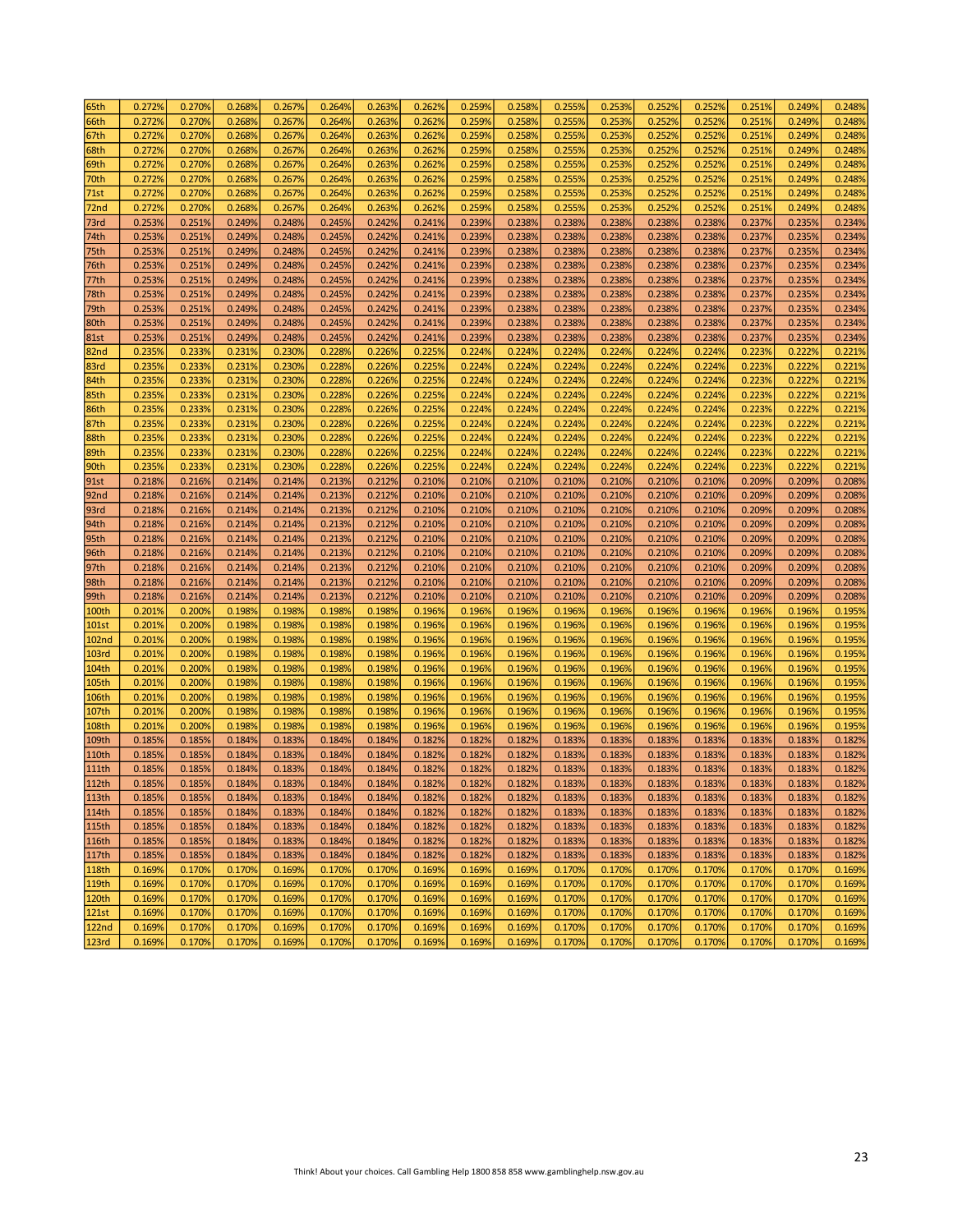| 124th        | 0.169% | 0.170% | 0.170% | 0.169% | 0.170% | 0.170% | 0.169% | 0.169% | 0.169% | 0.170% | 0.170% | 0.170% | 0.170% | 0.170% | 0.170% | 0.169% |
|--------------|--------|--------|--------|--------|--------|--------|--------|--------|--------|--------|--------|--------|--------|--------|--------|--------|
| 125th        | 0.169% | 0.170% | 0.170% | 0.169% | 0.170% | 0.170% | 0.169% | 0.169% | 0.169% | 0.170% | 0.170% | 0.170% | 0.170% | 0.170% | 0.170% | 0.169% |
| 126th        | 0.169% | 0.170% | 0.170% | 0.169% | 0.170% | 0.170% | 0.169% | 0.169% | 0.169% | 0.170% | 0.170% | 0.170% | 0.170% | 0.170% | 0.170% | 0.169% |
| 127th        | 0.153% | 0.155% | 0.156% | 0.155% | 0.156% | 0.156% | 0.156% | 0.156% | 0.156% | 0.157% | 0.157% | 0.157% | 0.157% | 0.157% | 0.157% | 0.156% |
| <b>128th</b> | 0.153% | 0.155% | 0.156% | 0.155% | 0.156% | 0.156% | 0.156% | 0.156% | 0.156% | 0.157% | 0.157% | 0.157% | 0.157% | 0.157% | 0.157% | 0.156% |
| 129th        | 0.153% | 0.155% | 0.156% | 0.155% | 0.156% | 0.156% | 0.156% | 0.156% | 0.156% | 0.157% | 0.157% | 0.157% | 0.157% | 0.157% | 0.157% | 0.156% |
| 130th        | 0.153% | 0.155% | 0.156% | 0.155% | 0.156% | 0.156% | 0.156% | 0.156% | 0.156% | 0.157% | 0.157% | 0.157% | 0.157% | 0.157% | 0.157% | 0.156% |
| 131st        | 0.153% | 0.155% | 0.156% | 0.155% | 0.156% | 0.156% | 0.156% | 0.156% | 0.156% | 0.157% | 0.157% | 0.157% | 0.157% | 0.157% | 0.157% | 0.156% |
| <b>132nd</b> | 0.153% | 0.155% | 0.156% | 0.155% | 0.156% | 0.156% | 0.156% | 0.156% | 0.156% | 0.157% | 0.157% | 0.157% | 0.157% | 0.157% | 0.157% | 0.156% |
| <b>133rd</b> | 0.153% | 0.155% | 0.156% | 0.155% | 0.156% | 0.156% | 0.156% | 0.156% | 0.156% | 0.157% | 0.157% | 0.157% | 0.157% | 0.157% | 0.157% | 0.156% |
| 134th        | 0.153% | 0.155% | 0.156% | 0.155% | 0.156% | 0.156% | 0.156% | 0.156% | 0.156% | 0.157% | 0.157% | 0.157% | 0.157% | 0.157% | 0.157% | 0.156% |
| 135th        | 0.153% | 0.155% | 0.156% | 0.155% | 0.156% | 0.156% | 0.156% | 0.156% | 0.156% | 0.157% | 0.157% | 0.157% | 0.157% | 0.157% | 0.157% | 0.156% |
| 136th        | 0.137% | 0.140% | 0.142% | 0.141% | 0.142% | 0.142% | 0.143% | 0.143% | 0.143% | 0.144% | 0.144% | 0.144% | 0.144% | 0.144% | 0.144% | 0.144% |
| 137th        | 0.137% | 0.140% | 0.142% | 0.141% | 0.142% | 0.142% | 0.143% | 0.143% | 0.143% | 0.144% | 0.144% | 0.144% | 0.144% | 0.144% | 0.144% | 0.144% |
| 138th        | 0.137% | 0.140% | 0.142% | 0.141% | 0.142% | 0.142% | 0.143% | 0.143% | 0.143% | 0.144% | 0.144% | 0.144% | 0.144% | 0.144% | 0.144% | 0.144% |
| 139th        | 0.137% | 0.140% | 0.142% | 0.141% | 0.142% | 0.142% | 0.143% | 0.143% | 0.143% | 0.144% | 0.144% | 0.144% | 0.144% | 0.144% | 0.144% | 0.144% |
| 140th        | 0.137% | 0.140% | 0.142% | 0.141% | 0.142% | 0.142% | 0.143% | 0.143% | 0.143% | 0.144% | 0.144% | 0.144% | 0.144% | 0.144% | 0.144% | 0.144% |
| 141st        | 0.137% | 0.140% | 0.142% | 0.141% | 0.142% | 0.142% | 0.143% | 0.143% | 0.143% | 0.144% | 0.144% | 0.144% | 0.144% | 0.144% | 0.144% | 0.144% |
| <b>142nd</b> | 0.137% | 0.140% | 0.142% | 0.141% | 0.142% | 0.142% | 0.143% | 0.143% | 0.143% | 0.144% | 0.144% | 0.144% | 0.144% | 0.144% | 0.144% | 0.144% |
| 143rd        | 0.137% | 0.140% | 0.142% | 0.141% | 0.142% | 0.142% | 0.143% | 0.143% | 0.143% | 0.144% | 0.144% | 0.144% | 0.144% | 0.144% | 0.144% | 0.144% |
| 144th        | 0.137% | 0.140% | 0.142% | 0.141% | 0.142% | 0.142% | 0.143% | 0.143% | 0.143% | 0.144% | 0.144% | 0.144% | 0.144% | 0.144% | 0.144% | 0.144% |
| 145th        | 0.128% | 0.128% | 0.128% | 0.127% | 0.128% | 0.128% | 0.130% | 0.130% | 0.130% | 0.131% | 0.131% | 0.131% | 0.131% | 0.131% | 0.131% | 0.132% |
| 146th        |        | 0.128% | 0.128% | 0.127% | 0.128% | 0.128% | 0.130% | 0.130% | 0.130% | 0.131% | 0.131% | 0.131% | 0.131% | 0.131% | 0.131% | 0.132% |
| 147th        |        |        | 0.128% | 0.127% | 0.128% | 0.128% | 0.130% | 0.130% | 0.130% | 0.131% | 0.131% | 0.131% | 0.131% | 0.131% | 0.131% | 0.132% |
| 148th        |        |        |        | 0.127% | 0.128% | 0.128% | 0.130% | 0.130% | 0.130% | 0.131% | 0.131% | 0.131% | 0.131% | 0.131% | 0.131% | 0.132% |
| 149th        |        |        |        |        | 0.128% | 0.128% | 0.130% | 0.130% | 0.130% | 0.131% | 0.131% | 0.131% | 0.131% | 0.131% | 0.131% | 0.132% |
| 150th        |        |        |        |        |        | 0.128% | 0.130% | 0.130% | 0.130% | 0.131% | 0.131% | 0.131% | 0.131% | 0.131% | 0.131% | 0.132% |
| 151st        |        |        |        |        |        |        | 0.130% | 0.130% | 0.130% | 0.131% | 0.131% | 0.131% | 0.131% | 0.131% | 0.131% | 0.132% |
| <b>152nd</b> |        |        |        |        |        |        |        | 0.130% | 0.130% | 0.131% | 0.131% | 0.131% | 0.131% | 0.131% | 0.131% | 0.132% |
| 153rd        |        |        |        |        |        |        |        |        | 0.130% | 0.131% | 0.131% | 0.131% | 0.131% | 0.131% | 0.131% | 0.132% |
| 154th        |        |        |        |        |        |        |        |        |        | 0.122% | 0.121% | 0.120% | 0.119% | 0.119% | 0.118% | 0.120% |
| <b>155th</b> |        |        |        |        |        |        |        |        |        |        | 0.121% | 0.120% | 0.119% | 0.119% | 0.118% | 0.120% |
| 156th        |        |        |        |        |        |        |        |        |        |        |        | 0.120% | 0.119% | 0.119% | 0.118% | 0.120% |
| 157th        |        |        |        |        |        |        |        |        |        |        |        |        | 0.119% | 0.119% | 0.118% | 0.120% |
| <b>158th</b> |        |        |        |        |        |        |        |        |        |        |        |        |        | 0.119% | 0.118% | 0.120% |
| <b>159th</b> |        |        |        |        |        |        |        |        |        |        |        |        |        |        | 0.118% | 0.120% |
| <b>160th</b> |        |        |        |        |        |        |        |        |        |        |        |        |        |        |        | 0.120% |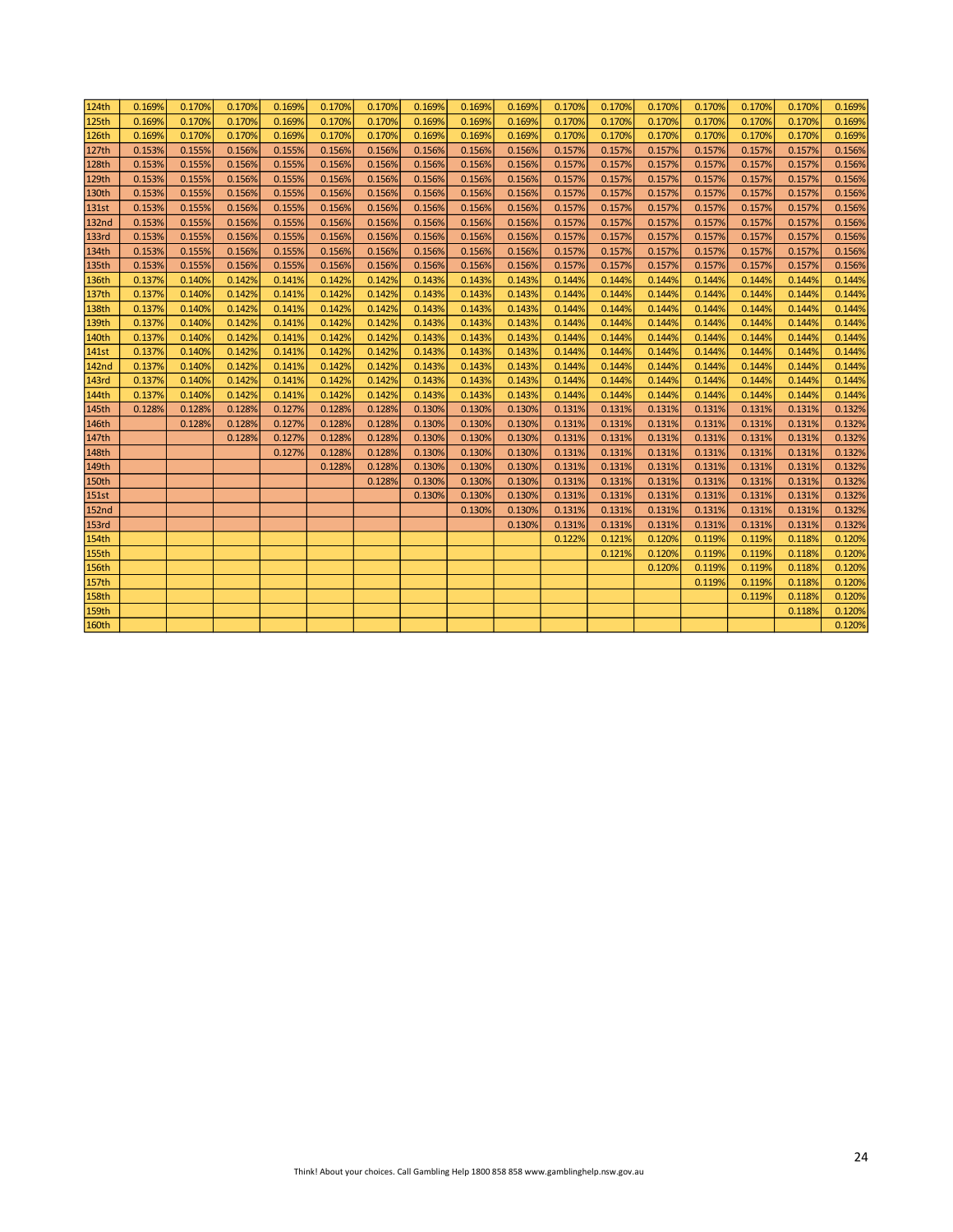| Places Paid              | 1281-1288P        | 1289-1296 P       | $\Delta$<br>1297-1304 | Δ.<br>1305-1312   | 1313-1320P        | $\Delta$<br>1321-1328 | 1329-1336P        | $\Delta$<br>1337-1344 | Δ.<br>1345-1352   | 1353-1360P                                                                             | 1361-1368P        | 1369-1376 P       | $\Delta$<br>1377-1384 | Δ.<br>1385-1392   | 1393-1400 P       | 1401-1408P        |
|--------------------------|-------------------|-------------------|-----------------------|-------------------|-------------------|-----------------------|-------------------|-----------------------|-------------------|----------------------------------------------------------------------------------------|-------------------|-------------------|-----------------------|-------------------|-------------------|-------------------|
| 1st                      | 16.761%           | 16.750%           | 16.740%               | 16.732%           | 16.721%           | 16.709%               | 16.700%           | 16.690%               | 16.679%           | 16.671%                                                                                | 16.660%           | 16.6499           | 16.641%               | 16.628%           | 16.618%           | 16.609%           |
| 2nd<br>3rd               | 11.767%<br>7.618% | 11.764%<br>7.617% | 11.761%<br>7.616%     | 11.758%<br>7.615% | 11.755%<br>7.614% | 11.752%<br>7.613%     | 11.749%<br>7.612% | 11.746%<br>7.611%     | 11.742%<br>7.610% | 11.738%<br>7.609%                                                                      | 11.734%<br>7.608% | 11.7309<br>7.607% | 11.726%<br>7.606%     | 11.722%<br>7.605% | 11.719%<br>7.604% | 11.716%<br>7.603% |
| 4th                      | 5.639%            | 5.639%            | 5.639%                | 5.639%            | 5.639%            | 5.639%                | 5.639%            | 5.639%                | 5.639%            | 5.639%                                                                                 | 5.639%            | 5.639%            | 5.639%                | 5.639%            | 5.639%            | 5.639%            |
| 5th                      | 4.264%            | 4.263%            | 4.262%                | 4.261%            | 4.260%            | 4.259%                | 4.258%            | 4.257%                | 4.256%            | 4.255%                                                                                 | 4.254%            | 4.253%            | 4.252%                | 4.251%            | 4.250%            | 4.249%            |
| 6th                      | 3.444%            | 3.443%            | 3.442%                | 3.441%            | 3.440%            | 3.439%                | 3.438%            | 3.437%                | 3.436%            | 3.435%                                                                                 | 3.434%            | 3.433%            | 3.432%                | 3.431%            | 3.430%            | 3.429%            |
| 7th                      | 2.842%            | 2.841%            | 2.840%                | 2.839%            | 2.838%            | 2.837%                | 2.836%            | 2.835%                | 2.834%            | 2.833%                                                                                 | 2.832%            | 2.830%            | 2.828%                | 2.826%            | 2.824%            | 2.822%            |
| 8th<br>9th               | 2.248%<br>1.676%  | 2.247%<br>1.675%  | 2.246%<br>1.674%      | 2.245%<br>1.673%  | 2.244%<br>1.672%  | 2.243%<br>1.671%      | 2.242%<br>1.670%  | 2.241%<br>1.669%      | 2.240%<br>1.668%  | 2.239%<br>1.667%                                                                       | 2.238%<br>1.666%  | 2.236%<br>1.665%  | 2.234%<br>1.664%      | 2.232%<br>1.663%  | 2.230%<br>1.662%  | 2.228%<br>1.661%  |
| 10th                     | 1.273%            | 1.271%            | 1.271%                | 1.271%            | 1.270%            | 1.269%                | 1.267%            | 1.266%                | 1.265%            | 1.264%                                                                                 | 1.263%            | 1.262%            | 1.261%                | 1.260%            | 1.259%            | 1.257%            |
| 11th                     | 1.273%            | 1.271%            | 1.271%                | 1.271%            | 1.270%            | 1.269%                | 1.267%            | 1.266%                | 1.265%            | 1.264%                                                                                 | 1.263%            | 1.2629            | 1.261%                | 1.260%            | 1.259%            | 1.257%            |
| 12th                     | 1.273%            | 1.271%            | 1.271%                | 1.271%            | 1.270%            | 1.269%                | 1.267%            | 1.266%                | 1.265%            | 1.264%                                                                                 | 1.263%            | 1.2629            | 1.261%                | 1.260%            | 1.259%            | 1.257%            |
| 13th                     | 0.989%            | 0.9889            | 0.987%                | 0.986%            | 0.985%            | 0.985%                | 0.984%            | 0.982%                | 0.981%            | 0.980%                                                                                 | 0.979%            | 0.9789            | 0.977%                | 0.976%            | 0.975%            | 0.974%            |
| 14th<br>15th             | 0.989%<br>0.989%  | 0.988%<br>0.988%  | 0.987%<br>0.987%      | 0.986%<br>0.986%  | 0.985%<br>0.985%  | 0.985%<br>0.985%      | 0.984%<br>0.984%  | 0.982%<br>0.982%      | 0.981%<br>0.981%  | 0.980%<br>0.980%                                                                       | 0.979%<br>0.979%  | 0.978%<br>0.978%  | 0.977%<br>0.977%      | 0.976%<br>0.976%  | 0.975%<br>0.975%  | 0.974%<br>0.974%  |
| 16th                     | 0.797%            | 0.796%            | 0.796%                | 0.795%            | 0.794%            | 0.792%                | 0.791%            | 0.790%                | 0.789%            | 0.788%                                                                                 | 0.787%            | 0.7869            | 0.785%                | 0.784%            | 0.784%            | 0.782%            |
| 17th                     | 0.797%            | 0.796%            | 0.796%                | 0.795%            | 0.794%            | 0.792%                | 0.791%            | 0.790%                | 0.789%            | 0.788%                                                                                 | 0.787%            | 0.7869            | 0.785%                | 0.784%            | 0.784%            | 0.782%            |
| 18th                     | 0.797%            | 0.796%            | 0.796%                | 0.795%            | 0.794%            | 0.792%                | 0.791%            | 0.790%                | 0.789%            | 0.788%                                                                                 | 0.787%            | 0.786%            | 0.785%                | 0.784%            | 0.784%            | 0.782%            |
| 19th                     | 0.648%            | 0.646%            | 0.646%                | 0.644%            | 0.643%            | 0.641%                | 0.640%            | 0.640%                | 0.639%            | 0.638%                                                                                 | 0.637%            | 0.636%            | 0.634%                | 0.632%            | 0.632%            | 0.632%            |
| 20th<br>21st             | 0.648%<br>0.648%  | 0.646%<br>0.646%  | 0.646%<br>0.646%      | 0.644%<br>0.644%  | 0.643%<br>0.643%  | 0.641%<br>0.641%      | 0.640%<br>0.640%  | 0.640%<br>0.640%      | 0.639%<br>0.639%  | 0.638%<br>0.638%                                                                       | 0.637%<br>0.637%  | 0.636%<br>0.636%  | 0.634%<br>0.634%      | 0.632%<br>0.632%  | 0.632%<br>0.632%  | 0.632%<br>0.632%  |
| 22 <sub>nd</sub>         | 0.541%            | 0.539%            | 0.539%                | 0.538%            | 0.536%            | 0.536%                | 0.536%            | 0.534%                | 0.533%            | 0.533%                                                                                 | 0.532%            | 0.532%            | 0.529%                | 0.528%            | 0.527%            | 0.527%            |
| 23rd                     | 0.541%            | 0.539%            | 0.539%                | 0.538%            | 0.536%            | 0.536%                | 0.536%            | 0.534%                | 0.533%            | 0.533%                                                                                 | 0.532%            | 0.532%            | 0.529%                | 0.528%            | 0.527%            | 0.527%            |
| 24th                     | 0.541%            | 0.539%            | 0.539%                | 0.538%            | 0.536%            | 0.536%                | 0.536%            | 0.534%                | 0.533%            | 0.533%                                                                                 | 0.532%            | 0.532%            | 0.529%                | 0.528%            | 0.527%            | 0.527%            |
| 25 <sub>th</sub>         | 0.461%            | 0.459%            | 0.4589                | 0.458%            | 0.457%            | 0.456%                | 0.455%            | 0.453%                | 0.451%            | 0.451%                                                                                 | 0.451%            | 0.450%            | 0.449%                | 0.448%            | 0.448%            | 0.447%            |
| 26th<br>27th             | 0.461%<br>0.461%  | 0.459%<br>0.459%  | 0.458%<br>0.458%      | 0.458%<br>0.458%  | 0.457%<br>0.457%  | 0.456%<br>0.456%      | 0.455%<br>0.455%  | 0.453%<br>0.453%      | 0.451%<br>0.451%  | 0.451%<br>0.451%                                                                       | 0.451%<br>0.451%  | 0.4509<br>0.450%  | 0.449%<br>0.449%      | 0.448%<br>0.448%  | 0.448%<br>0.448%  | 0.447%<br>0.447%  |
| 28th                     | 0.398%            | 0.397%            | 0.396%                | 0.395%            | 0.394%            | 0.393%                | 0.392%            | 0.391%                | 0.389%            | 0.389%                                                                                 | 0.388%            | 0.3889            | 0.388%                | 0.386%            | 0.385%            | 0.384%            |
| 29th                     | 0.398%            | 0.397%            | 0.396%                | 0.395%            | 0.394%            | 0.393%                | 0.392%            | 0.391%                | 0.389%            | 0.389%                                                                                 | 0.388%            | 0.3889            | 0.388%                | 0.386%            | 0.385%            | 0.384%            |
| 30th                     | 0.398%            | 0.397%            | 0.396%                | 0.395%            | 0.394%            | 0.393%                | 0.392%            | 0.391%                | 0.389%            | 0.389%                                                                                 | 0.388%            | 0.3889            | 0.388%                | 0.386%            | 0.385%            | 0.384%            |
| 31st                     | 0.398%            | 0.397%            | 0.396%                | 0.395%            | 0.394%            | 0.393%                | 0.392%            | 0.391%                | 0.389%            | 0.389%                                                                                 | 0.388%            | 0.3889            | 0.388%                | 0.386%            | 0.385%            | 0.384%            |
| 32 <sub>nd</sub><br>33rd | 0.398%<br>0.398%  | 0.397%<br>0.397%  | 0.396%<br>0.396%      | 0.395%<br>0.395%  | 0.394%<br>0.394%  | 0.393%<br>0.393%      | 0.392%<br>0.392%  | 0.391%<br>0.391%      | 0.389%<br>0.389%  | 0.389%<br>0.389%                                                                       | 0.388%<br>0.388%  | 0.3889<br>0.388%  | 0.388%<br>0.388%      | 0.386%<br>0.386%  | 0.385%<br>0.385%  | 0.384%<br>0.384%  |
| 34th                     | 0.398%            | 0.397%            | 0.396%                | 0.395%            | 0.394%            | 0.393%                | 0.392%            | 0.391%                | 0.389%            | 0.389%                                                                                 | 0.388%            | 0.3889            | 0.388%                | 0.386%            | 0.385%            | 0.384%            |
| 35th                     | 0.3989            | 0.397%            | 0.396%                | 0.395%            | 0.394%            | 0.393%                | 0.392%            | 0.391%                | 0.389%            | 0.389%                                                                                 | 0.388%            | 0.3889            | 0.388%                | 0.386%            | 0.385%            | 0.384%            |
| 36th                     | 0.398%            | 0.397%            | 0.396%                | 0.395%            | 0.394%            | 0.393%                | 0.392%            | 0.391%                | 0.389%            | 0.389%                                                                                 | 0.388%            | 0.3889            | 0.388%                | 0.386%            | 0.385%            | 0.384%            |
| 37th<br>38th             | 0.3389<br>0.338%  | 0.337%<br>0.337%  | 0.336%<br>0.336%      | 0.335%<br>0.335%  | 0.334%<br>0.334%  | 0.333%<br>0.333%      | 0.332%<br>0.332%  | 0.329%<br>0.329%      | 0.327%<br>0.327%  | 0.327%<br>0.327%                                                                       | 0.326%<br>0.326%  | 0.3269<br>0.326%  | 0.326%<br>0.326%      | 0.324%<br>0.324%  | 0.323%<br>0.323%  | 0.323%<br>0.323%  |
| 39th                     | 0.338%            | 0.337%            | 0.336%                | 0.335%            | 0.334%            | 0.333%                | 0.332%            | 0.329%                | 0.327%            | 0.327%                                                                                 | 0.326%            | 0.326%            | 0.326%                | 0.324%            | 0.323%            | 0.323%            |
| 40th                     | 0.338%            | 0.337%            | 0.336%                | 0.335%            | 0.334%            | 0.333%                | 0.332%            | 0.329%                | 0.327%            | 0.327%                                                                                 | 0.326%            | 0.326%            | 0.326%                | 0.324%            | 0.323%            | 0.323%            |
| 41st                     | 0.338%            | 0.337%            | 0.336%                | 0.335%            | 0.334%            | 0.333%                | 0.332%            | 0.329%                | 0.327%            | 0.327%                                                                                 | 0.326%            | 0.326%            | 0.326%                | 0.324%            | 0.323%            | 0.323%            |
| 42 <sub>nd</sub>         | 0.338%<br>0338%   | 0.337%<br>0.337%  | 0.336%<br>0.336%      | 0.335%            | 0.334%            | 0.333%                | 0.332%<br>0.332%  | 0.329%<br>0.329%      | 0.327%            | 0.327%<br>0.327%                                                                       | 0.326%            | 0.326%            | 0.326%                | 0.324%            | 0.323%            | 0.323%<br>0.323%  |
| 43rd<br>44th             | 0.338%            | 0.337%            | 0.336%                | 0.335%<br>0.335%  | 0.334%<br>0.334%  | 0.333%<br>0.333%      | 0.332%            | 0.329%                | 0.327%<br>0.327%  | 0.327%                                                                                 | 0.326%<br>0.326%  | 0.326%<br>0.326%  | 0.326%<br>0.326%      | 0.324%<br>0.324%  | 0.323%<br>0.323%  | 0.323%            |
| 45th                     | 0.338%            | 0.337%            | 0.336%                | 0.335%            | 0.334%            | 0.333%                | 0.332%            | 0.329%                | 0.327%            | 0.327%                                                                                 | 0.326%            | 0.326%            | 0.326%                | 0.324%            | 0.323%            | 0.323%            |
| 46th                     | 0.298%            | 0.297%            | 0.296%                | 0.295%            | 0.294%            | 0.293%                | 0.292%            | 0.287%                | 0.285%            | 0.285%                                                                                 | 0.284%            | 0.283%            | 0.282%                | 0.281%            | 0.281%            | 0.280%            |
| 47th                     | 0.298%            | 0.297%            | 0.296%                | 0.295%            | 0.294%            | 0.293%                | 0.292%            | 0.287%                | 0.285%            | 0.285%                                                                                 | 0.284%            | 0.283%            | 0.282%                | 0.282%            | 0.281%            | 0.280%            |
| 48th<br>49th             | 0.298%<br>0.298%  | 0.297%<br>0.297%  | 0.296%<br>0.296%      | 0.295%<br>0.295%  | 0.294%<br>0.294%  | 0.293%<br>0.293%      | 0.292%<br>0.292%  | 0.287%<br>0.287%      | 0.285%<br>0.285%  | 0.285%<br>0.285%                                                                       | 0.284%<br>0.284%  | 0.283%<br>0.283%  | 0.282%<br>0.282%      | 0.282%<br>0.282%  | 0.281%<br>0.281%  | 0.280%<br>0.280%  |
| 50th                     | 0.298%            | 0.297%            | 0.296%                | 0.295%            | 0.294%            | 0.293%                | 0.292%            | 0.287%                | 0.285%            | 0.285%                                                                                 | 0.284%            | 0.283%            | 0.282%                | 0.282%            | 0.281%            | 0.280%            |
| 51st                     | 0.298%            | 0.297%            | 0.296%                | 0.295%            | 0.294%            | 0.293%                | 0.292%            | 0.287%                | 0.285%            | 0.285%                                                                                 | 0.284%            | 0.283%            | 0.282%                | 0.282%            | 0.281%            | 0.280%            |
| 52nd                     | 0.298%            | 0.297%            | 0.296%                | 0.295%            | 0.294%            | 0.293%                | 0.292%            | 0.287%                | 0.285%            | 0.285%                                                                                 | 0.284%            | 0.283%            | 0.282%                | 0.282%            | 0.281%            | 0.280%            |
| 53rd                     | 0.298%            | 0.297%            | 0.296%                | 0.295%            | 0.294%            | 0.293%                | 0.292%            | 0.287%                | 0.285%            | 0.285%                                                                                 | 0.284%            | 0.283%            | 0.282%                | 0.282%            | 0.281%            | 0.280%            |
| 54th<br>55th             | 0.298%<br>0.268%  | 0.297%<br>0.267%  | 0.296%<br>0.266%      | 0.295%<br>0.265%  | 0.294%<br>0.264%  | 0.293%<br>0.263%      | 0.292%<br>0.262%  | 0.287%<br>0.256%      | 0.285%<br>0.255%  | 0.285%<br>0.255%                                                                       | 0.284%<br>0.254%  | 0.283%<br>0.253%  | 0.282%<br>0.252%      | 0.282%<br>0.251%  | 0.281%<br>0.251%  | 0.280%<br>0.250%  |
| 56th                     | 0.268%            | 0.267%            | 0.266%                | 0.265%            | 0.264%            | 0.263%                | 0.262%            | 0.256%                | 0.255%            | 0.255%                                                                                 | 0.254%            | 0.253%            | 0.252%                | 0.251%            | 0.251%            | 0.250%            |
| 57th                     | 0.268%            | 0.267%            | 0.266%                | 0.265%            | 0.264%            | 0.263%                | 0.262%            | 0.256%                | 0.255%            | 0.255%                                                                                 | 0.254%            | 0.253%            | 0.252%                | 0.251%            | 0.251%            | 0.250%            |
| 58th                     | 0.268%            | 0.267%            | 0.266%                | 0.265%            | 0.264%            | 0.263%                | 0.262%            | 0.256%                | 0.255%            | 0.255%                                                                                 | 0.254%            | 0.253%            | 0.252%                | 0.251%            | 0.251%            | 0.250%            |
| 59th<br>60th             | 0.268%            | 0.267%            | 0.266%<br>0.266%      | 0.265%            | 0.264%<br>0.264%  | 0.263%                | 0.262%            | 0.256%<br>0.256%      | 0.255%            | 0.255%<br>0.255%                                                                       | 0.254%<br>0.254%  | 0.253%            | 0.252%                | 0.251%            | 0.251%<br>0.251%  | 0.250%            |
| 61st                     | 0.268%<br>0.268%  | 0.267%<br>0.267%  | 0.266%                | 0.265%<br>0.265%  | 0.264%            | 0.263%<br>0.263%      | 0.262%<br>0.262%  | 0.256%                | 0.255%<br>0.255%  | 0.255%                                                                                 | 0.254%            | 0.253%<br>0.253%  | 0.252%<br>0.252%      | 0.251%<br>0.251%  | 0.251%            | 0.250%<br>0.250%  |
| 62nd                     | 0.268%            | 0.267%            | 0.266%                | 0.265%            | 0.264%            | 0.263%                | 0.262%            | 0.256%                | 0.255%            | 0.255%                                                                                 | 0.254%            | 0.253%            | 0.252%                | 0.251%            | 0.251%            | 0.250%            |
| 63rd                     | 0.268%            | 0.267%            | 0.266%                | 0.265%            | 0.264%            | 0.263%                | 0.262%            | 0.256%                | 0.255%            | 0.255%                                                                                 | 0.254%            | 0.253%            | 0.252%                | 0.251%            | 0.251%            | 0.250%            |
| 64th                     | 0.248%            | 0.247%            | 0.246%                | 0.245%            | 0.243%            | 0.242%                | 0.240%            | 0.236%                | 0.235%            | 0.235%                                                                                 | 0.234%            | 0.233%            | 0.233%                | 0.232%            | 0.231%            | 0.230%            |
|                          |                   |                   |                       |                   |                   |                       |                   |                       |                   | Think! About your choices. Call Gambling Help 1800 858 858 www.gamblinghelp.nsw.gov.au |                   |                   |                       |                   |                   | 25                |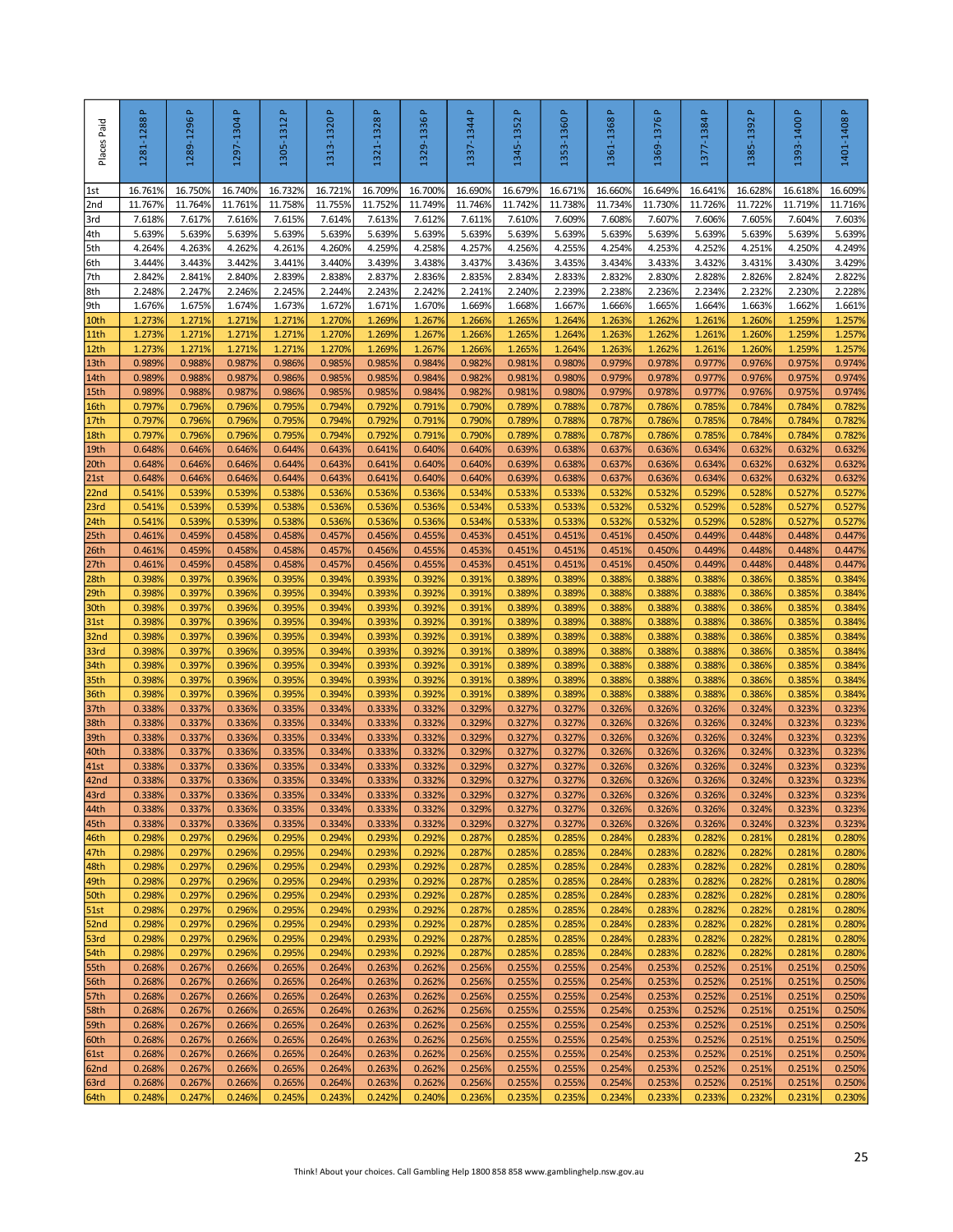| 65th              | 0.248% | 0.247% | 0.246% | 0.245% | 0.243% | 0.242% | 0.240% | 0.236% | 0.235% | 0.235% | 0.234% | 0.233% | 0.233% | 0.232% | 0.231% | 0.230% |
|-------------------|--------|--------|--------|--------|--------|--------|--------|--------|--------|--------|--------|--------|--------|--------|--------|--------|
| 66th              | 0.248% | 0.247% | 0.246% | 0.245% | 0.243% | 0.242% | 0.240% | 0.236% | 0.235% | 0.235% | 0.234% | 0.233% | 0.233% | 0.232% | 0.231% | 0.230% |
| 67th              | 0.248% | 0.247% | 0.246% | 0.245% | 0.243% | 0.242% | 0.240% | 0.236% | 0.235% | 0.235% | 0.234% | 0.233% | 0.233% | 0.232% | 0.231% | 0.230% |
| 68th              | 0.248% | 0.247% | 0.246% | 0.245% | 0.243% | 0.242% | 0.240% | 0.236% | 0.235% | 0.235% | 0.234% | 0.233% | 0.233% | 0.232% | 0.231% | 0.230% |
| 69th              | 0.248% | 0.247% | 0.246% | 0.245% | 0.243% | 0.242% | 0.240% | 0.236% | 0.235% | 0.235% | 0.234% | 0.233% | 0.233% | 0.232% | 0.231% | 0.230% |
| 70th              | 0.248% | 0.247% | 0.246% | 0.245% | 0.243% | 0.242% | 0.240% | 0.236% | 0.235% | 0.235% | 0.234% | 0.233% | 0.233% | 0.232% | 0.231% | 0.230% |
| 71st              | 0.248% | 0.247% | 0.246% | 0.245% | 0.243% | 0.242% | 0.240% | 0.236% | 0.235% | 0.235% | 0.234% | 0.233% | 0.233% | 0.232% | 0.231% | 0.230% |
| 72nd              | 0.248% | 0.247% | 0.246% | 0.245% | 0.243% | 0.242% | 0.240% | 0.236% | 0.235% | 0.235% | 0.234% | 0.233% | 0.233% | 0.232% | 0.231% | 0.230% |
| 73rd              | 0.234% | 0.233% | 0.231% | 0.230% | 0.226% | 0.225% | 0.223% | 0.224% | 0.224% | 0.223% | 0.222% | 0.221% | 0.220% | 0.219% | 0.219% | 0.218% |
| 74th              | 0.234% | 0.233% | 0.231% | 0.230% | 0.227% | 0.225% | 0.223% | 0.224% | 0.224% | 0.223% | 0.222% | 0.221% | 0.220% | 0.219% | 0.219% | 0.218% |
| 75th              | 0.234% | 0.233% | 0.231% | 0.230% | 0.227% | 0.225% | 0.223% | 0.224% | 0.224% | 0.223% | 0.222% | 0.221% | 0.220% | 0.219% | 0.219% | 0.218% |
| 76th              | 0.234% | 0.233% | 0.231% | 0.230% | 0.227% | 0.225% | 0.223% | 0.224% | 0.224% | 0.223% | 0.222% | 0.221% | 0.220% | 0.219% | 0.219% | 0.218% |
| 77th              | 0.234% | 0.233% | 0.231% | 0.230% | 0.227% | 0.225% | 0.223% | 0.224% | 0.224% | 0.223% | 0.222% | 0.221% | 0.220% | 0.219% | 0.219% | 0.218% |
| 78th              | 0.234% | 0.233% | 0.231% | 0.230% | 0.227% | 0.225% | 0.223% | 0.224% | 0.224% | 0.223% | 0.222% | 0.221% | 0.220% | 0.219% | 0.219% | 0.218% |
| 79th              | 0.234% | 0.233% | 0.231% | 0.230% | 0.227% | 0.225% | 0.223% | 0.224% | 0.224% | 0.223% | 0.222% | 0.221% | 0.220% | 0.219% | 0.219% | 0.218% |
| 80th              | 0.234% | 0.233% | 0.231% | 0.230% | 0.227% | 0.225% | 0.223% | 0.224% | 0.224% | 0.223% | 0.222% | 0.221% | 0.220% | 0.219% | 0.219% | 0.218% |
| <b>81st</b>       | 0.234% | 0.233% | 0.231% | 0.230% | 0.227% | 0.225% | 0.223% | 0.224% | 0.224% | 0.223% | 0.222% | 0.221% | 0.220% | 0.219% | 0.219% | 0.218% |
| 82nd              | 0.220% | 0.219% | 0.217% | 0.216% | 0.213% | 0.212% | 0.212% | 0.213% | 0.213% | 0.211% | 0.210% | 0.209% | 0.208% | 0.208% | 0.207% | 0.206% |
| 83rd              | 0.220% | 0.219% | 0.217% | 0.216% | 0.213% | 0.212% | 0.212% | 0.213% | 0.213% | 0.211% | 0.210% | 0.209% | 0.208% | 0.208% | 0.207% | 0.206% |
| 84th              | 0.220% | 0.219% | 0.217% | 0.216% | 0.213% | 0.212% | 0.212% | 0.213% | 0.213% | 0.211% | 0.210% | 0.209% | 0.208% | 0.208% | 0.207% | 0.206% |
| 85th              | 0.220% | 0.219% | 0.217% | 0.216% | 0.213% | 0.212% | 0.212% | 0.213% | 0.213% | 0.211% | 0.210% | 0.209% | 0.208% | 0.208% | 0.207% | 0.206% |
| 86th              | 0.220% | 0.219% | 0.217% | 0.216% | 0.213% | 0.212% | 0.212% | 0.213% | 0.213% | 0.211% | 0.210% | 0.209% | 0.208% | 0.208% | 0.207% | 0.206% |
| 87th              | 0.220% | 0.219% | 0.217% | 0.216% | 0.213% | 0.212% | 0.212% | 0.213% | 0.213% | 0.211% | 0.210% | 0.209% | 0.208% | 0.208% | 0.207% | 0.206% |
| 88th              | 0.220% | 0.219% | 0.217% | 0.216% | 0.213% | 0.212% | 0.212% | 0.213% | 0.213% | 0.211% | 0.210% | 0.209% | 0.208% | 0.208% | 0.207% | 0.206% |
| 89th              | 0.220% | 0.219% | 0.217% | 0.216% | 0.213% | 0.212% | 0.212% | 0.213% | 0.213% | 0.211% | 0.210% | 0.209% | 0.208% | 0.208% | 0.207% | 0.206% |
| 90th              | 0.220% | 0.219% | 0.217% | 0.216% | 0.213% | 0.212% | 0.212% | 0.213% | 0.213% | 0.211% | 0.210% | 0.209% | 0.208% | 0.208% | 0.207% | 0.206% |
| 91st              | 0.206% | 0.205% | 0.204% | 0.203% | 0.201% | 0.201% | 0.201% | 0.202% | 0.202% | 0.199% | 0.198% | 0.197% | 0.197% | 0.197% | 0.196% | 0.195% |
| 92nd              | 0.206% | 0.205% | 0.204% | 0.203% | 0.201% | 0.201% | 0.201% | 0.202% | 0.202% | 0.199% | 0.198% | 0.197% | 0.197% | 0.197% | 0.196% | 0.195% |
| 93rd              | 0.206% | 0.205% | 0.204% | 0.203% | 0.201% | 0.201% | 0.201% | 0.202% | 0.202% | 0.199% | 0.198% | 0.197% | 0.197% | 0.197% | 0.196% | 0.195% |
| 94th              | 0.206% | 0.205% | 0.204% | 0.203% | 0.201% | 0.201% | 0.201% | 0.202% | 0.202% | 0.199% | 0.198% | 0.197% | 0.197% | 0.197% | 0.196% | 0.195% |
| 95th              | 0.206% | 0.205% | 0.204% | 0.203% | 0.201% | 0.201% | 0.201% | 0.202% | 0.202% | 0.199% | 0.198% | 0.197% | 0.197% | 0.197% | 0.196% | 0.195% |
| 96th              | 0.206% | 0.205% | 0.204% | 0.203% | 0.201% | 0.201% | 0.201% | 0.202% | 0.202% | 0.199% | 0.198% | 0.197% | 0.197% | 0.197% | 0.196% | 0.195% |
| 97th              | 0.206% | 0.205% | 0.204% | 0.203% | 0.201% | 0.201% | 0.201% | 0.202% | 0.202% | 0.199% | 0.198% | 0.197% | 0.197% | 0.197% | 0.196% | 0.195% |
| 98th              | 0.206% | 0.205% | 0.204% | 0.203% | 0.201% | 0.201% | 0.201% | 0.202% | 0.202% | 0.199% | 0.198% | 0.197% | 0.197% | 0.197% | 0.196% | 0.195% |
| 99th              | 0.206% | 0.205% | 0.204% | 0.203% | 0.201% | 0.201% | 0.201% | 0.202% | 0.202% | 0.199% | 0.198% | 0.197% | 0.197% | 0.197% | 0.196% | 0.195% |
| 100th             | 0.193% | 0.191% | 0.191% | 0.190% | 0.190% | 0.190% | 0.190% | 0.191% | 0.191% | 0.188% | 0.187% | 0.186% | 0.186% | 0.186% | 0.185% | 0.184% |
| <b>101st</b>      | 0.193% | 0.191% | 0.191% | 0.190% | 0.190% | 0.190% | 0.190% | 0.191% | 0.191% | 0.188% | 0.187% | 0.186% | 0.186% | 0.186% | 0.185% | 0.184% |
| <b>102nd</b>      | 0.193% | 0.191% | 0.191% | 0.190% | 0.190% | 0.190% | 0.190% | 0.191% | 0.191% | 0.188% | 0.187% | 0.186% | 0.186% | 0.186% | 0.185% | 0.184% |
| 103rd             | 0.193% | 0.191% | 0.191% | 0.190% | 0.190% | 0.190% | 0.190% | 0.191% | 0.191% | 0.188% | 0.187% | 0.186% | 0.186% | 0.186% | 0.185% | 0.184% |
| 104th             | 0.193% | 0.191% | 0.191% | 0.190% | 0.190% | 0.190% | 0.190% | 0.191% | 0.191% | 0.188% | 0.187% | 0.186% | 0.186% | 0.186% | 0.185% | 0.184% |
| 105th             | 0.193% | 0.191% | 0.191% | 0.190% | 0.190% | 0.190% | 0.190% | 0.191% | 0.191% | 0.188% | 0.187% | 0.186% | 0.186% | 0.186% | 0.185% | 0.184% |
| 106th             | 0.193% | 0.191% | 0.191% | 0.190% | 0.190% | 0.190% | 0.190% | 0.191% | 0.191% | 0.188% | 0.187% | 0.186% | 0.186% | 0.186% | 0.185% | 0.184% |
| 107th             | 0.193% | 0.191% | 0.191% | 0.190% | 0.190% | 0.190% | 0.190% | 0.191% | 0.191% | 0.188% | 0.187% | 0.186% | 0.186% | 0.186% | 0.185% | 0.184% |
| 108th             | 0.193% | 0.191% | 0.191% | 0.190% | 0.190% | 0.190% | 0.190% | 0.191% | 0.191% | 0.188% | 0.187% | 0.186% | 0.186% | 0.186% | 0.185% | 0.184% |
| 109th             | 0.180% | 0.178% | 0.178% | 0.178% | 0.179% | 0.179% | 0.179% | 0.180% | 0.180% | 0.177% | 0.177% | 0.176% | 0.175% | 0.175% | 0.174% | 0.174% |
| 110th             | 0.180% | 0.178% | 0.178% | 0.178% | 0.179% | 0.179% | 0.179% | 0.180% | 0.180% | 0.177% | 0.177% | 0.176% | 0.175% | 0.175% | 0.174% | 0.174% |
| <b>111th</b>      | 0.180% | 0.178% | 0.1789 | 0.178% | 0.1799 | 0.179% | 0.179% | 0.180% | 0.180% | 0.177% | 0.177% | 0.176% | 0.175% | 0.175% | 0.174% | 0.174% |
| 112th             | 0.180% | 0.178% | 0.178% | 0.178% | 0.179% | 0.179% | 0.179% | 0.180% | 0.180% | 0.177% | 0.177% | 0.176% | 0.175% | 0.175% | 0.174% | 0.174% |
| 113th             | 0.180% | 0.178% | 0.178% | 0.178% | 0.179% | 0.179% | 0.179% | 0.180% | 0.180% | 0.177% | 0.177% | 0.176% | 0.175% | 0.175% | 0.174% | 0.174% |
| 114th             | 0.180% | 0.178% | 0.178% | 0.178% | 0.179% | 0.179% | 0.179% | 0.180% | 0.180% | 0.177% | 0.177% | 0.176% | 0.175% | 0.175% | 0.174% | 0.174% |
| 115th             | 0.180% | 0.178% | 0.178% | 0.178% | 0.179% | 0.179% | 0.179% | 0.180% | 0.180% | 0.177% | 0.177% | 0.176% | 0.175% | 0.175% | 0.174% | 0.174% |
| 116th             | 0.180% | 0.178% | 0.178% | 0.178% | 0.179% | 0.179% | 0.179% | 0.180% | 0.180% | 0.177% | 0.177% | 0.176% | 0.175% | 0.175% | 0.174% | 0.174% |
| 117th             | 0.180% | 0.178% | 0.178% | 0.178% | 0.179% | 0.179% | 0.179% | 0.180% | 0.180% | 0.177% | 0.177% | 0.176% | 0.175% | 0.175% | 0.174% | 0.174% |
| 118th             | 0.167% | 0.167% | 0.167% | 0.167% | 0.168% | 0.168% | 0.168% | 0.169% | 0.169% | 0.167% | 0.167% | 0.166% | 0.165% | 0.165% | 0.164% | 0.164% |
| 119th             | 0.167% | 0.167% | 0.167% | 0.167% | 0.168% | 0.168% | 0.168% | 0.169% | 0.169% | 0.167% | 0.167% | 0.166% | 0.165% | 0.165% | 0.164% | 0.164% |
| 120th             | 0.167% | 0.167% | 0.167% | 0.167% | 0.168% | 0.168% | 0.168% | 0.169% | 0.169% | 0.167% | 0.167% | 0.166% | 0.165% | 0.165% | 0.164% | 0.164% |
| 121st             | 0.167% | 0.167% | 0.167% | 0.167% | 0.168% | 0.168% | 0.168% | 0.169% | 0.169% | 0.167% | 0.167% | 0.166% | 0.165% | 0.165% | 0.164% | 0.164% |
| 122 <sub>nd</sub> | 0.167% | 0.167% | 0.167% | 0.167% | 0.168% | 0.168% | 0.168% | 0.169% | 0.169% | 0.167% | 0.167% | 0.166% | 0.165% | 0.165% | 0.164% | 0.164% |
| 123rd             | 0.167% | 0.167% | 0.167% | 0.167% | 0.168% | 0.168% | 0.168% | 0.169% | 0.169% | 0.167% | 0.167% | 0.166% | 0.165% | 0.165% | 0.164% | 0.164% |
| 124th             | 0.167% | 0.167% | 0.167% | 0.167% | 0.168% | 0.168% | 0.168% | 0.169% | 0.169% | 0.167% | 0.167% | 0.166% | 0.165% | 0.165% | 0.164% | 0.164% |
| 125th             | 0.167% | 0.167% | 0.167% | 0.167% | 0.168% | 0.168% | 0.168% | 0.169% | 0.169% | 0.167% | 0.167% | 0.166% | 0.165% | 0.165% | 0.164% | 0.164% |
| 126th             | 0.167% | 0.167% | 0.167% | 0.167% | 0.168% | 0.168% | 0.168% | 0.169% | 0.169% | 0.167% | 0.167% | 0.166% | 0.165% | 0.165% | 0.164% | 0.164% |
| 127th             | 0.155% | 0.156% | 0.156% | 0.156% | 0.157% | 0.157% | 0.157% | 0.158% | 0.158% | 0.157% | 0.157% | 0.156% | 0.155% | 0.155% | 0.155% | 0.155% |
| 128th             | 0.155% | 0.156% | 0.156% | 0.156% | 0.157% | 0.157% | 0.157% | 0.158% | 0.158% | 0.157% | 0.157% | 0.156% | 0.155% | 0.155% | 0.155% | 0.155% |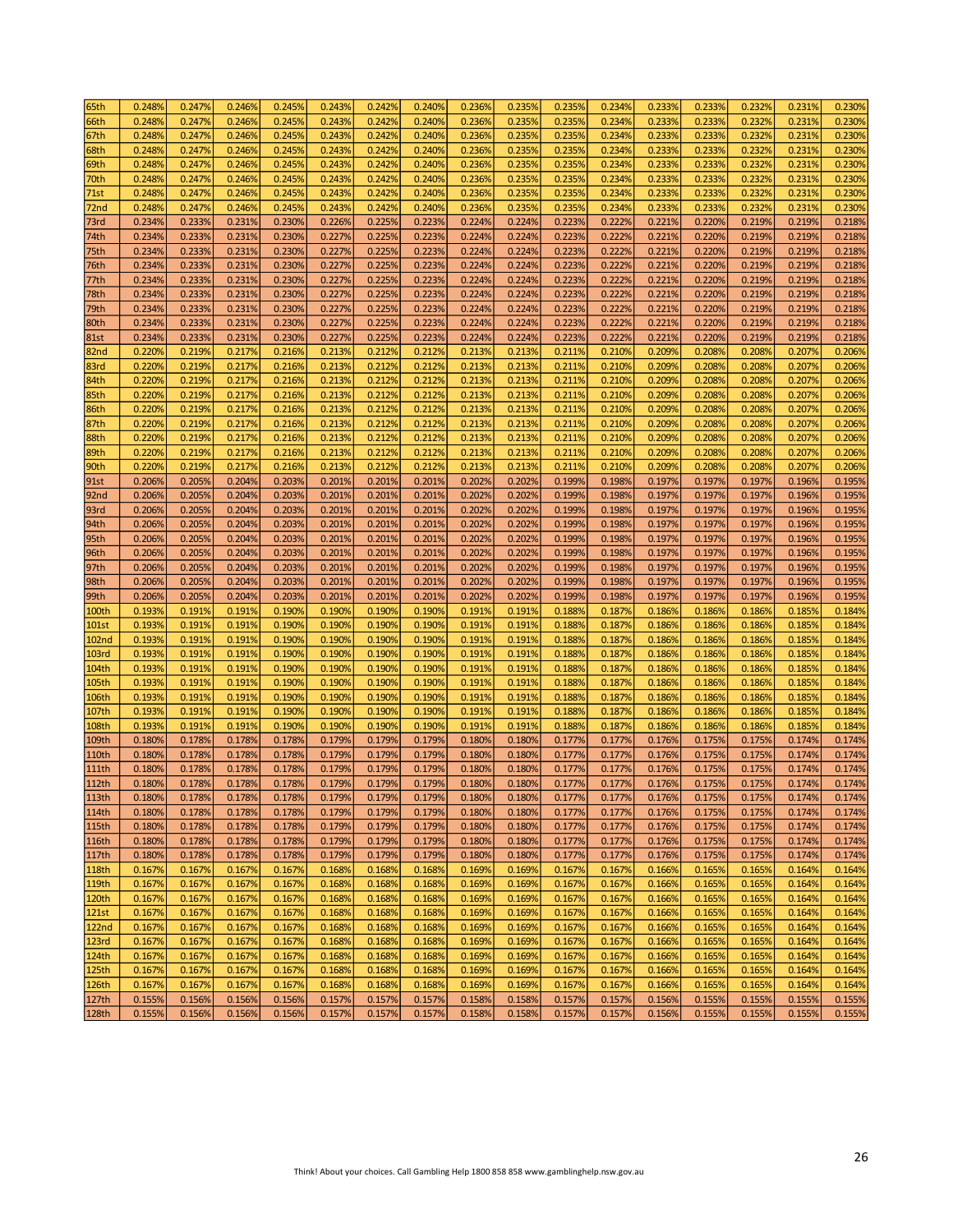| 129th        | 0.155% | 0.156% | 0.156% | 0.156% | 0.157% | 0.157% | 0.157% | 0.158% | 0.158% | 0.157% | 0.157% | 0.156% | 0.155% | 0.155% | 0.155% | 0.155% |
|--------------|--------|--------|--------|--------|--------|--------|--------|--------|--------|--------|--------|--------|--------|--------|--------|--------|
| 130th        | 0.155% | 0.156% | 0.156% | 0.156% | 0.157% | 0.157% | 0.157% | 0.158% | 0.158% | 0.157% | 0.157% | 0.156% | 0.155% | 0.155% | 0.155% | 0.155% |
| 131st        | 0.155% | 0.156% | 0.156% | 0.156% | 0.157% | 0.157% | 0.157% | 0.158% | 0.158% | 0.157% | 0.157% | 0.156% | 0.155% | 0.155% | 0.155% | 0.155% |
| <b>132nd</b> | 0.155% | 0.156% | 0.156% | 0.156% | 0.157% | 0.157% | 0.157% | 0.158% | 0.158% | 0.157% | 0.157% | 0.156% | 0.155% | 0.155% | 0.155% | 0.155% |
| 133rd        | 0.155% | 0.156% | 0.156% | 0.156% | 0.157% | 0.157% | 0.157% | 0.158% | 0.158% | 0.157% | 0.157% | 0.156% | 0.155% | 0.155% | 0.155% | 0.155% |
| 134th        | 0.155% | 0.156% | 0.156% | 0.156% | 0.157% | 0.157% | 0.157% | 0.158% | 0.158% | 0.157% | 0.157% | 0.156% | 0.155% | 0.155% | 0.155% | 0.155% |
| 135th        | 0.155% | 0.156% | 0.156% | 0.156% | 0.157% | 0.157% | 0.157% | 0.158% | 0.158% | 0.157% | 0.157% | 0.156% | 0.155% | 0.155% | 0.155% | 0.155% |
| 136th        | 0.144% | 0.145% | 0.145% | 0.145% | 0.146% | 0.146% | 0.146% | 0.147% | 0.147% | 0.147% | 0.147% | 0.146% | 0.146% | 0.146% | 0.146% | 0.146% |
| 137th        | 0.144% | 0.145% | 0.145% | 0.145% | 0.146% | 0.146% | 0.146% | 0.147% | 0.147% | 0.147% | 0.147% | 0.146% | 0.146% | 0.146% | 0.146% | 0.146% |
| 138th        | 0.144% | 0.145% | 0.145% | 0.145% | 0.146% | 0.146% | 0.146% | 0.147% | 0.147% | 0.147% | 0.147% | 0.146% | 0.146% | 0.146% | 0.146% | 0.146% |
| 139th        | 0.144% | 0.145% | 0.145% | 0.145% | 0.146% | 0.146% | 0.146% | 0.147% | 0.147% | 0.147% | 0.147% | 0.146% | 0.146% | 0.146% | 0.146% | 0.146% |
| 140th        | 0.144% | 0.145% | 0.145% | 0.145% | 0.146% | 0.146% | 0.146% | 0.147% | 0.147% | 0.147% | 0.147% | 0.146% | 0.146% | 0.146% | 0.146% | 0.146% |
| 141st        | 0.144% | 0.145% | 0.145% | 0.145% | 0.146% | 0.146% | 0.146% | 0.147% | 0.147% | 0.147% | 0.147% | 0.146% | 0.146% | 0.146% | 0.146% | 0.146% |
| <b>142nd</b> | 0.144% | 0.145% | 0.145% | 0.145% | 0.146% | 0.146% | 0.146% | 0.147% | 0.147% | 0.147% | 0.147% | 0.146% | 0.146% | 0.146% | 0.146% | 0.146% |
| <b>143rd</b> | 0.144% | 0.145% | 0.145% | 0.145% | 0.146% | 0.146% | 0.146% | 0.147% | 0.147% | 0.147% | 0.147% | 0.146% | 0.146% | 0.146% | 0.146% | 0.146% |
| 144th        | 0.144% | 0.145% | 0.145% | 0.145% | 0.146% | 0.146% | 0.146% | 0.147% | 0.147% | 0.147% | 0.147% | 0.146% | 0.146% | 0.146% | 0.146% | 0.146% |
| 145th        | 0.133% | 0.134% | 0.134% | 0.134% | 0.135% | 0.135% | 0.135% | 0.136% | 0.136% | 0.137% | 0.137% | 0.137% | 0.137% | 0.137% | 0.137% | 0.137% |
| 146th        | 0.133% | 0.134% | 0.134% | 0.134% | 0.135% | 0.135% | 0.135% | 0.136% | 0.136% | 0.137% | 0.137% | 0.137% | 0.137% | 0.137% | 0.137% | 0.137% |
| 147th        | 0.133% | 0.134% | 0.134% | 0.134% | 0.135% | 0.135% | 0.135% | 0.136% | 0.136% | 0.137% | 0.137% | 0.137% | 0.137% | 0.137% | 0.137% | 0.137% |
| 148th        | 0.133% | 0.134% | 0.134% | 0.134% | 0.135% | 0.135% | 0.135% | 0.136% | 0.136% | 0.137% | 0.137% | 0.137% | 0.137% | 0.137% | 0.137% | 0.137% |
| 149th        | 0.133% | 0.134% | 0.134% | 0.134% | 0.135% | 0.135% | 0.135% | 0.136% | 0.136% | 0.137% | 0.137% | 0.137% | 0.137% | 0.137% | 0.137% | 0.137% |
| <b>150th</b> | 0.133% | 0.134% | 0.134% | 0.134% | 0.135% | 0.135% | 0.135% | 0.136% | 0.136% | 0.137% | 0.137% | 0.137% | 0.137% | 0.137% | 0.137% | 0.137% |
| <b>151st</b> | 0.133% | 0.134% | 0.134% | 0.134% | 0.135% | 0.135% | 0.135% | 0.136% | 0.136% | 0.137% | 0.137% | 0.137% | 0.137% | 0.137% | 0.137% | 0.137% |
| <b>152nd</b> | 0.133% | 0.134% | 0.134% | 0.134% | 0.135% | 0.135% | 0.135% | 0.136% | 0.136% | 0.137% | 0.137% | 0.137% | 0.137% | 0.137% | 0.137% | 0.137% |
| 153rd        | 0.133% | 0.134% | 0.134% | 0.134% | 0.135% | 0.135% | 0.135% | 0.136% | 0.136% | 0.137% | 0.137% | 0.137% | 0.137% | 0.137% | 0.137% | 0.137% |
| 154th        | 0.122% | 0.123% | 0.123% | 0.123% | 0.124% | 0.124% | 0.124% | 0.125% | 0.125% | 0.127% | 0.127% | 0.128% | 0.128% | 0.128% | 0.128% | 0.128% |
| 155th        | 0.122% | 0.123% | 0.123% | 0.123% | 0.124% | 0.124% | 0.124% | 0.125% | 0.125% | 0.127% | 0.127% | 0.128% | 0.128% | 0.128% | 0.128% | 0.128% |
| 156th        | 0.122% | 0.123% | 0.123% | 0.123% | 0.124% | 0.124% | 0.124% | 0.125% | 0.125% | 0.127% | 0.127% | 0.128% | 0.128% | 0.128% | 0.128% | 0.128% |
| 157th        | 0.122% | 0.123% | 0.123% | 0.123% | 0.124% | 0.124% | 0.124% | 0.125% | 0.125% | 0.127% | 0.127% | 0.128% | 0.128% | 0.128% | 0.128% | 0.128% |
| <b>158th</b> | 0.122% | 0.123% | 0.123% | 0.123% | 0.124% | 0.124% | 0.124% | 0.125% | 0.125% | 0.127% | 0.127% | 0.128% | 0.128% | 0.128% | 0.128% | 0.128% |
| <b>159th</b> | 0.122% | 0.123% | 0.123% | 0.123% | 0.124% | 0.124% | 0.124% | 0.125% | 0.125% | 0.127% | 0.127% | 0.128% | 0.128% | 0.128% | 0.128% | 0.128% |
| 160th        | 0.122% | 0.123% | 0.123% | 0.123% | 0.124% | 0.124% | 0.124% | 0.125% | 0.125% | 0.127% | 0.127% | 0.128% | 0.128% | 0.128% | 0.128% | 0.128% |
| <b>161st</b> | 0.122% | 0.123% | 0.123% | 0.123% | 0.124% | 0.124% | 0.124% | 0.125% | 0.125% | 0.127% | 0.127% | 0.128% | 0.128% | 0.128% | 0.128% | 0.128% |
| <b>162nd</b> |        | 0.123% | 0.123% | 0.123% | 0.124% | 0.124% | 0.124% | 0.125% | 0.125% | 0.127% | 0.127% | 0.128% | 0.128% | 0.128% | 0.128% | 0.128% |
| <b>163rd</b> |        |        | 0.115% | 0.114% | 0.114% | 0.113% | 0.112% | 0.114% | 0.114% | 0.117% | 0.117% | 0.119% | 0.119% | 0.119% | 0.119% | 0.119% |
| 164th        |        |        |        | 0.114% | 0.114% | 0.113% | 0.112% | 0.114% | 0.114% | 0.117% | 0.117% | 0.119% | 0.119% | 0.119% | 0.119% | 0.119% |
| 165th        |        |        |        |        | 0.114% | 0.113% | 0.112% | 0.114% | 0.114% | 0.117% | 0.117% | 0.119% | 0.119% | 0.119% | 0.119% | 0.119% |
| 166th        |        |        |        |        |        | 0.113% | 0.112% | 0.114% | 0.114% | 0.117% | 0.117% | 0.119% | 0.119% | 0.119% | 0.119% | 0.119% |
| 167th        |        |        |        |        |        |        | 0.112% | 0.114% | 0.114% | 0.117% | 0.117% | 0.119% | 0.119% | 0.119% | 0.119% | 0.119% |
| 168th        |        |        |        |        |        |        |        | 0.114% | 0.114% | 0.117% | 0.117% | 0.119% | 0.119% | 0.119% | 0.119% | 0.119% |
| 169th        |        |        |        |        |        |        |        |        | 0.114% | 0.117% | 0.117% | 0.119% | 0.119% | 0.119% | 0.119% | 0.119% |
| 170th        |        |        |        |        |        |        |        |        |        | 0.117% | 0.117% | 0.119% | 0.119% | 0.119% | 0.119% | 0.119% |
| 171st        |        |        |        |        |        |        |        |        |        |        | 0.117% | 0.119% | 0.119% | 0.119% | 0.119% | 0.119% |
| <b>172nd</b> |        |        |        |        |        |        |        |        |        |        |        | 0.110% | 0.110% | 0.110% | 0.110% | 0.110% |
| 173rd        |        |        |        |        |        |        |        |        |        |        |        |        | 0.110% | 0.110% | 0.110% | 0.110% |
| 174th        |        |        |        |        |        |        |        |        |        |        |        |        |        | 0.110% | 0.110% | 0.110% |
| 175th        |        |        |        |        |        |        |        |        |        |        |        |        |        |        | 0.110% | 0.110% |
| 176th        |        |        |        |        |        |        |        |        |        |        |        |        |        |        |        | 0.110% |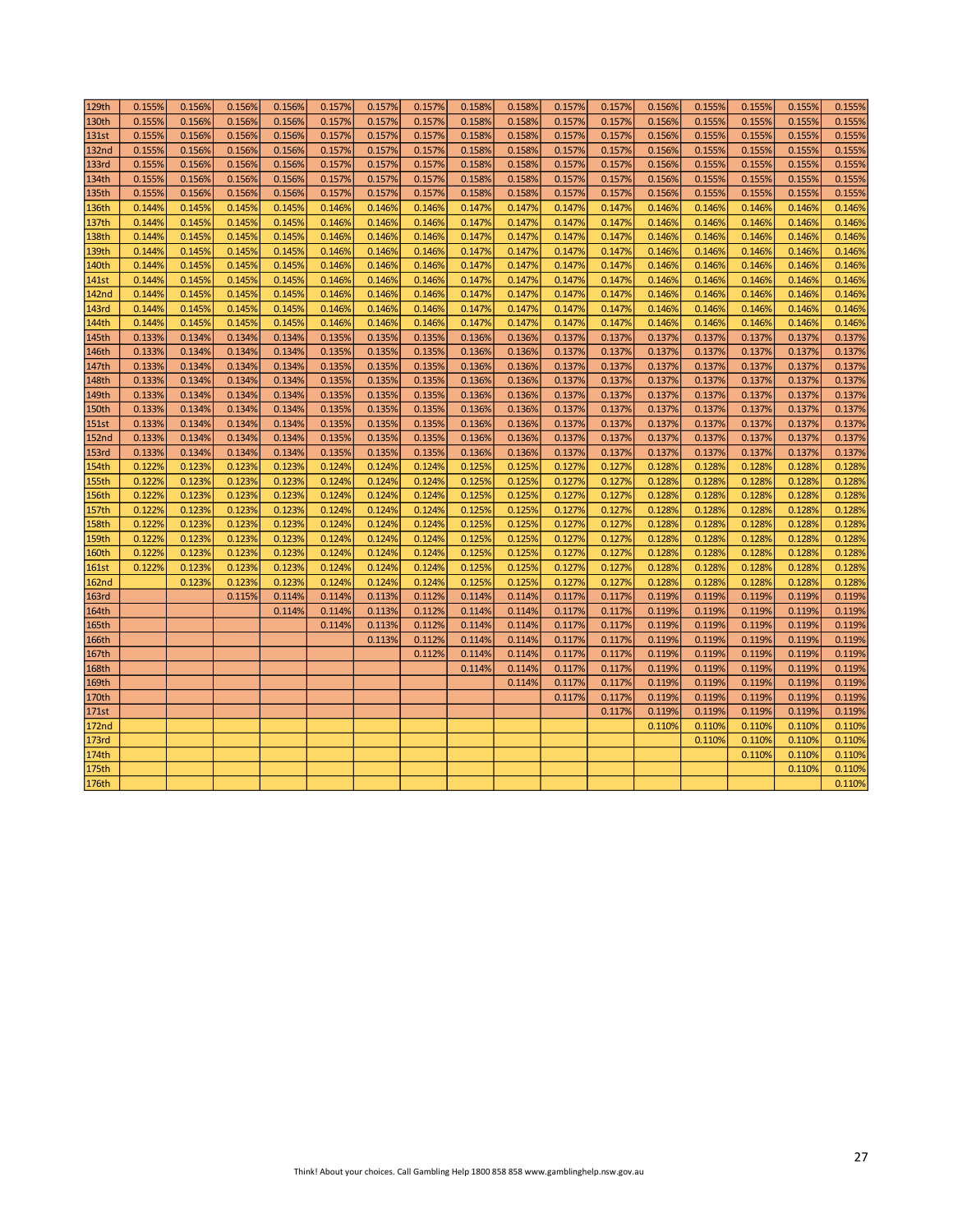| Places Paid              | 1409-1416P       | 1417-1424P       | 1425-1432 P      | Δ.<br>1433-1444  | 1441-1448 P      | 1449-1456 P      | $\Delta$<br>1457-1464 | $\mathbf{r}$<br>1465-1472 | 1473-1480 P      | 1481-1488 P                                                                            | 1489-1496 P      | 1497-1504P       | 1505-1512P       | 1513-1520P       | 1521-1528P       | 1529-1536P       |
|--------------------------|------------------|------------------|------------------|------------------|------------------|------------------|-----------------------|---------------------------|------------------|----------------------------------------------------------------------------------------|------------------|------------------|------------------|------------------|------------------|------------------|
| 1st                      | 16.600%          | 16.590%          | 16.583%          | 16.578%          | 16.569%          | 16.562%          | 16.555%               | 16.547%                   | 16.542%          | 16.536%                                                                                | 16.531%          | 16.526%          | 16.523%          | 16.518%          | 16.511%          | 16.506%          |
| 2nd                      | 11.713%          | 11.710%          | 11.707%          | 11.704%          | 11.702%          | 11.698%          | 11.693%               | 11.690%                   | 11.687%          | 11.684%                                                                                | 11.681%          | 11.677%          | 11.675%          | 11.672%          | 11.669%          | 11.666%          |
| 3rd<br>4th               | 7.602%<br>5.639% | 7.601%<br>5.639% | 7.600%<br>5.639% | 7.599%<br>5.639% | 7.598%<br>5.639% | 7.597%<br>5.639% | 7.596%<br>5.639%      | 7.595%<br>5.639%          | 7.594%<br>5.639% | 7.593%<br>5.639%                                                                       | 7.592%<br>5.639% | 7.591%<br>5.639% | 7.590%<br>5.639% | 7.589%<br>5.639% | 7.588%<br>5.639% | 7.587%<br>5.639% |
| 5th                      | 4.248%           | 4.247%           | 4.246%           | 4.245%           | 4.244%           | 4.243%           | 4.242%                | 4.241%                    | 4.240%           | 4.239%                                                                                 | 4.238%           | 4.237%           | 4.236%           | 4.235%           | 4.234%           | 4.233%           |
| 6th                      | 3.428%           | 3.427%           | 3.426%           | 3.425%           | 3.424%           | 3.423%           | 3.422%                | 3.421%                    | 3.420%           | 3.419%                                                                                 | 3.418%           | 3.417%           | 3.416%           | 3.415%           | 3.414%           | 3.413%           |
| 7th                      | 2.820%           | 2.818%           | 2.816%           | 2.814%           | 2.812%           | 2.810%           | 2.808%                | 2.806%                    | 2.804%           | 2.802%                                                                                 | 2.800%           | 2.798%           | 2.796%           | 2.794%           | 2.792%           | 2.790%           |
| 8th<br>9th               | 2.226%<br>1.660% | 2.224%<br>1.659% | 2.222%<br>1.658% | 2.220%<br>1.658% | 2.218%<br>1.657% | 2.216%<br>1.656% | 2.214%<br>1.656%      | 2.212%<br>1.655%          | 2.210%<br>1.654% | 2.208%<br>1.654%                                                                       | 2.206%<br>1.653% | 2.204%<br>1.653% | 2.202%<br>1.652% | 2.200%<br>1.652% | 2.198%<br>1.651% | 2.196%<br>1.651% |
| 10th                     | 1.256%           | 1.254%           | 1.253%           | 1.252%           | 1.251%           | 1.250%           | 1.249%                | 1.248%                    | 1.247%           | 1.246%                                                                                 | 1.245%           | 1.244%           | 1.243%           | 1.242%           | 1.241%           | 1.240%           |
| 11th                     | 1.256%           | 1.254%           | 1.253%           | 1.252%           | 1.251%           | 1.250%           | 1.249%                | 1.248%                    | 1.247%           | 1.246%                                                                                 | 1.245%           | 1.244%           | 1.243%           | 1.242%           | 1.241%           | 1.240%           |
| 12th                     | 1.256%           | 1.254%           | 1.253%           | 1.252%           | 1.251%           | 1.250%           | 1.249%                | 1.248%                    | 1.247%           | 1.246%                                                                                 | 1.245%           | 1.244%           | 1.243%           | 1.242%           | 1.241%           | 1.240%           |
| 13th<br>14th             | 0.973%<br>0.973% | 0.972%<br>0.972% | 0.971%<br>0.971% | 0.970%<br>0.970% | 0.969%<br>0.969% | 0.968%<br>0.968% | 0.967%<br>0.967%      | 0.967%<br>0.967%          | 0.966%<br>0.966% | 0.965%<br>0.965%                                                                       | 0.964%<br>0.964% | 0.963%<br>0.963% | 0.962%<br>0.962% | 0.961%<br>0.961% | 0.961%<br>0.961% | 0.960%<br>0.960% |
| 15th                     | 0.973%           | 0.972%           | 0.971%           | 0.970%           | 0.969%           | 0.968%           | 0.967%                | 0.967%                    | 0.966%           | 0.965%                                                                                 | 0.964%           | 0.963%           | 0.962%           | 0.961%           | 0.961%           | 0.960%           |
| 16th                     | 0.782%           | 0.781%           | 0.780%           | 0.779%           | 0.778%           | 0.777%           | 0.776%                | 0.776%                    | 0.775%           | 0.774%                                                                                 | 0.773%           | 0.772%           | 0.771%           | 0.769%           | 0.769%           | 0.768%           |
| 17th                     | 0.782%           | 0.781%           | 0.780%           | 0.779%           | 0.778%           | 0.777%           | 0.776%                | 0.776%                    | 0.775%           | 0.774%                                                                                 | 0.773%           | 0.772%           | 0.771%           | 0.769%           | 0.769%           | 0.768%           |
| 18th                     | 0.782%           | 0.781%           | 0.780%           | 0.779%           | 0.778%           | 0.777%           | 0.776%                | 0.776%                    | 0.775%           | 0.774%                                                                                 | 0.773%           | 0.772%           | 0.771%           | 0.769%           | 0.769%           | 0.768%           |
| 19th<br>20th             | 0.630%<br>0.630% | 0.629%<br>0.629% | 0.628%<br>0.628% | 0.627%<br>0.627% | 0.626%<br>0.626% | 0.625%<br>0.625% | 0.623%<br>0.623%      | 0.623%<br>0.623%          | 0.622%<br>0.622% | 0.621%<br>0.621%                                                                       | 0.620%<br>0.620% | 0.619%<br>0.619% | 0.618%<br>0.618% | 0.616%<br>0.616% | 0.615%<br>0.615% | 0.614%<br>0.614% |
| 21st                     | 0.630%           | 0.629%           | 0.628%           | 0.627%           | 0.626%           | 0.625%           | 0.623%                | 0.623%                    | 0.622%           | 0.621%                                                                                 | 0.620%           | 0.619%           | 0.618%           | 0.616%           | 0.615%           | 0.614%           |
| 22 <sub>nd</sub>         | 0.526%           | 0.525%           | 0.525%           | 0.524%           | 0.523%           | 0.522%           | 0.521%                | 0.521%                    | 0.520%           | 0.519%                                                                                 | 0.518%           | 0.517%           | 0.517%           | 0.516%           | 0.515%           | 0.515%           |
| 23rd                     | 0.526%           | 0.525%           | 0.525%           | 0.524%           | 0.523%           | 0.522%           | 0.521%                | 0.521%                    | 0.520%           | 0.519%                                                                                 | 0.518%           | 0.517%           | 0.517%           | 0.516%           | 0.515%           | 0.515%           |
| 24th<br>25 <sub>th</sub> | 0.526%<br>0.447% | 0.525%<br>0.446% | 0.525%<br>0.445% | 0.524%<br>0.444% | 0.523%<br>0.444% | 0.522%<br>0.444% | 0.521%<br>0.442%      | 0.521%<br>0.441%          | 0.520%<br>0.440% | 0.519%<br>0.439%                                                                       | 0.518%<br>0.438% | 0.517%<br>0.437% | 0.517%<br>0.437% | 0.516%<br>0.436% | 0.515%<br>0.435% | 0.515%<br>0.434% |
| 26th                     | 0.447%           | 0.446%           | 0.445%           | 0.444%           | 0.444%           | 0.444%           | 0.442%                | 0.441%                    | 0.440%           | 0.439%                                                                                 | 0.438%           | 0.437%           | 0.437%           | 0.436%           | 0.435%           | 0.434%           |
| 27th                     | 0.447%           | 0.446%           | 0.445%           | 0.444%           | 0.444%           | 0.444%           | 0.442%                | 0.441%                    | 0.440%           | 0.439%                                                                                 | 0.438%           | 0.437%           | 0.437%           | 0.436%           | 0.435%           | 0.434%           |
| 28th                     | 0.3839           | 0.382%           | 0.381%           | 0.380%           | 0.380%           | 0.379%           | 0.378%                | 0.377%                    | 0.376%           | 0.375%                                                                                 | 0.374%           | 0.372%           | 0.371%           | 0.370%           | 0.370%           | 0.369%           |
| 29th<br>30th             | 0.383%<br>0.383% | 0.382%<br>0.382% | 0.381%<br>0.381% | 0.380%<br>0.380% | 0.380%<br>0.380% | 0.379%<br>0.379% | 0.378%<br>0.378%      | 0.377%<br>0.377%          | 0.376%<br>0.376% | 0.375%<br>0.375%                                                                       | 0.374%<br>0.374% | 0.372%<br>0.372% | 0.371%<br>0.371% | 0.370%<br>0.370% | 0.370%<br>0.370% | 0.369%<br>0.369% |
| 31st                     | 0.383%           | 0.382%           | 0.381%           | 0.380%           | 0.380%           | 0.379%           | 0.378%                | 0.377%                    | 0.376%           | 0.375%                                                                                 | 0.374%           | 0.372%           | 0.371%           | 0.370%           | 0.370%           | 0.369%           |
| 32 <sub>nd</sub>         | 0.383%           | 0.382%           | 0.381%           | 0.380%           | 0.380%           | 0.379%           | 0.378%                | 0.377%                    | 0.376%           | 0.375%                                                                                 | 0.374%           | 0.372%           | 0.371%           | 0.370%           | 0.370%           | 0.369%           |
| 33rd                     | 0.383%           | 0.382%           | 0.381%           | 0.380%           | 0.380%           | 0.379%           | 0.378%                | 0.377%                    | 0.376%           | 0.375%                                                                                 | 0.374%           | 0.372%           | 0.371%           | 0.370%           | 0.370%           | 0.369%           |
| 34th<br>35th             | 0.383%<br>0.383% | 0.382%<br>0.382% | 0.381%<br>0.381% | 0.380%<br>0.380% | 0.380%<br>0.380% | 0.379%<br>0.379% | 0.378%<br>0.378%      | 0.377%<br>0.377%          | 0.376%<br>0.376% | 0.375%<br>0.375%                                                                       | 0.374%<br>0.374% | 0.372%<br>0.372% | 0.371%<br>0.371% | 0.370%<br>0.370% | 0.370%<br>0.370% | 0.369%<br>0.369% |
| 36th                     | 0.383%           | 0.382%           | 0.381%           | 0.380%           | 0.380%           | 0.379%           | 0.378%                | 0.377%                    | 0.376%           | 0.375%                                                                                 | 0.374%           | 0.372%           | 0.371%           | 0.370%           | 0.370%           | 0.369%           |
| 37th                     | 0.320%           | 0.320%           | 0.3199           | 0.319%           | 0.317%           | 0.317%           | 0.316%                | 0.314%                    | 0.314%           | 0.313%                                                                                 | 0.311%           | 0.310%           | 0.308%           | 0.307%           | 0.307%           | 0.307%           |
| 38th<br>39th             | 0.320%<br>0.320% | 0.320%<br>0.320% | 0.319%<br>0.319% | 0.319%<br>0.319% | 0.317%<br>0.317% | 0.317%<br>0.317% | 0.316%<br>0.316%      | 0.314%<br>0.314%          | 0.314%<br>0.314% | 0.313%<br>0.313%                                                                       | 0.311%<br>0.311% | 0.310%<br>0.310% | 0.308%<br>0.308% | 0.307%<br>0.307% | 0.307%<br>0.307% | 0.307%<br>0.307% |
| 40th                     | 0.320%           | 0.320%           | 0.319%           | 0.319%           | 0.317%           | 0.317%           | 0.316%                | 0.314%                    | 0.314%           | 0.313%                                                                                 | 0.311%           | 0.310%           | 0.308%           | 0.307%           | 0.307%           | 0.307%           |
| 41st                     | 0.320%           | 0.320%           | 0.319%           | 0.319%           | 0.317%           | 0.317%           | 0.316%                | 0.314%                    | 0.314%           | 0.313%                                                                                 | 0.311%           | 0.310%           | 0.308%           | 0.307%           | 0.307%           | 0.307%           |
| 42 <sub>nd</sub>         | 0.320%           | 0.320%<br>0.320% | 0.319%           | 0.319%           | 0.317%           | 0.317%           | 0.316%                | 0.314%                    | 0.314%           | 0.313%                                                                                 | 0.311%           | 0.310%           | 0.308%           | 0.307%           | 0.307%           | 0.307%           |
| 43rd<br>44th             | 0.320%<br>0.320% | 0.320%           | 0.319%<br>0.319% | 0.319%<br>0.319% | 0.317%<br>0.317% | 0.317%<br>0.317% | 0.316%<br>0.316%      | 0.314%<br>0.314%          | 0.314%<br>0.314% | 0.313%<br>0.313%                                                                       | 0.311%<br>0.311% | 0.310%<br>0.310% | 0.308%<br>0.308% | 0.307%<br>0.307% | 0.307%<br>0.307% | 0.307%<br>0.307% |
| 45th                     | 0.320%           | 0.320%           | 0.319%           | 0.319%           | 0.317%           | 0.317%           | 0.316%                | 0.314%                    | 0.314%           | 0.313%                                                                                 | 0.311%           | 0.310%           | 0.308%           | 0.307%           | 0.307%           | 0.307%           |
| 46th                     | 0.279%           | 0.279%           | 0.277%           | 0.276%           | 0.275%           | 0.274%           | 0.273%                | 0.272%                    | 0.271%           | 0.270%                                                                                 | 0.269%           | 0.268%           | 0.267%           | 0.266%           | 0.265%           | 0.265%           |
| 47th                     | 0.279%           | 0.279%           | 0.277%           | 0.276%           | 0.275%           | 0.274%           | 0.273%                | 0.272%                    | 0.271%           | 0.270%                                                                                 | 0.269%           | 0.268%           | 0.267%           | 0.266%           | 0.265%           | 0.265%           |
| 48th<br>49th             | 0.279%<br>0.279% | 0.279%<br>0.279% | 0.277%<br>0.277% | 0.276%<br>0.276% | 0.275%<br>0.275% | 0.274%<br>0.274% | 0.273%<br>0.273%      | 0.272%<br>0.272%          | 0.271%<br>0.271% | 0.270%<br>0.270%                                                                       | 0.269%<br>0.269% | 0.268%<br>0.268% | 0.267%<br>0.267% | 0.266%<br>0.266% | 0.265%<br>0.265% | 0.265%<br>0.265% |
| 50th                     | 0.279%           | 0.279%           | 0.277%           | 0.276%           | 0.275%           | 0.274%           | 0.273%                | 0.272%                    | 0.271%           | 0.270%                                                                                 | 0.269%           | 0.268%           | 0.267%           | 0.266%           | 0.265%           | 0.265%           |
| 51st                     | 0.279%           | 0.279%           | 0.277%           | 0.276%           | 0.275%           | 0.274%           | 0.273%                | 0.272%                    | 0.271%           | 0.270%                                                                                 | 0.269%           | 0.268%           | 0.267%           | 0.266%           | 0.265%           | 0.265%           |
| 52nd                     | 0.279%           | 0.279%           | 0.277%           | 0.276%           | 0.275%           | 0.274%           | 0.273%                | 0.272%                    | 0.271%           | 0.270%                                                                                 | 0.269%           | 0.268%           | 0.267%           | 0.266%           | 0.265%           | 0.265%           |
| 53rd<br>54th             | 0.279%<br>0.279% | 0.279%<br>0.279% | 0.277%<br>0.277% | 0.276%<br>0.276% | 0.275%<br>0.275% | 0.274%<br>0.274% | 0.273%<br>0.273%      | 0.272%<br>0.272%          | 0.271%<br>0.271% | 0.270%<br>0.270%                                                                       | 0.269%<br>0.269% | 0.268%<br>0.268% | 0.267%<br>0.267% | 0.266%<br>0.266% | 0.265%<br>0.265% | 0.265%<br>0.265% |
| 55th                     | 0.249%           | 0.249%           | 0.247%           | 0.246%           | 0.245%           | 0.244%           | 0.243%                | 0.242%                    | 0.241%           | 0.240%                                                                                 | 0.239%           | 0.238%           | 0.237%           | 0.236%           | 0.235%           | 0.235%           |
| 56th                     | 0.249%           | 0.249%           | 0.247%           | 0.246%           | 0.245%           | 0.244%           | 0.243%                | 0.242%                    | 0.241%           | 0.240%                                                                                 | 0.239%           | 0.238%           | 0.237%           | 0.236%           | 0.235%           | 0.235%           |
| 57th                     | 0.249%           | 0.249%           | 0.247%           | 0.246%           | 0.245%           | 0.244%           | 0.243%                | 0.242%                    | 0.241%           | 0.240%                                                                                 | 0.239%           | 0.238%           | 0.237%           | 0.236%           | 0.235%           | 0.235%           |
| 58th                     | 0.249%<br>0.249% | 0.249%<br>0.249% | 0.247%<br>0.247% | 0.246%<br>0.246% | 0.245%<br>0.245% | 0.244%<br>0.244% | 0.243%<br>0.243%      | 0.242%<br>0.242%          | 0.241%<br>0.241% | 0.240%<br>0.240%                                                                       | 0.239%<br>0.239% | 0.238%<br>0.238% | 0.237%<br>0.237% | 0.236%<br>0.236% | 0.235%<br>0.235% | 0.235%<br>0.235% |
| 59th<br>60th             | 0.249%           | 0.249%           | 0.247%           | 0.246%           | 0.245%           | 0.244%           | 0.243%                | 0.242%                    | 0.241%           | 0.240%                                                                                 | 0.239%           | 0.238%           | 0.237%           | 0.236%           | 0.235%           | 0.235%           |
| 61st                     | 0.249%           | 0.249%           | 0.247%           | 0.246%           | 0.245%           | 0.244%           | 0.243%                | 0.242%                    | 0.241%           | 0.240%                                                                                 | 0.239%           | 0.238%           | 0.237%           | 0.236%           | 0.235%           | 0.235%           |
| 62nd                     | 0.249%           | 0.249%           | 0.247%           | 0.246%           | 0.245%           | 0.244%           | 0.243%                | 0.242%                    | 0.241%           | 0.240%                                                                                 | 0.239%           | 0.238%           | 0.237%           | 0.236%           | 0.235%           | 0.235%           |
| 63rd<br>64th             | 0.249%<br>0.229% | 0.249%<br>0.228% | 0.247%<br>0.227% | 0.246%<br>0.226% | 0.245%<br>0.225% | 0.244%<br>0.224% | 0.243%<br>0.223%      | 0.242%<br>0.222%          | 0.241%<br>0.221% | 0.240%<br>0.220%                                                                       | 0.239%<br>0.219% | 0.238%<br>0.218% | 0.237%<br>0.216% | 0.236%<br>0.215% | 0.235%<br>0.213% | 0.235%<br>0.213% |
|                          |                  |                  |                  |                  |                  |                  |                       |                           |                  |                                                                                        |                  |                  |                  |                  |                  |                  |
|                          |                  |                  |                  |                  |                  |                  |                       |                           |                  | Think! About your choices. Call Gambling Help 1800 858 858 www.gamblinghelp.nsw.gov.au |                  |                  |                  |                  |                  | 28               |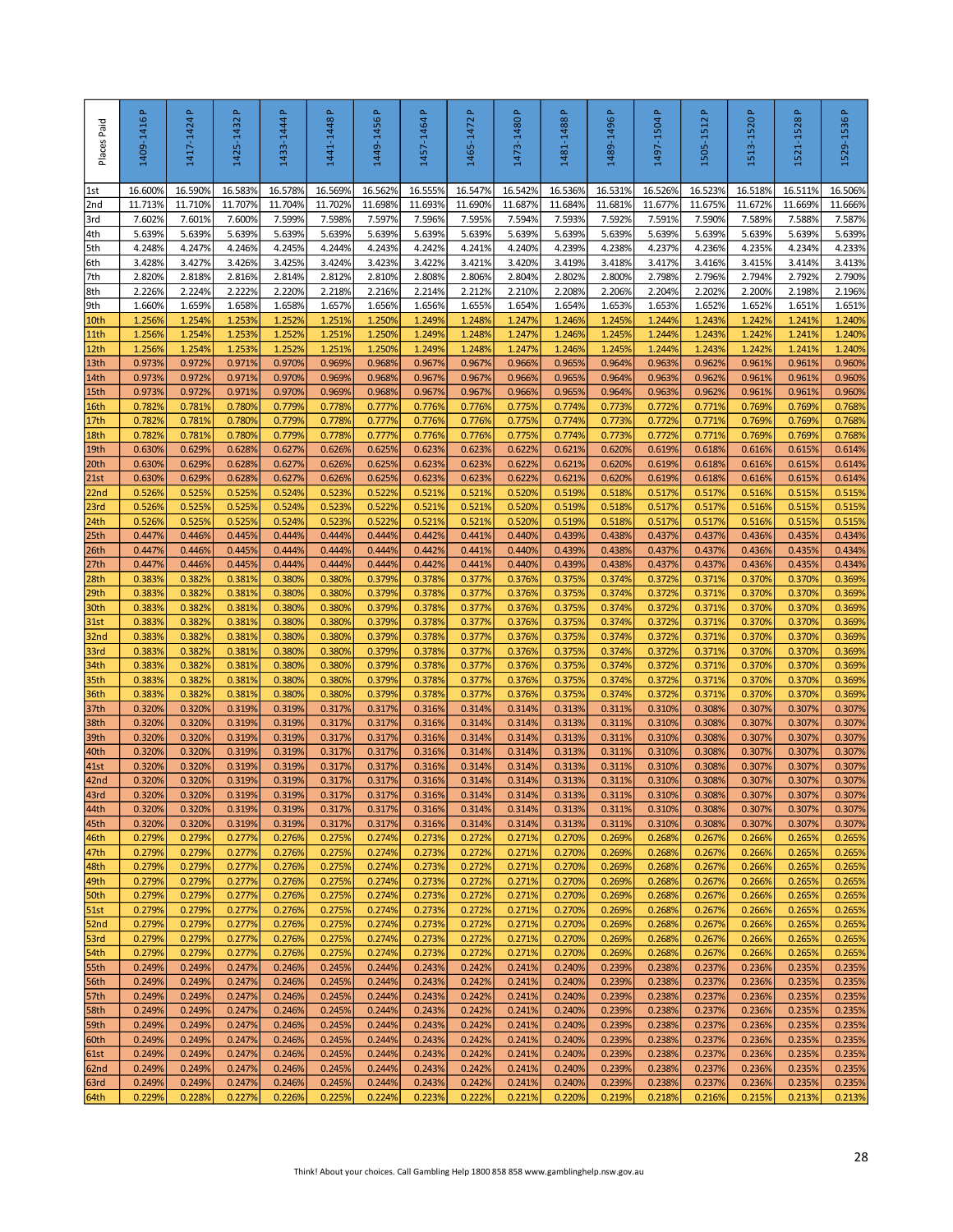| 65th         | 0.229% | 0.228% | 0.227% | 0.226% | 0.225% | 0.224% | 0.223% | 0.222% | 0.221% | 0.220% | 0.219% | 0.218% | 0.216% | 0.215% | 0.213% | 0.213% |
|--------------|--------|--------|--------|--------|--------|--------|--------|--------|--------|--------|--------|--------|--------|--------|--------|--------|
| 66th         | 0.229% | 0.228% | 0.227% | 0.226% | 0.225% | 0.224% | 0.223% | 0.222% | 0.221% | 0.220% | 0.219% | 0.218% | 0.216% | 0.215% | 0.213% | 0.213% |
| 67th         | 0.229% | 0.228% | 0.227% | 0.226% | 0.225% | 0.224% | 0.223% | 0.222% | 0.221% | 0.220% | 0.219% | 0.218% | 0.216% | 0.215% | 0.213% | 0.213% |
| 68th         | 0.229% | 0.228% | 0.227% | 0.226% | 0.225% | 0.224% | 0.223% | 0.222% | 0.221% | 0.220% | 0.219% | 0.218% | 0.216% | 0.215% | 0.213% | 0.213% |
| 69th         | 0.229% | 0.228% | 0.227% | 0.226% | 0.225% | 0.224% | 0.223% | 0.222% | 0.221% | 0.220% | 0.219% | 0.218% | 0.216% | 0.215% | 0.213% | 0.213% |
| 70th         | 0.229% | 0.228% | 0.227% | 0.226% | 0.225% | 0.224% | 0.223% | 0.222% | 0.221% | 0.220% | 0.219% | 0.218% | 0.216% | 0.215% | 0.213% | 0.213% |
|              |        |        |        |        |        |        |        |        |        |        |        |        |        |        |        |        |
| 71st         | 0.229% | 0.228% | 0.227% | 0.226% | 0.225% | 0.224% | 0.223% | 0.222% | 0.221% | 0.220% | 0.219% | 0.218% | 0.216% | 0.215% | 0.213% | 0.213% |
| 72nd         | 0.229% | 0.228% | 0.227% | 0.226% | 0.225% | 0.224% | 0.223% | 0.222% | 0.221% | 0.220% | 0.219% | 0.218% | 0.216% | 0.215% | 0.213% | 0.213% |
| 73rd         | 0.217% | 0.216% | 0.215% | 0.214% | 0.213% | 0.212% | 0.211% | 0.210% | 0.209% | 0.208% | 0.207% | 0.206% | 0.204% | 0.203% | 0.201% | 0.200% |
| 74th         | 0.217% | 0.216% | 0.215% | 0.214% | 0.213% | 0.212% | 0.211% | 0.210% | 0.209% | 0.208% | 0.207% | 0.206% | 0.204% | 0.203% | 0.201% | 0.200% |
| 75th         | 0.217% | 0.216% | 0.215% | 0.214% | 0.213% | 0.212% | 0.211% | 0.210% | 0.209% | 0.208% | 0.207% | 0.206% | 0.204% | 0.203% | 0.201% | 0.200% |
| 76th         | 0.217% | 0.216% | 0.215% | 0.214% | 0.213% | 0.212% | 0.211% | 0.210% | 0.209% | 0.208% | 0.207% | 0.206% | 0.204% | 0.203% | 0.201% | 0.200% |
| 77th         | 0.217% | 0.216% | 0.215% | 0.214% | 0.213% | 0.212% | 0.211% | 0.210% | 0.209% | 0.208% | 0.207% | 0.206% | 0.204% | 0.203% | 0.201% | 0.200% |
| 78th         | 0.217% | 0.216% | 0.215% | 0.214% | 0.213% | 0.212% | 0.211% | 0.210% | 0.209% | 0.208% | 0.207% | 0.206% | 0.204% | 0.203% | 0.201% | 0.200% |
| 79th         | 0.217% | 0.216% | 0.215% | 0.214% | 0.213% | 0.212% | 0.211% | 0.210% | 0.209% | 0.208% | 0.207% | 0.206% | 0.204% | 0.203% | 0.201% | 0.200% |
| 80th         | 0.217% | 0.216% | 0.215% | 0.214% | 0.213% | 0.212% | 0.211% | 0.210% | 0.209% | 0.208% | 0.207% | 0.206% | 0.204% | 0.203% | 0.201% | 0.200% |
| 81st         | 0.217% | 0.216% | 0.215% | 0.214% | 0.213% | 0.212% | 0.211% | 0.210% | 0.209% | 0.208% | 0.207% | 0.206% | 0.204% | 0.203% | 0.201% | 0.200% |
| 82nd         | 0.205% | 0.204% | 0.203% | 0.202% | 0.201% | 0.200% | 0.199% | 0.198% | 0.197% | 0.196% | 0.195% | 0.194% | 0.194% | 0.194% | 0.192% | 0.192% |
| 83rd         | 0.205% | 0.204% | 0.203% | 0.202% | 0.201% | 0.200% | 0.199% | 0.198% | 0.197% | 0.196% | 0.195% | 0.194% | 0.194% | 0.194% | 0.192% | 0.192% |
| 84th         | 0.2059 | 0.204% | 0.203% | 0.202% | 0.201% | 0.200% | 0.199% | 0.198% | 0.197% | 0.196% | 0.195% | 0.194% | 0.194% | 0.194% | 0.192% | 0.192% |
| 85th         | 0.205% | 0.204% | 0.203% | 0.202% | 0.201% | 0.200% | 0.199% | 0.198% | 0.197% | 0.196% | 0.195% | 0.194% | 0.194% | 0.194% | 0.192% | 0.192% |
| 86th         | 0.205% | 0.204% | 0.203% | 0.202% | 0.201% | 0.200% | 0.199% | 0.198% | 0.197% | 0.196% | 0.195% | 0.194% | 0.194% | 0.194% | 0.192% | 0.192% |
| 87th         | 0.205% | 0.204% | 0.203% | 0.202% | 0.201% | 0.200% | 0.199% | 0.198% | 0.197% | 0.196% | 0.195% | 0.194% | 0.194% | 0.194% | 0.192% | 0.192% |
| 88th         | 0.205% | 0.204% | 0.203% | 0.202% | 0.201% | 0.200% | 0.199% | 0.198% | 0.197% | 0.196% | 0.195% | 0.194% | 0.194% | 0.194% | 0.192% | 0.192% |
|              |        |        |        |        |        |        |        |        |        |        |        |        |        |        |        |        |
| 89th         | 0.205% | 0.204% | 0.203% | 0.202% | 0.201% | 0.200% | 0.199% | 0.198% | 0.197% | 0.196% | 0.195% | 0.194% | 0.194% | 0.194% | 0.192% | 0.192% |
| 90th         | 0.205% | 0.204% | 0.203% | 0.202% | 0.201% | 0.200% | 0.199% | 0.198% | 0.197% | 0.196% | 0.195% | 0.194% | 0.194% | 0.194% | 0.192% | 0.192% |
| 91st         | 0.193% | 0.192% | 0.192% | 0.191% | 0.190% | 0.189% | 0.189% | 0.188% | 0.187% | 0.186% | 0.186% | 0.186% | 0.186% | 0.185% | 0.185% | 0.184% |
| 92nd         | 0.193% | 0.192% | 0.192% | 0.191% | 0.190% | 0.189% | 0.189% | 0.188% | 0.187% | 0.186% | 0.186% | 0.186% | 0.186% | 0.185% | 0.185% | 0.184% |
| 93rd         | 0.193% | 0.192% | 0.192% | 0.191% | 0.190% | 0.189% | 0.189% | 0.188% | 0.187% | 0.186% | 0.186% | 0.186% | 0.186% | 0.185% | 0.185% | 0.184% |
| 94th         | 0.193% | 0.192% | 0.192% | 0.191% | 0.190% | 0.189% | 0.189% | 0.188% | 0.187% | 0.186% | 0.186% | 0.186% | 0.186% | 0.185% | 0.185% | 0.184% |
| 95th         | 0.193% | 0.192% | 0.192% | 0.191% | 0.190% | 0.189% | 0.189% | 0.188% | 0.187% | 0.186% | 0.186% | 0.186% | 0.186% | 0.185% | 0.185% | 0.184% |
| 96th         | 0.193% | 0.192% | 0.192% | 0.191% | 0.190% | 0.189% | 0.189% | 0.188% | 0.187% | 0.186% | 0.186% | 0.186% | 0.186% | 0.185% | 0.185% | 0.184% |
| 97th         | 0.193% | 0.192% | 0.192% | 0.191% | 0.190% | 0.189% | 0.189% | 0.188% | 0.187% | 0.186% | 0.186% | 0.186% | 0.186% | 0.185% | 0.185% | 0.184% |
| 98th         | 0.193% | 0.192% | 0.192% | 0.191% | 0.190% | 0.189% | 0.189% | 0.188% | 0.187% | 0.186% | 0.186% | 0.186% | 0.186% | 0.185% | 0.185% | 0.184% |
| 99th         | 0.193% | 0.192% | 0.192% | 0.191% | 0.190% | 0.189% | 0.189% | 0.188% | 0.187% | 0.186% | 0.186% | 0.186% | 0.186% | 0.185% | 0.185% | 0.184% |
| 100th        | 0.182% | 0.181% | 0.181% | 0.180% | 0.180% | 0.179% | 0.179% | 0.179% | 0.178% | 0.178% | 0.178% | 0.178% | 0.178% | 0.177% | 0.177% | 0.176% |
| <b>101st</b> | 0.182% | 0.181% | 0.181% | 0.180% | 0.180% | 0.179% | 0.179% | 0.179% | 0.178% | 0.178% | 0.178% | 0.178% | 0.178% | 0.177% | 0.177% | 0.176% |
| <b>102nd</b> | 0.182% | 0.181% | 0.181% | 0.180% | 0.180% | 0.179% | 0.179% | 0.179% | 0.178% | 0.178% | 0.178% | 0.178% | 0.178% | 0.177% | 0.177% | 0.176% |
| <b>103rd</b> | 0.182% | 0.181% | 0.181% | 0.180% | 0.180% | 0.179% | 0.179% | 0.179% | 0.178% | 0.178% | 0.178% | 0.178% | 0.178% | 0.177% | 0.177% | 0.176% |
| 104th        | 0.182% | 0.181% | 0.181% | 0.180% | 0.180% | 0.179% | 0.179% | 0.179% | 0.178% | 0.178% | 0.178% | 0.178% | 0.178% | 0.177% | 0.177% | 0.176% |
| 105th        | 0.182% | 0.181% | 0.181% | 0.180% | 0.180% | 0.179% | 0.179% | 0.179% | 0.178% | 0.178% | 0.178% | 0.178% | 0.178% | 0.177% | 0.177% | 0.176% |
| 106th        | 0.182% | 0.181% | 0.181% | 0.180% | 0.180% | 0.179% | 0.179% | 0.179% | 0.178% | 0.178% | 0.178% | 0.178% | 0.178% | 0.177% | 0.177% | 0.176% |
| 107th        | 0.182% | 0.181% | 0.181% | 0.180% | 0.180% | 0.179% | 0.179% | 0.179% | 0.178% | 0.178% | 0.178% | 0.178% | 0.178% | 0.177% | 0.177% | 0.176% |
| 108th        | 0.182% | 0.181% | 0.181% | 0.180% | 0.180% | 0.179% | 0.179% | 0.179% | 0.178% | 0.178% | 0.178% | 0.178% | 0.178% | 0.177% | 0.177% | 0.176% |
| 109th        | 0.172% | 0.171% | 0.171% | 0.170% | 0.170% |        | 0.170% | 0.170% | 0.170% | 0.170% | 0.170% | 0.170% | 0.170% | 0.169% | 0.169% | 0.168% |
|              |        |        |        |        |        | 0.170% |        |        |        |        |        |        |        |        |        |        |
| <b>110th</b> | 0.172% | 0.171% | 0.171% | 0.170% | 0.170% | 0.170% | 0.170% | 0.170% | 0.170% | 0.170% | 0.170% | 0.170% | 0.170% | 0.169% | 0.169% | 0.168% |
| <b>111th</b> | 0.172% | 0.171% | 0.171% | 0.170% | 0.170% | 0.170% | 0.170% | 0.170% | 0.170% | 0.170% | 0.170% | 0.170% | 0.170% | 0.169% | 0.169% | 0.168% |
| 112th        | 0.172% | 0.171% | 0.171% | 0.170% | 0.170% | 0.170% | 0.170% | 0.170% | 0.170% | 0.170% | 0.170% | 0.170% | 0.170% | 0.169% | 0.169% | 0.168% |
| 113th        | 0.172% | 0.171% | 0.171% | 0.170% | 0.170% | 0.170% | 0.170% | 0.170% | 0.170% | 0.170% | 0.170% | 0.170% | 0.170% | 0.169% | 0.169% | 0.168% |
| 114th        | 0.172% | 0.171% | 0.171% | 0.170% | 0.170% | 0.170% | 0.170% | 0.170% | 0.170% | 0.170% | 0.170% | 0.170% | 0.170% | 0.169% | 0.169% | 0.168% |
| 115th        | 0.172% | 0.171% | 0.171% | 0.170% | 0.170% | 0.170% | 0.170% | 0.170% | 0.170% | 0.170% | 0.170% | 0.170% | 0.170% | 0.169% | 0.169% | 0.168% |
| 116th        | 0.172% | 0.171% | 0.171% | 0.170% | 0.170% | 0.170% | 0.170% | 0.170% | 0.170% | 0.170% | 0.170% | 0.170% | 0.170% | 0.169% | 0.169% | 0.168% |
| 117th        | 0.172% | 0.171% | 0.171% | 0.170% | 0.170% | 0.170% | 0.170% | 0.170% | 0.170% | 0.170% | 0.170% | 0.170% | 0.170% | 0.169% | 0.169% | 0.168% |
| 118th        | 0.163% | 0.162% | 0.162% | 0.162% | 0.162% | 0.162% | 0.162% | 0.162% | 0.162% | 0.162% | 0.162% | 0.162% | 0.162% | 0.161% | 0.161% | 0.160% |
| 119th        | 0.163% | 0.162% | 0.162% | 0.162% | 0.162% | 0.162% | 0.162% | 0.162% | 0.162% | 0.162% | 0.162% | 0.162% | 0.162% | 0.161% | 0.161% | 0.160% |
| 120th        | 0.163% | 0.162% | 0.162% | 0.162% | 0.162% | 0.162% | 0.162% | 0.162% | 0.162% | 0.162% | 0.162% | 0.162% | 0.162% | 0.161% | 0.161% | 0.160% |
| 121st        | 0.163% | 0.162% | 0.162% | 0.162% | 0.162% | 0.162% | 0.162% | 0.162% | 0.162% | 0.162% | 0.162% | 0.162% | 0.162% | 0.161% | 0.161% | 0.160% |
| <b>122nd</b> | 0.163% | 0.162% | 0.162% | 0.162% | 0.162% | 0.162% | 0.162% | 0.162% | 0.162% | 0.162% | 0.162% | 0.162% | 0.162% | 0.161% | 0.161% | 0.160% |
| 123rd        | 0.163% | 0.162% | 0.162% | 0.162% | 0.162% | 0.162% | 0.162% | 0.162% | 0.162% | 0.162% | 0.162% | 0.162% | 0.162% | 0.161% | 0.161% | 0.160% |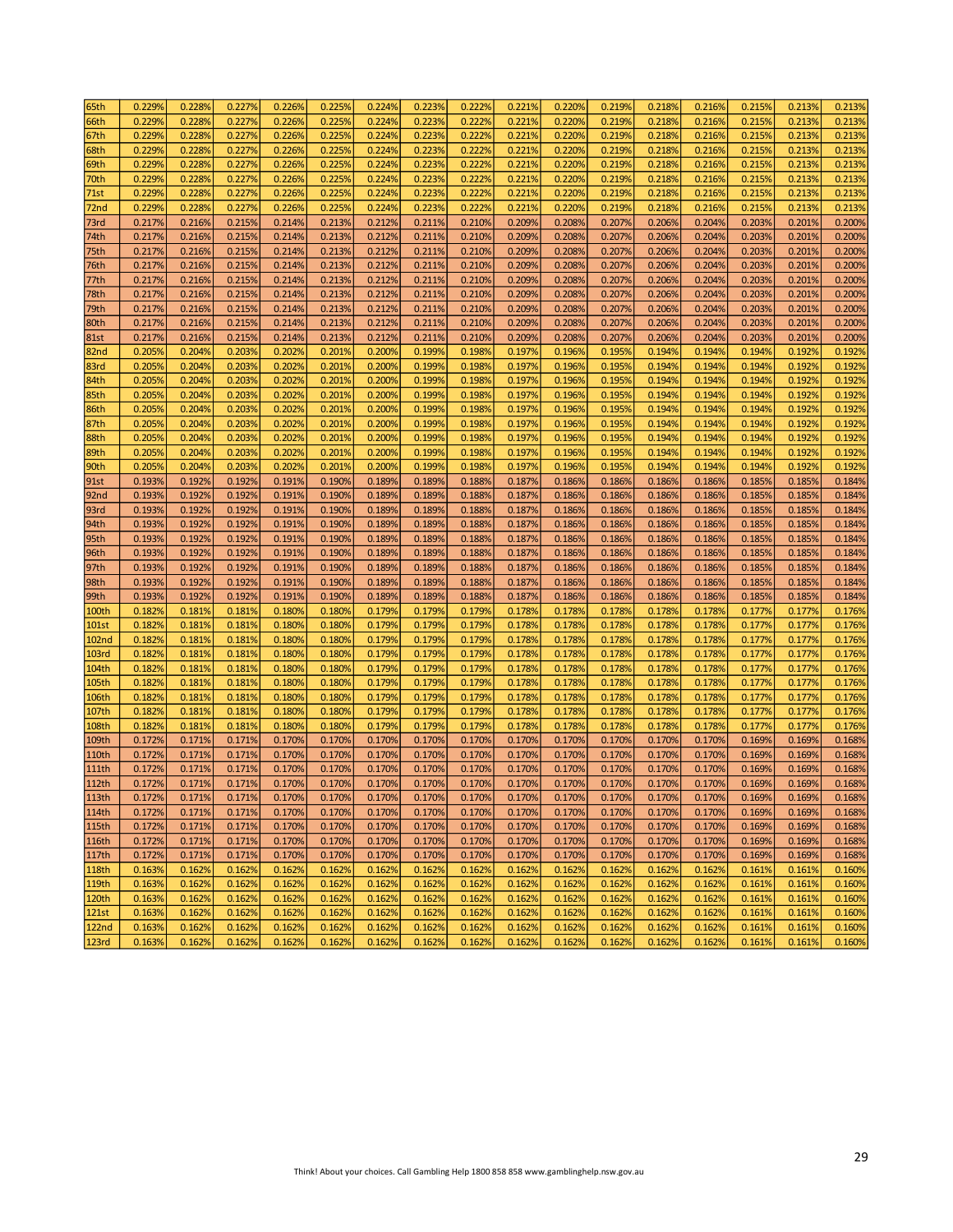| 124th        | 0.163% | 0.162% | 0.162% | 0.162% | 0.162% | 0.162% | 0.162% | 0.162% | 0.162% | 0.162% | 0.162% | 0.162% | 0.162% | 0.161% | 0.161% | 0.160% |
|--------------|--------|--------|--------|--------|--------|--------|--------|--------|--------|--------|--------|--------|--------|--------|--------|--------|
| 125th        | 0.163% | 0.162% | 0.162% | 0.162% | 0.162% | 0.162% | 0.162% | 0.162% | 0.162% | 0.162% | 0.162% | 0.162% | 0.162% | 0.161% | 0.161% | 0.160% |
| 126th        | 0.163% | 0.162% | 0.162% | 0.162% | 0.162% | 0.162% | 0.162% | 0.162% | 0.162% | 0.162% | 0.162% | 0.162% | 0.162% | 0.161% | 0.161% | 0.160% |
| 127th        | 0.154% | 0.154% | 0.154% | 0.154% | 0.154% | 0.154% | 0.154% | 0.154% | 0.154% | 0.154% | 0.154% | 0.154% | 0.154% | 0.153% | 0.153% | 0.152% |
| 128th        | 0.154% | 0.154% | 0.154% | 0.154% | 0.154% | 0.154% | 0.154% | 0.154% | 0.154% | 0.154% | 0.154% | 0.154% | 0.154% | 0.153% | 0.153% | 0.152% |
| 129th        | 0.154% | 0.154% | 0.154% | 0.154% | 0.154% | 0.154% | 0.154% | 0.154% | 0.154% | 0.154% | 0.154% | 0.154% | 0.154% | 0.153% | 0.153% | 0.152% |
|              |        |        |        |        |        |        |        |        |        |        |        |        |        |        |        |        |
| 130th        | 0.154% | 0.154% | 0.154% | 0.154% | 0.154% | 0.154% | 0.154% | 0.154% | 0.154% | 0.154% | 0.154% | 0.154% | 0.154% | 0.153% | 0.153% | 0.152% |
| 131st        | 0.154% | 0.154% | 0.154% | 0.154% | 0.154% | 0.154% | 0.154% | 0.154% | 0.154% | 0.154% | 0.154% | 0.154% | 0.154% | 0.153% | 0.153% | 0.152% |
| <b>132nd</b> | 0.154% | 0.154% | 0.154% | 0.154% | 0.154% | 0.154% | 0.154% | 0.154% | 0.154% | 0.154% | 0.154% | 0.154% | 0.154% | 0.153% | 0.153% | 0.152% |
| 133rd        | 0.154% | 0.154% | 0.154% | 0.154% | 0.154% | 0.154% | 0.154% | 0.154% | 0.154% | 0.154% | 0.154% | 0.154% | 0.154% | 0.153% | 0.153% | 0.152% |
| 134th        | 0.154% | 0.154% | 0.154% | 0.154% | 0.154% | 0.154% | 0.154% | 0.154% | 0.154% | 0.154% | 0.154% | 0.154% | 0.154% | 0.153% | 0.153% | 0.152% |
| 135th        | 0.154% | 0.154% | 0.154% | 0.154% | 0.154% | 0.154% | 0.154% | 0.154% | 0.154% | 0.154% | 0.154% | 0.154% | 0.154% | 0.153% | 0.153% | 0.152% |
| 136th        | 0.146% | 0.146% | 0.146% | 0.146% | 0.146% | 0.146% | 0.146% | 0.146% | 0.146% | 0.146% | 0.146% | 0.146% | 0.146% | 0.145% | 0.145% | 0.144% |
| 137th        | 0.146% | 0.146% | 0.146% | 0.146% | 0.146% | 0.146% | 0.146% | 0.146% | 0.146% | 0.146% | 0.146% | 0.146% | 0.146% | 0.145% | 0.145% | 0.144% |
| 138th        | 0.146% | 0.146% | 0.146% | 0.146% | 0.146% | 0.146% | 0.146% | 0.146% | 0.146% | 0.146% | 0.146% | 0.146% | 0.146% | 0.145% | 0.145% | 0.144% |
| 139th        | 0.146% | 0.146% | 0.146% | 0.146% | 0.146% | 0.146% | 0.146% | 0.146% | 0.146% | 0.146% | 0.146% | 0.146% | 0.146% | 0.145% | 0.145% | 0.144% |
| 140th        | 0.146% | 0.146% | 0.146% | 0.146% | 0.146% | 0.146% | 0.146% | 0.146% | 0.146% | 0.146% | 0.146% | 0.146% | 0.146% | 0.145% | 0.145% | 0.144% |
|              | 0.146% |        |        |        |        |        |        |        |        |        |        |        |        |        |        |        |
| 141st        |        | 0.146% | 0.146% | 0.146% | 0.146% | 0.146% | 0.146% | 0.146% | 0.146% | 0.146% | 0.146% | 0.146% | 0.146% | 0.145% | 0.145% | 0.144% |
| <b>142nd</b> | 0.146% | 0.146% | 0.146% | 0.146% | 0.146% | 0.146% | 0.146% | 0.146% | 0.146% | 0.146% | 0.146% | 0.146% | 0.146% | 0.145% | 0.145% | 0.144% |
| 143rd        | 0.146% | 0.146% | 0.146% | 0.146% | 0.146% | 0.146% | 0.146% | 0.146% | 0.146% | 0.146% | 0.146% | 0.146% | 0.146% | 0.145% | 0.145% | 0.144% |
| 144th        | 0.146% | 0.146% | 0.146% | 0.146% | 0.146% | 0.146% | 0.146% | 0.146% | 0.146% | 0.146% | 0.146% | 0.146% | 0.146% | 0.145% | 0.145% | 0.144% |
| 145th        | 0.138% | 0.138% | 0.138% | 0.138% | 0.138% | 0.138% | 0.138% | 0.138% | 0.138% | 0.138% | 0.138% | 0.138% | 0.138% | 0.137% | 0.137% | 0.137% |
| 146th        | 0.138% | 0.138% | 0.138% | 0.138% | 0.138% | 0.138% | 0.138% | 0.138% | 0.138% | 0.138% | 0.138% | 0.138% | 0.138% | 0.137% | 0.137% | 0.137% |
| 147th        | 0.138% | 0.138% | 0.138% | 0.138% | 0.138% | 0.138% | 0.138% | 0.138% | 0.138% | 0.138% | 0.138% | 0.138% | 0.138% | 0.137% | 0.137% | 0.137% |
| 148th        | 0.138% | 0.138% | 0.138% | 0.138% | 0.138% | 0.138% | 0.138% | 0.138% | 0.138% | 0.138% | 0.138% | 0.138% | 0.138% | 0.137% | 0.137% | 0.137% |
| 149th        | 0.138% | 0.138% | 0.138% | 0.138% | 0.138% | 0.138% | 0.138% | 0.138% | 0.138% | 0.138% | 0.138% | 0.138% | 0.138% | 0.137% | 0.137% | 0.137% |
| 150th        | 0.138% | 0.138% | 0.138% | 0.138% | 0.138% | 0.138% | 0.138% | 0.138% | 0.138% | 0.138% | 0.138% | 0.138% | 0.138% | 0.137% | 0.137% | 0.137% |
| <b>151st</b> | 0.138% | 0.138% | 0.138% | 0.138% | 0.138% | 0.138% | 0.138% | 0.138% | 0.138% | 0.138% | 0.138% | 0.138% | 0.138% | 0.137% | 0.137% | 0.137% |
|              | 0.138% | 0.138% | 0.138% | 0.138% | 0.138% | 0.138% | 0.138% | 0.138% | 0.138% | 0.138% | 0.138% | 0.138% | 0.138% | 0.137% | 0.137% | 0.137% |
| 152nd        |        |        |        |        |        |        |        |        |        |        |        |        |        |        |        |        |
| 153rd        | 0.138% | 0.138% | 0.138% | 0.138% | 0.138% | 0.138% | 0.138% | 0.138% | 0.138% | 0.138% | 0.138% | 0.138% | 0.138% | 0.137% | 0.137% | 0.137% |
| 154th        | 0.130% | 0.130% | 0.130% | 0.130% | 0.130% | 0.130% | 0.130% | 0.130% | 0.130% | 0.130% | 0.130% | 0.130% | 0.130% | 0.130% | 0.130% | 0.130% |
| 155th        | 0.130% | 0.130% | 0.130% | 0.130% | 0.130% | 0.130% | 0.130% | 0.130% | 0.130% | 0.130% | 0.130% | 0.130% | 0.130% | 0.130% | 0.130% | 0.130% |
| 156th        | 0.130% | 0.130% | 0.130% | 0.130% | 0.130% | 0.130% | 0.130% | 0.130% | 0.130% | 0.130% | 0.130% | 0.130% | 0.130% | 0.130% | 0.130% | 0.130% |
| 157th        | 0.130% | 0.130% | 0.130% | 0.130% | 0.130% | 0.130% | 0.130% | 0.130% | 0.130% | 0.130% | 0.130% | 0.130% | 0.130% | 0.130% | 0.130% | 0.130% |
| 158th        | 0.130% | 0.130% | 0.130% | 0.130% | 0.130% | 0.130% | 0.130% | 0.130% | 0.130% | 0.130% | 0.130% | 0.130% | 0.130% | 0.130% | 0.130% | 0.130% |
| 159th        | 0.130% | 0.130% | 0.130% | 0.130% | 0.130% | 0.130% | 0.130% | 0.130% | 0.130% | 0.130% | 0.130% | 0.130% | 0.130% | 0.130% | 0.130% | 0.130% |
| 160th        | 0.130% | 0.130% | 0.130% | 0.130% | 0.130% | 0.130% | 0.130% | 0.130% | 0.130% | 0.130% | 0.130% | 0.130% | 0.130% | 0.130% | 0.130% | 0.130% |
| <b>161st</b> | 0.130% | 0.130% | 0.130% | 0.130% | 0.130% | 0.130% | 0.130% | 0.130% | 0.130% | 0.130% | 0.130% | 0.130% | 0.130% | 0.130% | 0.130% | 0.130% |
| <b>162nd</b> | 0.130% | 0.130% | 0.130% | 0.130% | 0.130% | 0.130% | 0.130% | 0.130% | 0.130% | 0.130% | 0.130% | 0.130% | 0.130% | 0.130% | 0.130% | 0.130% |
| <b>163rd</b> | 0.122% | 0.122% | 0.122% | 0.122% | 0.122% | 0.122% | 0.122% | 0.122% | 0.122% | 0.122% | 0.122% | 0.122% | 0.122% | 0.123% | 0.123% | 0.123% |
| 164th        | 0.122% | 0.122% | 0.122% | 0.122% | 0.122% | 0.122% | 0.122% | 0.122% | 0.122% | 0.122% | 0.122% | 0.122% | 0.122% | 0.123% | 0.123% | 0.123% |
|              |        |        |        |        |        |        |        |        |        |        |        |        |        |        |        |        |
| 165th        | 0.122% | 0.122% | 0.122% | 0.122% | 0.122% | 0.122% | 0.122% | 0.122% | 0.122% | 0.122% | 0.122% | 0.122% | 0.122% | 0.123% | 0.123% | 0.123% |
| 166th        | 0.122% | 0.122% | 0.122% | 0.122% | 0.122% | 0.122% | 0.122% | 0.122% | 0.122% | 0.122% | 0.122% | 0.122% | 0.122% | 0.123% | 0.123% | 0.123% |
| 167th        | 0.122% | 0.122% | 0.122% | 0.122% | 0.122% | 0.122% | 0.122% | 0.122% | 0.122% | 0.122% | 0.122% | 0.122% | 0.122% | 0.123% | 0.123% | 0.123% |
| 168th        | 0.122% | 0.122% | 0.122% | 0.122% | 0.122% | 0.122% | 0.122% | 0.122% | 0.122% | 0.122% | 0.122% | 0.122% | 0.122% | 0.123% | 0.123% | 0.123% |
| 169th        | 0.122% | 0.122% | 0.122% | 0.122% | 0.122% | 0.122% | 0.122% | 0.122% | 0.122% | 0.122% | 0.122% | 0.122% | 0.122% | 0.123% | 0.123% | 0.123% |
| 170th        | 0.122% | 0.122% | 0.122% | 0.122% | 0.122% | 0.122% | 0.122% | 0.122% | 0.122% | 0.122% | 0.122% | 0.122% | 0.122% | 0.123% | 0.123% | 0.123% |
| 171st        | 0.122% | 0.122% | 0.122% | 0.122% | 0.122% | 0.122% | 0.122% | 0.122% | 0.122% | 0.122% | 0.122% | 0.122% | 0.122% | 0.123% | 0.123% | 0.123% |
| 172nd        | 0.114% | 0.114% | 0.114% | 0.114% | 0.114% | 0.114% | 0.114% | 0.114% | 0.114% | 0.114% | 0.114% | 0.114% | 0.114% | 0.116% | 0.116% | 0.116% |
| 173rd        | 0.114% | 0.114% | 0.114% | 0.114% | 0.114% | 0.114% | 0.114% | 0.114% | 0.114% | 0.114% | 0.114% | 0.114% | 0.114% | 0.116% | 0.116% | 0.116% |
| 174th        | 0.114% | 0.114% | 0.114% | 0.114% | 0.114% | 0.114% | 0.114% | 0.114% | 0.114% | 0.114% | 0.114% | 0.114% | 0.114% | 0.116% | 0.116% | 0.116% |
| 175th        | 0.114% | 0.114% | 0.114% | 0.114% | 0.114% | 0.114% | 0.114% | 0.114% | 0.114% | 0.114% | 0.114% | 0.114% | 0.114% | 0.116% | 0.116% | 0.116% |
| 176th        | 0.114% | 0.114% | 0.114% | 0.114% | 0.114% | 0.114% | 0.114% | 0.114% | 0.114% | 0.114% | 0.114% | 0.114% | 0.114% | 0.116% | 0.116% | 0.116% |
| 177th        | 0.114% | 0.114% | 0.114% | 0.114% | 0.114% | 0.114% | 0.114% | 0.114% | 0.114% | 0.114% | 0.114% | 0.114% | 0.114% | 0.116% | 0.116% | 0.116% |
| 178th        |        | 0.114% | 0.114% | 0.114% | 0.114% | 0.114% | 0.114% | 0.114% | 0.114% | 0.114% | 0.114% | 0.114% | 0.114% | 0.116% | 0.116% | 0.116% |
|              |        |        |        |        |        |        |        |        |        |        |        |        |        |        |        |        |
| 179th        |        |        | 0.114% | 0.114% | 0.114% | 0.114% | 0.114% | 0.114% | 0.114% | 0.114% | 0.114% | 0.114% | 0.114% | 0.116% | 0.116% | 0.116% |
| 180th        |        |        |        | 0.114% | 0.114% | 0.114% | 0.114% | 0.114% | 0.114% | 0.114% | 0.114% | 0.114% | 0.114% | 0.116% | 0.116% | 0.116% |
| <b>181st</b> |        |        |        |        | 0.106% | 0.106% | 0.106% | 0.106% | 0.106% | 0.106% | 0.106% | 0.106% | 0.106% | 0.109% | 0.109% | 0.109% |
| <b>182nd</b> |        |        |        |        |        | 0.106% | 0.106% | 0.106% | 0.106% | 0.106% | 0.106% | 0.106% | 0.106% | 0.109% | 0.109% | 0.109% |
| 183rd        |        |        |        |        |        |        | 0.106% | 0.106% | 0.106% | 0.106% | 0.106% | 0.106% | 0.106% | 0.109% | 0.109% | 0.109% |
| 184th        |        |        |        |        |        |        |        | 0.106% | 0.106% | 0.106% | 0.106% | 0.106% | 0.106% | 0.109% | 0.109% | 0.109% |
| 185th        |        |        |        |        |        |        |        |        | 0.106% | 0.106% | 0.106% | 0.106% | 0.106% | 0.109% | 0.109% | 0.109% |
| 186th        |        |        |        |        |        |        |        |        |        | 0.106% | 0.106% | 0.106% | 0.106% | 0.109% | 0.109% | 0.109% |
| 187th        |        |        |        |        |        |        |        |        |        |        | 0.106% | 0.106% | 0.106% | 0.109% | 0.109% | 0.109% |
| 188th        |        |        |        |        |        |        |        |        |        |        |        | 0.106% | 0.106% | 0.109% | 0.109% | 0.109% |
| 189th        |        |        |        |        |        |        |        |        |        |        |        |        | 0.106% | 0.109% | 0.109% | 0.109% |
| 190th        |        |        |        |        |        |        |        |        |        |        |        |        |        | 0.102% | 0.102% | 0.102% |
|              |        |        |        |        |        |        |        |        |        |        |        |        |        |        | 0.102% | 0.102% |
| 191st        |        |        |        |        |        |        |        |        |        |        |        |        |        |        |        |        |
| <b>192nd</b> |        |        |        |        |        |        |        |        |        |        |        |        |        |        |        | 0.102% |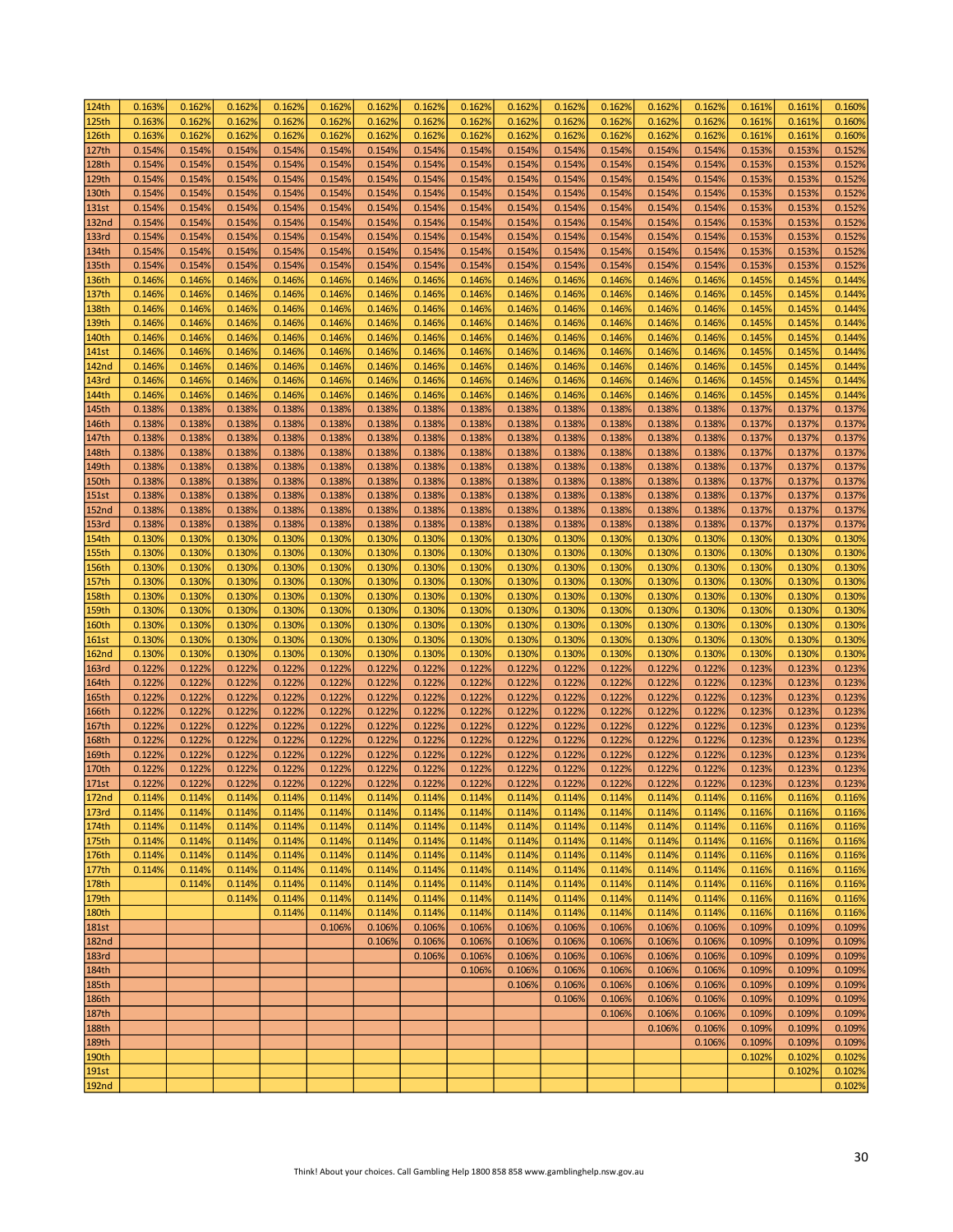| Places Paid              | 1537-1544P       | 1545-1552P       | Δ.<br>1560<br>1553 | Δ.<br>1561-1568  | 1569-1576P       | $\Delta$<br>1577-1584 | $\Delta$<br>1585-1592 | 1593-1600P       | 1601-1608P       | 1609-1616P                                                                             | 1617-1624P       | 1625-1632 P      | 1633-1640P       | 1641-1648P       | 1649-1656 P      | 1657-1664P       |
|--------------------------|------------------|------------------|--------------------|------------------|------------------|-----------------------|-----------------------|------------------|------------------|----------------------------------------------------------------------------------------|------------------|------------------|------------------|------------------|------------------|------------------|
| 1st                      | 16.499%          | 16.497%          | 16.493%            | 16.488%          | 16.484%          | 16.479%               | 16.477%               | 16.473%          | 16.468%          | 16.464%                                                                                | 16.458%          | 16.457%          | 16.453%          | 16.451%          | 16.448%          | 16.445%          |
| 2nd                      | 11.661%          | 11.656%          | 11.651%            | 11.646%          | 11.641%          | 11.636%               | 11.631%               | 11.626%          | 11.621%          | 11.616%                                                                                | 11.610%          | 11.6069          | 11.602%          | 11.599%          | 11.594%          | 11.590%          |
| 3rd<br>4th               | 7.586%<br>5.638% | 7.585%<br>5.637% | 7.584%<br>5.636%   | 7.583%<br>5.635% | 7.582%<br>5.634% | 7.581%<br>5.633%      | 7.580%<br>5.632%      | 7.579%<br>5.631% | 7.578%<br>5.630% | 7.577%<br>5.629%                                                                       | 7.576%<br>5.628% | 7.575%<br>5.627% | 7.574%<br>5.626% | 7.573%<br>5.625% | 7.572%<br>5.624% | 7.571%<br>5.623% |
| 5th                      | 4.232%           | 4.231%           | 4.230%             | 4.229%           | 4.228%           | 4.227%                | 4.226%                | 4.225%           | 4.224%           | 4.223%                                                                                 | 4.222%           | 4.221%           | 4.220%           | 4.219%           | 4.218%           | 4.217%           |
| 6th                      | 3.412%           | 3.411%           | 3.410%             | 3.409%           | 3.408%           | 3.407%                | 3.406%                | 3.405%           | 3.404%           | 3.403%                                                                                 | 3.402%           | 3.401%           | 3.400%           | 3.399%           | 3.398%           | 3.397%           |
| 7th                      | 2.789%           | 2.788%           | 2.787%             | 2.786%           | 2.785%           | 2.784%                | 2.783%                | 2.782%           | 2.781%           | 2.780%                                                                                 | 2.779%           | 2.778%           | 2.777%           | 2.775%           | 2.773%           | 2.771%           |
| 8th                      | 2.193%           | 2.190%           | 2.187%             | 2.184%           | 2.181%           | 2.178%                | 2.175%                | 2.172%           | 2.169%           | 2.166%                                                                                 | 2.163%           | 2.160%           | 2.157%           | 2.154%           | 2.151%           | 2.148%           |
| 9th<br>10th              | 1.650%<br>1.239% | 1.650%<br>1.237% | 1.649%<br>1.236%   | 1.649%<br>1.236% | 1.648%<br>1.235% | 1.648%<br>1.234%      | 1.648%<br>1.232%      | 1.647%<br>1.231% | 1.647%<br>1.229% | 1.646%<br>1.228%                                                                       | 1.646%<br>1.227% | 1.646%<br>1.225% | 1.645%<br>1.225% | 1.645%<br>1.223% | 1.645%<br>1.223% | 1.645%<br>1.222% |
| 11th                     | 1.239%           | 1.237%           | 1.236%             | 1.236%           | 1.235%           | 1.234%                | 1.232%                | 1.231%           | 1.229%           | 1.228%                                                                                 | 1.227%           | 1.225%           | 1.225%           | 1.223%           | 1.223%           | 1.222%           |
| 12th                     | 1.239%           | 1.237%           | 1.236%             | 1.236%           | 1.235%           | 1.234%                | 1.232%                | 1.231%           | 1.229%           | 1.228%                                                                                 | 1.227%           | 1.225%           | 1.225%           | 1.223%           | 1.223%           | 1.222%           |
| 13th                     | 0.959%           | 0.957%           | 0.956%             | 0.956%           | 0.955%           | 0.955%                | 0.954%                | 0.953%           | 0.950%           | 0.948%                                                                                 | 0.947%           | 0.947%           | 0.946%           | 0.945%           | 0.944%           | 0.943%           |
| 14th                     | 0.959%           | 0.957%           | 0.956%             | 0.956%           | 0.955%           | 0.955%                | 0.954%                | 0.953%           | 0.950%           | 0.948%                                                                                 | 0.947%           | 0.947%           | 0.946%           | 0.945%           | 0.944%           | 0.943%           |
| 15th<br>16th             | 0.959%<br>0.767% | 0.957%<br>0.766% | 0.956%<br>0.765%   | 0.956%<br>0.765% | 0.955%<br>0.765% | 0.955%<br>0.763%      | 0.954%<br>0.762%      | 0.953%<br>0.761% | 0.950%<br>0.758% | 0.948%<br>0.757%                                                                       | 0.947%<br>0.756% | 0.947%<br>0.755% | 0.946%<br>0.754% | 0.945%<br>0.753% | 0.944%<br>0.752% | 0.943%<br>0.752% |
| 17th                     | 0.767%           | 0.766%           | 0.765%             | 0.765%           | 0.765%           | 0.763%                | 0.762%                | 0.761%           | 0.758%           | 0.757%                                                                                 | 0.756%           | 0.755%           | 0.754%           | 0.753%           | 0.752%           | 0.752%           |
| 18th                     | 0.767%           | 0.766%           | 0.765%             | 0.765%           | 0.765%           | 0.763%                | 0.762%                | 0.761%           | 0.758%           | 0.757%                                                                                 | 0.756%           | 0.755%           | 0.754%           | 0.753%           | 0.752%           | 0.752%           |
| 19th                     | 0.612%           | 0.612%           | 0.611%             | 0.611%           | 0.611%           | 0.610%                | 0.608%                | 0.607%           | 0.605%           | 0.605%                                                                                 | 0.603%           | 0.602%           | 0.600%           | 0.599%           | 0.598%           | 0.597%           |
| 20th                     | 0.612%           | 0.612%           | 0.611%             | 0.611%           | 0.611%           | 0.610%                | 0.608%                | 0.607%           | 0.605%           | 0.605%                                                                                 | 0.603%           | 0.602%           | 0.600%           | 0.599%           | 0.598%           | 0.597%           |
| 21st<br>22 <sub>nd</sub> | 0.612%<br>0.514% | 0.612%           | 0.611%<br>0.512%   | 0.611%<br>0.511% | 0.611%<br>0.511% | 0.610%<br>0.511%      | 0.608%                | 0.607%<br>0.508% | 0.605%           | 0.605%                                                                                 | 0.603%           | 0.602%<br>0.504% | 0.600%<br>0.504% | 0.599%<br>0.503% | 0.598%           | 0.597%<br>0.501% |
| 23rd                     | 0.514%           | 0.512%<br>0.512% | 0.512%             | 0.511%           | 0.511%           | 0.511%                | 0.510%<br>0.510%      | 0.508%           | 0.507%<br>0.507% | 0.507%<br>0.507%                                                                       | 0.505%<br>0.505% | 0.504%           | 0.504%           | 0.503%           | 0.502%<br>0.502% | 0.501%           |
| 24th                     | 0.514%           | 0.512%           | 0.512%             | 0.511%           | 0.511%           | 0.511%                | 0.510%                | 0.508%           | 0.507%           | 0.507%                                                                                 | 0.505%           | 0.504%           | 0.504%           | 0.503%           | 0.502%           | 0.501%           |
| 25 <sub>th</sub>         | 0.433%           | 0.431%           | 0.430%             | 0.429%           | 0.429%           | 0.428%                | 0.427%                | 0.426%           | 0.424%           | 0.424%                                                                                 | 0.423%           | 0.422%           | 0.421%           | 0.420%           | 0.421%           | 0.420%           |
| 26th                     | 0.433%           | 0.431%           | 0.430%             | 0.429%           | 0.429%           | 0.428%                | 0.427%                | 0.426%           | 0.424%           | 0.424%                                                                                 | 0.423%           | 0.422%           | 0.421%           | 0.420%           | 0.421%           | 0.420%           |
| 27th                     | 0.433%<br>0.3689 | 0.431%           | 0.430%<br>0.3669   | 0.429%<br>0.365% | 0.429%           | 0.428%                | 0.427%                | 0.426%<br>0.360% | 0.424%<br>0.358% | 0.424%                                                                                 | 0.423%           | 0.422%<br>0.3569 | 0.421%<br>0.356% | 0.420%           | 0.421%<br>0.355% | 0.420%           |
| 28th<br>29th             | 0.368%           | 0.367%<br>0.367% | 0.366%             | 0.365%           | 0.364%<br>0.364% | 0.363%<br>0.363%      | 0.361%<br>0.361%      | 0.360%           | 0.358%           | 0.357%<br>0.357%                                                                       | 0.356%<br>0.356% | 0.356%           | 0.356%           | 0.355%<br>0.355% | 0.355%           | 0.355%<br>0.355% |
| 30th                     | 0.368%           | 0.367%           | 0.366%             | 0.365%           | 0.364%           | 0.363%                | 0.361%                | 0.360%           | 0.358%           | 0.357%                                                                                 | 0.356%           | 0.3569           | 0.356%           | 0.355%           | 0.355%           | 0.355%           |
| 31st                     | 0.368%           | 0.367%           | 0.3669             | 0.365%           | 0.364%           | 0.363%                | 0.361%                | 0.360%           | 0.358%           | 0.357%                                                                                 | 0.356%           | 0.356%           | 0.356%           | 0.355%           | 0.355%           | 0.355%           |
| 32 <sub>nd</sub>         | 0.3689           | 0.367%           | 0.366%             | 0.365%           | 0.364%           | 0.363%                | 0.361%                | 0.360%           | 0.358%           | 0.357%                                                                                 | 0.356%           | 0.356%           | 0.356%           | 0.355%           | 0.355%           | 0.355%           |
| 33rd                     | 0.368%           | 0.367%           | 0.366%             | 0.365%<br>0.365% | 0.364%           | 0.363%                | 0.361%                | 0.360%           | 0.358%<br>0.358% | 0.357%                                                                                 | 0.356%           | 0.356%           | 0.356%<br>0.356% | 0.355%           | 0.355%           | 0.355%           |
| 34th<br>35th             | 0.3689<br>0.3689 | 0.367%<br>0.367% | 0.3669<br>0.3669   | 0.365%           | 0.364%<br>0.364% | 0.363%<br>0.363%      | 0.361%<br>0.361%      | 0.360%<br>0.360% | 0.358%           | 0.357%<br>0.357%                                                                       | 0.356%<br>0.356% | 0.3569<br>0.3569 | 0.356%           | 0.355%<br>0.355% | 0.355%<br>0.355% | 0.355%<br>0.355% |
| 36th                     | 0.368%           | 0.367%           | 0.366%             | 0.365%           | 0.364%           | 0.363%                | 0.361%                | 0.360%           | 0.358%           | 0.357%                                                                                 | 0.356%           | 0.3569           | 0.356%           | 0.355%           | 0.355%           | 0.355%           |
| 37th                     | 0.3069           | 0.305%           | 0.304%             | 0.303%           | 0.303%           | 0.302%                | 0.301%                | 0.299%           | 0.298%           | 0.297%                                                                                 | 0.296%           | 0.296%           | 0.296%           | 0.295%           | 0.296%           | 0.296%           |
| 38th                     | 0.306%           | 0.305%           | 0.304%             | 0.303%           | 0.303%           | 0.302%                | 0.301%                | 0.299%           | 0.298%           | 0.297%                                                                                 | 0.296%           | 0.296%           | 0.296%           | 0.295%           | 0.296%           | 0.296%           |
| 39th<br>40th             | 0.306%<br>0.306% | 0.305%<br>0.305% | 0.304%<br>0.304%   | 0.303%<br>0.303% | 0.303%<br>0.303% | 0.302%<br>0.302%      | 0.301%<br>0.301%      | 0.299%<br>0.299% | 0.298%<br>0.298% | 0.297%<br>0.297%                                                                       | 0.296%<br>0.296% | 0.296%<br>0.296% | 0.296%<br>0.296% | 0.295%<br>0.295% | 0.296%<br>0.296% | 0.296%<br>0.296% |
| 41st                     | 0.306%           | 0.305%           | 0.304%             | 0.303%           | 0.303%           | 0.302%                | 0.301%                | 0.299%           | 0.298%           | 0.297%                                                                                 | 0.296%           | 0.296%           | 0.296%           | 0.295%           | 0.296%           | 0.296%           |
| 42 <sub>nd</sub>         | 0.306%           | 0.305%           | 0.304%             | 0.303%           | 0.303%           | 0.302%                | 0.301%                | 0.299%           | 0.298%           | 0.297%                                                                                 | 0.296%           | 0.296%           | 0.296%           | 0.295%           | 0.296%           | 0.296%           |
| 43rd                     | 0.306%           | 0.305%           | 0.304%             | 0.303%           | 0.303%           | 0.302%                | 0.301%                | 0.299%           | 0.298%           | 0.297%                                                                                 | 0.296%           | 0.296%           | 0.296%           | 0.295%           | 0.296%           | 0.296%           |
| 44th                     | 0.306%           | 0.305%           | 0.304%             | 0.303%           | 0.303%           | 0.302%                | 0.301%                | 0.299%           | 0.298%           | 0.297%                                                                                 | 0.296%           | 0.296%           | 0.296%           | 0.295%           | 0.296%           | 0.296%           |
| 45th<br>46th             | 0.306%<br>0.265% | 0.305%<br>0.264% | 0.304%<br>0.264%   | 0.303%<br>0.262% | 0.303%<br>0.261% | 0.302%<br>0.260%      | 0.301%<br>0.259%      | 0.299%<br>0.258% | 0.298%<br>0.258% | 0.297%<br>0.257%                                                                       | 0.296%<br>0.256% | 0.296%<br>0.256% | 0.296%<br>0.256% | 0.295%<br>0.256% | 0.296%<br>0.256% | 0.296%<br>0.256% |
| 47th                     | 0.265%           | 0.264%           | 0.264%             | 0.262%           | 0.261%           | 0.260%                | 0.259%                | 0.258%           | 0.258%           | 0.257%                                                                                 | 0.256%           | 0.256%           | 0.256%           | 0.256%           | 0.256%           | 0.256%           |
| 48th                     | 0.265%           | 0.264%           | 0.264%             | 0.262%           | 0.261%           | 0.260%                | 0.259%                | 0.258%           | 0.258%           | 0.257%                                                                                 | 0.256%           | 0.256%           | 0.256%           | 0.256%           | 0.256%           | 0.256%           |
| 49th                     | 0.265%           | 0.264%           | 0.264%             | 0.262%           | 0.261%           | 0.260%                | 0.259%                | 0.258%           | 0.258%           | 0.257%                                                                                 | 0.256%           | 0.256%           | 0.256%           | 0.256%           | 0.256%           | 0.256%           |
| 50th<br>51st             | 0.265%<br>0.265% | 0.264%<br>0.264% | 0.264%<br>0.264%   | 0.262%<br>0.262% | 0.261%<br>0.261% | 0.260%<br>0.260%      | 0.259%<br>0.259%      | 0.258%<br>0.258% | 0.258%<br>0.258% | 0.257%<br>0.257%                                                                       | 0.256%<br>0.256% | 0.256%<br>0.256% | 0.256%<br>0.256% | 0.256%<br>0.256% | 0.256%<br>0.256% | 0.256%<br>0.256% |
| 52nd                     | 0.265%           | 0.264%           | 0.264%             | 0.262%           | 0.261%           | 0.260%                | 0.259%                | 0.258%           | 0.258%           | 0.257%                                                                                 | 0.256%           | 0.256%           | 0.256%           | 0.256%           | 0.256%           | 0.256%           |
| 53rd                     | 0.265%           | 0.264%           | 0.264%             | 0.262%           | 0.261%           | 0.260%                | 0.259%                | 0.258%           | 0.258%           | 0.257%                                                                                 | 0.256%           | 0.256%           | 0.256%           | 0.256%           | 0.256%           | 0.256%           |
| 54th                     | 0.265%           | 0.264%           | 0.264%             | 0.262%           | 0.261%           | 0.260%                | 0.259%                | 0.258%           | 0.258%           | 0.257%                                                                                 | 0.256%           | 0.256%           | 0.256%           | 0.256%           | 0.256%           | 0.256%           |
| 55th                     | 0.235%           | 0.233%           | 0.233%             | 0.233%           | 0.231%           | 0.231%                | 0.230%                | 0.228%           | 0.228%           | 0.228%                                                                                 | 0.226%           | 0.226%           | 0.226%           | 0.226%           | 0.226%           | 0.226%           |
| 56th<br>57th             | 0.235%<br>0.235% | 0.233%<br>0.233% | 0.233%<br>0.233%   | 0.233%<br>0.233% | 0.231%<br>0.231% | 0.231%<br>0.231%      | 0.230%<br>0.230%      | 0.228%<br>0.228% | 0.228%<br>0.228% | 0.228%<br>0.228%                                                                       | 0.226%<br>0.226% | 0.226%<br>0.226% | 0.226%<br>0.226% | 0.226%<br>0.226% | 0.226%<br>0.226% | 0.226%<br>0.226% |
| 58th                     | 0.235%           | 0.233%           | 0.233%             | 0.233%           | 0.231%           | 0.231%                | 0.230%                | 0.228%           | 0.228%           | 0.228%                                                                                 | 0.226%           | 0.226%           | 0.226%           | 0.226%           | 0.226%           | 0.226%           |
| 59th                     | 0.235%           | 0.233%           | 0.233%             | 0.233%           | 0.231%           | 0.231%                | 0.230%                | 0.228%           | 0.228%           | 0.228%                                                                                 | 0.226%           | 0.226%           | 0.226%           | 0.226%           | 0.226%           | 0.226%           |
| 60th                     | 0.235%           | 0.233%           | 0.233%             | 0.233%           | 0.231%           | 0.231%                | 0.230%                | 0.228%           | 0.228%           | 0.228%                                                                                 | 0.226%           | 0.226%           | 0.226%           | 0.226%           | 0.226%           | 0.226%           |
| 61st                     | 0.235%           | 0.233%           | 0.233%             | 0.233%           | 0.231%           | 0.231%                | 0.230%                | 0.228%           | 0.228%           | 0.228%                                                                                 | 0.226%           | 0.226%           | 0.226%           | 0.226%           | 0.226%           | 0.226%           |
| 62nd<br>63rd             | 0.235%<br>0.235% | 0.233%<br>0.233% | 0.233%<br>0.233%   | 0.233%<br>0.233% | 0.231%<br>0.231% | 0.231%<br>0.231%      | 0.230%<br>0.230%      | 0.228%<br>0.228% | 0.228%<br>0.228% | 0.228%<br>0.228%                                                                       | 0.226%<br>0.226% | 0.226%<br>0.226% | 0.226%<br>0.226% | 0.226%<br>0.226% | 0.226%<br>0.226% | 0.226%<br>0.226% |
| 64th                     | 0.213%           | 0.212%           | 0.212%             | 0.212%           | 0.211%           | 0.211%                | 0.210%                | 0.209%           | 0.208%           | 0.208%                                                                                 | 0.207%           | 0.206%           | 0.206%           | 0.206%           | 0.206%           | 0.206%           |
|                          |                  |                  |                    |                  |                  |                       |                       |                  |                  | Think! About your choices. Call Gambling Help 1800 858 858 www.gamblinghelp.nsw.gov.au |                  |                  |                  |                  |                  | 31               |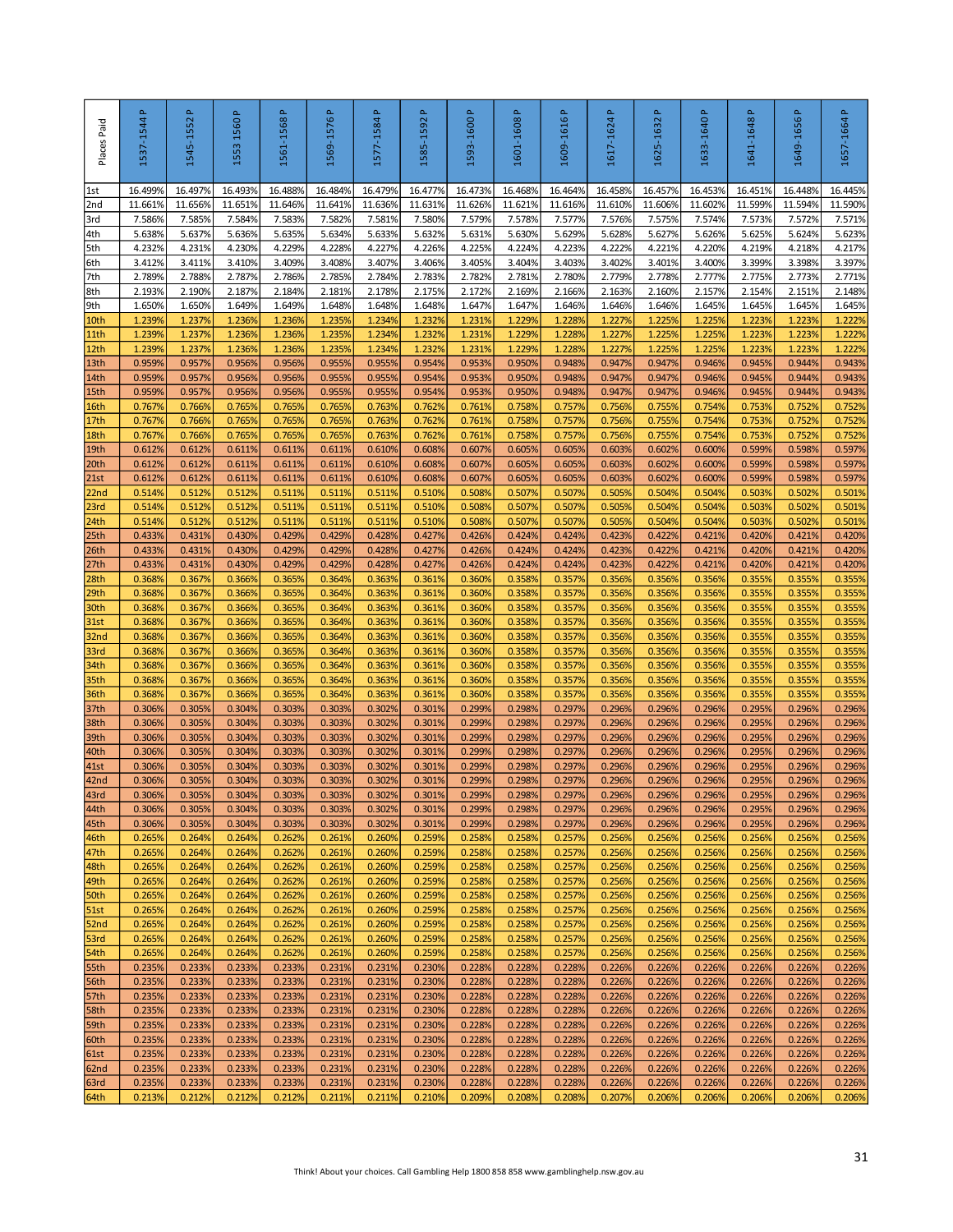| 65th              | 0.213%           | 0.212%           | 0.212%           | 0.212% | 0.211%           | 0.211%           | 0.210%           | 0.209% | 0.208% | 0.208%           | 0.207%           | 0.206% | 0.206% | 0.206%           | 0.206%           | 0.206% |
|-------------------|------------------|------------------|------------------|--------|------------------|------------------|------------------|--------|--------|------------------|------------------|--------|--------|------------------|------------------|--------|
| 66th              | 0.213%           | 0.212%           | 0.212%           | 0.212% | 0.211%           | 0.211%           | 0.210%           | 0.209% | 0.208% | 0.208%           | 0.207%           | 0.206% | 0.206% | 0.206%           | 0.206%           | 0.206% |
| 67th              | 0.213%           | 0.212%           | 0.212%           | 0.212% | 0.211%           | 0.211%           | 0.210%           | 0.209% | 0.208% | 0.208%           | 0.207%           | 0.206% | 0.206% | 0.206%           | 0.206%           | 0.206% |
| 68th              | 0.213%           | 0.212%           | 0.212%           | 0.212% | 0.211%           | 0.211%           | 0.210%           | 0.209% | 0.208% | 0.208%           | 0.207%           | 0.206% | 0.206% | 0.206%           | 0.206%           | 0.206% |
| 69th              | 0.213%           | 0.212%           | 0.212%           | 0.212% | 0.211%           | 0.211%           | 0.210%           | 0.209% | 0.208% | 0.208%           | 0.207%           | 0.206% | 0.206% | 0.206%           | 0.206%           | 0.206% |
| 70th              | 0.213%           | 0.212%           | 0.212%           | 0.212% | 0.211%           | 0.211%           | 0.210%           | 0.209% | 0.208% | 0.208%           | 0.207%           | 0.206% | 0.206% | 0.206%           | 0.206%           | 0.206% |
| 71st              | 0.213%           | 0.212%           | 0.212%           | 0.212% | 0.211%           | 0.211%           | 0.210%           | 0.209% | 0.208% | 0.208%           | 0.207%           | 0.206% | 0.206% | 0.206%           | 0.206%           | 0.206% |
| 72nd              | 0.213%           | 0.212%           | 0.212%           | 0.212% | 0.211%           | 0.211%           | 0.210%           | 0.209% | 0.208% | 0.208%           | 0.207%           | 0.206% | 0.206% | 0.206%           | 0.206%           | 0.206% |
|                   |                  |                  |                  |        |                  |                  |                  |        |        |                  |                  |        |        |                  |                  |        |
| 73rd              | 0.200%           | 0.199%           | 0.199%           | 0.199% | 0.198%           | 0.197%           | 0.196%           | 0.196% | 0.195% | 0.195%           | 0.195%           | 0.193% | 0.193% | 0.192%           | 0.192%           | 0.191% |
| 74th              | 0.200%           | 0.199%           | 0.199%           | 0.199% | 0.198%           | 0.197%           | 0.196%           | 0.196% | 0.195% | 0.195%           | 0.195%           | 0.193% | 0.193% | 0.192%           | 0.192%           | 0.191% |
| 75th              | 0.200%           | 0.199%           | 0.199%           | 0.199% | 0.198%           | 0.197%           | 0.196%           | 0.196% | 0.195% | 0.195%           | 0.195%           | 0.193% | 0.193% | 0.192%           | 0.192%           | 0.191% |
| 76th              | 0.200%           | 0.199%           | 0.199%           | 0.199% | 0.198%           | 0.197%           | 0.196%           | 0.196% | 0.195% | 0.195%           | 0.195%           | 0.193% | 0.193% | 0.192%           | 0.192%           | 0.191% |
| 77th              | 0.200%           | 0.199%           | 0.199%           | 0.199% | 0.198%           | 0.197%           | 0.196%           | 0.196% | 0.195% | 0.195%           | 0.195%           | 0.193% | 0.193% | 0.192%           | 0.192%           | 0.191% |
| 78th              | 0.200%           | 0.199%           | 0.199%           | 0.199% | 0.198%           | 0.197%           | 0.196%           | 0.196% | 0.195% | 0.195%           | 0.195%           | 0.193% | 0.193% | 0.192%           | 0.192%           | 0.191% |
| 79th              | 0.200%           | 0.199%           | 0.199%           | 0.199% | 0.198%           | 0.197%           | 0.196%           | 0.196% | 0.195% | 0.195%           | 0.195%           | 0.193% | 0.193% | 0.192%           | 0.192%           | 0.191% |
| 80th              | 0.200%           | 0.199%           | 0.199%           | 0.199% | 0.198%           | 0.197%           | 0.196%           | 0.196% | 0.195% | 0.195%           | 0.195%           | 0.193% | 0.193% | 0.192%           | 0.192%           | 0.191% |
| <b>81st</b>       | 0.200%           | 0.199%           | 0.199%           | 0.199% | 0.198%           | 0.197%           | 0.196%           | 0.196% | 0.195% | 0.195%           | 0.195%           | 0.193% | 0.193% | 0.192%           | 0.192%           | 0.191% |
| 82nd              | 0.191%           | 0.191%           | 0.190%           | 0.189% | 0.189%           | 0.188%           | 0.188%           | 0.188% | 0.188% | 0.187%           | 0.187%           | 0.185% | 0.184% | 0.183%           | 0.183%           | 0.182% |
| 83rd              | 0.191%           | 0.191%           | 0.190%           | 0.189% | 0.189%           | 0.188%           | 0.188%           | 0.188% | 0.188% | 0.187%           | 0.187%           | 0.185% | 0.184% | 0.183%           | 0.183%           | 0.182% |
| 84th              | 0.191%           | 0.191%           | 0.190%           | 0.189% | 0.189%           | 0.188%           | 0.188%           | 0.188% | 0.188% | 0.187%           | 0.187%           | 0.185% | 0.184% | 0.183%           | 0.183%           | 0.182% |
| 85th              | 0.191%           | 0.191%           | 0.190%           | 0.189% | 0.189%           | 0.188%           | 0.188%           | 0.188% | 0.188% | 0.187%           | 0.187%           | 0.185% | 0.184% | 0.183%           | 0.183%           | 0.182% |
| 86th              | 0.191%           | 0.191%           | 0.190%           | 0.189% | 0.189%           | 0.188%           | 0.188%           | 0.188% | 0.188% | 0.187%           | 0.187%           | 0.185% | 0.184% | 0.183%           | 0.183%           | 0.182% |
| 87th              | 0.191%           | 0.191%           | 0.190%           | 0.189% | 0.189%           | 0.188%           | 0.188%           | 0.188% | 0.188% | 0.187%           | 0.187%           | 0.185% | 0.184% | 0.183%           | 0.183%           | 0.182% |
| 88th              | 0.191%           | 0.191%           | 0.190%           | 0.189% | 0.189%           | 0.188%           | 0.188%           | 0.188% | 0.188% | 0.187%           | 0.187%           | 0.185% | 0.184% | 0.1839           | 0.183%           | 0.182% |
| 89th              | 0.191%           | 0.191%           | 0.190%           | 0.189% | 0.189%           | 0.188%           | 0.1889           | 0.188% | 0.1889 | 0.187%           | 0.187%           | 0.1859 | 0.184% | 0.1839           | 0.183%           | 0.182% |
| 90th              | 0.191%           | 0.191%           | 0.190%           | 0.189% | 0.189%           | 0.188%           | 0.1889           | 0.188% | 0.188% | 0.187%           | 0.187%           | 0.1859 | 0.184% | 0.183%           | 0.183%           | 0.182% |
| 91st              | 0.183%           | 0.183%           | 0.182%           | 0.181% | 0.181%           | 0.180%           | 0.180%           | 0.180% | 0.180% | 0.179%           | 0.179%           | 0.177% | 0.176% | 0.175%           | 0.175%           | 0.174% |
|                   |                  |                  |                  | 0.181% |                  |                  |                  | 0.180% | 0.180% |                  |                  | 0.177% | 0.176% |                  |                  | 0.174% |
| 92 <sub>nd</sub>  | 0.183%<br>0.183% | 0.183%<br>0.183% | 0.182%<br>0.182% | 0.181% | 0.181%<br>0.181% | 0.180%<br>0.180% | 0.180%<br>0.180% | 0.180% | 0.180% | 0.179%<br>0.179% | 0.179%<br>0.179% | 0.177% | 0.176% | 0.175%<br>0.175% | 0.175%<br>0.175% | 0.174% |
| 93rd              |                  |                  |                  |        |                  |                  |                  |        |        |                  |                  |        |        |                  |                  |        |
| 94th              | 0.183%           | 0.183%           | 0.182%           | 0.181% | 0.181%           | 0.180%           | 0.180%           | 0.180% | 0.180% | 0.179%           | 0.179%           | 0.177% | 0.176% | 0.175%           | 0.175%           | 0.174% |
| 95th              | 0.183%           | 0.183%           | 0.182%           | 0.181% | 0.181%           | 0.180%           | 0.180%           | 0.180% | 0.180% | 0.179%           | 0.179%           | 0.177% | 0.176% | 0.175%           | 0.175%           | 0.174% |
| 96th              | 0.183%           | 0.183%           | 0.182%           | 0.181% | 0.181%           | 0.180%           | 0.180%           | 0.180% | 0.180% | 0.179%           | 0.179%           | 0.177% | 0.176% | 0.175%           | 0.175%           | 0.174% |
| 97th              | 0.183%           | 0.183%           | 0.182%           | 0.181% | 0.181%           | 0.180%           | 0.180%           | 0.180% | 0.180% | 0.179%           | 0.179%           | 0.177% | 0.176% | 0.175%           | 0.175%           | 0.174% |
| 98th              | 0.183%           | 0.183%           | 0.182%           | 0.181% | 0.181%           | 0.180%           | 0.180%           | 0.180% | 0.180% | 0.179%           | 0.179%           | 0.177% | 0.176% | 0.175%           | 0.175%           | 0.174% |
| 99th              | 0.183%           | 0.183%           | 0.182%           | 0.181% | 0.181%           | 0.180%           | 0.180%           | 0.180% | 0.180% | 0.179%           | 0.179%           | 0.177% | 0.176% | 0.175%           | 0.175%           | 0.174% |
| 100th             | 0.175%           | 0.175%           | 0.174%           | 0.173% | 0.173%           | 0.172%           | 0.172%           | 0.172% | 0.172% | 0.171%           | 0.171%           | 0.170% | 0.168% | 0.167%           | 0.167%           | 0.166% |
| <b>101st</b>      | 0.175%           | 0.175%           | 0.174%           | 0.173% | 0.173%           | 0.172%           | 0.172%           | 0.172% | 0.172% | 0.171%           | 0.171%           | 0.170% | 0.168% | 0.167%           | 0.167%           | 0.166% |
| <b>102nd</b>      | 0.175%           | 0.175%           | 0.174%           | 0.173% | 0.173%           | 0.172%           | 0.172%           | 0.172% | 0.172% | 0.171%           | 0.171%           | 0.170% | 0.168% | 0.167%           | 0.167%           | 0.166% |
| <b>103rd</b>      | 0.175%           | 0.175%           | 0.174%           | 0.173% | 0.173%           | 0.172%           | 0.172%           | 0.172% | 0.172% | 0.171%           | 0.171%           | 0.170% | 0.168% | 0.167%           | 0.167%           | 0.166% |
| 104th             | 0.175%           | 0.175%           | 0.174%           | 0.173% | 0.173%           | 0.172%           | 0.172%           | 0.172% | 0.172% | 0.171%           | 0.171%           | 0.170% | 0.168% | 0.167%           | 0.167%           | 0.166% |
| 105th             | 0.175%           | 0.175%           | 0.174%           | 0.173% | 0.173%           | 0.172%           | 0.172%           | 0.172% | 0.172% | 0.171%           | 0.171%           | 0.170% | 0.168% | 0.167%           | 0.167%           | 0.166% |
| 106th             | 0.175%           | 0.175%           | 0.174%           | 0.173% | 0.173%           | 0.172%           | 0.172%           | 0.172% | 0.172% | 0.171%           | 0.171%           | 0.170% | 0.168% | 0.167%           | 0.167%           | 0.166% |
| 107th             | 0.175%           | 0.175%           | 0.174%           | 0.173% | 0.173%           | 0.172%           | 0.172%           | 0.172% | 0.172% | 0.171%           | 0.171%           | 0.170% | 0.168% | 0.167%           | 0.167%           | 0.166% |
| 108th             | 0.175%           | 0.175%           | 0.174%           | 0.173% | 0.173%           | 0.172%           | 0.172%           | 0.172% | 0.172% | 0.171%           | 0.171%           | 0.170% | 0.168% | 0.167%           | 0.167%           | 0.166% |
| 109th             | 0.167%           | 0.167%           | 0.166%           | 0.165% | 0.165%           | 0.164%           | 0.164%           | 0.164% | 0.164% | 0.163%           | 0.163%           | 0.162% | 0.160% | 0.159%           | 0.159%           | 0.158% |
| 110 <sub>th</sub> | 0.167%           | 0.167%           | 0.166%           | 0.165% | 0.165%           | 0.164%           | 0.164%           | 0.164% | 0.164% | 0.163%           | 0.163%           | 0.162% | 0.160% | 0.159%           | 0.159%           | 0.158% |
| <b>111th</b>      | 0.167%           | 0.167%           | 0.166%           | 0.165% | 0.165%           | 0.164%           | 0.164%           | 0.164% | 0.164% | 0.163%           | 0.163%           | 0.162% | 0.160% | 0.159%           | 0.159%           | 0.158% |
| 112th             | 0.167%           | 0.167%           | 0.166%           | 0.165% | 0.165%           | 0.164%           | 0.164%           | 0.164% | 0.164% | 0.163%           | 0.163%           | 0.162% | 0.160% | 0.159%           | 0.159%           | 0.158% |
|                   |                  |                  |                  |        |                  |                  |                  |        |        |                  |                  |        |        |                  |                  |        |
| 113th             | 0.167%           | 0.167%           | 0.166%           | 0.165% | 0.165%           | 0.164%           | 0.164%           | 0.164% | 0.164% | 0.163%           | 0.163%           | 0.162% | 0.160% | 0.159%           | 0.159%           | 0.158% |
| 114th             | 0.167%           | 0.167%           | 0.166%           | 0.165% | 0.165%           | 0.164%           | 0.164%           | 0.164% | 0.164% | 0.163%           | 0.163%           | 0.162% | 0.160% | 0.159%           | 0.159%           | 0.158% |
| 115th             | 0.167%           | 0.167%           | 0.166%           | 0.165% | 0.165%           | 0.164%           | 0.164%           | 0.164% | 0.164% | 0.163%           | 0.163%           | 0.162% | 0.160% | 0.159%           | 0.159%           | 0.158% |
| 116th             | 0.167%           | 0.167%           | 0.166%           | 0.165% | 0.165%           | 0.164%           | 0.164%           | 0.164% | 0.164% | 0.163%           | 0.163%           | 0.162% | 0.160% | 0.159%           | 0.159%           | 0.158% |
| 117th             | 0.167%           | 0.167%           | 0.166%           | 0.165% | 0.165%           | 0.164%           | 0.164%           | 0.164% | 0.164% | 0.163%           | 0.163%           | 0.162% | 0.160% | 0.159%           | 0.159%           | 0.158% |
| <b>118th</b>      | 0.159%           | 0.159%           | 0.158%           | 0.157% | 0.157%           | 0.156%           | 0.156%           | 0.156% | 0.156% | 0.155%           | 0.155%           | 0.154% | 0.153% | 0.152%           | 0.151%           | 0.151% |
| 119th             | 0.159%           | 0.159%           | 0.158%           | 0.157% | 0.157%           | 0.156%           | 0.156%           | 0.156% | 0.156% | 0.155%           | 0.155%           | 0.154% | 0.153% | 0.152%           | 0.151%           | 0.151% |
| 120th             | 0.159%           | 0.159%           | 0.158%           | 0.157% | 0.157%           | 0.156%           | 0.156%           | 0.156% | 0.156% | 0.155%           | 0.155%           | 0.154% | 0.153% | 0.152%           | 0.151%           | 0.151% |
| 121st             | 0.159%           | 0.159%           | 0.158%           | 0.157% | 0.157%           | 0.156%           | 0.156%           | 0.156% | 0.156% | 0.155%           | 0.155%           | 0.154% | 0.153% | 0.152%           | 0.151%           | 0.151% |
| 122 <sub>nd</sub> | 0.159%           | 0.159%           | 0.158%           | 0.157% | 0.157%           | 0.156%           | 0.156%           | 0.156% | 0.156% | 0.155%           | 0.155%           | 0.154% | 0.153% | 0.152%           | 0.151%           | 0.151% |
| 123rd             | 0.159%           | 0.159%           | 0.158%           | 0.157% | 0.157%           | 0.156%           | 0.156%           | 0.156% | 0.156% | 0.155%           | 0.155%           | 0.154% | 0.153% | 0.152%           | 0.151%           | 0.151% |
| 124th             | 0.159%           | 0.159%           | 0.158%           | 0.157% | 0.157%           | 0.156%           | 0.156%           | 0.156% | 0.156% | 0.155%           | 0.155%           | 0.154% | 0.153% | 0.152%           | 0.151%           | 0.151% |
| 125th             | 0.159%           | 0.159%           | 0.158%           | 0.157% | 0.157%           | 0.156%           | 0.156%           | 0.156% | 0.156% | 0.155%           | 0.155%           | 0.154% | 0.153% | 0.152%           | 0.151%           | 0.151% |
| 126th             | 0.159%           | 0.159%           | 0.158%           | 0.157% | 0.157%           | 0.156%           | 0.156%           | 0.156% | 0.156% | 0.155%           | 0.155%           | 0.154% | 0.153% | 0.152%           | 0.151%           | 0.151% |
| 127th             | 0.151%           | 0.151%           | 0.150%           | 0.150% | 0.149%           | 0.148%           | 0.148%           | 0.148% | 0.148% | 0.148%           | 0.147%           | 0.147% | 0.146% | 0.146%           | 0.144%           | 0.144% |
| 128th             | 0.151%           | 0.151%           | 0.150%           | 0.150% | 0.149%           | 0.148%           | 0.148%           | 0.148% | 0.148% | 0.148%           | 0.147%           | 0.147% | 0.146% | 0.146%           | 0.144%           | 0.144% |
| 129th             | 0.151%           | 0.151%           | 0.150%           | 0.150% | 0.149%           | 0.148%           | 0.148%           | 0.148% | 0.148% | 0.148%           | 0.147%           | 0.147% | 0.146% | 0.146%           | 0.144%           | 0.144% |
| 130th             | 0.151%           | 0.151%           | 0.150%           | 0.150% | 0.149%           | 0.148%           | 0.148%           | 0.148% | 0.148% | 0.148%           | 0.147%           | 0.147% | 0.146% | 0.146%           | 0.144%           | 0.144% |
| 131st             | 0.151%           | 0.151%           | 0.150%           | 0.150% | 0.149%           | 0.148%           | 0.148%           | 0.148% | 0.148% | 0.148%           | 0.147%           | 0.147% | 0.146% | 0.146%           | 0.144%           | 0.144% |
| 132nd             | 0.151%           | 0.151%           | 0.150%           | 0.150% | 0.149%           | 0.148%           | 0.148%           | 0.148% | 0.148% | 0.148%           | 0.147%           | 0.147% | 0.146% | 0.146%           | 0.144%           | 0.144% |
| 133rd             | 0.151%           | 0.151%           | 0.150%           | 0.150% | 0.149%           | 0.148%           | 0.148%           | 0.148% | 0.148% | 0.148%           | 0.147%           | 0.147% | 0.146% | 0.146%           | 0.144%           | 0.144% |
| 134th             | 0.151%           | 0.151%           | 0.150%           | 0.150% | 0.149%           | 0.148%           | 0.148%           | 0.148% | 0.148% | 0.148%           | 0.147%           | 0.147% | 0.146% | 0.146%           | 0.144%           | 0.144% |
| 135th             | 0.151%           | 0.151%           | 0.150%           | 0.150% | 0.149%           | 0.148%           | 0.148%           | 0.148% | 0.148% | 0.148%           | 0.147%           | 0.147% | 0.146% | 0.146%           | 0.144%           | 0.144% |
|                   |                  |                  |                  |        |                  |                  |                  |        |        |                  |                  |        |        |                  |                  |        |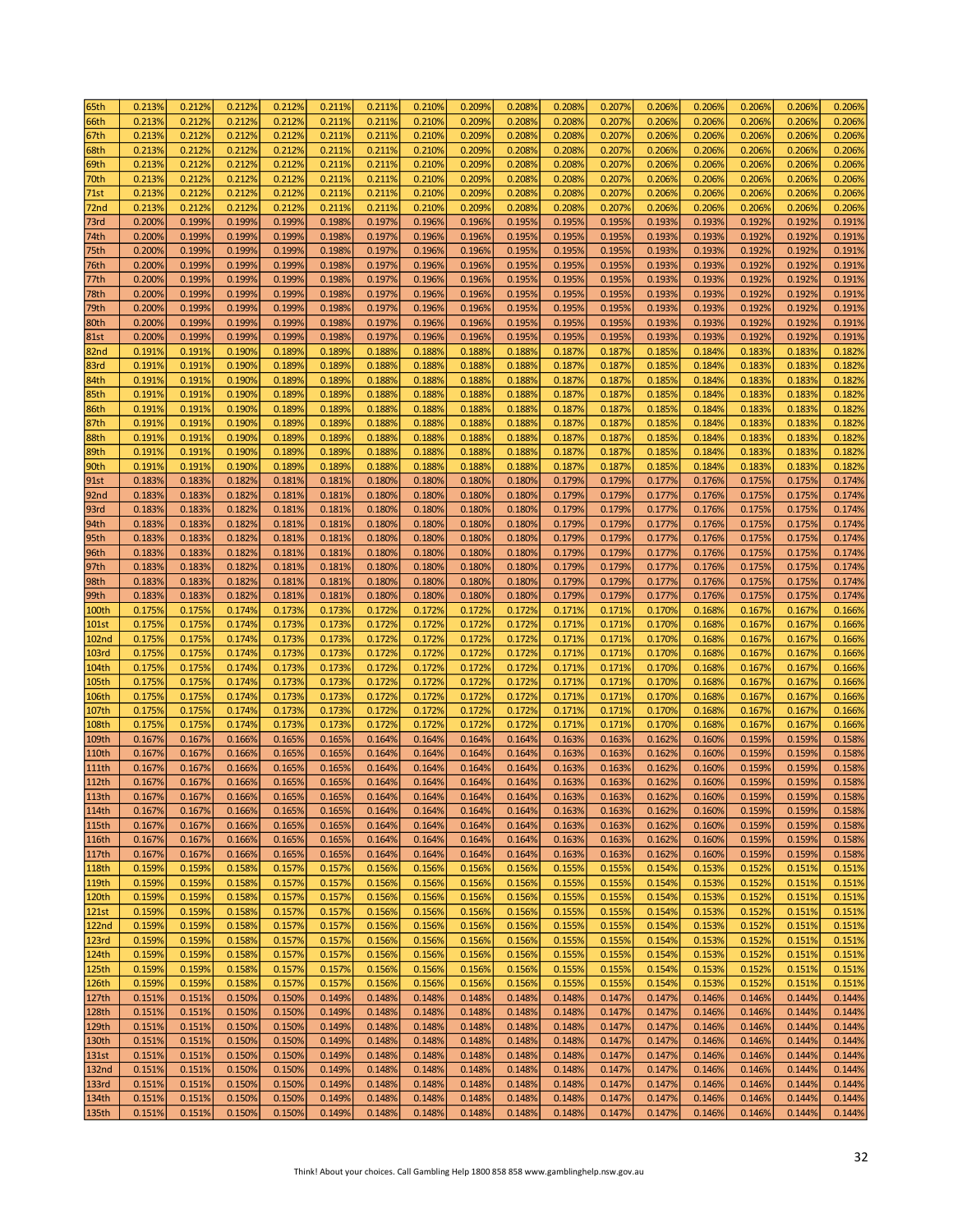| 136th        | 0.143% | 0.143% | 0.143% | 0.143% | 0.142% | 0.141% | 0.141% | 0.141% | 0.141% | 0.141% | 0.140% | 0.141% | 0.140% | 0.140% | 0.138% | 0.138% |
|--------------|--------|--------|--------|--------|--------|--------|--------|--------|--------|--------|--------|--------|--------|--------|--------|--------|
| 137th        | 0.143% | 0.143% | 0.143% | 0.143% | 0.142% | 0.141% | 0.141% | 0.141% | 0.141% | 0.141% | 0.140% | 0.141% | 0.140% | 0.140% | 0.138% | 0.138% |
| 138th        | 0.143% | 0.143% | 0.143% | 0.143% | 0.142% | 0.141% | 0.141% | 0.141% | 0.141% | 0.141% | 0.140% | 0.141% | 0.140% | 0.140% | 0.138% | 0.138% |
| 139th        | 0.143% | 0.143% | 0.143% | 0.143% | 0.142% | 0.141% | 0.141% | 0.141% | 0.141% | 0.141% | 0.140% | 0.141% | 0.140% | 0.140% | 0.138% | 0.138% |
|              | 0.143% | 0.143% | 0.143% | 0.143% | 0.142% | 0.141% | 0.141% | 0.141% | 0.141% | 0.141% | 0.140% | 0.141% | 0.140% | 0.140% | 0.138% | 0.138% |
| 140th        |        |        |        |        |        |        |        |        |        |        |        |        |        |        |        |        |
| 141st        | 0.143% | 0.143% | 0.143% | 0.143% | 0.142% | 0.141% | 0.141% | 0.141% | 0.141% | 0.141% | 0.140% | 0.141% | 0.140% | 0.140% | 0.138% | 0.138% |
| 142nd        | 0.143% | 0.143% | 0.143% | 0.143% | 0.142% | 0.141% | 0.141% | 0.141% | 0.141% | 0.141% | 0.140% | 0.141% | 0.140% | 0.140% | 0.138% | 0.138% |
| 143rd        | 0.143% | 0.143% | 0.143% | 0.143% | 0.142% | 0.141% | 0.141% | 0.141% | 0.141% | 0.141% | 0.140% | 0.141% | 0.140% | 0.140% | 0.138% | 0.138% |
| 144th        | 0.143% | 0.143% | 0.143% | 0.143% | 0.142% | 0.141% | 0.141% | 0.141% | 0.141% | 0.141% | 0.140% | 0.141% | 0.140% | 0.140% | 0.138% | 0.138% |
| 145th        | 0.136% | 0.136% | 0.136% | 0.136% | 0.135% | 0.135% | 0.135% | 0.135% | 0.135% | 0.135% | 0.134% | 0.135% | 0.134% | 0.134% | 0.132% | 0.132% |
| 146th        | 0.136% | 0.136% | 0.136% | 0.136% | 0.135% | 0.135% | 0.135% | 0.135% | 0.135% | 0.135% | 0.134% | 0.135% | 0.134% | 0.134% | 0.132% | 0.132% |
| 147th        | 0.136% | 0.136% | 0.136% | 0.136% | 0.135% | 0.135% | 0.135% | 0.135% | 0.135% | 0.135% | 0.134% | 0.135% | 0.134% | 0.134% | 0.132% | 0.132% |
| 148th        | 0.136% | 0.136% | 0.136% | 0.136% | 0.135% | 0.135% | 0.135% | 0.135% | 0.135% | 0.135% | 0.134% | 0.135% | 0.134% | 0.134% | 0.132% | 0.132% |
| 149th        | 0.136% | 0.136% | 0.136% | 0.136% | 0.135% | 0.135% | 0.135% | 0.135% | 0.135% | 0.135% | 0.134% | 0.135% | 0.134% | 0.134% | 0.132% | 0.132% |
|              |        |        |        |        |        |        |        |        |        |        |        |        |        |        |        |        |
| 150th        | 0.136% | 0.136% | 0.136% | 0.136% | 0.135% | 0.135% | 0.135% | 0.135% | 0.135% | 0.135% | 0.134% | 0.135% | 0.134% | 0.134% | 0.132% | 0.132% |
| <b>151st</b> | 0.136% | 0.136% | 0.136% | 0.136% | 0.135% | 0.135% | 0.135% | 0.135% | 0.135% | 0.135% | 0.134% | 0.135% | 0.134% | 0.134% | 0.132% | 0.132% |
| 152nd        | 0.136% | 0.136% | 0.136% | 0.136% | 0.135% | 0.135% | 0.135% | 0.135% | 0.135% | 0.135% | 0.134% | 0.135% | 0.134% | 0.134% | 0.132% | 0.132% |
| 153rd        | 0.136% | 0.136% | 0.136% | 0.136% | 0.135% | 0.135% | 0.135% | 0.135% | 0.135% | 0.135% | 0.134% | 0.135% | 0.134% | 0.134% | 0.132% | 0.132% |
| 154th        | 0.129% | 0.129% | 0.129% | 0.129% | 0.129% | 0.129% | 0.129% | 0.129% | 0.129% | 0.129% | 0.128% | 0.129% | 0.128% | 0.128% | 0.126% | 0.126% |
| 155th        | 0.129% | 0.129% | 0.129% | 0.129% | 0.129% | 0.129% | 0.129% | 0.129% | 0.129% | 0.129% | 0.128% | 0.129% | 0.128% | 0.128% | 0.126% | 0.126% |
| 156th        | 0.129% | 0.129% | 0.129% | 0.129% | 0.1299 | 0.129% | 0.129% | 0.129% | 0.129% | 0.129% | 0.1289 | 0.129% | 0.128% | 0.128% | 0.126% | 0.126% |
| 157th        | 0.129% | 0.129% | 0.129% | 0.129% | 0.129% | 0.129% | 0.129% | 0.129% | 0.129% | 0.129% | 0.128% | 0.129% | 0.128% | 0.128% | 0.126% | 0.126% |
| 158th        | 0.129% | 0.129% | 0.129% | 0.129% | 0.129% | 0.129% | 0.129% | 0.129% | 0.129% | 0.129% | 0.128% | 0.129% | 0.128% | 0.128% | 0.126% | 0.126% |
| 159th        | 0.129% | 0.129% | 0.129% | 0.129% | 0.129% | 0.129% | 0.129% | 0.129% | 0.129% | 0.129% | 0.128% | 0.129% | 0.128% | 0.128% | 0.126% | 0.126% |
| 160th        | 0.129% | 0.129% | 0.129% | 0.129% | 0.1299 | 0.129% | 0.129% | 0.129% | 0.129% | 0.129% | 0.128% | 0.129% | 0.128% | 0.128% | 0.126% | 0.126% |
|              |        |        |        |        |        |        |        |        |        |        |        |        |        |        |        |        |
| <b>161st</b> | 0.129% | 0.129% | 0.129% | 0.129% | 0.1299 | 0.129% | 0.129% | 0.129% | 0.129% | 0.129% | 0.1289 | 0.1299 | 0.128% | 0.128% | 0.126% | 0.126% |
| <b>162nd</b> | 0.129% | 0.129% | 0.129% | 0.129% | 0.1299 | 0.129% | 0.129% | 0.129% | 0.129% | 0.129% | 0.1289 | 0.1299 | 0.128% | 0.128% | 0.126% | 0.126% |
| <b>163rd</b> | 0.123% | 0.123% | 0.123% | 0.123% | 0.123% | 0.123% | 0.123% | 0.123% | 0.123% | 0.123% | 0.123% | 0.123% | 0.122% | 0.122% | 0.121% | 0.121% |
| 164th        | 0.123% | 0.123% | 0.123% | 0.123% | 0.123% | 0.123% | 0.123% | 0.123% | 0.123% | 0.123% | 0.123% | 0.123% | 0.122% | 0.122% | 0.121% | 0.121% |
| 165th        | 0.123% | 0.123% | 0.123% | 0.123% | 0.123% | 0.123% | 0.123% | 0.123% | 0.123% | 0.123% | 0.1239 | 0.123% | 0.122% | 0.122% | 0.121% | 0.121% |
| 166th        | 0.123% | 0.123% | 0.123% | 0.123% | 0.123% | 0.123% | 0.123% | 0.123% | 0.123% | 0.123% | 0.123% | 0.123% | 0.122% | 0.122% | 0.121% | 0.121% |
| 167th        | 0.123% | 0.123% | 0.123% | 0.123% | 0.123% | 0.123% | 0.123% | 0.123% | 0.123% | 0.123% | 0.123% | 0.123% | 0.122% | 0.122% | 0.121% | 0.121% |
| 168th        | 0.123% | 0.123% | 0.123% | 0.123% | 0.123% | 0.123% | 0.123% | 0.123% | 0.123% | 0.123% | 0.123% | 0.123% | 0.122% | 0.122% | 0.121% | 0.121% |
| 169th        | 0.123% | 0.123% | 0.123% | 0.123% | 0.123% | 0.123% | 0.123% | 0.123% | 0.123% | 0.123% | 0.123% | 0.123% | 0.122% | 0.122% | 0.121% | 0.121% |
| 170th        | 0.123% | 0.123% | 0.123% | 0.123% | 0.123% | 0.123% | 0.123% | 0.123% | 0.123% | 0.123% | 0.123% | 0.123% | 0.122% | 0.122% | 0.121% | 0.121% |
|              |        |        |        |        |        |        |        |        |        |        |        |        |        |        |        |        |
| 171st        | 0.123% | 0.123% | 0.123% | 0.123% | 0.123% | 0.123% | 0.123% | 0.123% | 0.123% | 0.123% | 0.123% | 0.123% | 0.122% | 0.122% | 0.121% | 0.121% |
| 172nd        | 0.117% | 0.117% | 0.117% | 0.117% | 0.117% | 0.117% | 0.117% | 0.117% | 0.117% | 0.117% | 0.1189 | 0.117% | 0.116% | 0.116% | 0.116% | 0.116% |
| 173rd        | 0.117% | 0.117% | 0.117% | 0.117% | 0.117% | 0.117% | 0.117% | 0.117% | 0.117% | 0.117% | 0.1189 | 0.117% | 0.116% | 0.116% | 0.116% | 0.116% |
| 174th        | 0.117% | 0.117% | 0.117% | 0.117% | 0.117% | 0.117% | 0.117% | 0.117% | 0.117% | 0.117% | 0.1189 | 0.117% | 0.116% | 0.116% | 0.116% | 0.116% |
| 175th        | 0.117% | 0.117% | 0.117% | 0.117% | 0.117% | 0.117% | 0.117% | 0.117% | 0.117% | 0.117% | 0.1189 | 0.117% | 0.116% | 0.116% | 0.116% | 0.116% |
| 176th        | 0.117% | 0.117% | 0.117% | 0.117% | 0.117% | 0.117% | 0.117% | 0.117% | 0.117% | 0.117% | 0.118% | 0.117% | 0.116% | 0.116% | 0.116% | 0.116% |
| 177th        | 0.117% | 0.117% | 0.117% | 0.117% | 0.117% | 0.117% | 0.117% | 0.117% | 0.117% | 0.117% | 0.1189 | 0.117% | 0.116% | 0.116% | 0.116% | 0.116% |
| 178th        | 0.117% | 0.117% | 0.117% | 0.117% | 0.117% | 0.117% | 0.117% | 0.117% | 0.117% | 0.117% | 0.118% | 0.117% | 0.116% | 0.116% | 0.116% | 0.116% |
| 179th        | 0.117% | 0.117% | 0.117% | 0.117% | 0.117% | 0.117% | 0.117% | 0.117% | 0.117% | 0.117% | 0.1189 | 0.117% | 0.116% | 0.116% | 0.116% | 0.116% |
| 180th        | 0.117% | 0.117% | 0.117% | 0.117% | 0.117% | 0.117% | 0.117% | 0.117% | 0.117% | 0.117% | 0.118% | 0.117% | 0.116% | 0.116% | 0.116% | 0.116% |
| <b>181st</b> | 0.111% | 0.111% | 0.111% | 0.111% | 0.111% | 0.112% | 0.112% | 0.112% | 0.112% | 0.112% | 0.113% | 0.113% | 0.113% | 0.113% | 0.113% | 0.112% |
| <b>182nd</b> | 0.111% | 0.111% | 0.111% | 0.111% | 0.111% | 0.112% | 0.112% | 0.112% | 0.112% | 0.112% | 0.113% | 0.113% | 0.113% | 0.113% | 0.113% | 0.112% |
|              |        |        |        |        |        |        |        |        |        |        |        |        |        |        |        |        |
| 183rd        | 0.111% | 0.111% | 0.111% | 0.111% | 0.111% | 0.112% | 0.112% | 0.112% | 0.112% | 0.112% | 0.113% | 0.113% | 0.113% | 0.113% | 0.113% | 0.112% |
| 184th        | 0.111% | 0.111% | 0.111% | 0.111% | 0.111% | 0.112% | 0.112% | 0.112% | 0.112% | 0.112% | 0.113% | 0.113% | 0.113% | 0.113% | 0.113% | 0.112% |
| 185th        | 0.111% | 0.111% | 0.111% | 0.111% | 0.111% | 0.112% | 0.112% | 0.112% | 0.112% | 0.112% | 0.113% | 0.113% | 0.113% | 0.113% | 0.113% | 0.112% |
| 186th        | 0.111% | 0.111% | 0.111% | 0.111% | 0.111% | 0.112% | 0.112% | 0.112% | 0.112% | 0.112% | 0.113% | 0.113% | 0.113% | 0.113% | 0.113% | 0.112% |
| 187th        | 0.111% | 0.111% | 0.111% | 0.111% | 0.111% | 0.112% | 0.112% | 0.112% | 0.112% | 0.112% | 0.113% | 0.113% | 0.113% | 0.113% | 0.113% | 0.112% |
| 188th        | 0.111% | 0.111% | 0.111% | 0.111% | 0.111% | 0.112% | 0.112% | 0.112% | 0.112% | 0.112% | 0.113% | 0.113% | 0.113% | 0.113% | 0.113% | 0.112% |
| 189th        | 0.111% | 0.111% | 0.111% | 0.111% | 0.111% | 0.112% | 0.112% | 0.112% | 0.112% | 0.112% | 0.113% | 0.113% | 0.113% | 0.113% | 0.113% | 0.112% |
| 190th        | 0.105% | 0.105% | 0.105% | 0.105% | 0.105% | 0.107% | 0.107% | 0.107% | 0.107% | 0.107% | 0.108% | 0.108% | 0.110% | 0.110% | 0.110% | 0.109% |
| 191st        | 0.105% | 0.105% | 0.105% | 0.105% | 0.105% | 0.107% | 0.107% | 0.107% | 0.107% | 0.107% | 0.108% | 0.108% | 0.110% | 0.110% | 0.110% | 0.109% |
| <b>192nd</b> | 0.105% | 0.105% | 0.105% | 0.105% | 0.105% | 0.107% | 0.107% | 0.107% | 0.107% | 0.107% | 0.108% | 0.108% | 0.110% | 0.110% | 0.110% | 0.109% |
| <b>193rd</b> | 0.105% | 0.105% | 0.105% | 0.105% | 0.105% | 0.107% | 0.107% | 0.107% | 0.107% | 0.107% | 0.108% | 0.108% | 0.110% | 0.110% | 0.110% | 0.109% |
|              |        |        |        |        |        |        |        |        |        |        |        |        |        |        |        |        |
| 194th        |        | 0.105% | 0.105% | 0.105% | 0.105% | 0.107% | 0.107% | 0.107% | 0.107% | 0.107% | 0.108% | 0.108% | 0.110% | 0.110% | 0.110% | 0.109% |
| 195th        |        |        | 0.105% | 0.105% | 0.105% | 0.107% | 0.107% | 0.107% | 0.107% | 0.107% | 0.108% | 0.108% | 0.110% | 0.110% | 0.110% | 0.109% |
| 196th        |        |        |        | 0.105% | 0.105% | 0.107% | 0.107% | 0.107% | 0.107% | 0.107% | 0.108% | 0.108% | 0.110% | 0.110% | 0.110% | 0.109% |
| 197th        |        |        |        |        | 0.105% | 0.107% | 0.107% | 0.107% | 0.107% | 0.107% | 0.108% | 0.108% | 0.110% | 0.110% | 0.110% | 0.109% |
| 198th        |        |        |        |        |        | 0.107% | 0.107% | 0.107% | 0.107% | 0.107% | 0.108% | 0.108% | 0.110% | 0.110% | 0.110% | 0.109% |
| 199th        |        |        |        |        |        |        | 0.102% | 0.102% | 0.102% | 0.102% | 0.103% | 0.103% | 0.107% | 0.107% | 0.107% | 0.106% |
| 200th        |        |        |        |        |        |        |        | 0.102% | 0.102% | 0.102% | 0.103% | 0.103% | 0.107% | 0.107% | 0.107% | 0.106% |
| 201st        |        |        |        |        |        |        |        |        | 0.102% | 0.102% | 0.103% | 0.103% | 0.107% | 0.107% | 0.107% | 0.106% |
| 202nd        |        |        |        |        |        |        |        |        |        | 0.102% | 0.103% | 0.103% | 0.107% | 0.107% | 0.107% | 0.106% |
| 203rd        |        |        |        |        |        |        |        |        |        |        | 0.103% | 0.103% | 0.107% | 0.107% | 0.107% | 0.106% |
| 204th        |        |        |        |        |        |        |        |        |        |        |        | 0.103% | 0.107% | 0.107% | 0.107% | 0.106% |
| 205th        |        |        |        |        |        |        |        |        |        |        |        |        | 0.107% | 0.107% | 0.107% | 0.106% |
|              |        |        |        |        |        |        |        |        |        |        |        |        |        |        |        |        |
| 206th        |        |        |        |        |        |        |        |        |        |        |        |        |        | 0.107% | 0.107% | 0.106% |
| 207th        |        |        |        |        |        |        |        |        |        |        |        |        |        |        | 0.107% | 0.106% |
| 208th        |        |        |        |        |        |        |        |        |        |        |        |        |        |        |        | 0.103% |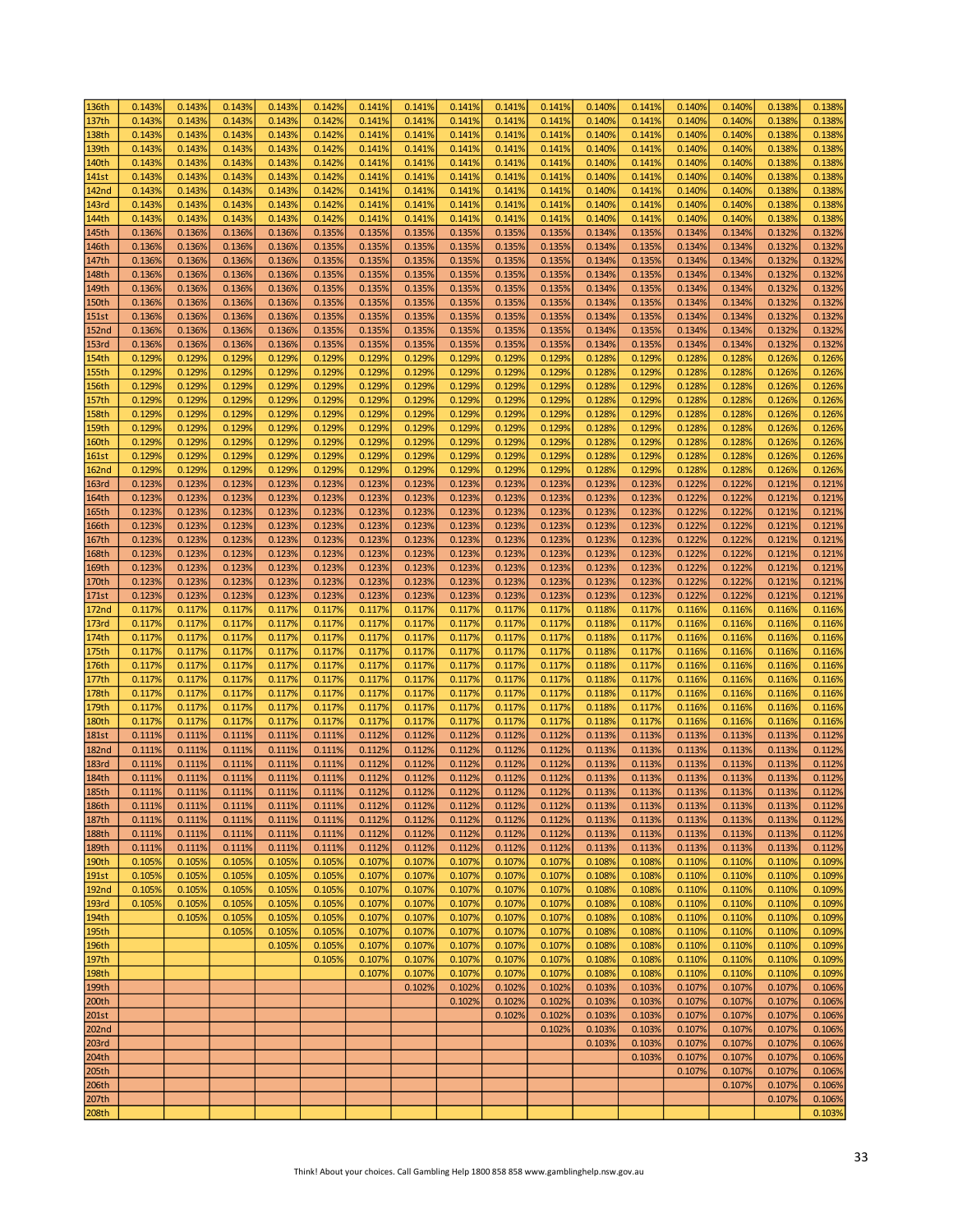| Places Paid         | <u>م</u><br>1665-1672 | Δ.<br>1673-1680   | Δ.<br>1681-1688   | Δ.<br>1689-1696   | <u>م</u><br>1697-1704 | Δ.<br>1705-1712   | 1713-1720 P       | $\Delta$<br>1721-1728 | a.<br>1729-1736   | a.<br>1737-1744   | a.<br>1745-1752                                                                        | $\Delta$<br>1753-1760 | $\Delta$<br>1761-1768 | 1769-1776 P       | Δ.<br>1777-1784   | Δ.<br>1785-1792   |
|---------------------|-----------------------|-------------------|-------------------|-------------------|-----------------------|-------------------|-------------------|-----------------------|-------------------|-------------------|----------------------------------------------------------------------------------------|-----------------------|-----------------------|-------------------|-------------------|-------------------|
| 1st                 | 16.442%               | 16.441%           | 16.440%           | 16.438%           | 16.436%               | 16.434%           | 16.432%           | 16.431%               | 16.429%           | 16.426%           | 16.423%                                                                                | 16.4209               | 16.416%               | 16.415%           | 16.413%           | 16.411%           |
| 2nd<br>3rd          | 11.583%<br>7.570%     | 11.578%<br>7.569% | 11.575%<br>7.568% | 11.569%<br>7.567% | 11.563%<br>7.566%     | 11.558%<br>7.565% | 11.552%<br>7.564% | 11.550%<br>7.563%     | 11.547%<br>7.562% | 11.542%<br>7.561% | 11.537%<br>7.560%                                                                      | 11.533%<br>7.559%     | 11.526%<br>7.558%     | 11.525%<br>7.557% | 11.519%<br>7.556% | 11.513%<br>7.555% |
| 4th                 | 5.622%                | 5.621%            | 5.620%            | 5.619%            | 5.618%                | 5.617%            | 5.616%            | 5.615%                | 5.614%            | 5.613%            | 5.612%                                                                                 | 5.611%                | 5.610%                | 5.609%            | 5.608%            | 5.607%            |
| 5th                 | 4.216%                | 4.215%            | 4.214%            | 4.213%            | 4.212%                | 4.211%            | 4.210%            | 4.209%                | 4.208%            | 4.207%            | 4.206%                                                                                 | 4.205%                | 4.204%                | 4.203%            | 4.202%            | 4.201%            |
| 6th                 | 3.396%                | 3.395%            | 3.394%            | 3.393%            | 3.392%                | 3.391%            | 3.390%            | 3.389%                | 3.388%            | 3.387%            | 3.386%                                                                                 | 3.385%                | 3.384%                | 3.383%            | 3.382%            | 3.381%            |
| 7th                 | 2.769%                | 2.767%<br>2.142%  | 2.765%<br>2.140%  | 2.763%<br>2.136%  | 2.761%                | 2.759%            | 2.756%<br>2.124%  | 2.753%                | 2.750%<br>2.116%  | 2.747%<br>2.112%  | 2.744%                                                                                 | 2.740%<br>2.106%      | 2.736%<br>2.104%      | 2.734%<br>2.103%  | 2.728%            | 2.722%            |
| 8th<br>9th          | 2.145%<br>1.644%      | 1.644%            | 1.644%            | 1.644%            | 2.132%<br>1.644%      | 2.128%<br>1.643%  | 1.643%            | 2.120%<br>1.643%      | 1.643%            | 1.643%            | 2.108%<br>1.643%                                                                       | 1.642%                | 1.642%                | 1.642%            | 2.100%<br>1.641%  | 2.097%<br>1.641%  |
| 10th                | 1.221%                | 1.220%            | 1.220%            | 1.219%            | 1.219%                | 1.218%            | 1.217%            | 1.217%                | 1.216%            | 1.215%            | 1.214%                                                                                 | 1.213%                | 1.213%                | 1.213%            | 1.213%            | 1.213%            |
| 11th                | 1.221%                | 1.220%            | 1.2209            | 1.219%            | 1.219%                | 1.218%            | 1.217%            | 1.217%                | 1.216%            | 1.215%            | 1.214%                                                                                 | 1.2139                | 1.213%                | 1.213%            | 1.213%            | 1.213%            |
| 12th                | 1.221%                | 1.220%            | 1.220%            | 1.219%            | 1.219%                | 1.218%            | 1.217%            | 1.217%                | 1.216%            | 1.215%            | 1.214%                                                                                 | 1.2139                | 1.213%                | 1.213%            | 1.213%            | 1.213%            |
| 13th<br> 14th       | 0.943%<br>0.943%      | 0.942%<br>0.942%  | 0.942%<br>0.942%  | 0.941%<br>0.941%  | 0.941%<br>0.941%      | 0.940%<br>0.940%  | 0.939%<br>0.939%  | 0.939%<br>0.939%      | 0.939%<br>0.939%  | 0.938%<br>0.938%  | 0.938%<br>0.938%                                                                       | 0.937%<br>0.937%      | 0.937%<br>0.937%      | 0.937%<br>0.937%  | 0.937%<br>0.937%  | 0.937%<br>0.937%  |
| 15th                | 0.943%                | 0.942%            | 0.942%            | 0.941%            | 0.941%                | 0.940%            | 0.939%            | 0.939%                | 0.939%            | 0.938%            | 0.938%                                                                                 | 0.937%                | 0.937%                | 0.937%            | 0.937%            | 0.937%            |
| 16th                | 0.751%                | 0.750%            | 0.750%            | 0.749%            | 0.749%                | 0.749%            | 0.748%            | 0.748%                | 0.748%            | 0.747%            | 0.746%                                                                                 | 0.745%                | 0.745%                | 0.745%            | 0.745%            | 0.745%            |
| 17th                | 0.751%                | 0.750%            | 0.750%            | 0.749%            | 0.749%                | 0.749%            | 0.748%            | 0.748%                | 0.748%            | 0.747%            | 0.746%                                                                                 | 0.745%                | 0.745%                | 0.745%            | 0.745%            | 0.745%            |
| 18th                | 0.751%<br>0.597%      | 0.750%            | 0.750%<br>0.595%  | 0.749%<br>0.594%  | 0.749%                | 0.749%            | 0.748%            | 0.748%<br>0.592%      | 0.748%            | 0.747%            | 0.746%                                                                                 | 0.745%<br>0.590%      | 0.745%                | 0.745%            | 0.745%            | 0.745%<br>0.590%  |
| 19th<br>20th        | 0.597%                | 0.595%<br>0.595%  | 0.595%            | 0.594%            | 0.594%<br>0.594%      | 0.593%<br>0.593%  | 0.592%<br>0.592%  | 0.592%                | 0.592%<br>0.592%  | 0.591%<br>0.591%  | 0.591%<br>0.591%                                                                       | 0.590%                | 0.590%<br>0.590%      | 0.590%<br>0.590%  | 0.590%<br>0.590%  | 0.590%            |
| 21st                | 0.597%                | 0.595%            | 0.595%            | 0.594%            | 0.594%                | 0.593%            | 0.592%            | 0.592%                | 0.592%            | 0.591%            | 0.591%                                                                                 | 0.590%                | 0.590%                | 0.590%            | 0.590%            | 0.590%            |
| 22nd                | 0.501%                | 0.499%            | 0.499%            | 0.498%            | 0.498%                | 0.498%            | 0.497%            | 0.497%                | 0.497%            | 0.496%            | 0.496%                                                                                 | 0.495%                | 0.495%                | 0.495%            | 0.495%            | 0.495%            |
| 23rd                | 0.501%                | 0.499%            | 0.4999            | 0.498%            | 0.498%                | 0.498%            | 0.497%            | 0.497%                | 0.497%            | 0.496%            | 0.496%                                                                                 | 0.4959                | 0.495%                | 0.495%            | 0.495%            | 0.495%            |
| 24th<br>25th        | 0.5019<br>0.419%      | 0.499%<br>0.418%  | 0.4999<br>0.418%  | 0.498%<br>0.416%  | 0.498%<br>0.415%      | 0.498%<br>0.414%  | 0.497%<br>0.413%  | 0.497%<br>0.413%      | 0.497%<br>0.413%  | 0.496%<br>0.412%  | 0.496%<br>0.411%                                                                       | 0.4959<br>0.410%      | 0.495%<br>0.410%      | 0.495%<br>0.410%  | 0.495%<br>0.410%  | 0.495%<br>0.410%  |
| 26th                | 0.419%                | 0.418%            | 0.418%            | 0.416%            | 0.415%                | 0.414%            | 0.413%            | 0.413%                | 0.413%            | 0.412%            | 0.411%                                                                                 | 0.410%                | 0.410%                | 0.410%            | 0.410%            | 0.410%            |
| 27th                | 0.419%                | 0.418%            | 0.418%            | 0.416%            | 0.415%                | 0.414%            | 0.413%            | 0.413%                | 0.413%            | 0.412%            | 0.411%                                                                                 | 0.410%                | 0.410%                | 0.410%            | 0.410%            | 0.410%            |
| 28th                | 0.355%                | 0.354%            | 0.353%            | 0.352%            | 0.352%                | 0.351%            | 0.350%            | 0.349%                | 0.348%            | 0.347%            | 0.346%                                                                                 | 0.345%                | 0.345%                | 0.345%            | 0.345%            | 0.345%            |
| 29th<br>30th        | 0.355%<br>0.355%      | 0.354%<br>0.354%  | 0.353%<br>0.353%  | 0.352%<br>0.352%  | 0.352%<br>0.352%      | 0.351%<br>0.351%  | 0.350%<br>0.350%  | 0.349%<br>0.349%      | 0.348%<br>0.348%  | 0.347%<br>0.347%  | 0.346%<br>0.346%                                                                       | 0.345%<br>0.345%      | 0.345%<br>0.345%      | 0.345%<br>0.345%  | 0.345%<br>0.345%  | 0.345%<br>0.345%  |
| 31st                | 0.355%                | 0.354%            | 0.353%            | 0.352%            | 0.352%                | 0.351%            | 0.350%            | 0.349%                | 0.348%            | 0.347%            | 0.346%                                                                                 | 0.345%                | 0.345%                | 0.345%            | 0.345%            | 0.345%            |
| 32nd                | 0.355%                | 0.354%            | 0.353%            | 0.352%            | 0.352%                | 0.351%            | 0.350%            | 0.349%                | 0.348%            | 0.347%            | 0.346%                                                                                 | 0.345%                | 0.345%                | 0.345%            | 0.345%            | 0.345%            |
| 33rd                | 0.355%                | 0.354%            | 0.353%            | 0.352%            | 0.352%                | 0.351%            | 0.350%            | 0.349%                | 0.348%            | 0.347%            | 0.346%                                                                                 | 0.345%                | 0.345%                | 0.345%            | 0.345%            | 0.345%            |
| 34th                | 0.355%                | 0.354%            | 0.353%            | 0.352%            | 0.352%                | 0.351%            | 0.350%            | 0.349%                | 0.348%            | 0.347%            | 0.346%                                                                                 | 0.345%                | 0.345%                | 0.345%            | 0.345%            | 0.345%            |
| 35th<br>36th        | 0.3559<br>0.3559      | 0.354%<br>0.354%  | 0.353%<br>0.353%  | 0.352%<br>0.352%  | 0.352%<br>0.352%      | 0.351%<br>0.351%  | 0.350%<br>0.350%  | 0.349%<br>0.349%      | 0.348%<br>0.3489  | 0.347%<br>0.347%  | 0.346%<br>0.346%                                                                       | 0.345%<br>0.345%      | 0.345%<br>0.345%      | 0.345%<br>0.345%  | 0.345%<br>0.345%  | 0.345%<br>0.345%  |
| 37th                | 0.296%                | 0.295%            | 0.294%            | 0.293%            | 0.292%                | 0.291%            | 0.290%            | 0.289%                | 0.288%            | 0.287%            | 0.286%                                                                                 | 0.285%                | 0.285%                | 0.285%            | 0.285%            | 0.285%            |
| 38th                | 0.296%                | 0.295%            | 0.294%            | 0.293%            | 0.292%                | 0.291%            | 0.290%            | 0.289%                | 0.288%            | 0.287%            | 0.286%                                                                                 | 0.285%                | 0.285%                | 0.285%            | 0.285%            | 0.285%            |
| 39th                | 0.296%                | 0.295%            | 0.294%            | 0.293%            | 0.292%                | 0.291%            | 0.290%            | 0.289%                | 0.288%            | 0.287%            | 0.286%                                                                                 | 0.285%                | 0.285%                | 0.285%            | 0.285%            | 0.285%            |
| 40th<br>41st        | 0.296%<br>0.296%      | 0.295%<br>0.295%  | 0.294%<br>0.294%  | 0.293%<br>0.293%  | 0.292%<br>0.292%      | 0.291%<br>0.291%  | 0.290%<br>0.290%  | 0.289%<br>0.289%      | 0.288%<br>0.288%  | 0.287%<br>0.287%  | 0.286%<br>0.286%                                                                       | 0.285%<br>0.285%      | 0.285%<br>0.285%      | 0.285%<br>0.285%  | 0.285%<br>0.285%  | 0.285%<br>0.285%  |
| 42 <sub>nd</sub>    | 0.296%                | 0.295%            | 0.294%            | 0.293%            | 0.292%                | 0.291%            | 0.290%            | 0.289%                | 0.288%            | 0.287%            | 0.286%                                                                                 | 0.285%                | 0.285%                | 0.285%            | 0.285%            | 0.285%            |
| 43rd                | 0.296%                | 0.295%            | 0.294%            | 0.293%            | 0.292%                | 0.291%            | 0.290%            | 0.289%                | 0.288%            | 0.287%            | 0.286%                                                                                 | 0.285%                | 0.285%                | 0.285%            | 0.285%            | 0.285%            |
| 44th                | 0.296%                | 0.295%            | 0.294%            | 0.293%            | 0.292%                | 0.291%            | 0.290%            | 0.289%                | 0.288%            | 0.287%            | 0.286%                                                                                 | 0.285%                | 0.285%                | 0.285%            | 0.285%            | 0.285%            |
| 45th<br>46th        | 0.296%<br>0.256%      | 0.295%<br>0.255%  | 0.294%<br>0.254%  | 0.293%<br>0.253%  | 0.292%<br>0.252%      | 0.291%<br>0.251%  | 0.290%<br>0.250%  | 0.289%<br>0.249%      | 0.288%<br>0.248%  | 0.287%<br>0.247%  | 0.286%<br>0.246%                                                                       | 0.285%<br>0.245%      | 0.285%<br>0.245%      | 0.285%<br>0.245%  | 0.285%<br>0.245%  | 0.285%<br>0.245%  |
| 47th                | 0.256%                | 0.255%            | 0.254%            | 0.253%            | 0.252%                | 0.251%            | 0.250%            | 0.249%                | 0.248%            | 0.247%            | 0.246%                                                                                 | 0.245%                | 0.245%                | 0.245%            | 0.245%            | 0.245%            |
| 48th                | 0.256%                | 0.255%            | 0.254%            | 0.253%            | 0.252%                | 0.251%            | 0.250%            | 0.249%                | 0.248%            | 0.247%            | 0.246%                                                                                 | 0.245%                | 0.245%                | 0.245%            | 0.245%            | 0.245%            |
| 49th                | 0.256%                | 0.255%            | 0.254%            | 0.253%            | 0.252%                | 0.251%            | 0.250%            | 0.249%                | 0.248%            | 0.247%            | 0.246%                                                                                 | 0.245%                | 0.245%                | 0.245%            | 0.245%            | 0.245%            |
| 50th<br>51st        | 0.256%<br>0.256%      | 0.255%<br>0.255%  | 0.254%<br>0.254%  | 0.253%<br>0.253%  | 0.252%<br>0.252%      | 0.251%<br>0.251%  | 0.250%<br>0.250%  | 0.249%<br>0.249%      | 0.248%<br>0.248%  | 0.247%<br>0.247%  | 0.246%<br>0.246%                                                                       | 0.245%<br>0.245%      | 0.245%<br>0.245%      | 0.245%<br>0.245%  | 0.245%<br>0.245%  | 0.245%<br>0.245%  |
| 52nd                | 0.256%                | 0.255%            | 0.254%            | 0.253%            | 0.252%                | 0.251%            | 0.250%            | 0.249%                | 0.248%            | 0.247%            | 0.246%                                                                                 | 0.245%                | 0.245%                | 0.245%            | 0.245%            | 0.245%            |
| 53rd                | 0.256%                | 0.255%            | 0.254%            | 0.253%            | 0.252%                | 0.251%            | 0.250%            | 0.249%                | 0.248%            | 0.247%            | 0.246%                                                                                 | 0.245%                | 0.245%                | 0.245%            | 0.245%            | 0.245%            |
| 54th                | 0.256%                | 0.255%            | 0.254%            | 0.253%            | 0.252%                | 0.251%            | 0.250%            | 0.249%                | 0.248%            | 0.247%            | 0.246%                                                                                 | 0.245%                | 0.245%                | 0.245%            | 0.245%            | 0.245%            |
| 55th                | 0.226%<br>0.226%      | 0.225%<br>0.225%  | 0.224%<br>0.224%  | 0.223%<br>0.223%  | 0.222%<br>0.222%      | 0.221%<br>0.221%  | 0.220%<br>0.220%  | 0.219%<br>0.219%      | 0.218%<br>0.218%  | 0.217%<br>0.217%  | 0.216%<br>0.216%                                                                       | 0.216%<br>0.216%      | 0.216%<br>0.216%      | 0.216%<br>0.216%  | 0.216%<br>0.216%  | 0.216%<br>0.216%  |
| 56th<br>57th        | 0.226%                | 0.225%            | 0.224%            | 0.223%            | 0.222%                | 0.221%            | 0.220%            | 0.219%                | 0.218%            | 0.217%            | 0.216%                                                                                 | 0.216%                | 0.216%                | 0.216%            | 0.216%            | 0.216%            |
| 58th                | 0.226%                | 0.225%            | 0.224%            | 0.223%            | 0.222%                | 0.221%            | 0.220%            | 0.219%                | 0.218%            | 0.217%            | 0.216%                                                                                 | 0.216%                | 0.216%                | 0.216%            | 0.216%            | 0.216%            |
| 59th                | 0.226%                | 0.225%            | 0.224%            | 0.223%            | 0.222%                | 0.221%            | 0.220%            | 0.219%                | 0.218%            | 0.217%            | 0.216%                                                                                 | 0.216%                | 0.216%                | 0.216%            | 0.216%            | 0.216%            |
| 60th                | 0.226%                | 0.225%            | 0.224%            | 0.223%            | 0.222%                | 0.221%            | 0.220%            | 0.219%                | 0.218%            | 0.217%            | 0.216%                                                                                 | 0.216%                | 0.216%                | 0.216%            | 0.216%            | 0.216%            |
| <b>61st</b><br>62nd | 0.226%<br>0.226%      | 0.225%<br>0.225%  | 0.224%<br>0.224%  | 0.223%<br>0.223%  | 0.222%<br>0.222%      | 0.221%<br>0.221%  | 0.220%<br>0.220%  | 0.219%<br>0.219%      | 0.218%<br>0.218%  | 0.217%<br>0.217%  | 0.216%<br>0.216%                                                                       | 0.216%<br>0.216%      | 0.216%<br>0.216%      | 0.216%<br>0.216%  | 0.216%<br>0.216%  | 0.216%<br>0.216%  |
| 63rd                | 0.226%                | 0.225%            | 0.224%            | 0.223%            | 0.222%                | 0.221%            | 0.220%            | 0.219%                | 0.218%            | 0.217%            | 0.216%                                                                                 | 0.216%                | 0.216%                | 0.216%            | 0.216%            | 0.216%            |
| 64th                | 0.206%                | 0.204%            | 0.204%            | 0.203%            | 0.202%                | 0.202%            | 0.201%            | 0.200%                | 0.199%            | 0.197%            | 0.196%                                                                                 | 0.196%                | 0.196%                | 0.196%            | 0.196%            | 0.195%            |
|                     |                       |                   |                   |                   |                       |                   |                   |                       |                   |                   | Think! About your choices. Call Gambling Help 1800 858 858 www.gamblinghelp.nsw.gov.au |                       |                       |                   |                   | 34                |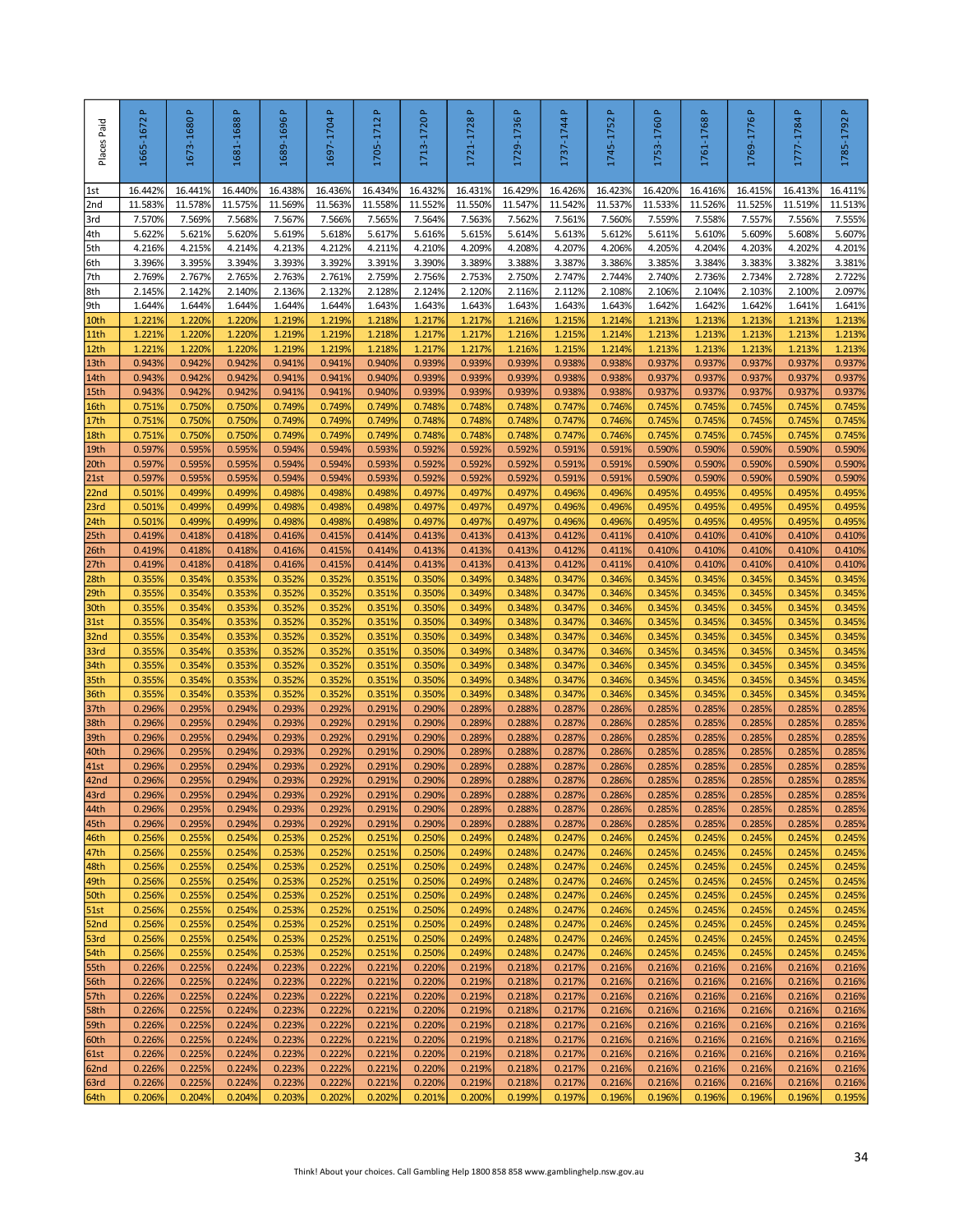| 65th              | 0.206% | 0.204% | 0.204% | 0.203% | 0.202% | 0.202% | 0.201% | 0.200% | 0.199% | 0.197% | 0.196% | 0.196% | 0.196% | 0.1969 | 0.196% | 0.196% |
|-------------------|--------|--------|--------|--------|--------|--------|--------|--------|--------|--------|--------|--------|--------|--------|--------|--------|
| 66th              | 0.206% | 0.204% | 0.204% | 0.203% | 0.202% | 0.202% | 0.201% | 0.200% | 0.199% | 0.197% | 0.196% | 0.196% | 0.196% | 0.196% | 0.196% | 0.196% |
| 67th              | 0.206% | 0.204% | 0.204% | 0.203% | 0.202% | 0.202% | 0.201% | 0.200% | 0.199% | 0.197% | 0.196% | 0.196% | 0.196% | 0.196% | 0.196% | 0.196% |
| 68th              | 0.206% | 0.204% | 0.204% | 0.203% | 0.202% | 0.202% | 0.201% | 0.200% | 0.199% | 0.197% | 0.196% | 0.196% | 0.196% | 0.196% | 0.196% | 0.196% |
| 69th              | 0.206% | 0.204% | 0.204% | 0.203% | 0.202% | 0.202% | 0.201% | 0.200% | 0.199% | 0.197% | 0.196% | 0.196% | 0.196% | 0.196% | 0.196% | 0.196% |
| 70th              | 0.206% | 0.204% | 0.204% | 0.203% | 0.202% | 0.202% | 0.201% | 0.200% | 0.199% | 0.197% | 0.196% | 0.196% | 0.196% | 0.196% | 0.196% | 0.196% |
| 71st              | 0.206% | 0.204% | 0.204% | 0.203% | 0.202% | 0.202% | 0.201% | 0.200% | 0.199% | 0.197% | 0.196% | 0.196% | 0.196% | 0.196% | 0.196% | 0.196% |
|                   | 0.206% |        | 0.204% | 0.203% | 0.202% |        | 0.201% | 0.200% | 0.199% | 0.197% |        | 0.196% | 0.196% |        |        | 0.196% |
| 72nd              |        | 0.204% |        |        |        | 0.202% |        |        |        |        | 0.196% |        |        | 0.196% | 0.196% |        |
| 73rd              | 0.191% | 0.190% | 0.189% | 0.189% | 0.188% | 0.187% | 0.186% | 0.185% | 0.185% | 0.185% | 0.184% | 0.184% | 0.183% | 0.183% | 0.183% | 0.182% |
| 74th              | 0.191% | 0.190% | 0.189% | 0.189% | 0.188% | 0.187% | 0.186% | 0.185% | 0.185% | 0.185% | 0.184% | 0.184% | 0.183% | 0.183% | 0.183% | 0.182% |
| 75th              | 0.191% | 0.190% | 0.189% | 0.189% | 0.188% | 0.187% | 0.186% | 0.185% | 0.185% | 0.185% | 0.184% | 0.184% | 0.183% | 0.183% | 0.183% | 0.182% |
| 76th              | 0.191% | 0.190% | 0.189% | 0.189% | 0.188% | 0.187% | 0.186% | 0.185% | 0.185% | 0.185% | 0.184% | 0.184% | 0.183% | 0.183% | 0.183% | 0.182% |
| 77th              | 0.191% | 0.190% | 0.189% | 0.189% | 0.188% | 0.187% | 0.186% | 0.185% | 0.185% | 0.185% | 0.184% | 0.184% | 0.183% | 0.183% | 0.183% | 0.182% |
| 78th              | 0.191% | 0.190% | 0.189% | 0.189% | 0.188% | 0.187% | 0.186% | 0.185% | 0.185% | 0.185% | 0.184% | 0.184% | 0.183% | 0.183% | 0.183% | 0.182% |
| 79th              | 0.191% | 0.190% | 0.189% | 0.189% | 0.188% | 0.187% | 0.186% | 0.185% | 0.185% | 0.185% | 0.184% | 0.184% | 0.183% | 0.183% | 0.183% | 0.182% |
| 80th              | 0.191% | 0.190% | 0.189% | 0.189% | 0.188% | 0.187% | 0.186% | 0.185% | 0.185% | 0.185% | 0.184% | 0.184% | 0.183% | 0.183% | 0.183% | 0.182% |
| <b>81st</b>       | 0.191% | 0.190% | 0.189% | 0.189% | 0.188% | 0.187% | 0.186% | 0.185% | 0.185% | 0.185% | 0.184% | 0.184% | 0.183% | 0.183% | 0.183% | 0.182% |
| 82nd              | 0.182% | 0.182% | 0.181% | 0.181% | 0.180% | 0.179% | 0.178% | 0.177% | 0.177% | 0.177% | 0.176% | 0.176% | 0.175% | 0.174% | 0.174% | 0.173% |
| 83rd              | 0.182% | 0.182% | 0.181% | 0.181% | 0.180% | 0.179% | 0.178% | 0.177% | 0.177% | 0.177% | 0.176% | 0.176% | 0.175% | 0.174% | 0.174% | 0.173% |
| 84th              | 0.182% | 0.182% | 0.181% | 0.181% | 0.180% | 0.179% | 0.178% | 0.177% | 0.177% | 0.177% | 0.176% | 0.176% | 0.175% | 0.174% | 0.174% | 0.173% |
| 85th              | 0.182% | 0.182% | 0.181% | 0.181% | 0.180% | 0.179% | 0.178% | 0.177% | 0.177% | 0.177% | 0.176% | 0.176% | 0.175% | 0.174% | 0.174% | 0.173% |
| 86th              | 0.182% | 0.182% | 0.181% | 0.181% | 0.180% | 0.179% | 0.178% | 0.177% | 0.177% | 0.177% | 0.176% | 0.176% | 0.175% | 0.174% | 0.174% | 0.173% |
| 87th              | 0.182% | 0.182% | 0.181% | 0.181% | 0.180% | 0.179% | 0.178% | 0.177% | 0.177% | 0.177% | 0.176% | 0.176% | 0.175% | 0.174% | 0.174% | 0.173% |
| 88th              | 0.182% | 0.182% | 0.181% | 0.181% | 0.180% | 0.179% | 0.178% | 0.177% | 0.177% | 0.177% | 0.176% | 0.176% | 0.175% | 0.174% | 0.174% | 0.173% |
|                   | 0.182% |        | 0.181% | 0.181% | 0.180% |        |        |        | 0.177% |        | 0.176% |        | 0.175% | 0.174% | 0.174% | 0.173% |
| 89th              |        | 0.182% |        |        |        | 0.179% | 0.178% | 0.177% |        | 0.177% |        | 0.176% |        |        |        |        |
| 90th              | 0.182% | 0.182% | 0.181% | 0.181% | 0.180% | 0.179% | 0.1789 | 0.177% | 0.177% | 0.177% | 0.176% | 0.176% | 0.175% | 0.174% | 0.174% | 0.173% |
| 91st              | 0.174% | 0.174% | 0.173% | 0.173% | 0.172% | 0.171% | 0.170% | 0.169% | 0.169% | 0.169% | 0.168% | 0.168% | 0.167% | 0.166% | 0.165% | 0.165% |
| 92nd              | 0.174% | 0.174% | 0.173% | 0.173% | 0.172% | 0.171% | 0.170% | 0.169% | 0.169% | 0.169% | 0.168% | 0.168% | 0.167% | 0.166% | 0.165% | 0.165% |
| 93rd              | 0.174% | 0.174% | 0.173% | 0.173% | 0.172% | 0.171% | 0.170% | 0.169% | 0.169% | 0.169% | 0.168% | 0.168% | 0.167% | 0.166% | 0.165% | 0.165% |
| 94th              | 0.174% | 0.174% | 0.173% | 0.173% | 0.172% | 0.171% | 0.170% | 0.169% | 0.169% | 0.169% | 0.168% | 0.168% | 0.167% | 0.166% | 0.165% | 0.165% |
| 95th              | 0.174% | 0.174% | 0.173% | 0.173% | 0.172% | 0.171% | 0.170% | 0.169% | 0.169% | 0.169% | 0.168% | 0.168% | 0.167% | 0.166% | 0.165% | 0.165% |
| 96th              | 0.174% | 0.174% | 0.173% | 0.173% | 0.172% | 0.171% | 0.170% | 0.169% | 0.169% | 0.169% | 0.168% | 0.168% | 0.167% | 0.166% | 0.165% | 0.165% |
| 97th              | 0.174% | 0.174% | 0.173% | 0.173% | 0.172% | 0.171% | 0.170% | 0.169% | 0.169% | 0.169% | 0.168% | 0.168% | 0.167% | 0.166% | 0.165% | 0.165% |
| 98th              | 0.174% | 0.174% | 0.173% | 0.173% | 0.172% | 0.171% | 0.170% | 0.169% | 0.169% | 0.169% | 0.168% | 0.168% | 0.167% | 0.166% | 0.165% | 0.165% |
| 99th              | 0.174% | 0.174% | 0.173% | 0.173% | 0.172% | 0.171% | 0.170% | 0.169% | 0.169% | 0.169% | 0.168% | 0.168% | 0.167% | 0.166% | 0.165% | 0.165% |
| 100th             | 0.166% | 0.166% | 0.165% | 0.165% | 0.164% | 0.163% | 0.162% | 0.161% | 0.161% | 0.161% | 0.160% | 0.160% | 0.160% | 0.159% | 0.158% | 0.157% |
| <b>101st</b>      | 0.166% | 0.166% | 0.165% | 0.165% | 0.164% | 0.163% | 0.162% | 0.161% | 0.161% | 0.161% | 0.160% | 0.160% | 0.160% | 0.159% | 0.158% | 0.157% |
| <b>102nd</b>      | 0.166% | 0.166% | 0.165% | 0.165% | 0.164% | 0.163% | 0.162% | 0.161% | 0.161% | 0.161% | 0.160% | 0.160% | 0.160% | 0.1599 | 0.158% | 0.157% |
| <b>103rd</b>      | 0.166% | 0.1669 | 0.165% | 0.165% | 0.164% | 0.163% | 0.162% | 0.161% | 0.161% | 0.161% | 0.160% | 0.160% | 0.160% | 0.1599 | 0.1589 | 0.157% |
| 104th             | 0.166% | 0.166% | 0.165% | 0.165% | 0.164% | 0.163% | 0.162% | 0.161% | 0.161% | 0.161% | 0.160% | 0.160% | 0.160% | 0.1599 | 0.158% | 0.157% |
| 105th             | 0.166% | 0.166% | 0.165% | 0.165% | 0.164% | 0.163% | 0.162% | 0.161% | 0.161% | 0.161% | 0.160% | 0.160% | 0.160% | 0.1599 | 0.158% | 0.157% |
| 106th             | 0.166% | 0.166% | 0.165% | 0.165% | 0.164% | 0.163% | 0.162% | 0.161% | 0.161% | 0.161% | 0.160% | 0.160% | 0.160% | 0.1599 | 0.158% | 0.157% |
| 107th             | 0.166% | 0.166% | 0.165% | 0.165% | 0.164% | 0.163% | 0.162% | 0.161% | 0.161% | 0.161% | 0.160% | 0.160% | 0.160% | 0.159% | 0.158% | 0.157% |
|                   |        |        |        |        |        |        |        |        |        |        |        |        |        |        |        | 0.157% |
| 108th             | 0.166% | 0.166% | 0.165% | 0.165% | 0.164% | 0.163% | 0.162% | 0.161% | 0.161% | 0.161% | 0.160% | 0.160% | 0.160% | 0.159% | 0.158% |        |
| 109th             | 0.158% | 0.158% | 0.157% | 0.157% | 0.156% | 0.156% | 0.155% | 0.154% | 0.154% | 0.154% | 0.154% | 0.154% | 0.153% | 0.152% | 0.151% | 0.150% |
| 110th             | 0.158% | 0.158% | 0.157% | 0.157% | 0.156% | 0.156% | 0.155% | 0.154% | 0.154% | 0.154% | 0.154% | 0.154% | 0.153% | 0.152% | 0.151% | 0.150% |
| <b>111th</b>      | 0.158% | 0.158% | 0.157% | 0.157% | 0.156% | 0.156% | 0.155% | 0.154% | 0.154% | 0.154% | 0.154% | 0.154% | 0.153% | 0.152% | 0.151% | 0.150% |
| 112th             | 0.158% | 0.158% | 0.157% | 0.157% | 0.156% | 0.156% | 0.155% | 0.154% | 0.154% | 0.154% | 0.154% | 0.154% | 0.153% | 0.152% | 0.151% | 0.150% |
| 113th             | 0.158% | 0.158% | 0.157% | 0.157% | 0.156% | 0.156% | 0.155% | 0.154% | 0.154% | 0.154% | 0.154% | 0.154% | 0.153% | 0.152% | 0.151% | 0.150% |
| 114th             | 0.158% | 0.158% | 0.157% | 0.157% | 0.156% | 0.156% | 0.155% | 0.154% | 0.154% | 0.154% | 0.154% | 0.154% | 0.153% | 0.152% | 0.151% | 0.150% |
| 115th             | 0.158% | 0.158% | 0.157% | 0.157% | 0.156% | 0.156% | 0.155% | 0.154% | 0.154% | 0.154% | 0.154% | 0.154% | 0.153% | 0.152% | 0.151% | 0.150% |
| 116th             | 0.158% | 0.158% | 0.157% | 0.157% | 0.156% | 0.156% | 0.155% | 0.154% | 0.154% | 0.154% | 0.154% | 0.154% | 0.153% | 0.152% | 0.151% | 0.150% |
| 117th             | 0.158% | 0.158% | 0.157% | 0.157% | 0.156% | 0.156% | 0.155% | 0.154% | 0.154% | 0.154% | 0.154% | 0.154% | 0.153% | 0.152% | 0.151% | 0.150% |
| 118th             | 0.150% | 0.150% | 0.149% | 0.149% | 0.149% | 0.149% | 0.148% | 0.148% | 0.148% | 0.148% | 0.148% | 0.148% | 0.147% | 0.146% | 0.145% | 0.144% |
| 119th             | 0.150% | 0.150% | 0.149% | 0.149% | 0.149% | 0.149% | 0.148% | 0.148% | 0.148% | 0.148% | 0.148% | 0.148% | 0.147% | 0.146% | 0.145% | 0.144% |
| 120th             | 0.150% | 0.150% | 0.149% | 0.149% | 0.149% | 0.149% | 0.148% | 0.148% | 0.148% | 0.148% | 0.148% | 0.148% | 0.147% | 0.146% | 0.145% | 0.144% |
| 121st             | 0.150% | 0.150% | 0.149% | 0.149% | 0.149% | 0.149% | 0.148% | 0.148% | 0.148% | 0.148% | 0.148% | 0.148% | 0.147% | 0.146% | 0.145% | 0.144% |
| 122 <sub>nd</sub> | 0.150% | 0.150% | 0.149% | 0.149% | 0.149% | 0.149% | 0.148% | 0.148% | 0.148% | 0.148% | 0.148% | 0.148% | 0.147% | 0.146% | 0.145% | 0.144% |
| 123rd             | 0.150% | 0.150% | 0.149% | 0.149% | 0.149% | 0.149% | 0.148% | 0.148% | 0.148% | 0.148% | 0.148% | 0.148% | 0.147% | 0.146% | 0.145% | 0.144% |
| 124th             | 0.150% | 0.150% | 0.149% | 0.149% | 0.149% | 0.149% | 0.148% | 0.148% | 0.148% | 0.148% | 0.148% | 0.148% | 0.147% | 0.146% | 0.145% | 0.144% |
| 125th             | 0.150% | 0.150% | 0.149% | 0.149% | 0.149% | 0.149% | 0.148% | 0.148% | 0.148% | 0.148% | 0.148% | 0.148% | 0.147% | 0.146% | 0.145% | 0.144% |
| 126th             | 0.150% | 0.150% | 0.149% | 0.149% | 0.149% | 0.149% | 0.148% | 0.148% | 0.148% | 0.148% | 0.148% | 0.148% | 0.147% | 0.146% | 0.145% | 0.144% |
| 127th             | 0.143% | 0.143% | 0.143% | 0.143% | 0.143% | 0.143% | 0.142% | 0.142% | 0.142% | 0.142% | 0.142% | 0.142% | 0.141% | 0.140% | 0.139% | 0.138% |
| 128th             | 0.143% | 0.143% | 0.143% | 0.143% | 0.143% | 0.143% | 0.142% | 0.142% | 0.142% | 0.142% | 0.142% | 0.142% | 0.141% | 0.140% | 0.139% | 0.138% |
|                   |        |        |        |        |        |        |        |        |        |        |        |        |        |        |        |        |
| 129th             | 0.143% | 0.143% | 0.143% | 0.143% | 0.143% | 0.143% | 0.142% | 0.142% | 0.142% | 0.142% | 0.142% | 0.142% | 0.141% | 0.140% | 0.139% | 0.138% |
| 130th             | 0.143% | 0.143% | 0.143% | 0.143% | 0.143% | 0.143% | 0.142% | 0.142% | 0.142% | 0.142% | 0.142% | 0.142% | 0.141% | 0.140% | 0.139% | 0.138% |
| 131st             | 0.143% | 0.143% | 0.143% | 0.143% | 0.143% | 0.143% | 0.142% | 0.142% | 0.142% | 0.142% | 0.142% | 0.142% | 0.141% | 0.140% | 0.139% | 0.138% |
| 132 <sub>nd</sub> | 0.143% | 0.143% | 0.143% | 0.143% | 0.143% | 0.143% | 0.142% | 0.142% | 0.142% | 0.142% | 0.142% | 0.142% | 0.141% | 0.140% | 0.139% | 0.138% |
| 133rd             | 0.143% | 0.143% | 0.143% | 0.143% | 0.143% | 0.143% | 0.142% | 0.142% | 0.142% | 0.142% | 0.142% | 0.142% | 0.141% | 0.140% | 0.139% | 0.138% |
| 134th             | 0.143% | 0.143% | 0.143% | 0.143% | 0.143% | 0.143% | 0.142% | 0.142% | 0.142% | 0.142% | 0.142% | 0.142% | 0.141% | 0.140% | 0.139% | 0.138% |
| 135th             | 0.143% | 0.143% | 0.143% | 0.143% | 0.143% | 0.143% | 0.142% | 0.142% | 0.142% | 0.142% | 0.142% | 0.142% | 0.141% | 0.140% | 0.139% | 0.138% |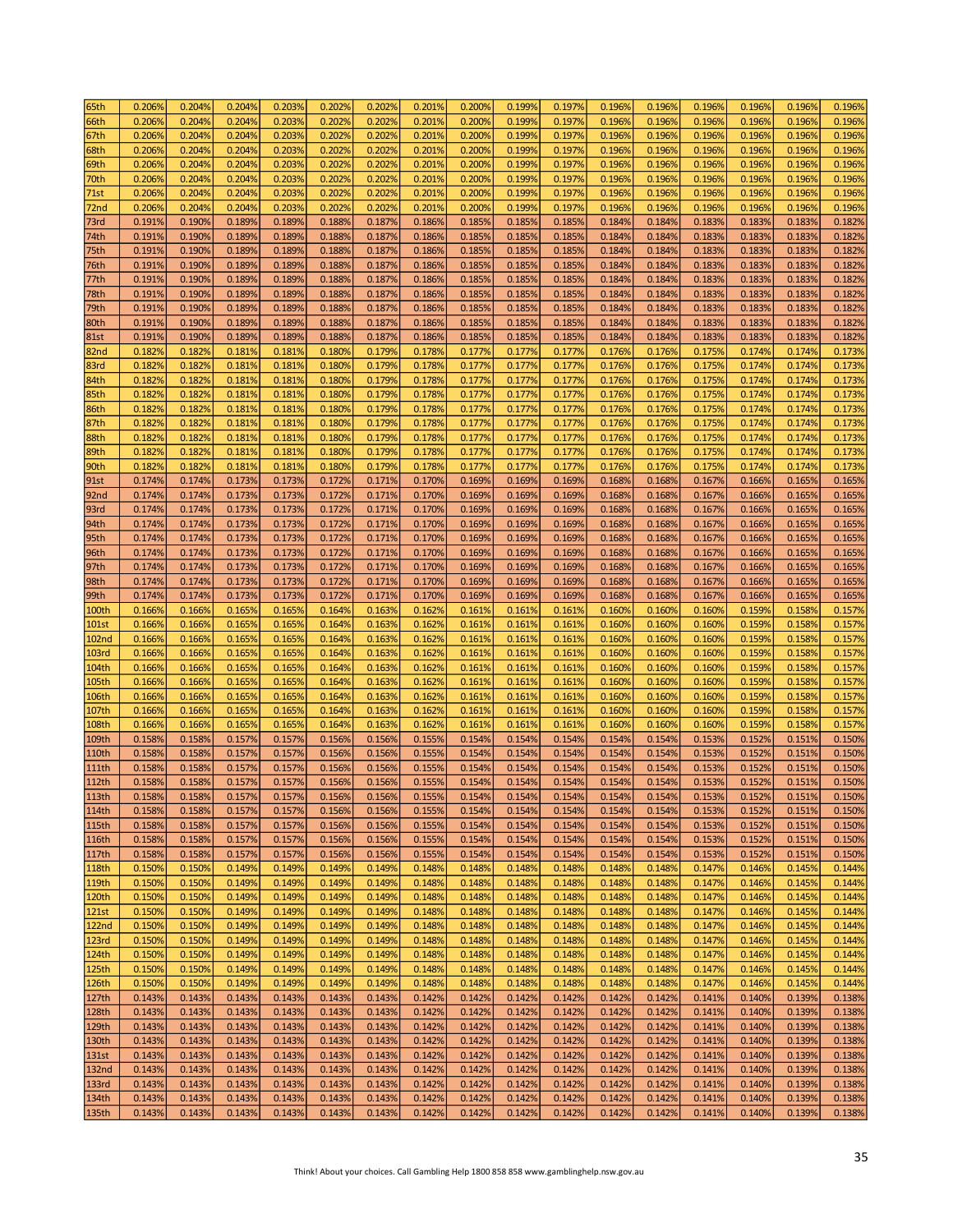| 136th        | 0.137% | 0.137% | 0.137% | 0.137% | 0.137% | 0.137% | 0.136% | 0.136% | 0.136% | 0.136% | 0.136% | 0.136% | 0.135% | 0.134% | 0.133% | 0.132% |
|--------------|--------|--------|--------|--------|--------|--------|--------|--------|--------|--------|--------|--------|--------|--------|--------|--------|
| 137th        | 0.137% | 0.137% | 0.137% | 0.137% | 0.137% | 0.137% | 0.136% | 0.136% | 0.136% | 0.136% | 0.136% | 0.136% | 0.135% | 0.134% | 0.133% | 0.132% |
| 138th        | 0.137% | 0.137% | 0.137% | 0.137% | 0.137% | 0.137% | 0.136% | 0.136% | 0.136% | 0.136% | 0.136% | 0.136% | 0.135% | 0.134% | 0.133% | 0.132% |
| 139th        | 0.137% | 0.137% | 0.137% | 0.137% | 0.137% | 0.137% | 0.136% | 0.136% | 0.136% | 0.136% | 0.136% | 0.1369 | 0.135% | 0.134% | 0.133% | 0.132% |
|              |        |        |        |        |        |        |        |        |        |        |        |        |        |        |        |        |
| 140th        | 0.137% | 0.137% | 0.137% | 0.137% | 0.137% | 0.137% | 0.136% | 0.136% | 0.136% | 0.136% | 0.136% | 0.1369 | 0.135% | 0.134% | 0.133% | 0.132% |
| 141st        | 0.137% | 0.137% | 0.137% | 0.137% | 0.137% | 0.137% | 0.136% | 0.136% | 0.136% | 0.136% | 0.1369 | 0.136% | 0.135% | 0.134% | 0.133% | 0.132% |
| <b>142nd</b> | 0.137% | 0.137% | 0.137% | 0.137% | 0.137% | 0.137% | 0.136% | 0.136% | 0.136% | 0.136% | 0.136% | 0.136% | 0.135% | 0.134% | 0.133% | 0.132% |
| 143rd        | 0.137% | 0.137% | 0.137% | 0.137% | 0.137% | 0.137% | 0.136% | 0.136% | 0.136% | 0.136% | 0.1369 | 0.136% | 0.135% | 0.134% | 0.133% | 0.132% |
| 144th        | 0.137% | 0.137% | 0.137% | 0.137% | 0.137% | 0.137% | 0.136% | 0.136% | 0.136% | 0.136% | 0.136% | 0.1369 | 0.135% | 0.1349 | 0.133% | 0.132% |
| 145th        | 0.131% | 0.131% | 0.131% | 0.131% | 0.131% | 0.131% | 0.130% | 0.130% | 0.130% | 0.130% | 0.130% | 0.130% | 0.129% | 0.128% | 0.127% | 0.126% |
| 146th        | 0.131% | 0.131% | 0.131% | 0.131% | 0.131% | 0.131% | 0.130% | 0.130% | 0.130% | 0.130% | 0.130% | 0.130% | 0.129% | 0.128% | 0.127% | 0.126% |
| 147th        | 0.131% | 0.131% | 0.131% | 0.131% | 0.131% | 0.131% | 0.130% | 0.130% | 0.130% | 0.130% | 0.130% | 0.130% | 0.129% | 0.128% | 0.127% | 0.126% |
| 148th        | 0.131% | 0.131% | 0.131% | 0.131% | 0.131% | 0.131% | 0.130% | 0.130% | 0.130% | 0.130% | 0.130% | 0.130% | 0.129% | 0.128% | 0.127% | 0.126% |
| 149th        | 0.131% | 0.131% | 0.131% | 0.131% | 0.131% | 0.131% | 0.130% | 0.130% | 0.130% | 0.130% | 0.130% | 0.130% | 0.129% | 0.128% | 0.127% | 0.126% |
|              | 0.131% |        |        |        | 0.131% |        |        | 0.130% |        |        |        |        |        |        |        |        |
| 150th        |        | 0.131% | 0.131% | 0.131% |        | 0.131% | 0.130% |        | 0.130% | 0.130% | 0.130% | 0.130% | 0.129% | 0.128% | 0.127% | 0.126% |
| <b>151st</b> | 0.131% | 0.131% | 0.131% | 0.131% | 0.131% | 0.131% | 0.130% | 0.130% | 0.130% | 0.130% | 0.130% | 0.130% | 0.129% | 0.128% | 0.127% | 0.126% |
| <b>152nd</b> | 0.131% | 0.131% | 0.131% | 0.131% | 0.131% | 0.131% | 0.130% | 0.130% | 0.130% | 0.130% | 0.130% | 0.130% | 0.129% | 0.128% | 0.127% | 0.126% |
| <b>153rd</b> | 0.131% | 0.131% | 0.131% | 0.131% | 0.131% | 0.131% | 0.130% | 0.130% | 0.130% | 0.130% | 0.130% | 0.130% | 0.129% | 0.128% | 0.127% | 0.126% |
| 154th        | 0.125% | 0.125% | 0.125% | 0.125% | 0.125% | 0.125% | 0.124% | 0.124% | 0.124% | 0.124% | 0.124% | 0.124% | 0.123% | 0.122% | 0.121% | 0.120% |
| <b>155th</b> | 0.125% | 0.125% | 0.125% | 0.125% | 0.125% | 0.125% | 0.124% | 0.124% | 0.124% | 0.124% | 0.124% | 0.124% | 0.123% | 0.122% | 0.121% | 0.120% |
| 156th        | 0.125% | 0.125% | 0.125% | 0.125% | 0.125% | 0.125% | 0.124% | 0.124% | 0.124% | 0.124% | 0.124% | 0.124% | 0.123% | 0.122% | 0.121% | 0.120% |
| 157th        | 0.125% | 0.125% | 0.125% | 0.125% | 0.125% | 0.125% | 0.124% | 0.124% | 0.124% | 0.124% | 0.124% | 0.124% | 0.123% | 0.122% | 0.121% | 0.120% |
| <b>158th</b> | 0.125% | 0.125% | 0.125% | 0.125% | 0.125% | 0.125% | 0.124% | 0.124% | 0.124% | 0.124% | 0.124% | 0.124% | 0.123% | 0.122% | 0.121% | 0.120% |
| 159th        | 0.125% | 0.125% | 0.125% | 0.125% | 0.125% | 0.125% | 0.124% | 0.124% | 0.124% | 0.124% | 0.124% | 0.124% | 0.123% | 0.122% | 0.121% | 0.120% |
| <b>160th</b> | 0.125% | 0.125% | 0.125% | 0.125% | 0.125% | 0.125% | 0.124% | 0.124% | 0.124% | 0.124% | 0.124% | 0.124% | 0.123% | 0.122% | 0.121% | 0.120% |
| <b>161st</b> | 0.125% | 0.125% | 0.125% | 0.125% | 0.125% | 0.125% | 0.124% | 0.124% | 0.124% | 0.124% | 0.124% | 0.124% | 0.123% | 0.122% | 0.121% | 0.120% |
| <b>162nd</b> | 0.125% | 0.125% | 0.125% | 0.125% | 0.125% | 0.125% | 0.124% | 0.124% | 0.124% | 0.124% | 0.124% | 0.124% | 0.123% | 0.122% | 0.121% | 0.120% |
| <b>163rd</b> | 0.120% | 0.120% | 0.120% | 0.120% | 0.120% | 0.120% | 0.119% | 0.119% | 0.119% | 0.119% | 0.118% | 0.118% | 0.118% | 0.117% | 0.116% | 0.116% |
| 164th        | 0.120% | 0.120% | 0.120% | 0.120% | 0.120% | 0.120% | 0.119% | 0.119% | 0.119% | 0.119% | 0.118% | 0.118% | 0.118% | 0.117% | 0.116% | 0.116% |
|              |        |        |        |        |        |        |        |        |        |        |        |        |        |        |        |        |
| 165th        | 0.120% | 0.120% | 0.120% | 0.120% | 0.120% | 0.120% | 0.119% | 0.119% | 0.119% | 0.119% | 0.118% | 0.118% | 0.118% | 0.117% | 0.116% | 0.116% |
| 166th        | 0.120% | 0.120% | 0.120% | 0.120% | 0.120% | 0.120% | 0.119% | 0.119% | 0.119% | 0.119% | 0.118% | 0.118% | 0.118% | 0.117% | 0.116% | 0.116% |
| 167th        | 0.120% | 0.120% | 0.120% | 0.120% | 0.120% | 0.120% | 0.119% | 0.119% | 0.119% | 0.119% | 0.118% | 0.118% | 0.118% | 0.117% | 0.116% | 0.116% |
| 168th        | 0.120% | 0.120% | 0.120% | 0.120% | 0.120% | 0.120% | 0.119% | 0.119% | 0.119% | 0.119% | 0.118% | 0.118% | 0.118% | 0.117% | 0.116% | 0.116% |
| 169th        | 0.120% | 0.120% | 0.120% | 0.120% | 0.120% | 0.120% | 0.119% | 0.119% | 0.119% | 0.119% | 0.118% | 0.118% | 0.118% | 0.117% | 0.116% | 0.116% |
| 170th        | 0.120% | 0.120% | 0.120% | 0.120% | 0.120% | 0.120% | 0.119% | 0.119% | 0.119% | 0.119% | 0.118% | 0.118% | 0.118% | 0.117% | 0.116% | 0.116% |
| 171st        | 0.120% | 0.120% | 0.120% | 0.120% | 0.120% | 0.120% | 0.119% | 0.119% | 0.119% | 0.119% | 0.118% | 0.118% | 0.118% | 0.117% | 0.116% | 0.116% |
| <b>172nd</b> | 0.116% | 0.116% | 0.116% | 0.116% | 0.116% | 0.116% | 0.116% | 0.116% | 0.116% | 0.115% | 0.114% | 0.114% | 0.114% | 0.113% | 0.113% | 0.113% |
| 173rd        | 0.116% | 0.116% | 0.116% | 0.116% | 0.116% | 0.116% | 0.116% | 0.116% | 0.116% | 0.115% | 0.114% | 0.114% | 0.114% | 0.113% | 0.113% | 0.113% |
| 174th        | 0.116% | 0.116% | 0.116% | 0.116% | 0.116% | 0.116% | 0.116% | 0.116% | 0.116% | 0.115% | 0.114% | 0.114% | 0.114% | 0.113% | 0.113% | 0.113% |
| 175th        | 0.116% | 0.116% | 0.116% | 0.116% | 0.116% | 0.116% | 0.116% | 0.116% | 0.116% | 0.115% | 0.114% | 0.114% | 0.114% | 0.113% | 0.113% | 0.113% |
| 176th        | 0.116% | 0.116% | 0.116% | 0.116% | 0.116% | 0.116% | 0.116% | 0.116% | 0.116% | 0.115% | 0.114% | 0.114% | 0.114% | 0.113% | 0.113% | 0.113% |
| 177th        | 0.116% | 0.116% | 0.116% | 0.116% | 0.116% | 0.116% | 0.116% | 0.116% | 0.116% | 0.115% | 0.114% | 0.114% | 0.114% | 0.113% | 0.113% | 0.113% |
| 178th        | 0.116% | 0.116% | 0.116% | 0.116% | 0.116% | 0.116% | 0.116% | 0.116% | 0.116% | 0.115% | 0.114% | 0.114% | 0.114% | 0.113% | 0.113% | 0.113% |
| 179th        | 0.116% | 0.116% | 0.116% | 0.116% | 0.116% | 0.116% | 0.116% | 0.116% | 0.116% | 0.115% | 0.114% | 0.114% | 0.114% | 0.113% | 0.113% | 0.113% |
| <b>180th</b> | 0.116% |        | 0.116% | 0.116% | 0.116% | 0.116% | 0.116% | 0.116% | 0.116% | 0.115% |        | 0.114% | 0.114% | 0.113% | 0.113% | 0.113% |
|              |        | 0.116% |        |        |        |        |        |        |        |        | 0.114% |        |        |        |        |        |
| <b>181st</b> | 0.112% | 0.112% | 0.112% | 0.112% | 0.112% | 0.112% | 0.113% | 0.113% | 0.112% | 0.112% | 0.111% | 0.110% | 0.110% | 0.110% | 0.110% | 0.110% |
| <b>182nd</b> | 0.112% | 0.112% | 0.112% | 0.112% | 0.112% | 0.112% | 0.113% | 0.113% | 0.112% | 0.112% | 0.111% | 0.110% | 0.110% | 0.110% | 0.110% | 0.110% |
| <b>183rd</b> | 0.112% | 0.112% | 0.112% | 0.112% | 0.112% | 0.112% | 0.113% | 0.113% | 0.112% | 0.112% | 0.111% | 0.110% | 0.110% | 0.110% | 0.110% | 0.110% |
| 184th        | 0.112% | 0.112% | 0.112% | 0.112% | 0.112% | 0.112% | 0.113% | 0.113% | 0.112% | 0.112% | 0.111% | 0.110% | 0.110% | 0.110% | 0.110% | 0.110% |
| 185th        | 0.112% | 0.112% | 0.112% | 0.112% | 0.112% | 0.112% | 0.113% | 0.113% | 0.112% | 0.112% | 0.111% | 0.110% | 0.110% | 0.110% | 0.110% | 0.110% |
| 186th        | 0.112% | 0.112% | 0.112% | 0.112% | 0.112% | 0.112% | 0.113% | 0.113% | 0.112% | 0.112% | 0.111% | 0.110% | 0.110% | 0.110% | 0.110% | 0.110% |
| 187th        | 0.112% | 0.112% | 0.112% | 0.112% | 0.112% | 0.112% | 0.113% | 0.113% | 0.112% | 0.112% | 0.111% | 0.110% | 0.110% | 0.110% | 0.110% | 0.110% |
| 188th        | 0.112% | 0.112% | 0.112% | 0.112% | 0.112% | 0.112% | 0.113% | 0.113% | 0.112% | 0.112% | 0.111% | 0.110% | 0.110% | 0.110% | 0.110% | 0.110% |
| 189th        | 0.112% | 0.112% | 0.112% | 0.112% | 0.112% | 0.112% | 0.113% | 0.113% | 0.112% | 0.112% | 0.111% | 0.110% | 0.110% | 0.110% | 0.110% | 0.110% |
| 190th        | 0.108% | 0.108% | 0.108% | 0.107% | 0.107% | 0.107% | 0.110% | 0.110% | 0.109% | 0.109% | 0.109% | 0.108% | 0.108% | 0.108% | 0.108% | 0.108% |
| 191st        | 0.108% | 0.108% | 0.108% | 0.107% | 0.107% | 0.107% | 0.110% | 0.110% | 0.109% | 0.109% | 0.109% | 0.108% | 0.108% | 0.108% | 0.108% | 0.108% |
| <b>192nd</b> | 0.108% | 0.108% | 0.108% | 0.107% | 0.107% | 0.107% | 0.110% | 0.110% | 0.109% | 0.109% | 0.109% | 0.108% | 0.108% | 0.108% | 0.108% | 0.108% |
| <b>193rd</b> | 0.108% | 0.108% | 0.108% | 0.107% | 0.107% | 0.107% | 0.110% | 0.110% | 0.109% | 0.109% | 0.109% | 0.108% | 0.108% | 0.108% | 0.108% | 0.108% |
| 194th        | 0.108% | 0.108% | 0.108% | 0.107% | 0.107% | 0.107% | 0.110% | 0.110% | 0.109% | 0.109% | 0.109% | 0.108% | 0.108% | 0.108% | 0.108% | 0.108% |
| 195th        | 0.108% | 0.108% | 0.108% | 0.107% | 0.107% | 0.107% | 0.110% | 0.110% | 0.109% | 0.109% | 0.109% | 0.108% | 0.108% | 0.108% | 0.108% | 0.108% |
| 196th        | 0.108% | 0.108% | 0.108% | 0.107% | 0.107% | 0.107% | 0.110% | 0.110% | 0.109% | 0.109% | 0.109% | 0.108% | 0.108% | 0.108% | 0.108% | 0.108% |
|              | 0.108% |        |        | 0.107% | 0.107% | 0.107% | 0.110% | 0.110% | 0.109% | 0.109% |        |        | 0.108% | 0.108% |        | 0.108% |
| 197th        |        | 0.108% | 0.108% |        |        |        |        |        |        |        | 0.109% | 0.108% |        |        | 0.108% |        |
| 198th        | 0.108% | 0.108% | 0.108% | 0.107% | 0.107% | 0.107% | 0.110% | 0.110% | 0.109% | 0.109% | 0.109% | 0.108% | 0.108% | 0.108% | 0.108% | 0.108% |
| 199th        | 0.105% | 0.105% | 0.105% | 0.104% | 0.104% | 0.104% | 0.107% | 0.107% | 0.106% | 0.106% | 0.107% | 0.106% | 0.106% | 0.106% | 0.106% | 0.106% |
| 200th        | 0.105% | 0.105% | 0.105% | 0.104% | 0.104% | 0.104% | 0.107% | 0.107% | 0.106% | 0.106% | 0.107% | 0.106% | 0.106% | 0.106% | 0.106% | 0.106% |
| 201st        | 0.105% | 0.105% | 0.105% | 0.104% | 0.104% | 0.104% | 0.107% | 0.107% | 0.106% | 0.106% | 0.107% | 0.106% | 0.106% | 0.106% | 0.106% | 0.106% |
| 202nd        | 0.105% | 0.105% | 0.105% | 0.104% | 0.104% | 0.104% | 0.107% | 0.107% | 0.106% | 0.106% | 0.107% | 0.106% | 0.106% | 0.106% | 0.106% | 0.106% |
| 203rd        | 0.105% | 0.105% | 0.105% | 0.104% | 0.104% | 0.104% | 0.107% | 0.107% | 0.106% | 0.106% | 0.107% | 0.106% | 0.106% | 0.106% | 0.106% | 0.106% |
| 204th        | 0.105% | 0.105% | 0.105% | 0.104% | 0.104% | 0.104% | 0.107% | 0.107% | 0.106% | 0.106% | 0.107% | 0.106% | 0.106% | 0.106% | 0.106% | 0.106% |
| 205th        | 0.105% | 0.105% | 0.105% | 0.104% | 0.104% | 0.104% | 0.107% | 0.107% | 0.106% | 0.106% | 0.107% | 0.106% | 0.106% | 0.106% | 0.106% | 0.106% |
| 206th        | 0.105% | 0.105% | 0.105% | 0.104% | 0.104% | 0.104% | 0.107% | 0.107% | 0.106% | 0.106% | 0.107% | 0.106% | 0.106% | 0.106% | 0.106% | 0.106% |
| 207th        | 0.105% | 0.105% | 0.105% | 0.104% | 0.104% | 0.104% | 0.107% | 0.107% | 0.106% | 0.106% | 0.107% | 0.106% | 0.106% | 0.106% | 0.106% | 0.106% |
| 208th        | 0.102% | 0.102% | 0.102% | 0.102% | 0.102% | 0.102% | 0.104% | 0.104% | 0.103% | 0.103% | 0.105% | 0.104% | 0.104% | 0.104% | 0.104% | 0.104% |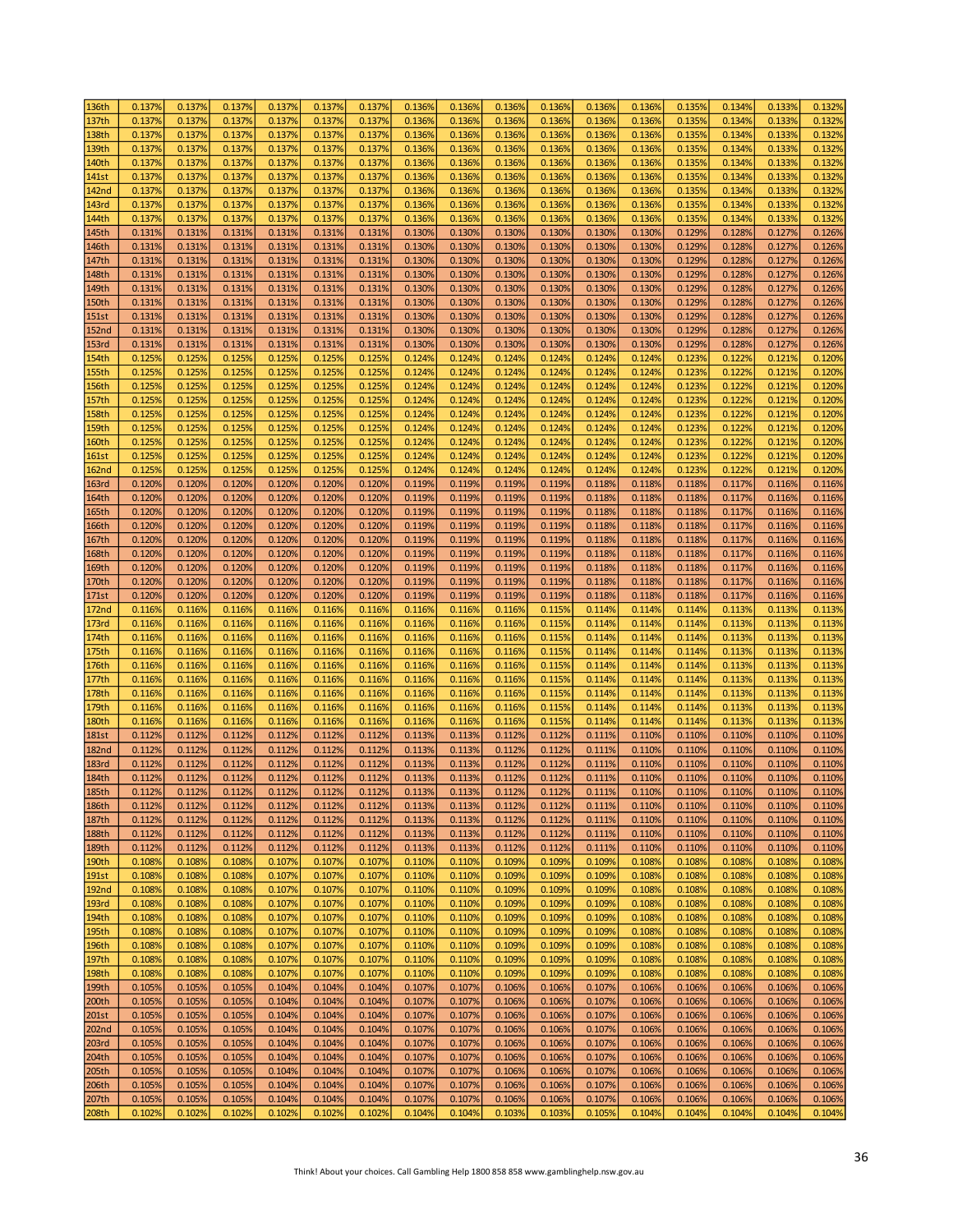| 209th             | 0.102% | 0.102% | 0.102% | 0.102% | 0.102% | 0.102% | 0.104% | 0.104% | 0.103% | 0.103% | 0.105% | 0.104% | 0.104% | 0.104% | 0.104% | 0.104% |
|-------------------|--------|--------|--------|--------|--------|--------|--------|--------|--------|--------|--------|--------|--------|--------|--------|--------|
| 210th             |        | 0.102% | 0.102% | 0.102% | 0.102% | 0.102% | 0.104% | 0.104% | 0.103% | 0.103% | 0.105% | 0.104% | 0.104% | 0.104% | 0.104% | 0.104% |
| 211th             |        |        | 0.102% | 0.102% | 0.102% | 0.102% | 0.104% | 0.104% | 0.103% | 0.103% | 0.105% | 0.104% | 0.104% | 0.104% | 0.104% | 0.104% |
| 212th             |        |        |        | 0.102% | 0.102% | 0.102% | 0.104% | 0.104% | 0.103% | 0.103% | 0.105% | 0.104% | 0.104% | 0.104% | 0.104% | 0.104% |
| 213th             |        |        |        |        | 0.102% | 0.102% | 0.104% | 0.104% | 0.103% | 0.103% | 0.105% | 0.104% | 0.104% | 0.104% | 0.104% | 0.104% |
| 214th             |        |        |        |        |        | 0.102% | 0.104% | 0.104% | 0.103% | 0.103% | 0.105% | 0.104% | 0.104% | 0.104% | 0.104% | 0.104% |
| 215 <sub>th</sub> |        |        |        |        |        |        | 0.104% | 0.104% | 0.103% | 0.103% | 0.105% | 0.104% | 0.104% | 0.104% | 0.104% | 0.104% |
| 216th             |        |        |        |        |        |        |        | 0.104% | 0.103% | 0.103% | 0.105% | 0.104% | 0.104% | 0.104% | 0.104% | 0.104% |
| 217th             |        |        |        |        |        |        |        |        | 0.100% | 0.100% | 0.103% | 0.102% | 0.102% | 0.103% | 0.103% | 0.103% |
| 218th             |        |        |        |        |        |        |        |        |        | 0.100% | 0.103% | 0.102% | 0.102% | 0.103% | 0.103% | 0.103% |
| 219th             |        |        |        |        |        |        |        |        |        |        | 0.103% | 0.102% | 0.102% | 0.103% | 0.103% | 0.103% |
| 220th             |        |        |        |        |        |        |        |        |        |        |        | 0.102% | 0.102% | 0.103% | 0.103% | 0.103% |
| 221st             |        |        |        |        |        |        |        |        |        |        |        |        | 0.102% | 0.103% | 0.103% | 0.103% |
| 222n <sub>d</sub> |        |        |        |        |        |        |        |        |        |        |        |        |        | 0.103% | 0.103% | 0.103% |
| 223rd             |        |        |        |        |        |        |        |        |        |        |        |        |        |        | 0.103% | 0.103% |
| 224th             |        |        |        |        |        |        |        |        |        |        |        |        |        |        |        | 0.103% |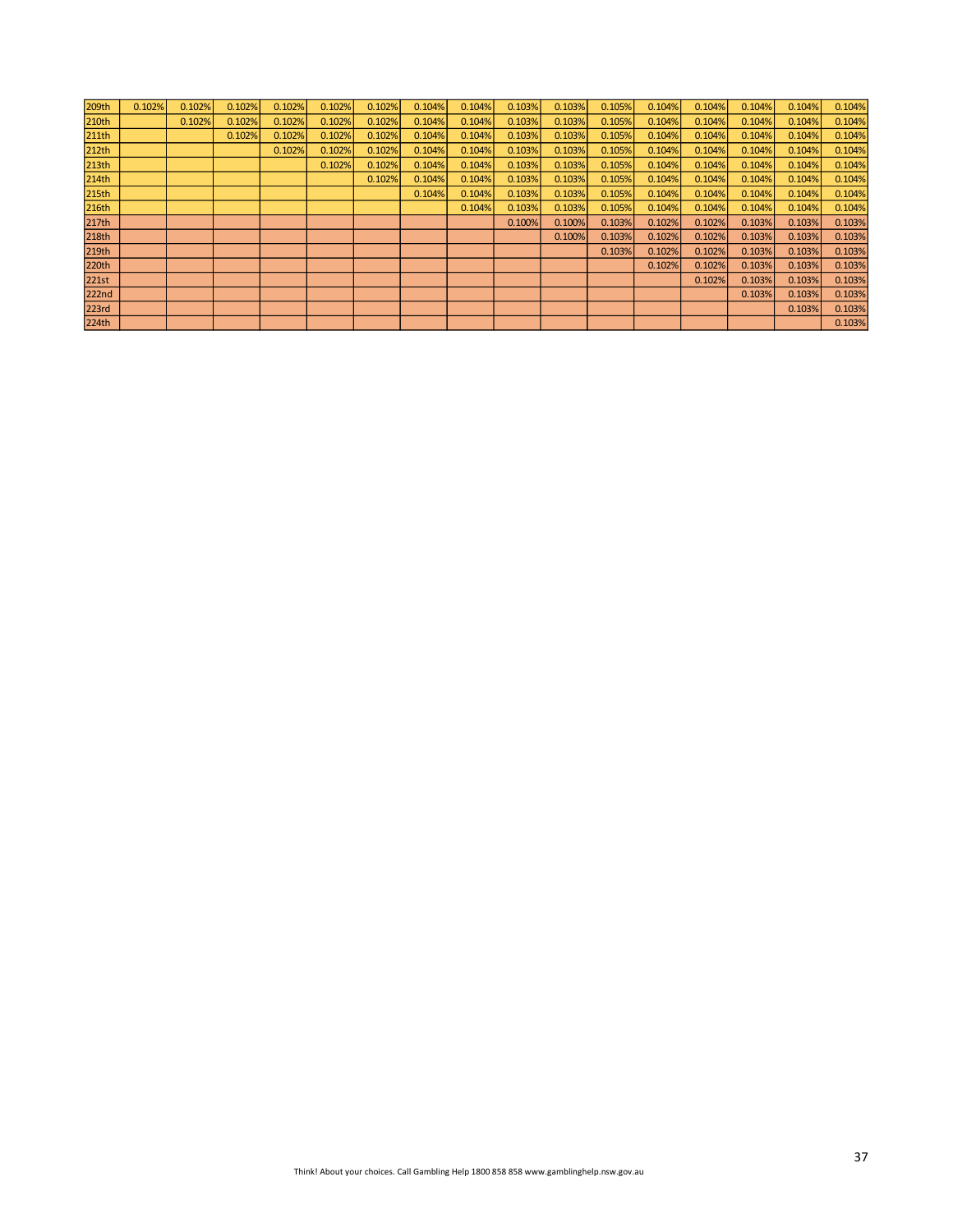| Places Paid              | 1793-1800P       | 1801-1808P       | 1809-1816P       | $\Delta$<br>1817-1824 | <u>م</u><br>1825-1832 | 1833-1840 P      | 1841-1848P       | 1849-1856 P      | $\Delta$<br>1857-1864 | a,<br>1865-1872                                                                        | 1873-1880 P      | 1881-1888 P      | 1889-1896 P      | Δ.<br>1897-1904  | $\Delta$<br>1905-1912 | 1913-1920P       |
|--------------------------|------------------|------------------|------------------|-----------------------|-----------------------|------------------|------------------|------------------|-----------------------|----------------------------------------------------------------------------------------|------------------|------------------|------------------|------------------|-----------------------|------------------|
| 1st                      | 16.4089          | 16.404%          | 16.398%          | 16.391%               | 16.385%               | 16.380%          | 16.374%          | 16.370%          | 16.367%               | 16.362%                                                                                | 16.359%          | 16.3499          | 16.345%          | 16.339%          | 16.336%               | 16.329%          |
| 2nd                      | 11.504%          | 11.493%          | 11.491%          | 11.487%               | 11.484%               | 11.481%          | 11.478%          | 11.476%          | 11.472%               | 11.469%                                                                                | 11.466%          | 11.4639          | 11.461%          | 11.457%          | 11.454%               | 11.451%          |
| 3rd<br>4th               | 7.554%<br>5.606% | 7.553%<br>5.605% | 7.552%<br>5.604% | 7.551%<br>5.603%      | 7.550%<br>5.602%      | 7.549%<br>5.601% | 7.548%<br>5.600% | 7.547%<br>5.599% | 7.546%<br>5.598%      | 7.545%<br>5.597%                                                                       | 7.544%<br>5.596% | 7.543%<br>5.595% | 7.542%<br>5.594% | 7.541%<br>5.593% | 7.540%<br>5.592%      | 7.539%<br>5.591% |
| 5th                      | 4.200%           | 4.199%           | 4.198%           | 4.197%                | 4.196%                | 4.195%           | 4.194%           | 4.193%           | 4.192%                | 4.191%                                                                                 | 4.190%           | 4.189%           | 4.188%           | 4.187%           | 4.186%                | 4.185%           |
| 6th                      | 3.380%           | 3.379%           | 3.378%           | 3.377%                | 3.376%                | 3.375%           | 3.374%           | 3.373%           | 3.372%                | 3.371%                                                                                 | 3.370%           | 3.369%           | 3.368%           | 3.367%           | 3.366%                | 3.365%           |
| 7th                      | 2.715%           | 2.710%           | 2.705%           | 2.700%                | 2.695%                | 2.690%           | 2.685%           | 2.680%           | 2.675%                | 2.670%                                                                                 | 2.667%           | 2.664%           | 2.661%           | 2.658%           | 2.655%                | 2.652%           |
| 8th<br>9th               | 2.094%<br>1.641% | 2.091%<br>1.640% | 2.088%<br>1.640% | 2.085%<br>1.639%      | 2.082%<br>1.639%      | 2.079%<br>1.638% | 2.076%<br>1.638% | 2.073%<br>1.637% | 2.073%<br>1.637%      | 2.072%<br>1.636%                                                                       | 2.072%<br>1.636% | 2.071%<br>1.635% | 2.071%<br>1.635% | 2.070%<br>1.634% | 2.070%<br>1.634%      | 2.069%<br>1.633% |
| 10th                     | 1.212%           | 1.212%           | 1.211%           | 1.210%                | 1.210%                | 1.210%           | 1.209%           | 1.209%           | 1.208%                | 1.207%                                                                                 | 1.206%           | 1.206%           | 1.205%           | 1.205%           | 1.205%                | 1.204%           |
| 11th                     | 1.212%           | 1.212%           | 1.211%           | 1.210%                | 1.210%                | 1.210%           | 1.209%           | 1.209%           | 1.208%                | 1.207%                                                                                 | 1.206%           | 1.2069           | 1.205%           | 1.205%           | 1.205%                | 1.204%           |
| 12th                     | 1.212%           | 1.212%           | 1.211%           | 1.210%                | 1.210%                | 1.210%           | 1.209%           | 1.209%           | 1.2089                | 1.207%                                                                                 | 1.206%           | 1.2069           | 1.205%           | 1.205%           | 1.205%                | 1.204%           |
| 13th<br>14th             | 0.936%<br>0.936% | 0.936%<br>0.936% | 0.935%<br>0.935% | 0.935%<br>0.935%      | 0.935%<br>0.935%      | 0.935%<br>0.935% | 0.934%<br>0.934% | 0.934%<br>0.934% | 0.933%<br>0.933%      | 0.932%<br>0.932%                                                                       | 0.932%<br>0.932% | 0.930%<br>0.930% | 0.930%<br>0.930% | 0.929%<br>0.929% | 0.929%<br>0.929%      | 0.928%<br>0.928% |
| 15th                     | 0.936%           | 0.936%           | 0.935%           | 0.935%                | 0.935%                | 0.935%           | 0.934%           | 0.934%           | 0.933%                | 0.932%                                                                                 | 0.932%           | 0.930%           | 0.930%           | 0.929%           | 0.929%                | 0.928%           |
| 16th                     | 0.745%           | 0.745%           | 0.744%           | 0.743%                | 0.743%                | 0.743%           | 0.743%           | 0.743%           | 0.742%                | 0.741%                                                                                 | 0.741%           | 0.739%           | 0.739%           | 0.738%           | 0.737%                | 0.737%           |
| 17th                     | 0.745%           | 0.745%           | 0.744%           | 0.743%                | 0.743%                | 0.743%           | 0.743%           | 0.743%           | 0.742%                | 0.741%                                                                                 | 0.741%           | 0.739%           | 0.739%           | 0.738%           | 0.737%                | 0.737%           |
| 18th<br>19th             | 0.745%<br>0.590% | 0.745%<br>0.590% | 0.744%<br>0.589% | 0.743%<br>0.588%      | 0.743%<br>0.588%      | 0.743%<br>0.588% | 0.743%<br>0.587% | 0.743%<br>0.587% | 0.742%<br>0.587%      | 0.741%<br>0.586%                                                                       | 0.741%<br>0.586% | 0.739%<br>0.5869 | 0.739%<br>0.586% | 0.738%<br>0.584% | 0.737%<br>0.583%      | 0.737%<br>0.582% |
| 20th                     | 0.590%           | 0.590%           | 0.589%           | 0.588%                | 0.588%                | 0.588%           | 0.587%           | 0.587%           | 0.587%                | 0.586%                                                                                 | 0.586%           | 0.586%           | 0.586%           | 0.584%           | 0.583%                | 0.582%           |
| 21st                     | 0.590%           | 0.590%           | 0.589%           | 0.588%                | 0.588%                | 0.588%           | 0.587%           | 0.587%           | 0.587%                | 0.586%                                                                                 | 0.586%           | 0.586%           | 0.586%           | 0.584%           | 0.583%                | 0.582%           |
| 22 <sub>nd</sub>         | 0.495%           | 0.495%           | 0.494%           | 0.498%                | 0.498%                | 0.498%           | 0.497%           | 0.497%           | 0.495%                | 0.494%                                                                                 | 0.494%           | 0.494%           | 0.494%           | 0.493%           | 0.492%                | 0.490%           |
| 23rd<br>24th             | 0.495%<br>0.495% | 0.495%<br>0.495% | 0.494%<br>0.494% | 0.498%<br>0.498%      | 0.498%<br>0.498%      | 0.498%<br>0.498% | 0.497%<br>0.497% | 0.497%<br>0.497% | 0.495%<br>0.495%      | 0.494%<br>0.494%                                                                       | 0.494%<br>0.494% | 0.494%<br>0.494% | 0.494%<br>0.494% | 0.493%<br>0.493% | 0.492%<br>0.492%      | 0.490%<br>0.490% |
| 25 <sub>th</sub>         | 0.410%           | 0.410%           | 0.409%           | 0.408%                | 0.408%                | 0.408%           | 0.407%           | 0.407%           | 0.405%                | 0.404%                                                                                 | 0.404%           | 0.404%           | 0.404%           | 0.404%           | 0.403%                | 0.402%           |
| 26th                     | 0.410%           | 0.410%           | 0.409%           | 0.408%                | 0.408%                | 0.408%           | 0.407%           | 0.407%           | 0.405%                | 0.404%                                                                                 | 0.404%           | 0.404%           | 0.404%           | 0.404%           | 0.403%                | 0.402%           |
| 27th                     | 0.410%           | 0.410%           | 0.409%           | 0.408%                | 0.408%                | 0.408%           | 0.407%           | 0.407%           | 0.405%                | 0.404%                                                                                 | 0.404%           | 0.404%           | 0.404%           | 0.404%           | 0.403%                | 0.402%           |
| 28th<br>29th             | 0.345%<br>0.345% | 0.345%<br>0.345% | 0.344%<br>0.344% | 0.344%<br>0.344%      | 0.343%<br>0.343%      | 0.342%<br>0.342% | 0.341%<br>0.341% | 0.341%<br>0.341% | 0.340%<br>0.340%      | 0.339%<br>0.339%                                                                       | 0.339%<br>0.339% | 0.3399<br>0.339% | 0.339%<br>0.339% | 0.338%<br>0.338% | 0.337%<br>0.337%      | 0.336%<br>0.336% |
| 30th                     | 0.345%           | 0.345%           | 0.344%           | 0.344%                | 0.343%                | 0.342%           | 0.341%           | 0.341%           | 0.340%                | 0.339%                                                                                 | 0.339%           | 0.3399           | 0.339%           | 0.338%           | 0.337%                | 0.336%           |
| 31st                     | 0.345%           | 0.345%           | 0.344%           | 0.344%                | 0.343%                | 0.342%           | 0.341%           | 0.341%           | 0.340%                | 0.339%                                                                                 | 0.339%           | 0.339%           | 0.339%           | 0.338%           | 0.337%                | 0.336%           |
| 32 <sub>nd</sub>         | 0.345%           | 0.345%           | 0.344%           | 0.344%                | 0.343%                | 0.342%           | 0.341%           | 0.341%           | 0.340%                | 0.339%                                                                                 | 0.339%           | 0.3399           | 0.339%           | 0.338%           | 0.337%                | 0.336%           |
| 33rd<br>34th             | 0.345%<br>0.345% | 0.345%<br>0.345% | 0.344%<br>0.344% | 0.344%<br>0.344%      | 0.343%<br>0.343%      | 0.342%<br>0.342% | 0.341%<br>0.341% | 0.341%<br>0.341% | 0.340%<br>0.340%      | 0.339%<br>0.339%                                                                       | 0.339%<br>0.339% | 0.339%<br>0.3399 | 0.339%<br>0.339% | 0.338%<br>0.338% | 0.337%<br>0.337%      | 0.336%<br>0.336% |
| 35th                     | 0.345%           | 0.345%           | 0.344%           | 0.344%                | 0.343%                | 0.342%           | 0.341%           | 0.341%           | 0.340%                | 0.339%                                                                                 | 0.339%           | 0.3399           | 0.339%           | 0.338%           | 0.337%                | 0.336%           |
| 36th                     | 0.345%           | 0.345%           | 0.344%           | 0.344%                | 0.343%                | 0.342%           | 0.341%           | 0.341%           | 0.340%                | 0.339%                                                                                 | 0.339%           | 0.3399           | 0.339%           | 0.338%           | 0.337%                | 0.336%           |
| 37th<br>38th             | 0.2859<br>0.285% | 0.285%<br>0.285% | 0.284%<br>0.284% | 0.284%<br>0.284%      | 0.283%<br>0.283%      | 0.282%<br>0.282% | 0.282%<br>0.282% | 0.281%<br>0.281% | 0.281%<br>0.281%      | 0.280%<br>0.280%                                                                       | 0.280%<br>0.280% | 0.279%<br>0.279% | 0.279%<br>0.279% | 0.278%<br>0.278% | 0.277%<br>0.277%      | 0.276%<br>0.276% |
| 39th                     | 0.285%           | 0.285%           | 0.284%           | 0.284%                | 0.283%                | 0.282%           | 0.282%           | 0.281%           | 0.281%                | 0.280%                                                                                 | 0.280%           | 0.279%           | 0.279%           | 0.278%           | 0.277%                | 0.276%           |
| 40th                     | 0.285%           | 0.285%           | 0.284%           | 0.284%                | 0.283%                | 0.282%           | 0.282%           | 0.281%           | 0.281%                | 0.280%                                                                                 | 0.280%           | 0.279%           | 0.279%           | 0.278%           | 0.277%                | 0.276%           |
| 41st                     | 0.285%           | 0.285%           | 0.284%           | 0.284%                | 0.283%                | 0.282%           | 0.282%           | 0.281%           | 0.281%                | 0.280%                                                                                 | 0.280%           | 0.279%           | 0.279%           | 0.278%           | 0.277%                | 0.276%           |
| 42 <sub>nd</sub><br>43rd | 0.285%<br>0.285% | 0.285%<br>0.285% | 0.284%<br>0.284% | 0.284%<br>0.284%      | 0.283%<br>0.283%      | 0.282%<br>0.282% | 0.282%<br>0.282% | 0.281%<br>0.281% | 0.281%<br>0.281%      | 0.280%<br>0.280%                                                                       | 0.280%<br>0.280% | 0.279%<br>0.279% | 0.279%<br>0.279% | 0.278%<br>0.278% | 0.277%<br>0.277%      | 0.276%<br>0.276% |
| 44th                     | 0.285%           | 0.285%           | 0.284%           | 0.284%                | 0.283%                | 0.282%           | 0.282%           | 0.281%           | 0.281%                | 0.280%                                                                                 | 0.280%           | 0.279%           | 0.279%           | 0.278%           | 0.277%                | 0.276%           |
| 45th                     | 0.285%           | 0.285%           | 0.284%           | 0.284%                | 0.283%                | 0.282%           | 0.282%           | 0.281%           | 0.281%                | 0.280%                                                                                 | 0.280%           | 0.279%           | 0.279%           | 0.278%           | 0.277%                | 0.276%           |
| 46th                     | 0.245%           | 0.245%           | 0.244%           | 0.244%                | 0.243%                | 0.242%           | 0.242%           | 0.241%           | 0.241%                | 0.240%                                                                                 | 0.240%           | 0.239%           | 0.239%           | 0.238%           | 0.237%                | 0.236%           |
| 47th<br>48th             | 0.245%<br>0.245% | 0.245%<br>0.245% | 0.244%<br>0.244% | 0.244%<br>0.244%      | 0.243%<br>0.243%      | 0.242%<br>0.242% | 0.242%<br>0.242% | 0.241%<br>0.241% | 0.241%<br>0.241%      | 0.240%<br>0.240%                                                                       | 0.240%<br>0.240% | 0.239%<br>0.239% | 0.239%<br>0.239% | 0.238%<br>0.238% | 0.237%<br>0.237%      | 0.236%<br>0.236% |
| 49th                     | 0.245%           | 0.245%           | 0.244%           | 0.244%                | 0.243%                | 0.242%           | 0.242%           | 0.241%           | 0.241%                | 0.240%                                                                                 | 0.240%           | 0.239%           | 0.239%           | 0.238%           | 0.237%                | 0.236%           |
| 50th                     | 0.245%           | 0.245%           | 0.244%           | 0.244%                | 0.243%                | 0.242%           | 0.242%           | 0.241%           | 0.241%                | 0.240%                                                                                 | 0.240%           | 0.239%           | 0.239%           | 0.238%           | 0.237%                | 0.236%           |
| 51st<br>52nd             | 0.245%<br>0.245% | 0.245%<br>0.245% | 0.244%<br>0.244% | 0.244%<br>0.244%      | 0.243%<br>0.243%      | 0.242%<br>0.242% | 0.242%<br>0.242% | 0.241%<br>0.241% | 0.241%<br>0.241%      | 0.240%<br>0.240%                                                                       | 0.240%<br>0.240% | 0.239%<br>0.239% | 0.239%<br>0.239% | 0.238%<br>0.238% | 0.237%<br>0.237%      | 0.236%<br>0.236% |
| 53rd                     | 0.245%           | 0.245%           | 0.244%           | 0.244%                | 0.243%                | 0.242%           | 0.242%           | 0.241%           | 0.241%                | 0.240%                                                                                 | 0.240%           | 0.239%           | 0.239%           | 0.238%           | 0.237%                | 0.236%           |
| 54th                     | 0.245%           | 0.245%           | 0.244%           | 0.244%                | 0.243%                | 0.242%           | 0.242%           | 0.241%           | 0.241%                | 0.240%                                                                                 | 0.240%           | 0.239%           | 0.239%           | 0.238%           | 0.237%                | 0.236%           |
| 55th                     | 0.216%           | 0.216%           | 0.215%           | 0.215%                | 0.214%                | 0.214%           | 0.214%           | 0.213%           | 0.212%                | 0.210%                                                                                 | 0.210%           | 0.209%           | 0.209%           | 0.209%           | 0.208%                | 0.207%           |
| 56th<br>57th             | 0.216%<br>0.216% | 0.216%<br>0.216% | 0.214%<br>0.214% | 0.215%<br>0.215%      | 0.214%<br>0.214%      | 0.214%<br>0.214% | 0.214%<br>0.214% | 0.213%<br>0.213% | 0.212%<br>0.212%      | 0.210%<br>0.210%                                                                       | 0.210%<br>0.210% | 0.209%<br>0.209% | 0.209%<br>0.209% | 0.209%<br>0.209% | 0.208%<br>0.208%      | 0.207%<br>0.207% |
| 58th                     | 0.216%           | 0.216%           | 0.214%           | 0.215%                | 0.214%                | 0.214%           | 0.214%           | 0.213%           | 0.212%                | 0.210%                                                                                 | 0.210%           | 0.209%           | 0.209%           | 0.209%           | 0.208%                | 0.207%           |
| 59th                     | 0.216%           | 0.216%           | 0.214%           | 0.215%                | 0.214%                | 0.214%           | 0.214%           | 0.213%           | 0.212%                | 0.210%                                                                                 | 0.210%           | 0.209%           | 0.209%           | 0.209%           | 0.208%                | 0.207%           |
| 60th                     | 0.216%           | 0.216%           | 0.214%           | 0.215%                | 0.214%                | 0.214%           | 0.214%           | 0.213%           | 0.212%                | 0.210%                                                                                 | 0.210%           | 0.209%           | 0.209%           | 0.209%           | 0.208%                | 0.207%           |
| 61st<br>62nd             | 0.216%<br>0.216% | 0.216%<br>0.216% | 0.214%<br>0.214% | 0.215%<br>0.215%      | 0.214%<br>0.214%      | 0.214%<br>0.214% | 0.214%<br>0.214% | 0.213%<br>0.213% | 0.212%<br>0.212%      | 0.210%<br>0.210%                                                                       | 0.210%<br>0.210% | 0.209%<br>0.209% | 0.209%<br>0.209% | 0.209%<br>0.209% | 0.208%<br>0.208%      | 0.207%<br>0.207% |
| 63rd                     | 0.216%           | 0.216%           | 0.214%           | 0.215%                | 0.214%                | 0.214%           | 0.214%           | 0.213%           | 0.212%                | 0.210%                                                                                 | 0.210%           | 0.209%           | 0.209%           | 0.209%           | 0.208%                | 0.207%           |
| 64th                     | 0.196%           | 0.196%           | 0.195%           | 0.195%                | 0.194%                | 0.194%           | 0.194%           | 0.194%           | 0.193%                | 0.190%                                                                                 | 0.190%           | 0.189%           | 0.189%           | 0.189%           | 0.188%                | 0.187%           |
|                          |                  |                  |                  |                       |                       |                  |                  |                  |                       | Think! About your choices. Call Gambling Help 1800 858 858 www.gamblinghelp.nsw.gov.au |                  |                  |                  |                  |                       | 38               |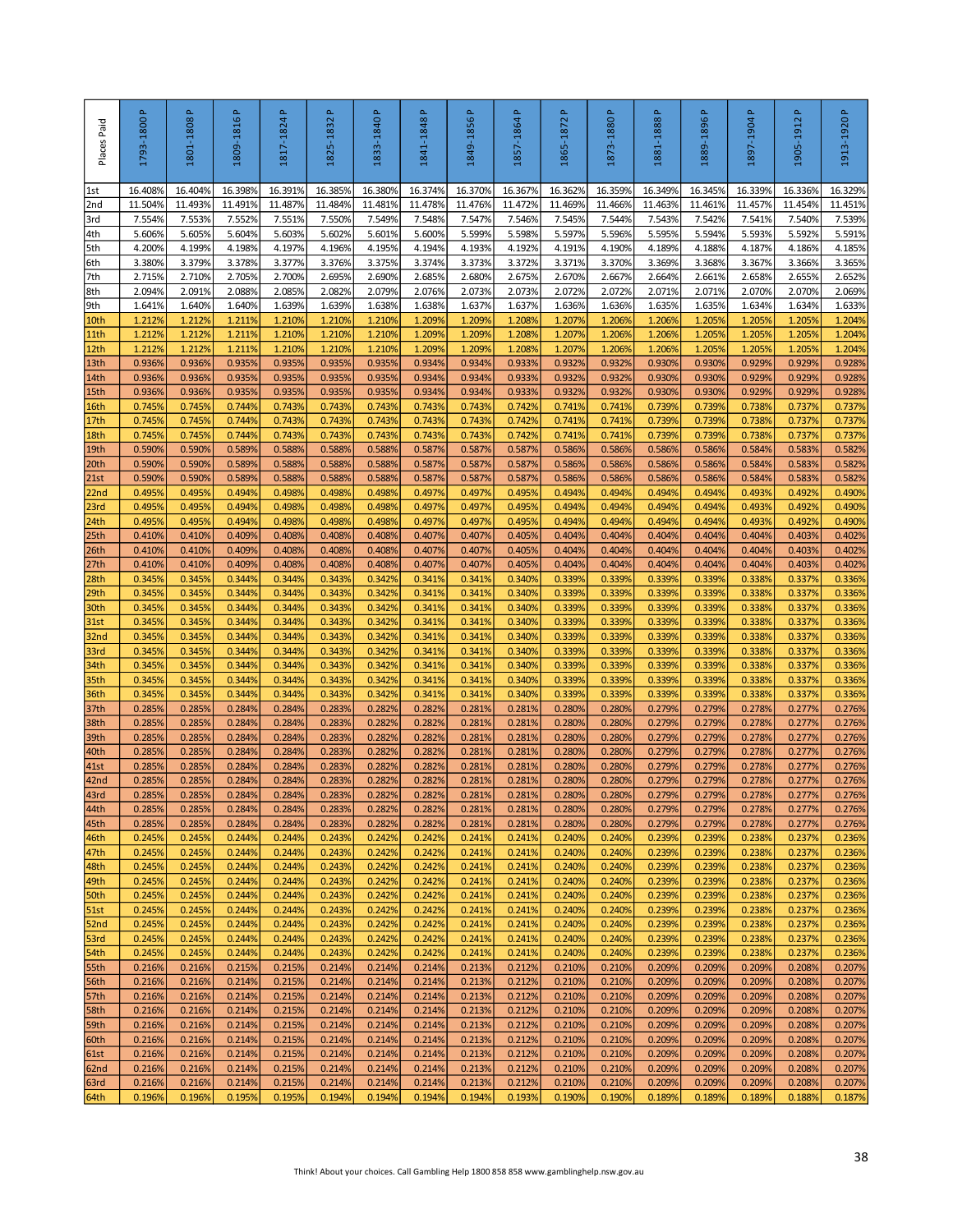| 65th              | 0.196% | 0.196% | 0.195% | 0.195% | 0.194% | 0.194% | 0.194%           | 0.194% | 0.193% | 0.190% | 0.190% | 0.1899 | 0.1899 | 0.1899 | 0.188% | 0.187% |
|-------------------|--------|--------|--------|--------|--------|--------|------------------|--------|--------|--------|--------|--------|--------|--------|--------|--------|
| 66th              | 0.196% | 0.196% | 0.195% | 0.195% | 0.194% | 0.194% | 0.194%           | 0.194% | 0.193% | 0.190% | 0.190% | 0.189% | 0.189% | 0.1899 | 0.188% | 0.187% |
| 67th              | 0.196% | 0.196% | 0.195% | 0.195% | 0.194% | 0.194% | 0.194%           | 0.194% | 0.193% | 0.190% | 0.190% | 0.189% | 0.189% | 0.189% | 0.188% | 0.187% |
|                   |        |        |        |        |        |        |                  |        |        |        |        |        |        |        |        |        |
| 68th              | 0.196% | 0.196% | 0.195% | 0.195% | 0.194% | 0.194% | 0.194%           | 0.194% | 0.193% | 0.190% | 0.190% | 0.1899 | 0.189% | 0.1899 | 0.188% | 0.187% |
| 69th              | 0.196% | 0.196% | 0.195% | 0.195% | 0.194% | 0.194% | 0.194%           | 0.194% | 0.193% | 0.190% | 0.190% | 0.189% | 0.189% | 0.189% | 0.188% | 0.187% |
| 70th              | 0.196% | 0.196% | 0.195% | 0.195% | 0.194% | 0.194% | 0.194%           | 0.194% | 0.193% | 0.190% | 0.190% | 0.189% | 0.189% | 0.189% | 0.188% | 0.187% |
| 71st              | 0.196% | 0.196% | 0.195% | 0.195% | 0.194% | 0.194% | 0.194%           | 0.194% | 0.193% | 0.190% | 0.190% | 0.189% | 0.189% | 0.189% | 0.188% | 0.187% |
| 72nd              | 0.196% | 0.196% | 0.195% | 0.195% | 0.194% | 0.194% | 0.194%           | 0.194% | 0.193% | 0.190% | 0.190% | 0.189% | 0.189% | 0.189% | 0.188% | 0.187% |
| 73rd              | 0.182% | 0.181% | 0.181% | 0.180% | 0.179% | 0.179% | 0.179%           | 0.179% | 0.178% | 0.177% | 0.177% | 0.175% | 0.175% | 0.175% | 0.174% | 0.173% |
| 74th              | 0.182% | 0.181% | 0.181% | 0.180% | 0.179% | 0.179% | 0.179%           | 0.179% | 0.178% | 0.177% | 0.177% | 0.175% | 0.175% | 0.175% | 0.174% | 0.173% |
| 75th              | 0.182% | 0.181% | 0.181% | 0.180% | 0.179% | 0.179% | 0.179%           | 0.179% | 0.178% | 0.177% | 0.177% | 0.175% | 0.175% | 0.175% | 0.174% | 0.173% |
|                   |        |        |        |        |        |        |                  |        |        |        |        |        |        |        |        |        |
| 76th              | 0.182% | 0.181% | 0.181% | 0.180% | 0.179% | 0.179% | 0.179%           | 0.179% | 0.178% | 0.177% | 0.177% | 0.175% | 0.175% | 0.175% | 0.174% | 0.173% |
| 77th              | 0.182% | 0.181% | 0.181% | 0.180% | 0.179% | 0.179% | 0.179%           | 0.179% | 0.178% | 0.177% | 0.177% | 0.175% | 0.175% | 0.175% | 0.174% | 0.173% |
| 78th              | 0.182% | 0.181% | 0.181% | 0.180% | 0.179% | 0.179% | 0.179%           | 0.179% | 0.178% | 0.177% | 0.177% | 0.175% | 0.175% | 0.175% | 0.174% | 0.173% |
| 79th              | 0.182% | 0.181% | 0.181% | 0.180% | 0.179% | 0.179% | 0.179%           | 0.179% | 0.178% | 0.177% | 0.177% | 0.175% | 0.175% | 0.175% | 0.174% | 0.173% |
| 80th              | 0.182% | 0.181% | 0.181% | 0.180% | 0.179% | 0.179% | 0.179%           | 0.179% | 0.178% | 0.177% | 0.177% | 0.175% | 0.175% | 0.175% | 0.174% | 0.173% |
| <b>81st</b>       | 0.182% | 0.181% | 0.181% | 0.180% | 0.179% | 0.179% | 0.179%           | 0.179% | 0.178% | 0.177% | 0.177% | 0.175% | 0.175% | 0.175% | 0.174% | 0.173% |
| 82nd              | 0.172% | 0.171% | 0.171% | 0.170% | 0.170% | 0.169% | 0.169%           | 0.169% | 0.168% | 0.168% | 0.168% | 0.167% | 0.166% | 0.166% | 0.165% | 0.165% |
| 83rd              | 0.172% | 0.171% | 0.171% | 0.170% | 0.170% | 0.169% | 0.169%           | 0.169% | 0.168% | 0.168% | 0.168% | 0.167% | 0.166% | 0.166% | 0.165% | 0.165% |
| 84th              | 0.172% | 0.171% | 0.171% | 0.170% | 0.170% | 0.169% | 0.169%           | 0.169% | 0.168% | 0.168% | 0.168% | 0.167% | 0.166% | 0.166% | 0.165% | 0.165% |
| 85th              | 0.172% | 0.171% | 0.171% | 0.170% | 0.170% | 0.169% | 0.169%           | 0.169% | 0.168% | 0.168% | 0.168% | 0.167% | 0.166% | 0.166% | 0.165% | 0.165% |
|                   |        |        |        |        |        |        |                  |        |        |        |        |        |        |        |        |        |
| 86th              | 0.172% | 0.171% | 0.171% | 0.170% | 0.170% | 0.169% | 0.169%           | 0.169% | 0.168% | 0.168% | 0.168% | 0.167% | 0.166% | 0.166% | 0.165% | 0.165% |
| 87th              | 0.172% | 0.171% | 0.171% | 0.170% | 0.170% | 0.169% | 0.169%           | 0.169% | 0.168% | 0.168% | 0.168% | 0.167% | 0.166% | 0.166% | 0.165% | 0.165% |
| 88th              | 0.172% | 0.171% | 0.171% | 0.170% | 0.170% | 0.169% | 0.169%           | 0.169% | 0.168% | 0.168% | 0.168% | 0.167% | 0.166% | 0.166% | 0.165% | 0.165% |
| 89th              | 0.172% | 0.171% | 0.171% | 0.170% | 0.170% | 0.169% | 0.169%           | 0.169% | 0.168% | 0.168% | 0.168% | 0.167% | 0.166% | 0.166% | 0.165% | 0.165% |
| 90th              | 0.172% | 0.171% | 0.171% | 0.170% | 0.170% | 0.169% | 0.169%           | 0.169% | 0.168% | 0.168% | 0.168% | 0.167% | 0.166% | 0.1669 | 0.165% | 0.165% |
| 91st              | 0.164% | 0.164% | 0.163% | 0.162% | 0.161% | 0.161% | 0.161%           | 0.160% | 0.159% | 0.160% | 0.160% | 0.160% | 0.159% | 0.159% | 0.158% | 0.158% |
| 92 <sub>nd</sub>  | 0.164% | 0.164% | 0.163% | 0.162% | 0.161% | 0.161% | 0.161%           | 0.160% | 0.159% | 0.160% | 0.160% | 0.160% | 0.159% | 0.159% | 0.158% | 0.158% |
| 93rd              | 0.164% | 0.164% | 0.163% | 0.162% | 0.161% | 0.161% | 0.161%           | 0.160% | 0.159% | 0.160% | 0.160% | 0.160% | 0.159% | 0.159% | 0.158% | 0.158% |
| 94th              | 0.164% | 0.164% | 0.163% | 0.162% | 0.161% | 0.161% | 0.161%           | 0.160% | 0.159% | 0.160% | 0.160% | 0.160% | 0.159% | 0.159% | 0.158% | 0.158% |
| 95th              | 0.164% | 0.164% | 0.163% | 0.162% | 0.161% | 0.161% | 0.161%           | 0.160% | 0.159% | 0.160% | 0.160% | 0.160% | 0.159% | 0.159% | 0.158% | 0.158% |
| 96th              | 0.164% | 0.164% | 0.163% | 0.162% | 0.161% | 0.161% | 0.161%           | 0.160% | 0.159% | 0.160% | 0.160% | 0.160% | 0.159% | 0.159% | 0.158% | 0.158% |
| 97th              | 0.164% | 0.164% | 0.163% | 0.162% | 0.161% | 0.161% | 0.161%           | 0.160% | 0.159% | 0.160% | 0.160% | 0.160% | 0.159% | 0.159% | 0.158% | 0.158% |
| 98th              | 0.164% | 0.164% | 0.163% | 0.162% | 0.161% | 0.161% | 0.161%           | 0.160% | 0.159% | 0.160% | 0.160% | 0.160% | 0.159% | 0.159% | 0.158% | 0.158% |
| 99th              | 0.164% | 0.164% | 0.163% | 0.162% | 0.161% | 0.161% | 0.161%           | 0.160% | 0.159% | 0.160% | 0.160% | 0.160% | 0.159% | 0.159% | 0.158% | 0.158% |
| 100th             | 0.156% | 0.156% | 0.156% | 0.155% | 0.154% | 0.153% | 0.153%           | 0.153% | 0.152% | 0.153% | 0.153% | 0.153% | 0.152% | 0.152% | 0.151% | 0.151% |
|                   |        |        |        | 0.155% |        |        |                  | 0.153% |        |        |        |        |        |        |        | 0.151% |
| <b>101st</b>      | 0.156% | 0.156% | 0.156% |        | 0.154% | 0.153% | 0.153%           |        | 0.152% | 0.153% | 0.153% | 0.153% | 0.152% | 0.152% | 0.151% |        |
| <b>102nd</b>      | 0.156% | 0.156% | 0.156% | 0.155% | 0.154% | 0.153% | 0.153%           | 0.153% | 0.152% | 0.153% | 0.153% | 0.153% | 0.152% | 0.1529 | 0.151% | 0.151% |
| <b>103rd</b>      | 0.156% | 0.156% | 0.156% | 0.155% | 0.154% | 0.153% | 0.153%           | 0.153% | 0.152% | 0.153% | 0.153% | 0.1539 | 0.152% | 0.1529 | 0.151% | 0.151% |
| 104th             | 0.156% | 0.156% | 0.156% | 0.155% | 0.154% | 0.153% | 0.153%           | 0.153% | 0.152% | 0.153% | 0.153% | 0.153% | 0.152% | 0.1529 | 0.151% | 0.151% |
| 105th             | 0.156% | 0.156% | 0.156% | 0.155% | 0.154% | 0.153% | 0.153%           | 0.153% | 0.152% | 0.153% | 0.153% | 0.153% | 0.152% | 0.152% | 0.151% | 0.151% |
| 106th             | 0.156% | 0.156% | 0.156% | 0.155% | 0.154% | 0.153% | 0.153%           | 0.153% | 0.152% | 0.153% | 0.153% | 0.153% | 0.152% | 0.152% | 0.151% | 0.151% |
| 107th             | 0.156% | 0.156% | 0.156% | 0.155% | 0.154% | 0.153% | 0.153%           | 0.153% | 0.152% | 0.153% | 0.153% | 0.153% | 0.152% | 0.152% | 0.151% | 0.151% |
| 108th             | 0.156% | 0.156% | 0.156% | 0.155% | 0.154% | 0.153% | 0.153%           | 0.153% | 0.152% | 0.153% | 0.153% | 0.153% | 0.152% | 0.152% | 0.151% | 0.151% |
| 109th             | 0.149% | 0.149% | 0.149% | 0.148% | 0.147% | 0.147% | 0.147%           | 0.146% | 0.146% | 0.146% | 0.146% | 0.146% | 0.145% | 0.145% | 0.144% | 0.144% |
| 110th             | 0.149% | 0.149% | 0.149% | 0.148% | 0.147% | 0.147% | 0.147%           | 0.146% | 0.146% | 0.146% | 0.146% | 0.146% | 0.145% | 0.145% | 0.144% | 0.144% |
| <b>111th</b>      | 0.149% | 0.149% | 0.149% | 0.148% | 0.147% | 0.147% | 0.147%           | 0.146% | 0.146% | 0.146% | 0.146% | 0.146% | 0.145% | 0.145% | 0.144% | 0.144% |
| 112th             | 0.149% | 0.149% | 0.149% | 0.148% | 0.147% | 0.147% | 0.147%           | 0.146% | 0.146% | 0.146% | 0.146% | 0.146% | 0.145% | 0.145% | 0.144% | 0.144% |
| 113th             | 0.149% | 0.149% | 0.149% | 0.148% | 0.147% | 0.147% | 0.147%           | 0.146% | 0.146% | 0.146% | 0.146% | 0.146% | 0.145% | 0.145% | 0.144% | 0.144% |
| 114th             | 0.149% |        | 0.149% | 0.148% |        |        |                  | 0.146% |        |        | 0.146% |        |        | 0.145% | 0.144% | 0.144% |
|                   |        | 0.149% |        |        | 0.147% | 0.147% | 0.147%<br>0.147% |        | 0.146% | 0.146% |        | 0.146% | 0.145% |        |        |        |
| 115th             | 0.149% | 0.149% | 0.149% | 0.148% | 0.147% | 0.147% |                  | 0.146% | 0.146% | 0.146% | 0.146% | 0.146% | 0.145% | 0.145% | 0.144% | 0.144% |
| 116th             | 0.149% | 0.149% | 0.149% | 0.148% | 0.147% | 0.147% | 0.147%           | 0.146% | 0.146% | 0.146% | 0.146% | 0.146% | 0.145% | 0.145% | 0.144% | 0.144% |
| 117th             | 0.149% | 0.149% | 0.149% | 0.148% | 0.147% | 0.147% | 0.147%           | 0.146% | 0.146% | 0.146% | 0.146% | 0.146% | 0.145% | 0.145% | 0.144% | 0.144% |
| 118th             | 0.143% | 0.142% | 0.142% | 0.141% | 0.141% | 0.141% | 0.141%           | 0.140% | 0.140% | 0.140% | 0.140% | 0.140% | 0.139% | 0.138% | 0.138% | 0.138% |
| 119th             | 0.143% | 0.142% | 0.142% | 0.141% | 0.141% | 0.141% | 0.141%           | 0.140% | 0.140% | 0.140% | 0.140% | 0.140% | 0.139% | 0.138% | 0.138% | 0.138% |
| 120th             | 0.143% | 0.142% | 0.142% | 0.141% | 0.141% | 0.141% | 0.141%           | 0.140% | 0.140% | 0.140% | 0.140% | 0.140% | 0.139% | 0.138% | 0.138% | 0.138% |
| 121st             | 0.143% | 0.142% | 0.142% | 0.141% | 0.141% | 0.141% | 0.141%           | 0.140% | 0.140% | 0.140% | 0.140% | 0.140% | 0.139% | 0.138% | 0.138% | 0.138% |
| 122 <sub>nd</sub> | 0.143% | 0.142% | 0.142% | 0.141% | 0.141% | 0.141% | 0.141%           | 0.140% | 0.140% | 0.140% | 0.140% | 0.140% | 0.139% | 0.138% | 0.138% | 0.138% |
| 123rd             | 0.143% | 0.142% | 0.142% | 0.141% | 0.141% | 0.141% | 0.141%           | 0.140% | 0.140% | 0.140% | 0.140% | 0.140% | 0.139% | 0.138% | 0.138% | 0.138% |
| 124th             | 0.143% | 0.142% | 0.142% | 0.141% | 0.141% | 0.141% | 0.141%           | 0.140% | 0.140% | 0.140% | 0.140% | 0.140% | 0.139% | 0.138% | 0.138% | 0.138% |
| 125th             | 0.143% | 0.142% | 0.142% | 0.141% | 0.141% | 0.141% | 0.141%           | 0.140% | 0.140% | 0.140% | 0.140% | 0.140% | 0.139% | 0.138% | 0.138% | 0.138% |
| 126th             | 0.143% | 0.142% | 0.142% | 0.141% | 0.141% | 0.141% | 0.141%           | 0.140% | 0.140% | 0.140% | 0.140% | 0.140% | 0.139% | 0.138% | 0.138% | 0.138% |
| 127th             | 0.137% | 0.136% | 0.136% | 0.135% | 0.135% | 0.135% | 0.135%           | 0.134% | 0.134% | 0.134% | 0.134% | 0.134% | 0.133% | 0.132% | 0.132% | 0.132% |
| 128th             | 0.137% | 0.136% | 0.136% | 0.135% | 0.135% | 0.135% | 0.135%           | 0.134% | 0.134% | 0.134% | 0.134% | 0.134% | 0.133% | 0.132% | 0.132% | 0.132% |
| 129th             | 0.137% | 0.136% | 0.136% | 0.135% | 0.135% | 0.135% | 0.135%           | 0.134% | 0.134% | 0.134% | 0.134% | 0.134% | 0.133% | 0.132% | 0.132% | 0.132% |
| 130th             | 0.137% | 0.136% | 0.136% | 0.135% | 0.135% | 0.135% | 0.135%           | 0.134% | 0.134% | 0.134% | 0.134% | 0.134% | 0.133% | 0.132% | 0.132% | 0.132% |
|                   |        |        |        |        |        |        |                  |        |        |        |        |        |        |        |        |        |
| 131st             | 0.137% | 0.136% | 0.136% | 0.135% | 0.135% | 0.135% | 0.135%           | 0.134% | 0.134% | 0.134% | 0.134% | 0.134% | 0.133% | 0.132% | 0.132% | 0.132% |
| 132 <sub>nd</sub> | 0.137% | 0.136% | 0.136% | 0.135% | 0.135% | 0.135% | 0.135%           | 0.134% | 0.134% | 0.134% | 0.134% | 0.134% | 0.133% | 0.132% | 0.132% | 0.132% |
| 133rd             | 0.137% | 0.136% | 0.136% | 0.135% | 0.135% | 0.135% | 0.135%           | 0.134% | 0.134% | 0.134% | 0.134% | 0.134% | 0.133% | 0.132% | 0.132% | 0.132% |
| 134th             | 0.137% | 0.136% | 0.136% | 0.135% | 0.135% | 0.135% | 0.135%           | 0.134% | 0.134% | 0.134% | 0.134% | 0.134% | 0.133% | 0.132% | 0.132% | 0.132% |
| 135th             | 0.137% | 0.136% | 0.136% | 0.135% | 0.135% | 0.135% | 0.135%           | 0.134% | 0.134% | 0.134% | 0.134% | 0.134% | 0.133% | 0.132% | 0.132% | 0.132% |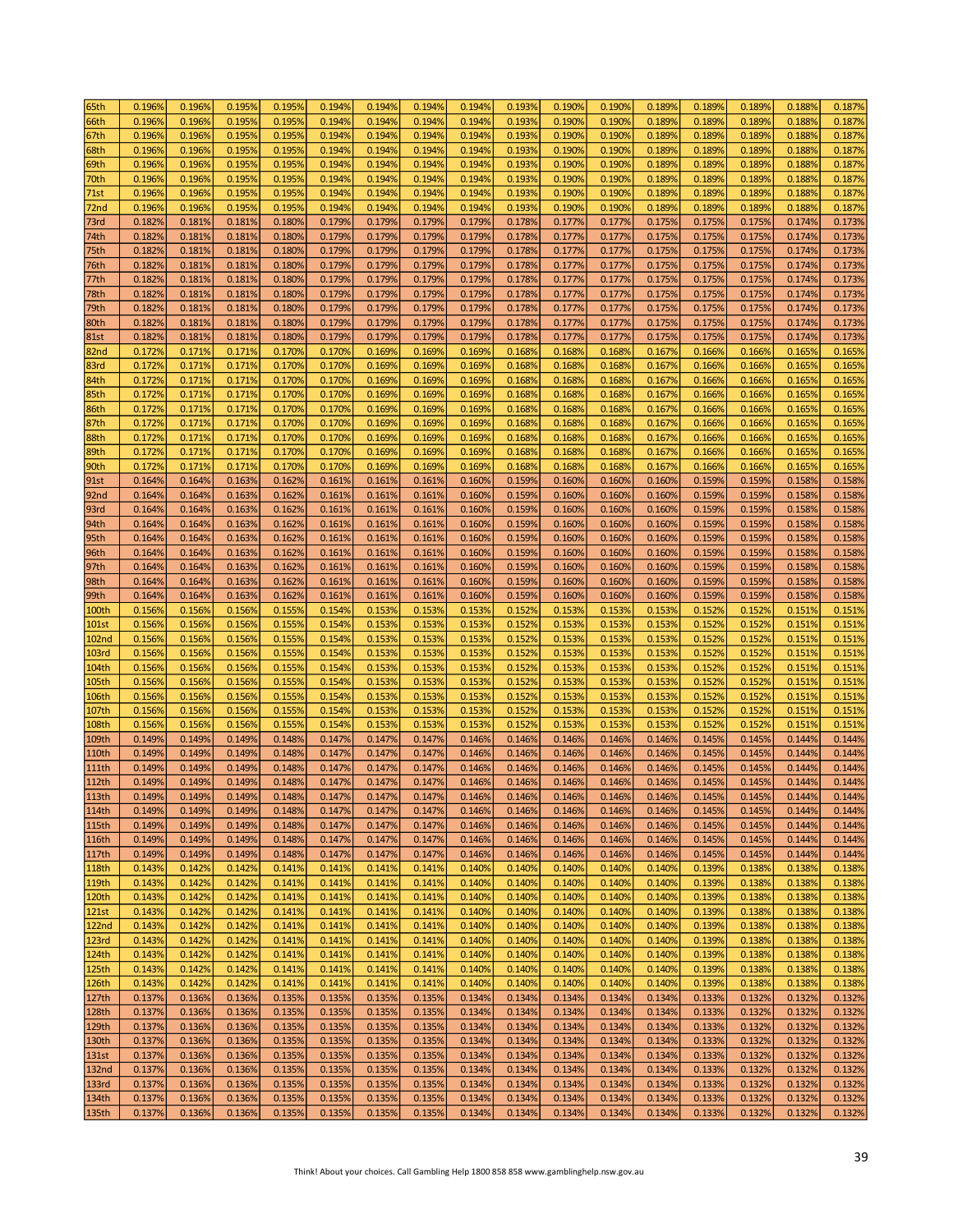| 136th        | 0.131% | 0.130% | 0.130% | 0.129% | 0.129% | 0.129% | 0.129% | 0.128% | 0.128% | 0.128% | 0.128% | 0.128% | 0.127% | 0.126% | 0.127% | 0.127% |
|--------------|--------|--------|--------|--------|--------|--------|--------|--------|--------|--------|--------|--------|--------|--------|--------|--------|
| 137th        | 0.131% | 0.130% | 0.130% | 0.129% | 0.129% | 0.129% | 0.129% | 0.128% | 0.128% | 0.128% | 0.1289 | 0.128% | 0.127% | 0.126% | 0.127% | 0.127% |
| 138th        | 0.131% | 0.130% | 0.130% | 0.129% | 0.129% | 0.129% | 0.129% | 0.128% | 0.128% | 0.128% | 0.128% | 0.128% | 0.127% | 0.126% | 0.127% | 0.127% |
| 139th        | 0.131% | 0.130% | 0.130% | 0.129% | 0.129% | 0.129% | 0.129% | 0.128% | 0.128% | 0.128% | 0.128% | 0.1289 | 0.127% | 0.126% | 0.127% | 0.127% |
|              |        |        |        |        |        |        |        |        |        |        |        |        |        |        |        |        |
| 140th        | 0.131% | 0.130% | 0.130% | 0.129% | 0.1299 | 0.129% | 0.1299 | 0.128% | 0.128% | 0.128% | 0.1289 | 0.1289 | 0.127% | 0.126% | 0.127% | 0.127% |
| 141st        | 0.131% | 0.130% | 0.130% | 0.129% | 0.1299 | 0.129% | 0.129% | 0.128% | 0.128% | 0.128% | 0.1289 | 0.1289 | 0.127% | 0.126% | 0.127% | 0.127% |
| <b>142nd</b> | 0.131% | 0.130% | 0.130% | 0.129% | 0.1299 | 0.129% | 0.129% | 0.128% | 0.128% | 0.128% | 0.1289 | 0.1289 | 0.127% | 0.126% | 0.127% | 0.127% |
| 143rd        | 0.131% | 0.130% | 0.130% | 0.129% | 0.1299 | 0.129% | 0.129% | 0.128% | 0.128% | 0.128% | 0.1289 | 0.1289 | 0.127% | 0.126% | 0.127% | 0.127% |
| 144th        | 0.131% | 0.130% | 0.130% | 0.129% | 0.1299 | 0.129% | 0.129% | 0.128% | 0.128% | 0.128% | 0.1289 | 0.1289 | 0.127% | 0.126% | 0.127% | 0.127% |
| 145th        | 0.125% | 0.124% | 0.124% | 0.124% | 0.124% | 0.124% | 0.124% | 0.123% | 0.123% | 0.123% | 0.123% | 0.123% | 0.122% | 0.121% | 0.122% | 0.122% |
| 146th        | 0.125% | 0.124% | 0.124% | 0.124% | 0.124% | 0.124% | 0.124% | 0.123% | 0.123% | 0.123% | 0.123% | 0.123% | 0.122% | 0.121% | 0.122% | 0.122% |
| 147th        | 0.125% | 0.124% | 0.124% | 0.124% | 0.124% | 0.124% | 0.124% | 0.123% | 0.123% | 0.123% | 0.123% | 0.1239 | 0.122% | 0.121% | 0.122% | 0.122% |
| 148th        | 0.125% | 0.124% | 0.124% | 0.124% | 0.124% | 0.124% | 0.124% | 0.123% | 0.123% | 0.123% | 0.123% | 0.1239 | 0.122% | 0.121% | 0.122% | 0.122% |
| 149th        | 0.125% | 0.124% | 0.124% | 0.124% | 0.124% | 0.124% | 0.124% | 0.123% | 0.123% | 0.123% | 0.123% | 0.123% | 0.122% | 0.121% | 0.122% | 0.122% |
|              | 0.125% |        |        | 0.124% |        | 0.124% |        | 0.123% |        | 0.123% |        |        | 0.122% | 0.121% |        | 0.122% |
| 150th        |        | 0.124% | 0.124% |        | 0.124% |        | 0.124% |        | 0.123% |        | 0.123% | 0.123% |        |        | 0.122% |        |
| <b>151st</b> | 0.125% | 0.124% | 0.124% | 0.124% | 0.124% | 0.124% | 0.124% | 0.123% | 0.123% | 0.123% | 0.123% | 0.123% | 0.122% | 0.121% | 0.122% | 0.122% |
| <b>152nd</b> | 0.125% | 0.124% | 0.124% | 0.124% | 0.124% | 0.124% | 0.124% | 0.123% | 0.123% | 0.123% | 0.123% | 0.1239 | 0.122% | 0.121% | 0.122% | 0.122% |
| <b>153rd</b> | 0.125% | 0.124% | 0.124% | 0.124% | 0.124% | 0.124% | 0.124% | 0.123% | 0.123% | 0.123% | 0.123% | 0.123% | 0.122% | 0.121% | 0.122% | 0.122% |
| 154th        | 0.120% | 0.119% | 0.119% | 0.120% | 0.120% | 0.119% | 0.119% | 0.119% | 0.119% | 0.119% | 0.118% | 0.1189 | 0.117% | 0.117% | 0.117% | 0.117% |
| <b>155th</b> | 0.120% | 0.119% | 0.119% | 0.120% | 0.120% | 0.119% | 0.119% | 0.119% | 0.119% | 0.119% | 0.118% | 0.1189 | 0.117% | 0.117% | 0.117% | 0.117% |
| 156th        | 0.120% | 0.119% | 0.119% | 0.120% | 0.120% | 0.119% | 0.119% | 0.119% | 0.119% | 0.119% | 0.118% | 0.1189 | 0.117% | 0.117% | 0.117% | 0.117% |
| 157th        | 0.120% | 0.119% | 0.119% | 0.120% | 0.120% | 0.119% | 0.119% | 0.119% | 0.119% | 0.119% | 0.118% | 0.1189 | 0.117% | 0.117% | 0.117% | 0.117% |
| <b>158th</b> | 0.120% | 0.119% | 0.119% | 0.120% | 0.120% | 0.119% | 0.119% | 0.119% | 0.119% | 0.119% | 0.118% | 0.1189 | 0.117% | 0.117% | 0.117% | 0.117% |
| <b>159th</b> | 0.120% | 0.119% | 0.119% | 0.120% | 0.120% | 0.119% | 0.119% | 0.119% | 0.119% | 0.119% | 0.118% | 0.1189 | 0.117% | 0.117% | 0.117% | 0.117% |
| <b>160th</b> | 0.120% | 0.119% | 0.119% | 0.120% | 0.120% | 0.119% | 0.119% | 0.119% | 0.119% | 0.119% | 0.118% | 0.1189 | 0.117% | 0.117% | 0.117% | 0.117% |
| <b>161st</b> | 0.120% | 0.119% | 0.119% | 0.120% | 0.120% | 0.119% | 0.119% | 0.119% | 0.119% | 0.119% | 0.118% | 0.1189 | 0.117% | 0.117% | 0.117% | 0.117% |
| <b>162nd</b> | 0.120% | 0.119% | 0.119% | 0.120% | 0.120% | 0.119% | 0.119% | 0.119% | 0.119% | 0.119% | 0.118% | 0.118% | 0.117% | 0.117% | 0.117% | 0.117% |
| <b>163rd</b> | 0.116% | 0.116% | 0.116% | 0.116% | 0.116% | 0.115% | 0.115% | 0.115% | 0.115% | 0.115% | 0.114% | 0.114% | 0.114% | 0.114% | 0.114% | 0.114% |
| 164th        | 0.116% | 0.116% | 0.116% | 0.116% | 0.116% | 0.115% | 0.115% | 0.115% | 0.115% | 0.115% | 0.114% | 0.114% | 0.114% | 0.114% | 0.114% | 0.114% |
|              |        |        |        |        |        |        |        |        |        |        |        |        |        |        |        |        |
| 165th        | 0.116% | 0.116% | 0.116% | 0.116% | 0.116% | 0.115% | 0.115% | 0.115% | 0.115% | 0.115% | 0.114% | 0.114% | 0.114% | 0.114% | 0.114% | 0.114% |
| 166th        | 0.116% | 0.116% | 0.116% | 0.116% | 0.116% | 0.115% | 0.115% | 0.115% | 0.115% | 0.115% | 0.114% | 0.114% | 0.114% | 0.114% | 0.114% | 0.114% |
| 167th        | 0.116% | 0.116% | 0.116% | 0.116% | 0.116% | 0.115% | 0.115% | 0.115% | 0.115% | 0.115% | 0.114% | 0.114% | 0.114% | 0.114% | 0.114% | 0.114% |
| 168th        | 0.116% | 0.116% | 0.116% | 0.116% | 0.116% | 0.115% | 0.115% | 0.115% | 0.115% | 0.115% | 0.114% | 0.114% | 0.114% | 0.114% | 0.114% | 0.114% |
| 169th        | 0.116% | 0.116% | 0.116% | 0.116% | 0.116% | 0.115% | 0.115% | 0.115% | 0.115% | 0.115% | 0.114% | 0.114% | 0.114% | 0.114% | 0.114% | 0.114% |
| 170th        | 0.116% | 0.116% | 0.116% | 0.116% | 0.116% | 0.115% | 0.115% | 0.115% | 0.115% | 0.115% | 0.114% | 0.114% | 0.114% | 0.114% | 0.114% | 0.114% |
| 171st        | 0.116% | 0.116% | 0.116% | 0.116% | 0.116% | 0.115% | 0.115% | 0.115% | 0.115% | 0.115% | 0.114% | 0.114% | 0.114% | 0.114% | 0.114% | 0.114% |
| <b>172nd</b> | 0.113% | 0.113% | 0.113% | 0.113% | 0.113% | 0.112% | 0.112% | 0.112% | 0.112% | 0.112% | 0.111% | 0.111% | 0.111% | 0.111% | 0.111% | 0.111% |
| 173rd        | 0.113% | 0.113% | 0.113% | 0.113% | 0.113% | 0.112% | 0.112% | 0.112% | 0.112% | 0.112% | 0.111% | 0.111% | 0.111% | 0.111% | 0.111% | 0.111% |
| 174th        | 0.113% | 0.113% | 0.113% | 0.113% | 0.113% | 0.112% | 0.112% | 0.112% | 0.112% | 0.112% | 0.111% | 0.111% | 0.111% | 0.111% | 0.111% | 0.111% |
| 175th        | 0.113% | 0.113% | 0.113% | 0.113% | 0.113% | 0.112% | 0.112% | 0.112% | 0.112% | 0.112% | 0.111% | 0.111% | 0.111% | 0.111% | 0.111% | 0.111% |
| 176th        | 0.113% | 0.113% | 0.113% | 0.113% | 0.113% | 0.112% | 0.112% | 0.112% | 0.112% | 0.112% | 0.111% | 0.111% | 0.111% | 0.111% | 0.111% | 0.111% |
| 177th        | 0.113% | 0.113% | 0.113% | 0.113% | 0.113% | 0.112% | 0.112% | 0.112% | 0.112% | 0.112% | 0.111% | 0.111% | 0.111% | 0.111% | 0.111% | 0.111% |
| 178th        | 0.113% | 0.113% | 0.113% | 0.113% | 0.113% | 0.112% | 0.112% | 0.112% | 0.112% | 0.112% | 0.111% | 0.111% | 0.111% | 0.111% | 0.111% | 0.111% |
| 179th        | 0.113% | 0.113% | 0.113% | 0.113% | 0.113% | 0.112% | 0.112% | 0.112% | 0.112% | 0.112% | 0.111% | 0.111% | 0.111% | 0.111% | 0.111% | 0.111% |
| <b>180th</b> | 0.113% |        | 0.113% | 0.113% | 0.113% | 0.112% | 0.112% | 0.112% | 0.112% | 0.112% | 0.111% | 0.111% | 0.111% | 0.111% | 0.111% | 0.111% |
|              |        | 0.113% |        |        |        |        |        |        |        |        |        |        |        |        |        |        |
| <b>181st</b> | 0.110% | 0.110% | 0.110% | 0.110% | 0.110% | 0.109% | 0.109% | 0.109% | 0.109% | 0.109% | 0.108% | 0.108% | 0.108% | 0.108% | 0.108% | 0.108% |
| <b>182nd</b> | 0.110% | 0.110% | 0.110% | 0.110% | 0.110% | 0.109% | 0.109% | 0.109% | 0.109% | 0.109% | 0.108% | 0.108% | 0.108% | 0.108% | 0.108% | 0.108% |
| <b>183rd</b> | 0.110% | 0.110% | 0.110% | 0.110% | 0.110% | 0.109% | 0.109% | 0.109% | 0.109% | 0.109% | 0.108% | 0.108% | 0.108% | 0.108% | 0.108% | 0.108% |
| 184th        | 0.110% | 0.110% | 0.110% | 0.110% | 0.110% | 0.109% | 0.109% | 0.109% | 0.109% | 0.109% | 0.108% | 0.108% | 0.108% | 0.108% | 0.108% | 0.108% |
| 185th        | 0.110% | 0.110% | 0.110% | 0.110% | 0.110% | 0.109% | 0.109% | 0.109% | 0.109% | 0.109% | 0.108% | 0.108% | 0.108% | 0.108% | 0.108% | 0.108% |
| 186th        | 0.110% | 0.110% | 0.110% | 0.110% | 0.110% | 0.109% | 0.109% | 0.109% | 0.109% | 0.109% | 0.108% | 0.108% | 0.108% | 0.108% | 0.108% | 0.108% |
| 187th        | 0.110% | 0.110% | 0.110% | 0.110% | 0.110% | 0.109% | 0.109% | 0.109% | 0.109% | 0.109% | 0.108% | 0.108% | 0.108% | 0.108% | 0.108% | 0.108% |
| 188th        | 0.110% | 0.110% | 0.110% | 0.110% | 0.110% | 0.109% | 0.109% | 0.109% | 0.109% | 0.109% | 0.108% | 0.108% | 0.108% | 0.108% | 0.108% | 0.108% |
| 189th        | 0.110% | 0.110% | 0.110% | 0.110% | 0.110% | 0.109% | 0.109% | 0.109% | 0.109% | 0.109% | 0.108% | 0.108% | 0.108% | 0.108% | 0.108% | 0.108% |
| 190th        | 0.108% | 0.108% | 0.108% | 0.107% | 0.107% | 0.107% | 0.106% | 0.106% | 0.106% | 0.106% | 0.105% | 0.105% | 0.105% | 0.105% | 0.105% | 0.105% |
| 191st        | 0.108% | 0.108% | 0.108% | 0.107% | 0.107% | 0.107% | 0.106% | 0.106% | 0.106% | 0.106% | 0.105% | 0.105% | 0.105% | 0.105% | 0.105% | 0.105% |
| <b>192nd</b> | 0.108% | 0.108% | 0.108% | 0.107% | 0.107% | 0.107% | 0.106% | 0.106% | 0.106% | 0.106% | 0.105% | 0.105% | 0.105% | 0.105% | 0.105% | 0.105% |
| <b>193rd</b> | 0.108% | 0.108% | 0.108% | 0.107% | 0.107% | 0.107% | 0.106% | 0.106% | 0.106% | 0.106% | 0.105% | 0.105% | 0.105% | 0.105% | 0.105% | 0.105% |
| 194th        | 0.108% | 0.108% | 0.108% | 0.107% | 0.107% | 0.107% | 0.106% | 0.106% | 0.106% | 0.106% | 0.105% | 0.105% | 0.105% | 0.105% | 0.105% | 0.105% |
| 195th        | 0.108% | 0.108% | 0.108% | 0.107% | 0.107% | 0.107% | 0.106% | 0.106% | 0.106% | 0.106% | 0.105% | 0.105% | 0.105% | 0.105% | 0.105% | 0.105% |
| 196th        | 0.108% | 0.108% | 0.108% | 0.107% | 0.107% | 0.107% | 0.106% | 0.106% | 0.106% | 0.106% | 0.105% | 0.105% | 0.105% | 0.105% | 0.105% | 0.105% |
|              |        |        |        |        |        |        |        |        |        |        |        |        |        |        |        |        |
| 197th        | 0.108% | 0.108% | 0.108% | 0.107% | 0.107% | 0.107% | 0.106% | 0.106% | 0.106% | 0.106% | 0.105% | 0.105% | 0.105% | 0.105% | 0.105% | 0.105% |
| 198th        | 0.108% | 0.108% | 0.108% | 0.107% | 0.107% | 0.107% | 0.106% | 0.106% | 0.106% | 0.106% | 0.105% | 0.105% | 0.105% | 0.105% | 0.105% | 0.105% |
| 199th        | 0.106% | 0.106% | 0.106% | 0.105% | 0.105% | 0.105% | 0.103% | 0.103% | 0.103% | 0.103% | 0.102% | 0.102% | 0.102% | 0.102% | 0.102% | 0.102% |
| 200th        | 0.106% | 0.106% | 0.106% | 0.105% | 0.105% | 0.105% | 0.103% | 0.103% | 0.103% | 0.103% | 0.102% | 0.102% | 0.102% | 0.102% | 0.102% | 0.102% |
| 201st        | 0.106% | 0.106% | 0.106% | 0.105% | 0.105% | 0.105% | 0.103% | 0.103% | 0.103% | 0.103% | 0.102% | 0.102% | 0.102% | 0.102% | 0.102% | 0.102% |
| 202nd        | 0.106% | 0.106% | 0.106% | 0.105% | 0.105% | 0.105% | 0.103% | 0.103% | 0.103% | 0.103% | 0.102% | 0.102% | 0.102% | 0.102% | 0.102% | 0.102% |
| 203rd        | 0.106% | 0.106% | 0.106% | 0.105% | 0.105% | 0.105% | 0.103% | 0.103% | 0.103% | 0.103% | 0.102% | 0.102% | 0.102% | 0.102% | 0.102% | 0.102% |
| 204th        | 0.106% | 0.106% | 0.106% | 0.105% | 0.105% | 0.105% | 0.103% | 0.103% | 0.103% | 0.103% | 0.102% | 0.102% | 0.102% | 0.102% | 0.102% | 0.102% |
| 205th        | 0.106% | 0.106% | 0.106% | 0.105% | 0.105% | 0.105% | 0.103% | 0.103% | 0.103% | 0.103% | 0.102% | 0.102% | 0.102% | 0.102% | 0.102% | 0.102% |
| 206th        | 0.106% | 0.106% | 0.106% | 0.105% | 0.105% | 0.105% | 0.103% | 0.103% | 0.103% | 0.103% | 0.102% | 0.102% | 0.102% | 0.102% | 0.102% | 0.102% |
| 207th        | 0.106% | 0.106% | 0.106% | 0.105% | 0.105% | 0.105% | 0.103% | 0.103% | 0.103% | 0.103% | 0.102% | 0.102% | 0.102% | 0.102% | 0.102% | 0.102% |
| 208th        | 0.104% | 0.104% | 0.104% | 0.103% | 0.103% | 0.103% | 0.103% | 0.103% | 0.103% | 0.103% | 0.102% | 0.102% | 0.102% | 0.102% | 0.102% | 0.102% |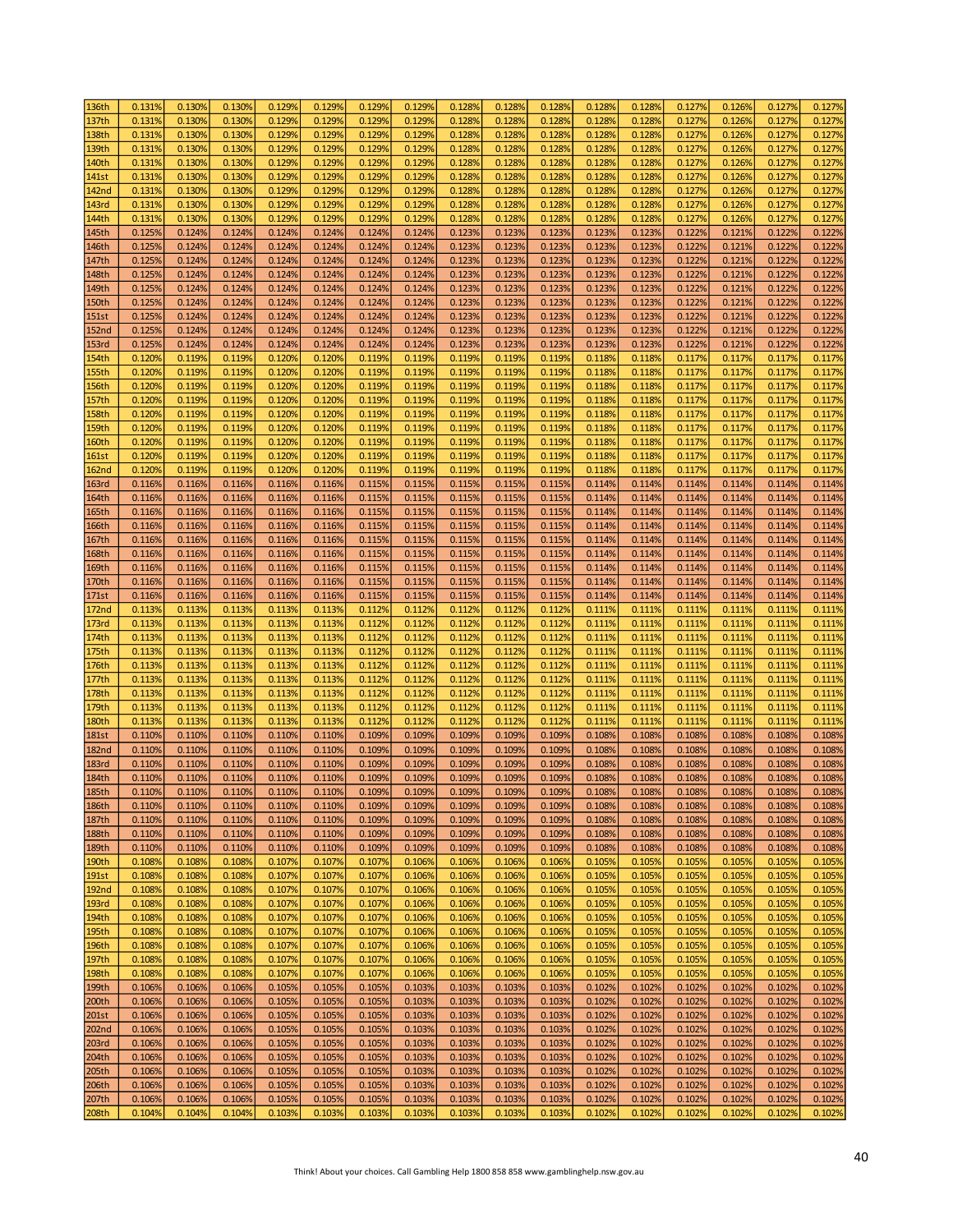| 209th | 0.104% | 0.104% | 0.104% | 0.103% | 0.103% | 0.103% | 0.103% | 0.103% | 0.103% | 0.103% | 0.102% | 0.102% | 0.102% | 0.102% | 0.102% | 0.102% |
|-------|--------|--------|--------|--------|--------|--------|--------|--------|--------|--------|--------|--------|--------|--------|--------|--------|
| 210th | 0.104% | 0.104% | 0.104% | 0.103% | 0.103% | 0.103% | 0.103% | 0.103% | 0.103% | 0.103% | 0.102% | 0.102% | 0.102% | 0.102% | 0.102% | 0.102% |
| 211th | 0.104% | 0.104% | 0.104% | 0.103% | 0.103% | 0.103% | 0.103% | 0.103% | 0.103% | 0.103% | 0.102% | 0.102% | 0.102% | 0.102% | 0.102% | 0.102% |
| 212th | 0.104% | 0.104% | 0.104% | 0.103% | 0.103% | 0.103% | 0.103% | 0.103% | 0.103% | 0.103% | 0.102% | 0.102% | 0.102% | 0.102% | 0.102% | 0.102% |
| 213th | 0.104% | 0.104% | 0.104% | 0.103% | 0.103% | 0.103% | 0.103% | 0.103% | 0.103% | 0.103% | 0.102% | 0.102% | 0.102% | 0.102% | 0.102% | 0.102% |
| 214th | 0.104% | 0.104% | 0.104% | 0.103% | 0.103% | 0.103% | 0.103% | 0.103% | 0.103% | 0.103% | 0.102% | 0.102% | 0.102% | 0.102% | 0.102% | 0.102% |
| 215th | 0.104% | 0.104% | 0.104% | 0.103% | 0.103% | 0.103% | 0.103% | 0.103% | 0.103% | 0.103% | 0.102% | 0.102% | 0.102% | 0.102% | 0.102% | 0.102% |
| 216th | 0.104% | 0.104% | 0.104% | 0.103% | 0.103% | 0.103% | 0.103% | 0.103% | 0.103% | 0.103% | 0.102% | 0.102% | 0.102% | 0.102% | 0.102% | 0.102% |
| 217th | 0.103% | 0.102% | 0.102% | 0.102% | 0.102% | 0.102% | 0.100% | 0.100% | 0.100% | 0.100% | 0.099% | 0.099% | 0.099% | 0.099% | 0.099% | 0.099% |
| 218th | 0.103% | 0.102% | 0.102% | 0.102% | 0.102% | 0.102% | 0.100% | 0.100% | 0.100% | 0.100% | 0.099% | 0.099% | 0.099% | 0.099% | 0.099% | 0.099% |
| 219th | 0.103% | 0.102% | 0.102% | 0.102% | 0.102% | 0.102% | 0.100% | 0.100% | 0.100% | 0.100% | 0.099% | 0.099% | 0.099% | 0.099% | 0.099% | 0.099% |
| 220th | 0.103% | 0.102% | 0.102% | 0.102% | 0.102% | 0.102% | 0.100% | 0.100% | 0.100% | 0.100% | 0.099% | 0.099% | 0.099% | 0.099% | 0.099% | 0.099% |
| 221st | 0.103% | 0.102% | 0.102% | 0.102% | 0.102% | 0.102% | 0.100% | 0.100% | 0.100% | 0.100% | 0.099% | 0.099% | 0.099% | 0.099% | 0.099% | 0.099% |
| 222nd | 0.103% | 0.102% | 0.102% | 0.102% | 0.102% | 0.102% | 0.100% | 0.100% | 0.100% | 0.100% | 0.099% | 0.099% | 0.099% | 0.099% | 0.099% | 0.099% |
| 223rd | 0.103% | 0.102% | 0.102% | 0.102% | 0.102% | 0.102% | 0.100% | 0.100% | 0.100% | 0.100% | 0.099% | 0.099% | 0.099% | 0.099% | 0.099% | 0.099% |
| 224th | 0.103% | 0.102% | 0.102% | 0.102% | 0.102% | 0.102% | 0.100% | 0.100% | 0.100% | 0.100% | 0.099% | 0.099% | 0.099% | 0.099% | 0.099% | 0.099% |
| 225th | 0.103% | 0.102% | 0.102% | 0.102% | 0.102% | 0.102% | 0.100% | 0.100% | 0.100% | 0.100% | 0.099% | 0.099% | 0.099% | 0.099% | 0.099% | 0.099% |
| 226th |        | 0.100% | 0.100% | 0.102% | 0.102% | 0.102% | 0.100% | 0.100% | 0.100% | 0.100% | 0.099% | 0.099% | 0.099% | 0.099% | 0.099% | 0.099% |
| 227th |        |        | 0.100% | 0.102% | 0.102% | 0.102% | 0.100% | 0.100% | 0.100% | 0.100% | 0.099% | 0.099% | 0.099% | 0.099% | 0.099% | 0.099% |
| 228th |        |        |        | 0.102% | 0.102% | 0.102% | 0.100% | 0.100% | 0.100% | 0.100% | 0.099% | 0.099% | 0.099% | 0.099% | 0.099% | 0.099% |
| 229th |        |        |        |        | 0.102% | 0.102% | 0.100% | 0.100% | 0.100% | 0.100% | 0.099% | 0.099% | 0.099% | 0.099% | 0.099% | 0.099% |
| 230th |        |        |        |        |        | 0.102% | 0.100% | 0.100% | 0.100% | 0.100% | 0.099% | 0.099% | 0.099% | 0.099% | 0.099% | 0.099% |
| 231st |        |        |        |        |        |        | 0.100% | 0.100% | 0.100% | 0.100% | 0.099% | 0.099% | 0.099% | 0.099% | 0.099% | 0.099% |
| 232nd |        |        |        |        |        |        |        | 0.100% | 0.100% | 0.100% | 0.099% | 0.099% | 0.099% | 0.099% | 0.099% | 0.099% |
| 233rd |        |        |        |        |        |        |        |        | 0.100% | 0.100% | 0.099% | 0.099% | 0.099% | 0.099% | 0.099% | 0.099% |
| 234th |        |        |        |        |        |        |        |        |        | 0.100% | 0.099% | 0.099% | 0.099% | 0.099% | 0.099% | 0.099% |
| 235th |        |        |        |        |        |        |        |        |        |        | 0.097% | 0.097% | 0.097% | 0.097% | 0.097% | 0.096% |
| 236th |        |        |        |        |        |        |        |        |        |        |        | 0.097% | 0.097% | 0.097% | 0.097% | 0.096% |
| 237th |        |        |        |        |        |        |        |        |        |        |        |        | 0.097% | 0.097% | 0.097% | 0.096% |
| 238th |        |        |        |        |        |        |        |        |        |        |        |        |        | 0.097% | 0.097% | 0.096% |
| 239th |        |        |        |        |        |        |        |        |        |        |        |        |        |        | 0.097% | 0.096% |
| 240th |        |        |        |        |        |        |        |        |        |        |        |        |        |        |        | 0.096% |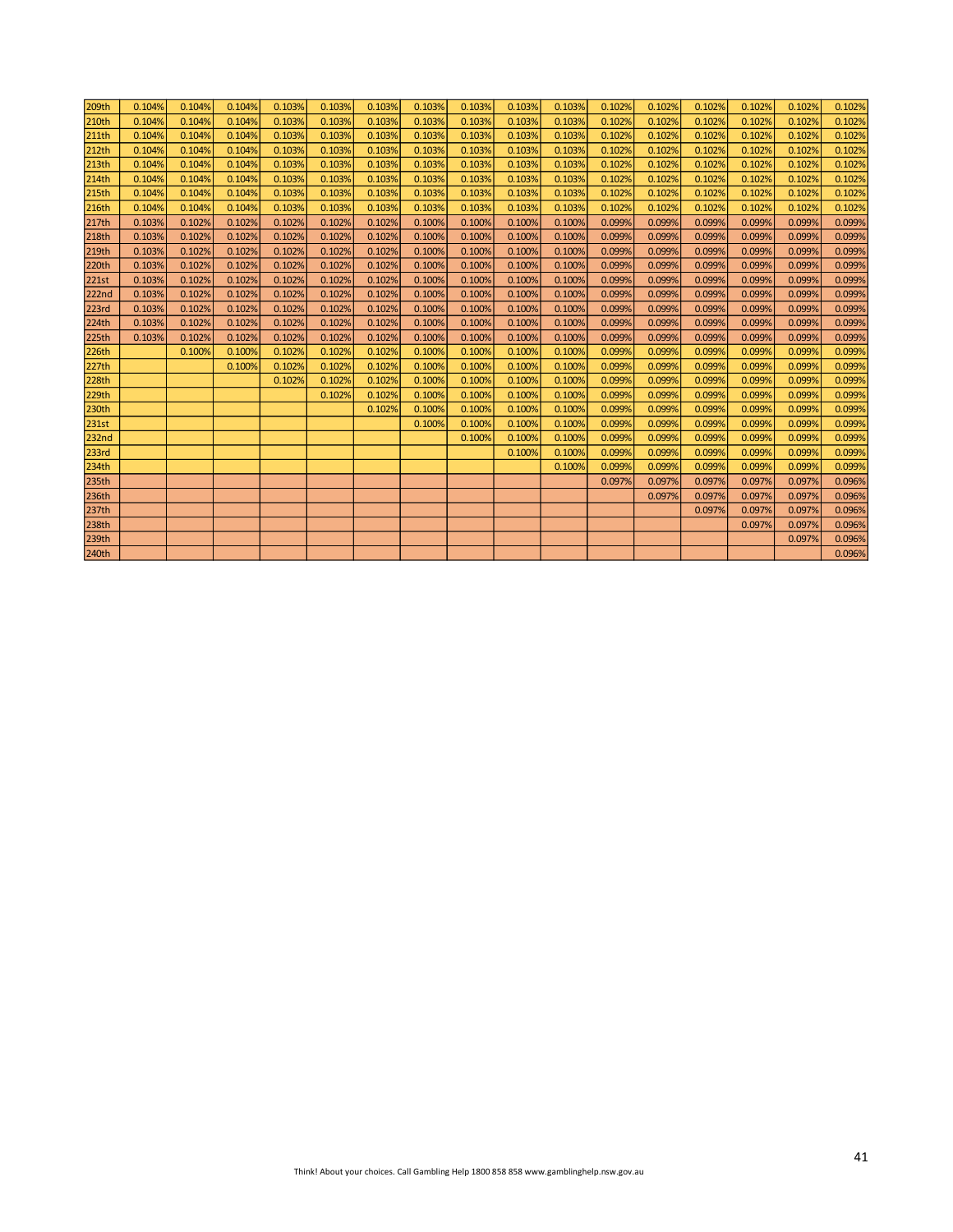| Places Paid              | $\Delta$<br>1921-1928 | 1929-1936 P       | Δ.<br>1937-1944   | Δ.<br>1945-1952   | <u>م</u><br>1953-1960 | $\Delta$<br>1961-1968 | 1969-1976 P       | $\Delta$<br>1977-1984 | Δ.<br>1985-1992   | a.<br>1993-2000                                                                        | Δ.<br>2001-2008   | 2009-2016 P       | $\Delta$<br>2017-2024 | Δ.<br>2025-2032   | <u>م</u><br>2033-2040 | 2041-2048 P       |
|--------------------------|-----------------------|-------------------|-------------------|-------------------|-----------------------|-----------------------|-------------------|-----------------------|-------------------|----------------------------------------------------------------------------------------|-------------------|-------------------|-----------------------|-------------------|-----------------------|-------------------|
| 1st                      | 16.323%               | 16.317%           | 16.315%           | 16.309%           | 16.306%               | 16.303%               | 16.299%           | 16.295%               | 16.291%           | 16.287%                                                                                | 16.282%           | 16.279%           | 16.275%               | 16.269%           | 16.268%               | 16.263%           |
| 2nd<br>3rd               | 11.445%<br>7.538%     | 11.443%<br>7.537% | 11.442%<br>7.536% | 11.440%<br>7.535% | 11.438%<br>7.534%     | 11.435%<br>7.533%     | 11.434%<br>7.532% | 11.430%<br>7.531%     | 11.429%<br>7.530% | 11.426%<br>7.529%                                                                      | 11.424%<br>7.528% | 11.423%<br>7.527% | 11.420%<br>7.526%     | 11.419%<br>7.525% | 11.418%<br>7.524%     | 11.417%<br>7.523% |
| 4th                      | 5.590%                | 5.589%            | 5.588%            | 5.587%            | 5.586%                | 5.585%                | 5.584%            | 5.583%                | 5.582%            | 5.581%                                                                                 | 5.580%            | 5.579%            | 5.578%                | 5.577%            | 5.576%                | 5.575%            |
| 5th                      | 4.184%                | 4.183%            | 4.182%            | 4.181%            | 4.180%                | 4.179%                | 4.178%            | 4.177%                | 4.176%            | 4.175%                                                                                 | 4.174%            | 4.173%            | 4.172%                | 4.172%            | 4.170%                | 4.169%            |
| 6th                      | 3.364%                | 3.363%            | 3.362%            | 3.361%            | 3.360%                | 3.359%                | 3.358%            | 3.357%                | 3.356%            | 3.355%                                                                                 | 3.354%            | 3.353%            | 3.352%                | 3.351%            | 3.350%                | 3.349%            |
| 7th                      | 2.649%                | 2.646%            | 2.643%            | 2.640%            | 2.637%                | 2.634%                | 2.631%            | 2.629%                | 2.627%            | 2.624%                                                                                 | 2.623%            | 2.620%            | 2.619%                | 2.618%            | 2.617%                | 2.616%            |
| 8th<br>9th               | 2.068%<br>1.632%      | 2.068%<br>1.632%  | 2.067%<br>1.631%  | 2.067%<br>1.631%  | 2.067%<br>1.631%      | 2.066%<br>1.630%      | 2.065%<br>1.629%  | 2.065%<br>1.629%      | 2.065%<br>1.629%  | 2.065%<br>1.629%                                                                       | 2.064%<br>1.628%  | 2.064%<br>1.628%  | 2.063%<br>1.627%      | 2.063%<br>1.627%  | 2.063%<br>1.627%      | 2.062%<br>1.626%  |
| 10th                     | 1.203%                | 1.203%            | 1.203%            | 1.202%            | 1.200%                | 1.200%                | 1.199%            | 1.198%                | 1.197%            | 1.197%                                                                                 | 1.197%            | 1.197%            | 1.196%                | 1.196%            | 1.196%                | 1.196%            |
| 11th                     | 1.2039                | 1.203%            | 1.203%            | 1.202%            | 1.200%                | 1.200%                | 1.199%            | 1.198%                | 1.197%            | 1.197%                                                                                 | 1.197%            | 1.1979            | 1.196%                | 1.196%            | 1.196%                | 1.196%            |
| 12th                     | 1.2039                | 1.203%            | 1.203%            | 1.202%            | 1.200%                | 1.200%                | 1.199%            | 1.198%                | 1.197%            | 1.197%                                                                                 | 1.197%            | 1.1979            | 1.196%                | 1.196%            | 1.196%                | 1.196%            |
| 13th                     | 0.9289                | 0.928%            | 0.928%            | 0.927%            | 0.926%                | 0.927%                | 0.925%            | 0.924%                | 0.924%            | 0.924%                                                                                 | 0.924%            | 0.924%            | 0.924%<br>0.924%      | 0.924%            | 0.924%                | 0.924%            |
| 14th<br>15th             | 0.928%<br>0.928%      | 0.928%<br>0.928%  | 0.928%<br>0.928%  | 0.927%<br>0.927%  | 0.926%<br>0.926%      | 0.927%<br>0.927%      | 0.925%<br>0.925%  | 0.924%<br>0.924%      | 0.924%<br>0.924%  | 0.924%<br>0.924%                                                                       | 0.924%<br>0.924%  | 0.924%<br>0.924%  | 0.924%                | 0.924%<br>0.924%  | 0.924%<br>0.924%      | 0.924%<br>0.924%  |
| 16th                     | 0.737%                | 0.737%            | 0.737%            | 0.736%            | 0.735%                | 0.736%                | 0.734%            | 0.734%                | 0.734%            | 0.734%                                                                                 | 0.734%            | 0.734%            | 0.734%                | 0.734%            | 0.734%                | 0.733%            |
| 17th                     | 0.737%                | 0.737%            | 0.737%            | 0.736%            | 0.735%                | 0.736%                | 0.734%            | 0.734%                | 0.734%            | 0.734%                                                                                 | 0.734%            | 0.734%            | 0.734%                | 0.734%            | 0.734%                | 0.733%            |
| 18th                     | 0.737%                | 0.737%            | 0.737%            | 0.736%            | 0.735%                | 0.736%                | 0.734%            | 0.734%                | 0.734%            | 0.734%                                                                                 | 0.734%            | 0.734%            | 0.734%                | 0.734%            | 0.734%                | 0.733%            |
| 19th<br>20 <sub>th</sub> | 0.581%<br>0.581%      | 0.581%<br>0.581%  | 0.581%<br>0.581%  | 0.580%<br>0.580%  | 0.579%<br>0.579%      | 0.580%<br>0.580%      | 0.579%<br>0.579%  | 0.579%<br>0.579%      | 0.579%<br>0.579%  | 0.579%<br>0.579%                                                                       | 0.579%<br>0.579%  | 0.579%<br>0.579%  | 0.579%<br>0.579%      | 0.579%<br>0.579%  | 0.578%<br>0.578%      | 0.578%<br>0.578%  |
| 21st                     | 0.581%                | 0.581%            | 0.581%            | 0.580%            | 0.579%                | 0.580%                | 0.579%            | 0.579%                | 0.579%            | 0.579%                                                                                 | 0.579%            | 0.579%            | 0.579%                | 0.579%            | 0.578%                | 0.578%            |
| 22 <sub>nd</sub>         | 0.489%                | 0.489%            | 0.489%            | 0.488%            | 0.487%                | 0.488%                | 0.488%            | 0.487%                | 0.487%            | 0.487%                                                                                 | 0.487%            | 0.485%            | 0.484%                | 0.484%            | 0.484%                | 0.484%            |
| 23rd                     | 0.4899                | 0.489%            | 0.4899            | 0.488%            | 0.487%                | 0.488%                | 0.488%            | 0.487%                | 0.487%            | 0.487%                                                                                 | 0.487%            | 0.4859            | 0.484%                | 0.484%            | 0.484%                | 0.484%            |
| 24th                     | 0.4899                | 0.489%            | 0.4899            | 0.488%            | 0.487%                | 0.488%                | 0.488%            | 0.487%                | 0.487%            | 0.487%                                                                                 | 0.487%            | 0.4859            | 0.484%                | 0.484%            | 0.484%                | 0.484%            |
| 25th<br>26th             | 0.401%<br>0.401%      | 0.401%<br>0.401%  | 0.400%<br>0.400%  | 0.399%<br>0.399%  | 0.398%<br>0.398%      | 0.398%<br>0.398%      | 0.398%<br>0.398%  | 0.398%<br>0.398%      | 0.398%<br>0.398%  | 0.398%<br>0.398%                                                                       | 0.398%<br>0.398%  | 0.396%<br>0.396%  | 0.396%<br>0.396%      | 0.396%<br>0.396%  | 0.396%<br>0.396%      | 0.396%<br>0.396%  |
| 27th                     | 0.401%                | 0.401%            | 0.400%            | 0.399%            | 0.398%                | 0.398%                | 0.398%            | 0.398%                | 0.398%            | 0.398%                                                                                 | 0.398%            | 0.396%            | 0.396%                | 0.396%            | 0.396%                | 0.396%            |
| 28th                     | 0.334%                | 0.334%            | 0.334%            | 0.333%            | 0.333%                | 0.333%                | 0.332%            | 0.331%                | 0.331%            | 0.331%                                                                                 | 0.331%            | 0.331%            | 0.331%                | 0.330%            | 0.330%                | 0.330%            |
| 29th                     | 0.334%                | 0.334%            | 0.334%            | 0.333%            | 0.333%                | 0.333%                | 0.332%            | 0.331%                | 0.331%            | 0.331%                                                                                 | 0.331%            | 0.331%            | 0.331%                | 0.330%            | 0.330%                | 0.330%            |
| 30th                     | 0.334%                | 0.334%            | 0.334%            | 0.333%            | 0.333%                | 0.333%                | 0.332%            | 0.331%                | 0.331%            | 0.331%                                                                                 | 0.331%            | 0.331%            | 0.331%                | 0.330%            | 0.330%                | 0.330%            |
| 31st                     | 0.334%<br>0.334%      | 0.334%<br>0.334%  | 0.334%<br>0.334%  | 0.333%<br>0.333%  | 0.333%<br>0.333%      | 0.333%<br>0.333%      | 0.332%<br>0.332%  | 0.331%<br>0.331%      | 0.331%<br>0.331%  | 0.331%<br>0.331%                                                                       | 0.331%<br>0.331%  | 0.331%<br>0.331%  | 0.331%<br>0.331%      | 0.330%<br>0.330%  | 0.330%<br>0.330%      | 0.330%<br>0.330%  |
| 32 <sub>nd</sub><br>33rd | 0.334%                | 0.334%            | 0.334%            | 0.333%            | 0.333%                | 0.333%                | 0.332%            | 0.331%                | 0.331%            | 0.331%                                                                                 | 0.331%            | 0.331%            | 0.331%                | 0.330%            | 0.330%                | 0.330%            |
| 34th                     | 0.334%                | 0.334%            | 0.334%            | 0.333%            | 0.333%                | 0.333%                | 0.332%            | 0.331%                | 0.331%            | 0.331%                                                                                 | 0.331%            | 0.3319            | 0.331%                | 0.330%            | 0.330%                | 0.330%            |
| 35th                     | 0.3349                | 0.3349            | 0.3349            | 0.333%            | 0.333%                | 0.333%                | 0.332%            | 0.331%                | 0.3319            | 0.331%                                                                                 | 0.331%            | 0.3319            | 0.331%                | 0.330%            | 0.330%                | 0.330%            |
| 36th                     | 0.334%                | 0.334%            | 0.334%            | 0.333%            | 0.333%                | 0.333%                | 0.332%            | 0.331%                | 0.331%            | 0.331%                                                                                 | 0.331%            | 0.331%            | 0.331%                | 0.330%            | 0.330%                | 0.330%            |
| 37th<br>38th             | 0.275%<br>0.275%      | 0.275%<br>0.275%  | 0.275%<br>0.275%  | 0.274%<br>0.274%  | 0.274%<br>0.274%      | 0.275%<br>0.275%      | 0.274%<br>0.274%  | 0.272%<br>0.272%      | 0.272%<br>0.272%  | 0.272%<br>0.272%                                                                       | 0.272%<br>0.272%  | 0.271%<br>0.271%  | 0.271%<br>0.271%      | 0.271%<br>0.271%  | 0.271%<br>0.271%      | 0.271%<br>0.271%  |
| 39th                     | 0.275%                | 0.275%            | 0.275%            | 0.274%            | 0.274%                | 0.275%                | 0.274%            | 0.272%                | 0.272%            | 0.272%                                                                                 | 0.272%            | 0.271%            | 0.271%                | 0.271%            | 0.271%                | 0.271%            |
| 40th                     | 0.275%                | 0.275%            | 0.275%            | 0.274%            | 0.274%                | 0.275%                | 0.274%            | 0.272%                | 0.272%            | 0.272%                                                                                 | 0.272%            | 0.271%            | 0.271%                | 0.271%            | 0.271%                | 0.271%            |
| 41st                     | 0.275%                | 0.275%            | 0.275%            | 0.274%            | 0.274%                | 0.275%                | 0.274%            | 0.272%                | 0.272%            | 0.272%                                                                                 | 0.272%            | 0.271%            | 0.271%                | 0.271%            | 0.271%                | 0.271%            |
| 42nd<br>43rd             | 0.275%<br>0.275%      | 0.275%<br>0.275%  | 0.275%<br>0.275%  | 0.274%<br>0.274%  | 0.274%<br>0.274%      | 0.275%<br>0.275%      | 0.274%<br>0.274%  | 0.272%<br>0.272%      | 0.272%<br>0.272%  | 0.272%<br>0.272%                                                                       | 0.272%<br>0.272%  | 0.271%<br>0.271%  | 0.271%<br>0.271%      | 0.271%<br>0.271%  | 0.271%<br>0.271%      | 0.271%<br>0.271%  |
| 44th                     | 0.275%                | 0.275%            | 0.275%            | 0.274%            | 0.274%                | 0.275%                | 0.274%            | 0.272%                | 0.272%            | 0.272%                                                                                 | 0.272%            | 0.271%            | 0.271%                | 0.271%            | 0.271%                | 0.271%            |
| 45th                     | 0.275%                | 0.275%            | 0.275%            | 0.274%            | 0.274%                | 0.275%                | 0.274%            | 0.272%                | 0.272%            | 0.272%                                                                                 | 0.272%            | 0.271%            | 0.271%                | 0.271%            | 0.271%                | 0.271%            |
| 46th                     | 0.235%                | 0.235%            | 0.235%            | 0.234%            | 0.232%                | 0.233%                | 0.233%            | 0.232%                | 0.233%            | 0.233%                                                                                 | 0.233%            | 0.232%            | 0.232%                | 0.231%            | 0.231%                | 0.231%            |
| 47th                     | 0.235%                | 0.235%            | 0.235%            | 0.234%            | 0.232%                | 0.233%                | 0.233%            | 0.232%                | 0.233%            | 0.233%                                                                                 | 0.233%            | 0.232%            | 0.232%                | 0.231%            | 0.231%                | 0.231%            |
| 48th<br>49th             | 0.235%<br>0.235%      | 0.235%<br>0.235%  | 0.235%<br>0.235%  | 0.234%<br>0.234%  | 0.232%<br>0.232%      | 0.233%<br>0.233%      | 0.233%<br>0.233%  | 0.232%<br>0.232%      | 0.233%<br>0.233%  | 0.233%<br>0.233%                                                                       | 0.233%<br>0.233%  | 0.232%<br>0.232%  | 0.232%<br>0.232%      | 0.231%<br>0.231%  | 0.231%<br>0.231%      | 0.231%<br>0.231%  |
| 50th                     | 0.235%                | 0.235%            | 0.235%            | 0.234%            | 0.232%                | 0.233%                | 0.233%            | 0.232%                | 0.233%            | 0.233%                                                                                 | 0.233%            | 0.232%            | 0.232%                | 0.231%            | 0.231%                | 0.231%            |
| 51st                     | 0.235%                | 0.235%            | 0.235%            | 0.234%            | 0.232%                | 0.233%                | 0.233%            | 0.232%                | 0.233%            | 0.233%                                                                                 | 0.233%            | 0.232%            | 0.232%                | 0.231%            | 0.231%                | 0.231%            |
| 52nd                     | 0.235%                | 0.235%            | 0.235%            | 0.234%            | 0.232%                | 0.233%                | 0.233%            | 0.232%                | 0.233%            | 0.233%                                                                                 | 0.233%            | 0.232%            | 0.232%                | 0.231%            | 0.231%                | 0.231%            |
| 53rd<br>54th             | 0.235%<br>0.235%      | 0.235%<br>0.235%  | 0.235%<br>0.235%  | 0.234%<br>0.234%  | 0.232%<br>0.232%      | 0.233%<br>0.233%      | 0.233%<br>0.233%  | 0.232%<br>0.232%      | 0.233%<br>0.233%  | 0.233%<br>0.233%                                                                       | 0.233%<br>0.233%  | 0.232%<br>0.232%  | 0.232%<br>0.232%      | 0.231%<br>0.231%  | 0.231%<br>0.231%      | 0.231%<br>0.231%  |
| 55th                     | 0.206%                | 0.206%            | 0.206%            | 0.205%            | 0.204%                | 0.205%                | 0.204%            | 0.203%                | 0.203%            | 0.203%                                                                                 | 0.203%            | 0.202%            | 0.202%                | 0.201%            | 0.201%                | 0.201%            |
| 56th                     | 0.206%                | 0.206%            | 0.206%            | 0.205%            | 0.204%                | 0.205%                | 0.204%            | 0.203%                | 0.203%            | 0.203%                                                                                 | 0.203%            | 0.202%            | 0.202%                | 0.201%            | 0.201%                | 0.201%            |
| 57th                     | 0.206%                | 0.206%            | 0.206%            | 0.205%            | 0.204%                | 0.205%                | 0.204%            | 0.203%                | 0.203%            | 0.203%                                                                                 | 0.203%            | 0.202%            | 0.202%                | 0.201%            | 0.201%                | 0.201%            |
| 58th                     | 0.206%                | 0.206%            | 0.206%            | 0.205%            | 0.204%                | 0.205%                | 0.204%            | 0.203%                | 0.203%            | 0.203%                                                                                 | 0.203%            | 0.202%            | 0.202%                | 0.201%            | 0.201%                | 0.201%            |
| 59th<br>60th             | 0.206%<br>0.206%      | 0.206%<br>0.206%  | 0.206%<br>0.206%  | 0.205%<br>0.205%  | 0.204%<br>0.204%      | 0.205%<br>0.205%      | 0.204%<br>0.204%  | 0.203%<br>0.203%      | 0.203%<br>0.203%  | 0.203%<br>0.203%                                                                       | 0.203%<br>0.203%  | 0.202%<br>0.202%  | 0.202%<br>0.202%      | 0.201%<br>0.201%  | 0.201%<br>0.201%      | 0.201%<br>0.201%  |
| <b>61st</b>              | 0.206%                | 0.206%            | 0.206%            | 0.205%            | 0.204%                | 0.205%                | 0.204%            | 0.203%                | 0.203%            | 0.203%                                                                                 | 0.203%            | 0.202%            | 0.202%                | 0.201%            | 0.201%                | 0.201%            |
| 62nd                     | 0.206%                | 0.206%            | 0.206%            | 0.205%            | 0.204%                | 0.205%                | 0.204%            | 0.203%                | 0.203%            | 0.203%                                                                                 | 0.203%            | 0.202%            | 0.202%                | 0.201%            | 0.201%                | 0.201%            |
| 63rd                     | 0.206%                | 0.206%            | 0.206%            | 0.205%            | 0.204%                | 0.205%                | 0.204%            | 0.203%                | 0.203%            | 0.203%                                                                                 | 0.203%            | 0.202%            | 0.202%                | 0.201%            | 0.201%                | 0.201%            |
|                          |                       |                   |                   |                   |                       |                       |                   |                       |                   | Think! About your choices. Call Gambling Help 1800 858 858 www.gamblinghelp.nsw.gov.au |                   |                   |                       |                   |                       | 42                |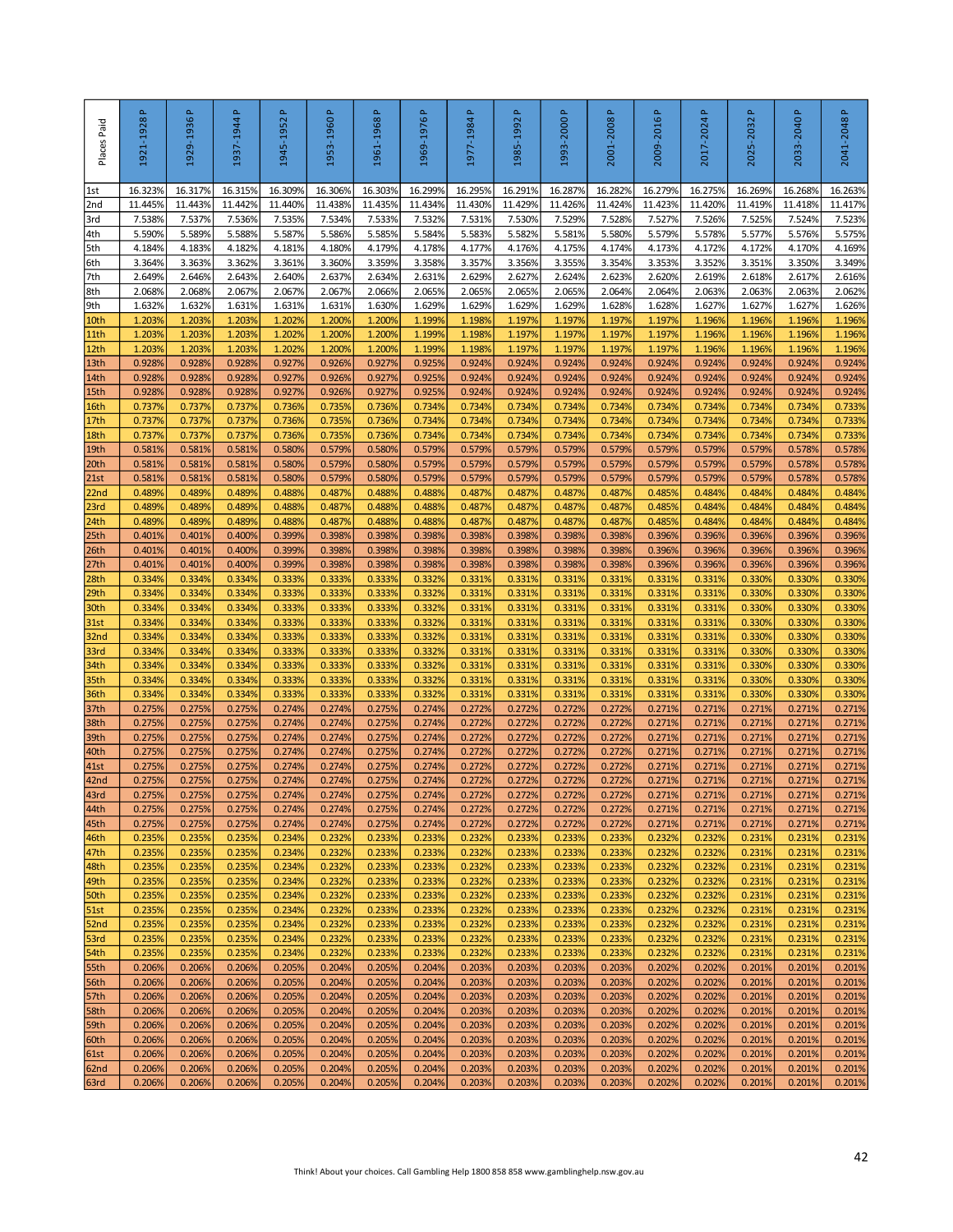| Places Paid              | 1921-1928P        | 1929-1936 P       | $\Delta$<br>1937-1944 | Δ.<br>1945-1952   | 1953-1960P        | $\Delta$<br>1961-1968 | 1969-1976P        | $\Delta$<br>1977-1984 | $\Delta$<br>1985-1992 | 1993-2000 P                                                                            | 2001-2008 P       | 2009-2016 P       | 2017-2024 P       | 2025-2032P        | 2033-2040 P       | 2041-2048 P       |
|--------------------------|-------------------|-------------------|-----------------------|-------------------|-------------------|-----------------------|-------------------|-----------------------|-----------------------|----------------------------------------------------------------------------------------|-------------------|-------------------|-------------------|-------------------|-------------------|-------------------|
| 1st                      | 16.323%           | 16.317%           | 16.315%               | 16.309%           | 16.306%           | 16.303%               | 16.299%           | 16.295%               | 16.291%               | 16.287%                                                                                | 16.282%           | 16.279%           | 16.275%           | 16.269%           | 16.268%           | 16.263%           |
| 2nd<br>3rd               | 11.445%<br>7.538% | 11.443%<br>7.537% | 11.442%<br>7.536%     | 11.440%<br>7.535% | 11.438%<br>7.534% | 11.435%<br>7.533%     | 11.434%<br>7.532% | 11.430%<br>7.531%     | 11.429%<br>7.530%     | 11.426%<br>7.529%                                                                      | 11.424%<br>7.528% | 11.423%<br>7.527% | 11.420%<br>7.526% | 11.419%<br>7.525% | 11.418%<br>7.524% | 11.417%<br>7.523% |
| 4th                      | 5.590%            | 5.589%            | 5.588%                | 5.587%            | 5.586%            | 5.585%                | 5.584%            | 5.583%                | 5.582%                | 5.581%                                                                                 | 5.580%            | 5.579%            | 5.578%            | 5.577%            | 5.576%            | 5.575%            |
| 5th                      | 4.184%            | 4.183%            | 4.182%                | 4.181%            | 4.180%            | 4.179%                | 4.178%            | 4.177%                | 4.176%                | 4.175%                                                                                 | 4.174%            | 4.173%            | 4.172%            | 4.172%            | 4.170%            | 4.169%            |
| 6th                      | 3.364%            | 3.363%            | 3.362%                | 3.361%            | 3.360%            | 3.359%                | 3.358%            | 3.357%                | 3.356%                | 3.355%                                                                                 | 3.354%            | 3.353%            | 3.352%            | 3.351%            | 3.350%            | 3.349%            |
| 7th<br>8th               | 2.649%<br>2.068%  | 2.646%<br>2.068%  | 2.643%<br>2.067%      | 2.640%<br>2.067%  | 2.637%<br>2.067%  | 2.634%<br>2.066%      | 2.631%<br>2.065%  | 2.629%<br>2.065%      | 2.627%<br>2.065%      | 2.624%<br>2.065%                                                                       | 2.623%<br>2.064%  | 2.620%<br>2.064%  | 2.619%<br>2.063%  | 2.618%<br>2.063%  | 2.617%<br>2.063%  | 2.616%<br>2.062%  |
| 9th                      | 1.632%            | 1.632%            | 1.631%                | 1.631%            | 1.631%            | 1.630%                | 1.629%            | 1.629%                | 1.629%                | 1.629%                                                                                 | 1.628%            | 1.628%            | 1.627%            | 1.627%            | 1.627%            | 1.626%            |
| 10th                     | 1.203%            | 1.203%            | 1.203%                | 1.202%            | 1.200%            | 1.200%                | 1.199%            | 1.198%                | 1.197%                | 1.197%                                                                                 | 1.197%            | 1.197%            | 1.196%            | 1.196%            | 1.196%            | 1.196%            |
| 11th                     | 1.203%            | 1.203%            | 1.203%                | 1.202%            | 1.200%            | 1.200%                | 1.199%            | 1.198%                | 1.197%                | 1.197%                                                                                 | 1.197%            | 1.197%            | 1.196%            | 1.196%            | 1.196%            | 1.196%            |
| 12th<br>13th             | 1.203%<br>0.9289  | 1.203%<br>0.928%  | 1.203%<br>0.928%      | 1.202%<br>0.927%  | 1.200%<br>0.926%  | 1.200%<br>0.927%      | 1.199%<br>0.925%  | 1.198%<br>0.924%      | 1.197%<br>0.924%      | 1.197%<br>0.924%                                                                       | 1.197%<br>0.924%  | 1.197%<br>0.924%  | 1.196%<br>0.924%  | 1.196%<br>0.924%  | 1.196%<br>0.924%  | 1.196%<br>0.924%  |
| 14th                     | 0.928%            | 0.928%            | 0.928%                | 0.927%            | 0.926%            | 0.927%                | 0.925%            | 0.924%                | 0.924%                | 0.924%                                                                                 | 0.924%            | 0.924%            | 0.924%            | 0.924%            | 0.924%            | 0.924%            |
| 15th                     | 0.928%            | 0.928%            | 0.928%                | 0.927%            | 0.926%            | 0.927%                | 0.925%            | 0.924%                | 0.924%                | 0.924%                                                                                 | 0.924%            | 0.924%            | 0.924%            | 0.924%            | 0.924%            | 0.924%            |
| 16th                     | 0.737%            | 0.737%            | 0.737%                | 0.736%            | 0.735%            | 0.736%                | 0.734%            | 0.734%                | 0.734%                | 0.734%                                                                                 | 0.734%            | 0.734%            | 0.734%            | 0.734%            | 0.734%            | 0.733%            |
| 17th<br>18th             | 0.737%<br>0.737%  | 0.737%<br>0.737%  | 0.737%<br>0.737%      | 0.736%<br>0.736%  | 0.735%<br>0.735%  | 0.736%<br>0.736%      | 0.734%<br>0.734%  | 0.734%<br>0.734%      | 0.734%<br>0.734%      | 0.734%<br>0.734%                                                                       | 0.734%<br>0.734%  | 0.734%<br>0.734%  | 0.734%<br>0.734%  | 0.734%<br>0.734%  | 0.734%<br>0.734%  | 0.733%<br>0.733%  |
| 19th                     | 0.581%            | 0.581%            | 0.581%                | 0.580%            | 0.579%            | 0.580%                | 0.579%            | 0.579%                | 0.579%                | 0.579%                                                                                 | 0.579%            | 0.579%            | 0.579%            | 0.579%            | 0.578%            | 0.578%            |
| 20th                     | 0.581%            | 0.581%            | 0.581%                | 0.580%            | 0.579%            | 0.580%                | 0.579%            | 0.579%                | 0.579%                | 0.579%                                                                                 | 0.579%            | 0.579%            | 0.579%            | 0.579%            | 0.578%            | 0.578%            |
| 21st                     | 0.581%            | 0.581%            | 0.581%                | 0.580%            | 0.579%            | 0.580%                | 0.579%            | 0.579%                | 0.579%                | 0.579%                                                                                 | 0.579%            | 0.579%            | 0.579%            | 0.579%            | 0.578%            | 0.578%            |
| 22 <sub>nd</sub><br>23rd | 0.489%<br>0.489%  | 0.489%<br>0.489%  | 0.489%<br>0.489%      | 0.488%<br>0.488%  | 0.487%<br>0.487%  | 0.488%<br>0.488%      | 0.488%<br>0.488%  | 0.487%<br>0.487%      | 0.487%<br>0.487%      | 0.487%<br>0.487%                                                                       | 0.487%<br>0.487%  | 0.485%<br>0.485%  | 0.484%<br>0.484%  | 0.484%<br>0.484%  | 0.484%<br>0.484%  | 0.484%<br>0.484%  |
| 24th                     | 0.489%            | 0.489%            | 0.489%                | 0.488%            | 0.487%            | 0.488%                | 0.488%            | 0.487%                | 0.487%                | 0.487%                                                                                 | 0.487%            | 0.485%            | 0.484%            | 0.484%            | 0.484%            | 0.484%            |
| 25 <sub>th</sub>         | 0.401%            | 0.401%            | 0.400%                | 0.399%            | 0.398%            | 0.398%                | 0.398%            | 0.398%                | 0.398%                | 0.398%                                                                                 | 0.398%            | 0.396%            | 0.396%            | 0.396%            | 0.396%            | 0.396%            |
| 26th                     | 0.401%            | 0.401%            | 0.400%                | 0.399%            | 0.398%            | 0.398%                | 0.398%            | 0.398%                | 0.398%                | 0.398%                                                                                 | 0.398%            | 0.396%            | 0.396%            | 0.396%            | 0.396%            | 0.396%<br>0.396%  |
| 27th<br>28th             | 0.401%<br>0.334%  | 0.401%<br>0.334%  | 0.400%<br>0.334%      | 0.399%<br>0.333%  | 0.398%<br>0.333%  | 0.398%<br>0.333%      | 0.398%<br>0.332%  | 0.398%<br>0.331%      | 0.398%<br>0.331%      | 0.398%<br>0.331%                                                                       | 0.398%<br>0.331%  | 0.396%<br>0.331%  | 0.396%<br>0.331%  | 0.396%<br>0.330%  | 0.396%<br>0.330%  | 0.330%            |
| 29th                     | 0.334%            | 0.334%            | 0.334%                | 0.333%            | 0.333%            | 0.333%                | 0.332%            | 0.331%                | 0.331%                | 0.331%                                                                                 | 0.331%            | 0.331%            | 0.331%            | 0.330%            | 0.330%            | 0.330%            |
| 30th                     | 0.334%            | 0.334%            | 0.334%                | 0.333%            | 0.333%            | 0.333%                | 0.332%            | 0.331%                | 0.331%                | 0.331%                                                                                 | 0.331%            | 0.331%            | 0.331%            | 0.330%            | 0.330%            | 0.330%            |
| 31st                     | 0.334%            | 0.334%            | 0.334%                | 0.333%            | 0.333%            | 0.333%                | 0.332%            | 0.331%                | 0.331%                | 0.331%                                                                                 | 0.331%            | 0.331%            | 0.331%            | 0.330%            | 0.330%            | 0.330%            |
| 32 <sub>nd</sub><br>33rd | 0.334%<br>0.334%  | 0.334%<br>0.334%  | 0.334%<br>0.334%      | 0.333%<br>0.333%  | 0.333%<br>0.333%  | 0.333%<br>0.333%      | 0.332%<br>0.332%  | 0.331%<br>0.331%      | 0.331%<br>0.331%      | 0.331%<br>0.331%                                                                       | 0.331%<br>0.331%  | 0.331%<br>0.331%  | 0.331%<br>0.331%  | 0.330%<br>0.330%  | 0.330%<br>0.330%  | 0.330%<br>0.330%  |
| 34th                     | 0.334%            | 0.334%            | 0.334%                | 0.333%            | 0.333%            | 0.333%                | 0.332%            | 0.331%                | 0.331%                | 0.331%                                                                                 | 0.331%            | 0.331%            | 0.331%            | 0.330%            | 0.330%            | 0.330%            |
| 35th                     | 0.334%            | 0.334%            | 0.334%                | 0.333%            | 0.333%            | 0.333%                | 0.332%            | 0.331%                | 0.331%                | 0.331%                                                                                 | 0.331%            | 0.331%            | 0.331%            | 0.330%            | 0.330%            | 0.330%            |
| 36th<br>37th             | 0.334%<br>0.275%  | 0.334%<br>0.275%  | 0.334%<br>0.275%      | 0.333%<br>0.274%  | 0.333%<br>0.274%  | 0.333%<br>0.275%      | 0.332%<br>0.274%  | 0.331%<br>0.272%      | 0.331%<br>0.272%      | 0.331%<br>0.272%                                                                       | 0.331%<br>0.272%  | 0.331%<br>0.271%  | 0.331%<br>0.271%  | 0.330%<br>0.271%  | 0.330%<br>0.271%  | 0.330%<br>0.271%  |
| 38th                     | 0.275%            | 0.275%            | 0.275%                | 0.274%            | 0.274%            | 0.275%                | 0.274%            | 0.272%                | 0.272%                | 0.272%                                                                                 | 0.272%            | 0.271%            | 0.271%            | 0.271%            | 0.271%            | 0.271%            |
| 39th                     | 0.275%            | 0.275%            | 0.275%                | 0.274%            | 0.274%            | 0.275%                | 0.274%            | 0.272%                | 0.272%                | 0.272%                                                                                 | 0.272%            | 0.271%            | 0.271%            | 0.271%            | 0.271%            | 0.271%            |
| 40th                     | 0.275%            | 0.275%            | 0.275%                | 0.274%            | 0.274%            | 0.275%                | 0.274%            | 0.272%                | 0.272%                | 0.272%                                                                                 | 0.272%            | 0.271%            | 0.271%            | 0.271%            | 0.271%            | 0.271%            |
| 41st<br>42 <sub>nd</sub> | 0.275%<br>0.275%  | 0.275%<br>0.275%  | 0.275%<br>0.275%      | 0.274%<br>0.274%  | 0.274%<br>0.274%  | 0.275%<br>0.275%      | 0.274%<br>0.274%  | 0.272%<br>0.272%      | 0.272%<br>0.272%      | 0.272%<br>0.272%                                                                       | 0.272%<br>0.272%  | 0.271%<br>0.271%  | 0.271%<br>0.271%  | 0.271%<br>0.271%  | 0.271%<br>0.271%  | 0.271%<br>0.271%  |
| 43rd                     | 0.275%            | 0.275%            | 0.275%                | 0.274%            | 0.274%            | 0.275%                | 0.274%            | 0.272%                | 0.272%                | 0.272%                                                                                 | 0.272%            | 0.271%            | 0.271%            | 0.271%            | 0.271%            | 0.271%            |
| 44th                     | 0.275%            | 0.275%            | 0.275%                | 0.274%            | 0.274%            | 0.275%                | 0.274%            | 0.272%                | 0.272%                | 0.272%                                                                                 | 0.272%            | 0.271%            | 0.271%            | 0.271%            | 0.271%            | 0.271%            |
| 45th                     | 0.275%            | 0.275%            | 0.275%                | 0.274%            | 0.274%            | 0.275%                | 0.274%            | 0.272%                | 0.272%                | 0.272%                                                                                 | 0.272%            | 0.271%            | 0.271%            | 0.271%            | 0.271%            | 0.271%            |
| 46th<br>47th             | 0.235%<br>0.235%  | 0.235%<br>0.235%  | 0.235%<br>0.235%      | 0.234%<br>0.234%  | 0.232%<br>0.232%  | 0.233%<br>0.233%      | 0.233%<br>0.233%  | 0.232%<br>0.232%      | 0.233%<br>0.233%      | 0.233%<br>0.233%                                                                       | 0.233%<br>0.233%  | 0.232%<br>0.232%  | 0.232%<br>0.232%  | 0.231%<br>0.231%  | 0.231%<br>0.231%  | 0.231%<br>0.231%  |
| 48th                     | 0.235%            | 0.235%            | 0.235%                | 0.234%            | 0.232%            | 0.233%                | 0.233%            | 0.232%                | 0.233%                | 0.233%                                                                                 | 0.233%            | 0.232%            | 0.232%            | 0.231%            | 0.231%            | 0.231%            |
| 49th                     | 0.235%            | 0.235%            | 0.235%                | 0.234%            | 0.232%            | 0.233%                | 0.233%            | 0.232%                | 0.233%                | 0.233%                                                                                 | 0.233%            | 0.232%            | 0.232%            | 0.231%            | 0.231%            | 0.231%            |
| 50th<br>51st             | 0.235%<br>0.235%  | 0.235%<br>0.235%  | 0.235%<br>0.235%      | 0.234%<br>0.234%  | 0.232%<br>0.232%  | 0.233%<br>0.233%      | 0.233%<br>0.233%  | 0.232%<br>0.232%      | 0.233%<br>0.233%      | 0.233%<br>0.233%                                                                       | 0.233%<br>0.233%  | 0.232%<br>0.232%  | 0.232%<br>0.232%  | 0.231%<br>0.231%  | 0.231%<br>0.231%  | 0.231%<br>0.231%  |
| 52nd                     | 0.235%            | 0.235%            | 0.235%                | 0.234%            | 0.232%            | 0.233%                | 0.233%            | 0.232%                | 0.233%                | 0.233%                                                                                 | 0.233%            | 0.232%            | 0.232%            | 0.231%            | 0.231%            | 0.231%            |
| 53rd                     | 0.235%            | 0.235%            | 0.235%                | 0.234%            | 0.232%            | 0.233%                | 0.233%            | 0.232%                | 0.233%                | 0.233%                                                                                 | 0.233%            | 0.232%            | 0.232%            | 0.231%            | 0.231%            | 0.231%            |
| 54th                     | 0.235%            | 0.235%            | 0.235%                | 0.234%            | 0.232%            | 0.233%                | 0.233%            | 0.232%                | 0.233%                | 0.233%                                                                                 | 0.233%            | 0.232%            | 0.232%            | 0.231%            | 0.231%            | 0.231%            |
| 55th<br>56th             | 0.206%<br>0.206%  | 0.206%<br>0.206%  | 0.206%<br>0.206%      | 0.205%<br>0.205%  | 0.204%<br>0.204%  | 0.205%<br>0.205%      | 0.204%<br>0.204%  | 0.203%<br>0.203%      | 0.203%<br>0.203%      | 0.203%<br>0.203%                                                                       | 0.203%<br>0.203%  | 0.202%<br>0.202%  | 0.202%<br>0.202%  | 0.201%<br>0.201%  | 0.201%<br>0.201%  | 0.201%<br>0.201%  |
| 57th                     | 0.206%            | 0.206%            | 0.206%                | 0.205%            | 0.204%            | 0.205%                | 0.204%            | 0.203%                | 0.203%                | 0.203%                                                                                 | 0.203%            | 0.202%            | 0.202%            | 0.201%            | 0.201%            | 0.201%            |
| 58th                     | 0.206%            | 0.206%            | 0.206%                | 0.205%            | 0.204%            | 0.205%                | 0.204%            | 0.203%                | 0.203%                | 0.203%                                                                                 | 0.203%            | 0.202%            | 0.202%            | 0.201%            | 0.201%            | 0.201%            |
| 59th                     | 0.206%            | 0.206%            | 0.206%                | 0.205%            | 0.204%            | 0.205%                | 0.204%            | 0.203%                | 0.203%                | 0.203%                                                                                 | 0.203%            | 0.202%            | 0.202%            | 0.201%            | 0.201%            | 0.201%            |
| 60th<br>61st             | 0.206%<br>0.206%  | 0.206%<br>0.206%  | 0.206%<br>0.206%      | 0.205%<br>0.205%  | 0.204%<br>0.204%  | 0.205%<br>0.205%      | 0.204%<br>0.204%  | 0.203%<br>0.203%      | 0.203%<br>0.203%      | 0.203%<br>0.203%                                                                       | 0.203%<br>0.203%  | 0.202%<br>0.202%  | 0.202%<br>0.202%  | 0.201%<br>0.201%  | 0.201%<br>0.201%  | 0.201%<br>0.201%  |
| 62nd                     | 0.206%            | 0.206%            | 0.206%                | 0.205%            | 0.204%            | 0.205%                | 0.204%            | 0.203%                | 0.203%                | 0.203%                                                                                 | 0.203%            | 0.202%            | 0.202%            | 0.201%            | 0.201%            | 0.201%            |
| 63rd                     | 0.206%            | 0.206%            | 0.206%                | 0.205%            | 0.204%            | 0.205%                | 0.204%            | 0.203%                | 0.203%                | 0.203%                                                                                 | 0.203%            | 0.202%            | 0.202%            | 0.201%            | 0.201%            | 0.201%            |
| 64th                     | 0.186%            | 0.186%            | 0.186%                | 0.186%            | 0.185%            | 0.185%                | 0.184%            | 0.183%                | 0.183%                | 0.184%                                                                                 | 0.184%            | 0.182%            | 0.182%            | 0.179%            | 0.179%            | 0.179%            |
|                          |                   |                   |                       |                   |                   |                       |                   |                       |                       | Think! About your choices. Call Gambling Help 1800 858 858 www.gamblinghelp.nsw.gov.au |                   |                   |                   |                   |                   | 43                |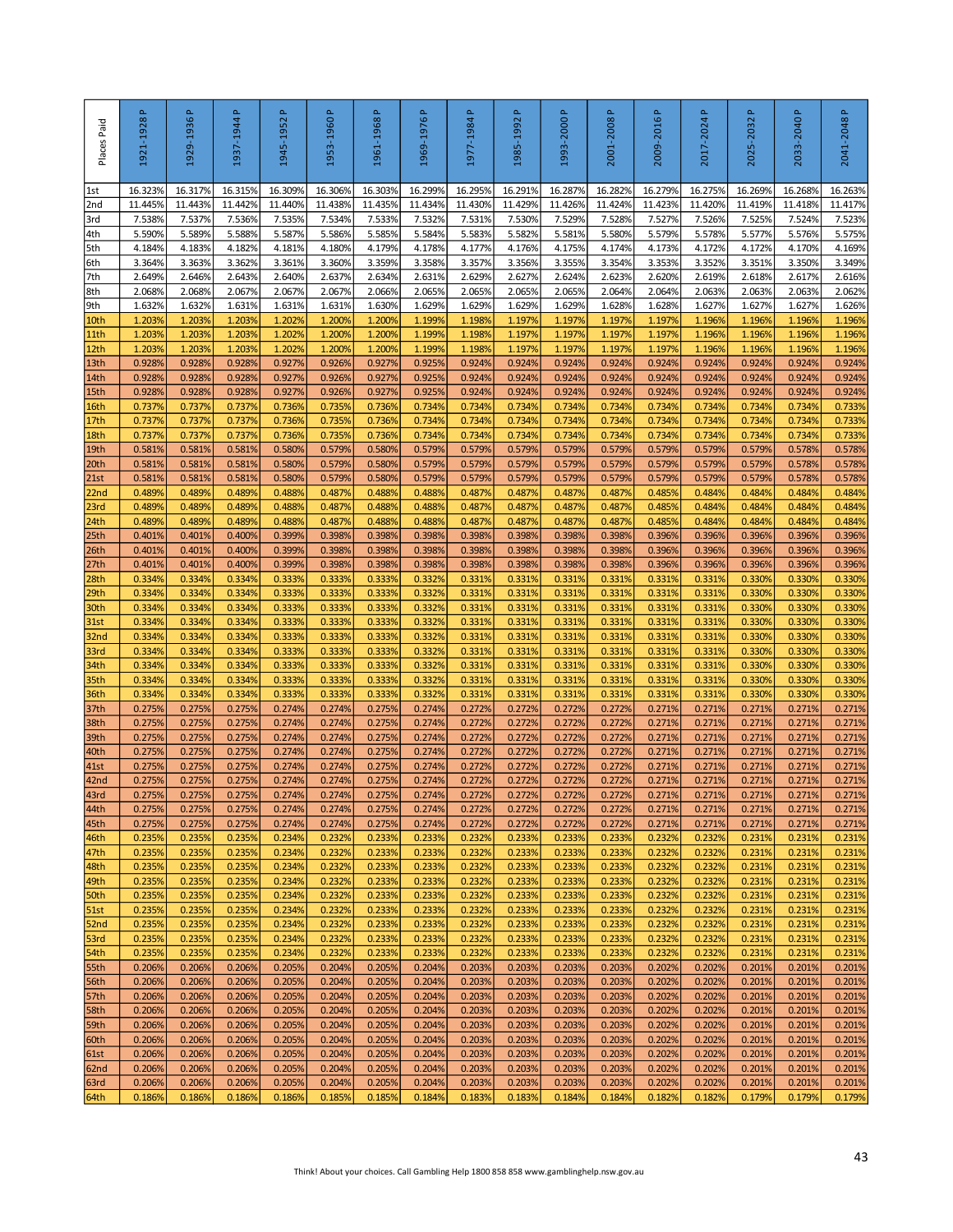| 65th              | 0.186%           | 0.186%           | 0.186%           | 0.186% | 0.185% | 0.185% | 0.184% | 0.183% | 0.183% | 0.184% | 0.184% | 0.182% | 0.182% | 0.179% | 0.179% | 0.179% |
|-------------------|------------------|------------------|------------------|--------|--------|--------|--------|--------|--------|--------|--------|--------|--------|--------|--------|--------|
| 66th              | 0.186%           | 0.186%           | 0.186%           | 0.186% | 0.185% | 0.185% | 0.184% | 0.183% | 0.183% | 0.184% | 0.184% | 0.182% | 0.182% | 0.179% | 0.179% | 0.179% |
| 67th              | 0.186%           | 0.186%           | 0.186%           | 0.186% | 0.185% | 0.185% | 0.184% | 0.183% | 0.183% | 0.184% | 0.184% | 0.182% | 0.182% | 0.179% | 0.179% | 0.179% |
| 68th              | 0.186%           | 0.186%           | 0.186%           | 0.186% | 0.185% | 0.185% | 0.184% | 0.183% | 0.183% | 0.184% | 0.184% | 0.182% | 0.182% | 0.179% | 0.179% | 0.179% |
| 69th              | 0.186%           | 0.186%           | 0.186%           | 0.186% | 0.185% | 0.185% | 0.184% | 0.183% | 0.183% | 0.184% | 0.184% | 0.182% | 0.182% | 0.179% | 0.179% | 0.179% |
| 70th              | 0.186%           | 0.186%           | 0.186%           | 0.186% | 0.185% | 0.185% | 0.184% | 0.183% | 0.183% | 0.184% | 0.184% | 0.182% | 0.182% | 0.179% | 0.179% | 0.179% |
| 71st              | 0.186%           | 0.186%           | 0.186%           | 0.186% | 0.185% | 0.185% | 0.184% | 0.183% | 0.183% | 0.184% | 0.184% | 0.182% | 0.182% | 0.179% | 0.179% | 0.179% |
| 72nd              | 0.186%           | 0.186%           | 0.186%           | 0.186% | 0.185% | 0.185% | 0.184% | 0.183% | 0.183% | 0.184% | 0.184% | 0.182% | 0.182% | 0.179% | 0.179% | 0.179% |
|                   |                  |                  |                  |        |        |        |        |        |        |        |        |        |        |        |        |        |
| 73rd              | 0.172%           | 0.171%           | 0.171%           | 0.170% | 0.169% | 0.169% | 0.168% | 0.167% | 0.167% | 0.168% | 0.168% | 0.167% | 0.167% | 0.165% | 0.165% | 0.165% |
| 74th              | 0.172%           | 0.171%           | 0.171%           | 0.170% | 0.169% | 0.169% | 0.168% | 0.167% | 0.167% | 0.168% | 0.168% | 0.167% | 0.167% | 0.165% | 0.165% | 0.165% |
| 75th              | 0.172%           | 0.171%           | 0.171%           | 0.170% | 0.169% | 0.169% | 0.168% | 0.167% | 0.167% | 0.168% | 0.168% | 0.167% | 0.167% | 0.165% | 0.165% | 0.165% |
| 76th              | 0.172%           | 0.171%           | 0.171%           | 0.170% | 0.169% | 0.169% | 0.168% | 0.167% | 0.167% | 0.168% | 0.168% | 0.167% | 0.167% | 0.165% | 0.165% | 0.165% |
| 77th              | 0.172%           | 0.171%           | 0.171%           | 0.170% | 0.169% | 0.169% | 0.168% | 0.167% | 0.167% | 0.168% | 0.168% | 0.167% | 0.167% | 0.165% | 0.165% | 0.165% |
| 78th              | 0.172%           | 0.171%           | 0.171%           | 0.170% | 0.169% | 0.169% | 0.168% | 0.167% | 0.167% | 0.168% | 0.168% | 0.167% | 0.167% | 0.165% | 0.165% | 0.165% |
| 79th              | 0.172%           | 0.171%           | 0.171%           | 0.170% | 0.169% | 0.169% | 0.168% | 0.167% | 0.167% | 0.168% | 0.168% | 0.167% | 0.167% | 0.165% | 0.165% | 0.165% |
| 80th              | 0.172%           | 0.171%           | 0.171%           | 0.170% | 0.169% | 0.169% | 0.168% | 0.167% | 0.167% | 0.168% | 0.168% | 0.167% | 0.167% | 0.165% | 0.165% | 0.165% |
| <b>81st</b>       | 0.172%           | 0.171%           | 0.171%           | 0.170% | 0.169% | 0.169% | 0.168% | 0.167% | 0.167% | 0.168% | 0.168% | 0.167% | 0.167% | 0.165% | 0.165% | 0.165% |
| 82nd              | 0.165%           | 0.164%           | 0.164%           | 0.163% | 0.162% | 0.162% | 0.161% | 0.160% | 0.160% | 0.160% | 0.160% | 0.159% | 0.159% | 0.158% | 0.158% | 0.158% |
| 83rd              | 0.165%           | 0.164%           | 0.164%           | 0.163% | 0.162% | 0.162% | 0.161% | 0.160% | 0.160% | 0.160% | 0.160% | 0.159% | 0.159% | 0.158% | 0.158% | 0.158% |
| 84th              | 0.165%           | 0.164%           | 0.164%           | 0.163% | 0.162% | 0.162% | 0.161% | 0.160% | 0.160% | 0.160% | 0.160% | 0.159% | 0.159% | 0.158% | 0.158% | 0.158% |
| 85th              | 0.165%           | 0.164%           | 0.164%           | 0.163% | 0.162% | 0.162% | 0.161% | 0.160% | 0.160% | 0.160% | 0.160% | 0.159% | 0.159% | 0.158% | 0.158% | 0.158% |
| 86th              | 0.165%           | 0.164%           | 0.164%           | 0.163% | 0.162% | 0.162% | 0.161% | 0.160% | 0.160% | 0.160% | 0.160% | 0.159% | 0.159% | 0.158% | 0.158% | 0.158% |
| 87th              | 0.165%           | 0.164%           | 0.164%           | 0.163% | 0.162% | 0.162% | 0.161% | 0.160% | 0.160% | 0.160% | 0.160% | 0.159% | 0.159% | 0.158% | 0.158% | 0.158% |
| 88th              | 0.165%           | 0.164%           | 0.164%           | 0.163% | 0.162% | 0.162% | 0.161% | 0.160% | 0.160% | 0.160% | 0.160% | 0.159% | 0.159% | 0.1589 | 0.158% | 0.158% |
| 89th              | 0.165%           | 0.164%           | 0.164%           | 0.163% | 0.162% | 0.162% | 0.161% | 0.160% | 0.160% | 0.160% | 0.160% | 0.159% | 0.159% | 0.1589 | 0.158% | 0.158% |
| 90th              | 0.165%           | 0.164%           | 0.164%           | 0.163% | 0.162% | 0.162% | 0.161% | 0.160% | 0.160% | 0.160% | 0.160% | 0.159% | 0.159% | 0.1589 | 0.158% | 0.158% |
|                   |                  |                  |                  |        |        |        |        |        |        |        |        |        |        |        |        |        |
| 91st              | 0.158%           | 0.157%           | 0.157%           | 0.156% | 0.155% | 0.155% | 0.154% | 0.154% | 0.153% | 0.153% | 0.152% | 0.151% | 0.152% | 0.152% | 0.151% | 0.151% |
| 92 <sub>nd</sub>  | 0.158%           | 0.157%           | 0.157%           | 0.156% | 0.155% | 0.155% | 0.154% | 0.154% | 0.153% | 0.153% | 0.152% | 0.151% | 0.152% | 0.152% | 0.151% | 0.151% |
| 93rd              | 0.158%           | 0.157%           | 0.157%           | 0.156% | 0.155% | 0.155% | 0.154% | 0.154% | 0.153% | 0.153% | 0.152% | 0.151% | 0.152% | 0.152% | 0.151% | 0.151% |
| 94th              | 0.158%           | 0.157%           | 0.157%           | 0.156% | 0.155% | 0.155% | 0.154% | 0.154% | 0.153% | 0.153% | 0.152% | 0.151% | 0.152% | 0.152% | 0.151% | 0.151% |
| 95th              | 0.158%           | 0.157%           | 0.157%           | 0.156% | 0.155% | 0.155% | 0.154% | 0.154% | 0.153% | 0.153% | 0.152% | 0.151% | 0.152% | 0.152% | 0.151% | 0.151% |
| 96th              | 0.158%           | 0.157%           | 0.157%           | 0.156% | 0.155% | 0.155% | 0.154% | 0.154% | 0.153% | 0.153% | 0.152% | 0.151% | 0.152% | 0.152% | 0.151% | 0.151% |
| 97th              | 0.158%           | 0.157%           | 0.157%           | 0.156% | 0.155% | 0.155% | 0.154% | 0.154% | 0.153% | 0.153% | 0.152% | 0.151% | 0.152% | 0.152% | 0.151% | 0.151% |
| 98th              | 0.158%           | 0.157%           | 0.157%           | 0.156% | 0.155% | 0.155% | 0.154% | 0.154% | 0.153% | 0.153% | 0.152% | 0.151% | 0.152% | 0.152% | 0.151% | 0.151% |
| 99th              | 0.158%           | 0.157%           | 0.157%           | 0.156% | 0.155% | 0.155% | 0.154% | 0.154% | 0.153% | 0.153% | 0.152% | 0.151% | 0.152% | 0.152% | 0.151% | 0.151% |
| 100th             | 0.151%           | 0.150%           | 0.150%           | 0.149% | 0.149% | 0.148% | 0.148% | 0.148% | 0.147% | 0.147% | 0.146% | 0.146% | 0.146% | 0.146% | 0.145% | 0.145% |
| <b>101st</b>      | 0.151%           | 0.150%           | 0.150%           | 0.149% | 0.149% | 0.148% | 0.148% | 0.148% | 0.147% | 0.147% | 0.146% | 0.146% | 0.146% | 0.146% | 0.145% | 0.145% |
| <b>102nd</b>      | 0.151%           | 0.150%           | 0.150%           | 0.149% | 0.149% | 0.148% | 0.148% | 0.148% | 0.147% | 0.147% | 0.146% | 0.146% | 0.146% | 0.146% | 0.145% | 0.145% |
| <b>103rd</b>      | 0.151%           | 0.150%           | 0.150%           | 0.149% | 0.149% | 0.148% | 0.1489 | 0.148% | 0.147% | 0.147% | 0.146% | 0.146% | 0.146% | 0.146% | 0.145% | 0.145% |
| 104th             | 0.151%           | 0.150%           | 0.150%           | 0.149% | 0.149% | 0.148% | 0.148% | 0.148% | 0.147% | 0.147% | 0.146% | 0.146% | 0.146% | 0.146% | 0.145% | 0.145% |
| 105th             | 0.151%           | 0.150%           | 0.150%           | 0.149% | 0.149% | 0.148% | 0.148% | 0.148% | 0.147% | 0.147% | 0.146% | 0.146% | 0.146% | 0.146% | 0.145% | 0.145% |
| 106th             | 0.151%           | 0.150%           | 0.150%           | 0.149% | 0.149% | 0.148% | 0.148% | 0.148% | 0.147% | 0.147% | 0.146% | 0.146% | 0.146% | 0.146% | 0.145% | 0.145% |
| 107th             | 0.151%           | 0.150%           | 0.150%           | 0.149% | 0.149% | 0.148% | 0.148% | 0.148% | 0.147% | 0.147% | 0.146% | 0.146% | 0.146% | 0.146% | 0.145% | 0.145% |
| 108th             | 0.151%           | 0.150%           | 0.150%           | 0.149% | 0.149% | 0.148% | 0.148% | 0.148% | 0.147% | 0.147% | 0.146% | 0.146% | 0.146% | 0.146% | 0.145% | 0.145% |
| 109th             | 0.144%           | 0.143%           | 0.143%           | 0.143% | 0.143% | 0.142% | 0.142% | 0.142% | 0.141% | 0.141% | 0.140% | 0.140% | 0.140% | 0.140% | 0.139% | 0.139% |
| 110 <sub>th</sub> | 0.144%           | 0.143%           | 0.143%           | 0.143% | 0.143% | 0.142% | 0.142% | 0.142% | 0.141% | 0.141% | 0.140% | 0.140% | 0.140% | 0.140% | 0.139% | 0.139% |
| <b>111th</b>      | 0.144%           | 0.143%           | 0.143%           | 0.143% | 0.143% | 0.142% | 0.142% | 0.142% | 0.141% | 0.141% | 0.140% | 0.140% | 0.140% | 0.140% | 0.139% | 0.139% |
|                   |                  |                  |                  |        |        |        |        |        |        |        |        |        |        |        |        |        |
| 112th             | 0.144%           | 0.143%           | 0.143%           | 0.143% | 0.143% | 0.142% | 0.142% | 0.142% | 0.141% | 0.141% | 0.140% | 0.140% | 0.140% | 0.140% | 0.139% | 0.139% |
| 113th             | 0.144%           | 0.143%           | 0.143%           | 0.143% | 0.143% | 0.142% | 0.142% | 0.142% | 0.141% | 0.141% | 0.140% | 0.140% | 0.140% | 0.140% | 0.139% | 0.139% |
| 114th             | 0.144%           | 0.143%           | 0.143%           | 0.143% | 0.143% | 0.142% | 0.142% | 0.142% | 0.141% | 0.141% | 0.140% | 0.140% | 0.140% | 0.140% | 0.139% | 0.139% |
| 115th             | 0.144%           | 0.143%           | 0.143%           | 0.143% | 0.143% | 0.142% | 0.142% | 0.142% | 0.141% | 0.141% | 0.140% | 0.140% | 0.140% | 0.140% | 0.139% | 0.139% |
| 116th             | 0.144%           | 0.143%           | 0.143%           | 0.143% | 0.143% | 0.142% | 0.142% | 0.142% | 0.141% | 0.141% | 0.140% | 0.140% | 0.140% | 0.140% | 0.139% | 0.139% |
| 117th             | 0.144%           | 0.143%           | 0.143%           | 0.143% | 0.143% | 0.142% | 0.142% | 0.142% | 0.141% | 0.141% | 0.140% | 0.140% | 0.140% | 0.140% | 0.139% | 0.139% |
| <b>118th</b>      | 0.138%           | 0.137%           | 0.137%           | 0.137% | 0.137% | 0.137% | 0.137% | 0.137% | 0.136% | 0.135% | 0.134% | 0.134% | 0.134% | 0.134% | 0.133% | 0.133% |
| 119th             | 0.138%           | 0.137%           | 0.137%           | 0.137% | 0.137% | 0.137% | 0.137% | 0.137% | 0.136% | 0.135% | 0.134% | 0.134% | 0.134% | 0.134% | 0.133% | 0.133% |
| 120th             | 0.138%           | 0.137%           | 0.137%           | 0.137% | 0.137% | 0.137% | 0.137% | 0.137% | 0.136% | 0.135% | 0.134% | 0.134% | 0.134% | 0.134% | 0.133% | 0.133% |
| 121st             | 0.138%           | 0.137%           | 0.137%           | 0.137% | 0.137% | 0.137% | 0.137% | 0.137% | 0.136% | 0.135% | 0.134% | 0.134% | 0.134% | 0.134% | 0.133% | 0.133% |
| 122 <sub>nd</sub> | 0.138%           | 0.137%           | 0.137%           | 0.137% | 0.137% | 0.137% | 0.137% | 0.137% | 0.136% | 0.135% | 0.134% | 0.134% | 0.134% | 0.134% | 0.133% | 0.133% |
| 123rd             | 0.138%           | 0.137%           | 0.137%           | 0.137% | 0.137% | 0.137% | 0.137% | 0.137% | 0.136% | 0.135% | 0.134% | 0.134% | 0.134% | 0.134% | 0.133% | 0.133% |
| 124th             | 0.138%           | 0.137%           | 0.137%           | 0.137% | 0.137% | 0.137% | 0.137% | 0.137% | 0.136% | 0.135% | 0.134% | 0.134% | 0.134% | 0.134% | 0.133% | 0.133% |
| 125th             | 0.138%           | 0.137%           | 0.137%           | 0.137% | 0.137% | 0.137% | 0.137% | 0.137% | 0.136% | 0.135% | 0.134% | 0.134% | 0.134% | 0.134% | 0.133% | 0.133% |
| 126th             | 0.138%           | 0.137%           | 0.137%           | 0.137% | 0.137% | 0.137% | 0.137% | 0.137% | 0.136% | 0.135% | 0.134% | 0.134% | 0.134% | 0.134% | 0.133% | 0.133% |
| 127th             | 0.132%           | 0.131%           | 0.131%           | 0.131% | 0.131% | 0.132% | 0.132% | 0.132% | 0.131% | 0.130% | 0.129% | 0.129% | 0.129% | 0.129% | 0.128% | 0.128% |
| 128th             | 0.132%           | 0.131%           | 0.131%           | 0.131% | 0.131% | 0.132% | 0.132% | 0.132% | 0.131% | 0.130% | 0.129% | 0.129% | 0.129% | 0.129% | 0.128% | 0.128% |
| 129th             | 0.132%           | 0.131%           | 0.131%           | 0.131% | 0.131% | 0.132% | 0.132% | 0.132% | 0.131% | 0.130% | 0.129% | 0.129% | 0.129% | 0.129% | 0.128% | 0.128% |
| 130th             | 0.132%           | 0.131%           | 0.131%           | 0.131% | 0.131% | 0.132% | 0.132% | 0.132% | 0.131% | 0.130% | 0.129% | 0.129% | 0.129% | 0.129% | 0.128% | 0.128% |
| 131st             | 0.132%           | 0.131%           | 0.131%           | 0.131% | 0.131% | 0.132% | 0.132% | 0.132% | 0.131% | 0.130% | 0.129% | 0.129% | 0.129% | 0.129% | 0.128% | 0.128% |
| 132nd             | 0.132%           | 0.131%           | 0.131%           | 0.131% | 0.131% | 0.132% | 0.132% | 0.132% | 0.131% | 0.130% | 0.129% | 0.129% | 0.129% | 0.129% | 0.128% | 0.128% |
|                   |                  |                  |                  |        |        |        |        |        |        |        |        |        |        |        |        |        |
| 133rd             | 0.132%           | 0.131%<br>0.131% | 0.131%<br>0.131% | 0.131% | 0.131% | 0.132% | 0.132% | 0.132% | 0.131% | 0.130% | 0.129% | 0.129% | 0.129% | 0.129% | 0.128% | 0.128% |
|                   |                  |                  |                  | 0.131% | 0.131% | 0.132% | 0.132% | 0.132% | 0.131% | 0.130% | 0.129% | 0.129% | 0.129% | 0.129% | 0.128% | 0.128% |
| 134th<br>135th    | 0.132%<br>0.132% | 0.131%           | 0.131%           | 0.131% | 0.131% | 0.132% | 0.132% | 0.132% | 0.131% | 0.130% | 0.129% | 0.129% | 0.129% | 0.129% | 0.128% | 0.128% |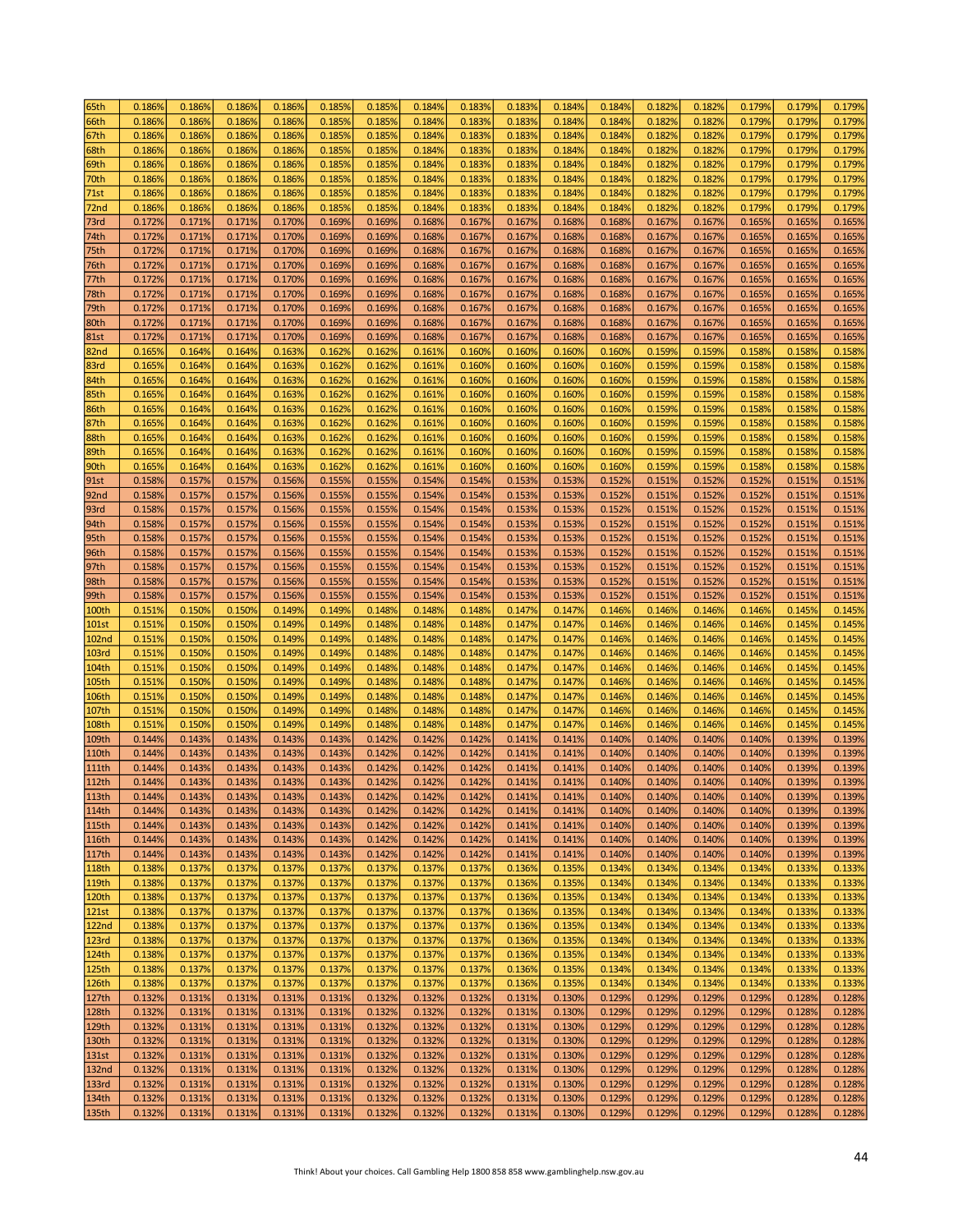| 136th        | 0.127% | 0.126% | 0.126% | 0.126% | 0.126% | 0.127% | 0.127% | 0.127% | 0.126% | 0.125% | 0.124% | 0.124% | 0.124% | 0.124% | 0.123% | 0.123% |
|--------------|--------|--------|--------|--------|--------|--------|--------|--------|--------|--------|--------|--------|--------|--------|--------|--------|
| 137th        | 0.127% | 0.126% | 0.126% | 0.126% | 0.126% | 0.127% | 0.127% | 0.127% | 0.126% | 0.125% | 0.124% | 0.124% | 0.124% | 0.124% | 0.123% | 0.123% |
| 138th        | 0.127% | 0.126% | 0.126% | 0.126% | 0.126% | 0.127% | 0.127% | 0.127% | 0.126% | 0.125% | 0.124% | 0.124% | 0.124% | 0.124% | 0.123% | 0.123% |
| 139th        | 0.127% | 0.126% | 0.126% | 0.126% | 0.126% | 0.127% | 0.127% | 0.127% | 0.126% | 0.125% | 0.124% | 0.124% | 0.124% | 0.124% | 0.123% | 0.123% |
|              |        |        |        |        |        |        |        |        |        |        |        |        |        |        |        |        |
| 140th        | 0.127% | 0.126% | 0.126% | 0.126% | 0.126% | 0.127% | 0.127% | 0.127% | 0.126% | 0.125% | 0.124% | 0.124% | 0.124% | 0.124% | 0.123% | 0.123% |
| 141st        | 0.127% | 0.126% | 0.126% | 0.126% | 0.126% | 0.127% | 0.127% | 0.127% | 0.126% | 0.125% | 0.124% | 0.124% | 0.124% | 0.124% | 0.123% | 0.123% |
| <b>142nd</b> | 0.127% | 0.126% | 0.126% | 0.126% | 0.126% | 0.127% | 0.127% | 0.127% | 0.126% | 0.125% | 0.124% | 0.124% | 0.124% | 0.124% | 0.123% | 0.123% |
| 143rd        | 0.127% | 0.126% | 0.126% | 0.126% | 0.126% | 0.127% | 0.127% | 0.127% | 0.126% | 0.125% | 0.124% | 0.124% | 0.124% | 0.124% | 0.123% | 0.123% |
| 144th        | 0.127% | 0.126% | 0.1269 | 0.126% | 0.126% | 0.127% | 0.127% | 0.127% | 0.126% | 0.125% | 0.124% | 0.124% | 0.124% | 0.124% | 0.123% | 0.123% |
| 145th        | 0.122% | 0.121% | 0.121% | 0.121% | 0.121% | 0.122% | 0.122% | 0.122% | 0.121% | 0.120% | 0.119% | 0.119% | 0.119% | 0.119% | 0.118% | 0.118% |
| 146th        | 0.122% | 0.121% | 0.121% | 0.121% | 0.121% | 0.122% | 0.122% | 0.122% | 0.121% | 0.120% | 0.119% | 0.119% | 0.119% | 0.119% | 0.118% | 0.118% |
| 147th        | 0.122% | 0.121% | 0.121% | 0.121% | 0.121% | 0.122% | 0.122% | 0.122% | 0.121% | 0.120% | 0.119% | 0.119% | 0.119% | 0.119% | 0.118% | 0.118% |
| 148th        | 0.122% | 0.121% | 0.121% | 0.121% | 0.121% | 0.122% | 0.122% | 0.122% | 0.121% | 0.120% | 0.119% | 0.119% | 0.119% | 0.119% | 0.118% | 0.118% |
|              |        |        |        |        |        |        |        |        |        |        |        |        |        |        |        |        |
| 149th        | 0.122% | 0.121% | 0.121% | 0.121% | 0.121% | 0.122% | 0.122% | 0.122% | 0.121% | 0.120% | 0.119% | 0.119% | 0.119% | 0.119% | 0.118% | 0.118% |
| 150th        | 0.122% | 0.121% | 0.121% | 0.121% | 0.121% | 0.122% | 0.122% | 0.122% | 0.121% | 0.120% | 0.119% | 0.119% | 0.119% | 0.119% | 0.118% | 0.118% |
| <b>151st</b> | 0.122% | 0.121% | 0.121% | 0.121% | 0.121% | 0.122% | 0.122% | 0.122% | 0.121% | 0.120% | 0.119% | 0.119% | 0.119% | 0.119% | 0.118% | 0.118% |
| <b>152nd</b> | 0.122% | 0.121% | 0.121% | 0.121% | 0.121% | 0.122% | 0.122% | 0.122% | 0.121% | 0.120% | 0.119% | 0.119% | 0.119% | 0.119% | 0.118% | 0.118% |
| <b>153rd</b> | 0.122% | 0.121% | 0.121% | 0.121% | 0.121% | 0.122% | 0.122% | 0.122% | 0.121% | 0.120% | 0.119% | 0.119% | 0.119% | 0.119% | 0.118% | 0.118% |
| 154th        | 0.117% | 0.117% | 0.116% | 0.117% | 0.117% | 0.117% | 0.117% | 0.117% | 0.116% | 0.115% | 0.114% | 0.114% | 0.114% | 0.114% | 0.113% | 0.113% |
| <b>155th</b> | 0.117% | 0.117% | 0.116% | 0.117% | 0.117% | 0.117% | 0.117% | 0.117% | 0.116% | 0.115% | 0.114% | 0.114% | 0.114% | 0.114% | 0.113% | 0.113% |
| 156th        | 0.117% | 0.117% | 0.116% | 0.117% | 0.117% | 0.117% | 0.117% | 0.117% | 0.116% | 0.115% | 0.114% | 0.114% | 0.114% | 0.114% | 0.113% | 0.113% |
| 157th        | 0.117% | 0.117% | 0.116% | 0.117% | 0.117% | 0.117% | 0.117% | 0.117% | 0.116% | 0.115% | 0.114% | 0.114% | 0.114% | 0.114% | 0.113% | 0.113% |
| <b>158th</b> | 0.117% | 0.117% | 0.116% | 0.117% | 0.117% | 0.117% | 0.117% | 0.117% | 0.116% | 0.115% | 0.114% | 0.114% | 0.114% | 0.114% | 0.113% | 0.113% |
| 159th        | 0.117% | 0.117% | 0.116% | 0.117% | 0.117% | 0.117% | 0.117% | 0.117% | 0.116% | 0.115% | 0.114% | 0.1149 | 0.114% | 0.114% | 0.113% | 0.113% |
| <b>160th</b> | 0.117% | 0.117% | 0.116% | 0.117% | 0.117% | 0.117% | 0.117% | 0.117% | 0.116% | 0.115% | 0.114% | 0.114% | 0.114% | 0.114% | 0.113% | 0.113% |
|              |        |        |        |        |        |        |        |        |        |        |        |        |        |        |        |        |
| <b>161st</b> | 0.117% | 0.117% | 0.116% | 0.117% | 0.117% | 0.117% | 0.117% | 0.117% | 0.116% | 0.115% | 0.114% | 0.114% | 0.114% | 0.114% | 0.113% | 0.113% |
| <b>162nd</b> | 0.117% | 0.117% | 0.116% | 0.117% | 0.117% | 0.117% | 0.117% | 0.117% | 0.116% | 0.115% | 0.114% | 0.114% | 0.114% | 0.114% | 0.113% | 0.113% |
| <b>163rd</b> | 0.114% | 0.114% | 0.113% | 0.113% | 0.113% | 0.112% | 0.112% | 0.112% | 0.111% | 0.110% | 0.109% | 0.109% | 0.109% | 0.109% | 0.108% | 0.108% |
| 164th        | 0.114% | 0.114% | 0.113% | 0.113% | 0.113% | 0.112% | 0.112% | 0.112% | 0.111% | 0.110% | 0.109% | 0.109% | 0.109% | 0.109% | 0.108% | 0.108% |
| 165th        | 0.114% | 0.114% | 0.113% | 0.113% | 0.113% | 0.112% | 0.112% | 0.112% | 0.111% | 0.110% | 0.109% | 0.109% | 0.109% | 0.109% | 0.108% | 0.108% |
| 166th        | 0.114% | 0.114% | 0.113% | 0.113% | 0.113% | 0.112% | 0.112% | 0.112% | 0.111% | 0.110% | 0.109% | 0.109% | 0.109% | 0.109% | 0.108% | 0.108% |
| 167th        | 0.114% | 0.114% | 0.113% | 0.113% | 0.113% | 0.112% | 0.112% | 0.112% | 0.111% | 0.110% | 0.109% | 0.109% | 0.109% | 0.109% | 0.108% | 0.108% |
| 168th        | 0.114% | 0.114% | 0.113% | 0.113% | 0.113% | 0.112% | 0.112% | 0.112% | 0.111% | 0.110% | 0.109% | 0.109% | 0.109% | 0.109% | 0.108% | 0.108% |
| 169th        | 0.114% | 0.114% | 0.113% | 0.113% | 0.113% | 0.112% | 0.112% | 0.112% | 0.111% | 0.110% | 0.109% | 0.109% | 0.109% | 0.109% | 0.108% | 0.108% |
|              | 0.114% | 0.114% | 0.113% | 0.113% | 0.113% | 0.112% | 0.112% | 0.112% | 0.111% | 0.110% | 0.109% | 0.109% | 0.109% | 0.109% | 0.108% | 0.108% |
| 170th        |        |        |        |        |        |        |        |        |        |        |        |        |        |        |        |        |
| 171st        | 0.114% | 0.114% | 0.113% | 0.113% | 0.113% | 0.112% | 0.112% | 0.112% | 0.111% | 0.110% | 0.109% | 0.109% | 0.109% | 0.109% | 0.108% | 0.108% |
| <b>172nd</b> | 0.111% | 0.111% | 0.110% | 0.110% | 0.110% | 0.107% | 0.107% | 0.107% | 0.106% | 0.105% | 0.105% | 0.105% | 0.104% | 0.104% | 0.104% | 0.104% |
| 173rd        | 0.111% | 0.111% | 0.110% | 0.110% | 0.110% | 0.107% | 0.107% | 0.107% | 0.106% | 0.105% | 0.105% | 0.105% | 0.104% | 0.104% | 0.104% | 0.104% |
| 174th        | 0.111% | 0.111% | 0.110% | 0.110% | 0.110% | 0.107% | 0.107% | 0.107% | 0.106% | 0.105% | 0.105% | 0.105% | 0.104% | 0.104% | 0.104% | 0.104% |
| 175th        | 0.111% | 0.111% | 0.110% | 0.110% | 0.110% | 0.107% | 0.107% | 0.107% | 0.106% | 0.105% | 0.105% | 0.105% | 0.104% | 0.104% | 0.104% | 0.104% |
| 176th        | 0.111% | 0.111% | 0.110% | 0.110% | 0.110% | 0.107% | 0.107% | 0.107% | 0.106% | 0.105% | 0.105% | 0.105% | 0.104% | 0.104% | 0.104% | 0.104% |
| 177th        | 0.111% | 0.111% | 0.110% | 0.110% | 0.110% | 0.107% | 0.107% | 0.107% | 0.106% | 0.105% | 0.105% | 0.105% | 0.104% | 0.104% | 0.104% | 0.104% |
| 178th        | 0.111% | 0.111% | 0.110% | 0.110% | 0.110% | 0.107% | 0.107% | 0.107% | 0.106% | 0.105% | 0.105% | 0.105% | 0.104% | 0.104% | 0.104% | 0.104% |
| 179th        | 0.111% | 0.111% | 0.110% | 0.110% | 0.110% | 0.107% | 0.107% | 0.107% | 0.106% | 0.105% | 0.105% | 0.105% | 0.104% | 0.104% | 0.104% | 0.104% |
| <b>180th</b> | 0.111% | 0.111% | 0.110% | 0.110% | 0.110% | 0.107% | 0.107% | 0.107% | 0.106% | 0.105% | 0.105% | 0.105% | 0.104% | 0.104% | 0.104% | 0.104% |
| <b>181st</b> | 0.108% | 0.108% | 0.107% | 0.107% | 0.107% | 0.103% | 0.103% | 0.103% | 0.103% | 0.102% | 0.102% | 0.102% | 0.101% | 0.101% | 0.101% | 0.100% |
| <b>182nd</b> | 0.108% | 0.108% | 0.107% | 0.107% | 0.107% | 0.103% | 0.103% | 0.103% | 0.103% | 0.102% | 0.102% | 0.102% | 0.101% | 0.101% | 0.101% | 0.100% |
| <b>183rd</b> | 0.108% | 0.108% | 0.107% | 0.107% | 0.107% | 0.103% | 0.103% | 0.103% | 0.103% | 0.102% | 0.102% | 0.102% | 0.101% | 0.101% | 0.101% | 0.100% |
| 184th        | 0.108% | 0.108% | 0.107% | 0.107% | 0.107% | 0.103% | 0.103% | 0.103% | 0.103% | 0.102% | 0.102% | 0.102% | 0.101% | 0.101% | 0.101% | 0.100% |
|              |        |        |        |        |        |        |        |        |        |        |        |        |        |        |        |        |
| 185th        | 0.108% | 0.108% | 0.107% | 0.107% | 0.107% | 0.103% | 0.103% | 0.103% | 0.103% | 0.102% | 0.102% | 0.102% | 0.101% | 0.101% | 0.101% | 0.100% |
| 186th        | 0.108% | 0.108% | 0.107% | 0.107% | 0.107% | 0.103% | 0.103% | 0.103% | 0.103% | 0.102% | 0.102% | 0.102% | 0.101% | 0.101% | 0.101% | 0.100% |
| 187th        | 0.108% | 0.108% | 0.107% | 0.107% | 0.107% | 0.103% | 0.103% | 0.103% | 0.103% | 0.102% | 0.102% | 0.102% | 0.101% | 0.101% | 0.101% | 0.100% |
| 188th        | 0.108% | 0.108% | 0.107% | 0.107% | 0.107% | 0.103% | 0.103% | 0.103% | 0.103% | 0.102% | 0.102% | 0.102% | 0.101% | 0.101% | 0.101% | 0.100% |
| 189th        | 0.108% | 0.108% | 0.107% | 0.107% | 0.107% | 0.103% | 0.103% | 0.103% | 0.103% | 0.102% | 0.102% | 0.102% | 0.101% | 0.101% | 0.101% | 0.100% |
| 190th        | 0.105% | 0.105% | 0.104% | 0.104% | 0.104% | 0.103% | 0.103% | 0.103% | 0.103% | 0.102% | 0.102% | 0.102% | 0.101% | 0.101% | 0.101% | 0.100% |
| 191st        | 0.105% | 0.105% | 0.104% | 0.104% | 0.104% | 0.103% | 0.103% | 0.103% | 0.103% | 0.102% | 0.102% | 0.102% | 0.101% | 0.101% | 0.101% | 0.100% |
| <b>192nd</b> | 0.105% | 0.105% | 0.104% | 0.104% | 0.104% | 0.103% | 0.103% | 0.103% | 0.103% | 0.102% | 0.102% | 0.102% | 0.101% | 0.101% | 0.101% | 0.100% |
| <b>193rd</b> | 0.105% | 0.105% | 0.104% | 0.104% | 0.104% | 0.103% | 0.103% | 0.103% | 0.103% | 0.102% | 0.102% | 0.102% | 0.101% | 0.101% | 0.101% | 0.100% |
| 194th        | 0.105% | 0.105% | 0.104% | 0.104% | 0.104% | 0.103% | 0.103% | 0.103% | 0.103% | 0.102% | 0.102% | 0.102% | 0.101% | 0.101% | 0.101% | 0.100% |
| 195th        | 0.105% | 0.105% | 0.104% | 0.104% | 0.104% | 0.103% | 0.103% | 0.103% | 0.103% | 0.102% | 0.102% | 0.102% | 0.101% | 0.101% | 0.101% | 0.100% |
| 196th        | 0.105% | 0.105% | 0.104% | 0.104% | 0.104% | 0.103% | 0.103% | 0.103% | 0.103% | 0.102% | 0.102% | 0.102% | 0.101% | 0.101% | 0.101% | 0.100% |
| 197th        | 0.105% | 0.105% | 0.104% | 0.104% | 0.104% | 0.103% | 0.103% | 0.103% | 0.103% | 0.102% | 0.102% | 0.102% | 0.101% | 0.101% | 0.101% | 0.100% |
|              |        |        |        |        |        |        |        |        |        |        |        |        |        |        |        |        |
| 198th        | 0.105% | 0.105% | 0.104% | 0.104% | 0.104% | 0.103% | 0.103% | 0.103% | 0.103% | 0.102% | 0.102% | 0.102% | 0.101% | 0.101% | 0.101% | 0.100% |
| 199th        | 0.102% | 0.102% | 0.101% | 0.101% | 0.101% | 0.100% | 0.100% | 0.100% | 0.100% | 0.099% | 0.099% | 0.099% | 0.098% | 0.098% | 0.098% | 0.097% |
| 200th        | 0.102% | 0.102% | 0.101% | 0.101% | 0.101% | 0.100% | 0.100% | 0.100% | 0.100% | 0.099% | 0.099% | 0.099% | 0.098% | 0.098% | 0.098% | 0.097% |
| 201st        | 0.102% | 0.102% | 0.101% | 0.101% | 0.101% | 0.100% | 0.100% | 0.100% | 0.100% | 0.099% | 0.099% | 0.099% | 0.098% | 0.098% | 0.098% | 0.097% |
| 202nd        | 0.102% | 0.102% | 0.101% | 0.101% | 0.101% | 0.100% | 0.100% | 0.100% | 0.100% | 0.099% | 0.099% | 0.099% | 0.098% | 0.098% | 0.098% | 0.097% |
| 203rd        | 0.102% | 0.102% | 0.101% | 0.101% | 0.101% | 0.100% | 0.100% | 0.100% | 0.100% | 0.099% | 0.099% | 0.099% | 0.098% | 0.098% | 0.098% | 0.097% |
| 204th        | 0.102% | 0.102% | 0.101% | 0.101% | 0.101% | 0.100% | 0.100% | 0.100% | 0.100% | 0.099% | 0.099% | 0.099% | 0.098% | 0.098% | 0.098% | 0.097% |
| 205th        | 0.102% | 0.102% | 0.101% | 0.101% | 0.101% | 0.100% | 0.100% | 0.100% | 0.100% | 0.099% | 0.099% | 0.099% | 0.098% | 0.098% | 0.098% | 0.097% |
| 206th        | 0.102% | 0.102% | 0.101% | 0.101% | 0.101% | 0.100% | 0.100% | 0.100% | 0.100% | 0.099% | 0.099% | 0.099% | 0.098% | 0.098% | 0.098% | 0.097% |
|              | 0.102% | 0.102% | 0.101% | 0.101% | 0.101% | 0.100% | 0.100% | 0.100% | 0.100% | 0.099% | 0.099% | 0.099% | 0.098% | 0.098% | 0.098% | 0.097% |
| 207th        |        |        |        |        |        |        |        |        |        |        |        |        |        |        |        |        |
| 208th        | 0.102% | 0.102% | 0.101% | 0.101% | 0.101% | 0.100% | 0.100% | 0.100% | 0.100% | 0.099% | 0.099% | 0.099% | 0.098% | 0.098% | 0.098% | 0.097% |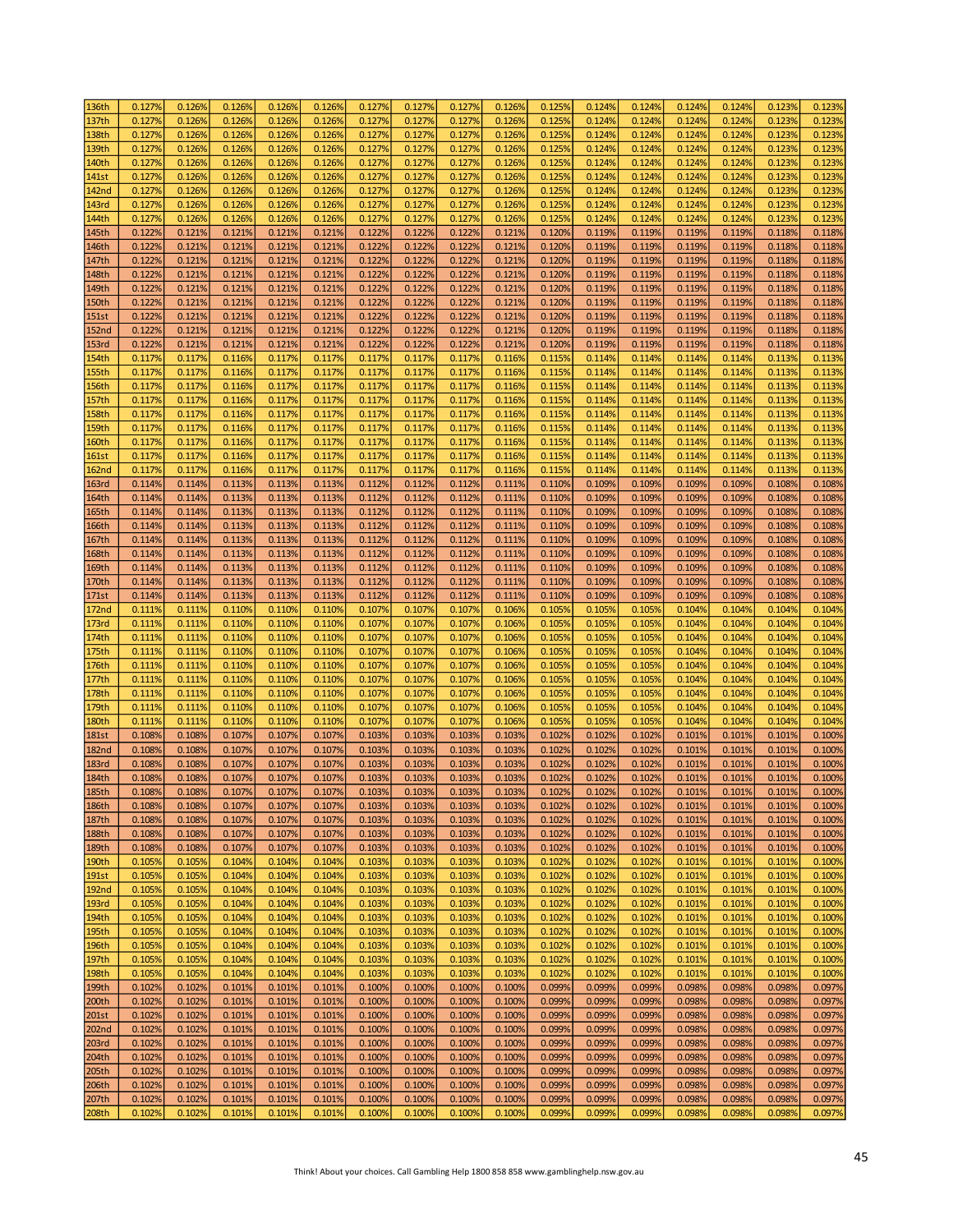| 209th             | 0.102% | 0.102% | 0.101% | 0.101% | 0.101% | 0.100% | 0.100% | 0.100% | 0.100% | 0.099% | 0.099% | 0.099% | 0.098% | 0.098% | 0.098% | 0.097% |
|-------------------|--------|--------|--------|--------|--------|--------|--------|--------|--------|--------|--------|--------|--------|--------|--------|--------|
| 210th             | 0.102% | 0.102% | 0.101% | 0.101% | 0.101% | 0.100% | 0.100% | 0.100% | 0.100% | 0.099% | 0.099% | 0.099% | 0.098% | 0.098% | 0.098% | 0.097% |
| 211th             | 0.102% | 0.102% | 0.101% | 0.101% | 0.101% | 0.100% | 0.100% | 0.100% | 0.100% | 0.099% | 0.099% | 0.099% | 0.098% | 0.098% | 0.098% | 0.097% |
| 212th             | 0.102% | 0.102% | 0.101% | 0.101% | 0.101% | 0.100% | 0.100% | 0.100% | 0.100% | 0.099% | 0.099% | 0.099% | 0.098% | 0.098% | 0.098% | 0.097% |
| 213th             | 0.102% | 0.102% | 0.101% | 0.101% | 0.101% | 0.100% | 0.100% | 0.100% | 0.100% | 0.099% | 0.099% | 0.099% | 0.098% | 0.098% | 0.098% | 0.097% |
| 214th             | 0.102% | 0.102% | 0.101% | 0.101% | 0.101% | 0.100% | 0.100% | 0.100% | 0.100% | 0.099% | 0.099% | 0.099% | 0.098% | 0.098% | 0.098% | 0.097% |
| 215th             | 0.102% | 0.102% | 0.101% | 0.101% | 0.101% | 0.100% | 0.100% | 0.100% | 0.100% | 0.099% | 0.099% | 0.099% | 0.098% | 0.098% | 0.098% | 0.097% |
| 216th             | 0.102% | 0.102% | 0.101% | 0.101% | 0.101% | 0.100% | 0.100% | 0.100% | 0.100% | 0.099% | 0.099% | 0.099% | 0.098% | 0.098% | 0.098% | 0.097% |
| 217th             | 0.099% | 0.099% | 0.098% | 0.098% | 0.098% | 0.097% | 0.097% | 0.097% | 0.097% | 0.097% | 0.097% | 0.097% | 0.096% | 0.096% | 0.096% | 0.095% |
| 218th             | 0.099% | 0.099% | 0.098% | 0.098% | 0.098% | 0.097% | 0.097% | 0.097% | 0.097% | 0.097% | 0.097% | 0.097% | 0.096% | 0.096% | 0.096% | 0.095% |
| 219th             | 0.099% | 0.099% | 0.098% | 0.098% | 0.098% | 0.097% | 0.097% | 0.097% | 0.097% | 0.097% | 0.097% | 0.097% | 0.096% | 0.096% | 0.096% | 0.095% |
| 220th             | 0.099% | 0.099% | 0.098% | 0.098% | 0.098% | 0.097% | 0.097% | 0.097% | 0.097% | 0.097% | 0.097% | 0.097% | 0.096% | 0.096% | 0.096% | 0.095% |
| <b>221st</b>      | 0.099% | 0.099% | 0.098% | 0.098% | 0.098% | 0.097% | 0.097% | 0.097% | 0.097% | 0.097% | 0.097% | 0.097% | 0.096% | 0.096% | 0.096% | 0.095% |
| <b>222nd</b>      | 0.099% | 0.099% | 0.098% | 0.098% | 0.098% | 0.097% | 0.097% | 0.097% | 0.097% | 0.097% | 0.097% | 0.097% | 0.096% | 0.096% | 0.096% | 0.095% |
| 223rd             | 0.099% | 0.099% | 0.098% | 0.098% | 0.098% | 0.097% | 0.097% | 0.097% | 0.097% | 0.097% | 0.097% | 0.097% | 0.096% | 0.096% | 0.096% | 0.095% |
| 224th             | 0.099% | 0.099% | 0.098% | 0.098% | 0.098% | 0.097% | 0.097% | 0.097% | 0.097% | 0.097% | 0.097% | 0.097% | 0.096% | 0.096% | 0.096% | 0.095% |
| <b>225th</b>      | 0.099% | 0.099% | 0.098% | 0.098% | 0.098% | 0.097% | 0.097% | 0.097% | 0.097% | 0.097% | 0.097% | 0.097% | 0.096% | 0.096% | 0.096% | 0.095% |
| 226th             | 0.099% | 0.099% | 0.098% | 0.098% | 0.098% | 0.097% | 0.097% | 0.097% | 0.097% | 0.097% | 0.097% | 0.097% | 0.096% | 0.096% | 0.096% | 0.095% |
| 227th             | 0.099% | 0.099% | 0.098% | 0.098% | 0.098% | 0.097% | 0.097% | 0.097% | 0.097% | 0.097% | 0.097% | 0.097% | 0.096% | 0.096% | 0.096% | 0.095% |
| <b>228th</b>      | 0.099% | 0.099% | 0.098% | 0.098% | 0.098% | 0.097% | 0.097% | 0.097% | 0.097% | 0.097% | 0.097% | 0.097% | 0.096% | 0.096% | 0.096% | 0.095% |
| 229th             | 0.099% | 0.099% | 0.098% | 0.098% | 0.098% | 0.097% | 0.097% | 0.097% | 0.097% | 0.097% | 0.097% | 0.097% | 0.096% | 0.096% | 0.096% | 0.095% |
| 230th             | 0.099% | 0.099% | 0.098% | 0.098% | 0.098% | 0.097% | 0.097% | 0.097% | 0.097% | 0.097% | 0.097% | 0.097% | 0.096% | 0.096% | 0.096% | 0.095% |
| 231st             | 0.099% | 0.099% | 0.098% | 0.098% | 0.098% | 0.097% | 0.097% | 0.097% | 0.097% | 0.097% | 0.097% | 0.097% | 0.096% | 0.096% | 0.096% | 0.095% |
| <b>232nd</b>      | 0.099% | 0.099% | 0.098% | 0.098% | 0.098% | 0.097% | 0.097% | 0.097% | 0.097% | 0.097% | 0.097% | 0.097% | 0.096% | 0.096% | 0.096% | 0.095% |
| 233rd             | 0.099% | 0.099% | 0.098% | 0.098% | 0.098% | 0.097% | 0.097% | 0.097% | 0.097% | 0.097% | 0.097% | 0.097% | 0.096% | 0.096% | 0.096% | 0.095% |
| 234th             | 0.099% | 0.099% | 0.098% | 0.098% | 0.098% | 0.097% | 0.097% | 0.097% | 0.097% | 0.097% | 0.097% | 0.097% | 0.096% | 0.096% | 0.096% | 0.095% |
| 235th             | 0.096% | 0.096% | 0.096% | 0.096% | 0.096% | 0.095% | 0.095% | 0.095% | 0.095% | 0.095% | 0.095% | 0.095% | 0.094% | 0.094% | 0.094% | 0.093% |
| 236th             | 0.096% | 0.096% | 0.096% | 0.096% | 0.096% | 0.095% | 0.095% | 0.095% | 0.095% | 0.095% | 0.095% | 0.095% | 0.094% | 0.094% | 0.094% | 0.093% |
| 237th             | 0.096% | 0.096% | 0.096% | 0.096% | 0.096% | 0.095% | 0.095% | 0.095% | 0.095% | 0.095% | 0.095% | 0.095% | 0.094% | 0.094% | 0.094% | 0.093% |
| 238th             | 0.096% | 0.096% | 0.096% | 0.096% | 0.096% | 0.095% | 0.095% | 0.095% | 0.095% | 0.095% | 0.095% | 0.095% | 0.094% | 0.094% | 0.094% | 0.093% |
| 239th             | 0.096% | 0.096% | 0.096% | 0.096% | 0.096% | 0.095% | 0.095% | 0.095% | 0.095% | 0.095% | 0.095% | 0.095% | 0.094% | 0.094% | 0.094% | 0.093% |
| 240th             | 0.096% | 0.096% | 0.096% | 0.096% | 0.096% | 0.095% | 0.095% | 0.095% | 0.095% | 0.095% | 0.095% | 0.095% | 0.094% | 0.094% | 0.094% | 0.093% |
| 241st             | 0.096% | 0.096% | 0.096% | 0.096% | 0.096% | 0.095% | 0.095% | 0.095% | 0.095% | 0.095% | 0.095% | 0.095% | 0.094% | 0.094% | 0.094% | 0.093% |
| <b>242nd</b>      |        | 0.096% | 0.096% | 0.096% | 0.096% | 0.095% | 0.095% | 0.095% | 0.095% | 0.095% | 0.095% | 0.095% | 0.094% | 0.094% | 0.094% | 0.093% |
| <b>243rd</b>      |        |        | 0.096% | 0.096% | 0.096% | 0.095% | 0.095% | 0.095% | 0.095% | 0.095% | 0.095% | 0.095% | 0.094% | 0.094% | 0.094% | 0.093% |
| 244th             |        |        |        | 0.096% | 0.096% | 0.095% | 0.095% | 0.095% | 0.095% | 0.095% | 0.095% | 0.095% | 0.094% | 0.094% | 0.094% | 0.093% |
| 245th             |        |        |        |        | 0.096% | 0.095% | 0.095% | 0.095% | 0.095% | 0.095% | 0.095% | 0.095% | 0.094% | 0.094% | 0.094% | 0.093% |
| 246th             |        |        |        |        |        | 0.095% | 0.095% | 0.095% | 0.095% | 0.095% | 0.095% | 0.095% | 0.094% | 0.094% | 0.094% | 0.093% |
| 247th             |        |        |        |        |        |        | 0.095% | 0.095% | 0.095% | 0.095% | 0.095% | 0.0959 | 0.094% | 0.094% | 0.094% | 0.093% |
| 248th             |        |        |        |        |        |        |        | 0.095% | 0.095% | 0.095% | 0.095% | 0.095% | 0.094% | 0.094% | 0.094% | 0.093% |
| 249th             |        |        |        |        |        |        |        |        | 0.095% | 0.095% | 0.095% | 0.095% | 0.094% | 0.094% | 0.094% | 0.093% |
| 250th             |        |        |        |        |        |        |        |        |        | 0.095% | 0.095% | 0.095% | 0.094% | 0.094% | 0.094% | 0.093% |
| 251st             |        |        |        |        |        |        |        |        |        |        | 0.095% | 0.095% | 0.094% | 0.094% | 0.094% | 0.093% |
| 252 <sub>nd</sub> |        |        |        |        |        |        |        |        |        |        |        | 0.095% | 0.094% | 0.094% | 0.094% | 0.093% |
| 253rd             |        |        |        |        |        |        |        |        |        |        |        |        | 0.092% | 0.092% | 0.092% | 0.091% |
| 254th             |        |        |        |        |        |        |        |        |        |        |        |        |        | 0.092% | 0.092% | 0.091% |
| 255th             |        |        |        |        |        |        |        |        |        |        |        |        |        |        | 0.092% | 0.091% |
| 256th             |        |        |        |        |        |        |        |        |        |        |        |        |        |        |        | 0.091% |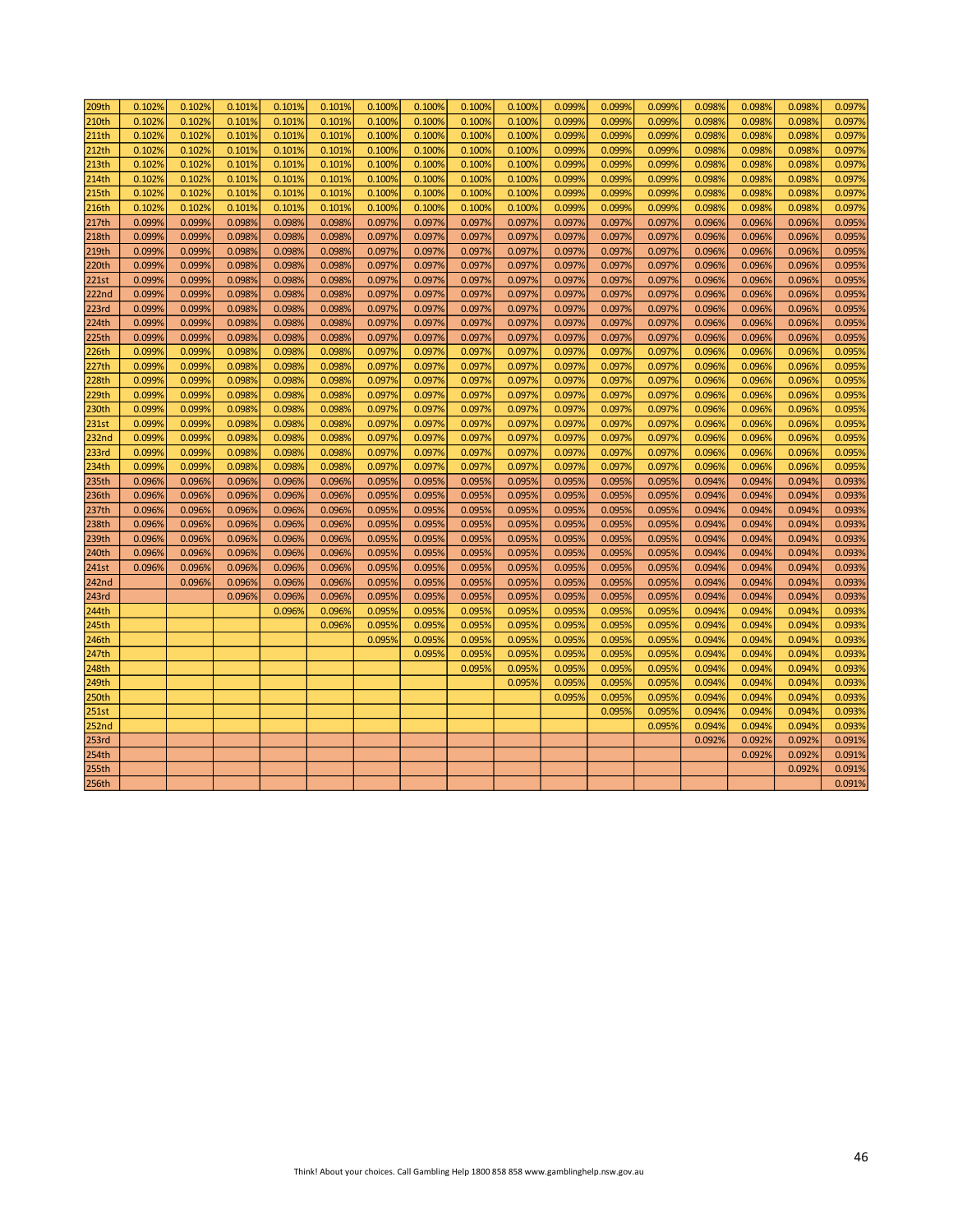| 16.2449<br>11.4129<br>7.5189<br>5.5709<br>4.1649<br>3.344%<br>2.6119<br>2.0609<br>1.6249<br>1.1929<br>1.1929<br>1.192<br>0.9239<br>0.9239<br>0.9239<br>0.7319<br>0.7319<br>0.7319<br>0.5789<br>0.578<br>0.578<br>0.4809<br>0.480%<br>0.480%<br>0.3939<br>0.3939<br>0.3939<br>0.3279<br>0.3279<br>0.3279<br>0.3279<br>0.3279<br>0.3279<br>0.3279<br>0.3279<br>0.3279<br>0.2689<br>0.268 | 16.2359<br>11.4119<br>7.5179<br>5.5699<br>4.1639<br>3.3439<br>2.6109<br>2.0609<br>1.6249<br>1.1929<br>1.1929<br>1.1929<br>0.9229<br>0.9229<br>0.9229<br>0.7319<br>0.7319<br>0.7319<br>0.5789<br>0.5789<br>0.5789<br>0.4809<br>0.4809<br>0.4809<br>0.3939<br>0.3939<br>0.3939<br>0.3279<br>0.3279<br>0.3279<br>0.3279<br>0.3279<br>0.3279<br>0.3279<br>0.3279<br>0.3279 | 16.2339<br>11.410%<br>7.5169<br>5.568%<br>4.162%<br>3.342%<br>2.609%<br>2.0599<br>1.623%<br>1.1929<br>1.1929<br>1.1929<br>0.922%<br>0.922%<br>0.922%<br>0.7329<br>0.732%<br>0.7329<br>0.5789<br>0.5789<br>0.5789<br>0.480%<br>0.480%<br>0.480%<br>0.3939<br>0.393%<br>0.3939<br>0.3279<br>0.3279<br>0.3279<br>0.327%<br>0.327%<br>0.3279<br>0.3279 | 16.2309<br>11.410%<br>7.515%<br>5.567%<br>4.161%<br>3.341%<br>2.608%<br>2.059%<br>1.623%<br>1.192%<br>1.192%<br>1.1929<br>0.922%<br>0.922%<br>0.922%<br>0.732%<br>0.732%<br>0.732%<br>0.578%<br>0.578%<br>0.5789<br>0.480%<br>0.480%<br>0.480%<br>0.3939<br>0.393%<br>0.393%<br>0.327%<br>0.3279<br>0.327%<br>0.327%<br>0.327%<br>0.327% | 16.2229<br>11.4089<br>7.5149<br>5.5669<br>4.1609<br>3.340%<br>2.607%<br>2.0589<br>1.6229<br>1.1919<br>1.1919<br>1.1919<br>0.9219<br>0.9219<br>0.9219<br>0.7319<br>0.7319<br>0.7319<br>0.5789<br>0.5789<br>0.5789<br>0.4789<br>0.4789<br>0.4789<br>0.3929<br>0.3929<br>0.3929<br>0.3269<br>0.3269<br>0.3269<br>0.3269 | 16.2209<br>11.4079<br>7.5139<br>5.5659<br>4.159%<br>3.339%<br>2.606%<br>2.0589<br>1.6229<br>1.1919<br>1.1919<br>1.1919<br>0.9219<br>0.9219<br>0.921%<br>0.7319<br>0.7319<br>0.7319<br>0.5789<br>0.5789<br>0.5789<br>0.4789<br>0.4789<br>0.4789<br>0.3929<br>0.3929<br>0.3929<br>0.3269<br>0.3269<br>0.3269<br>0.3269 | 16.2149<br>11.4069<br>7.512%<br>5.5649<br>4.1589<br>3.3389<br>2.6059<br>2.0579<br>1.6219<br>1.1909<br>1.1909<br>1.1909<br>0.921%<br>0.921%<br>0.921%<br>0.7319<br>0.731%<br>0.7319<br>0.580%<br>0.580%<br>0.580%<br>0.4779<br>0.4779<br>0.4779<br>0.391%<br>0.391%<br>0.3919<br>0.3269<br>0.3269<br>0.3269<br>0.3269 | 16.2109<br>11.4059<br>7.511%<br>5.563%<br>4.157%<br>3.337%<br>2.604%<br>2.057%<br>1.621%<br>1.190%<br>1.190%<br>1.1909<br>0.921%<br>0.921%<br>0.921%<br>0.731%<br>0.731%<br>0.731%<br>0.580%<br>0.580%<br>0.580%<br>0.477%<br>0.477%<br>0.477%<br>0.391%<br>0.391%<br>0.391%<br>0.3269<br>0.3269 | 16.2099<br>11.4049<br>7.5109<br>5.5629<br>4.156%<br>3.336%<br>2.603%<br>2.0579<br>1.6219<br>1.1899<br>1.1899<br>1.189<br>0.9209<br>0.9209<br>0.9209<br>0.7309<br>0.7309<br>0.7309<br>0.5799<br>0.5799<br>0.5799<br>0.4769<br>0.4769<br>0.4769<br>0.3909<br>0.3909<br>0.3909<br>0.3249<br>0.3249 | 16.2089<br>11.4039<br>7.5099<br>5.5619<br>4.155%<br>3.335%<br>2.602%<br>2.0579<br>1.6219<br>1.1899<br>1.1899<br>1.1899<br>0.9209<br>0.9209<br>0.920%<br>0.7309<br>0.7309<br>0.7309<br>0.5799<br>0.5799<br>0.5799<br>0.4769<br>0.4769<br>0.4769<br>0.3909<br>0.3909<br>0.3909<br>0.3249<br>0.3249 | 16.2059<br>11.4029<br>7.5089<br>5.560%<br>4.154%<br>3.334%<br>2.6019<br>2.0569<br>1.620%<br>1.1899<br>1.1899<br>1.1899<br>0.9199<br>0.9199<br>0.9199<br>0.7309<br>0.730%<br>0.7309<br>0.5799<br>0.5799<br>0.5799<br>0.4769<br>0.4769<br>0.4769<br>0.390%<br>0.390%<br>0.3909<br>0.3249<br>0.3249 | 16.202%<br>11.401%<br>7.507%<br>5.559%<br>4.153%<br>3.333%<br>2.600%<br>2.056%<br>1.620%<br>1.189%<br>1.1899<br>1.1899<br>0.920%<br>0.920%<br>0.920%<br>0.730%<br>0.730%<br>0.7309<br>0.579%<br>0.579%<br>0.579%<br>0.476%<br>0.476%<br>0.4769<br>0.391%<br>0.391%<br>0.391%<br>0.324%<br>0.324% | 16.2019<br>11.4009<br>7.5069<br>5.5589<br>4.152%<br>3.332%<br>2.5999<br>2.0569<br>1.620%<br>1.1889<br>1.1889<br>1.188<br>0.9209<br>0.9209<br>0.9209<br>0.7299<br>0.7299<br>0.7299<br>0.5789<br>0.5789<br>0.5789<br>0.4759<br>0.4759<br>0.4759<br>0.3909<br>0.390%<br>0.3909<br>0.3239 | 16.1979<br>11.3999<br>7.5059<br>5.557%<br>4.151%<br>3.331%<br>2.5989<br>2.0569<br>1.620%<br>1.1889<br>1.1889<br>1.1889<br>0.9189<br>0.9189<br>0.9189<br>0.7289<br>0.7289<br>0.7289<br>0.5779<br>0.5779<br>0.5779<br>0.4759<br>0.4759<br>0.4759<br>0.3909<br>0.3909<br>0.3909<br>0.3239 | 16.195%<br>11.3989<br>7.504%<br>5.556%<br>4.150%<br>3.330%<br>2.597%<br>2.056%<br>1.620%<br>1.188%<br>1.188%<br>1.1889<br>0.918%<br>0.918%<br>0.918%<br>0.7289<br>0.728%<br>0.7289<br>0.577%<br>0.577%<br>0.577%<br>0.4759<br>0.475%<br>0.475%<br>0.390%<br>0.390%<br>0.390%<br>0.3239 |
|----------------------------------------------------------------------------------------------------------------------------------------------------------------------------------------------------------------------------------------------------------------------------------------------------------------------------------------------------------------------------------------|------------------------------------------------------------------------------------------------------------------------------------------------------------------------------------------------------------------------------------------------------------------------------------------------------------------------------------------------------------------------|----------------------------------------------------------------------------------------------------------------------------------------------------------------------------------------------------------------------------------------------------------------------------------------------------------------------------------------------------|------------------------------------------------------------------------------------------------------------------------------------------------------------------------------------------------------------------------------------------------------------------------------------------------------------------------------------------|----------------------------------------------------------------------------------------------------------------------------------------------------------------------------------------------------------------------------------------------------------------------------------------------------------------------|----------------------------------------------------------------------------------------------------------------------------------------------------------------------------------------------------------------------------------------------------------------------------------------------------------------------|----------------------------------------------------------------------------------------------------------------------------------------------------------------------------------------------------------------------------------------------------------------------------------------------------------------------|--------------------------------------------------------------------------------------------------------------------------------------------------------------------------------------------------------------------------------------------------------------------------------------------------|-------------------------------------------------------------------------------------------------------------------------------------------------------------------------------------------------------------------------------------------------------------------------------------------------|--------------------------------------------------------------------------------------------------------------------------------------------------------------------------------------------------------------------------------------------------------------------------------------------------|--------------------------------------------------------------------------------------------------------------------------------------------------------------------------------------------------------------------------------------------------------------------------------------------------|--------------------------------------------------------------------------------------------------------------------------------------------------------------------------------------------------------------------------------------------------------------------------------------------------|---------------------------------------------------------------------------------------------------------------------------------------------------------------------------------------------------------------------------------------------------------------------------------------|----------------------------------------------------------------------------------------------------------------------------------------------------------------------------------------------------------------------------------------------------------------------------------------|----------------------------------------------------------------------------------------------------------------------------------------------------------------------------------------------------------------------------------------------------------------------------------------|
|                                                                                                                                                                                                                                                                                                                                                                                        |                                                                                                                                                                                                                                                                                                                                                                        |                                                                                                                                                                                                                                                                                                                                                    |                                                                                                                                                                                                                                                                                                                                          |                                                                                                                                                                                                                                                                                                                      |                                                                                                                                                                                                                                                                                                                      |                                                                                                                                                                                                                                                                                                                      |                                                                                                                                                                                                                                                                                                  |                                                                                                                                                                                                                                                                                                 |                                                                                                                                                                                                                                                                                                  |                                                                                                                                                                                                                                                                                                  |                                                                                                                                                                                                                                                                                                  |                                                                                                                                                                                                                                                                                       |                                                                                                                                                                                                                                                                                        |                                                                                                                                                                                                                                                                                        |
|                                                                                                                                                                                                                                                                                                                                                                                        |                                                                                                                                                                                                                                                                                                                                                                        |                                                                                                                                                                                                                                                                                                                                                    |                                                                                                                                                                                                                                                                                                                                          |                                                                                                                                                                                                                                                                                                                      |                                                                                                                                                                                                                                                                                                                      |                                                                                                                                                                                                                                                                                                                      |                                                                                                                                                                                                                                                                                                  |                                                                                                                                                                                                                                                                                                 |                                                                                                                                                                                                                                                                                                  |                                                                                                                                                                                                                                                                                                  |                                                                                                                                                                                                                                                                                                  |                                                                                                                                                                                                                                                                                       |                                                                                                                                                                                                                                                                                        |                                                                                                                                                                                                                                                                                        |
|                                                                                                                                                                                                                                                                                                                                                                                        |                                                                                                                                                                                                                                                                                                                                                                        |                                                                                                                                                                                                                                                                                                                                                    |                                                                                                                                                                                                                                                                                                                                          |                                                                                                                                                                                                                                                                                                                      |                                                                                                                                                                                                                                                                                                                      |                                                                                                                                                                                                                                                                                                                      |                                                                                                                                                                                                                                                                                                  |                                                                                                                                                                                                                                                                                                 |                                                                                                                                                                                                                                                                                                  |                                                                                                                                                                                                                                                                                                  |                                                                                                                                                                                                                                                                                                  |                                                                                                                                                                                                                                                                                       |                                                                                                                                                                                                                                                                                        |                                                                                                                                                                                                                                                                                        |
|                                                                                                                                                                                                                                                                                                                                                                                        |                                                                                                                                                                                                                                                                                                                                                                        |                                                                                                                                                                                                                                                                                                                                                    |                                                                                                                                                                                                                                                                                                                                          |                                                                                                                                                                                                                                                                                                                      |                                                                                                                                                                                                                                                                                                                      |                                                                                                                                                                                                                                                                                                                      |                                                                                                                                                                                                                                                                                                  |                                                                                                                                                                                                                                                                                                 |                                                                                                                                                                                                                                                                                                  |                                                                                                                                                                                                                                                                                                  |                                                                                                                                                                                                                                                                                                  |                                                                                                                                                                                                                                                                                       |                                                                                                                                                                                                                                                                                        |                                                                                                                                                                                                                                                                                        |
|                                                                                                                                                                                                                                                                                                                                                                                        |                                                                                                                                                                                                                                                                                                                                                                        |                                                                                                                                                                                                                                                                                                                                                    |                                                                                                                                                                                                                                                                                                                                          |                                                                                                                                                                                                                                                                                                                      |                                                                                                                                                                                                                                                                                                                      |                                                                                                                                                                                                                                                                                                                      |                                                                                                                                                                                                                                                                                                  |                                                                                                                                                                                                                                                                                                 |                                                                                                                                                                                                                                                                                                  |                                                                                                                                                                                                                                                                                                  |                                                                                                                                                                                                                                                                                                  |                                                                                                                                                                                                                                                                                       |                                                                                                                                                                                                                                                                                        |                                                                                                                                                                                                                                                                                        |
|                                                                                                                                                                                                                                                                                                                                                                                        |                                                                                                                                                                                                                                                                                                                                                                        |                                                                                                                                                                                                                                                                                                                                                    |                                                                                                                                                                                                                                                                                                                                          |                                                                                                                                                                                                                                                                                                                      |                                                                                                                                                                                                                                                                                                                      |                                                                                                                                                                                                                                                                                                                      |                                                                                                                                                                                                                                                                                                  |                                                                                                                                                                                                                                                                                                 |                                                                                                                                                                                                                                                                                                  |                                                                                                                                                                                                                                                                                                  |                                                                                                                                                                                                                                                                                                  |                                                                                                                                                                                                                                                                                       |                                                                                                                                                                                                                                                                                        |                                                                                                                                                                                                                                                                                        |
|                                                                                                                                                                                                                                                                                                                                                                                        |                                                                                                                                                                                                                                                                                                                                                                        |                                                                                                                                                                                                                                                                                                                                                    |                                                                                                                                                                                                                                                                                                                                          |                                                                                                                                                                                                                                                                                                                      |                                                                                                                                                                                                                                                                                                                      |                                                                                                                                                                                                                                                                                                                      |                                                                                                                                                                                                                                                                                                  |                                                                                                                                                                                                                                                                                                 |                                                                                                                                                                                                                                                                                                  |                                                                                                                                                                                                                                                                                                  |                                                                                                                                                                                                                                                                                                  |                                                                                                                                                                                                                                                                                       |                                                                                                                                                                                                                                                                                        |                                                                                                                                                                                                                                                                                        |
|                                                                                                                                                                                                                                                                                                                                                                                        |                                                                                                                                                                                                                                                                                                                                                                        |                                                                                                                                                                                                                                                                                                                                                    |                                                                                                                                                                                                                                                                                                                                          |                                                                                                                                                                                                                                                                                                                      |                                                                                                                                                                                                                                                                                                                      |                                                                                                                                                                                                                                                                                                                      |                                                                                                                                                                                                                                                                                                  |                                                                                                                                                                                                                                                                                                 |                                                                                                                                                                                                                                                                                                  |                                                                                                                                                                                                                                                                                                  |                                                                                                                                                                                                                                                                                                  |                                                                                                                                                                                                                                                                                       |                                                                                                                                                                                                                                                                                        |                                                                                                                                                                                                                                                                                        |
|                                                                                                                                                                                                                                                                                                                                                                                        |                                                                                                                                                                                                                                                                                                                                                                        |                                                                                                                                                                                                                                                                                                                                                    |                                                                                                                                                                                                                                                                                                                                          |                                                                                                                                                                                                                                                                                                                      |                                                                                                                                                                                                                                                                                                                      |                                                                                                                                                                                                                                                                                                                      |                                                                                                                                                                                                                                                                                                  |                                                                                                                                                                                                                                                                                                 |                                                                                                                                                                                                                                                                                                  |                                                                                                                                                                                                                                                                                                  |                                                                                                                                                                                                                                                                                                  |                                                                                                                                                                                                                                                                                       |                                                                                                                                                                                                                                                                                        |                                                                                                                                                                                                                                                                                        |
|                                                                                                                                                                                                                                                                                                                                                                                        |                                                                                                                                                                                                                                                                                                                                                                        |                                                                                                                                                                                                                                                                                                                                                    |                                                                                                                                                                                                                                                                                                                                          |                                                                                                                                                                                                                                                                                                                      |                                                                                                                                                                                                                                                                                                                      |                                                                                                                                                                                                                                                                                                                      |                                                                                                                                                                                                                                                                                                  |                                                                                                                                                                                                                                                                                                 |                                                                                                                                                                                                                                                                                                  |                                                                                                                                                                                                                                                                                                  |                                                                                                                                                                                                                                                                                                  |                                                                                                                                                                                                                                                                                       |                                                                                                                                                                                                                                                                                        |                                                                                                                                                                                                                                                                                        |
|                                                                                                                                                                                                                                                                                                                                                                                        |                                                                                                                                                                                                                                                                                                                                                                        |                                                                                                                                                                                                                                                                                                                                                    |                                                                                                                                                                                                                                                                                                                                          |                                                                                                                                                                                                                                                                                                                      |                                                                                                                                                                                                                                                                                                                      |                                                                                                                                                                                                                                                                                                                      |                                                                                                                                                                                                                                                                                                  |                                                                                                                                                                                                                                                                                                 |                                                                                                                                                                                                                                                                                                  |                                                                                                                                                                                                                                                                                                  |                                                                                                                                                                                                                                                                                                  |                                                                                                                                                                                                                                                                                       |                                                                                                                                                                                                                                                                                        |                                                                                                                                                                                                                                                                                        |
|                                                                                                                                                                                                                                                                                                                                                                                        |                                                                                                                                                                                                                                                                                                                                                                        |                                                                                                                                                                                                                                                                                                                                                    |                                                                                                                                                                                                                                                                                                                                          |                                                                                                                                                                                                                                                                                                                      |                                                                                                                                                                                                                                                                                                                      |                                                                                                                                                                                                                                                                                                                      |                                                                                                                                                                                                                                                                                                  |                                                                                                                                                                                                                                                                                                 |                                                                                                                                                                                                                                                                                                  |                                                                                                                                                                                                                                                                                                  |                                                                                                                                                                                                                                                                                                  |                                                                                                                                                                                                                                                                                       |                                                                                                                                                                                                                                                                                        |                                                                                                                                                                                                                                                                                        |
|                                                                                                                                                                                                                                                                                                                                                                                        |                                                                                                                                                                                                                                                                                                                                                                        |                                                                                                                                                                                                                                                                                                                                                    |                                                                                                                                                                                                                                                                                                                                          |                                                                                                                                                                                                                                                                                                                      |                                                                                                                                                                                                                                                                                                                      |                                                                                                                                                                                                                                                                                                                      |                                                                                                                                                                                                                                                                                                  |                                                                                                                                                                                                                                                                                                 |                                                                                                                                                                                                                                                                                                  |                                                                                                                                                                                                                                                                                                  |                                                                                                                                                                                                                                                                                                  |                                                                                                                                                                                                                                                                                       |                                                                                                                                                                                                                                                                                        |                                                                                                                                                                                                                                                                                        |
|                                                                                                                                                                                                                                                                                                                                                                                        |                                                                                                                                                                                                                                                                                                                                                                        |                                                                                                                                                                                                                                                                                                                                                    |                                                                                                                                                                                                                                                                                                                                          |                                                                                                                                                                                                                                                                                                                      |                                                                                                                                                                                                                                                                                                                      |                                                                                                                                                                                                                                                                                                                      |                                                                                                                                                                                                                                                                                                  |                                                                                                                                                                                                                                                                                                 |                                                                                                                                                                                                                                                                                                  |                                                                                                                                                                                                                                                                                                  |                                                                                                                                                                                                                                                                                                  |                                                                                                                                                                                                                                                                                       |                                                                                                                                                                                                                                                                                        |                                                                                                                                                                                                                                                                                        |
|                                                                                                                                                                                                                                                                                                                                                                                        |                                                                                                                                                                                                                                                                                                                                                                        |                                                                                                                                                                                                                                                                                                                                                    |                                                                                                                                                                                                                                                                                                                                          |                                                                                                                                                                                                                                                                                                                      |                                                                                                                                                                                                                                                                                                                      |                                                                                                                                                                                                                                                                                                                      |                                                                                                                                                                                                                                                                                                  |                                                                                                                                                                                                                                                                                                 |                                                                                                                                                                                                                                                                                                  |                                                                                                                                                                                                                                                                                                  |                                                                                                                                                                                                                                                                                                  |                                                                                                                                                                                                                                                                                       |                                                                                                                                                                                                                                                                                        |                                                                                                                                                                                                                                                                                        |
|                                                                                                                                                                                                                                                                                                                                                                                        |                                                                                                                                                                                                                                                                                                                                                                        |                                                                                                                                                                                                                                                                                                                                                    |                                                                                                                                                                                                                                                                                                                                          |                                                                                                                                                                                                                                                                                                                      |                                                                                                                                                                                                                                                                                                                      |                                                                                                                                                                                                                                                                                                                      |                                                                                                                                                                                                                                                                                                  |                                                                                                                                                                                                                                                                                                 |                                                                                                                                                                                                                                                                                                  |                                                                                                                                                                                                                                                                                                  |                                                                                                                                                                                                                                                                                                  |                                                                                                                                                                                                                                                                                       |                                                                                                                                                                                                                                                                                        |                                                                                                                                                                                                                                                                                        |
|                                                                                                                                                                                                                                                                                                                                                                                        |                                                                                                                                                                                                                                                                                                                                                                        |                                                                                                                                                                                                                                                                                                                                                    |                                                                                                                                                                                                                                                                                                                                          |                                                                                                                                                                                                                                                                                                                      |                                                                                                                                                                                                                                                                                                                      |                                                                                                                                                                                                                                                                                                                      |                                                                                                                                                                                                                                                                                                  |                                                                                                                                                                                                                                                                                                 |                                                                                                                                                                                                                                                                                                  |                                                                                                                                                                                                                                                                                                  |                                                                                                                                                                                                                                                                                                  |                                                                                                                                                                                                                                                                                       |                                                                                                                                                                                                                                                                                        |                                                                                                                                                                                                                                                                                        |
|                                                                                                                                                                                                                                                                                                                                                                                        |                                                                                                                                                                                                                                                                                                                                                                        |                                                                                                                                                                                                                                                                                                                                                    |                                                                                                                                                                                                                                                                                                                                          |                                                                                                                                                                                                                                                                                                                      |                                                                                                                                                                                                                                                                                                                      |                                                                                                                                                                                                                                                                                                                      |                                                                                                                                                                                                                                                                                                  |                                                                                                                                                                                                                                                                                                 |                                                                                                                                                                                                                                                                                                  |                                                                                                                                                                                                                                                                                                  |                                                                                                                                                                                                                                                                                                  |                                                                                                                                                                                                                                                                                       |                                                                                                                                                                                                                                                                                        |                                                                                                                                                                                                                                                                                        |
|                                                                                                                                                                                                                                                                                                                                                                                        |                                                                                                                                                                                                                                                                                                                                                                        |                                                                                                                                                                                                                                                                                                                                                    |                                                                                                                                                                                                                                                                                                                                          |                                                                                                                                                                                                                                                                                                                      |                                                                                                                                                                                                                                                                                                                      |                                                                                                                                                                                                                                                                                                                      |                                                                                                                                                                                                                                                                                                  |                                                                                                                                                                                                                                                                                                 |                                                                                                                                                                                                                                                                                                  |                                                                                                                                                                                                                                                                                                  |                                                                                                                                                                                                                                                                                                  |                                                                                                                                                                                                                                                                                       |                                                                                                                                                                                                                                                                                        |                                                                                                                                                                                                                                                                                        |
|                                                                                                                                                                                                                                                                                                                                                                                        |                                                                                                                                                                                                                                                                                                                                                                        |                                                                                                                                                                                                                                                                                                                                                    |                                                                                                                                                                                                                                                                                                                                          |                                                                                                                                                                                                                                                                                                                      |                                                                                                                                                                                                                                                                                                                      |                                                                                                                                                                                                                                                                                                                      |                                                                                                                                                                                                                                                                                                  |                                                                                                                                                                                                                                                                                                 |                                                                                                                                                                                                                                                                                                  |                                                                                                                                                                                                                                                                                                  |                                                                                                                                                                                                                                                                                                  |                                                                                                                                                                                                                                                                                       |                                                                                                                                                                                                                                                                                        |                                                                                                                                                                                                                                                                                        |
|                                                                                                                                                                                                                                                                                                                                                                                        |                                                                                                                                                                                                                                                                                                                                                                        |                                                                                                                                                                                                                                                                                                                                                    |                                                                                                                                                                                                                                                                                                                                          |                                                                                                                                                                                                                                                                                                                      |                                                                                                                                                                                                                                                                                                                      |                                                                                                                                                                                                                                                                                                                      |                                                                                                                                                                                                                                                                                                  |                                                                                                                                                                                                                                                                                                 |                                                                                                                                                                                                                                                                                                  |                                                                                                                                                                                                                                                                                                  |                                                                                                                                                                                                                                                                                                  |                                                                                                                                                                                                                                                                                       |                                                                                                                                                                                                                                                                                        |                                                                                                                                                                                                                                                                                        |
|                                                                                                                                                                                                                                                                                                                                                                                        |                                                                                                                                                                                                                                                                                                                                                                        |                                                                                                                                                                                                                                                                                                                                                    |                                                                                                                                                                                                                                                                                                                                          |                                                                                                                                                                                                                                                                                                                      |                                                                                                                                                                                                                                                                                                                      |                                                                                                                                                                                                                                                                                                                      |                                                                                                                                                                                                                                                                                                  |                                                                                                                                                                                                                                                                                                 |                                                                                                                                                                                                                                                                                                  |                                                                                                                                                                                                                                                                                                  |                                                                                                                                                                                                                                                                                                  |                                                                                                                                                                                                                                                                                       |                                                                                                                                                                                                                                                                                        |                                                                                                                                                                                                                                                                                        |
|                                                                                                                                                                                                                                                                                                                                                                                        |                                                                                                                                                                                                                                                                                                                                                                        |                                                                                                                                                                                                                                                                                                                                                    |                                                                                                                                                                                                                                                                                                                                          |                                                                                                                                                                                                                                                                                                                      |                                                                                                                                                                                                                                                                                                                      |                                                                                                                                                                                                                                                                                                                      |                                                                                                                                                                                                                                                                                                  |                                                                                                                                                                                                                                                                                                 |                                                                                                                                                                                                                                                                                                  |                                                                                                                                                                                                                                                                                                  |                                                                                                                                                                                                                                                                                                  |                                                                                                                                                                                                                                                                                       |                                                                                                                                                                                                                                                                                        |                                                                                                                                                                                                                                                                                        |
|                                                                                                                                                                                                                                                                                                                                                                                        |                                                                                                                                                                                                                                                                                                                                                                        |                                                                                                                                                                                                                                                                                                                                                    |                                                                                                                                                                                                                                                                                                                                          |                                                                                                                                                                                                                                                                                                                      |                                                                                                                                                                                                                                                                                                                      |                                                                                                                                                                                                                                                                                                                      |                                                                                                                                                                                                                                                                                                  |                                                                                                                                                                                                                                                                                                 |                                                                                                                                                                                                                                                                                                  |                                                                                                                                                                                                                                                                                                  |                                                                                                                                                                                                                                                                                                  | 0.3239                                                                                                                                                                                                                                                                                | 0.3239                                                                                                                                                                                                                                                                                 | 0.3239                                                                                                                                                                                                                                                                                 |
|                                                                                                                                                                                                                                                                                                                                                                                        |                                                                                                                                                                                                                                                                                                                                                                        |                                                                                                                                                                                                                                                                                                                                                    |                                                                                                                                                                                                                                                                                                                                          |                                                                                                                                                                                                                                                                                                                      |                                                                                                                                                                                                                                                                                                                      |                                                                                                                                                                                                                                                                                                                      | 0.3269                                                                                                                                                                                                                                                                                           | 0.3249                                                                                                                                                                                                                                                                                          | 0.3249                                                                                                                                                                                                                                                                                           | 0.3249                                                                                                                                                                                                                                                                                           | 0.3249                                                                                                                                                                                                                                                                                           | 0.3239                                                                                                                                                                                                                                                                                | 0.3239                                                                                                                                                                                                                                                                                 | 0.323%                                                                                                                                                                                                                                                                                 |
|                                                                                                                                                                                                                                                                                                                                                                                        |                                                                                                                                                                                                                                                                                                                                                                        |                                                                                                                                                                                                                                                                                                                                                    |                                                                                                                                                                                                                                                                                                                                          |                                                                                                                                                                                                                                                                                                                      |                                                                                                                                                                                                                                                                                                                      |                                                                                                                                                                                                                                                                                                                      | 0.3269                                                                                                                                                                                                                                                                                           | 0.3249                                                                                                                                                                                                                                                                                          | 0.3249                                                                                                                                                                                                                                                                                           | 0.3249                                                                                                                                                                                                                                                                                           | 0.324%                                                                                                                                                                                                                                                                                           | 0.3239                                                                                                                                                                                                                                                                                | 0.3239                                                                                                                                                                                                                                                                                 | 0.3239                                                                                                                                                                                                                                                                                 |
|                                                                                                                                                                                                                                                                                                                                                                                        |                                                                                                                                                                                                                                                                                                                                                                        |                                                                                                                                                                                                                                                                                                                                                    |                                                                                                                                                                                                                                                                                                                                          | 0.3269<br>0.3269                                                                                                                                                                                                                                                                                                     | 0.3269<br>0.3269                                                                                                                                                                                                                                                                                                     | 0.3269<br>0.3269                                                                                                                                                                                                                                                                                                     | 0.326%<br>0.326%                                                                                                                                                                                                                                                                                 | 0.3249<br>0.3249                                                                                                                                                                                                                                                                                | 0.3249<br>0.3249                                                                                                                                                                                                                                                                                 | 0.3249<br>0.3249                                                                                                                                                                                                                                                                                 | 0.324%<br>0.3249                                                                                                                                                                                                                                                                                 | 0.3239<br>0.3239                                                                                                                                                                                                                                                                      | 0.3239<br>0.3239                                                                                                                                                                                                                                                                       | 0.323%<br>0.323%                                                                                                                                                                                                                                                                       |
|                                                                                                                                                                                                                                                                                                                                                                                        |                                                                                                                                                                                                                                                                                                                                                                        |                                                                                                                                                                                                                                                                                                                                                    | 0.3279                                                                                                                                                                                                                                                                                                                                   | 0.3269                                                                                                                                                                                                                                                                                                               | 0.3269                                                                                                                                                                                                                                                                                                               | 0.3269                                                                                                                                                                                                                                                                                                               | 0.3269                                                                                                                                                                                                                                                                                           | 0.3249                                                                                                                                                                                                                                                                                          | 0.3249                                                                                                                                                                                                                                                                                           | 0.3249                                                                                                                                                                                                                                                                                           | 0.3249                                                                                                                                                                                                                                                                                           | 0.3239                                                                                                                                                                                                                                                                                | 0.3239                                                                                                                                                                                                                                                                                 | 0.323%                                                                                                                                                                                                                                                                                 |
|                                                                                                                                                                                                                                                                                                                                                                                        |                                                                                                                                                                                                                                                                                                                                                                        | 0.327%                                                                                                                                                                                                                                                                                                                                             | 0.327%                                                                                                                                                                                                                                                                                                                                   | 0.3269                                                                                                                                                                                                                                                                                                               | 0.3269                                                                                                                                                                                                                                                                                                               | 0.3269                                                                                                                                                                                                                                                                                                               | 0.326%                                                                                                                                                                                                                                                                                           | 0.3249                                                                                                                                                                                                                                                                                          | 0.324%                                                                                                                                                                                                                                                                                           | 0.324%                                                                                                                                                                                                                                                                                           | 0.324%                                                                                                                                                                                                                                                                                           | 0.3239                                                                                                                                                                                                                                                                                | 0.3239                                                                                                                                                                                                                                                                                 | 0.323%                                                                                                                                                                                                                                                                                 |
|                                                                                                                                                                                                                                                                                                                                                                                        |                                                                                                                                                                                                                                                                                                                                                                        | 0.327%                                                                                                                                                                                                                                                                                                                                             | 0.327%                                                                                                                                                                                                                                                                                                                                   | 0.3269                                                                                                                                                                                                                                                                                                               | 0.3269                                                                                                                                                                                                                                                                                                               | 0.3269                                                                                                                                                                                                                                                                                                               | 0.326%                                                                                                                                                                                                                                                                                           | 0.3249                                                                                                                                                                                                                                                                                          | 0.3249                                                                                                                                                                                                                                                                                           | 0.3249                                                                                                                                                                                                                                                                                           | 0.324%                                                                                                                                                                                                                                                                                           | 0.3239                                                                                                                                                                                                                                                                                | 0.3239                                                                                                                                                                                                                                                                                 | 0.323%                                                                                                                                                                                                                                                                                 |
|                                                                                                                                                                                                                                                                                                                                                                                        | 0.2689<br>0.2689                                                                                                                                                                                                                                                                                                                                                       | 0.2689<br>0.2689                                                                                                                                                                                                                                                                                                                                   | 0.268%<br>0.2689                                                                                                                                                                                                                                                                                                                         | 0.2679<br>0.2679                                                                                                                                                                                                                                                                                                     | 0.2669<br>0.2669                                                                                                                                                                                                                                                                                                     | 0.2669<br>0.2669                                                                                                                                                                                                                                                                                                     | 0.266%<br>0.2669                                                                                                                                                                                                                                                                                 | 0.2659<br>0.2659                                                                                                                                                                                                                                                                                | 0.2659<br>0.2659                                                                                                                                                                                                                                                                                 | 0.2659<br>0.2659                                                                                                                                                                                                                                                                                 | 0.265%<br>0.265%                                                                                                                                                                                                                                                                                 | 0.2649<br>0.2649                                                                                                                                                                                                                                                                      | 0.2629<br>0.2629                                                                                                                                                                                                                                                                       | 0.262%<br>0.262%                                                                                                                                                                                                                                                                       |
| 0.2689                                                                                                                                                                                                                                                                                                                                                                                 | 0.2689                                                                                                                                                                                                                                                                                                                                                                 | 0.2689                                                                                                                                                                                                                                                                                                                                             | 0.268%                                                                                                                                                                                                                                                                                                                                   | 0.2679                                                                                                                                                                                                                                                                                                               | 0.2669                                                                                                                                                                                                                                                                                                               | 0.2669                                                                                                                                                                                                                                                                                                               | 0.266%                                                                                                                                                                                                                                                                                           | 0.2659                                                                                                                                                                                                                                                                                          | 0.2659                                                                                                                                                                                                                                                                                           | 0.2659                                                                                                                                                                                                                                                                                           | 0.265%                                                                                                                                                                                                                                                                                           | 0.264%                                                                                                                                                                                                                                                                                | 0.2629                                                                                                                                                                                                                                                                                 | 0.262%                                                                                                                                                                                                                                                                                 |
| 0.2689                                                                                                                                                                                                                                                                                                                                                                                 | 0.2689                                                                                                                                                                                                                                                                                                                                                                 | 0.2689                                                                                                                                                                                                                                                                                                                                             | 0.268%                                                                                                                                                                                                                                                                                                                                   | 0.2679                                                                                                                                                                                                                                                                                                               | 0.2669                                                                                                                                                                                                                                                                                                               | 0.2669                                                                                                                                                                                                                                                                                                               | 0.266%                                                                                                                                                                                                                                                                                           | 0.2659                                                                                                                                                                                                                                                                                          | 0.2659                                                                                                                                                                                                                                                                                           | 0.2659                                                                                                                                                                                                                                                                                           | 0.265%                                                                                                                                                                                                                                                                                           | 0.264%                                                                                                                                                                                                                                                                                | 0.2629                                                                                                                                                                                                                                                                                 | 0.262%                                                                                                                                                                                                                                                                                 |
| 0.2689                                                                                                                                                                                                                                                                                                                                                                                 | 0.2689                                                                                                                                                                                                                                                                                                                                                                 | 0.2689                                                                                                                                                                                                                                                                                                                                             | 0.2689                                                                                                                                                                                                                                                                                                                                   | 0.2679                                                                                                                                                                                                                                                                                                               | 0.2669                                                                                                                                                                                                                                                                                                               | 0.2669                                                                                                                                                                                                                                                                                                               | 0.2669                                                                                                                                                                                                                                                                                           | 0.2659                                                                                                                                                                                                                                                                                          | 0.2659                                                                                                                                                                                                                                                                                           | 0.2659                                                                                                                                                                                                                                                                                           | 0.265%                                                                                                                                                                                                                                                                                           | 0.2649                                                                                                                                                                                                                                                                                | 0.2629                                                                                                                                                                                                                                                                                 | 0.262%                                                                                                                                                                                                                                                                                 |
|                                                                                                                                                                                                                                                                                                                                                                                        |                                                                                                                                                                                                                                                                                                                                                                        |                                                                                                                                                                                                                                                                                                                                                    |                                                                                                                                                                                                                                                                                                                                          |                                                                                                                                                                                                                                                                                                                      |                                                                                                                                                                                                                                                                                                                      |                                                                                                                                                                                                                                                                                                                      |                                                                                                                                                                                                                                                                                                  |                                                                                                                                                                                                                                                                                                 |                                                                                                                                                                                                                                                                                                  |                                                                                                                                                                                                                                                                                                  |                                                                                                                                                                                                                                                                                                  |                                                                                                                                                                                                                                                                                       |                                                                                                                                                                                                                                                                                        | 0.262%<br>0.262%                                                                                                                                                                                                                                                                       |
|                                                                                                                                                                                                                                                                                                                                                                                        |                                                                                                                                                                                                                                                                                                                                                                        |                                                                                                                                                                                                                                                                                                                                                    |                                                                                                                                                                                                                                                                                                                                          |                                                                                                                                                                                                                                                                                                                      |                                                                                                                                                                                                                                                                                                                      |                                                                                                                                                                                                                                                                                                                      |                                                                                                                                                                                                                                                                                                  |                                                                                                                                                                                                                                                                                                 |                                                                                                                                                                                                                                                                                                  |                                                                                                                                                                                                                                                                                                  |                                                                                                                                                                                                                                                                                                  |                                                                                                                                                                                                                                                                                       |                                                                                                                                                                                                                                                                                        | 0.262%                                                                                                                                                                                                                                                                                 |
| 0.2689                                                                                                                                                                                                                                                                                                                                                                                 | 0.2689                                                                                                                                                                                                                                                                                                                                                                 | 0.268%                                                                                                                                                                                                                                                                                                                                             | 0.268%                                                                                                                                                                                                                                                                                                                                   | 0.2679                                                                                                                                                                                                                                                                                                               | 0.2669                                                                                                                                                                                                                                                                                                               | 0.2669                                                                                                                                                                                                                                                                                                               | 0.266%                                                                                                                                                                                                                                                                                           | 0.2659                                                                                                                                                                                                                                                                                          | 0.2659                                                                                                                                                                                                                                                                                           | 0.2659                                                                                                                                                                                                                                                                                           | 0.265%                                                                                                                                                                                                                                                                                           | 0.264%                                                                                                                                                                                                                                                                                | 0.2629                                                                                                                                                                                                                                                                                 | 0.262%                                                                                                                                                                                                                                                                                 |
| 0.2279                                                                                                                                                                                                                                                                                                                                                                                 | 0.2279                                                                                                                                                                                                                                                                                                                                                                 | 0.227%                                                                                                                                                                                                                                                                                                                                             | 0.227%                                                                                                                                                                                                                                                                                                                                   | 0.2279                                                                                                                                                                                                                                                                                                               | 0.2279                                                                                                                                                                                                                                                                                                               | 0.2279                                                                                                                                                                                                                                                                                                               | 0.227%                                                                                                                                                                                                                                                                                           | 0.226%                                                                                                                                                                                                                                                                                          | 0.2269                                                                                                                                                                                                                                                                                           | 0.2269                                                                                                                                                                                                                                                                                           | 0.226%                                                                                                                                                                                                                                                                                           | 0.2259                                                                                                                                                                                                                                                                                | 0.2249                                                                                                                                                                                                                                                                                 | 0.224%                                                                                                                                                                                                                                                                                 |
|                                                                                                                                                                                                                                                                                                                                                                                        |                                                                                                                                                                                                                                                                                                                                                                        |                                                                                                                                                                                                                                                                                                                                                    |                                                                                                                                                                                                                                                                                                                                          |                                                                                                                                                                                                                                                                                                                      |                                                                                                                                                                                                                                                                                                                      |                                                                                                                                                                                                                                                                                                                      |                                                                                                                                                                                                                                                                                                  |                                                                                                                                                                                                                                                                                                 |                                                                                                                                                                                                                                                                                                  |                                                                                                                                                                                                                                                                                                  |                                                                                                                                                                                                                                                                                                  |                                                                                                                                                                                                                                                                                       |                                                                                                                                                                                                                                                                                        | 0.224%<br>0.224%                                                                                                                                                                                                                                                                       |
| 0.2279                                                                                                                                                                                                                                                                                                                                                                                 | 0.2279                                                                                                                                                                                                                                                                                                                                                                 | 0.2279                                                                                                                                                                                                                                                                                                                                             | 0.227%                                                                                                                                                                                                                                                                                                                                   | 0.2279                                                                                                                                                                                                                                                                                                               | 0.2279                                                                                                                                                                                                                                                                                                               | 0.2279                                                                                                                                                                                                                                                                                                               | 0.227%                                                                                                                                                                                                                                                                                           | 0.2269                                                                                                                                                                                                                                                                                          | 0.2269                                                                                                                                                                                                                                                                                           | 0.2269                                                                                                                                                                                                                                                                                           | 0.2269                                                                                                                                                                                                                                                                                           | 0.2259                                                                                                                                                                                                                                                                                | 0.2249                                                                                                                                                                                                                                                                                 | 0.224%                                                                                                                                                                                                                                                                                 |
| 0.2279                                                                                                                                                                                                                                                                                                                                                                                 | 0.2279                                                                                                                                                                                                                                                                                                                                                                 | 0.2279                                                                                                                                                                                                                                                                                                                                             | 0.227%                                                                                                                                                                                                                                                                                                                                   | 0.2279                                                                                                                                                                                                                                                                                                               | 0.2279                                                                                                                                                                                                                                                                                                               | 0.2279                                                                                                                                                                                                                                                                                                               | 0.2279                                                                                                                                                                                                                                                                                           | 0.2269                                                                                                                                                                                                                                                                                          | 0.2269                                                                                                                                                                                                                                                                                           | 0.2269                                                                                                                                                                                                                                                                                           | 0.2269                                                                                                                                                                                                                                                                                           | 0.2259                                                                                                                                                                                                                                                                                | 0.2249                                                                                                                                                                                                                                                                                 | 0.224%                                                                                                                                                                                                                                                                                 |
| 0.2279                                                                                                                                                                                                                                                                                                                                                                                 | 0.2279                                                                                                                                                                                                                                                                                                                                                                 | 0.2279                                                                                                                                                                                                                                                                                                                                             | 0.227%                                                                                                                                                                                                                                                                                                                                   | 0.2279                                                                                                                                                                                                                                                                                                               | 0.2279                                                                                                                                                                                                                                                                                                               | 0.2279                                                                                                                                                                                                                                                                                                               | 0.2279                                                                                                                                                                                                                                                                                           | 0.2269                                                                                                                                                                                                                                                                                          | 0.2269                                                                                                                                                                                                                                                                                           | 0.2269                                                                                                                                                                                                                                                                                           | 0.2269                                                                                                                                                                                                                                                                                           | 0.2259                                                                                                                                                                                                                                                                                | 0.2249                                                                                                                                                                                                                                                                                 | 0.224%                                                                                                                                                                                                                                                                                 |
|                                                                                                                                                                                                                                                                                                                                                                                        |                                                                                                                                                                                                                                                                                                                                                                        |                                                                                                                                                                                                                                                                                                                                                    |                                                                                                                                                                                                                                                                                                                                          |                                                                                                                                                                                                                                                                                                                      |                                                                                                                                                                                                                                                                                                                      |                                                                                                                                                                                                                                                                                                                      |                                                                                                                                                                                                                                                                                                  |                                                                                                                                                                                                                                                                                                 |                                                                                                                                                                                                                                                                                                  |                                                                                                                                                                                                                                                                                                  |                                                                                                                                                                                                                                                                                                  |                                                                                                                                                                                                                                                                                       |                                                                                                                                                                                                                                                                                        | 0.224%<br>0.224%                                                                                                                                                                                                                                                                       |
| 0.227%                                                                                                                                                                                                                                                                                                                                                                                 | 0.227%                                                                                                                                                                                                                                                                                                                                                                 | 0.227%                                                                                                                                                                                                                                                                                                                                             | 0.227%                                                                                                                                                                                                                                                                                                                                   | 0.227%                                                                                                                                                                                                                                                                                                               | 0.227%                                                                                                                                                                                                                                                                                                               | 0.227%                                                                                                                                                                                                                                                                                                               | 0.227%                                                                                                                                                                                                                                                                                           | 0.226%                                                                                                                                                                                                                                                                                          | 0.226%                                                                                                                                                                                                                                                                                           | 0.226%                                                                                                                                                                                                                                                                                           |                                                                                                                                                                                                                                                                                                  | 0.225%                                                                                                                                                                                                                                                                                |                                                                                                                                                                                                                                                                                        | 0.224%                                                                                                                                                                                                                                                                                 |
| 0.196%                                                                                                                                                                                                                                                                                                                                                                                 | 0.196%                                                                                                                                                                                                                                                                                                                                                                 | 0.196%                                                                                                                                                                                                                                                                                                                                             | 0.196%                                                                                                                                                                                                                                                                                                                                   | 0.196%                                                                                                                                                                                                                                                                                                               | 0.196%                                                                                                                                                                                                                                                                                                               | 0.196%                                                                                                                                                                                                                                                                                                               | 0.196%                                                                                                                                                                                                                                                                                           | 0.194%                                                                                                                                                                                                                                                                                          | 0.194%                                                                                                                                                                                                                                                                                           | 0.194%                                                                                                                                                                                                                                                                                           | 0.194%                                                                                                                                                                                                                                                                                           | 0.192%                                                                                                                                                                                                                                                                                | 0.190%                                                                                                                                                                                                                                                                                 | 0.190%                                                                                                                                                                                                                                                                                 |
| 0.196%                                                                                                                                                                                                                                                                                                                                                                                 | 0.196%                                                                                                                                                                                                                                                                                                                                                                 | 0.196%                                                                                                                                                                                                                                                                                                                                             | 0.196%                                                                                                                                                                                                                                                                                                                                   | 0.196%                                                                                                                                                                                                                                                                                                               | 0.196%                                                                                                                                                                                                                                                                                                               | 0.196%                                                                                                                                                                                                                                                                                                               | 0.196%                                                                                                                                                                                                                                                                                           | 0.194%                                                                                                                                                                                                                                                                                          | 0.194%                                                                                                                                                                                                                                                                                           | 0.194%                                                                                                                                                                                                                                                                                           | 0.194%                                                                                                                                                                                                                                                                                           | 0.192%                                                                                                                                                                                                                                                                                | 0.190%                                                                                                                                                                                                                                                                                 | 0.190%                                                                                                                                                                                                                                                                                 |
|                                                                                                                                                                                                                                                                                                                                                                                        |                                                                                                                                                                                                                                                                                                                                                                        |                                                                                                                                                                                                                                                                                                                                                    |                                                                                                                                                                                                                                                                                                                                          |                                                                                                                                                                                                                                                                                                                      |                                                                                                                                                                                                                                                                                                                      |                                                                                                                                                                                                                                                                                                                      |                                                                                                                                                                                                                                                                                                  |                                                                                                                                                                                                                                                                                                 |                                                                                                                                                                                                                                                                                                  |                                                                                                                                                                                                                                                                                                  |                                                                                                                                                                                                                                                                                                  |                                                                                                                                                                                                                                                                                       |                                                                                                                                                                                                                                                                                        | 0.190%<br>0.190%                                                                                                                                                                                                                                                                       |
|                                                                                                                                                                                                                                                                                                                                                                                        |                                                                                                                                                                                                                                                                                                                                                                        |                                                                                                                                                                                                                                                                                                                                                    |                                                                                                                                                                                                                                                                                                                                          |                                                                                                                                                                                                                                                                                                                      |                                                                                                                                                                                                                                                                                                                      |                                                                                                                                                                                                                                                                                                                      |                                                                                                                                                                                                                                                                                                  |                                                                                                                                                                                                                                                                                                 | 0.194%                                                                                                                                                                                                                                                                                           |                                                                                                                                                                                                                                                                                                  |                                                                                                                                                                                                                                                                                                  |                                                                                                                                                                                                                                                                                       |                                                                                                                                                                                                                                                                                        | 0.190%                                                                                                                                                                                                                                                                                 |
| 0.196%                                                                                                                                                                                                                                                                                                                                                                                 | 0.196%                                                                                                                                                                                                                                                                                                                                                                 | 0.196%                                                                                                                                                                                                                                                                                                                                             | 0.196%                                                                                                                                                                                                                                                                                                                                   | 0.196%                                                                                                                                                                                                                                                                                                               | 0.196%                                                                                                                                                                                                                                                                                                               | 0.196%                                                                                                                                                                                                                                                                                                               | 0.196%                                                                                                                                                                                                                                                                                           | 0.194%                                                                                                                                                                                                                                                                                          | 0.194%                                                                                                                                                                                                                                                                                           | 0.194%                                                                                                                                                                                                                                                                                           | 0.194%                                                                                                                                                                                                                                                                                           | 0.192%                                                                                                                                                                                                                                                                                | 0.190%                                                                                                                                                                                                                                                                                 | 0.190%                                                                                                                                                                                                                                                                                 |
| 0.196%                                                                                                                                                                                                                                                                                                                                                                                 | 0.196%                                                                                                                                                                                                                                                                                                                                                                 | 0.196%                                                                                                                                                                                                                                                                                                                                             | 0.196%                                                                                                                                                                                                                                                                                                                                   | 0.196%                                                                                                                                                                                                                                                                                                               | 0.196%                                                                                                                                                                                                                                                                                                               |                                                                                                                                                                                                                                                                                                                      | 0.196%                                                                                                                                                                                                                                                                                           | 0.194%                                                                                                                                                                                                                                                                                          | 0.194%                                                                                                                                                                                                                                                                                           | 0.194%                                                                                                                                                                                                                                                                                           | 0.194%                                                                                                                                                                                                                                                                                           | 0.192%                                                                                                                                                                                                                                                                                | 0.190%                                                                                                                                                                                                                                                                                 | 0.190%                                                                                                                                                                                                                                                                                 |
|                                                                                                                                                                                                                                                                                                                                                                                        |                                                                                                                                                                                                                                                                                                                                                                        |                                                                                                                                                                                                                                                                                                                                                    |                                                                                                                                                                                                                                                                                                                                          |                                                                                                                                                                                                                                                                                                                      |                                                                                                                                                                                                                                                                                                                      |                                                                                                                                                                                                                                                                                                                      |                                                                                                                                                                                                                                                                                                  |                                                                                                                                                                                                                                                                                                 |                                                                                                                                                                                                                                                                                                  |                                                                                                                                                                                                                                                                                                  |                                                                                                                                                                                                                                                                                                  |                                                                                                                                                                                                                                                                                       |                                                                                                                                                                                                                                                                                        | 0.190%<br>0.190%                                                                                                                                                                                                                                                                       |
|                                                                                                                                                                                                                                                                                                                                                                                        | 0.176%                                                                                                                                                                                                                                                                                                                                                                 |                                                                                                                                                                                                                                                                                                                                                    |                                                                                                                                                                                                                                                                                                                                          | 0.176%                                                                                                                                                                                                                                                                                                               | 0.176%                                                                                                                                                                                                                                                                                                               | 0.176%                                                                                                                                                                                                                                                                                                               | 0.176%                                                                                                                                                                                                                                                                                           | 0.175%                                                                                                                                                                                                                                                                                          |                                                                                                                                                                                                                                                                                                  | 0.174%                                                                                                                                                                                                                                                                                           | 0.174%                                                                                                                                                                                                                                                                                           | 0.173%                                                                                                                                                                                                                                                                                |                                                                                                                                                                                                                                                                                        | 0.173%                                                                                                                                                                                                                                                                                 |
|                                                                                                                                                                                                                                                                                                                                                                                        | 0.268<br>0.2689<br>0.2689<br>0.2279<br>0.2279<br>0.227%<br>0.227%<br>0.196%<br>0.196%<br>0.196%<br>0.196%<br>0.196%<br>0.176%                                                                                                                                                                                                                                          | 0.2689<br>0.2689<br>0.2689<br>0.2279<br>0.2279<br>0.227%<br>0.227%<br>0.196%<br>0.196%<br>0.196%<br>0.196%<br>0.196%                                                                                                                                                                                                                               | 0.2689<br>0.268%<br>0.268%<br>0.2279<br>0.227%<br>0.227%<br>0.227%<br>0.196%<br>0.196%<br>0.196%<br>0.196%<br>0.196%<br>0.176%                                                                                                                                                                                                           | 0.2689<br>0.268%<br>0.268%<br>0.2279<br>0.227%<br>0.227%<br>0.227%<br>0.196%<br>0.196%<br>0.196%<br>0.196%<br>0.196%<br>0.176%                                                                                                                                                                                       | 0.2679<br>0.2679<br>0.2679<br>0.2279<br>0.2279<br>0.227%<br>0.227%<br>0.196%<br>0.196%<br>0.196%<br>0.196%<br>0.196%                                                                                                                                                                                                 | 0.2669<br>0.2669<br>0.2669<br>0.2279<br>0.2279<br>0.227%<br>0.227%<br>0.196%<br>0.196%<br>0.196%<br>0.196%<br>0.196%                                                                                                                                                                                                 | 0.2669<br>0.2669<br>0.2669<br>0.2279<br>0.2279<br>0.227%<br>0.227%<br>0.196%<br>0.196%<br>0.196%<br>0.196%<br>0.196%<br>0.196%                                                                                                                                                                   | 0.266%<br>0.266%<br>0.266%<br>0.227%<br>0.227%<br>0.227%<br>0.227%<br>0.196%<br>0.196%<br>0.196%<br>0.196%<br>0.196%                                                                                                                                                                            | 0.2659<br>0.2659<br>0.2659<br>0.2269<br>0.2269<br>0.226%<br>0.226%<br>0.194%<br>0.194%<br>0.194%<br>0.194%<br>0.194%                                                                                                                                                                             | 0.2659<br>0.2659<br>0.2659<br>0.2269<br>0.2269<br>0.226%<br>0.226%<br>0.194%<br>0.194%<br>0.194%<br>0.194%<br>0.175%                                                                                                                                                                             | 0.2659<br>0.2659<br>0.2659<br>0.2269<br>0.2269<br>0.226%<br>0.226%<br>0.194%<br>0.194%<br>0.194%<br>0.194%<br>0.194%                                                                                                                                                                             | 0.265%<br>0.265%<br>0.265%<br>0.2269<br>0.226%<br>0.226%<br>0.226%<br>0.226%<br>0.194%<br>0.194%<br>0.194%<br>0.194%<br>0.194%                                                                                                                                                        | 0.2649<br>0.264%<br>0.264%<br>0.225'<br>0.2259<br>0.2259<br>0.225%<br>0.192%<br>0.192%<br>0.192%<br>0.192%<br>0.192%                                                                                                                                                                   | 0.2629<br>0.2629<br>0.2629<br>0.2249<br>0.2249<br>0.224%<br>0.224%<br>0.224%<br>0.190%<br>0.190%<br>0.190%<br>0.190%<br>0.190%<br>0.173%                                                                                                                                               |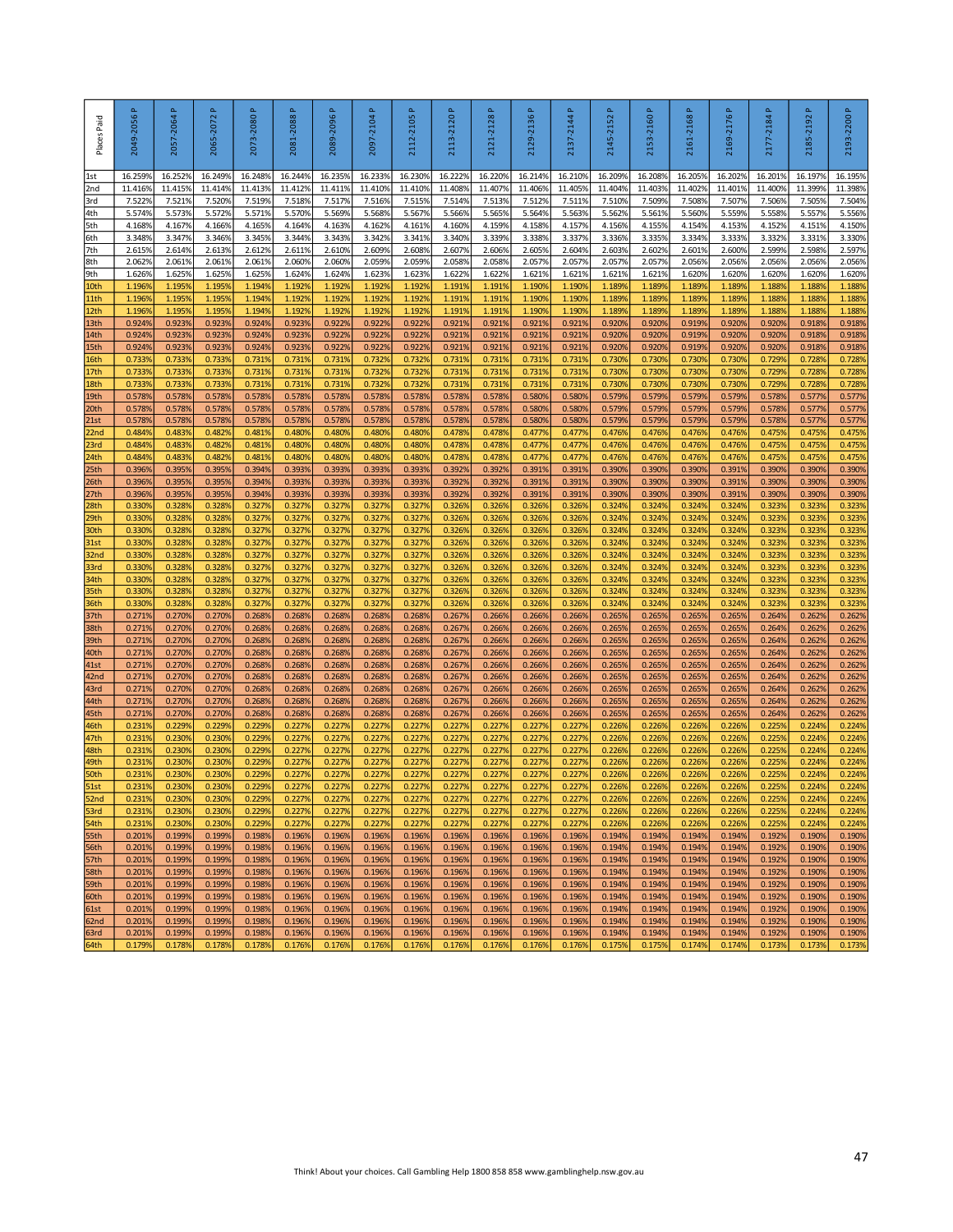| 55th              | 0.179% | 0.1789 | 0.178% | 0.178% | 0.176% | 0.176% | 0.176% | 0.176% | 0.1769 | 0.176% | 0.176% | 0.176% | 0.175% | 0.175% | 0.174% | 0.174% | 0.173% | 0.173% | 0.173% |
|-------------------|--------|--------|--------|--------|--------|--------|--------|--------|--------|--------|--------|--------|--------|--------|--------|--------|--------|--------|--------|
| 66th              | 0.1799 | 0.1789 | 0.178% | 0.178% | 0.1769 | 0.1769 | 0.1769 | 0.176% | 0.1769 | 0.1769 | 0.176% | 0.176% | 0.175% | 0.1759 | 0.1749 | 0.174% | 0.1739 | 0.1739 | 0.173% |
|                   | 0.179% | 0.1789 |        | 0.178% | 0.176% | 0.176% | 0.176% | 0.176% | 0.1769 | 0.176% |        | 0.176% | 0.175% |        | 0.1749 | 0.174% | 0.1739 |        |        |
| 57th              |        |        | 0.1789 |        |        |        |        |        |        |        | 0.176% |        |        | 0.1759 |        |        |        | 0.1739 | 0.173% |
| 58th              | 0.179% | 0.1789 | 0.178% | 0.178% | 0.1769 | 0.1769 | 0.176% | 0.176% | 0.1769 | 0.1769 | 0.176% | 0.176% | 0.1759 | 0.1759 | 0.1749 | 0.174% | 0.1739 | 0.1739 | 0.173% |
| 59th              | 0.179% | 0.1789 | 0.178% | 0.178% | 0.176% | 0.1769 | 0.176% | 0.176% | 0.1769 | 0.1769 | 0.176% | 0.176% | 0.175% | 0.1759 | 0.1749 | 0.174% | 0.173% | 0.1739 | 0.173% |
| 70th              | 0.179% | 0.1789 | 0.1789 | 0.178% | 0.1769 | 0.1769 | 0.1769 | 0.176% | 0.1769 | 0.1769 | 0.1769 | 0.176% | 0.175% | 0.1759 | 0.1749 | 0.174% | 0.173% | 0.1739 | 0.173% |
| 71st              | 0.1799 | 0.1789 | 0.1789 | 0.178% | 0.1769 | 0.1769 | 0.1769 | 0.176% | 0.1769 | 0.1769 | 0.1769 | 0.176% | 0.1759 | 0.1759 | 0.1749 | 0.174% | 0.1739 | 0.1739 | 0.173% |
| 72nd              | 0.1799 | 0.1789 | 0.1789 | 0.178% | 0.1769 | 0.1769 | 0.1769 | 0.176% | 0.1769 | 0.1769 | 0.1769 | 0.176% | 0.1759 | 0.1759 | 0.1749 | 0.174% | 0.1739 | 0.1739 | 0.173% |
| 73rd              | 0.165% | 0.1659 | 0.165% | 0.164% | 0.164% | 0.164% | 0.164% | 0.164% | 0.1649 | 0.1649 | 0.164% | 0.164% | 0.164% | 0.1649 | 0.164% | 0.164% | 0.163% | 0.1639 | 0.163% |
| 74th              | 0.165% | 0.1659 | 0.165% | 0.164% | 0.164% | 0.1649 | 0.164% | 0.164% | 0.1649 | 0.1649 | 0.1649 | 0.164% | 0.164% | 0.164% | 0.164% | 0.164% | 0.163% | 0.1639 | 0.163% |
|                   |        |        |        |        |        |        |        |        |        |        |        |        |        |        |        |        |        |        |        |
| 75th              | 0.165% | 0.1659 | 0.165% | 0.164% | 0.164% | 0.1649 | 0.164% | 0.164% | 0.1649 | 0.164% | 0.164% | 0.164% | 0.164% | 0.1649 | 0.1649 | 0.164% | 0.1639 | 0.1639 | 0.163% |
| 76th              | 0.1659 | 0.1659 | 0.1659 | 0.164% | 0.1649 | 0.1649 | 0.164% | 0.164% | 0.1649 | 0.1649 | 0.164% | 0.164% | 0.1649 | 0.1649 | 0.1649 | 0.164% | 0.1639 | 0.1639 | 0.163% |
| 77th              | 0.165% | 0.1659 | 0.165% | 0.164% | 0.1649 | 0.1649 | 0.164% | 0.164% | 0.1649 | 0.164% | 0.1649 | 0.164% | 0.1649 | 0.1649 | 0.1649 | 0.164% | 0.1639 | 0.1639 | 0.163% |
| 78th              | 0.165% | 0.1659 | 0.165% | 0.164% | 0.164% | 0.1649 | 0.164% | 0.164% | 0.1649 | 0.164% | 0.1649 | 0.164% | 0.164% | 0.164% | 0.164% | 0.164% | 0.163% | 0.1639 | 0.163% |
| 79th              | 0.1659 | 0.1659 | 0.165% | 0.164% | 0.1649 | 0.1649 | 0.164% | 0.164% | 0.1649 | 0.1649 | 0.164% | 0.164% | 0.164% | 0.1649 | 0.1649 | 0.164% | 0.163% | 0.1639 | 0.163% |
| 80th              | 0.165% | 0.1659 | 0.1659 | 0.164% | 0.1649 | 0.1649 | 0.164% | 0.164% | 0.1649 | 0.164% | 0.164% | 0.164% | 0.1649 | 0.1649 | 0.1649 | 0.164% | 0.1639 | 0.1639 | 0.163% |
| 81st              | 0.165% | 0.1659 | 0.165% | 0.164% | 0.1649 | 0.1649 | 0.164% | 0.164% | 0.1649 | 0.1649 | 0.164% | 0.164% | 0.1649 | 0.1649 | 0.1649 | 0.164% | 0.1639 | 0.1639 | 0.163% |
| 82nd              | 0.1589 | 0.1589 | 0.158% | 0.157% | 0.1579 | 0.1579 | 0.157% | 0.157% | 0.1579 | 0.1579 | 0.1579 | 0.157% | 0.1579 | 0.1579 | 0.1569 | 0.156% | 0.1569 | 0.1569 | 0.156% |
|                   |        |        |        |        |        |        |        |        |        |        |        |        |        |        |        |        |        |        |        |
| 83rd              | 0.1589 | 0.1589 | 0.1589 | 0.157% | 0.1579 | 0.1579 | 0.1579 | 0.157% | 0.1579 | 0.1579 | 0.1579 | 0.157% | 0.1579 | 0.1579 | 0.1569 | 0.1569 | 0.1569 | 0.1569 | 0.156% |
| 84th              | 0.1589 | 0.1589 | 0.1589 | 0.157% | 0.1579 | 0.1579 | 0.1579 | 0.157% | 0.1579 | 0.1579 | 0.157% | 0.157% | 0.1579 | 0.1579 | 0.1569 | 0.1569 | 0.1569 | 0.1569 | 0.156% |
| 35th              | 0.1589 | 0.1589 | 0.1589 | 0.157% | 0.1579 | 0.1579 | 0.1579 | 0.157% | 0.1579 | 0.1579 | 0.1579 | 0.157% | 0.1579 | 0.1579 | 0.1569 | 0.1569 | 0.1569 | 0.1569 | 0.156% |
| 86th              | 0.1589 | 0.1589 | 0.1589 | 0.157% | 0.1579 | 0.1579 | 0.157% | 0.1579 | 0.1579 | 0.1579 | 0.157% | 0.157% | 0.1579 | 0.1579 | 0.1569 | 0.1569 | 0.1569 | 0.1569 | 0.156% |
| 87th              | 0.158% | 0.1589 | 0.1589 | 0.157% | 0.1579 | 0.1579 | 0.1579 | 0.157% | 0.1579 | 0.157% | 0.157% | 0.157% | 0.1579 | 0.1579 | 0.1569 | 0.1569 | 0.1569 | 0.1569 | 0.156% |
| 88th              | 0.1589 | 0.1589 | 0.158% | 0.157% | 0.1579 | 0.1579 | 0.1579 | 0.157% | 0.1579 | 0.157% | 0.157% | 0.157% | 0.1579 | 0.1579 | 0.1569 | 0.1569 | 0.1569 | 0.1569 | 0.156% |
| 89th              | 0.1589 | 0.1589 | 0.1589 | 0.157% | 0.1579 | 0.1579 | 0.1579 | 0.157% | 0.1579 | 0.1579 | 0.1579 | 0.157% | 0.1579 | 0.1579 | 0.1569 | 0.1569 | 0.1569 | 0.1569 | 0.156% |
| 90th              | 0.158% | 0.1589 | 0.158% | 0.157% | 0.1579 | 0.157% | 0.157% | 0.157% | 0.1579 | 0.157% | 0.1579 | 0.157% | 0.1579 | 0.1579 | 0.1569 | 0.156% | 0.1569 | 0.1569 | 0.156% |
|                   |        |        |        |        |        |        |        |        |        |        |        |        |        |        |        |        |        |        |        |
| 91st              | 0.151% | 0.1519 | 0.151% | 0.150% | 0.150% | 0.1509 | 0.150% | 0.150% | 0.1509 | 0.150% | 0.150% | 0.150% | 0.1509 | 0.1499 | 0.1499 | 0.149% | 0.149% | 0.149% | 0.149% |
| 92nd              | 0.151% | 0.1519 | 0.151% | 0.150% | 0.1509 | 0.1509 | 0.150% | 0.150% | 0.1509 | 0.1509 | 0.150% | 0.150% | 0.1509 | 0.1499 | 0.1499 | 0.149% | 0.1499 | 0.1499 | 0.149% |
| 93rd              | 0.151% | 0.1519 | 0.151% | 0.150% | 0.1509 | 0.1509 | 0.150% | 0.150% | 0.1509 | 0.150% | 0.150% | 0.150% | 0.1509 | 0.1499 | 0.1499 | 0.149% | 0.1499 | 0.1499 | 0.149% |
| 94th              | 0.151% | 0.1519 | 0.151% | 0.1509 | 0.1509 | 0.1509 | 0.1509 | 0.1509 | 0.1509 | 0.1509 | 0.1509 | 0.150% | 0.1509 | 0.1499 | 0.1499 | 0.149% | 0.1499 | 0.1499 | 0.149% |
| 95th              | 0.151% | 0.1519 | 0.151% | 0.150% | 0.1509 | 0.1509 | 0.150% | 0.150% | 0.1509 | 0.1509 | 0.1509 | 0.150% | 0.150% | 0.1499 | 0.1499 | 0.149% | 0.1499 | 0.1499 | 0.149% |
| 96th              | 0.151% | 0.1519 | 0.151% | 0.150% | 0.1509 | 0.1509 | 0.150% | 0.150% | 0.1509 | 0.1509 | 0.1509 | 0.150% | 0.150% | 0.1499 | 0.1499 | 0.149% | 0.1499 | 0.1499 | 0.149% |
| 97th              | 0.151% | 0.1519 | 0.151% | 0.150% | 0.1509 | 0.1509 | 0.150% | 0.150% | 0.1509 | 0.1509 | 0.1509 | 0.150% | 0.1509 | 0.1499 | 0.1499 | 0.149% | 0.1499 | 0.1499 | 0.149% |
| 98th              | 0.151% | 0.1519 | 0.151% | 0.150% | 0.1509 | 0.1509 | 0.150% | 0.150% | 0.1509 | 0.1509 | 0.1509 | 0.150% | 0.1509 | 0.1499 | 0.1499 | 0.149% | 0.1499 | 0.1499 | 0.149% |
| 99th              | 0.151% | 0.1519 | 0.151% | 0.150% | 0.1509 | 0.1509 | 0.150% | 0.150% | 0.1509 | 0.1509 | 0.150% | 0.150% | 0.150% | 0.1499 | 0.1499 | 0.149% | 0.1499 | 0.1499 | 0.149% |
| LOOth             | 0.144% | 0.1449 | 0.144% | 0.144% | 0.1449 | 0.1449 | 0.1449 | 0.143% | 0.1439 | 0.1439 | 0.1439 | 0.143% | 0.1439 | 0.1429 | 0.1429 | 0.142% | 0.1429 | 0.1429 | 0.142% |
| LO1st             | 0.144% | 0.144% | 0.144% | 0.144% | 0.144% | 0.144% | 0.1449 | 0.143% | 0.1439 | 0.1439 | 0.1439 | 0.143% | 0.1439 | 0.1429 | 0.1429 | 0.142% | 0.142% | 0.1429 | 0.142% |
|                   |        | 0.1449 |        |        |        |        |        |        |        |        |        |        |        |        |        |        |        |        |        |
| 102 <sub>nd</sub> | 0.1449 |        | 0.144% | 0.144% | 0.1449 | 0.1449 | 0.1449 | 0.1439 | 0.1439 | 0.1439 | 0.1439 | 0.143% | 0.1439 | 0.1429 | 0.1429 | 0.1429 | 0.1429 | 0.1429 | 0.142% |
| .03rd             | 0.144% | 0.1449 | 0.144% | 0.144% | 0.144% | 0.144% | 0.144% | 0.143% | 0.1439 | 0.143% | 0.1439 | 0.143% | 0.1439 | 0.1429 | 0.1429 | 0.142% | 0.1429 | 0.1429 | 0.142% |
| 104th             | 0.144% | 0.1449 | 0.144% | 0.144% | 0.144% | 0.1449 | 0.1449 | 0.143% | 0.1439 | 0.143% | 0.1439 | 0.143% | 0.1439 | 0.1429 | 0.1429 | 0.142% | 0.1429 | 0.142% | 0.142% |
| LO5th             | 0.1449 | 0.1449 | 0.144% | 0.144% | 0.1449 | 0.1449 | 0.144% | 0.143% | 0.1439 | 0.1439 | 0.1439 | 0.143% | 0.1439 | 0.1429 | 0.1429 | 0.142% | 0.1429 | 0.1429 | 0.142% |
| LO6th             | 0.144% | 0.1449 | 0.144% | 0.144% | 0.144% | 0.1449 | 0.1449 | 0.143% | 0.1439 | 0.143% | 0.143% | 0.143% | 0.1439 | 0.1429 | 0.1429 | 0.142% | 0.1429 | 0.1429 | 0.142% |
| 107th             | 0.144% | 0.1449 | 0.144% | 0.144% | 0.1449 | 0.1449 | 0.1449 | 0.1439 | 0.1439 | 0.1439 | 0.1439 | 0.143% | 0.1439 | 0.1429 | 0.1429 | 0.142% | 0.1429 | 0.1429 | 0.142% |
| .08th             | 0.1449 | 0.1449 | 0.144% | 0.144% | 0.1449 | 0.1449 | 0.144% | 0.143% | 0.1439 | 0.1439 | 0.1439 | 0.143% | 0.1439 | 0.1429 | 0.1429 | 0.142% | 0.1429 | 0.1429 | 0.142% |
| 109th             | 0.138% | 0.1389 | 0.1389 | 0.138% | 0.1389 | 0.1389 | 0.1389 | 0.137% | 0.1379 | 0.136% | 0.1369 | 0.136% | 0.1369 | 0.1359 | 0.1359 | 0.135% | 0.1359 | 0.1359 | 0.135% |
| 110th             | 0.138% | 0.1389 | 0.138% | 0.1389 | 0.1389 | 0.1389 | 0.1389 | 0.137% | 0.1379 | 0.136% | 0.1369 | 0.136% | 0.1369 | 0.1359 | 0.135% | 0.135% | 0.1359 | 0.1359 | 0.135% |
|                   |        |        |        |        |        |        |        |        |        |        |        |        |        |        |        |        |        |        |        |
| 111th             | 0.1389 | 0.1389 | 0.1389 | 0.1389 | 0.1389 | 0.1389 | 0.1389 | 0.137% | 0.1379 | 0.1369 | 0.1369 | 0.136% | 0.1369 | 0.1359 | 0.1359 | 0.135% | 0.1359 | 0.1359 | 0.135% |
| 112th             | 0.138% | 0.1389 | 0.138% | 0.138% | 0.1389 | 0.1389 | 0.138% | 0.137% | 0.1379 | 0.1369 | 0.136% | 0.136% | 0.1369 | 0.1359 | 0.1359 | 0.135% | 0.1359 | 0.1359 | 0.135% |
| 113th             | 0.138% | 0.1389 | 0.138% | 0.138% | 0.1389 | 0.1389 | 0.1389 | 0.137% | 0.1379 | 0.136% | 0.1369 | 0.136% | 0.1369 | 0.135% | 0.135% | 0.135% | 0.1359 | 0.1359 | 0.135% |
| 14th              | 0.138% | 0.1389 | 0.138% | 0.138% | 0.1389 | 0.1389 | 0.138% | 0.137% | 0.1379 | 0.136% | 0.136% | 0.136% | 0.1369 | 0.1359 | 0.1359 | 0.135% | 0.135% | 0.1359 | 0.135% |
| 115th             | 0.1389 | 0.1389 | 0.1389 | 0.1389 | 0.1389 | 0.1389 | 0.1389 | 0.137% | 0.1379 | 0.1369 | 0.1369 | 0.136% | 0.1369 | 0.1359 | 0.1359 | 0.135% | 0.1359 | 0.1359 | 0.135% |
| 16th              | 0.138% | 0.1389 | 0.1389 | 0.138% | 0.1389 | 0.1389 | 0.1389 | 0.137% | 0.1379 | 0.1369 | 0.1369 | 0.136% | 0.1369 | 0.1359 | 0.1359 | 0.135% | 0.1359 | 0.1359 | 0.135% |
| L17th             | 0.138% | 0.1389 | 0.138% | 0.138% | 0.138% | 0.1389 | 0.138% | 0.137% | 0.1379 | 0.136% | 0.136% | 0.136% | 0.136% | 0.135% | 0.1359 | 0.135% | 0.135% | 0.135% | 0.135% |
| 18th              | 0.1329 | 0.1329 | 0.1329 | 0.132% | 0.1329 | 0.1329 | 0.1329 | 0.131% | 0.1319 | 0.1309 | 0.1299 | 0.129% | 0.1299 | 0.1289 | 0.1289 | 0.1289 | 0.1289 | 0.1289 | 0.1289 |
| 19th              | 0.132% | 0.1329 | 0.1329 | 0.1329 | 0.1329 | 0.1329 | 0.1329 | 0.131% | 0.1319 | 0.1309 | 0.1299 | 0.129% | 0.1299 | 0.1289 | 0.1289 | 0.1289 | 0.1289 | 0.1289 | 0.128% |
| 120th             | 0.1329 | 0.1329 | 0.1329 | 0.1329 | 0.1329 | 0.1329 | 0.1329 | 0.1319 | 0.1319 | 0.1309 | 0.1299 | 0.129% | 0.1299 | 0.1289 | 0.1289 | 0.1289 | 0.1289 | 0.1289 | 0.1289 |
|                   | 0.132% | 0.1329 | 0.132% | 0.132% | 0.132% | 0.132% | 0.132% | 0.131% | 0.1319 | 0.1309 | 0.1299 | 0.129% |        | 0.1289 | 0.1289 | 0.128% | 0.1289 | 0.1289 | 0.128% |
| 121st             |        |        |        |        |        |        |        |        |        |        |        |        | 0.129% |        |        |        |        |        |        |
| 122 <sub>nd</sub> | 0.132% | 0.132% | 0.132% | 0.132% | 0.132% | 0.132% | 0.132% | 0.131% | 0.131% | 0.130% | 0.129% | 0.129% | 0.129% | 0.128% | 0.128% | 0.128% | 0.128% | 0.128% | 0.128% |
| 123rd             | 0.132% | 0.132% | 0.132% | 0.132% | 0.132% | 0.132% | 0.132% | 0.131% | 0.131% | 0.130% | 0.129% | 0.129% | 0.129% | 0.128% | 0.128% | 0.128% | 0.128% | 0.128% | 0.128% |
| 124th             | 0.132% | 0.132% | 0.132% | 0.132% | 0.132% | 0.132% | 0.132% | 0.131% | 0.131% | 0.130% | 0.129% | 0.129% | 0.129% | 0.128% | 0.128% | 0.128% | 0.1289 | 0.128% | 0.128% |
| <b>125th</b>      | 0.132% | 0.132% | 0.132% | 0.132% | 0.132% | 0.132% | 0.132% | 0.131% | 0.131% | 0.130% | 0.129% | 0.129% | 0.129% | 0.128% | 0.128% | 0.128% | 0.128% | 0.128% | 0.128% |
| 126th             | 0.132% | 0.132% | 0.132% | 0.132% | 0.132% | 0.132% | 0.132% | 0.131% | 0.1319 | 0.130% | 0.129% | 0.129% | 0.129% | 0.128% | 0.128% | 0.128% | 0.128% | 0.128% | 0.128% |
| 127th             | 0.127% | 0.127% | 0.127% | 0.127% | 0.127% | 0.126% | 0.126% | 0.125% | 0.125% | 0.124% | 0.123% | 0.123% | 0.123% | 0.122% | 0.121% | 0.121% | 0.121% | 0.121% | 0.121% |
| <b>128th</b>      | 0.127% | 0.127% | 0.127% | 0.127% | 0.127% | 0.126% | 0.126% | 0.125% | 0.1259 | 0.124% | 0.123% | 0.123% | 0.123% | 0.122% | 0.121% | 0.121% | 0.121% | 0.121% | 0.121% |
| 129th             | 0.127% | 0.127% | 0.127% | 0.127% | 0.127% | 0.126% | 0.126% | 0.125% | 0.1259 | 0.124% | 0.123% | 0.123% | 0.123% | 0.122% | 0.121% | 0.121% | 0.121% | 0.121% | 0.121% |
| 130th             | 0.127% | 0.127% | 0.127% | 0.127% | 0.127% | 0.126% | 0.126% | 0.125% | 0.125% | 0.124% | 0.123% | 0.123% | 0.123% | 0.122% | 0.121% | 0.121% | 0.121% | 0.121% | 0.121% |
| <b>131st</b>      | 0.127% | 0.127% | 0.127% | 0.127% | 0.127% | 0.126% | 0.126% | 0.125% | 0.125% | 0.124% | 0.123% | 0.123% | 0.123% | 0.122% | 0.121% | 0.121% | 0.121% | 0.121% | 0.121% |
|                   |        |        |        |        |        |        |        |        |        |        | 0.123% | 0.123% | 0.123% |        | 0.121% | 0.121% |        |        |        |
| <b>132nd</b>      | 0.127% | 0.127% | 0.127% | 0.127% | 0.127% | 0.126% | 0.126% | 0.125% | 0.125% | 0.124% |        |        |        | 0.122% |        |        | 0.121% | 0.121% | 0.121% |
| 133rd             | 0.127% | 0.127% | 0.127% | 0.127% | 0.127% | 0.126% | 0.126% | 0.125% | 0.1259 | 0.124% | 0.123% | 0.123% | 0.123% | 0.122% | 0.121% | 0.121% | 0.121% | 0.121% | 0.121% |
| 134th             | 0.127% | 0.127% | 0.127% | 0.127% | 0.127% | 0.126% | 0.126% | 0.125% | 0.125% | 0.124% | 0.123% | 0.123% | 0.123% | 0.122% | 0.121% | 0.121% | 0.121% | 0.121% | 0.121% |
| 135 <sub>th</sub> | 0.127% | 0.127% | 0.127% | 0.127% | 0.127% | 0.126% | 0.126% | 0.125% | 0.125% | 0.124% | 0.123% | 0.123% | 0.123% | 0.122% | 0.121% | 0.121% | 0.121% | 0.121% | 0.121% |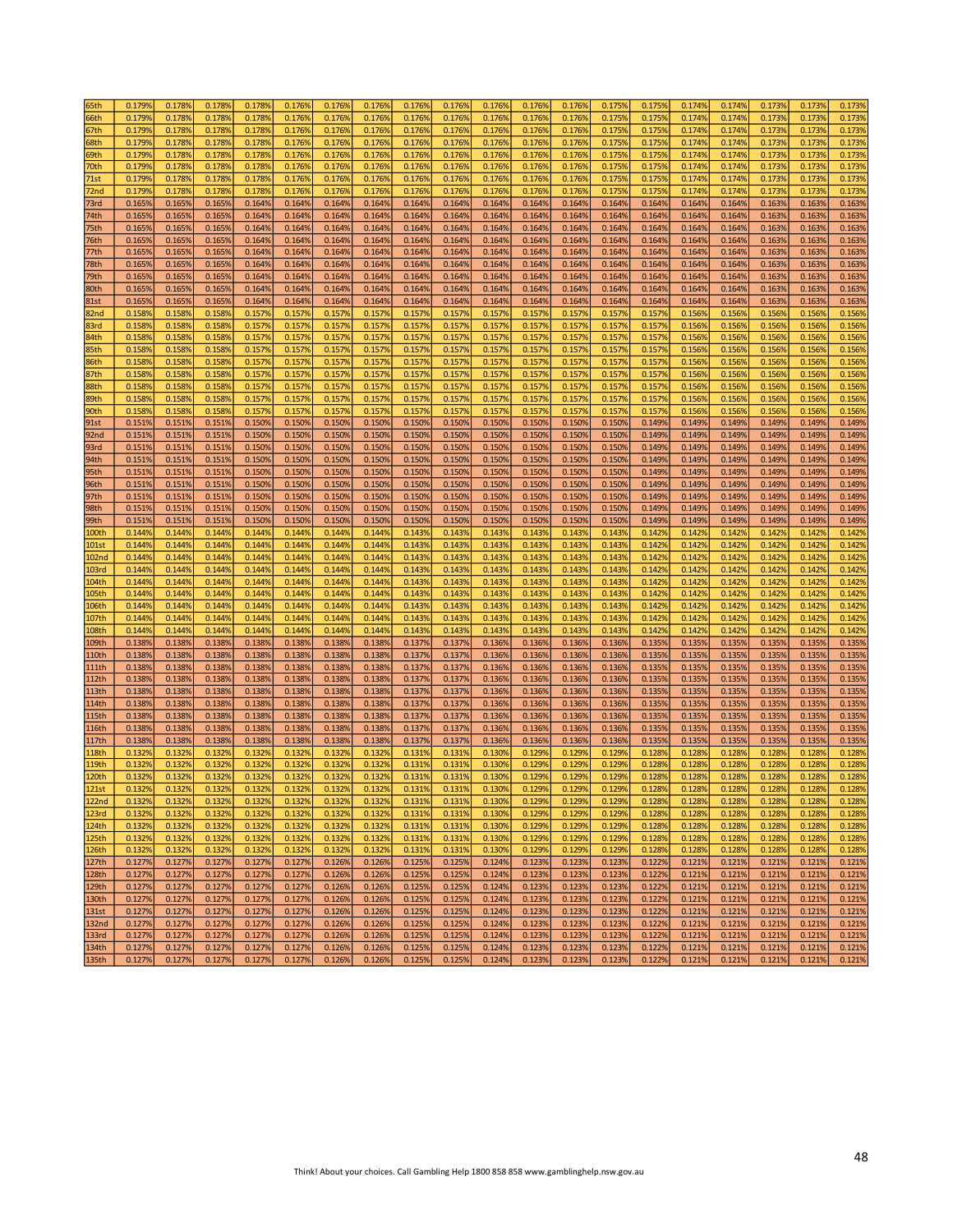| 136th             | 0.122% | 0.122% | 0.122% | 0.122% | 0.122% | 0.121% | 0.121% | 0.120% | 0.119% | 0.118% | 0.117% | 0.117% | 0.117% | 0.116% | 0.115% | 0.115% | 0.115% | 0.114% | 0.114% |
|-------------------|--------|--------|--------|--------|--------|--------|--------|--------|--------|--------|--------|--------|--------|--------|--------|--------|--------|--------|--------|
|                   |        |        |        |        |        |        |        |        |        |        |        |        |        |        |        |        |        |        |        |
| 137th             | 0.122% | 0.122% | 0.122% | 0.122% | 0.1229 | 0.1219 | 0.121% | 0.120% | 0.1199 | 0.1189 | 0.117% | 0.117% | 0.117% | 0.1169 | 0.1159 | 0.115% | 0.1159 | 0.114% | 0.114% |
| 138th             | 0.122% | 0.122% | 0.122% | 0.1229 | 0.1229 | 0.1219 | 0.121% | 0.120% | 0.119% | 0.118% | 0.117% | 0.117% | 0.117% | 0.116% | 0.1159 | 0.115% | 0.1159 | 0.114% | 0.114% |
| 139th             | 0.122% | 0.122% | 0.122% | 0.1229 | 0.1229 | 0.1219 | 0.121% | 0.120% | 0.1199 | 0.1189 | 0.1179 | 0.117% | 0.1179 | 0.116% | 0.115% | 0.115% | 0.1159 | 0.114% | 0.114% |
|                   |        |        |        |        |        |        |        |        |        |        |        |        |        |        |        |        |        |        |        |
| 140th             | 0.1229 | 0.122% | 0.122% | 0.122% | 0.1229 | 0.1219 | 0.121% | 0.120% | 0.1199 | 0.1189 | 0.1179 | 0.117% | 0.117% | 0.116% | 0.1159 | 0.115% | 0.115% | 0.1149 | 0.114% |
| 141st             | 0.122% | 0.122% | 0.122% | 0.1229 | 0.1229 | 0.1219 | 0.121% | 0.120% | 0.1199 | 0.1189 | 0.1179 | 0.117% | 0.117% | 0.116% | 0.1159 | 0.115% | 0.115% | 0.114% | 0.114% |
| 142nd             | 0.1229 | 0.1229 | 0.1229 | 0.1229 | 0.1229 | 0.1219 | 0.121% | 0.120% | 0.1199 | 0.1189 | 0.1179 | 0.117% | 0.1179 | 0.1169 | 0.1159 | 0.115% | 0.1159 | 0.1149 | 0.114% |
|                   |        |        |        |        |        |        |        |        |        |        |        |        |        |        |        |        |        |        |        |
| 143rd             | 0.1229 | 0.1229 | 0.1229 | 0.1229 | 0.1229 | 0.1219 | 0.121% | 0.120% | 0.1199 | 0.1189 | 0.1179 | 0.117% | 0.1179 | 0.1169 | 0.1159 | 0.115% | 0.1159 | 0.1149 | 0.114% |
| 144th             | 0.122% | 0.122% | 0.122% | 0.1229 | 0.1229 | 0.1219 | 0.121% | 0.120% | 0.1199 | 0.1189 | 0.117% | 0.117% | 0.1179 | 0.116% | 0.1159 | 0.115% | 0.1159 | 0.1149 | 0.114% |
| 145th             | 0.117% | 0.117% | 0.117% | 0.117% | 0.117% | 0.1169 | 0.116% | 0.115% | 0.114% | 0.113% | 0.111% | 0.111% | 0.1119 | 0.110% | 0.1099 | 0.109% | 0.109% | 0.1099 | 0.109% |
|                   |        | 0.117% | 0.117% | 0.117% | 0.117% | 0.1169 |        | 0.115% | 0.114% | 0.113% | 0.111% | 0.111% | 0.111% | 0.110% | 0.1099 | 0.109% | 0.1099 | 0.1099 | 0.109% |
| 146th             | 0.117% |        |        |        |        |        | 0.116% |        |        |        |        |        |        |        |        |        |        |        |        |
| 147th             | 0.117% | 0.117% | 0.117% | 0.1179 | 0.1179 | 0.1169 | 0.1169 | 0.115% | 0.1149 | 0.1139 | 0.111% | 0.111% | 0.1119 | 0.1109 | 0.1099 | 0.109% | 0.1099 | 0.1099 | 0.109% |
| .48th             | 0.117% | 0.117% | 0.117% | 0.1179 | 0.1179 | 0.1169 | 0.116% | 0.115% | 0.114% | 0.113% | 0.111% | 0.111% | 0.1119 | 0.110% | 0.1099 | 0.109% | 0.109% | 0.1099 | 0.109% |
| 149th             | 0.117% | 0.117% | 0.117% | 0.117% | 0.1179 | 0.1169 | 0.116% | 0.115% | 0.114% | 0.113% | 0.111% | 0.111% | 0.111% | 0.110% | 0.1099 | 0.109% | 0.1099 | 0.1099 | 0.109% |
|                   |        |        |        |        |        |        |        |        |        |        |        |        |        |        |        |        |        |        |        |
| 150th             | 0.117% | 0.117% | 0.117% | 0.117% | 0.1179 | 0.1169 | 0.116% | 0.115% | 0.114% | 0.113% | 0.111% | 0.111% | 0.111% | 0.110% | 0.1099 | 0.109% | 0.1099 | 0.1099 | 0.109% |
| 151st             | 0.117% | 0.117% | 0.117% | 0.1179 | 0.1179 | 0.1169 | 0.1169 | 0.115% | 0.114% | 0.113% | 0.111% | 0.111% | 0.111% | 0.110% | 0.1099 | 0.109% | 0.1099 | 0.1099 | 0.109% |
| 152nd             | 0.117% | 0.117% | 0.117% | 0.1179 | 0.1179 | 0.1169 | 0.1169 | 0.115% | 0.114% | 0.113% | 0.111% | 0.111% | 0.1119 | 0.110% | 0.1099 | 0.109% | 0.1099 | 0.1099 | 0.109% |
|                   |        |        |        |        |        |        |        |        |        |        |        |        |        |        |        |        |        |        |        |
| 153rd             | 0.117% | 0.117% | 0.117% | 0.117% | 0.1179 | 0.1169 | 0.116% | 0.115% | 0.114% | 0.113% | 0.111% | 0.111% | 0.111% | 0.110% | 0.1099 | 0.109% | 0.109% | 0.1099 | 0.109% |
| 154th             | 0.112% | 0.1129 | 0.112% | 0.1129 | 0.1129 | 0.1119 | 0.111% | 0.110% | 0.1099 | 0.1089 | 0.1069 | 0.1069 | 0.1069 | 0.1059 | 0.1049 | 0.104% | 0.1049 | 0.1049 | 0.104% |
| 155th             | 0.112% | 0.112% | 0.112% | 0.1129 | 0.1129 | 0.1119 | 0.111% | 0.110% | 0.1099 | 0.1089 | 0.1069 | 0.1069 | 0.1069 | 0.1059 | 0.1049 | 0.104% | 0.1049 | 0.1049 | 0.104% |
|                   |        |        |        |        |        |        | 0.111% |        | 0.1099 |        |        |        |        |        |        |        |        |        | 0.104% |
| 156th             | 0.112% | 0.112% | 0.112% | 0.1129 | 0.1129 | 0.1119 |        | 0.110% |        | 0.1089 | 0.1069 | 0.106% | 0.1069 | 0.1059 | 0.1049 | 0.104% | 0.1049 | 0.1049 |        |
| 157th             | 0.112% | 0.112% | 0.112% | 0.1129 | 0.1129 | 0.1119 | 0.111% | 0.110% | 0.1099 | 0.1089 | 0.1069 | 0.106% | 0.1069 | 0.1059 | 0.1049 | 0.104% | 0.1049 | 0.1049 | 0.104% |
| 158th             | 0.112% | 0.112% | 0.112% | 0.1129 | 0.1129 | 0.1119 | 0.111% | 0.110% | 0.1099 | 0.1089 | 0.1069 | 0.1069 | 0.1069 | 0.1059 | 0.1049 | 0.104% | 0.1049 | 0.1049 | 0.104% |
| 159th             | 0.112% | 0.112% | 0.112% | 0.1129 | 0.1129 | 0.1119 | 0.111% | 0.110% | 0.1099 | 0.1089 | 0.1069 | 0.106% | 0.1069 | 0.1059 | 0.1049 | 0.104% | 0.1049 | 0.1049 | 0.104% |
|                   |        |        |        |        |        |        |        |        |        |        |        |        |        |        |        |        |        |        |        |
| 160th             | 0.1129 | 0.1129 | 0.1129 | 0.1129 | 0.1129 | 0.1119 | 0.1119 | 0.1109 | 0.1099 | 0.1089 | 0.1069 | 0.1069 | 0.1069 | 0.1059 | 0.1049 | 0.1049 | 0.1049 | 0.1049 | 0.104% |
| 161st             | 0.112% | 0.112% | 0.112% | 0.1129 | 0.1129 | 0.1119 | 0.111% | 0.110% | 0.1099 | 0.1089 | 0.1069 | 0.106% | 0.1069 | 0.1059 | 0.1049 | 0.104% | 0.1049 | 0.1049 | 0.104% |
| 162 <sub>nd</sub> | 0.112% | 0.1129 | 0.112% | 0.1129 | 0.1129 | 0.1119 | 0.111% | 0.110% | 0.1099 | 0.1089 | 0.1069 | 0.106% | 0.1069 | 0.1059 | 0.1049 | 0.104% | 0.1049 | 0.104% | 0.104% |
| 163rd             | 0.107% | 0.107% | 0.107% | 0.1079 | 0.1079 | 0.1069 | 0.1069 | 0.105% | 0.1049 | 0.1039 | 0.102% | 0.103% | 0.1039 | 0.1029 | 0.1019 | 0.102% | 0.102% | 0.1019 | 0.101% |
|                   |        |        |        |        |        |        |        |        |        |        |        |        |        |        |        |        |        |        |        |
| 164th             | 0.107% | 0.1079 | 0.1079 | 0.1079 | 0.1079 | 0.1069 | 0.1069 | 0.105% | 0.1049 | 0.1039 | 0.1029 | 0.103% | 0.1039 | 0.1029 | 0.1019 | 0.102% | 0.1029 | 0.1019 | 0.101% |
| 165th             | 0.1079 | 0.1079 | 0.1079 | 0.1079 | 0.1079 | 0.1069 | 0.1069 | 0.105% | 0.1049 | 0.1039 | 0.1029 | 0.103% | 0.1039 | 0.1029 | 0.1019 | 0.102% | 0.1029 | 0.1019 | 0.101% |
| 166th             | 0.1079 | 0.1079 | 0.107% | 0.1079 | 0.1079 | 0.1069 | 0.106% | 0.105% | 0.1049 | 0.103% | 0.102% | 0.103% | 0.1039 | 0.1029 | 0.1019 | 0.102% | 0.102% | 0.1019 | 0.101% |
| 167th             | 0.107% | 0.1079 | 0.107% | 0.1079 | 0.1079 | 0.1069 | 0.106% | 0.105% | 0.1049 | 0.103% | 0.1029 | 0.103% | 0.1039 | 0.1029 | 0.1019 | 0.102% | 0.102% | 0.101% | 0.101% |
|                   |        |        |        |        |        |        |        |        |        |        |        |        |        |        |        |        |        |        |        |
| 168th             | 0.107% | 0.1079 | 0.107% | 0.1079 | 0.1079 | 0.1069 | 0.1069 | 0.105% | 0.1049 | 0.1039 | 0.1029 | 0.103% | 0.1039 | 0.1029 | 0.1019 | 0.102% | 0.102% | 0.1019 | 0.101% |
| 169th             | 0.1079 | 0.1079 | 0.107% | 0.1079 | 0.1079 | 0.1069 | 0.106% | 0.105% | 0.1049 | 0.1039 | 0.1029 | 0.103% | 0.1039 | 0.1029 | 0.1019 | 0.102% | 0.1029 | 0.1019 | 0.101% |
| 170th             | 0.107% | 0.107% | 0.107% | 0.1079 | 0.1079 | 0.1069 | 0.106% | 0.105% | 0.1049 | 0.103% | 0.102% | 0.103% | 0.1039 | 0.1029 | 0.1019 | 0.102% | 0.102% | 0.1019 | 0.101% |
| 171st             | 0.107% | 0.1079 | 0.107% | 0.1079 | 0.1079 | 0.1069 | 0.106% | 0.105% | 0.1049 | 0.103% | 0.1029 | 0.103% | 0.1039 | 0.1029 | 0.1019 | 0.102% | 0.102% | 0.1019 | 0.101% |
| 172 <sub>nd</sub> |        | 0.1039 | 0.1039 | 0.1039 | 0.1029 | 0.1019 |        | 0.100% | 0.1009 | 0.0999 | 0.0999 | 0.099% | 0.0999 | 0.0999 | 0.0989 | 0.098% |        |        | 0.098% |
|                   | 0.1039 |        |        |        |        |        | 0.101% |        |        |        |        |        |        |        |        |        | 0.0989 | 0.0989 |        |
| 173rd             | 0.1039 | 0.1039 | 0.1039 | 0.1039 | 0.1029 | 0.1019 | 0.1019 | 0.100% | 0.1009 | 0.0999 | 0.0999 | 0.099% | 0.0999 | 0.0999 | 0.0989 | 0.0989 | 0.0989 | 0.0989 | 0.098% |
| 174th             | 0.1039 | 0.1039 | 0.1039 | 0.1039 | 0.1029 | 0.1019 | 0.101% | 0.100% | 0.1009 | 0.0999 | 0.0999 | 0.099% | 0.0999 | 0.0999 | 0.0989 | 0.098% | 0.0989 | 0.0989 | 0.098% |
| 175th             | 0.1039 | 0.1039 | 0.1039 | 0.1039 | 0.1029 | 0.1019 | 0.101% | 0.100% | 0.1009 | 0.0999 | 0.0999 | 0.0999 | 0.0999 | 0.0999 | 0.0989 | 0.0989 | 0.0989 | 0.0989 | 0.098% |
| 176th             | 0.1039 | 0.1039 | 0.103% | 0.1039 | 0.1029 | 0.1019 | 0.1019 | 0.100% | 0.1009 | 0.0999 | 0.0999 | 0.099% | 0.0999 | 0.0999 |        | 0.098% | 0.0989 | 0.0989 |        |
|                   |        |        |        |        |        |        |        |        |        |        |        |        |        |        | 0.0989 |        |        |        | 0.0989 |
| 177th             | 0.1039 | 0.1039 | 0.1039 | 0.1039 | 0.1029 | 0.1019 | 0.1019 | 0.100% | 0.1009 | 0.0999 | 0.0999 | 0.0999 | 0.0999 | 0.0999 | 0.0989 | 0.0989 | 0.0989 | 0.0989 | 0.098% |
| 178th             | 0.1039 | 0.1039 | 0.1039 | 0.1039 | 0.1029 | 0.1019 | 0.1019 | 0.100% | 0.1009 | 0.0999 | 0.0999 | 0.0999 | 0.0999 | 0.0999 | 0.0989 | 0.0989 | 0.0989 | 0.0989 | 0.0989 |
| 179th             | 0.1039 | 0.1039 | 0.103% | 0.1039 | 0.1029 | 0.1019 | 0.101% | 0.100% | 0.1009 | 0.0999 | 0.0999 | 0.099% | 0.0999 | 0.0999 | 0.0989 | 0.098% | 0.0989 | 0.0989 | 0.098% |
| 180th             | 0.1039 | 0.1039 | 0.1039 | 0.1039 | 0.1029 | 0.1019 | 0.1019 | 0.100% | 0.1009 | 0.0999 | 0.0999 | 0.0999 | 0.099  | 0.0999 | 0.0989 | 0.0989 | 0.0989 | 0.0989 | 0.098% |
|                   |        |        |        |        |        |        |        |        |        |        |        |        |        |        |        |        |        |        |        |
| 181st             | 0.1009 | 0.1009 | 0.099% | 0.0999 | 0.0999 | 0.0989 | 0.097% | 0.097% | 0.0979 | 0.0979 | 0.0979 | 0.096% | 0.0969 | 0.0969 | 0.0969 | 0.095% | 0.0959 | 0.0959 | 0.095% |
| 182nd             | 0.1009 | 0.1009 | 0.099% | 0.0999 | 0.0999 | 0.0989 | 0.097% | 0.097% | 0.0979 | 0.0979 | 0.0979 | 0.096% | 0.0969 | 0.0969 | 0.0969 | 0.095% | 0.0959 | 0.0959 | 0.095% |
| 183rd             | 0.1009 | 0.1009 | 0.099% | 0.0999 | 0.0999 | 0.0989 | 0.097% | 0.097% | 0.0979 | 0.0979 | 0.0979 | 0.096% | 0.0969 | 0.0969 | 0.0969 | 0.095% | 0.0959 | 0.0959 | 0.095% |
|                   |        |        |        |        |        |        |        |        |        |        |        |        |        |        |        |        |        |        |        |
| 184th             | 0.100% | 0.1009 | 0.099% | 0.0999 | 0.0999 | 0.0989 | 0.097% | 0.097% | 0.0979 | 0.097% | 0.0979 | 0.096% | 0.0969 | 0.0969 | 0.0969 | 0.095% | 0.0959 | 0.0959 | 0.095% |
| 185th             | 0.100% | 0.1009 | 0.099% | 0.0999 | 0.0999 | 0.0989 | 0.097% | 0.097% | 0.0979 | 0.097% | 0.0979 | 0.096% | 0.0969 | 0.096% | 0.0969 | 0.095% | 0.095% | 0.0959 | 0.095% |
| 186th             | 0.1009 | 0.1009 | 0.0999 | 0.0999 | 0.0999 | 0.0989 | 0.0979 | 0.097% | 0.0979 | 0.0979 | 0.0979 | 0.096% | 0.0969 | 0.0969 | 0.0969 | 0.095% | 0.0959 | 0.0959 | 0.095% |
| 187th             | 0.1009 | 0.1009 | 0.0999 | 0.0999 | 0.0999 | 0.0989 | 0.097% | 0.097% | 0.0979 | 0.0979 | 0.0979 | 0.096% | 0.0969 | 0.0969 | 0.0969 | 0.095% | 0.0959 | 0.0959 | 0.095% |
|                   |        |        |        |        |        |        |        |        |        |        |        |        |        |        |        |        |        |        |        |
| 188th             | 0.1009 | 0.1009 | 0.099% | 0.0999 | 0.0999 | 0.0989 | 0.097% | 0.097% | 0.0979 | 0.097% | 0.0979 | 0.096% | 0.0969 | 0.0969 | 0.0969 | 0.095% | 0.095% | 0.0959 | 0.095% |
| 189th             | 0.1009 | 0.1009 | 0.099% | 0.0999 | 0.0999 | 0.0989 | 0.097% | 0.097% | 0.0979 | 0.0979 | 0.0979 | 0.096% | 0.0969 | 0.0969 | 0.0969 | 0.095% | 0.095% | 0.0959 | 0.095% |
| 190th             | 0.1009 | 0.1009 | 0.0999 | 0.0999 | 0.0999 | 0.0989 | 0.0979 | 0.097% | 0.0979 | 0.0979 | 0.0979 | 0.0969 | 0.0969 | 0.0969 | 0.0969 | 0.0959 | 0.0959 | 0.0959 | 0.095% |
| 191st             | 0.1009 | 0.1009 | 0.0999 | 0.0999 | 0.0999 | 0.0989 | 0.0979 | 0.0979 | 0.0979 | 0.0979 | 0.0979 | 0.0969 | 0.0969 | 0.0969 | 0.0969 | 0.0959 | 0.095  | 0.0959 | 0.0959 |
| 192nd             | 0.100% | 0.1009 | 0.099% | 0.0999 | 0.0999 | 0.0989 | 0.097% | 0.097% | 0.0979 | 0.0979 | 0.0979 | 0.096% | 0.0969 | 0.0969 | 0.0969 | 0.095% | 0.0959 | 0.0959 | 0.095% |
|                   |        |        |        |        |        |        |        |        |        |        |        |        |        |        |        |        |        |        |        |
| 193rd             | 0.100% | 0.100% | 0.099% | 0.099% | 0.099% | 0.098% | 0.097% | 0.097% | 0.097% | 0.097% | 0.097% | 0.096% | 0.096% | 0.096% | 0.096% | 0.095% | 0.095% | 0.095% | 0.095% |
| 194th             | 0.100% | 0.100% | 0.099% | 0.0999 | 0.099% | 0.098% | 0.097% | 0.097% | 0.097% | 0.097% | 0.097% | 0.096% | 0.096% | 0.096% | 0.096% | 0.095% | 0.0959 | 0.095% | 0.095% |
| 195th             | 0.100% | 0.100% | 0.099% | 0.0999 | 0.0999 | 0.0989 | 0.097% | 0.097% | 0.0979 | 0.097% | 0.097% | 0.096% | 0.096% | 0.096% | 0.0969 | 0.095% | 0.0959 | 0.0959 | 0.095% |
| 196th             | 0.100% | 0.100% | 0.099% | 0.099% | 0.099% | 0.0989 | 0.097% | 0.097% | 0.097% | 0.097% | 0.097% | 0.096% | 0.096% | 0.096% | 0.096% | 0.095% | 0.0959 | 0.095% | 0.095% |
|                   |        |        |        |        |        |        |        |        |        |        |        |        |        |        |        |        |        |        |        |
| 197th             | 0.100% | 0.100% | 0.099% | 0.099% | 0.099% | 0.0989 | 0.097% | 0.097% | 0.0979 | 0.097% | 0.097% | 0.096% | 0.096% | 0.096% | 0.096% | 0.095% | 0.0959 | 0.095% | 0.095% |
| 198th             | 0.100% | 0.100% | 0.099% | 0.099% | 0.0999 | 0.098% | 0.097% | 0.097% | 0.097% | 0.097% | 0.097% | 0.096% | 0.096% | 0.096% | 0.096% | 0.095% | 0.095% | 0.095% | 0.095% |
| 199th             | 0.097% | 0.097% | 0.096% | 0.096% | 0.0969 | 0.0969 | 0.095% | 0.095% | 0.095% | 0.095% | 0.095% | 0.094% | 0.094% | 0.094% | 0.094% | 0.093% | 0.093% | 0.093% | 0.092% |
| 200th             | 0.097% | 0.097% | 0.096% | 0.096% | 0.096% | 0.096% | 0.095% | 0.095% | 0.0959 | 0.095% | 0.095% | 0.094% | 0.094% | 0.094% | 0.094% | 0.093% | 0.093% | 0.093% | 0.092% |
|                   |        |        |        |        |        |        |        |        |        |        |        |        |        |        |        |        |        |        |        |
| 201st             | 0.097% | 0.097% | 0.096% | 0.096% | 0.096% | 0.096% | 0.095% | 0.095% | 0.095% | 0.095% | 0.095% | 0.094% | 0.094% | 0.094% | 0.094% | 0.093% | 0.093% | 0.093% | 0.092% |
| 202 <sub>nd</sub> | 0.097% | 0.097% | 0.096% | 0.096% | 0.096% | 0.096% | 0.095% | 0.095% | 0.0959 | 0.095% | 0.095% | 0.094% | 0.094% | 0.094% | 0.094% | 0.093% | 0.093% | 0.0939 | 0.092% |
| <b>203rd</b>      | 0.097% | 0.097% | 0.096% | 0.096% | 0.096% | 0.096% | 0.095% | 0.095% | 0.095% | 0.095% | 0.095% | 0.094% | 0.094% | 0.094% | 0.094% | 0.093% | 0.093% | 0.0939 | 0.092% |
| 204th             | 0.097% | 0.097% | 0.096% | 0.0969 | 0.096% | 0.0969 | 0.095% | 0.095% | 0.095% | 0.095% | 0.095% | 0.094% | 0.094% | 0.094% | 0.094% | 0.093% | 0.093% | 0.093% | 0.092% |
|                   |        |        |        |        |        |        |        |        |        |        |        |        |        |        |        |        |        |        |        |
| 205th             | 0.097% | 0.097% | 0.096% | 0.096% | 0.096% | 0.096% | 0.095% | 0.095% | 0.095% | 0.095% | 0.095% | 0.094% | 0.094% | 0.094% | 0.094% | 0.093% | 0.093% | 0.093% | 0.092% |
| 206th             | 0.097% | 0.097% | 0.096% | 0.096% | 0.096% | 0.096% | 0.095% | 0.095% | 0.095% | 0.095% | 0.095% | 0.094% | 0.094% | 0.094% | 0.094% | 0.093% | 0.093% | 0.093% | 0.092% |
| 207th             | 0.097% | 0.097% | 0.096% | 0.096% | 0.096% | 0.0969 | 0.095% | 0.095% | 0.095% | 0.095% | 0.095% | 0.094% | 0.094% | 0.094% | 0.094% | 0.093% | 0.093% | 0.093% | 0.092% |
| 208 <sub>th</sub> | 0.097% | 0.097% | 0.096% | 0.096% | 0.096% | 0.0969 | 0.095% | 0.095% | 0.095% | 0.095% | 0.095% | 0.094% | 0.094% | 0.094% | 0.094% | 0.093% | 0.093% | 0.093% | 0.092% |